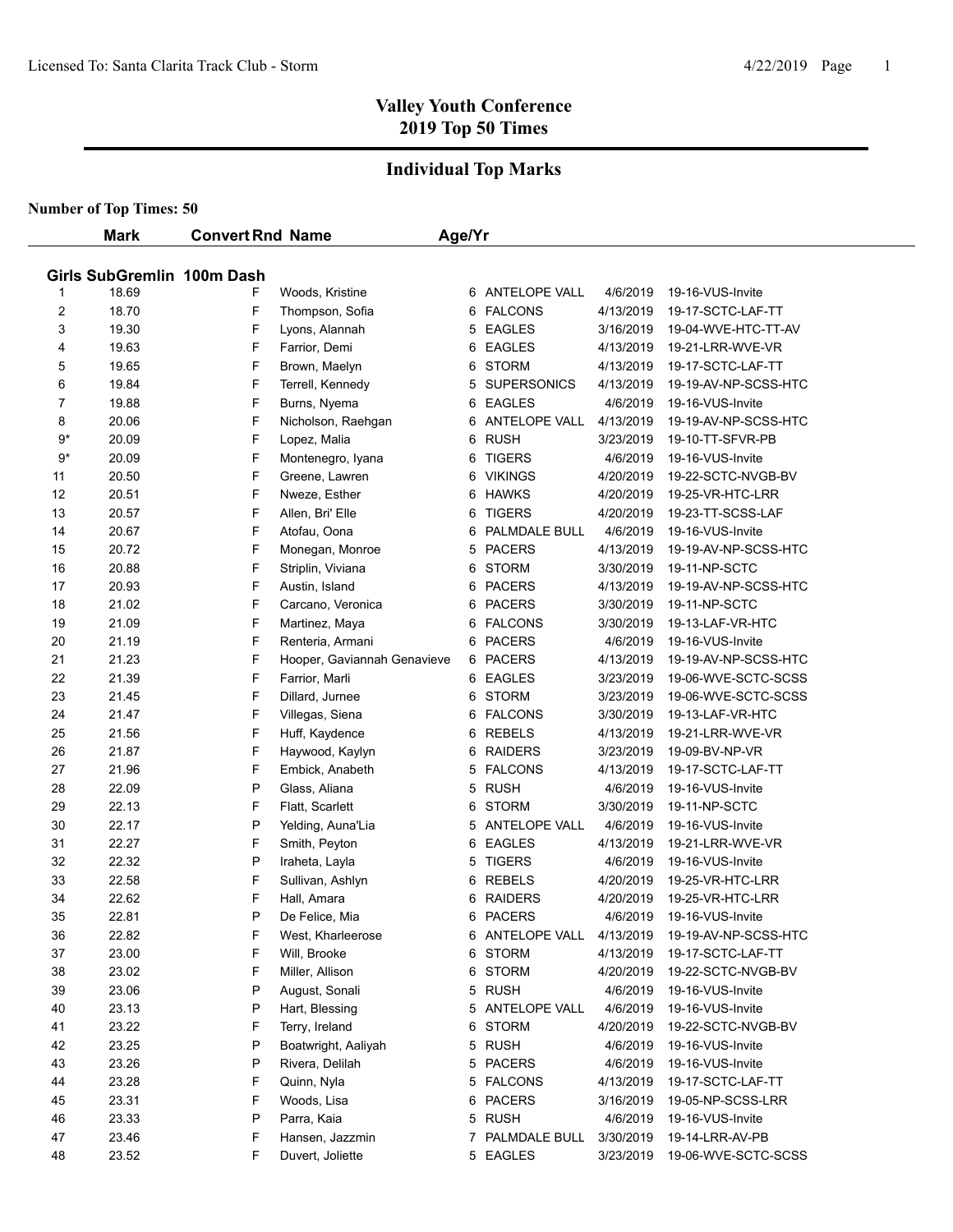## **Individual Top Marks**

|                         | <b>Mark</b>                         | <b>Convert Rnd Name</b> |                             | Age/Yr |                      |           |                         |
|-------------------------|-------------------------------------|-------------------------|-----------------------------|--------|----------------------|-----------|-------------------------|
| 49                      | 23.53                               | P                       | Mitchell, Chloe             |        | 6 RUSH               | 4/6/2019  | 19-16-VUS-Invite        |
| 50                      | 23.57                               | F                       | Wilder, Asmara              |        | 5 RAIDERS            | 4/13/2019 | 19-21-LRR-WVE-VR        |
|                         |                                     |                         |                             |        |                      |           |                         |
| 1                       | Girls SubGremlin 200m Dash<br>41.42 | F                       | Woods, Kristine             |        | 6 ANTELOPE VALL      | 4/13/2019 | 19-19-AV-NP-SCSS-HTC    |
| $\overline{\mathbf{c}}$ | 42.05                               | F                       | Lopez, Malia                |        | 6 RUSH               | 3/16/2019 | 19-01-SFVR-SCTC         |
| 3                       | 42.73                               | F                       | Thompson, Sofia             |        | 6 FALCONS            | 4/13/2019 | 19-17-SCTC-LAF-TT       |
| 4                       | 42.85                               | F                       | Farrior, Demi               | 6      | <b>EAGLES</b>        | 4/13/2019 | 19-21-LRR-WVE-VR        |
| 5                       | 43.13                               | F                       | Brown, Maelyn               | 6      | <b>STORM</b>         | 3/23/2019 | 19-06-WVE-SCTC-SCSS     |
| 6                       | 43.93                               | F                       | Nicholson, Raehgan          | 6      | ANTELOPE VALL        | 4/13/2019 | 19-19-AV-NP-SCSS-HTC    |
| 7                       | 44.28                               | F                       | Verche'r, Angelina          | 8      | <b>TIGERS</b>        | 4/20/2019 | 19-23-TT-SCSS-LAF       |
| 8                       | 44.56                               | F                       | Hernandez, Jewel            | 8      | <b>TIGERS</b>        | 3/30/2019 | 19-12-SCSS-NVGB-TT-SFVR |
| 9                       | 44.75                               | F                       | Burns, Nyema                | 6      | <b>EAGLES</b>        | 3/16/2019 | 19-04-WVE-HTC-TT-AV     |
| 10                      | 44.99                               | F                       | Greene, Lawren              | 6      | <b>VIKINGS</b>       | 3/30/2019 | 19-15-BV-WVE            |
| 11                      | 45.24                               | F                       | Villegas, Siena             |        | 6 FALCONS            | 4/13/2019 | 19-17-SCTC-LAF-TT       |
| 12                      | 45.72                               | F                       | Carcano, Veronica           |        | 6 PACERS             | 3/23/2019 | 19-09-BV-NP-VR          |
| 13                      | 45.81                               | F                       | Hooper, Gaviannah Genavieve |        | 6 PACERS             | 3/23/2019 | 19-09-BV-NP-VR          |
| 14                      | 45.82                               | F                       | Atofau, Oona                |        | 6 PALMDALE BULL      | 4/20/2019 | 19-24-AV-SFVR-PB        |
| 15                      | 46.79                               | F                       | Montenegro, Iyana           |        | 6 TIGERS             | 4/13/2019 | 19-17-SCTC-LAF-TT       |
| 16                      | 47.43                               | F                       | Terrell, Kennedy            |        | 5 SUPERSONICS        | 4/13/2019 | 19-19-AV-NP-SCSS-HTC    |
| 17                      | 47.49                               | F                       | Glass, Aliana               |        | 5 RUSH               | 3/23/2019 | 19-10-TT-SFVR-PB        |
| 18                      | 47.74                               | F                       | Farrior, Marli              |        | <b>EAGLES</b><br>6.  | 3/23/2019 | 19-06-WVE-SCTC-SCSS     |
| 19                      | 47.94                               | F                       | Huff, Kaydence              | 6.     | <b>REBELS</b>        | 3/23/2019 | 19-08-LAF-LRR           |
| 20                      | 47.98                               | F                       | Scott, Brea                 | 6      | <b>ANTELOPE VALL</b> | 4/13/2019 | 19-19-AV-NP-SCSS-HTC    |
| 21                      | 48.75                               | F                       | Miller, Allison             | 6      | <b>STORM</b>         | 4/20/2019 | 19-22-SCTC-NVGB-BV      |
| 22                      | 49.01                               | F                       | Smith, Peyton               | 6      | <b>EAGLES</b>        | 4/20/2019 | 19-26-WVE-NP            |
| 23                      | 49.15                               | F                       | Monegan, Monroe             | 5.     | <b>PACERS</b>        | 4/13/2019 | 19-19-AV-NP-SCSS-HTC    |
| 24                      | 49.27                               | F                       | Austin, Island              | 6      | <b>PACERS</b>        | 3/30/2019 | 19-11-NP-SCTC           |
| 25                      | 49.32                               | F                       | Pullum, Sa'Riah             | 6      | <b>SUPERSONICS</b>   | 4/13/2019 | 19-19-AV-NP-SCSS-HTC    |
| 26                      | 50.38                               | F                       | Hall, Amara                 | 6      | <b>RAIDERS</b>       | 3/23/2019 | 19-09-BV-NP-VR          |
| 27                      | 50.90                               | F                       | Iraheta, Layla              | 5      | <b>TIGERS</b>        | 4/20/2019 | 19-23-TT-SCSS-LAF       |
| 28                      | 51.31                               | F                       | Renteria, Armani            | 6      | <b>PACERS</b>        | 4/6/2019  | 19-16-VUS-Invite        |
| 29                      | 51.49                               | F                       | Parra, Kaia                 |        | 5 RUSH               | 3/16/2019 | 19-01-SFVR-SCTC         |
| 30                      | 51.53                               | F                       | Sullivan, Ashlyn            | 6      | <b>REBELS</b>        | 4/13/2019 | 19-21-LRR-WVE-VR        |
| 31                      | 51.81                               | F                       | Zoroghlian, Aline           |        | 6 FALCONS            | 4/20/2019 | 19-23-TT-SCSS-LAF       |
| 32                      | 52.29                               | F                       | Dillard, Jurnee             |        | 6 STORM              | 3/16/2019 | 19-01-SFVR-SCTC         |
| 33                      | 52.30                               | F                       | Mitchell, Chloe             |        | 6 RUSH               | 3/16/2019 | 19-01-SFVR-SCTC         |
| 34                      | 52.37                               | F                       | August, Sonali              | 5      | <b>RUSH</b>          | 3/23/2019 | 19-10-TT-SFVR-PB        |
| 35                      | 52.46                               | F                       | West, Kharleerose           |        | 6 ANTELOPE VALL      | 3/16/2019 | 19-04-WVE-HTC-TT-AV     |
| 36                      | 52.61                               | F                       | Yelding, Auna'Lia           |        | 5 ANTELOPE VALL      | 4/13/2019 | 19-19-AV-NP-SCSS-HTC    |
| 37                      | 52.65                               | F                       | De Felice, Mia              | 6      | <b>PACERS</b>        | 3/23/2019 | 19-09-BV-NP-VR          |
| 38                      | 52.74                               | F                       | Rivera, Delilah             |        | <b>PACERS</b><br>5.  | 4/6/2019  | 19-16-VUS-Invite        |
| 39                      | 52.80                               | F                       | Vilchis-Blaney, Ixtayana    |        | 6 FALCONS            | 4/6/2019  | 19-16-VUS-Invite        |
| 40                      | 52.90                               | F                       | Thomas, Yamilet             |        | 5 EAGLES             | 3/30/2019 | 19-15-BV-WVE            |
| 41                      | 53.15                               | F                       | Hogains, Aniyah             |        | 5 STORM              | 3/23/2019 | 19-06-WVE-SCTC-SCSS     |
| 42                      | 53.45                               | F                       | Morris, Kaylynn             | 5      | <b>EAGLES</b>        | 4/20/2019 | 19-26-WVE-NP            |
| 43                      | 53.80                               | F                       | Quinn, Nyla                 |        | 5 FALCONS            | 4/13/2019 | 19-17-SCTC-LAF-TT       |
| 44                      | 54.39                               | F                       | Embick, Anabeth             |        | 5 FALCONS            | 3/16/2019 | 19-03-LAF-BV            |
| 45                      | 55.97                               | F                       | Chandler, Capua             |        | 5 RUSH               | 3/23/2019 | 19-10-TT-SFVR-PB        |
| 46                      | 56.03                               | F                       | Goins, Gabriella            |        | 6 RAIDERS            | 3/23/2019 | 19-09-BV-NP-VR          |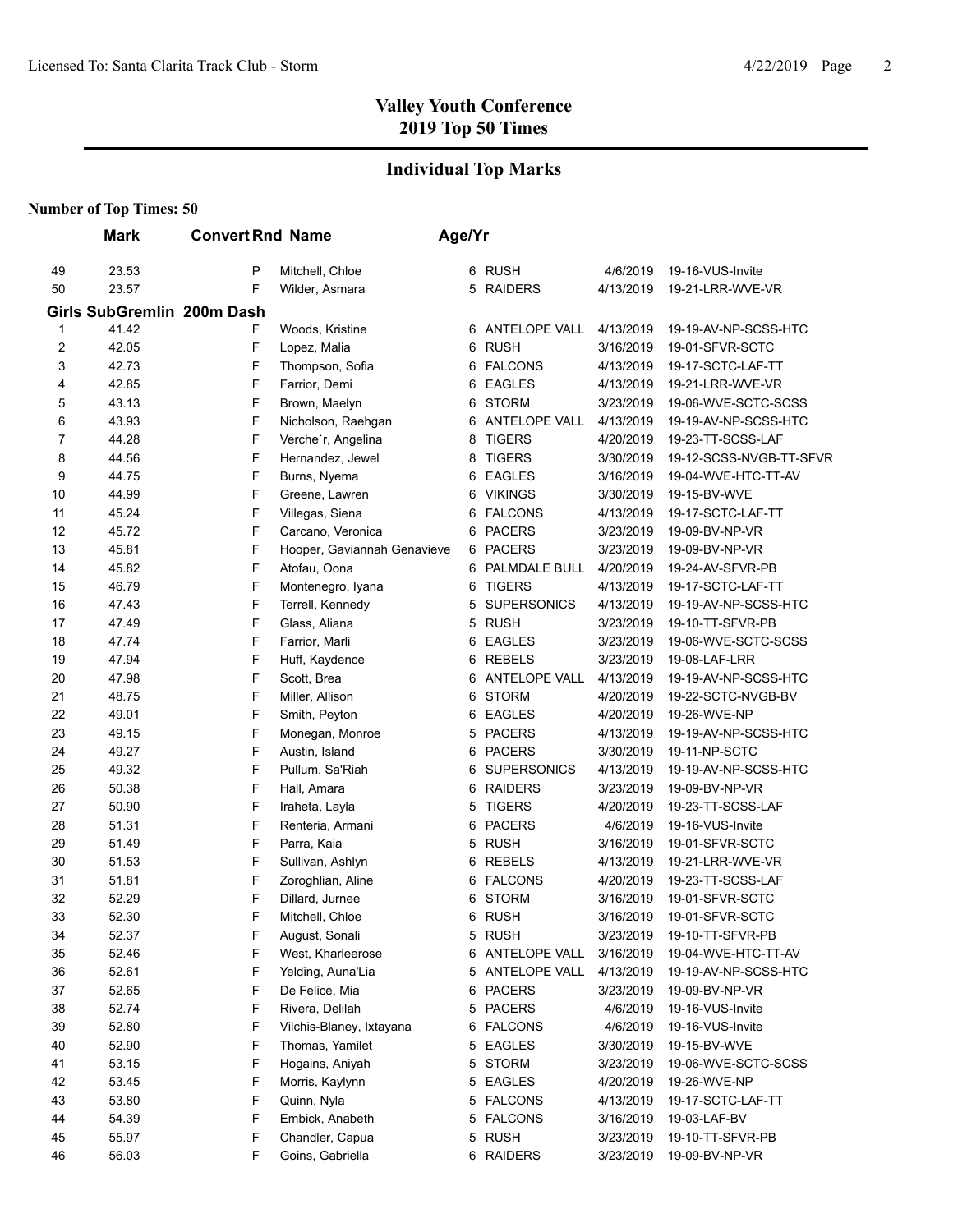## **Individual Top Marks**

|       | <b>Mark</b>                | <b>Convert Rnd Name</b> |                          | Age/Yr |                      |           |                         |
|-------|----------------------------|-------------------------|--------------------------|--------|----------------------|-----------|-------------------------|
|       |                            |                         |                          |        |                      |           |                         |
| 47    | 56.66                      | F                       | Boyd, Skye               |        | 5 EAGLES             | 4/13/2019 | 19-21-LRR-WVE-VR        |
| 48    | 57.79                      | F                       | Brown, Syriah            |        | 5 RUSH               | 3/30/2019 | 19-12-SCSS-NVGB-TT-SFVR |
| 49    | 57.95                      | F                       | Narcisse, Skylar         |        | 6 EAGLES             | 4/6/2019  | 19-16-VUS-Invite        |
| 50    | 58.19                      | F                       | Boatwright, Aaliyah      |        | 5 RUSH               | 3/16/2019 | 19-01-SFVR-SCTC         |
|       | Girls SubGremlin 400m Dash |                         |                          |        |                      |           |                         |
| 1     | 1:38.40                    | F                       | Lopez, Malia             | 6      | <b>RUSH</b>          | 4/6/2019  | 19-16-VUS-Invite        |
| 2     | 1:39.54                    | F                       | Woods, Kristine          | 6      | <b>ANTELOPE VALL</b> | 4/20/2019 | 19-24-AV-SFVR-PB        |
| 3     | 1:39.93                    | F                       | Burns, Nyema             | 6      | <b>EAGLES</b>        | 3/16/2019 | 19-04-WVE-HTC-TT-AV     |
| 4     | 1:40.62                    | F                       | Brown, Maelyn            | 6      | <b>STORM</b>         | 3/23/2019 | 19-06-WVE-SCTC-SCSS     |
| 5     | 1:41.19                    | F                       | Carcano, Veronica        | 6      | <b>PACERS</b>        | 3/23/2019 | 19-09-BV-NP-VR          |
| 6     | 1:44.58                    | F                       | Huff, Kaydence           | 6      | <b>REBELS</b>        | 4/13/2019 | 19-21-LRR-WVE-VR        |
| 7     | 1:45.30                    | F                       | Striplin, Viviana        | 6      | <b>STORM</b>         | 3/30/2019 | 19-11-NP-SCTC           |
| 8     | 1:46.75                    | F                       | Haywood, Kaylyn          | 6      | <b>RAIDERS</b>       | 3/30/2019 | 19-13-LAF-VR-HTC        |
| 9     | 1:47.05                    | F                       | Atofau, Oona             | 6      | PALMDALE BULL        | 3/23/2019 | 19-10-TT-SFVR-PB        |
| 10    | 1:47.35                    | F                       | Glass, Aliana            |        | 5 RUSH               | 4/13/2019 | 19-18-PB-NVGB-SFVR      |
| 11    | 1:47.69                    | F                       | Terrell, Kennedy         | 5      | <b>SUPERSONICS</b>   | 3/30/2019 | 19-12-SCSS-NVGB-TT-SFVR |
| 12    | 1:48.29                    | F                       | Duvert, Joliette         | 5      | EAGLES               | 3/23/2019 | 19-06-WVE-SCTC-SCSS     |
| 13    | 1:48.43                    | F                       | Pullum, Sa'Riah          | 6      | <b>SUPERSONICS</b>   | 4/20/2019 | 19-23-TT-SCSS-LAF       |
| 14    | 1:50.03                    | F                       | Allen, Bri' Elle         | 6      | <b>TIGERS</b>        | 3/23/2019 | 19-10-TT-SFVR-PB        |
| $15*$ | 1:50.54                    | F                       | Embick, Anabeth          | 5      | <b>FALCONS</b>       | 4/20/2019 | 19-23-TT-SCSS-LAF       |
| $15*$ | 1:50.54                    | F                       | Kasselstrand, Matilda    | 6      | <b>STORM</b>         | 4/13/2019 | 19-17-SCTC-LAF-TT       |
| 17    | 1:50.59                    | F                       | Iraheta, Layla           | 5      | <b>TIGERS</b>        | 4/20/2019 | 19-23-TT-SCSS-LAF       |
| 18    | 1:50.95                    | F                       | Vilchis-Blaney, Ixtayana | 6      | <b>FALCONS</b>       | 3/30/2019 | 19-13-LAF-VR-HTC        |
| 19    | 1:51.30                    | F                       | Smith, Peyton            | 6      | <b>EAGLES</b>        | 4/20/2019 | 19-26-WVE-NP            |
| 20    | 1:53.11                    | F                       | Hogains, Aniyah          | 5      | <b>STORM</b>         | 4/6/2019  | 19-16-VUS-Invite        |
| 21    | 1:54.50                    | F                       | Miller, Allison          | 6      | <b>STORM</b>         | 3/23/2019 | 19-06-WVE-SCTC-SCSS     |
| 22    | 1:55.64                    | F                       | Montenegro, Iyana        | 6      | <b>TIGERS</b>        | 3/30/2019 | 19-12-SCSS-NVGB-TT-SFVR |
| 23    | 1:56.83                    | F                       | Flatt, Scarlett          | 6      | <b>STORM</b>         | 4/20/2019 | 19-22-SCTC-NVGB-BV      |
| 24    | 1:57.27                    | F                       | Hall, Amara              | 6      | <b>RAIDERS</b>       | 4/20/2019 | 19-25-VR-HTC-LRR        |
| 25    | 1:57.76                    | F                       | Mitchell, Chloe          | 6      | <b>RUSH</b>          | 4/6/2019  | 19-16-VUS-Invite        |
| 26    | 1:57.98                    | F                       | August, Sonali           | 5      | <b>RUSH</b>          | 4/13/2019 | 19-18-PB-NVGB-SFVR      |
| 27    | 1:59.02                    | F                       | Thomas, Yamilet          | 5      | <b>EAGLES</b>        | 3/23/2019 | 19-06-WVE-SCTC-SCSS     |
| 28    | 1:59.12                    | F                       | Austin, Island           | 6      | <b>PACERS</b>        | 3/30/2019 | 19-11-NP-SCTC           |
| 29    | 2:00.79                    | F                       | Will, Brooke             | 6      | <b>STORM</b>         | 4/20/2019 | 19-22-SCTC-NVGB-BV      |
| 30    | 2:01.20                    | F                       | De Felice, Mia           | 6      | <b>PACERS</b>        | 4/13/2019 | 19-19-AV-NP-SCSS-HTC    |
| 31    | 2:01.25                    | F                       | Woods, Lisa              | 6      | <b>PACERS</b>        | 4/13/2019 | 19-19-AV-NP-SCSS-HTC    |
| 32    | 2:01.33                    | F                       | Renteria, Armani         |        | 6 PACERS             | 4/13/2019 | 19-19-AV-NP-SCSS-HTC    |
| 33    | 2:02.15                    | F                       | Sanchez, Gabriela        | 6      | <b>BEARS</b>         | 4/20/2019 | 19-22-SCTC-NVGB-BV      |
| 34    | 2:03.33                    | F                       | Parra, Kaia              |        | 5 RUSH               | 3/30/2019 | 19-12-SCSS-NVGB-TT-SFVR |
| 35    | 2:04.16                    | F                       | Boatwright, Aaliyah      |        | 5 RUSH               | 3/30/2019 | 19-12-SCSS-NVGB-TT-SFVR |
| 36    | 2:06.27                    | F                       | Chandler, Capua          |        | 5 RUSH               | 3/23/2019 | 19-10-TT-SFVR-PB        |
| 37    | 2:07.20                    | F                       | Descamps, Emma           |        | 5 STORM              | 3/16/2019 | 19-01-SFVR-SCTC         |
| 38    | 2:07.71                    | F                       | Ramirez, Delilah         |        | 6 PACERS             | 3/23/2019 | 19-09-BV-NP-VR          |
| 39    | 2:08.02                    | F                       | Lyons, Alannah           |        | 5 EAGLES             | 3/30/2019 | 19-15-BV-WVE            |
| 40    | 2:08.15                    | F                       | Boyd, Skye               |        | 5 EAGLES             | 3/23/2019 | 19-06-WVE-SCTC-SCSS     |
| 41    | 2:13.21                    | F                       | Rivera, Delilah          |        | 5 PACERS             | 4/20/2019 | 19-26-WVE-NP            |
| 42    | 2:13.52                    | F                       | Mazisyuk, Alexandra      |        | 6 PACERS             | 3/23/2019 | 19-09-BV-NP-VR          |
| 43    | 2:14.47                    | F                       | Monegan, Monroe          |        | 5 PACERS             | 3/16/2019 | 19-05-NP-SCSS-LRR       |
| 44    | 2:14.50                    | F                       | Parker, Abby             |        | 5 STORM              | 3/16/2019 | 19-01-SFVR-SCTC         |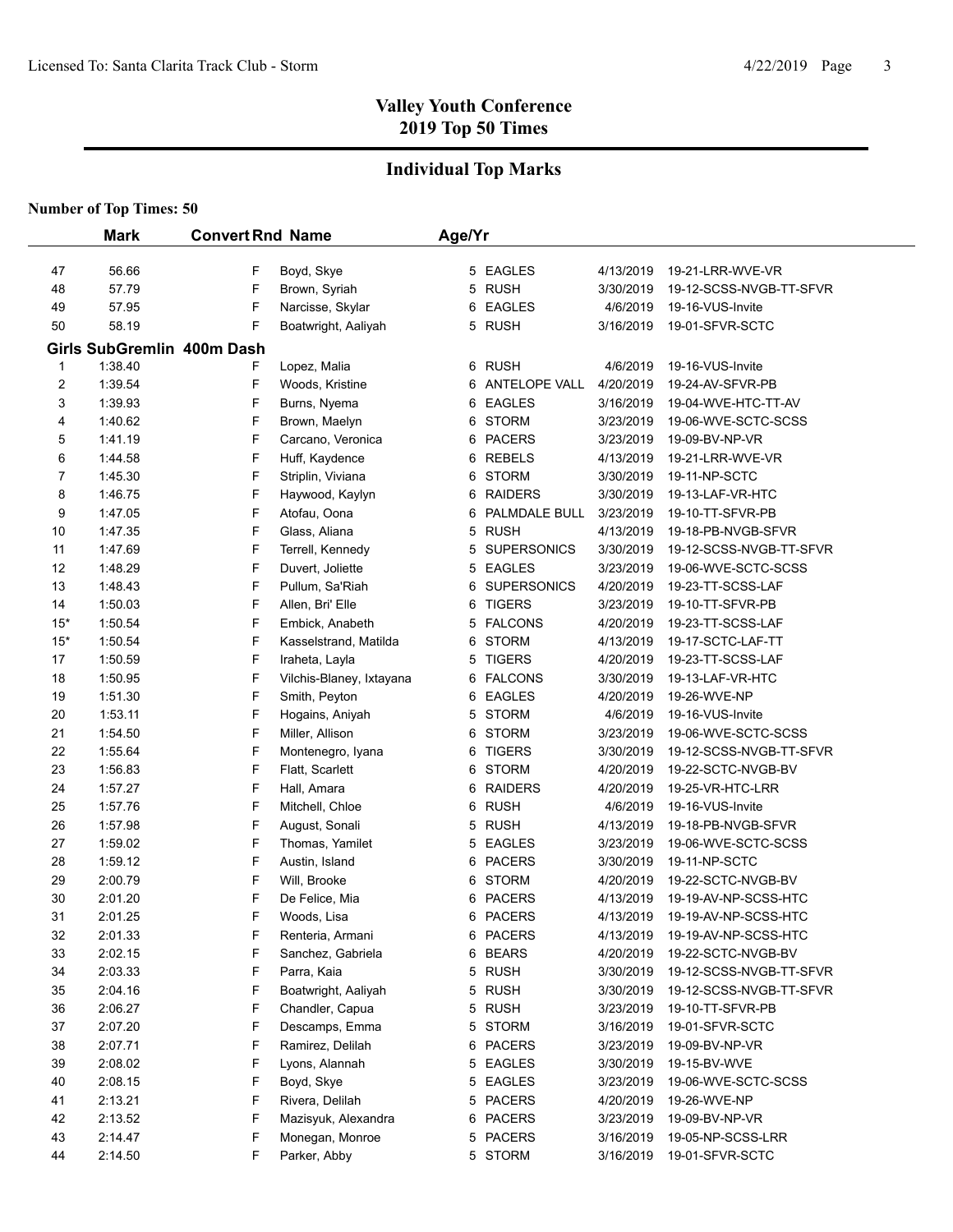## **Individual Top Marks**

|                     | <b>Mark</b>                | <b>Convert Rnd Name</b> |                                         | Age/Yr |                                |                        |                                       |
|---------------------|----------------------------|-------------------------|-----------------------------------------|--------|--------------------------------|------------------------|---------------------------------------|
|                     |                            |                         |                                         |        |                                |                        |                                       |
| 45                  | 2:15.17                    | F                       | Del toro, Leslie Melanie                |        | 5 PACERS                       | 4/13/2019              | 19-19-AV-NP-SCSS-HTC                  |
| 46                  | 2:16.42                    | F                       | Hooper, Gaviannah Genavieve             |        | 6 PACERS                       | 3/16/2019              | 19-05-NP-SCSS-LRR                     |
| 47                  | 2:16.78                    | F                       | Hernandez, Itzel                        |        | 5 BEARS                        | 3/30/2019              | 19-12-SCSS-NVGB-TT-SFVR               |
| 48                  | 2:17.69                    | F                       | Deschamps, Sienna                       |        | 6 STORM                        | 4/20/2019              | 19-22-SCTC-NVGB-BV                    |
| 49                  | 2:19.48                    | F                       | Famoriyo, Olamide                       |        | 6 PACERS                       | 4/13/2019              | 19-19-AV-NP-SCSS-HTC                  |
| 50                  | 2:21.54                    | F                       | Pierce, Lorelai                         |        | 5 RAIDERS                      | 4/20/2019              | 19-25-VR-HTC-LRR                      |
|                     | Girls SubGremlin 800m Run  |                         |                                         |        |                                |                        |                                       |
| 1                   | 3:27.73                    | F                       | Famoriyo, Olamide                       |        | 6 PACERS                       | 3/23/2019              | 19-09-BV-NP-VR                        |
| 2                   | 3:43.10                    | F                       | Carcano, Veronica                       |        | 6 PACERS                       | 4/13/2019              | 19-19-AV-NP-SCSS-HTC                  |
| 3                   | 3:55.97                    | F                       | Allen, Bri' Elle                        | 6      | <b>TIGERS</b>                  | 4/6/2019               | 19-16-VUS-Invite                      |
| 4                   | 3:56.79                    | F                       | Hooper, Gaviannah Genavieve             |        | 6 PACERS                       | 4/20/2019              | 19-26-WVE-NP                          |
| 5                   | 3:59.70                    | F                       | Striplin, Viviana                       |        | 6 STORM                        | 3/30/2019              | 19-11-NP-SCTC                         |
| 6                   | 4:03.93                    | F                       | Monegan, Monroe                         |        | 5 PACERS                       | 4/20/2019              | 19-26-WVE-NP                          |
| 7                   | 4:05.38                    | F                       | Lyons, Alannah                          |        | 5 EAGLES                       | 4/20/2019              | 19-26-WVE-NP                          |
| 8                   | 4:10.75                    | F                       | Huff, Kaydence                          |        | 6 REBELS                       | 4/20/2019              | 19-25-VR-HTC-LRR                      |
| 9                   | 4:14.66                    | F                       | Flatt, Scarlett                         | 6      | STORM                          | 3/30/2019              | 19-11-NP-SCTC                         |
| 10                  | 4:15.19                    | F                       | Hogains, Aniyah                         | 5      | STORM                          | 4/6/2019               | 19-16-VUS-Invite                      |
| 11                  | 4:19.36                    | F                       | Atofau, Oona                            | 6      | PALMDALE BULL                  | 3/16/2019              | 19-02-NVGB-VR-PB                      |
| 12                  | 4:25.95                    | F                       | Sanchez, Gabriela                       |        | 6 BEARS                        | 4/20/2019              | 19-22-SCTC-NVGB-BV                    |
| 13                  | 4:43.07                    | F                       | Austin, Island                          |        | 6 PACERS                       | 3/23/2019              | 19-09-BV-NP-VR                        |
| 14                  | 4:51.63                    | F                       | Iraheta, Layla                          | 5      | <b>TIGERS</b>                  | 3/30/2019              | 19-12-SCSS-NVGB-TT-SFVR               |
| 15                  | 4:56.00                    | F<br>F                  | Deschamps, Sienna                       | 6      | <b>STORM</b>                   | 4/20/2019              | 19-22-SCTC-NVGB-BV                    |
| 16                  | 5:03.13                    | F                       | Hernandez, Itzel                        | 5      | <b>BEARS</b>                   | 4/6/2019               | 19-16-VUS-Invite                      |
| 17<br>18            | 5:08.03<br>5:13.92         | F                       | De Felice, Mia<br>Rivera, Delilah       | 6<br>5 | <b>PACERS</b><br><b>PACERS</b> | 3/30/2019              | 19-11-NP-SCTC                         |
| 19                  | 5:25.58                    | F                       |                                         | 6      | <b>PACERS</b>                  | 3/30/2019<br>3/16/2019 | 19-11-NP-SCTC<br>19-05-NP-SCSS-LRR    |
| 20                  | 5:39.16                    | F                       | Mazisyuk, Alexandra<br>Ramirez, Delilah |        | 6 PACERS                       | 3/30/2019              | 19-11-NP-SCTC                         |
| 21                  | 5:47.24                    | F                       | Oliver, Savannah                        |        | 5 RAIDERS                      | 4/13/2019              | 19-21-LRR-WVE-VR                      |
| 22                  | 5:51.42                    | F                       | Woods, Lisa                             | 6      | <b>PACERS</b>                  | 3/23/2019              | 19-09-BV-NP-VR                        |
| 23                  | 6:00.70                    | F                       | Pierce, Lorelai                         | 5      | <b>RAIDERS</b>                 | 3/30/2019              | 19-13-LAF-VR-HTC                      |
| 24                  | 6:42.15                    | F                       | Del toro, Leslie Melanie                |        | 5 PACERS                       | 3/23/2019              | 19-09-BV-NP-VR                        |
| 25                  | 7:01.83                    | F                       | Miller, Ruby                            |        | 6 PACERS                       | 3/30/2019              | 19-11-NP-SCTC                         |
|                     |                            |                         |                                         |        |                                |                        |                                       |
|                     | Girls SubGremlin Long Jump |                         |                                         |        |                                |                        |                                       |
| 1<br>$\overline{2}$ | 8-07.00<br>8-00.00         | F<br>F                  | Lopez, Malia<br>Woods, Lisa             | 6<br>6 | RUSH<br><b>PACERS</b>          | 4/20/2019<br>3/16/2019 | 19-24-AV-SFVR-PB<br>19-05-NP-SCSS-LRR |
| 3                   | 7-09.50                    | F                       | Atofau, Oona                            | 6      | PALMDALE BULL                  | 4/20/2019              | 19-24-AV-SFVR-PB                      |
| 4                   | 7-00.25                    | F                       | Scott, Brea                             |        | 6 ANTELOPE VALL                | 4/13/2019              | 19-19-AV-NP-SCSS-HTC                  |
| 5                   | 6-11.00                    | F                       | Thompson, Sofia                         |        | 6 FALCONS                      | 3/23/2019              | 19-08-LAF-LRR                         |
| 6                   | 6-07.50                    | F                       | Farrior, Marli                          |        | 6 EAGLES                       | 4/20/2019              | 19-26-WVE-NP                          |
| 7                   | 6-07.00                    | F                       | Dillard, Jurnee                         |        | 6 STORM                        | 4/6/2019               | 19-16-VUS-Invite                      |
| $8*$                | 6-06.50                    | F                       | Villegas, Siena                         |        | 6 FALCONS                      | 4/20/2019              | 19-23-TT-SCSS-LAF                     |
| $8*$                | 6-06.50                    | F                       | Kasselstrand, Matilda                   | 6      | STORM                          | 4/13/2019              | 19-17-SCTC-LAF-TT                     |
| 10                  | 6-02.75                    | F                       | Martinez, Maya                          |        | 6 FALCONS                      | 4/20/2019              | 19-23-TT-SCSS-LAF                     |
| 11                  | 5-11.75                    | F                       | Vilchis-Blaney, Ixtayana                |        | 6 FALCONS                      | 3/23/2019              | 19-08-LAF-LRR                         |
| $12*$               | 5-11.00                    | F                       | Austin, Island                          |        | 6 PACERS                       | 4/20/2019              | 19-26-WVE-NP                          |
| $12*$               | 5-11.00                    | F                       | Yelding, Auna'Lia                       |        | 5 ANTELOPE VALL                | 4/20/2019              | 19-24-AV-SFVR-PB                      |
| $14*$               | 5-10.00                    | F                       | Carcano, Veronica                       |        | 6 PACERS                       | 3/30/2019              | 19-11-NP-SCTC                         |
| $14*$               | 5-10.00                    | F                       | Weiss, Emily R                          |        | 7 PACERS                       | 3/23/2019              | 19-09-BV-NP-VR                        |
| 16                  | 5-07.50                    | F                       | Allen, Bri' Elle                        |        | 6 TIGERS                       | 3/23/2019              | 19-10-TT-SFVR-PB                      |
|                     |                            |                         |                                         |        |                                |                        |                                       |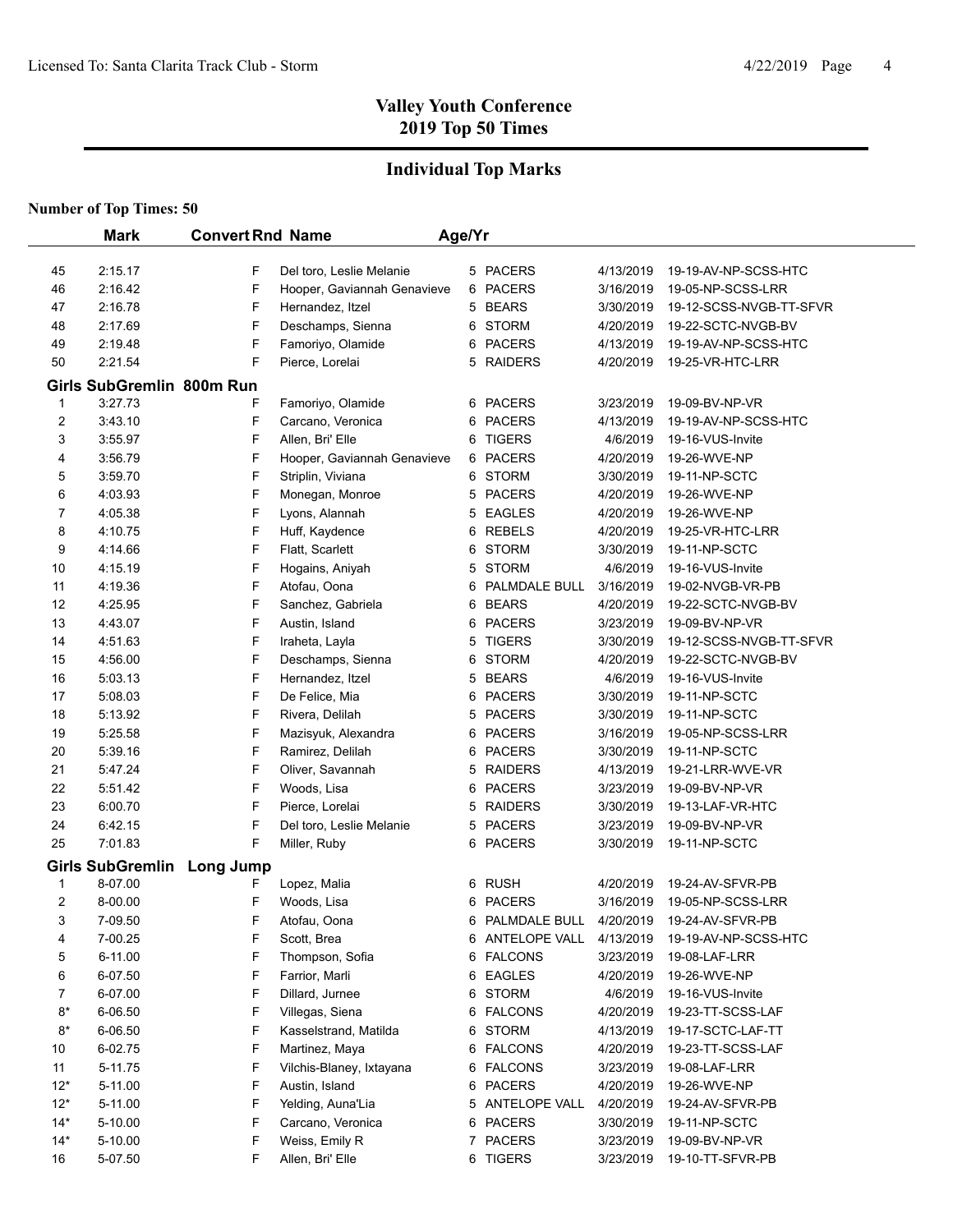## **Individual Top Marks**

|                | <b>Mark</b>              |   |   | <b>Convert Rnd Name</b>     | Age/Yr |                      |           |                      |
|----------------|--------------------------|---|---|-----------------------------|--------|----------------------|-----------|----------------------|
|                |                          |   |   |                             |        |                      |           |                      |
| 17             | 5-06.25                  |   | F | Hernandez, Itzel            |        | 5 BEARS              | 4/13/2019 | 19-18-PB-NVGB-SFVR   |
| 18             | 5-00.50                  |   | F | Thomas, Yamilet             | 5      | <b>EAGLES</b>        | 3/30/2019 | 19-15-BV-WVE         |
| 19             | 5-00.25                  |   | F | Wilder, Asmara              | 5      | <b>RAIDERS</b>       | 4/20/2019 | 19-25-VR-HTC-LRR     |
| 20             | 5-00.00                  |   | F | Greene, Lawren              | 6      | <b>VIKINGS</b>       | 3/23/2019 | 19-09-BV-NP-VR       |
| $21*$          | 4-11.50                  |   | F | Miller, Allison             | 6      | <b>STORM</b>         | 4/20/2019 | 19-22-SCTC-NVGB-BV   |
| $21*$          | 4-11.50                  |   | F | Monegan, Monroe             | 5      | <b>PACERS</b>        | 3/23/2019 | 19-09-BV-NP-VR       |
| $21*$          | 4-11.50                  |   | F | August, Sonali              | 5      | <b>RUSH</b>          | 4/6/2019  | 19-16-VUS-Invite     |
| 24             | 4-11.00                  |   | F | Sanchez, Gabriela           | 6      | <b>BEARS</b>         | 4/13/2019 | 19-18-PB-NVGB-SFVR   |
| 25             | 4-09.00                  |   | F | Famoriyo, Olamide           | 6      | <b>PACERS</b>        | 4/13/2019 | 19-19-AV-NP-SCSS-HTC |
| 26             | 4-08.75                  |   | F | Goins, Gabriella            | 6      | <b>RAIDERS</b>       | 4/20/2019 | 19-25-VR-HTC-LRR     |
| $27*$          | 4-07.00                  |   | F | Livshitc, Anna              | 7      | <b>RAIDERS</b>       | 3/23/2019 | 19-09-BV-NP-VR       |
| $27*$          | 4-07.00                  |   | F | Nicholson, Rhylee           | 5.     | ANTELOPE VALL        | 4/20/2019 | 19-24-AV-SFVR-PB     |
| 29             | 4-05.75                  |   | F | De Felice, Mia              | 6      | <b>PACERS</b>        | 4/13/2019 | 19-19-AV-NP-SCSS-HTC |
| $30*$          | 4-05.00                  |   | F | Parker, Abby                | 5      | <b>STORM</b>         | 3/23/2019 | 19-06-WVE-SCTC-SCSS  |
| $30*$          | 4-05.00                  |   | F | Mazisyuk, Alexandra         | 6      | <b>PACERS</b>        | 3/23/2019 | 19-09-BV-NP-VR       |
| $30*$          | 4-05.00                  |   | F | Iraheta, Layla              | 5      | <b>TIGERS</b>        | 4/20/2019 | 19-23-TT-SCSS-LAF    |
| $30*$          | 4-05.00                  |   | F | Sullivan, Ashlyn            | 6      | <b>REBELS</b>        | 4/13/2019 | 19-21-LRR-WVE-VR     |
| 34             | 4-04.00                  |   | F | Quinn, Nyla                 | 5      | <b>FALCONS</b>       | 3/30/2019 | 19-13-LAF-VR-HTC     |
| 35             | 4-02.00                  |   | F | Hart, Blessing              | 5      | <b>ANTELOPE VALL</b> | 3/16/2019 | 19-04-WVE-HTC-TT-AV  |
| 36             | 4-00.50                  |   | F | Boatwright, Aaliyah         | 5      | <b>RUSH</b>          | 4/13/2019 | 19-18-PB-NVGB-SFVR   |
| 37             | 4-00.00                  |   | F | Terry, Ireland              | 6      | <b>STORM</b>         | 4/20/2019 | 19-22-SCTC-NVGB-BV   |
| 38             | 3-11.50                  |   | F | Woods, Kristine             | 6      | <b>ANTELOPE VALL</b> | 3/23/2019 | 19-07-NVGB-HTC-AV    |
| $39*$          | 3-10.00                  |   | F | Bibby, Charlotte            | 5      | <b>STORM</b>         | 4/20/2019 | 19-22-SCTC-NVGB-BV   |
| $39*$          | 3-10.00                  |   | F | Martinez, Luciana           | 6      | <b>STORM</b>         | 4/20/2019 | 19-22-SCTC-NVGB-BV   |
| $39*$          | 3-10.00                  |   | F | Barron, Carolina            | 6      | <b>RAIDERS</b>       | 4/13/2019 | 19-21-LRR-WVE-VR     |
| $42*$          | 3-08.50                  |   | F | Will, Brooke                | 6      | <b>STORM</b>         | 3/16/2019 | 19-01-SFVR-SCTC      |
| 42*            | 3-08.50                  |   | F | Zoroghlian, Aline           | 6      | <b>FALCONS</b>       | 4/20/2019 | 19-23-TT-SCSS-LAF    |
| 44             | 3-08.00                  |   | F | Miller, Ruby                | 6      | <b>PACERS</b>        | 3/30/2019 | 19-11-NP-SCTC        |
| $45*$          | 3-07.50                  |   | F | Descamps, Emma              | 5      | <b>STORM</b>         | 3/23/2019 | 19-06-WVE-SCTC-SCSS  |
| 45*            | 3-07.50                  |   | F | Hooper, Gaviannah Genavieve |        | 6 PACERS             | 4/20/2019 | 19-26-WVE-NP         |
| 47             | 3-07.00                  |   | F | Mitchell, Chloe             | 6      | RUSH                 | 3/23/2019 | 19-10-TT-SFVR-PB     |
| 48             | 3-05.50                  |   | F | Oliver, Savannah            | 5      | <b>RAIDERS</b>       | 4/13/2019 | 19-21-LRR-WVE-VR     |
| 49             | 3-05.00                  |   | F | Tinoco, Shelby              | 6      | <b>FALCONS</b>       | 3/16/2019 | 19-03-LAF-BV         |
| 50             | 3-03.00                  |   | F | West, Kharleerose           |        | 6 ANTELOPE VALL      | 4/13/2019 | 19-19-AV-NP-SCSS-HTC |
|                | Girls SubGremlin Javelin |   |   |                             |        |                      |           |                      |
| 1              | 12-10.00                 |   | F | Pierce, Lorelai             |        | 5 RAIDERS            | 4/20/2019 | 19-25-VR-HTC-LRR     |
|                | Girls Gremlin 100m Dash  |   |   |                             |        |                      |           |                      |
|                | $q - QUAL$               |   |   | 16.98 19.                   |        |                      |           |                      |
| 1              | 15.27                    | q | F | Robinson, Kenadee'Jae       |        | 7 ANTELOPE VALL      | 4/6/2019  | 19-16-VUS-Invite     |
| $\overline{c}$ | 15.38                    | q | F | Austin, Saige               |        | 8 HAWKS              | 4/6/2019  | 19-16-VUS-Invite     |
| 3              | 15.63                    | q | F | McCoy, Khloe                |        | 8 PACERS             | 4/13/2019 | 19-19-AV-NP-SCSS-HTC |
| 4              | 15.80                    | q | F | Cook, Kniyah                |        | 8 HAWKS              | 4/13/2019 | 19-19-AV-NP-SCSS-HTC |
| 5              | 15.90                    | q | F | Ugochukwu, Nnedi            | 8      | <b>REBELS</b>        | 4/13/2019 | 19-21-LRR-WVE-VR     |
| 6              | 16.17                    | q | F | Boyd, Jada                  | 8      | <b>EAGLES</b>        | 4/13/2019 | 19-21-LRR-WVE-VR     |
| 7              | 16.33                    | q | F | Potts, Taylor               | 8      | <b>RUSH</b>          | 4/6/2019  | 19-16-VUS-Invite     |
| 8              | 16.43                    | q | F | Thompson, Kellynn           | 8      | <b>STORM</b>         | 3/30/2019 | 19-11-NP-SCTC        |
| 9              | 16.53                    | q | F | Olabode, Aderinsola         | 8      | <b>PACERS</b>        | 4/13/2019 | 19-19-AV-NP-SCSS-HTC |
| 10             | 16.61                    | q | F | DonVito, Charlee            |        | 8 FALCONS            | 4/13/2019 | 19-17-SCTC-LAF-TT    |
| 11             | 16.64                    | q | F | Humphries, Morgan           |        | 8 STORM              | 4/13/2019 | 19-17-SCTC-LAF-TT    |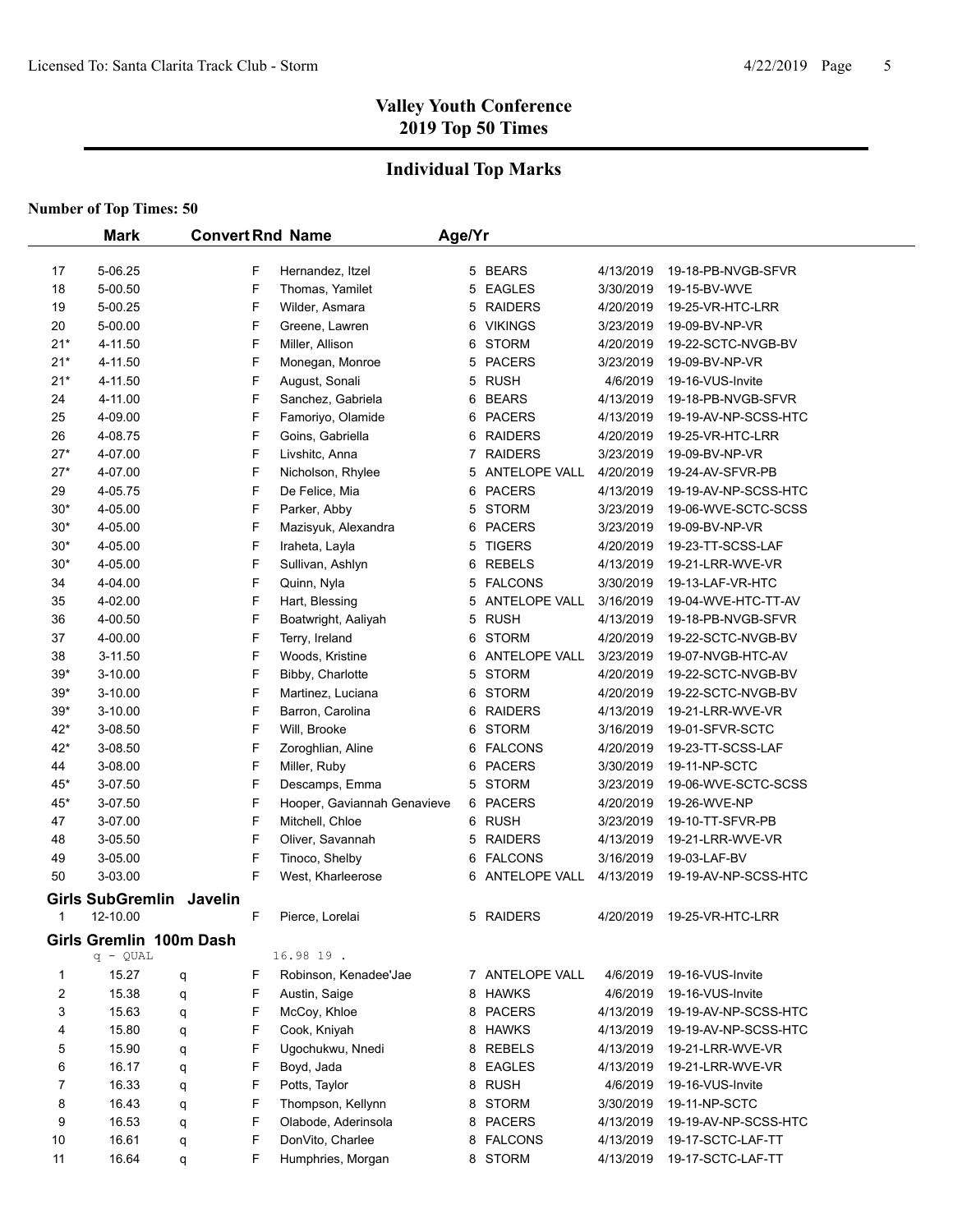## **Individual Top Marks**

| <b>Number of Top Times: 50</b> |  |  |  |  |
|--------------------------------|--|--|--|--|
|--------------------------------|--|--|--|--|

|                | <b>Mark</b>             |   |        | <b>Convert Rnd Name</b>              | Age/Yr |                    |                        |                      |  |
|----------------|-------------------------|---|--------|--------------------------------------|--------|--------------------|------------------------|----------------------|--|
| 12             | 16.76                   |   | F      | Newt, Chloe                          |        | 8 EAGLES           | 3/16/2019              | 19-04-WVE-HTC-TT-AV  |  |
| 13             | 16.79                   | q | P      | Goldson, Charly                      | 8      | <b>EAGLES</b>      | 4/6/2019               | 19-16-VUS-Invite     |  |
| 14             | 16.89                   | q | F      | Carruthers, Zara                     | 8      | <b>EAGLES</b>      | 3/16/2019              | 19-04-WVE-HTC-TT-AV  |  |
| 15             | 16.92                   | q | F      | Soffin, Graciela                     | 8      | <b>PACERS</b>      | 3/16/2019              | 19-05-NP-SCSS-LRR    |  |
|                |                         | q | F      |                                      |        | <b>HAWKS</b>       |                        | 19-07-NVGB-HTC-AV    |  |
| 16<br>17       | 17.05<br>17.07          |   | F      | Wilcox, Victoria<br>Crockett, Brazil | 8      | <b>EAGLES</b>      | 3/23/2019<br>4/13/2019 | 19-21-LRR-WVE-VR     |  |
|                |                         |   | F      |                                      | 8      |                    |                        |                      |  |
| 18             | 17.25                   |   | F      | Prevost, Kyla                        | 8      | ANTELOPE VALL      | 3/16/2019              | 19-04-WVE-HTC-TT-AV  |  |
| 19             | 17.45                   |   |        | Davis, Summer                        | 8      | <b>PACERS</b>      | 4/13/2019              | 19-19-AV-NP-SCSS-HTC |  |
| 20             | 17.48                   |   | F<br>F | Babineaux, Prestyn                   | 8      | <b>RAIDERS</b>     | 4/13/2019              | 19-21-LRR-WVE-VR     |  |
| 21             | 17.49                   |   |        | Villegas, Kaia                       | 8      | <b>FALCONS</b>     | 3/16/2019              | 19-03-LAF-BV         |  |
| 22             | 17.75                   |   | F<br>P | Valadez, Isabelle                    | 8      | <b>PACERS</b>      | 3/16/2019              | 19-05-NP-SCSS-LRR    |  |
| 23             | 17.85                   |   |        | Jordan, Caitlin                      | 8      | <b>EAGLES</b>      | 4/6/2019               | 19-16-VUS-Invite     |  |
| 24             | 17.98                   |   | P      | Franklin, Maleiya                    | 8      | <b>RUSH</b>        | 4/6/2019               | 19-16-VUS-Invite     |  |
| 25             | 18.01                   |   | P      | Dryer, Ryleigh                       | 8      | PALMDALE BULL      | 4/6/2019               | 19-16-VUS-Invite     |  |
| 26             | 18.18                   |   | F      | Leiva, Isabella                      | 8      | <b>RAIDERS</b>     | 4/13/2019              | 19-21-LRR-WVE-VR     |  |
| $27*$          | 18.20                   |   | F      | Phillips, Kay'Lei                    | 8      | <b>RUSH</b>        | 3/23/2019              | 19-10-TT-SFVR-PB     |  |
| $27*$          | 18.20                   |   | P      | Phillips, Kay'Loni                   | 8      | <b>RUSH</b>        | 4/6/2019               | 19-16-VUS-Invite     |  |
| $29*$          | 18.22                   |   | P      | Carroll, Courtney                    | 8      | <b>STORM</b>       | 4/6/2019               | 19-16-VUS-Invite     |  |
| $29*$          | 18.22                   |   | P      | Yelding, Aulani                      |        | 7 ANTELOPE VALL    | 4/6/2019               | 19-16-VUS-Invite     |  |
| 31             | 18.28                   |   | F      | Clark, Anonee                        | 8      | <b>SUPERSONICS</b> | 3/16/2019              | 19-05-NP-SCSS-LRR    |  |
| 32             | 18.30                   |   | F      | Holt, Millan                         | 7      | <b>EAGLES</b>      | 3/16/2019              | 19-04-WVE-HTC-TT-AV  |  |
| $33*$          | 18.32                   |   | F      | Theule, Allie                        | 8      | <b>STORM</b>       | 4/13/2019              | 19-17-SCTC-LAF-TT    |  |
| $33*$          | 18.32                   |   | F      | Nweze, Prisca                        |        | 7 HAWKS            | 3/30/2019              | 19-13-LAF-VR-HTC     |  |
| 35             | 18.33                   |   | F      | Del Angel, Perla                     | 7      | <b>VIKINGS</b>     | 3/30/2019              | 19-15-BV-WVE         |  |
| 36             | 18.38                   |   | F      | Davis, Olivia                        | 8      | <b>RAIDERS</b>     | 3/30/2019              | 19-13-LAF-VR-HTC     |  |
| 37             | 18.44                   |   | F      | Ayala, Sophia                        |        | 7 VIKINGS          | 3/30/2019              | 19-15-BV-WVE         |  |
| 38             | 18.50                   |   | F      | Davis, Victoria                      | 8      | <b>RAIDERS</b>     | 3/30/2019              | 19-13-LAF-VR-HTC     |  |
| 39             | 18.55                   |   | F      | Orduna, Autumn                       |        | 8 FALCONS          | 4/13/2019              | 19-17-SCTC-LAF-TT    |  |
| 40             | 18.61                   |   | F      | Reed, Rhylee                         |        | 7 REBELS           | 3/23/2019              | 19-08-LAF-LRR        |  |
| 41             | 18.69                   |   | F      | Boutte, Jordan                       |        | 8 EAGLES           | 3/30/2019              | 19-15-BV-WVE         |  |
| 42             | 18.76                   |   | F      | Gentle, Sydni                        |        | 7 SUPERSONICS      | 4/13/2019              | 19-19-AV-NP-SCSS-HTC |  |
| 43             | 18.79                   |   | F      | Harrington, Alaia                    | 8      | <b>EAGLES</b>      | 3/16/2019              | 19-04-WVE-HTC-TT-AV  |  |
| 44*            | 18.83                   |   | F      | Hayes, Denalei                       | 8      | ANTELOPE VALL      | 4/13/2019              | 19-19-AV-NP-SCSS-HTC |  |
| 44*            | 18.83                   |   | F      | Alston, Laya Rae                     |        | 7 HAWKS            | 4/13/2019              | 19-19-AV-NP-SCSS-HTC |  |
| 46*            | 19.10                   |   | F      | Barron, Francesca                    | 8      | <b>RAIDERS</b>     | 3/30/2019              | 19-13-LAF-VR-HTC     |  |
| 46*            | 19.10                   |   | F      | Solis, Jacqueline                    |        | 8 VIKINGS          | 4/20/2019              | 19-22-SCTC-NVGB-BV   |  |
| 48             | 19.12                   |   | F      | Green, Mya                           |        | 8 REBELS           | 3/16/2019              | 19-05-NP-SCSS-LRR    |  |
| 49             | 19.17                   |   | F      | Holt, Parris                         |        | 8 EAGLES           | 4/13/2019              | 19-21-LRR-WVE-VR     |  |
| 50             | 19.18                   |   | F      | Coleman, Miyah                       |        | 8 EAGLES           | 3/30/2019              | 19-15-BV-WVE         |  |
|                | Girls Gremlin 200m Dash |   |        | 35.68 19.                            |        |                    |                        |                      |  |
|                | $q - QUAL$              |   |        |                                      |        |                    |                        |                      |  |
| 1              | 32.26                   | q | F      | Newt, Chloe                          |        | 8 EAGLES           | 4/20/2019              | 19-26-WVE-NP         |  |
| 2              | 32.67                   | q | F      | Cook, Kniyah                         |        | 8 HAWKS            | 4/13/2019              | 19-19-AV-NP-SCSS-HTC |  |
| 3              | 33.00                   | q | F      | McCoy, Khloe                         |        | 8 PACERS           | 3/30/2019              | 19-11-NP-SCTC        |  |
| 4              | 34.08                   | q | F      | Austin, Saige                        |        | 8 HAWKS            | 4/13/2019              | 19-19-AV-NP-SCSS-HTC |  |
| 5              | 34.35                   | q | F      | Ugochukwu, Nnedi                     | 8      | <b>REBELS</b>      | 4/13/2019              | 19-21-LRR-WVE-VR     |  |
| 6              | 34.67                   | q | F      | Thompson, Kellynn                    |        | 8 STORM            | 4/13/2019              | 19-17-SCTC-LAF-TT    |  |
| $\overline{7}$ | 34.95                   | q | F      | Valadez, Isabelle                    |        | 8 PACERS           | 4/20/2019              | 19-26-WVE-NP         |  |
| 8              | 35.00                   | q | F      | Robinson, Kenadee'Jae                |        | 7 ANTELOPE VALL    | 3/30/2019              | 19-14-LRR-AV-PB      |  |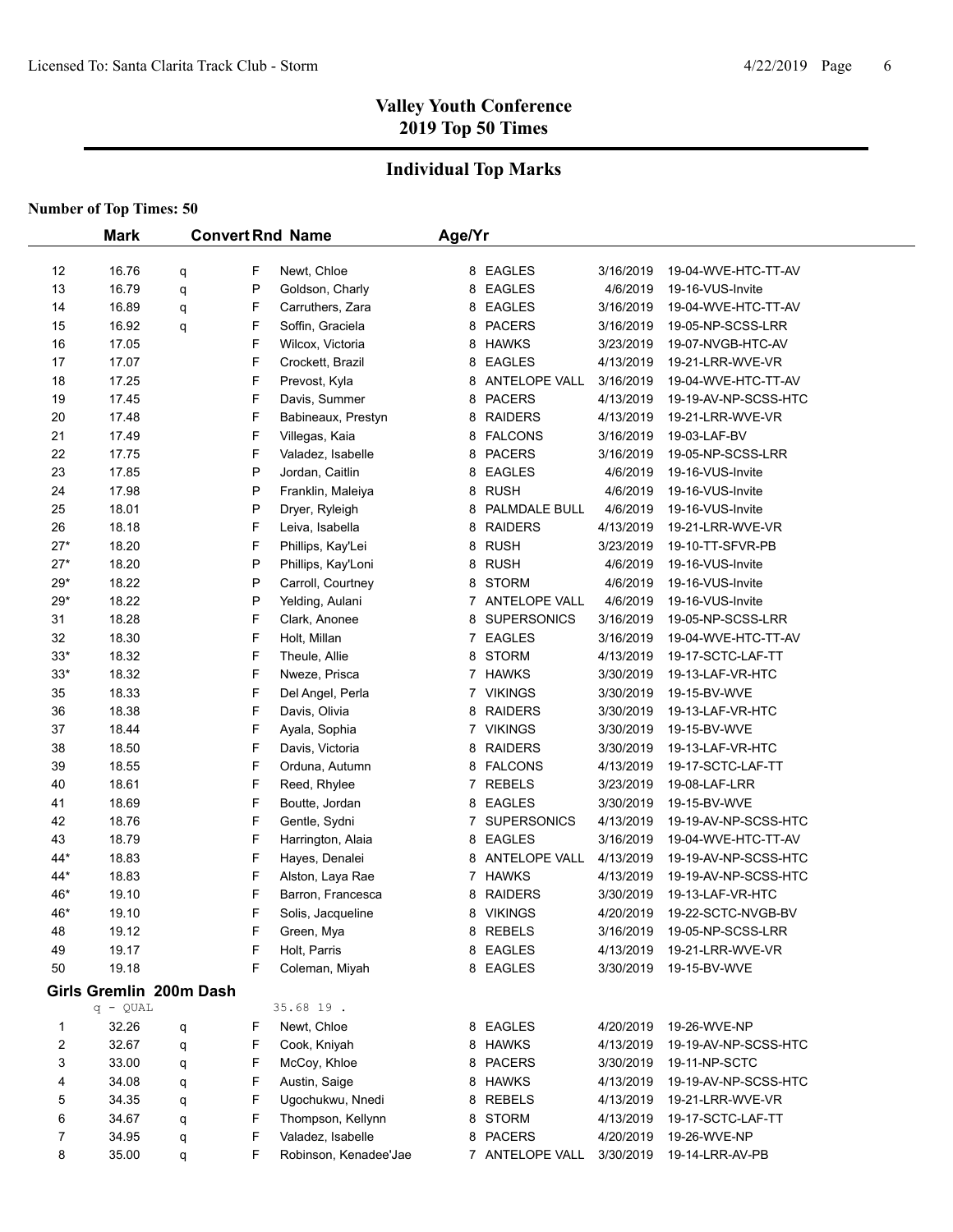## **Individual Top Marks**

|       | <b>Mark</b>             |   |   | <b>Convert Rnd Name</b> | Age/Yr |                      |           |                         |
|-------|-------------------------|---|---|-------------------------|--------|----------------------|-----------|-------------------------|
|       |                         |   |   |                         |        |                      |           |                         |
| 9     | 35.15                   | q | F | Boyd, Jada              |        | 8 EAGLES             | 4/13/2019 | 19-21-LRR-WVE-VR        |
| 10    | 36.03                   |   | F | Lambe, Kathleen         |        | 8 RAIDERS            | 3/30/2019 | 19-13-LAF-VR-HTC        |
| 11    | 36.17                   |   | F | Douglas, Kai'Liyah      |        | 8 FALCONS            | 4/20/2019 | 19-23-TT-SCSS-LAF       |
| 12    | 36.18                   |   | F | Soffin, Graciela        |        | 8 PACERS             | 3/23/2019 | 19-09-BV-NP-VR          |
| 13    | 36.51                   |   | F | DonVito, Charlee        |        | 8 FALCONS            | 4/20/2019 | 19-23-TT-SCSS-LAF       |
| 14    | 36.94                   |   | F | Olabode, Aderinsola     |        | 8 PACERS             | 4/6/2019  | 19-16-VUS-Invite        |
| 15    | 37.00                   |   | F | Villegas, Kaia          |        | 8 FALCONS            | 3/30/2019 | 19-13-LAF-VR-HTC        |
| 16    | 37.11                   |   | F | Potts, Taylor           |        | 8 RUSH               | 3/16/2019 | 19-01-SFVR-SCTC         |
| 17    | 37.16                   |   | F | Goldson, Charly         | 8      | <b>EAGLES</b>        | 4/20/2019 | 19-26-WVE-NP            |
| 18    | 37.68                   |   | F | Babineaux, Prestyn      | 8      | <b>RAIDERS</b>       | 4/20/2019 | 19-25-VR-HTC-LRR        |
| 19    | 37.74                   |   | F | Phillips, Kay'Loni      | 8      | <b>RUSH</b>          | 3/16/2019 | 19-01-SFVR-SCTC         |
| 20    | 37.87                   |   | F | Prevost, Kyla           | 8      | <b>ANTELOPE VALL</b> | 4/6/2019  | 19-16-VUS-Invite        |
| 21    | 38.02                   |   | F | Humphries, Morgan       | 8      | <b>STORM</b>         | 4/20/2019 | 19-22-SCTC-NVGB-BV      |
| 22    | 38.06                   |   | F | Carroll, Courtney       | 8      | <b>STORM</b>         | 4/13/2019 | 19-17-SCTC-LAF-TT       |
| $23*$ | 38.19                   |   | F | Leiva, Isabella         |        | 8 RAIDERS            | 4/13/2019 | 19-21-LRR-WVE-VR        |
| $23*$ | 38.19                   |   | F | Davis, Summer           |        | 8 PACERS             | 3/23/2019 | 19-09-BV-NP-VR          |
| 25    | 38.29                   |   | F | Dryer, Ryleigh          | 8      | PALMDALE BULL        | 4/6/2019  | 19-16-VUS-Invite        |
| 26    | 38.42                   |   | F | Carrington, Kailey      | 7      | <b>HAWKS</b>         | 3/30/2019 | 19-13-LAF-VR-HTC        |
| 27    | 38.44                   |   | F | Boutte, Jordan          | 8      | EAGLES               | 4/20/2019 | 19-26-WVE-NP            |
| 28    | 38.45                   |   | F | Wilcox, Victoria        | 8      | HAWKS                | 4/13/2019 | 19-19-AV-NP-SCSS-HTC    |
| 29    | 38.49                   |   | F | Carruthers, Zara        | 8      | EAGLES               | 4/20/2019 | 19-26-WVE-NP            |
| 30    | 38.59                   |   | F | Clark, Anonee           | 8      | <b>SUPERSONICS</b>   | 3/30/2019 | 19-12-SCSS-NVGB-TT-SFVR |
| 31    | 39.06                   |   | F | Davis, Victoria         |        | 8 RAIDERS            | 3/30/2019 | 19-13-LAF-VR-HTC        |
| 32    | 39.09                   |   | F | Solis, Jacqueline       |        | 8 VIKINGS            | 4/20/2019 | 19-22-SCTC-NVGB-BV      |
| 33    | 39.77                   |   | F | Crockett, Brazil        | 8      | EAGLES               | 4/6/2019  | 19-16-VUS-Invite        |
| 34    | 39.83                   |   | F | Jordan, Caitlin         | 8      | EAGLES               | 3/16/2019 | 19-04-WVE-HTC-TT-AV     |
| 35    | 40.18                   |   | F | Franklin, Maleiya       | 8      | <b>RUSH</b>          | 4/20/2019 | 19-24-AV-SFVR-PB        |
| 36    | 40.31                   |   | F | Reed, Rhylee            |        | 7 REBELS             | 3/30/2019 | 19-14-LRR-AV-PB         |
| 37    | 40.48                   |   | F | Ayala, Sophia           |        | 7 VIKINGS            | 4/6/2019  | 19-16-VUS-Invite        |
| 38    | 40.50                   |   | F | Davis, Olivia           |        | 8 RAIDERS            | 3/30/2019 | 19-13-LAF-VR-HTC        |
| 39    | 40.53                   |   | F | Orduna, Autumn          |        | 8 FALCONS            | 3/23/2019 | 19-08-LAF-LRR           |
| 40    | 40.71                   |   | F | Barron, Francesca       |        | 8 RAIDERS            | 3/30/2019 | 19-13-LAF-VR-HTC        |
| 41    | 40.84                   |   | F | Phillips, Kay'Lei       |        | 8 RUSH               | 3/16/2019 | 19-01-SFVR-SCTC         |
| 42    | 41.17                   |   | F | Hernandez, Jewel        |        | 8 TIGERS             | 4/6/2019  | 19-16-VUS-Invite        |
| 43    | 41.46                   |   | F | Holt, Millan            | 7      | <b>EAGLES</b>        | 4/6/2019  | 19-16-VUS-Invite        |
| 44    | 41.90                   |   | F | Brown, Kailynn          |        | 7 ANTELOPE VALL      | 4/13/2019 | 19-19-AV-NP-SCSS-HTC    |
| 45    | 42.03                   |   | F | Harrington, Alaia       |        | 8 EAGLES             | 3/16/2019 | 19-04-WVE-HTC-TT-AV     |
| 46    | 42.17                   |   | F | Gentle, Sydni           |        | 7 SUPERSONICS        | 3/30/2019 | 19-12-SCSS-NVGB-TT-SFVR |
| 47    | 42.18                   |   | F | Yelding, Aulani         |        | 7 ANTELOPE VALL      | 4/13/2019 | 19-19-AV-NP-SCSS-HTC    |
| 48    | 42.30                   |   | F | Bada, Ire               |        | 8 REBELS             | 3/30/2019 | 19-14-LRR-AV-PB         |
| 49    | 42.58                   |   | F | Hayes, Denalei          |        | 8 ANTELOPE VALL      | 4/13/2019 | 19-19-AV-NP-SCSS-HTC    |
| 50    | 42.59                   |   | F | Nunerly, Alana          |        | 7 RUSH               | 3/23/2019 | 19-10-TT-SFVR-PB        |
|       | Girls Gremlin 400m Dash |   |   |                         |        |                      |           |                         |
|       | $q - QUAL$              |   |   | $1:25.9819$ .           |        |                      |           |                         |
| 1     | 1:16.18                 | q | F | McCoy, Khloe            |        | 8 PACERS             | 4/6/2019  | 19-16-VUS-Invite        |
| 2     | 1:17.40                 | q | F | Cook, Kniyah            |        | 8 HAWKS              | 4/13/2019 | 19-19-AV-NP-SCSS-HTC    |
| 3     | 1:20.34                 | q | F | Valadez, Isabelle       |        | 8 PACERS             | 4/6/2019  | 19-16-VUS-Invite        |
| 4     | 1.21.97                 | q | F | Thompson, Kellynn       |        | 8 STORM              | 3/23/2019 | 19-06-WVE-SCTC-SCSS     |
| 5     | 1:22.90                 | q | F | Soffin, Graciela        |        | 8 PACERS             | 3/23/2019 | 19-09-BV-NP-VR          |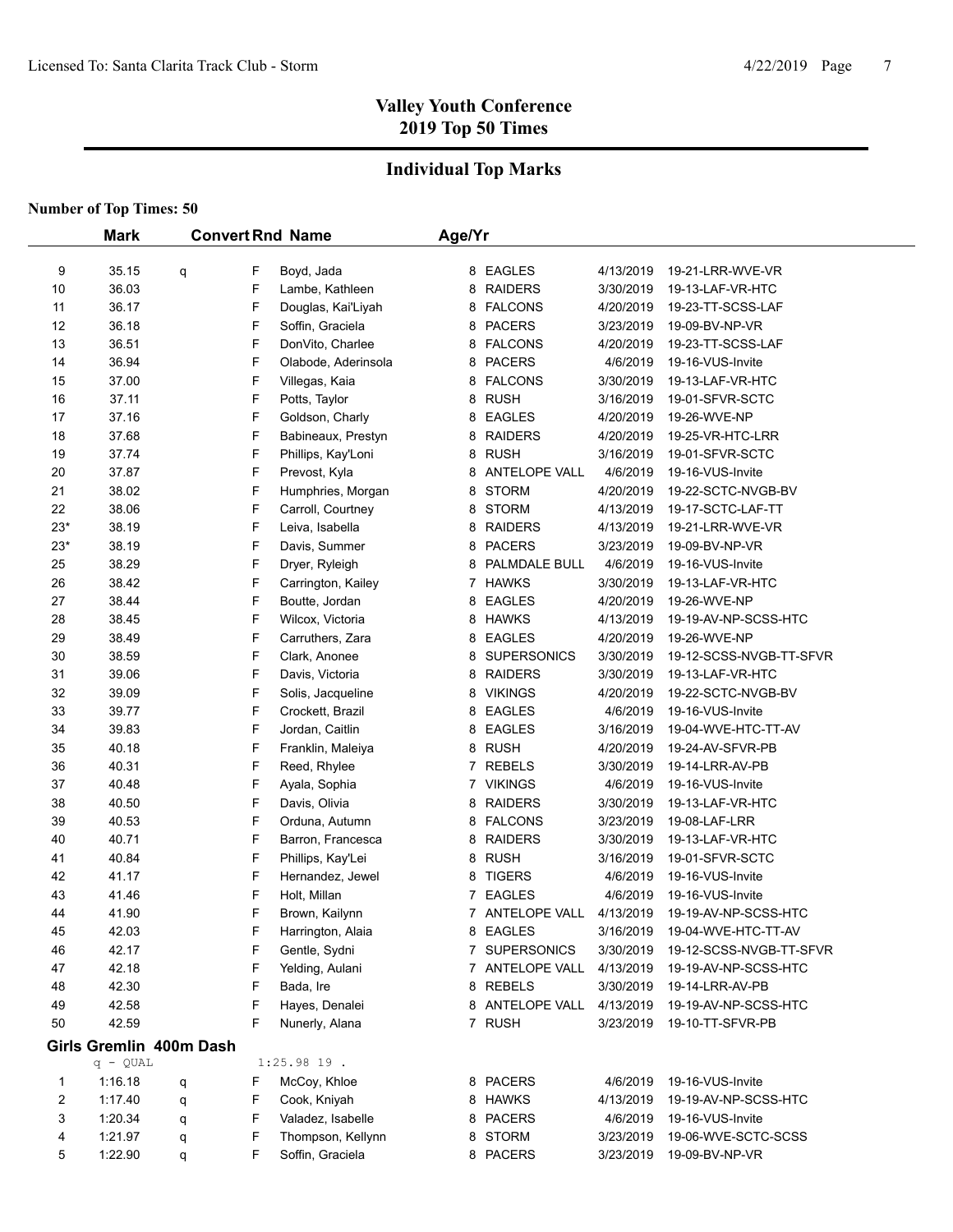## **Individual Top Marks**

|    | <b>Mark</b>               |   |   | <b>Convert Rnd Name</b> | Age/Yr |                      |           |                         |
|----|---------------------------|---|---|-------------------------|--------|----------------------|-----------|-------------------------|
|    |                           |   |   |                         |        |                      |           |                         |
|    | 6<br>1:23.86              | q | F | Ugochukwu, Nnedi        |        | 8 REBELS             | 4/20/2019 | 19-25-VR-HTC-LRR        |
|    | 7<br>1:24.72              | q | F | Potts, Taylor           | 8      | <b>RUSH</b>          | 4/6/2019  | 19-16-VUS-Invite        |
|    | 8<br>1:24.83              | q | F | Douglas, Kai'Liyah      | 8      | <b>FALCONS</b>       | 3/30/2019 | 19-13-LAF-VR-HTC        |
|    | 9<br>1:25.15              | q | F | Dryer, Ryleigh          | 8      | PALMDALE BULL        | 4/13/2019 | 19-18-PB-NVGB-SFVR      |
| 10 | 1:25.32                   | q | F | Ray, Reese              | 7      | <b>STORM</b>         | 4/6/2019  | 19-16-VUS-Invite        |
| 11 | 1:25.87                   | q | F | Theule, Allie           | 8      | <b>STORM</b>         | 4/20/2019 | 19-22-SCTC-NVGB-BV      |
| 12 | 1:27.34                   |   | F | Robinson, Kenadee'Jae   | 7      | <b>ANTELOPE VALL</b> | 3/16/2019 | 19-04-WVE-HTC-TT-AV     |
| 13 | 1:28.23                   |   | F | Koudelkova, Tereza      | 8      | <b>STORM</b>         | 3/23/2019 | 19-06-WVE-SCTC-SCSS     |
| 14 | 1:29.01                   |   | F | Hein, Adriana           | 7      | <b>EAGLES</b>        | 3/30/2019 | 19-15-BV-WVE            |
| 15 | 1:29.09                   |   | F | Phillips, Kay'Loni      | 8      | <b>RUSH</b>          | 4/13/2019 | 19-18-PB-NVGB-SFVR      |
| 16 | 1:29.21                   |   | F | Ayala, Sophia           | 7      | <b>VIKINGS</b>       | 4/20/2019 | 19-22-SCTC-NVGB-BV      |
| 17 | 1:29.91                   |   | F | Lambe, Kathleen         | 8      | <b>RAIDERS</b>       | 3/30/2019 | 19-13-LAF-VR-HTC        |
| 18 | 1:30.30                   |   | F | Davis, Summer           | 8      | <b>PACERS</b>        | 4/13/2019 | 19-19-AV-NP-SCSS-HTC    |
| 19 | 1:31.02                   |   | F | Leiva, Isabella         | 8      | <b>RAIDERS</b>       | 4/20/2019 | 19-25-VR-HTC-LRR        |
| 20 | 1:31.12                   |   | F | Prevost, Kyla           | 8      | <b>ANTELOPE VALL</b> | 4/20/2019 | 19-24-AV-SFVR-PB        |
| 21 | 1:31.25                   |   | F | Austin, Saige           | 8      | <b>HAWKS</b>         | 3/23/2019 | 19-07-NVGB-HTC-AV       |
| 22 | 1:31.31                   |   | F | Reed, Rhylee            | 7      | <b>REBELS</b>        | 4/6/2019  | 19-16-VUS-Invite        |
| 23 | 1:31.32                   |   | F | Garcia, Sanae           | 8      | <b>BEARS</b>         | 3/23/2019 | 19-07-NVGB-HTC-AV       |
| 24 | 1:31.84                   |   | F | Velasquez, Jezabella    | 8      | <b>REBELS</b>        | 4/6/2019  | 19-16-VUS-Invite        |
| 25 | 1:32.47                   |   | F | Brown, Kailynn          | 7      | ANTELOPE VALL        | 4/6/2019  | 19-16-VUS-Invite        |
| 26 | 1:32.74                   |   | F | Crockett, Brazil        | 8      | <b>EAGLES</b>        | 3/30/2019 | 19-15-BV-WVE            |
| 27 | 1:32.98                   |   | F | Del Angel, Perla        | 7      | <b>VIKINGS</b>       | 3/30/2019 | 19-15-BV-WVE            |
| 28 | 1:33.54                   |   | F | Luna, Aleena            | 8      | <b>REBELS</b>        | 3/16/2019 | 19-05-NP-SCSS-LRR       |
| 29 | 1:33.72                   |   | F | Phillips, Kay'Lei       | 8      | <b>RUSH</b>          | 3/30/2019 | 19-12-SCSS-NVGB-TT-SFVR |
| 30 | 1:33.73                   |   | F | Boyd, Jada              | 8      | <b>EAGLES</b>        | 3/23/2019 | 19-06-WVE-SCTC-SCSS     |
| 31 | 1:33.98                   |   | F | Wilcox, Victoria        | 8      | <b>HAWKS</b>         | 3/16/2019 | 19-04-WVE-HTC-TT-AV     |
| 32 | 1:35.62                   |   | F | Dennison, Ruth          | 8      | <b>STORM</b>         | 4/20/2019 | 19-22-SCTC-NVGB-BV      |
| 33 | 1:35.82                   |   | F | Barron, Francesca       | 8      | <b>RAIDERS</b>       | 4/13/2019 | 19-21-LRR-WVE-VR        |
| 34 | 1:36.36                   |   | F | Gentle, Sydni           | 7      | <b>SUPERSONICS</b>   | 4/13/2019 | 19-19-AV-NP-SCSS-HTC    |
| 35 | 1:36.39                   |   | F | Brown, Cymphany         | 8      | <b>PACERS</b>        | 4/13/2019 | 19-19-AV-NP-SCSS-HTC    |
| 36 | 1:36.53                   |   | F | Clark, Anonee           | 8      | <b>SUPERSONICS</b>   | 3/30/2019 | 19-12-SCSS-NVGB-TT-SFVR |
| 37 | 1:38.10                   |   | F | Rodriguez, April        | 7      | <b>SUPERSONICS</b>   | 4/13/2019 | 19-19-AV-NP-SCSS-HTC    |
| 38 | 1:38.45                   |   | F | Macrae, Olivia          |        | 7 PACERS             | 4/13/2019 | 19-19-AV-NP-SCSS-HTC    |
| 39 | 1:38.64                   |   | F | Bada, Ire               |        | 8 REBELS             | 4/13/2019 | 19-21-LRR-WVE-VR        |
| 40 | 1:38.88                   |   | F | Holt, Millan            | 7      | <b>EAGLES</b>        | 3/30/2019 | 19-15-BV-WVE            |
| 41 | 1:38.99                   |   | F | Orozco, Stella          |        | 7 RAIDERS            | 4/13/2019 | 19-21-LRR-WVE-VR        |
| 42 | 1:39.04                   |   | F | Hernandez, Jewel        | 8      | <b>TIGERS</b>        | 4/20/2019 | 19-23-TT-SCSS-LAF       |
| 43 | 1:39.33                   |   | F | Holt, Parris            |        | 8 EAGLES             | 3/16/2019 | 19-04-WVE-HTC-TT-AV     |
| 44 | 1:39.50                   |   | F | Dalley, Tatum           |        | 7 STORM              | 3/23/2019 | 19-06-WVE-SCTC-SCSS     |
| 45 | 1:39.74                   |   | F | Garcia, Sofia           |        | 7 REBELS             | 4/20/2019 | 19-25-VR-HTC-LRR        |
| 46 | 1:40.10                   |   | F | Hattar, Julianna        | 8      | <b>STORM</b>         | 4/13/2019 | 19-17-SCTC-LAF-TT       |
| 47 | 1:40.18                   |   | F | Aquino, Aaliyah         |        | 7 STORM              | 4/13/2019 | 19-17-SCTC-LAF-TT       |
| 48 | 1:40.19                   |   | F | Wilson, Jazziraah       | 9      | PALMDALE BULL        | 3/23/2019 | 19-10-TT-SFVR-PB        |
| 49 | 1.41.18                   |   | F | Franklin, Maleiya       | 8      | <b>RUSH</b>          | 3/16/2019 | 19-01-SFVR-SCTC         |
| 50 | 1:41.56                   |   | F | Solis, Jacqueline       |        | 8 VIKINGS            | 3/30/2019 | 19-15-BV-WVE            |
|    | Girls Gremlin 800m Run    |   |   |                         |        |                      |           |                         |
|    | $q - QUAL$                |   |   | $3:27.9819$ .           |        |                      |           |                         |
|    | 3:04.83<br>1              | q | F | Theule, Allie           |        | 8 STORM              | 4/13/2019 | 19-17-SCTC-LAF-TT       |
|    | $\overline{2}$<br>3:10.34 | q | F | Soffin, Graciela        |        | 8 PACERS             | 4/6/2019  | 19-16-VUS-Invite        |
|    |                           |   |   |                         |        |                      |           |                         |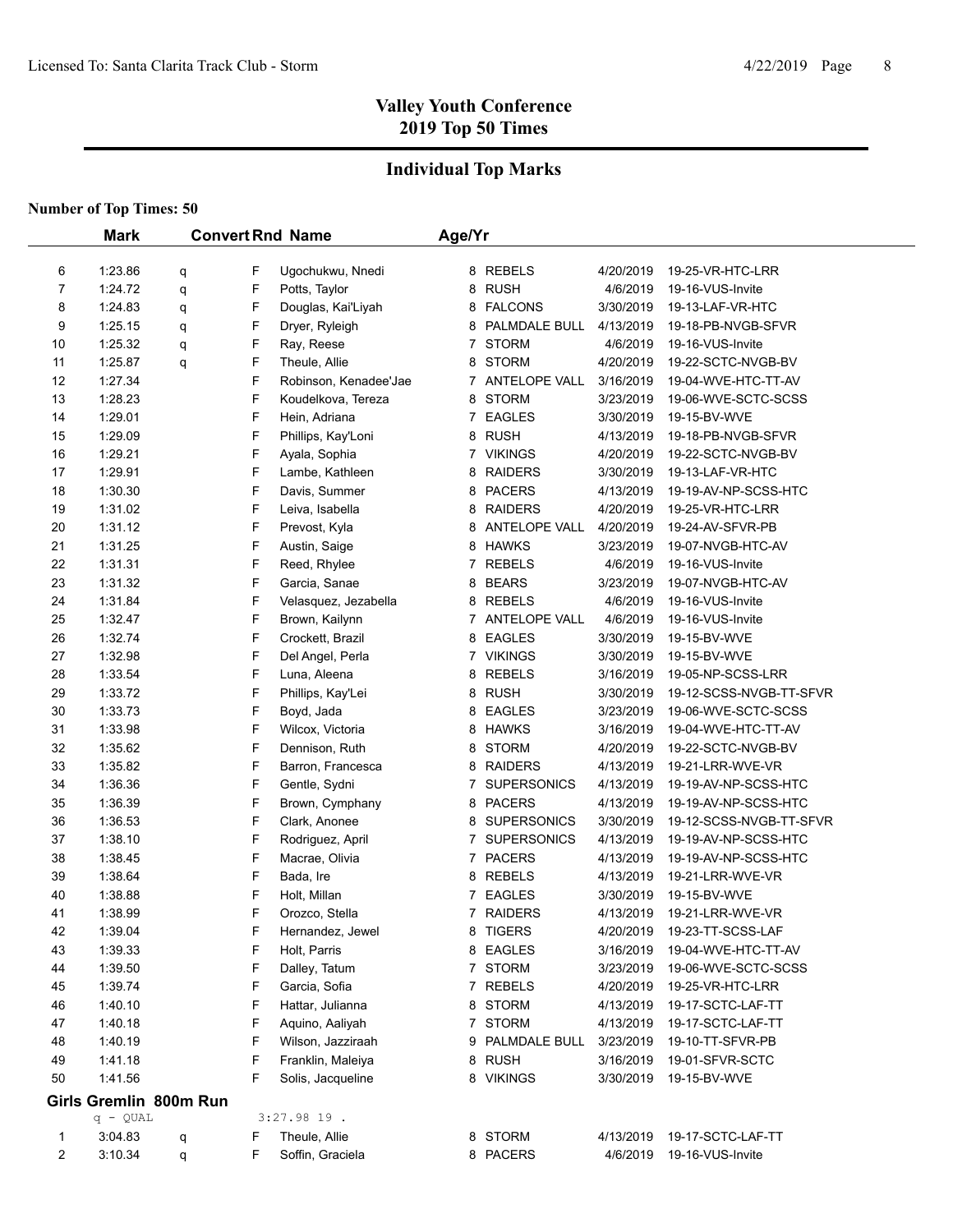## **Individual Top Marks**

|    | <b>Mark</b> |                         |   | <b>Convert Rnd Name</b>     | Age/Yr       |                |           |                         |
|----|-------------|-------------------------|---|-----------------------------|--------------|----------------|-----------|-------------------------|
|    |             |                         |   |                             |              |                |           |                         |
| 3  | 3:13.72     | q                       | F | Lambe, Kathleen             |              | 8 RAIDERS      | 3/23/2019 | 19-09-BV-NP-VR          |
| 4  | 3:16.37     | q                       | F | Koudelkova, Tereza          | 8            | <b>STORM</b>   | 3/23/2019 | 19-06-WVE-SCTC-SCSS     |
| 5  | 3:17.02     | q                       | F | Garcia, Sanae               | 8            | <b>BEARS</b>   | 4/20/2019 | 19-22-SCTC-NVGB-BV      |
| 6  | 3:24.22     | q                       | F | Austin, Saige               |              | 8 HAWKS        | 4/20/2019 | 19-25-VR-HTC-LRR        |
| 7  | 3:25.35     | q                       | F | Dennison, Ruth              | 8            | <b>STORM</b>   | 4/13/2019 | 19-17-SCTC-LAF-TT       |
| 8  | 3:26.24     | q                       | F | Reed, Rhylee                |              | 7 REBELS       | 3/23/2019 | 19-08-LAF-LRR           |
| 9  | 3:27.54     | q                       | F | Davis, Summer               | 8            | <b>PACERS</b>  | 3/30/2019 | 19-11-NP-SCTC           |
| 10 | 3:28.63     |                         | F | Hein, Adriana               | 7            | <b>EAGLES</b>  | 3/16/2019 | 19-04-WVE-HTC-TT-AV     |
| 11 | 3:33.41     |                         | F | Brami, Daniella             |              | 13 PACERS      | 3/23/2019 | 19-09-BV-NP-VR          |
| 12 | 3:36.33     |                         | F | Velasquez, Jezabella        |              | 8 REBELS       | 3/23/2019 | 19-08-LAF-LRR           |
| 13 | 3:36.55     |                         | F | Hernandez, Jewel            | 8            | <b>TIGERS</b>  | 4/13/2019 | 19-17-SCTC-LAF-TT       |
| 14 | 3:36.62     |                         | F | Luna, Aleena                | 8            | <b>REBELS</b>  | 3/30/2019 | 19-14-LRR-AV-PB         |
| 15 | 3:41.17     |                         | F | Barron, Francesca           | 8            | <b>RAIDERS</b> | 4/6/2019  | 19-16-VUS-Invite        |
| 16 | 3:41.41     |                         | F | Carroll, Courtney           | 8            | <b>STORM</b>   | 3/16/2019 | 19-01-SFVR-SCTC         |
| 17 | 3:45.26     |                         | F | Brown, Cymphany             | 8            | <b>PACERS</b>  | 3/23/2019 | 19-09-BV-NP-VR          |
| 18 | 3:48.84     |                         | F | Valadez, Isabelle           | 8            | <b>PACERS</b>  | 3/16/2019 | 19-05-NP-SCSS-LRR       |
| 19 | 3:49.53     |                         | F | Dalley, Tatum               | 7            | <b>STORM</b>   | 4/20/2019 | 19-22-SCTC-NVGB-BV      |
| 20 | 3:52.76     |                         | F | Goldberg, Lily              | 7            | <b>STORM</b>   | 4/20/2019 | 19-22-SCTC-NVGB-BV      |
| 21 | 3:53.46     |                         | F | Dennison, Johanna           | 8            | <b>STORM</b>   | 4/13/2019 | 19-17-SCTC-LAF-TT       |
| 22 | 3:55.51     |                         | F | Parsons, Sarah              | $\mathbf{7}$ | <b>FALCONS</b> | 3/16/2019 | 19-03-LAF-BV            |
| 23 | 3:56.89     |                         | F | Quezada, Bella              | 8            | <b>STORM</b>   | 4/13/2019 | 19-17-SCTC-LAF-TT       |
| 24 | 3:59.52     |                         | F | Garcia, Sofia               | 7            | <b>REBELS</b>  | 3/16/2019 | 19-05-NP-SCSS-LRR       |
| 25 | 4:01.41     |                         | F | Holt, Millan                | 7            | <b>EAGLES</b>  | 3/23/2019 | 19-06-WVE-SCTC-SCSS     |
| 26 | 4:01.82     |                         | F | Holt, Parris                | 8            | EAGLES         | 3/23/2019 | 19-06-WVE-SCTC-SCSS     |
| 27 | 4:04.29     |                         | F | Del Angel, Perla            |              | 7 VIKINGS      | 3/23/2019 | 19-09-BV-NP-VR          |
| 28 | 4:11.23     |                         | F | Prevost, Kyla               | 8            | ANTELOPE VALL  | 3/23/2019 | 19-07-NVGB-HTC-AV       |
| 29 | 4:16.67     |                         | F | Christenson, Charlotte      | 8            | EAGLES         | 4/13/2019 | 19-21-LRR-WVE-VR        |
| 30 | 4:18.39     |                         | F | Verche'r, Angelina          | 8            | <b>TIGERS</b>  | 3/30/2019 | 19-12-SCSS-NVGB-TT-SFVR |
| 31 | 4:18.78     |                         | F | Hendricks-Castro, Valentina | $\mathbf{7}$ | <b>PACERS</b>  | 4/13/2019 | 19-19-AV-NP-SCSS-HTC    |
| 32 | 4:19.94     |                         | F | Harrington, Alaia           | 8            | <b>EAGLES</b>  | 3/30/2019 | 19-15-BV-WVE            |
| 33 | 4:26.55     |                         | F | Weiss, Emily R              | 7            | <b>PACERS</b>  | 3/16/2019 | 19-05-NP-SCSS-LRR       |
| 34 | 4:27.88     |                         | F | Carpio, Marissa             |              | 8 PACERS       | 3/23/2019 | 19-09-BV-NP-VR          |
| 35 | 4:28.61     |                         | F | Teymouri, Tiffany           |              | 7 STORM        | 3/16/2019 | 19-01-SFVR-SCTC         |
| 36 | 4:28.90     |                         | F | Calderon, Kenzie            |              | 7 STORM        | 4/6/2019  | 19-16-VUS-Invite        |
| 37 | 4:31.87     |                         | F | Boutte, Jordan              |              | 8 EAGLES       | 3/23/2019 | 19-06-WVE-SCTC-SCSS     |
| 38 | 4:37.64     |                         | F | Sosa, Jade                  |              | 8 PACERS       | 3/16/2019 | 19-05-NP-SCSS-LRR       |
| 39 | 4:39.63     |                         | F | Wiley, Jillian              |              | 7 STORM        | 3/30/2019 | 19-11-NP-SCTC           |
| 40 | 4:48.97     |                         | F | Nurse, Jazella              |              | 7 REBELS       | 3/23/2019 | 19-08-LAF-LRR           |
| 41 | 4:50.00     |                         | F | Rodriguez, April            |              | 7 SUPERSONICS  | 3/23/2019 | 19-06-WVE-SCTC-SCSS     |
| 42 | 5:01.16     |                         | F | Macrae, Olivia              |              | 7 PACERS       | 3/16/2019 | 19-05-NP-SCSS-LRR       |
| 43 | 5:03.13     |                         | F | Wiley, Jade                 |              | 8 STORM        | 4/13/2019 | 19-17-SCTC-LAF-TT       |
|    |             | Girls Gremlin 1500m Run |   |                             |              |                |           |                         |
|    | $q - QUAL$  |                         |   | $6:59.2819$ .               |              |                |           |                         |
| 1  | 6:01.81     | q                       | F | Ray, Reese                  |              | 7 STORM        | 4/13/2019 | 19-17-SCTC-LAF-TT       |
| 2  | 6:13.24     | q                       | F | Theule, Allie               |              | 8 STORM        | 4/13/2019 | 19-17-SCTC-LAF-TT       |
| 3  | 6:14.62     | q                       | F | Soffin, Graciela            |              | 8 PACERS       | 4/6/2019  | 19-16-VUS-Invite        |
| 4  | 6:29.18     | q                       | F | Garcia, Sanae               |              | 8 BEARS        | 4/6/2019  | 19-16-VUS-Invite        |
| 5  | 6:38.08     | q                       | F | Davis, Summer               |              | 8 PACERS       | 4/6/2019  | 19-16-VUS-Invite        |
| 6  | 6:52.01     | q                       | F | Dennison, Ruth              |              | 8 STORM        | 4/20/2019 | 19-22-SCTC-NVGB-BV      |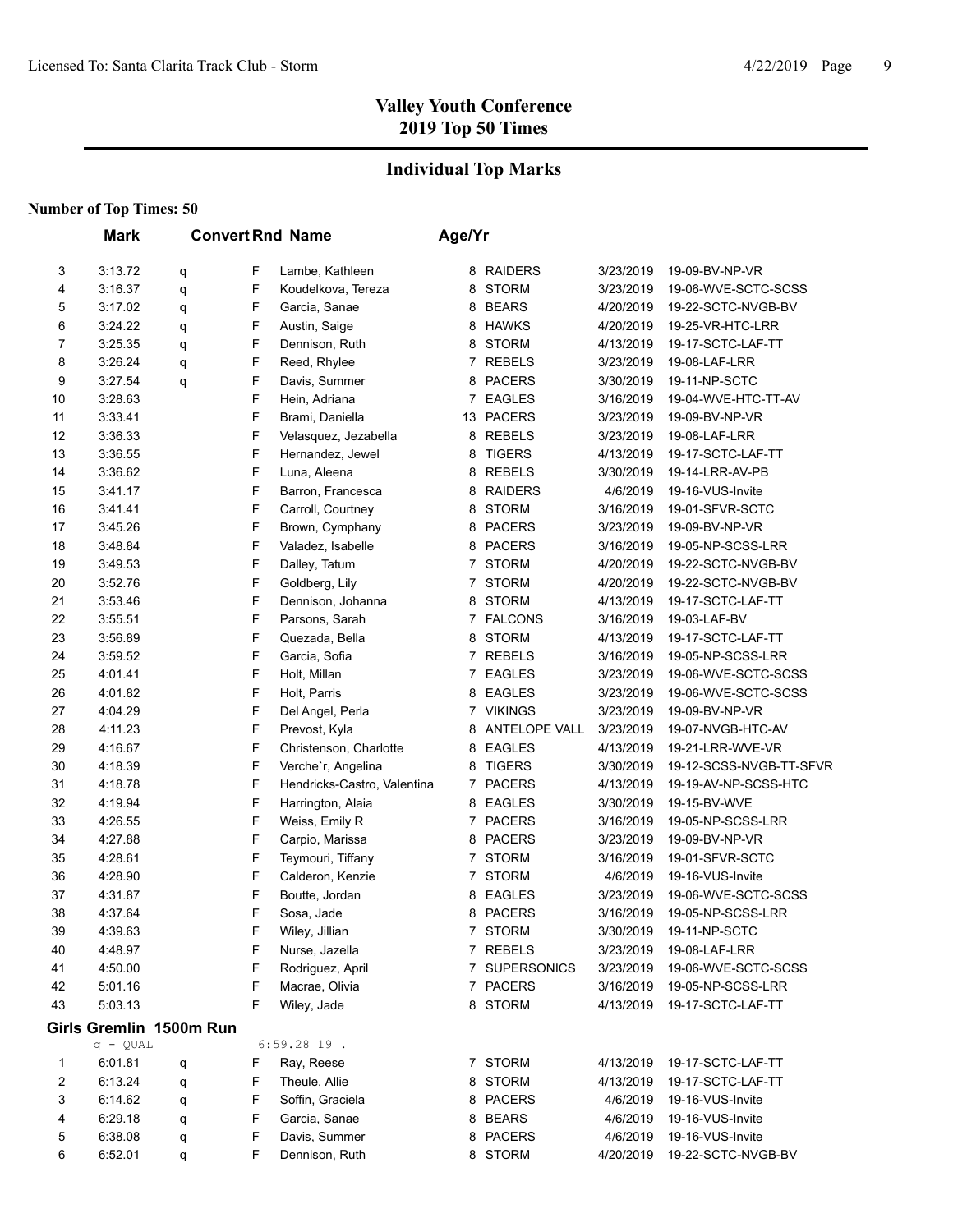## **Individual Top Marks**

|                | <b>Mark</b>          | <b>Convert Rnd Name</b> |                                      | Age/Yr |                                |                        |                                    |
|----------------|----------------------|-------------------------|--------------------------------------|--------|--------------------------------|------------------------|------------------------------------|
|                |                      |                         |                                      |        |                                |                        |                                    |
| 7              | 7:16.91              | F<br>F                  | Valadez, Isabelle                    |        | 8 PACERS                       | 4/13/2019<br>3/16/2019 | 19-19-AV-NP-SCSS-HTC               |
| 8              | 7:33.87<br>7:37.80   |                         | Hernandez, Jewel                     | 8      | <b>TIGERS</b>                  |                        | 19-04-WVE-HTC-TT-AV                |
| 9              |                      | F<br>F                  | Dalley, Tatum                        | 7      | <b>STORM</b>                   | 4/13/2019              | 19-17-SCTC-LAF-TT                  |
| 10             | 7:52.71              | F                       | Harrington, Alaia                    | 8      | <b>EAGLES</b>                  | 3/16/2019              | 19-04-WVE-HTC-TT-AV                |
| 11             | 8:03.31              | F                       | Calderon, Kenzie                     | 7.     | STORM                          | 4/20/2019              | 19-22-SCTC-NVGB-BV                 |
| 12             | 8:09.07              | F                       | Brown, Cymphany                      |        | 8 PACERS                       | 3/16/2019              | 19-05-NP-SCSS-LRR                  |
| 13<br>14       | 8:13.14<br>8:28.73   | F                       | Christenson, Charlotte               |        | 8 EAGLES<br><b>PACERS</b>      | 3/30/2019<br>3/30/2019 | 19-15-BV-WVE<br>19-11-NP-SCTC      |
|                |                      | F                       | Macrae, Olivia<br>Verche'r, Angelina | 7.     |                                |                        |                                    |
| 15<br>16       | 8:38.00<br>8:39.24   | F                       | Weiss, Emily R                       | 8<br>7 | <b>TIGERS</b><br><b>PACERS</b> | 3/23/2019<br>3/23/2019 | 19-10-TT-SFVR-PB<br>19-09-BV-NP-VR |
| 17             | 8:42.98              | F                       | Carpio, Marissa                      | 8      | <b>PACERS</b>                  | 3/16/2019              | 19-05-NP-SCSS-LRR                  |
| 18             | 8:43.43              | F                       | Sosa, Jade                           | 8      | <b>PACERS</b>                  | 4/13/2019              | 19-19-AV-NP-SCSS-HTC               |
|                |                      |                         |                                      |        |                                |                        |                                    |
|                | <b>Girls Gremlin</b> | Long Jump               |                                      |        |                                |                        |                                    |
|                | $q - QUAL$           |                         | $8 - 11.75$ 19.                      |        |                                |                        |                                    |
| 1              | 11-01.50             | F<br>q                  | Humphries, Morgan                    |        | 8 STORM                        | 4/13/2019              | 19-17-SCTC-LAF-TT                  |
| 2              | 9-10.50              | F<br>q                  | Villegas, Kaia                       |        | 8 FALCONS                      | 4/20/2019              | 19-23-TT-SCSS-LAF                  |
| 3              | 9-07.00              | F<br>q                  | Babineaux, Prestyn                   | 8      | <b>RAIDERS</b>                 | 3/30/2019              | 19-13-LAF-VR-HTC                   |
| 4              | 9-04.50              | F<br>q                  | DonVito, Charlee                     | 8      | <b>FALCONS</b>                 | 4/13/2019              | 19-17-SCTC-LAF-TT                  |
| 5              | 9-02.50              | F<br>q                  | Carroll, Courtney                    | 8      | <b>STORM</b>                   | 3/23/2019              | 19-06-WVE-SCTC-SCSS                |
| 6              | 9-01.25              | F<br>q                  | Potts, Taylor                        | 8      | <b>RUSH</b>                    | 4/13/2019              | 19-18-PB-NVGB-SFVR                 |
| $\overline{7}$ | 9-01.00              | F<br>q                  | Olabode, Aderinsola                  | 8      | <b>PACERS</b>                  | 4/20/2019              | 19-26-WVE-NP                       |
| $8*$           | 8-10.00              | F                       | De Jesus, Rachel                     | 8      | <b>STORM</b>                   | 4/20/2019              | 19-22-SCTC-NVGB-BV                 |
| $8*$           | 8-10.00              | F                       | Hernandez, Jewel                     | 8      | <b>TIGERS</b>                  | 4/20/2019              | 19-23-TT-SCSS-LAF                  |
| 10             | 8-08.00              | F                       | Holt, Parris                         | 8      | EAGLES                         | 3/30/2019              | 19-15-BV-WVE                       |
| $11*$          | 8-07.50              | F                       | Soffin, Graciela                     | 8      | <b>PACERS</b>                  | 3/30/2019              | 19-11-NP-SCTC                      |
| $11*$          | 8-07.50              | F                       | Coleman, Miyah                       | 8      | <b>EAGLES</b>                  | 3/23/2019              | 19-06-WVE-SCTC-SCSS                |
| 13             | 8-07.00              | F                       | Harrington, Alaia                    | 8      | EAGLES                         | 3/30/2019              | 19-15-BV-WVE                       |
| 14             | 8-06.00              | F                       | Orduna, Autumn                       | 8      | <b>FALCONS</b>                 | 4/20/2019              | 19-23-TT-SCSS-LAF                  |
| 15             | 8-03.75              | F                       | Garcia, Sanae                        | 8      | <b>BEARS</b>                   | 4/13/2019              | 19-18-PB-NVGB-SFVR                 |
| 16             | 8-03.50              | F                       | Valadez, Isabelle                    | 8      | <b>PACERS</b>                  | 4/13/2019              | 19-19-AV-NP-SCSS-HTC               |
| 17             | 8-01.25              | F                       | Thompson, Kellynn                    | 8      | <b>STORM</b>                   | 3/30/2019              | 19-11-NP-SCTC                      |
| 18             | 8-01.00              | F                       | Davis, Summer                        | 8      | <b>PACERS</b>                  | 4/20/2019              | 19-26-WVE-NP                       |
| 19             | 7-11.50              | F                       | Parsons, Sarah                       |        | 7 FALCONS                      | 3/16/2019              | 19-03-LAF-BV                       |
| 20             | 7-11.00              | F                       | Nunerly, Alana                       | 7      | <b>RUSH</b>                    | 4/20/2019              | 19-24-AV-SFVR-PB                   |
| 21             | 7-08.00              | F                       | Dennison, Ruth                       | 8      | <b>STORM</b>                   | 3/16/2019              | 19-01-SFVR-SCTC                    |
| 22             | 7-07.50              | F                       | Carpio, Marissa                      |        | 8 PACERS                       | 3/30/2019<br>3/23/2019 | 19-11-NP-SCTC                      |
| 23*            | 7-07.00              | F                       | Christenson, Charlotte               |        | 8 EAGLES                       |                        | 19-06-WVE-SCTC-SCSS                |
| $23*$          | 7-07.00              | F                       | Barron, Francesca                    |        | 8 RAIDERS<br>8 EAGLES          | 4/13/2019              | 19-21-LRR-WVE-VR                   |
| $25*$          | 7-06.00              | F                       | Boutte, Jordan                       |        |                                | 3/30/2019              | 19-15-BV-WVE                       |
| $25*$          | 7-06.00              | F                       | Franklin, Maleiya                    |        | 8 RUSH                         | 3/23/2019              | 19-10-TT-SFVR-PB                   |
| 27             | 7-04.00              | F                       | Del Angel, Perla                     |        | 7 VIKINGS                      | 3/30/2019              | 19-15-BV-WVE                       |
| 28             | 7-03.75              | F                       | Jackson, Dior                        |        | 8 ANTELOPE VALL                | 4/6/2019               | 19-16-VUS-Invite                   |
| 29             | 7-02.50              | F                       | Dryer, Avah                          |        | 7 PALMDALE BULL                | 4/13/2019              | 19-18-PB-NVGB-SFVR                 |
| 30             | 7-01.00              | F                       | Green, Mya                           |        | 8 REBELS                       | 3/30/2019              | 19-14-LRR-AV-PB                    |
| $31*$          | 7-00.00              | F                       | Holt, Millan                         |        | 7 EAGLES                       | 4/13/2019              | 19-21-LRR-WVE-VR                   |
| $31*$          | 7-00.00              | F                       | Brown, Cymphany                      |        | 8 PACERS                       | 3/23/2019              | 19-09-BV-NP-VR                     |
| 33             | 6-11.00              | F                       | Dennison, Johanna                    |        | 8 STORM                        | 4/13/2019              | 19-17-SCTC-LAF-TT                  |
| 34             | 6-10.50              | F                       | Wiley, Jade                          | 8      | STORM                          | 3/30/2019              | 19-11-NP-SCTC                      |
| $35*$          | 6-10.00              | F                       | Rodriguez, April                     |        | 7 SUPERSONICS                  | 4/13/2019              | 19-19-AV-NP-SCSS-HTC               |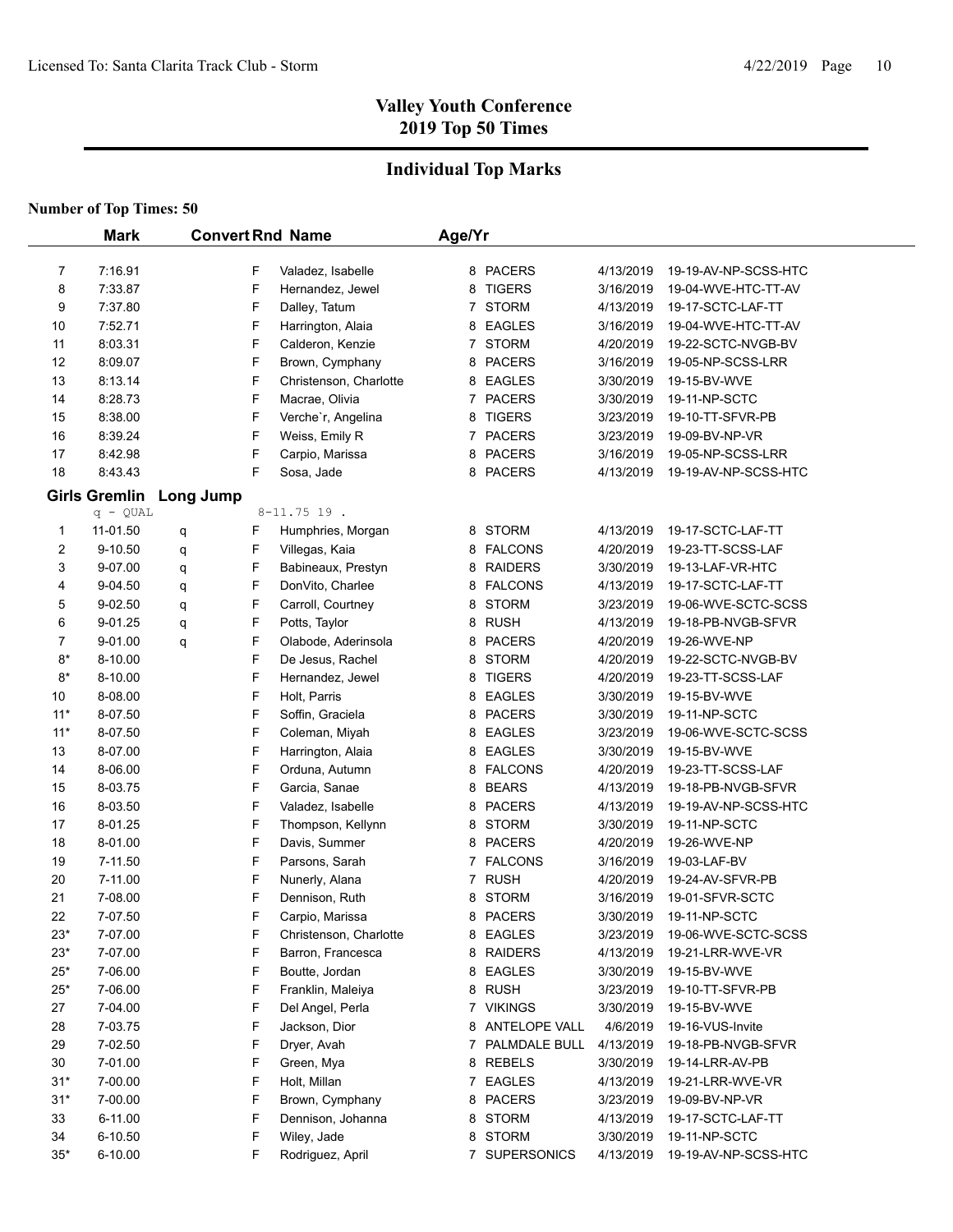## **Individual Top Marks**

|       | <b>Mark</b>            |         |   | <b>Convert Rnd Name</b> | Age/Yr |                      |           |                      |
|-------|------------------------|---------|---|-------------------------|--------|----------------------|-----------|----------------------|
|       |                        |         |   |                         |        |                      |           |                      |
| $35*$ | 6-10.00                |         | F | Koudelkova, Tereza      |        | 8 STORM              | 3/16/2019 | 19-01-SFVR-SCTC      |
| 37    | 6-09.25                |         | F | Kasselstrand, Josefine  |        | 8 STORM              | 4/20/2019 | 19-22-SCTC-NVGB-BV   |
| 38    | 6-08.50                |         | F | Carruthers, Zara        |        | 8 EAGLES             | 4/13/2019 | 19-21-LRR-WVE-VR     |
| 39    | 6-07.50                |         | F | Sierra, Sasha           |        | 7 VIKINGS            | 3/23/2019 | 19-09-BV-NP-VR       |
| 40*   | 6-07.00                |         | F | Jain, Anika             |        | 8 RAIDERS            | 4/13/2019 | 19-21-LRR-WVE-VR     |
| $40*$ | 6-07.00                |         | F | Temple, Eileen          |        | 8 FALCONS            | 4/13/2019 | 19-17-SCTC-LAF-TT    |
| $42*$ | 6-06.00                |         | F | Fredrickson, Hailey     |        | 8 STORM              | 4/13/2019 | 19-17-SCTC-LAF-TT    |
| $42*$ | 6-06.00                |         | F | Trujillo, Meg           |        | 8 STORM              | 3/23/2019 | 19-06-WVE-SCTC-SCSS  |
| 44    | 6-05.50                |         | F | Yang, Raina             |        | 7 FALCONS            | 3/30/2019 | 19-13-LAF-VR-HTC     |
| 45    | 6-05.25                |         | F | Dryer, Ryleigh          | 8      | PALMDALE BULL        | 4/13/2019 | 19-18-PB-NVGB-SFVR   |
| 46    | 6-05.00                |         | F | Friedheim, Mikaela      | 8      | <b>RAIDERS</b>       | 4/13/2019 | 19-21-LRR-WVE-VR     |
| $47*$ | 6-03.50                |         | F | Douglas, Kai'Liyah      |        | 8 FALCONS            | 3/23/2019 | 19-08-LAF-LRR        |
| $47*$ | 6-03.50                |         | F | Quezada, Bella          |        | 8 STORM              | 3/30/2019 | 19-11-NP-SCTC        |
| 49    | 6-03.00                |         | F | Yelding, Aulani         |        | 7 ANTELOPE VALL      | 4/13/2019 | 19-19-AV-NP-SCSS-HTC |
| 50    | 6-02.00                |         | F | Aquino, Aaliyah         |        | 7 STORM              | 4/20/2019 | 19-22-SCTC-NVGB-BV   |
|       | <b>Girls Gremlin</b>   | Javelin |   |                         |        |                      |           |                      |
| 1     | 27-09.50               |         | F | Leiva, Isabella         |        | 8 RAIDERS            | 4/20/2019 | 19-25-VR-HTC-LRR     |
| 2     | 24-03.25               |         | F | Babineaux, Prestyn      |        | 8 RAIDERS            | 4/20/2019 | 19-25-VR-HTC-LRR     |
| 3     | 22-06.00               |         | F | Friedheim, Mikaela      |        | 8 RAIDERS            | 4/20/2019 | 19-25-VR-HTC-LRR     |
| 4     | 16-04.00               |         | F | Orozco, Stella          |        | 7 RAIDERS            | 4/20/2019 | 19-25-VR-HTC-LRR     |
| 5     | 14-06.00               |         | F | Haywood, Kaylyn         | 6      | <b>RAIDERS</b>       | 4/20/2019 | 19-25-VR-HTC-LRR     |
|       | Girls Bantam 100m Dash |         |   |                         |        |                      |           |                      |
|       | q - QUAL               |         |   | 15.15 19.               |        |                      |           |                      |
| 1     | 13.86                  | q       | F | Rainey, Malia           |        | 10 EAGLES            | 4/6/2019  | 19-16-VUS-Invite     |
| 2     | 14.03                  | q       | F | Carruthers, Kaia        |        | 10 EAGLES            | 4/6/2019  | 19-16-VUS-Invite     |
| 3     | 14.62                  | q       | F | Logan, Jules            | 10     | EAGLES               | 4/6/2019  | 19-16-VUS-Invite     |
| 4     | 14.77                  | q       | F | Langleys, Alexandria    | 10     | HAWKS                | 3/23/2019 | 19-07-NVGB-HTC-AV    |
| 5     | 14.95                  | q       | F | Graves-Hogains, Alaya   | 10     | <b>STORM</b>         | 4/20/2019 | 19-22-SCTC-NVGB-BV   |
| 6     | 15.03                  | q       | F | Webster, Keziah         | 10     | <b>SUPERSONICS</b>   | 4/6/2019  | 19-16-VUS-Invite     |
| $7^*$ | 15.05                  | q       | F | Wright, Emoni           | 10     | <b>REBELS</b>        | 4/20/2019 | 19-25-VR-HTC-LRR     |
| $7^*$ | 15.05                  | q       | F | Rambert, Marley         | 10     | <b>PACERS</b>        | 4/20/2019 | 19-26-WVE-NP         |
| 9     | 15.09                  | q       | F | Watkins, Asaira         | 10     | <b>REBELS</b>        | 4/6/2019  | 19-16-VUS-Invite     |
| 10    | 15.13                  | q       | F | Miller, Leila           | 10     | <b>HAWKS</b>         | 3/16/2019 | 19-04-WVE-HTC-TT-AV  |
| 11    | 15.15                  | q       | F | Richardson, Na'Jiha     | 9      | <b>ANTELOPE VALL</b> | 3/23/2019 | 19-07-NVGB-HTC-AV    |
| 12    | 15.21                  |         | F | Egans, Dejah            | 9      | <b>PACERS</b>        | 4/20/2019 | 19-26-WVE-NP         |
| 13    | 15.28                  |         | F | Mureika, Gwyneth        |        | 10 EAGLES            | 3/30/2019 | 19-15-BV-WVE         |
| 14    | 15.44                  |         | F | Jenkins, Jillian        |        | 9 HAWKS              | 3/23/2019 | 19-07-NVGB-HTC-AV    |
| 15    | 15.59                  |         | F | Washington, Miracle     |        | 10 ANTELOPE VALL     | 3/23/2019 | 19-07-NVGB-HTC-AV    |
| 16    | 15.71                  |         | F | Griggs, Madison         |        | 10 PACERS            | 3/16/2019 | 19-05-NP-SCSS-LRR    |
| 17    | 15.72                  |         | F | Hopkins, Sienna         |        | 10 EAGLES            | 4/20/2019 | 19-26-WVE-NP         |
| 18    | 15.73                  |         | F | Wilson, Jaycie          |        | 10 REBELS            | 4/13/2019 | 19-21-LRR-WVE-VR     |
| 19    | 15.88                  |         | F | Andrews, Chloe          |        | 10 HAWKS             | 3/30/2019 | 19-13-LAF-VR-HTC     |
| 20    | 15.95                  |         | F | Scott, Lyric            |        | 9 STORM              | 3/23/2019 | 19-06-WVE-SCTC-SCSS  |
| 21    | 16.00                  |         | F | Wiiliams, Taraji        | 9      | <b>REBELS</b>        | 3/23/2019 | 19-08-LAF-LRR        |
| 22    | 16.04                  |         | F | Younger, Samantha       | 10     | <b>FALCONS</b>       | 4/13/2019 | 19-17-SCTC-LAF-TT    |
| 23    | 16.06                  |         | F | Woodside, Dakota        | 10     | <b>PACERS</b>        | 4/13/2019 | 19-19-AV-NP-SCSS-HTC |
| 24    | 16.10                  |         | F | Dozier, Alexis          | 9      | <b>EAGLES</b>        | 4/13/2019 | 19-21-LRR-WVE-VR     |
| 25    | 16.23                  |         | F | Kelly, Naimah           | 9      | <b>REBELS</b>        | 3/16/2019 | 19-05-NP-SCSS-LRR    |
| 26    | 16.24                  |         | F | Woods, Jadyn            |        | 10 STORM             | 4/13/2019 | 19-17-SCTC-LAF-TT    |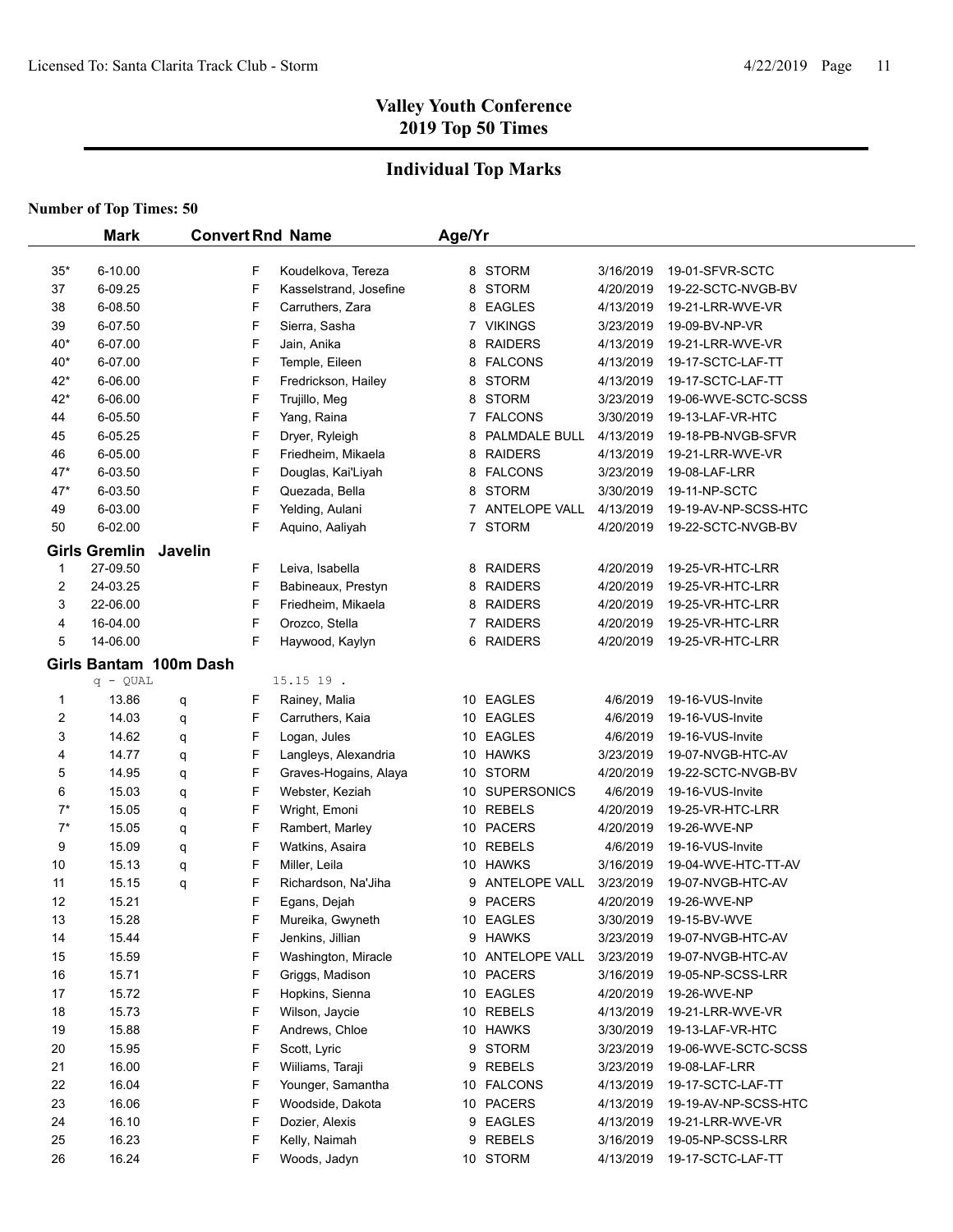## **Individual Top Marks**

|       | <b>Mark</b><br><b>Convert Rnd Name</b> |   |   | Age/Yr                     |   |                  |           |                         |
|-------|----------------------------------------|---|---|----------------------------|---|------------------|-----------|-------------------------|
| 27    | 16.26                                  |   | F | Jenkins, Jayda             |   | 10 PACERS        | 3/16/2019 | 19-05-NP-SCSS-LRR       |
| 28    | 16.28                                  |   | P | O'Neal, Ania               |   | 10 REBELS        | 4/6/2019  | 19-16-VUS-Invite        |
| $29*$ | 16.32                                  |   | F | Khatchadourian, Jacqueline |   | 10 FALCONS       | 4/13/2019 | 19-17-SCTC-LAF-TT       |
| $29*$ | 16.32                                  |   | F | Harris, Aniyah             |   | 10 VIKINGS       | 4/20/2019 | 19-22-SCTC-NVGB-BV      |
| $31*$ | 16.39                                  |   | F | Medel, Hope                |   | 10 FALCONS       | 4/13/2019 | 19-17-SCTC-LAF-TT       |
| $31*$ | 16.39                                  |   | F | Hamilton, Keira            |   | 9 BEARS          | 4/20/2019 | 19-22-SCTC-NVGB-BV      |
| 33    | 16.40                                  |   | F | Narang, Sahana             |   | 10 PACERS        | 4/20/2019 | 19-26-WVE-NP            |
| 34    | 16.41                                  |   | P | Lala, Zion                 |   | 10 PALMDALE BULL | 4/6/2019  | 19-16-VUS-Invite        |
| 35    | 16.42                                  |   | F | Perkins, Sanaiyah          |   | 10 PACERS        | 4/20/2019 | 19-26-WVE-NP            |
| 36    | 16.43                                  |   | F | Donkar, Samantha           |   | 9 EAGLES         | 4/20/2019 | 19-26-WVE-NP            |
| 37    | 16.44                                  |   | F | George, Ava                |   | 10 STORM         | 3/16/2019 | 19-01-SFVR-SCTC         |
| 38    | 16.49                                  |   | F | Brown, Lena                |   | 10 STORM         | 3/16/2019 | 19-01-SFVR-SCTC         |
| 39    | 16.55                                  |   | F | Schneider, Darby           |   | 10 FALCONS       | 4/13/2019 | 19-17-SCTC-LAF-TT       |
| 40    | 16.60                                  |   | F | McGahee, Phoenix           |   | 9 HAWKS          | 4/13/2019 | 19-19-AV-NP-SCSS-HTC    |
| 41    | 16.65                                  |   | F | Nadanarajah, Nia           | 9 | <b>EAGLES</b>    | 4/20/2019 | 19-26-WVE-NP            |
| 42    | 16.69                                  |   | F | Blakely, Jay'Den           | 9 | ANTELOPE VALL    | 3/23/2019 | 19-07-NVGB-HTC-AV       |
| $43*$ | 16.72                                  |   | F | DelPrado, Petra            |   | 10 STORM         | 4/13/2019 | 19-17-SCTC-LAF-TT       |
| $43*$ | 16.72                                  |   | P | Roeung, Naomi              | 9 | <b>RUSH</b>      | 4/6/2019  | 19-16-VUS-Invite        |
| $45*$ | 16.81                                  |   | F | Stephens, Tallulah         |   | 10 HAWKS         | 4/13/2019 | 19-19-AV-NP-SCSS-HTC    |
| 45*   | 16.81                                  |   | F | Burleson, Jordyn           |   | 10 REBELS        | 4/13/2019 | 19-21-LRR-WVE-VR        |
| 45*   | 16.81                                  |   | F | Lord, Ceannnah             |   | 10 SUPERSONICS   | 4/13/2019 | 19-19-AV-NP-SCSS-HTC    |
| 45*   | 16.81                                  |   | F | Tyus, Na'sira              |   | 9 ANTELOPE VALL  | 3/16/2019 | 19-04-WVE-HTC-TT-AV     |
| 49    | 16.84                                  |   | F | Collins, Tayla             |   | 10 TIGERS        | 4/20/2019 | 19-23-TT-SCSS-LAF       |
| $50*$ | 16.85                                  |   | F | Mitchell, Coco             | 9 | <b>RUSH</b>      | 4/20/2019 | 19-24-AV-SFVR-PB        |
| $50*$ | 16.85                                  |   | F | Ramos, Aubrey              | 9 | <b>RUSH</b>      | 3/30/2019 | 19-12-SCSS-NVGB-TT-SFVR |
|       | Girls Bantam 200m Dash                 |   |   |                            |   |                  |           |                         |
|       | $q - QUAL$                             |   |   | 32.00 19.                  |   |                  |           |                         |
| 1     | 30.17                                  | q | F | Carruthers, Kaia           |   | 10 EAGLES        | 3/30/2019 | 19-15-BV-WVE            |
| 2     | 30.34                                  | q | F | Rainey, Malia              |   | 10 EAGLES        | 4/20/2019 | 19-26-WVE-NP            |
| 3     | 30.39                                  | q | F | Graves-Hogains, Alaya      |   | 10 STORM         | 3/30/2019 | 19-11-NP-SCTC           |
| $4*$  | 30.71                                  | q | F | Wright, Emoni              |   | 10 REBELS        | 4/13/2019 | 19-21-LRR-WVE-VR        |
| $4*$  | 30.71                                  | q | F | Logan, Jules               |   | 10 EAGLES        | 3/30/2019 | 19-15-BV-WVE            |
| 6     | 31.40                                  | q | F | Watkins, Asaira            |   | 10 REBELS        | 4/13/2019 | 19-21-LRR-WVE-VR        |
| 7     | 32.16                                  |   | F | Jenkins, Jillian           |   | 9 HAWKS          | 3/30/2019 | 19-13-LAF-VR-HTC        |
| 8     | 32.37                                  |   | F | Egans, Dejah               | 9 | <b>PACERS</b>    | 4/20/2019 | 19-26-WVE-NP            |
| 9     | 32.49                                  |   | F | Rambert, Marley            |   | 10 PACERS        | 4/20/2019 | 19-26-WVE-NP            |
| 10    | 32.63                                  |   | F | Wiiliams, Taraji           |   | 9 REBELS         | 4/13/2019 | 19-21-LRR-WVE-VR        |
| 11    | 32.74                                  |   | F | Webster, Keziah            |   | 10 SUPERSONICS   | 3/23/2019 | 19-06-WVE-SCTC-SCSS     |
| 12    | 32.93                                  |   | F | Scott, Lyric               |   | 9 STORM          | 4/20/2019 | 19-22-SCTC-NVGB-BV      |
| 13    | 33.18                                  |   | F | Mureika, Gwyneth           |   | 10 EAGLES        | 3/23/2019 | 19-06-WVE-SCTC-SCSS     |
| 14    | 33.21                                  |   | F | Mitchell, Coco             | 9 | <b>RUSH</b>      | 3/30/2019 | 19-12-SCSS-NVGB-TT-SFVR |
| 15    | 33.41                                  |   | F | Hamilton, Keira            | 9 | <b>BEARS</b>     | 4/20/2019 | 19-22-SCTC-NVGB-BV      |
| 16    | 33.43                                  |   | F | Griggs, Madison            |   | 10 PACERS        | 4/20/2019 | 19-26-WVE-NP            |
| 17    | 33.73                                  |   | F | Kelly, Naimah              |   | 9 REBELS         | 3/30/2019 | 19-14-LRR-AV-PB         |
| 18    | 33.80                                  |   | F | Woodside, Dakota           |   | 10 PACERS        | 4/20/2019 | 19-26-WVE-NP            |
| 19    | 33.89                                  |   | F | Jenkins, Jayda             |   | 10 PACERS        | 4/20/2019 | 19-26-WVE-NP            |
| 20    | 34.01                                  |   | F | Andrews, Chloe             |   | 10 HAWKS         | 4/13/2019 | 19-19-AV-NP-SCSS-HTC    |
| 21    | 34.14                                  |   | F | Tyler, Layla               |   | 9 PACERS         | 4/20/2019 | 19-26-WVE-NP            |
| 22    | 34.15                                  |   | F | Miller, Leila              |   | 10 HAWKS         | 3/30/2019 | 19-13-LAF-VR-HTC        |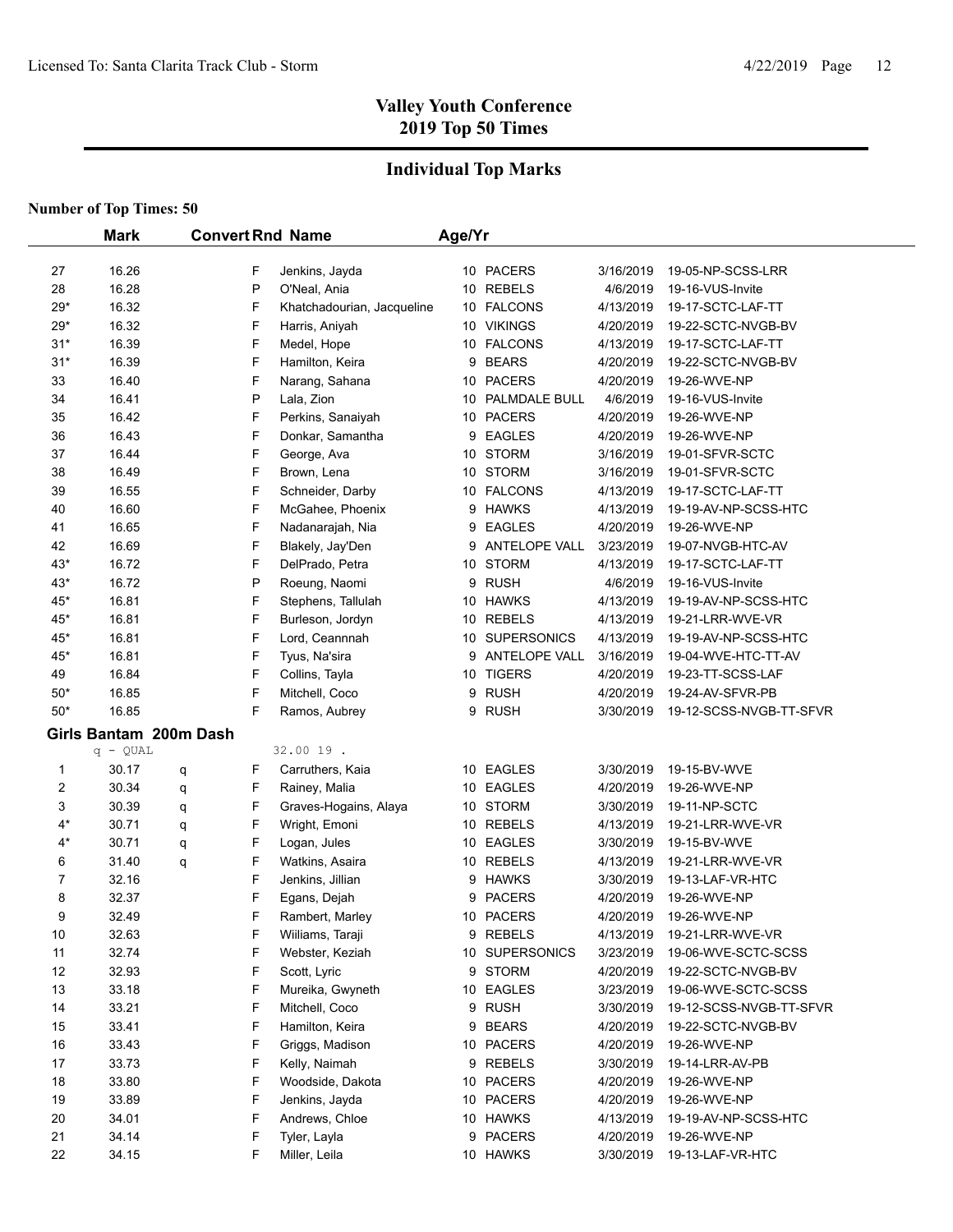## **Individual Top Marks**

|       | <b>Mark</b>            |   |   | <b>Convert Rnd Name</b>    | Age/Yr |                  |           |                         |  |
|-------|------------------------|---|---|----------------------------|--------|------------------|-----------|-------------------------|--|
|       |                        |   |   |                            |        |                  |           |                         |  |
| 23    | 34.29                  |   | F | Harris, Aniyah             |        | 10 VIKINGS       | 4/6/2019  | 19-16-VUS-Invite        |  |
| 24    | 34.37                  |   | F | Khatchadourian, Jacqueline |        | 10 FALCONS       | 4/20/2019 | 19-23-TT-SCSS-LAF       |  |
| 25    | 34.60                  |   | F | Collins, Tayla             |        | 10 TIGERS        | 4/20/2019 | 19-23-TT-SCSS-LAF       |  |
| 26    | 34.75                  |   | F | Narang, Sahana             |        | 10 PACERS        | 4/20/2019 | 19-26-WVE-NP            |  |
| 27    | 34.78                  |   | F | Perkins, Sanaiyah          |        | 10 PACERS        | 4/20/2019 | 19-26-WVE-NP            |  |
| 28    | 34.80                  |   | F | Langleys, Alexandria       |        | 10 HAWKS         | 3/23/2019 | 19-07-NVGB-HTC-AV       |  |
| 29    | 34.81                  |   | F | Younger, Samantha          |        | 10 FALCONS       | 3/23/2019 | 19-08-LAF-LRR           |  |
| 30    | 34.98                  |   | F | Ramos, Aubrey              |        | 9 RUSH           | 3/30/2019 | 19-12-SCSS-NVGB-TT-SFVR |  |
| 31    | 35.21                  |   | F | Richardson, Na'Jiha        |        | 9 ANTELOPE VALL  | 3/16/2019 | 19-04-WVE-HTC-TT-AV     |  |
| 32    | 35.33                  |   | F | George, Ava                |        | 10 STORM         | 4/20/2019 | 19-22-SCTC-NVGB-BV      |  |
| 33    | 35.37                  |   | F | Roeung, Naomi              |        | 9 RUSH           | 3/16/2019 | 19-01-SFVR-SCTC         |  |
| $34*$ | 35.39                  |   | F | Patterson, Kennedy         |        | 9 EAGLES         | 4/20/2019 | 19-26-WVE-NP            |  |
| $34*$ | 35.39                  |   | F | Lala, Zion                 |        | 10 PALMDALE BULL | 4/20/2019 | 19-24-AV-SFVR-PB        |  |
| 36    | 35.49                  |   | F | McGahee, Phoenix           |        | 9 HAWKS          | 3/30/2019 | 19-13-LAF-VR-HTC        |  |
| 37    | 35.60                  |   | F | O'Neal, Ania               |        | 10 REBELS        | 3/30/2019 | 19-14-LRR-AV-PB         |  |
| 38    | 35.66                  |   | F | Wilson, Jaycie             |        | 10 REBELS        | 4/13/2019 | 19-21-LRR-WVE-VR        |  |
| 39    | 35.82                  |   | F | Washington, Miracle        |        | 10 ANTELOPE VALL | 4/13/2019 | 19-19-AV-NP-SCSS-HTC    |  |
| 40    | 35.92                  |   | F | Dozier, Alexis             |        | 9 EAGLES         | 4/13/2019 | 19-21-LRR-WVE-VR        |  |
| 41    | 36.08                  |   | F | Blakely, Jay'Den           |        | 9 ANTELOPE VALL  | 4/13/2019 | 19-19-AV-NP-SCSS-HTC    |  |
| 42    | 36.10                  |   | F | Medel, Hope                |        | 10 FALCONS       | 3/23/2019 | 19-08-LAF-LRR           |  |
| 43    | 36.36                  |   | F | Tyus, Na'sira              |        | 9 ANTELOPE VALL  | 4/13/2019 | 19-19-AV-NP-SCSS-HTC    |  |
| 44    | 36.42                  |   | F | Burleson, Jordyn           |        | 10 REBELS        | 3/30/2019 | 19-14-LRR-AV-PB         |  |
| 45    | 36.71                  |   | F | Vignosh, Yuvanah           |        | 9 FALCONS        | 4/20/2019 | 19-23-TT-SCSS-LAF       |  |
| 46    | 36.73                  |   | F | Woods, Jadyn               |        | 10 STORM         | 4/13/2019 | 19-17-SCTC-LAF-TT       |  |
| $47*$ | 36.90                  |   | F | Stephens, Tallulah         |        | 10 HAWKS         | 4/13/2019 | 19-19-AV-NP-SCSS-HTC    |  |
| $47*$ | 36.90                  |   | F | Nadanarajah, Nia           |        | 9 EAGLES         | 3/30/2019 | 19-15-BV-WVE            |  |
| 49    | 37.04                  |   | F | Washington, Mia            |        | 10 REBELS        | 3/30/2019 | 19-14-LRR-AV-PB         |  |
| 50    | 37.05                  |   | F | Santelices, Jade           |        | 9 FALCONS        | 4/20/2019 | 19-23-TT-SCSS-LAF       |  |
|       | Girls Bantam 400m Dash |   |   |                            |        |                  |           |                         |  |
|       | $q - QUAL$             |   |   | $1:15.0019$ .              |        |                  |           |                         |  |
| 1     | 1:04.89                | q | F | Graves-Hogains, Alaya      |        | 10 STORM         | 4/6/2019  | 19-16-VUS-Invite        |  |
| 2     | 1:08.81                | q | F | Wright, Emoni              |        | 10 REBELS        | 4/6/2019  | 19-16-VUS-Invite        |  |
| 3     | 1:10.96                | q | F | Watkins, Asaira            |        | 10 REBELS        | 4/13/2019 | 19-21-LRR-WVE-VR        |  |
| 4     | 1:12.09                | q | F | Rainey, Malia              |        | 10 EAGLES        | 4/20/2019 | 19-26-WVE-NP            |  |
| 5     | 1:12.22                | q | F | Logan, Jules               | 10     | <b>EAGLES</b>    | 3/23/2019 | 19-06-WVE-SCTC-SCSS     |  |
| 6     | 1:12.67                | q | F | Jenkins, Jillian           |        | 9 HAWKS          | 4/13/2019 | 19-19-AV-NP-SCSS-HTC    |  |
| 7     | 1:12.93                | q | F | Wiiliams, Taraji           |        | 9 REBELS         | 4/6/2019  | 19-16-VUS-Invite        |  |
| 8     | 1:13.80                | q | F | Carruthers, Kaia           |        | 10 EAGLES        | 3/30/2019 | 19-15-BV-WVE            |  |
| 9     | 1:14.84                | q | F | Mitchell, Coco             |        | 9 RUSH           | 4/6/2019  | 19-16-VUS-Invite        |  |
| 10    | 1:16.27                |   | F | Hamilton, Keira            |        | 9 BEARS          | 4/6/2019  | 19-16-VUS-Invite        |  |
| 11    | 1:16.60                |   | F | Webster, Keziah            |        | 10 SUPERSONICS   | 3/23/2019 | 19-06-WVE-SCTC-SCSS     |  |
| 12    | 1:17.90                |   | F | Jenkins, Jayda             |        | 10 PACERS        | 4/13/2019 | 19-19-AV-NP-SCSS-HTC    |  |
| 13    | 1:18.37                |   | F | Rambert, Marley            |        | 10 PACERS        | 4/13/2019 | 19-19-AV-NP-SCSS-HTC    |  |
| 14    | 1:18.40                |   | F | Edwards, Mikaela           |        | 9 EAGLES         | 4/20/2019 | 19-26-WVE-NP            |  |
| 15    | 1:18.56                |   | F | Mureika, Gwyneth           |        | 10 EAGLES        | 3/30/2019 | 19-15-BV-WVE            |  |
| 16    | 1:19.39                |   | F | Andrews, Chloe             |        | 10 HAWKS         | 4/13/2019 | 19-19-AV-NP-SCSS-HTC    |  |
| 17    | 1:19.51                |   | F | Kelly, Naimah              |        | 9 REBELS         | 4/20/2019 | 19-25-VR-HTC-LRR        |  |
| 18    | 1:19.62                |   | F | Tyler, Layla               |        | 9 PACERS         | 4/13/2019 | 19-19-AV-NP-SCSS-HTC    |  |
| 19    | 1:19.72                |   | F | Woodside, Dakota           |        | 10 PACERS        | 4/13/2019 | 19-19-AV-NP-SCSS-HTC    |  |
|       |                        |   |   |                            |        |                  |           |                         |  |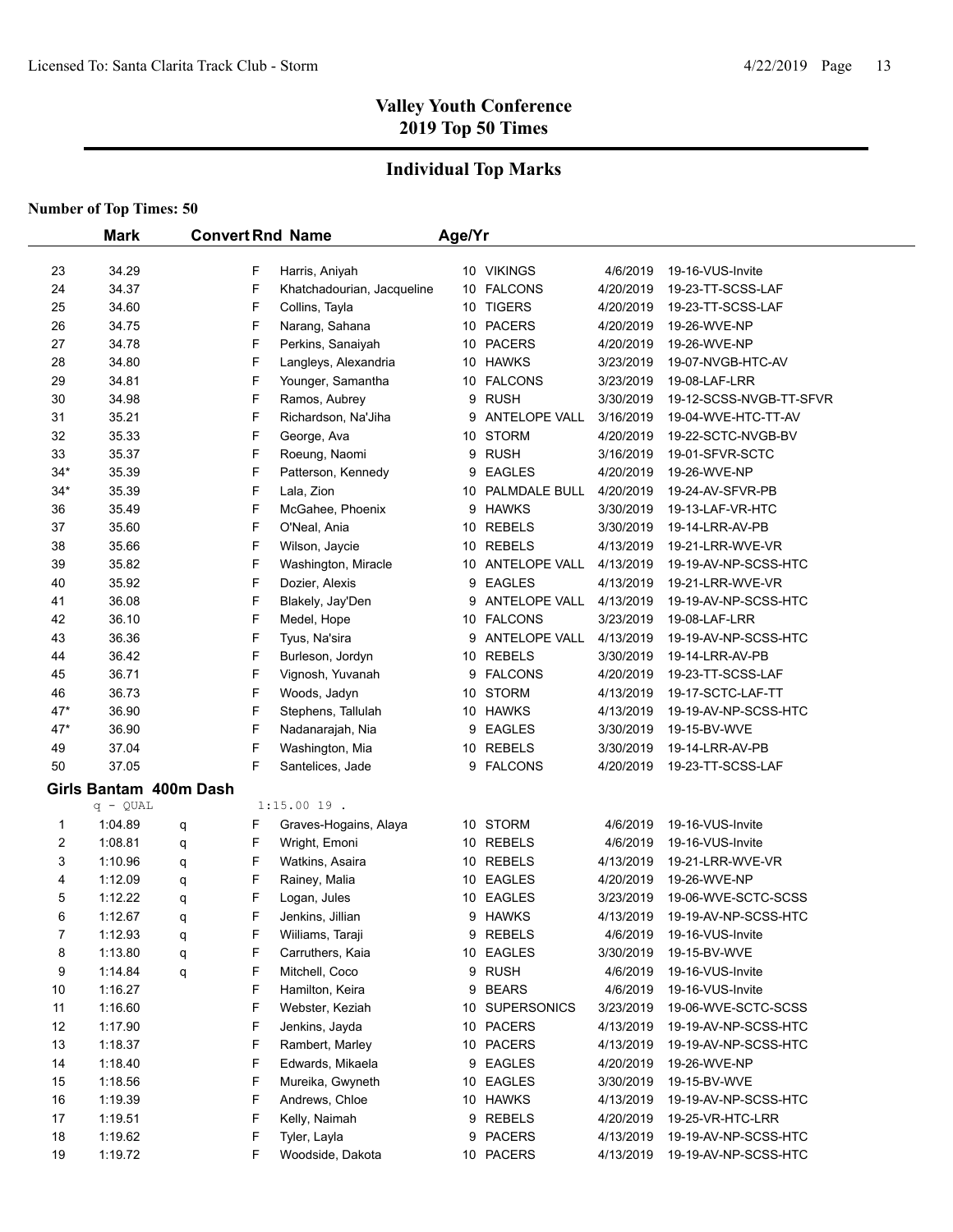## **Individual Top Marks**

|          | <b>Mark</b>           | <b>Convert Rnd Name</b> |                               | Age/Yr |                  |                        |                                           |  |
|----------|-----------------------|-------------------------|-------------------------------|--------|------------------|------------------------|-------------------------------------------|--|
| 20       | 1:19.78               | F                       | Holbrook, London              |        | 9 RUSH           | 4/13/2019              | 19-18-PB-NVGB-SFVR                        |  |
| 21       | 1:20.07               | F                       | Scott, Lyric                  |        | 9 STORM          | 4/20/2019              | 19-22-SCTC-NVGB-BV                        |  |
| 22       | 1:20.35               | F                       | Griggs, Madison               |        | 10 PACERS        | 4/13/2019              | 19-19-AV-NP-SCSS-HTC                      |  |
| 23       | 1:20.43               | F                       | Ramos, Aubrey                 | 9      | <b>RUSH</b>      | 4/6/2019               | 19-16-VUS-Invite                          |  |
| 24       | 1:20.73               | F                       | Lala, Zion                    |        | 10 PALMDALE BULL | 4/6/2019               | 19-16-VUS-Invite                          |  |
| 25       | 1:21.37               | F                       | Talbot, Ivy                   |        | 10 REBELS        | 4/20/2019              | 19-25-VR-HTC-LRR                          |  |
| 26       | 1:21.47               | F                       | Perkins, Sanaiyah             |        | 10 PACERS        | 4/20/2019              | 19-26-WVE-NP                              |  |
| 27       | 1:22.06               | F                       | Medel, Hope                   |        | 10 FALCONS       | 4/13/2019              | 19-17-SCTC-LAF-TT                         |  |
| 28       | 1:22.07               | F                       | Hopkins, Sienna               |        | 10 EAGLES        | 4/20/2019              | 19-26-WVE-NP                              |  |
| 29       | 1:22.89               | F                       | Leufroy, Addison              |        | 9 FALCONS        | 4/20/2019              | 19-23-TT-SCSS-LAF                         |  |
| 30       | 1:23.20               | F                       | Johnson, Caeli                |        | 10 PACERS        | 3/23/2019              | 19-09-BV-NP-VR                            |  |
| $31*$    | 1:23.38               | F                       | Lord, Ceannnah                |        | 10 SUPERSONICS   | 4/13/2019              | 19-19-AV-NP-SCSS-HTC                      |  |
| $31*$    | 1:23.38               | F                       | Nadanarajah, Nia              |        | 9 EAGLES         | 4/13/2019              | 19-21-LRR-WVE-VR                          |  |
| 33       | 1:23.47               | F                       | Younger, Samantha             |        | 10 FALCONS       | 3/30/2019              | 19-13-LAF-VR-HTC                          |  |
| 34       | 1:24.32               | F                       | Burleson, Jordyn              |        | 10 REBELS        | 3/30/2019              | 19-14-LRR-AV-PB                           |  |
| 35       | 1:24.90               | F                       | Gray, Reagan                  |        | 10 STORM         | 4/20/2019              | 19-22-SCTC-NVGB-BV                        |  |
| 36       | 1:24.94               | F                       | Chandler, Anahi               |        | 10 RUSH          | 4/20/2019              | 19-24-AV-SFVR-PB                          |  |
| 37       | 1:25.00               | F                       | Richardson, Na'Jiha           |        | 9 ANTELOPE VALL  | 3/30/2019              | 19-14-LRR-AV-PB                           |  |
| 38       | 1:25.33               | F                       | DelPrado, Petra               |        | 10 STORM         | 3/16/2019              | 19-01-SFVR-SCTC                           |  |
| 39       | 1:25.43               | F                       | Quinn, Jatara                 |        | 9 SUPERSONICS    | 3/23/2019              | 19-06-WVE-SCTC-SCSS                       |  |
| 40       | 1:25.68               | F                       | Enman, Alexa                  |        | 9 FALCONS        | 4/20/2019              | 19-23-TT-SCSS-LAF                         |  |
| 41       | 1:26.46               | F                       |                               |        | 9 PACERS         | 3/23/2019              | 19-09-BV-NP-VR                            |  |
| 42       | 1:26.56               | F                       | Egans, Dejah<br>Shah, Antonia |        | 9 STORM          | 3/23/2019              | 19-06-WVE-SCTC-SCSS                       |  |
| 43       | 1:26.84               | F                       | Patterson, Kennedy            | 9      | <b>EAGLES</b>    | 4/20/2019              | 19-26-WVE-NP                              |  |
| 44       | 1:26.92               | F                       | Will, Ella                    | 9      | <b>STORM</b>     | 4/13/2019              | 19-17-SCTC-LAF-TT                         |  |
|          | 1:27.37               | F                       |                               |        | 10 STORM         |                        |                                           |  |
| 45       | 1:27.46               | F                       | Fenelon, Micaella             |        | 10 STORM         | 3/16/2019              | 19-01-SFVR-SCTC                           |  |
| 46<br>47 | 1:27.47               | F                       | Maya, Andrea                  |        | 10 STORM         | 4/20/2019<br>3/23/2019 | 19-22-SCTC-NVGB-BV<br>19-06-WVE-SCTC-SCSS |  |
|          | 1:27.54               | F                       | Stella, Sidney                |        | 9 EAGLES         |                        |                                           |  |
| 48       |                       | F                       | Donkar, Samantha              |        |                  | 4/20/2019              | 19-26-WVE-NP                              |  |
| 49       | 1:27.88               | F                       | Santelices, Jade              |        | 9 FALCONS        | 4/13/2019              | 19-17-SCTC-LAF-TT                         |  |
| 50       | 1:28.23               |                         | Dozier, Alexis                |        | 9 EAGLES         | 3/16/2019              | 19-04-WVE-HTC-TT-AV                       |  |
|          | Girls Bantam 800m Run |                         |                               |        |                  |                        |                                           |  |
|          | $q - QUAL$            |                         | $2:55.0019$ .                 |        |                  |                        |                                           |  |
| 1        | 2:43.31               | F<br>q                  | Graves-Hogains, Alaya         |        | 10 STORM         | 4/6/2019               | 19-16-VUS-Invite                          |  |
| 2        | 2:46.08               | F<br>q                  | Wright, Emoni                 |        | 10 REBELS        | 4/6/2019               | 19-16-VUS-Invite                          |  |
| 3        | 2:52.47               | F<br>q                  | Wiiliams, Taraji              |        | 9 REBELS         | 4/13/2019              | 19-21-LRR-WVE-VR                          |  |
| 4        | 2:55.03               | F                       | Talbot, Ivy                   |        | 10 REBELS        | 4/20/2019              | 19-25-VR-HTC-LRR                          |  |
| 5        | 2:57.32               | F                       | Jenkins, Jayda                |        | 10 PACERS        | 3/30/2019              | 19-11-NP-SCTC                             |  |
| 6        | 3:02.91               | F                       | Tyler, Layla                  |        | 9 PACERS         | 4/13/2019              | 19-19-AV-NP-SCSS-HTC                      |  |
| 7        | 3:03.03               | F                       | Buchanan, Emma                |        | 10 STORM         | 3/30/2019              | 19-11-NP-SCTC                             |  |
| 8        | 3:04.52               | F                       | Hamilton, Keira               |        | 9 BEARS          | 4/6/2019               | 19-16-VUS-Invite                          |  |
| 9        | 3:08.55               | F                       | Leufroy, Addison              |        | 9 FALCONS        | 3/30/2019              | 19-13-LAF-VR-HTC                          |  |
| 10       | 3:10.88               | F                       | Medel, Hope                   |        | 10 FALCONS       | 4/20/2019              | 19-23-TT-SCSS-LAF                         |  |
| 11       | 3:11.78               | F                       | Watkins, Asaira               |        | 10 REBELS        | 3/23/2019              | 19-08-LAF-LRR                             |  |
| 12       | 3:16.29               | F                       | Salgado, Sadie                |        | 10 STORM         | 4/13/2019              | 19-17-SCTC-LAF-TT                         |  |
| 13       | 3:17.81               | F                       | Farrell, Emily                |        | 10 STORM         | 4/13/2019              | 19-17-SCTC-LAF-TT                         |  |
| 14       | 3:18.65               | F                       | Andrews, Chloe                |        | 10 HAWKS         | 3/23/2019              | 19-07-NVGB-HTC-AV                         |  |
| 15       | 3:19.23               | F                       | Rosenstock, Alexa             |        | 9 REBELS         | 4/6/2019               | 19-16-VUS-Invite                          |  |
| 16       | 3:21.36               | F                       | Owen, Sydney                  |        | 9 FALCONS        | 3/23/2019              | 19-08-LAF-LRR                             |  |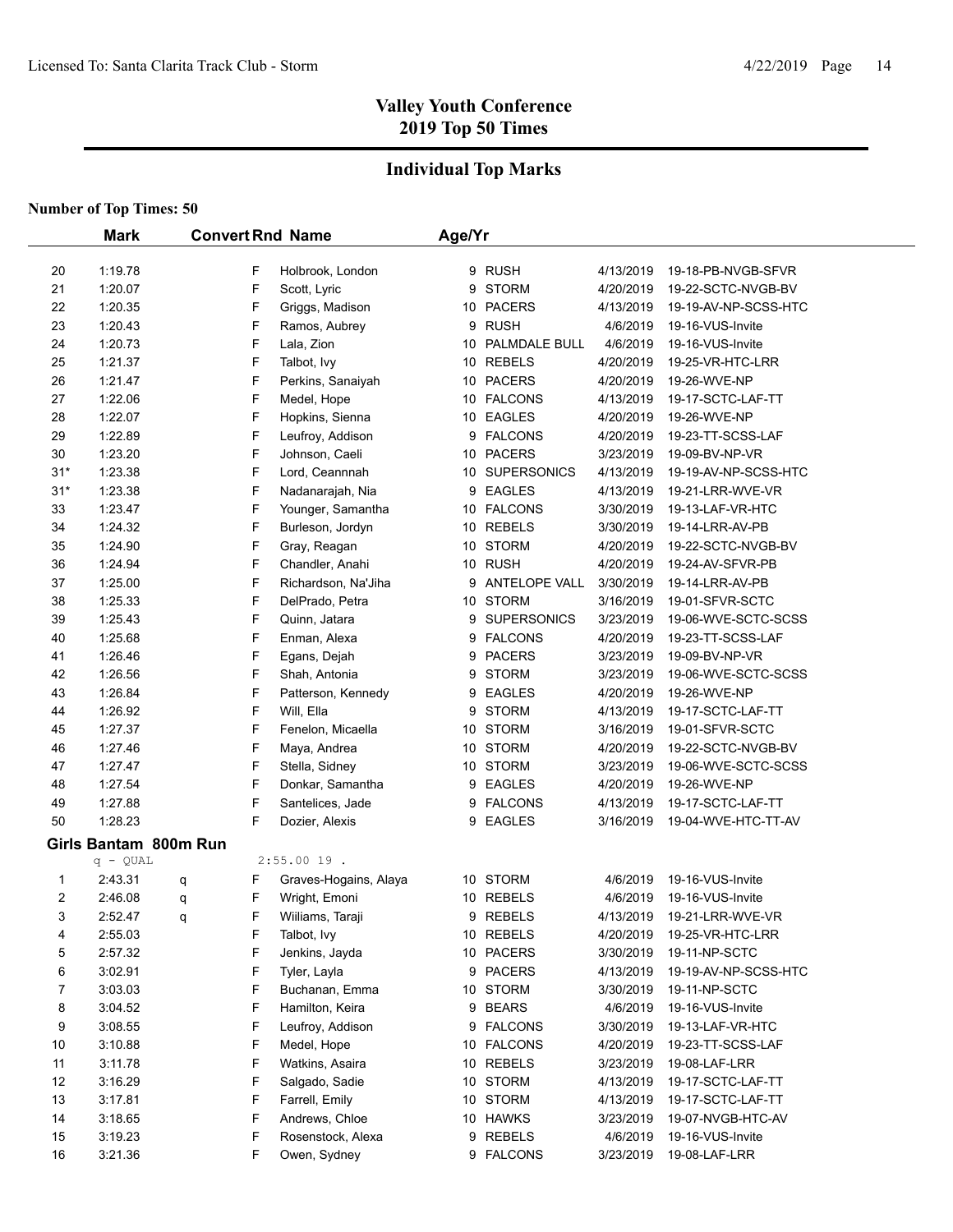## **Individual Top Marks**

|       | <b>Mark</b>         |                        |   | <b>Convert Rnd Name</b>    | Age/Yr |                |           |                     |  |
|-------|---------------------|------------------------|---|----------------------------|--------|----------------|-----------|---------------------|--|
| 17    | 3:24.52             |                        | F | Chandler, Anahi            |        | 10 RUSH        | 4/6/2019  | 19-16-VUS-Invite    |  |
| 18    | 3:24.62             |                        | F | Perkins, Sanaiyah          |        | 10 PACERS      | 3/16/2019 | 19-05-NP-SCSS-LRR   |  |
| 19    | 3:29.70             |                        | F | Goldberg, Emma             |        | 10 STORM       | 3/16/2019 | 19-01-SFVR-SCTC     |  |
| 20    | 3:29.79             |                        | F | Nadanarajah, Nia           |        | 9 EAGLES       | 3/23/2019 | 19-06-WVE-SCTC-SCSS |  |
| 21    | 3:31.00             |                        | F | Azarbal, Roxana            |        | 9 RAIDERS      | 3/16/2019 | 19-02-NVGB-VR-PB    |  |
| 22    | 3.31.17             |                        | F | Williams, Madeline         |        | 10 EAGLES      | 4/13/2019 | 19-21-LRR-WVE-VR    |  |
| 23    | 3:32.98             |                        | F | Yang, Kaylee               |        | 9 FALCONS      | 3/23/2019 | 19-08-LAF-LRR       |  |
| 24    | 3:34.51             |                        | F | Carrington, Karla          |        | 10 HAWKS       | 3/30/2019 | 19-13-LAF-VR-HTC    |  |
| 25    | 3:43.05             |                        | F | Sandoval, Lizany           | 9      | <b>RAIDERS</b> | 3/16/2019 | 19-02-NVGB-VR-PB    |  |
| 26    | 3:47.26             |                        | F | Bucknell, Lizzy            | 9      | <b>STORM</b>   | 4/13/2019 | 19-17-SCTC-LAF-TT   |  |
| 27    | 3:49.95             |                        | F | Lyons, Kaydence            | 9      | <b>EAGLES</b>  | 3/30/2019 | 19-15-BV-WVE        |  |
| 28    | 4:09.55             |                        | F | Hill, Aariyah              | 9      | <b>HAWKS</b>   | 3/23/2019 | 19-07-NVGB-HTC-AV   |  |
| 29    | 4:13.63             |                        | F | Farias, Elizabeth          |        | 10 TIGERS      | 3/23/2019 | 19-10-TT-SFVR-PB    |  |
| 30    | 4:26.62             |                        | F | Dalley, Hazel              | 9      | <b>STORM</b>   | 3/16/2019 | 19-01-SFVR-SCTC     |  |
|       |                     | Girls Bantam 1500m Run |   |                            |        |                |           |                     |  |
|       | $q - QUAL$          |                        |   | $6:10.3019$ .              |        |                |           |                     |  |
| 1     | 5:50.12             | q                      | F | Wiiliams, Taraji           |        | 9 REBELS       | 3/30/2019 | 19-14-LRR-AV-PB     |  |
| 2     | 5:57.39             | q                      | F | Jenkins, Jayda             |        | 10 PACERS      | 4/6/2019  | 19-16-VUS-Invite    |  |
| 3     | 6:04.55             | q                      | F | Talbot, Ivy                |        | 10 REBELS      | 4/6/2019  | 19-16-VUS-Invite    |  |
| 4     | 6:07.12             | q                      | F | Medel, Hope                |        | 10 FALCONS     | 4/20/2019 | 19-23-TT-SCSS-LAF   |  |
| 5     | 6:07.28             | q                      | F | Buchanan, Emma             |        | 10 STORM       | 3/23/2019 | 19-06-WVE-SCTC-SCSS |  |
| 6     | 6:09.49             | q                      | F | Tyler, Layla               |        | 9 PACERS       | 4/20/2019 | 19-26-WVE-NP        |  |
| 7     | 6:20.73             |                        | F | Hamilton, Keira            | 9      | <b>BEARS</b>   | 4/13/2019 | 19-18-PB-NVGB-SFVR  |  |
| 8     | 6:25.30             |                        | F | Owen, Sydney               |        | 9 FALCONS      | 3/23/2019 | 19-08-LAF-LRR       |  |
| 9     | 6:26.22             |                        | F | Stella, Sidney             |        | 10 STORM       | 4/20/2019 | 19-22-SCTC-NVGB-BV  |  |
| 10    | 6:27.57             |                        | F | Rosenstock, Alexa          |        | 9 REBELS       | 4/6/2019  | 19-16-VUS-Invite    |  |
| 11    | 6:30.71             |                        | F | Canham, Abigail            |        | 10 STORM       | 3/23/2019 | 19-06-WVE-SCTC-SCSS |  |
| 12    | 6:37.12             |                        | F | Farrell, Emily             |        | 10 STORM       | 4/13/2019 | 19-17-SCTC-LAF-TT   |  |
| 13    | 6:42.52             |                        | F | Salgado, Sadie             |        | 10 STORM       | 4/6/2019  | 19-16-VUS-Invite    |  |
| 14    | 6:50.07             |                        | F | Goldberg, Emma             |        | 10 STORM       | 4/20/2019 | 19-22-SCTC-NVGB-BV  |  |
| 15    | 7:23.94             |                        | F | Lyons, Kaydence            | 9      | EAGLES         | 3/30/2019 | 19-15-BV-WVE        |  |
| 16    | 7:39.05             |                        | F | Bucknell, Lizzy            | 9      | STORM          | 4/13/2019 | 19-17-SCTC-LAF-TT   |  |
| 17    | 7:50.15             |                        | F | Apolinario, Madeline       | 9      | <b>STORM</b>   | 3/16/2019 | 19-01-SFVR-SCTC     |  |
| 18    | 8:17.67             |                        | F | Dalley, Hazel              | 9      | <b>STORM</b>   | 3/23/2019 | 19-06-WVE-SCTC-SCSS |  |
|       |                     | Girls Bantam High Jump |   |                            |        |                |           |                     |  |
|       | $q - QUAL$          |                        |   | $3 - 04.0019$ .            |        |                |           |                     |  |
| $1^*$ | 4-00.00             | q                      | F | Mitchell, Coco             |        | 9 RUSH         | 4/20/2019 | 19-24-AV-SFVR-PB    |  |
| $1^*$ | 4-00.00             | q                      | F | Roeung, Naomi              | 9      | <b>RUSH</b>    | 4/20/2019 | 19-24-AV-SFVR-PB    |  |
| 3     | 3-10.00             | q                      | F | Watkins, Asaira            |        | 10 REBELS      | 4/6/2019  | 19-16-VUS-Invite    |  |
| 4     | 3-06.00             | q                      | F | Snowden, Emma              |        | 9 PACERS       | 4/20/2019 | 19-26-WVE-NP        |  |
| $5*$  | 3-04.00             | q                      | F | Khatchadourian, Jacqueline |        | 10 FALCONS     | 4/20/2019 | 19-23-TT-SCSS-LAF   |  |
| $5*$  | 3-04.00             | q                      | F | Ramos, Aubrey              |        | 9 RUSH         | 4/13/2019 | 19-18-PB-NVGB-SFVR  |  |
| $7^*$ | 3-00.00             |                        | F | Stella, Sidney             |        | 10 STORM       | 4/20/2019 | 19-22-SCTC-NVGB-BV  |  |
| $7^*$ | 3-00.00             |                        | F | Woods, Jadyn               |        | 10 STORM       | 4/20/2019 | 19-22-SCTC-NVGB-BV  |  |
|       | <b>Girls Bantam</b> | <b>Long Jump</b>       |   |                            |        |                |           |                     |  |
|       | $q - QUAL$          |                        |   | $10 - 09.50 19$ .          |        |                |           |                     |  |
| 1     | 15-00.50            | q                      | F | Mureika, Gwyneth           |        | 10 EAGLES      | 3/30/2019 | 19-15-BV-WVE        |  |
| 2     | 13-01.00            | q                      | F | Carruthers, Kaia           |        | 10 EAGLES      | 3/30/2019 | 19-15-BV-WVE        |  |
| 3     | 12-11.00            | q                      | F | Nadanarajah, Nia           |        | 9 EAGLES       | 3/30/2019 | 19-15-BV-WVE        |  |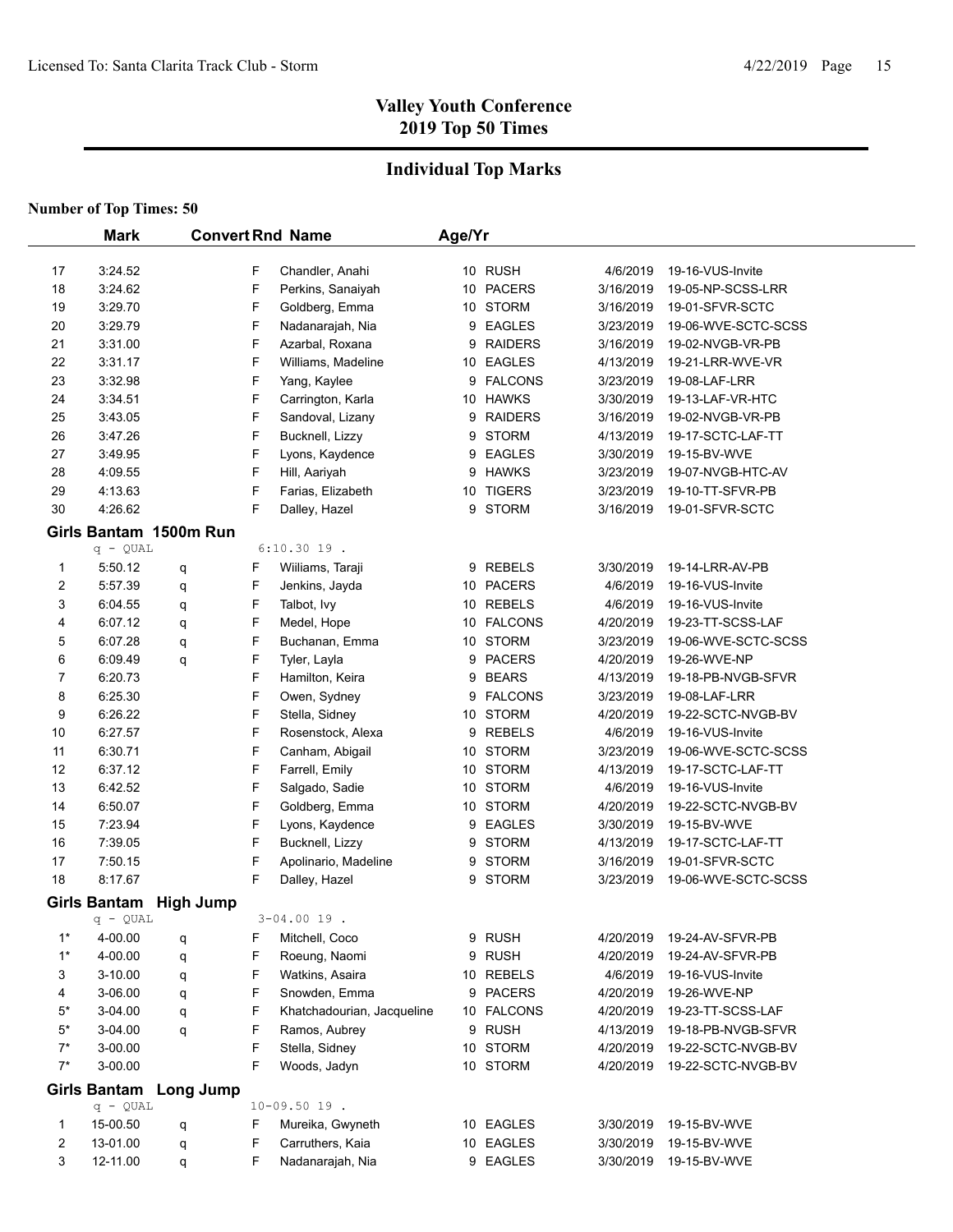## **Individual Top Marks**

#### **Number of Top Times: 50**

|          | <b>Mark</b>        | <b>Convert Rnd Name</b> |        |                                  |    | Age/Yr              |                        |                                             |  |  |
|----------|--------------------|-------------------------|--------|----------------------------------|----|---------------------|------------------------|---------------------------------------------|--|--|
|          |                    |                         |        |                                  |    |                     |                        |                                             |  |  |
| 4        | 12-10.00           | q                       | F      | Hopkins, Sienna                  |    | 10 EAGLES           | 3/16/2019              | 19-04-WVE-HTC-TT-AV                         |  |  |
| 5        | 12-01.00           | q                       | F      | Watkins, Asaira                  |    | 10 REBELS           | 3/30/2019              | 19-14-LRR-AV-PB                             |  |  |
| 6        | 11-11.50           | q                       | F      | Rambert, Marley                  |    | 10 PACERS           | 4/6/2019               | 19-16-VUS-Invite                            |  |  |
| 7        | 11-11.00           | q                       | F      | Egans, Dejah                     | 9  | <b>PACERS</b>       | 4/6/2019               | 19-16-VUS-Invite                            |  |  |
| 8        | 11-10.25           | q                       | F      | Harris, Aniyah                   |    | 10 VIKINGS          | 4/6/2019               | 19-16-VUS-Invite                            |  |  |
| 9        | 11-03.00           | q                       | F      | Jenkins, Jillian                 | 9  | <b>HAWKS</b>        | 3/16/2019              | 19-04-WVE-HTC-TT-AV                         |  |  |
| 10       | 11-02.50           | q                       | F      | Griggs, Madison                  |    | 10 PACERS           | 3/16/2019              | 19-05-NP-SCSS-LRR                           |  |  |
| 11       | 11-02.00           | q                       | F      | Snowden, Emma                    | 9  | <b>PACERS</b>       | 3/23/2019              | 19-09-BV-NP-VR                              |  |  |
| 12       | 10-08.25           |                         | F      | DelPrado, Petra                  |    | 10 STORM            | 4/20/2019              | 19-22-SCTC-NVGB-BV                          |  |  |
| 13       | 10-05.25           |                         | F      | Wilson, Jazziraah                | 9  | PALMDALE BULL       | 4/20/2019              | 19-24-AV-SFVR-PB                            |  |  |
| 14       | 10-05.00           |                         | F      | Fenelon, Micaella                |    | 10 STORM            | 4/20/2019              | 19-22-SCTC-NVGB-BV                          |  |  |
| 15       | 10-02.00           |                         | F      | George, Ava                      |    | 10 STORM            | 3/16/2019              | 19-01-SFVR-SCTC                             |  |  |
| $16*$    | 10-01.50           |                         | F      | Edwards, Mikaela                 | 9  | <b>EAGLES</b>       | 4/20/2019              | 19-26-WVE-NP                                |  |  |
| $16*$    | 10-01.50           |                         | F      | Collins, Tayla                   |    | 10 TIGERS           | 4/20/2019              | 19-23-TT-SCSS-LAF                           |  |  |
| 18       | 10-00.25           |                         | F      | Pinchinatti Puga, Valentina      |    | 10 STORM            | 4/20/2019              | 19-22-SCTC-NVGB-BV                          |  |  |
| 19       | 9-11.50            |                         | F      | McIntosh, Trinity                | 9  | <b>REBELS</b>       | 4/13/2019              | 19-21-LRR-WVE-VR                            |  |  |
| $20*$    | 9-11.00            |                         | F      | Chandler, Anahi                  |    | 10 RUSH             | 4/20/2019              | 19-24-AV-SFVR-PB                            |  |  |
| $20*$    | 9-11.00            |                         | F      | Hamilton, Keira                  | 9  | <b>BEARS</b>        | 3/30/2019              | 19-12-SCSS-NVGB-TT-SFVR                     |  |  |
| $20*$    | $9 - 11.00$        |                         | F      | Gabriele, Giuliana               | 9  | <b>RAIDERS</b>      | 4/20/2019              | 19-25-VR-HTC-LRR                            |  |  |
| 23       | 9-10.75            |                         | F      | Jenkins, Jayda                   | 10 | <b>PACERS</b>       | 3/23/2019              | 19-09-BV-NP-VR                              |  |  |
| 24       | 9-09.00            |                         | F      | Martinez, Julia                  | 9  | <b>FALCONS</b>      | 4/20/2019              | 19-23-TT-SCSS-LAF                           |  |  |
| 25       | 9-08.25            |                         | F      | Dozier, Alexis                   | 9  | <b>EAGLES</b>       | 4/13/2019              | 19-21-LRR-WVE-VR                            |  |  |
| 26       | 9-08.00            |                         | F      | Logan, Jules                     |    | 10 EAGLES           | 3/30/2019              | 19-15-BV-WVE                                |  |  |
| 27       | 9-07.00            |                         | F      | De Jesus, Eden                   |    | 10 STORM            | 3/16/2019              | 19-01-SFVR-SCTC                             |  |  |
| 28       | 9-06.00            |                         | F      | Schneider, Darby                 |    | 10 FALCONS          | 4/13/2019              | 19-17-SCTC-LAF-TT                           |  |  |
| 29       | 9-05.50            |                         | F      | Stella, Sidney                   |    | 10 STORM            | 4/13/2019              | 19-17-SCTC-LAF-TT                           |  |  |
| 30       | 9-05.00            |                         | F      | Woods, Jadyn                     |    | 10 STORM            | 4/6/2019               | 19-16-VUS-Invite                            |  |  |
| 31       | 9-04.25            |                         | F      | Washington, Miracle              |    | 10 ANTELOPE VALL    | 4/13/2019              | 19-19-AV-NP-SCSS-HTC                        |  |  |
| 32       | 9-03.00            |                         | F      | Ojomoh, Kemi                     |    | 10 RUSH             | 3/23/2019              | 19-10-TT-SFVR-PB                            |  |  |
| 33       | 9-02.50            |                         | F      | Ramos, Aubrey                    |    | 9 RUSH              | 3/30/2019              | 19-12-SCSS-NVGB-TT-SFVR                     |  |  |
| 34       | 9-02.25            |                         | F      | Owen, Sydney                     | 9  | <b>FALCONS</b>      | 3/23/2019              | 19-08-LAF-LRR                               |  |  |
| 35       | 9-02.00            |                         | F      | Dain, Emily                      |    | 10 STORM            | 4/20/2019              | 19-22-SCTC-NVGB-BV                          |  |  |
| 36       | $9 - 01.50$        |                         | F      | Khatchadourian, Jacqueline       |    | 10 FALCONS          | 4/13/2019              | 19-17-SCTC-LAF-TT                           |  |  |
| 37       | 8-10.50            |                         | F      | Shields, Mzuri                   | 9  | <b>STORM</b>        | 4/6/2019               | 19-16-VUS-Invite                            |  |  |
| 38       | 8-09.75            |                         | F      | Rivas, Emily                     | 9  | <b>STORM</b>        | 3/23/2019              | 19-06-WVE-SCTC-SCSS                         |  |  |
| 39       | 8-09.00            |                         | F      | Leufroy, Addison                 |    | 9 FALCONS           | 3/23/2019              | 19-08-LAF-LRR                               |  |  |
| 40       | 8-08.00            |                         | F<br>F | Oliva, Gisela                    |    | 9 RAIDERS           | 4/20/2019              | 19-25-VR-HTC-LRR                            |  |  |
| 41       | 8-04.00            |                         | F      | Vignosh, Yuvanah                 |    | 9 FALCONS           | 3/23/2019<br>3/30/2019 | 19-08-LAF-LRR                               |  |  |
| 42       | 8-01.00<br>8-00.00 |                         | F      | Bailey, Selah<br>Corcoran, Sandy |    | 10 RUSH<br>9 REBELS | 4/20/2019              | 19-12-SCSS-NVGB-TT-SFVR<br>19-25-VR-HTC-LRR |  |  |
| 43<br>44 | 7-10.00            |                         | F      | Gilbert, Samantha                |    | 9 FALCONS           | 4/20/2019              | 19-23-TT-SCSS-LAF                           |  |  |
| $45*$    | 7-09.75            |                         | F      | Maya, Andrea                     |    | 10 STORM            |                        | 19-06-WVE-SCTC-SCSS                         |  |  |
| 45*      | 7-09.75            |                         | F      | Starr, Kiana                     |    | 9 PACERS            | 3/23/2019<br>3/23/2019 | 19-09-BV-NP-VR                              |  |  |
| 47*      | 7-09.00            |                         | F      | Rubenstein, Mia                  |    | 10 STORM            | 4/13/2019              | 19-17-SCTC-LAF-TT                           |  |  |
| 47*      | 7-09.00            |                         | F      | Shah, Antonia                    |    | 9 STORM             | 3/16/2019              | 19-01-SFVR-SCTC                             |  |  |
| 49       | 7-08.25            |                         | F      | Blakely, Jay'Den                 |    | 9 ANTELOPE VALL     | 4/13/2019              | 19-19-AV-NP-SCSS-HTC                        |  |  |
| 50       | 7-08.00            |                         | F      | Woodside, Dakota                 |    | 10 PACERS           | 3/23/2019              | 19-09-BV-NP-VR                              |  |  |
|          |                    |                         |        |                                  |    |                     |                        |                                             |  |  |

# Girls Bantam Shot Put 6 lb.<br>q - QUAL 16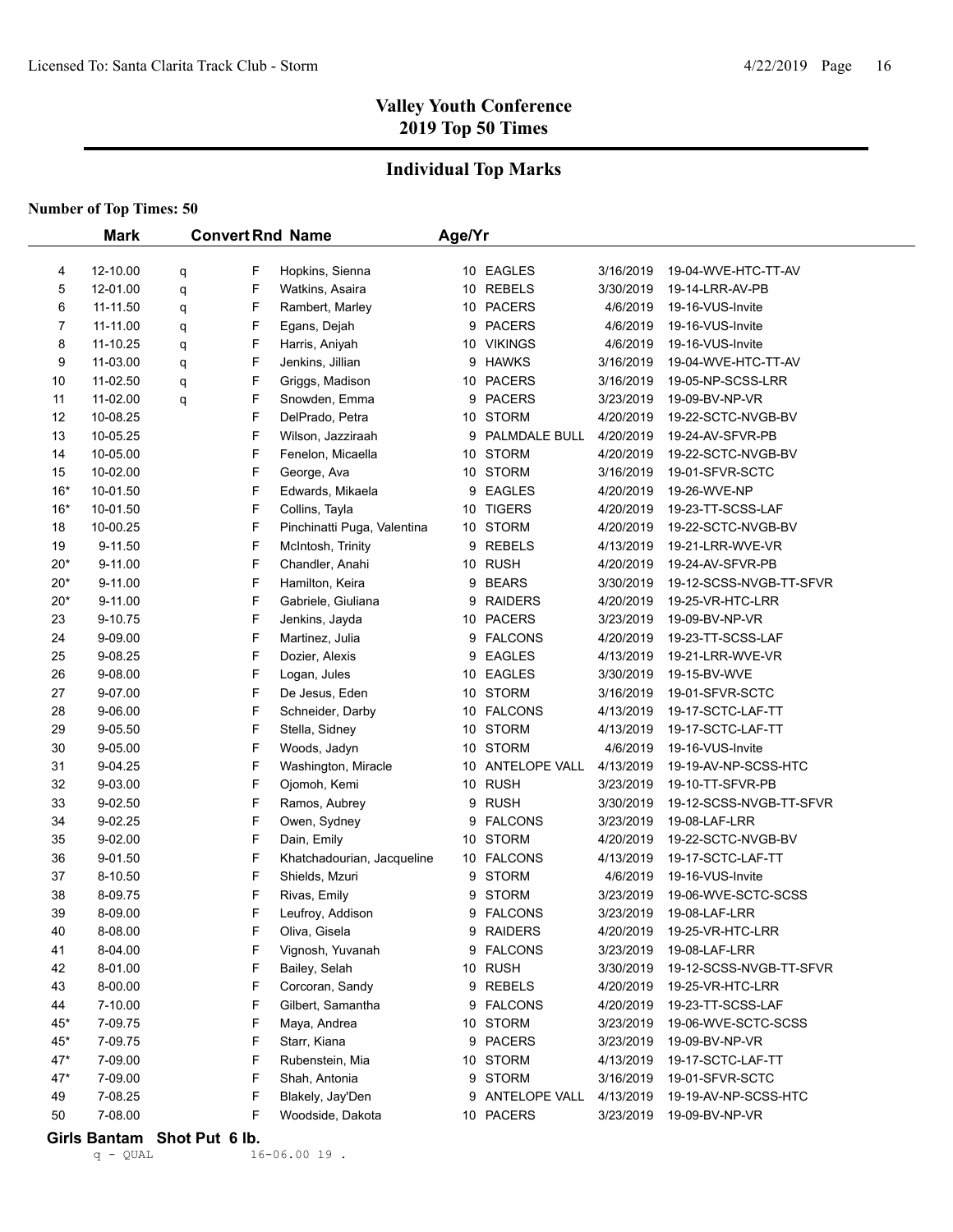## **Individual Top Marks**

|                | <b>Mark</b>            |         |   | <b>Convert Rnd Name</b>  | Age/Yr |                  |           |                      |
|----------------|------------------------|---------|---|--------------------------|--------|------------------|-----------|----------------------|
|                |                        |         |   |                          |        |                  |           |                      |
| 1              | 17-09.00               | q       | F | Lara, Imelda             |        | 10 ANTELOPE VALL | 4/13/2019 | 19-19-AV-NP-SCSS-HTC |
| $\overline{c}$ | 17-03.00               | q       | F | Simpson, Maddison        |        | 10 STORM         | 4/6/2019  | 19-16-VUS-Invite     |
| 3              | 17-01.50               | q       | F | Williams, Madeline       |        | 10 EAGLES        | 4/13/2019 | 19-21-LRR-WVE-VR     |
| $4^*$          | 16-11.00               | q       | F | Coleman, Mycah           |        | 10 EAGLES        | 3/23/2019 | 19-06-WVE-SCTC-SCSS  |
| $4^*$          | 16-11.00               | q       | F | Griggs, Madison          |        | 10 PACERS        | 4/6/2019  | 19-16-VUS-Invite     |
| 6              | 16-01.50               |         | F | Gabriele, Giuliana       |        | 9 RAIDERS        | 4/20/2019 | 19-25-VR-HTC-LRR     |
| 7              | 15-08.50               |         | F | Schneider, Darby         |        | 10 FALCONS       | 4/13/2019 | 19-17-SCTC-LAF-TT    |
| 8              | 15-01.00               |         | F | Rangel, Emily            |        | 10 REBELS        | 3/23/2019 | 19-08-LAF-LRR        |
| 9              | 14-06.00               |         | F | Harrington, Amaya        |        | 10 EAGLES        | 3/30/2019 | 19-15-BV-WVE         |
| 10             | 14-02.50               |         | F | Zapata-Castro, Giselle   |        | 10 RUSH          | 4/20/2019 | 19-24-AV-SFVR-PB     |
| 11             | 14-01.00               |         | F | Snowden, Emma            |        | 9 PACERS         | 4/13/2019 | 19-19-AV-NP-SCSS-HTC |
| 12             | 14-00.00               |         | F | Maya, Andrea             |        | 10 STORM         | 3/23/2019 | 19-06-WVE-SCTC-SCSS  |
| 13             | 13-06.50               |         | F | Starr, Kiana             | 9      | <b>PACERS</b>    | 3/16/2019 | 19-05-NP-SCSS-LRR    |
| 14             | 13-05.00               |         | F | Gray, Reagan             |        | 10 STORM         | 3/16/2019 | 19-01-SFVR-SCTC      |
| 15             | 13-03.00               |         | F | Lala, Zion               |        | 10 PALMDALE BULL | 4/13/2019 | 19-18-PB-NVGB-SFVR   |
| 16             | 13-02.00               |         | F | Asante, Sahara           |        | 10 EAGLES        | 4/6/2019  | 19-16-VUS-Invite     |
| 17             | 12-10.00               |         | F | Lacey, Isabela           |        | 10 FALCONS       | 3/23/2019 | 19-08-LAF-LRR        |
| 18             | 12-07.00               |         | F | Tucker, Marlie           |        | 10 STORM         | 4/6/2019  | 19-16-VUS-Invite     |
| 19             | 12-05.25               |         | F | Molina, Aundrea          | 9      | <b>PACERS</b>    | 3/30/2019 | 19-11-NP-SCTC        |
| 20             | 12-05.00               |         | F | Jerumanis, Sabrina       |        | 11 FALCONS       | 3/30/2019 | 19-13-LAF-VR-HTC     |
| 21             | 11-09.25               |         | F | Lyons, Kaydence          | 9      | EAGLES           | 3/30/2019 | 19-15-BV-WVE         |
| 22             | 11-04.00               |         | F | Ramos-Cantalupo, Akai    | 9      | <b>RAIDERS</b>   | 3/30/2019 | 19-13-LAF-VR-HTC     |
| 23             | 11-01.00               |         | F | Heinrich, Madeline       |        | 10 STORM         | 3/16/2019 | 19-01-SFVR-SCTC      |
| 24             | 10-11.00               |         | F | Preciado, Alyssa         | 9      | <b>PACERS</b>    | 3/30/2019 | 19-11-NP-SCTC        |
| 25             | 10-05.00               |         | F | Johnson, Caeli           |        | 10 PACERS        | 3/30/2019 | 19-11-NP-SCTC        |
| 26             | 9-09.75                |         | F | Martinez, Julia          | 9      | <b>FALCONS</b>   | 4/13/2019 | 19-17-SCTC-LAF-TT    |
| 27             | 9-09.00                |         | F | Rojas, Lilianna          | 9      | <b>FALCONS</b>   | 4/20/2019 | 19-23-TT-SCSS-LAF    |
| 28             | 6-11.50                |         | F | Bautista, Kailee         |        | 9 PACERS         | 3/30/2019 | 19-11-NP-SCTC        |
|                | Girls Bantam           | Javelin |   |                          |        |                  |           |                      |
| 1              | 56-04.50               |         | F | Gabriele, Giuliana       |        | 9 RAIDERS        | 4/20/2019 | 19-25-VR-HTC-LRR     |
|                | Girls Midget 100m Dash |         |   |                          |        |                  |           |                      |
|                | $q - QUAL$             |         |   | 14.10 19.                |        |                  |           |                      |
| 1              | 13.28                  | q       | F | Kinard, Adyn             |        | 11 EAGLES        | 4/20/2019 | 19-26-WVE-NP         |
| 2              | 13.58                  | q       | F | Scoggins, Marley         |        | 11 REBELS        | 4/13/2019 | 19-21-LRR-WVE-VR     |
| 3              | 13.62                  | q       | F | Watkins, Sanaiya         |        | 12 REBELS        | 4/13/2019 | 19-21-LRR-WVE-VR     |
| $\overline{4}$ | 13.74                  | q       | F | Carter-Alexander, Akeira |        | 12 REBELS        | 3/30/2019 | 19-14-LRR-AV-PB      |
| 5              | 13.89                  | q       | F | Gant, Lanai              |        | 12 REBELS        | 4/13/2019 | 19-21-LRR-WVE-VR     |
| 6              | 13.91                  | q       | F | Bowens, Laila            |        | 12 EAGLES        | 4/20/2019 | 19-26-WVE-NP         |
| 7              | 14.02                  | q       | F | Fields, Nyah             |        | 12 STORM         | 3/30/2019 | 19-11-NP-SCTC        |
| 8              | 14.04                  | q       | F | Field, Jeanine           |        | 12 FALCONS       | 4/13/2019 | 19-17-SCTC-LAF-TT    |
| 9              | 14.06                  | q       | F | Brooks, Ila              |        | 12 RUSH          | 3/16/2019 | 19-01-SFVR-SCTC      |
| $10*$          | 14.08                  | q       | F | Leveen, Eden             |        | 12 HAWKS         | 3/23/2019 | 19-07-NVGB-HTC-AV    |
| $10*$          | 14.08                  | q       | P | Harris, Harlym           |        | 12 RUSH          | 4/6/2019  | 19-16-VUS-Invite     |
| 12             | 14.12                  |         | F | Woods, DeAnna            |        | 11 ANTELOPE VALL | 4/13/2019 | 19-19-AV-NP-SCSS-HTC |
| 13             | 14.22                  |         | F | Lanier, Hannah           | 11     | <b>RAIDERS</b>   | 3/30/2019 | 19-13-LAF-VR-HTC     |
| $14*$          | 14.25                  |         | F | Couch, Jazlyn            |        | 12 FALCONS       | 3/30/2019 | 19-13-LAF-VR-HTC     |
| $14*$          | 14.25                  |         | F | Howard, Jailyn           | 11     | <b>RAIDERS</b>   | 3/30/2019 | 19-13-LAF-VR-HTC     |
| 16             | 14.30                  |         | F | Williams, London         |        | 12 PACERS        | 4/20/2019 | 19-26-WVE-NP         |
| 17             | 14.31                  |         | F | Jordan, Synai            |        | 11 EAGLES        | 4/13/2019 | 19-21-LRR-WVE-VR     |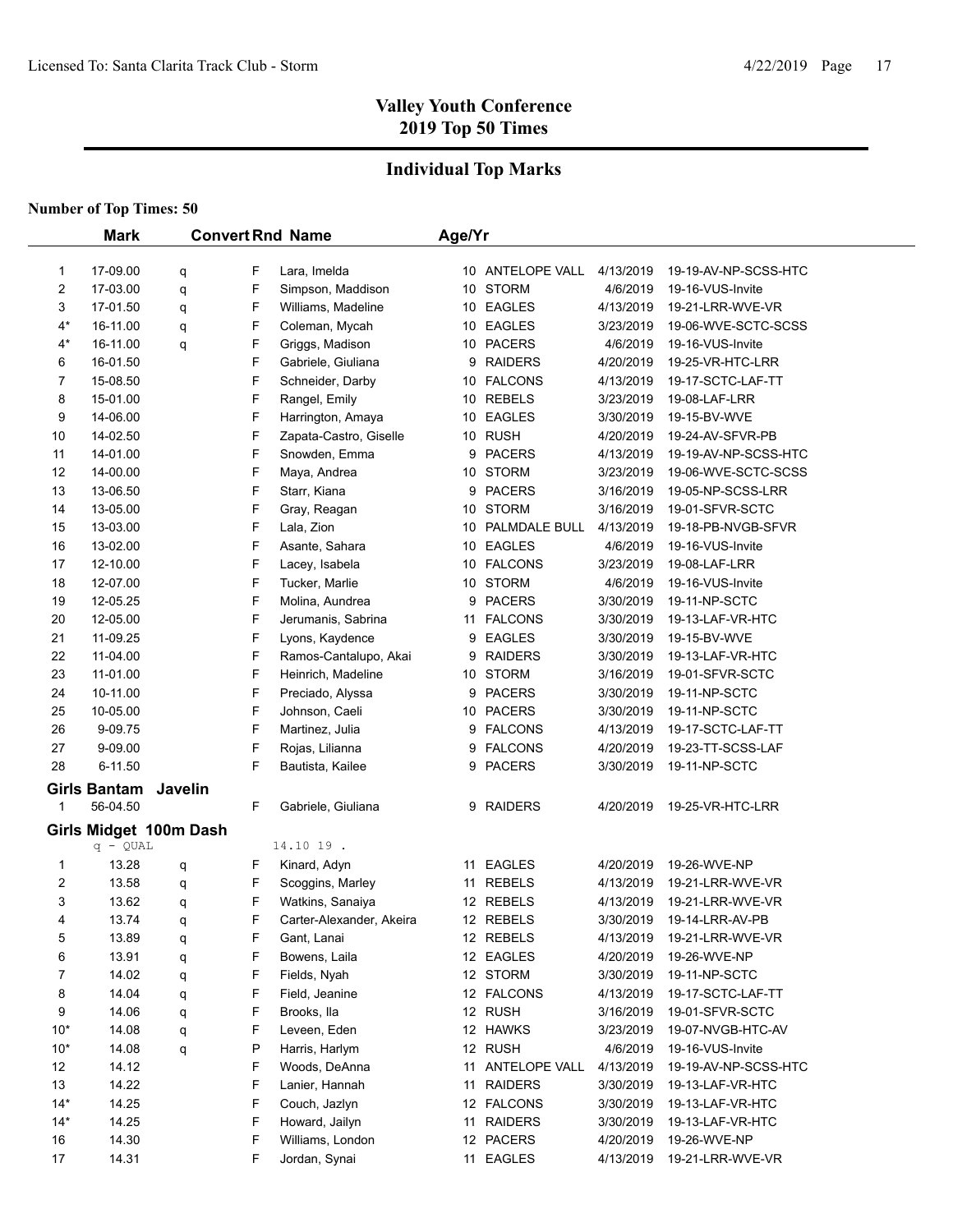## **Individual Top Marks**

|       | <b>Mark</b>            | <b>Convert Rnd Name</b> |   |                           | Age/Yr |                  |           |                         |
|-------|------------------------|-------------------------|---|---------------------------|--------|------------------|-----------|-------------------------|
|       |                        |                         |   |                           |        |                  |           |                         |
| $18*$ | 14.40                  |                         | F | Brooks, Darionna          |        | 12 HAWKS         | 3/16/2019 | 19-04-WVE-HTC-TT-AV     |
| $18*$ | 14.40                  |                         | F | Scott, Richelle           |        | 12 STORM         | 3/16/2019 | 19-01-SFVR-SCTC         |
| 20    | 14.44                  |                         | F | Harutunian, Sophia        |        | 12 PACERS        | 3/30/2019 | 19-11-NP-SCTC           |
| $21*$ | 14.51                  |                         | F | Cummings, Ka'Mora         |        | 11 REBELS        | 4/13/2019 | 19-21-LRR-WVE-VR        |
| $21*$ | 14.51                  |                         | F | McNamara, Jennifer        |        | 12 RAIDERS       | 3/30/2019 | 19-13-LAF-VR-HTC        |
| 23    | 14.55                  |                         | F | Sanders, Joy              |        | 11 EAGLES        | 4/13/2019 | 19-21-LRR-WVE-VR        |
| 24*   | 14.58                  |                         | F | Gonzalez, Caitlin         |        | 11 RUSH          | 3/16/2019 | 19-01-SFVR-SCTC         |
| $24*$ | 14.58                  |                         | F | Cooper, Anaiya            |        | 12 SUPERSONICS   | 3/16/2019 | 19-05-NP-SCSS-LRR       |
| 26    | 14.62                  |                         | F | Waters, Jordyn            |        | 12 RUSH          | 3/23/2019 | 19-10-TT-SFVR-PB        |
| $27*$ | 14.70                  |                         | P | Johnson, Ajá              |        | 12 PACERS        | 4/6/2019  | 19-16-VUS-Invite        |
| $27*$ | 14.70                  |                         | F | Hooper, Gaveen            |        | 11 PACERS        | 3/30/2019 | 19-11-NP-SCTC           |
| 29    | 14.71                  |                         | F | Contreras, Jennifer       |        | 11 PACERS        | 3/30/2019 | 19-11-NP-SCTC           |
| 30    | 14.75                  |                         | F | Newsome, Breelyn          |        | 12 PACERS        | 3/16/2019 | 19-05-NP-SCSS-LRR       |
| 31    | 14.81                  |                         | F | Laughlin, Quiana          |        | 12 VIKINGS       | 3/30/2019 | 19-15-BV-WVE            |
| 32    | 14.85                  |                         | F | San Jose, Ava             |        | 12 PACERS        | 3/30/2019 | 19-11-NP-SCTC           |
| 33    | 14.87                  |                         | F | Keagle, Alex              |        | 12 FALCONS       | 3/30/2019 | 19-13-LAF-VR-HTC        |
| 34    | 14.90                  |                         | F | Fields, Ky'Mani           |        | 11 ANTELOPE VALL | 3/23/2019 | 19-07-NVGB-HTC-AV       |
| 35    | 14.92                  |                         | P | Thompson, Skye M          |        | 11 BEARS         | 4/6/2019  | 19-16-VUS-Invite        |
| 36    | 14.94                  |                         | F | Crocker, Mariah           |        | 12 REBELS        | 4/13/2019 | 19-21-LRR-WVE-VR        |
| 37    | 15.02                  |                         | F | Harris, Zariah            |        | 11 STORM         | 4/13/2019 | 19-17-SCTC-LAF-TT       |
| 38    | 15.03                  |                         | F | Andrade, Mia              |        | 12 STORM         | 3/30/2019 | 19-11-NP-SCTC           |
| 39    | 15.07                  |                         | F | Archer, Sarai             |        | 12 PACERS        | 4/13/2019 | 19-19-AV-NP-SCSS-HTC    |
| 40    | 15.08                  |                         | F | Ervin, Jaqlynn            |        | 12 SUPERSONICS   | 4/20/2019 | 19-23-TT-SCSS-LAF       |
| 41    | 15.15                  |                         | F | Amneus, Ella              |        | 12 STORM         | 3/30/2019 | 19-11-NP-SCTC           |
| 42    | 15.16                  |                         | F | Glass, Alora              |        | 11 RUSH          | 3/16/2019 | 19-01-SFVR-SCTC         |
| 43    | 15.17                  |                         | F | Aquilera, Valerie         | 11     | <b>BEARS</b>     | 3/23/2019 | 19-07-NVGB-HTC-AV       |
| 44    | 15.18                  |                         | F | Kowal, Anna               |        | 11 FALCONS       | 3/30/2019 | 19-13-LAF-VR-HTC        |
| 45    | 15.19                  |                         | P | Veliz, Sophia             |        | 11 PALMDALE BULL | 4/6/2019  | 19-16-VUS-Invite        |
| 46    | 15.29                  |                         | P | Iraheta, Faye             |        | 12 TIGERS        | 4/6/2019  | 19-16-VUS-Invite        |
| 47    | 15.31                  |                         | F | White, Sophia E           |        | 12 VIKINGS       | 3/16/2019 | 19-03-LAF-BV            |
| 48*   | 15.36                  |                         | F | Arnold, Catherine         |        | 12 EAGLES        | 4/13/2019 | 19-21-LRR-WVE-VR        |
| 48*   | 15.36                  |                         | P | Pettie, Ebonie            |        | 12 ANTELOPE VALL | 4/6/2019  | 19-16-VUS-Invite        |
| 50    | 15.37                  |                         | P | Jackson, Camille          |        | 12 REBELS        | 4/6/2019  | 19-16-VUS-Invite        |
|       | Girls Midget 200m Dash |                         |   |                           |        |                  |           |                         |
|       | $q - QUAL$             |                         |   | 29.98 19.                 |        |                  |           |                         |
| 1     | 27.51                  | q                       | F | Kinard, Adyn              |        | 11 EAGLES        | 4/6/2019  | 19-16-VUS-Invite        |
| 2     | 27.76                  | q                       | F | Scoggins, Marley          |        | 11 REBELS        | 3/30/2019 | 19-14-LRR-AV-PB         |
| 3     | 28.06                  | q                       | F | Watkins, Sanaiya          |        | 12 REBELS        | 3/30/2019 | 19-14-LRR-AV-PB         |
| 4     | 28.21                  | q                       | F | Carter-Alexander, Akeira  |        | 12 REBELS        | 3/30/2019 | 19-14-LRR-AV-PB         |
| 5     | 28.60                  | q                       | F | Gant, Lanai               |        | 12 REBELS        | 4/13/2019 | 19-21-LRR-WVE-VR        |
| 6     | 28.72                  | q                       | F | Bowens, Laila             |        | 12 EAGLES        | 4/20/2019 | 19-26-WVE-NP            |
| 7     | 28.95                  | q                       | F | Harris, Harlym            |        | 12 RUSH          | 3/16/2019 | 19-01-SFVR-SCTC         |
| 8     | 29.32                  | q                       | F | Williams, London          |        | 12 PACERS        | 4/20/2019 | 19-26-WVE-NP            |
| 9     | 29.37                  | q                       | F | Woods, DeAnna             |        | 11 ANTELOPE VALL | 3/30/2019 | 19-14-LRR-AV-PB         |
| 10    | 29.43                  | q                       | F | Contreras, Jennifer       |        | 11 PACERS        | 4/20/2019 | 19-26-WVE-NP            |
| 11    | 29.49                  | q                       | F | Johnson, AjÃ <sub>i</sub> |        | 12 PACERS        | 4/20/2019 | 19-26-WVE-NP            |
| 12    | 29.62                  | q                       | F | Howard, Jailyn            |        | 11 RAIDERS       | 4/13/2019 | 19-21-LRR-WVE-VR        |
| 13    | 29.65                  | q                       | F | Jordan, Synai             |        | 11 EAGLES        | 4/20/2019 | 19-26-WVE-NP            |
| 14    | 29.75                  | q                       | F | Gonzalez, Caitlin         |        | 11 RUSH          | 3/30/2019 | 19-12-SCSS-NVGB-TT-SFVR |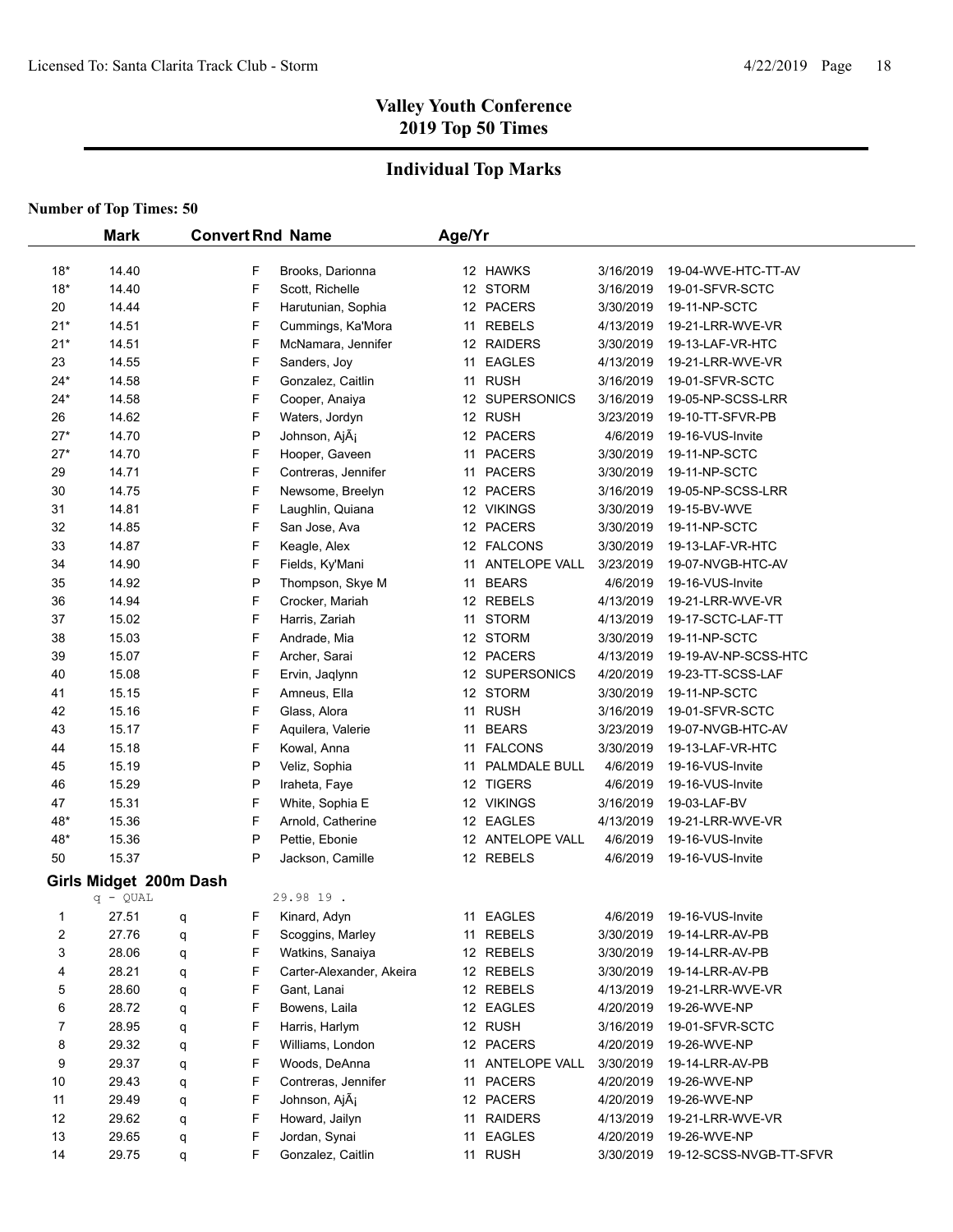## **Individual Top Marks**

|                | <b>Mark</b>            |        |        | <b>Convert Rnd Name</b>                    | Age/Yr |                           |                       |                                      |
|----------------|------------------------|--------|--------|--------------------------------------------|--------|---------------------------|-----------------------|--------------------------------------|
| 15             | 29.84                  |        | F      | Waters, Jordyn                             |        | 12 RUSH                   | 3/30/2019             | 19-12-SCSS-NVGB-TT-SFVR              |
| $16*$          | 29.90                  | q<br>q | F      | Field, Jeanine                             |        | 12 FALCONS                | 4/20/2019             | 19-23-TT-SCSS-LAF                    |
| $16*$          | 29.90                  |        | F      | Couch, Jazlyn                              |        | 12 FALCONS                | 4/20/2019             | 19-23-TT-SCSS-LAF                    |
| 18             | 29.92                  | q<br>q | F      | Newsome, Breelyn                           |        | 12 PACERS                 | 4/20/2019             | 19-26-WVE-NP                         |
| 19             | 29.97                  |        | F      | Thompson, Skye M                           |        | 11 BEARS                  | 3/30/2019             | 19-12-SCSS-NVGB-TT-SFVR              |
| 20             | 30.10                  | q      | F      | Gonzaga, Jacelyn                           |        | 12 EAGLES                 | 4/13/2019             | 19-21-LRR-WVE-VR                     |
| 21             | 30.24                  |        | F      | McNamara, Jennifer                         |        | 12 RAIDERS                | 4/13/2019             | 19-21-LRR-WVE-VR                     |
| 22             | 30.34                  |        | F      | Cummings, Ka'Mora                          |        | 11 REBELS                 | 4/20/2019             | 19-25-VR-HTC-LRR                     |
| 23             | 30.47                  |        | F      |                                            |        | 12 SUPERSONICS            | 4/20/2019             | 19-23-TT-SCSS-LAF                    |
| 24             | 30.52                  |        | F      | Ervin, Jaqlynn<br>Weinstein, Abigail       |        | 11 PACERS                 | 4/20/2019             | 19-26-WVE-NP                         |
| 25             | 30.64                  |        | F      | Sanders, Joy                               |        | 11 EAGLES                 | 4/20/2019             | 19-26-WVE-NP                         |
| 26             | 30.72                  |        | F      | Fields, Nyah                               |        | 12 STORM                  | 4/20/2019             | 19-22-SCTC-NVGB-BV                   |
| 27             | 30.80                  |        | F      | Brooks, Ila                                |        | 12 RUSH                   | 4/20/2019             | 19-24-AV-SFVR-PB                     |
| 28             | 31.08                  |        | F      | Harutunian, Sophia                         |        | 12 PACERS                 | 3/30/2019             | 19-11-NP-SCTC                        |
| 29             | 31.12                  |        | F      | Brooks, Darionna                           |        | 12 HAWKS                  | 3/16/2019             | 19-04-WVE-HTC-TT-AV                  |
| 30             | 31.21                  |        | F      | Cooper, Anaiya                             |        | 12 SUPERSONICS            | 3/23/2019             | 19-06-WVE-SCTC-SCSS                  |
| 31             | 31.33                  |        | F      | Brignac, Kei'asha                          |        | 12 RUSH                   | 3/30/2019             | 19-12-SCSS-NVGB-TT-SFVR              |
| 32             | 31.37                  |        | F      | McNeil, Meghan                             |        | 12 STORM                  | 4/13/2019             | 19-17-SCTC-LAF-TT                    |
| 33             | 31.39                  |        | F      | Hooper, Gaveen                             |        | 11 PACERS                 | 3/23/2019             | 19-09-BV-NP-VR                       |
| 34             | 31.42                  |        | F      | Lanier, Hannah                             |        | 11 RAIDERS                | 4/20/2019             | 19-25-VR-HTC-LRR                     |
| 35             | 31.56                  |        | F      | Glover, Jori                               |        | 12 EAGLES                 | 3/23/2019             | 19-06-WVE-SCTC-SCSS                  |
| 36             | 31.62                  |        | F      | San Jose, Ava                              |        | 12 PACERS                 | 3/30/2019             | 19-11-NP-SCTC                        |
| 37             | 31.66                  |        | F      | Leveen, Eden                               |        | 12 HAWKS                  | 4/20/2019             | 19-25-VR-HTC-LRR                     |
| 38             | 31.80                  |        | F      | Martinez, Kayla                            |        | 12 STORM                  | 3/16/2019             | 19-01-SFVR-SCTC                      |
| 39             | 31.95                  |        | F      | Vasquez, Sarya                             |        | 11 REBELS                 | 4/6/2019              | 19-16-VUS-Invite                     |
| 40             | 32.02                  |        | F      | Tavey, Arielle                             |        | 12 EAGLES                 | 3/30/2019             | 19-15-BV-WVE                         |
| 41             | 32.14                  |        | F      | Archer, Sarai                              |        | 12 PACERS                 | 4/20/2019             | 19-26-WVE-NP                         |
| 42             | 32.16                  |        | F      | Keagle, Alex                               |        | 12 FALCONS                | 3/23/2019             | 19-08-LAF-LRR                        |
| 43             | 32.21                  |        | F      | Diamond, Kiana                             |        | 11 RUSH                   | 3/30/2019             | 19-12-SCSS-NVGB-TT-SFVR              |
| 44             | 32.29                  |        | F      | Baird, Audrey                              |        | 11 STORM                  | 3/16/2019             | 19-01-SFVR-SCTC                      |
| 45             | 32.32                  |        | F      | Johnson, Victoria                          |        | 12 RUSH                   | 3/30/2019             | 19-12-SCSS-NVGB-TT-SFVR              |
| 46             | 32.35                  |        | F      | Thompson, Emani                            |        | 12 EAGLES                 | 4/20/2019             | 19-26-WVE-NP                         |
| 47             | 32.41                  |        | F      | White, Sophia E                            |        | 12 VIKINGS                | 3/16/2019             | 19-03-LAF-BV                         |
| 48             | 32.42                  |        | F      | Iraheta, Faye                              |        | 12 TIGERS                 | 3/30/2019             | 19-12-SCSS-NVGB-TT-SFVR              |
| 49             | 32.50                  |        | F      | Wilson, Alena                              |        | 11 REBELS                 | 4/20/2019             | 19-25-VR-HTC-LRR                     |
| 50             | 32.64                  |        | F      | Shing, Zoe                                 |        | 11 FALCONS                | 4/13/2019             | 19-17-SCTC-LAF-TT                    |
|                |                        |        |        |                                            |        |                           |                       |                                      |
|                | Girls Midget 400m Dash |        |        | $1:07.2519$ .                              |        |                           |                       |                                      |
| 1              | $q - QUAL$<br>1:01.46  |        | F      | Gant, Lanai                                |        |                           | 4/6/2019              | 19-16-VUS-Invite                     |
| $\overline{c}$ | 1:02.54                | q      | F      | Bowens, Laila                              |        | 12 REBELS<br>12 EAGLES    | 4/6/2019              | 19-16-VUS-Invite                     |
| 3              | 1:03.99                | q      | F      | Watkins, Sanaiya                           |        |                           | 4/13/2019             | 19-21-LRR-WVE-VR                     |
|                |                        | q      | F      |                                            |        | 12 REBELS                 |                       |                                      |
| 4              | 1:05.32                | q      |        | Trice, Reece M<br>Carter-Alexander, Akeira |        | 12 BEARS                  | 4/6/2019              | 19-16-VUS-Invite<br>19-21-LRR-WVE-VR |
| 5<br>6         | 1:05.99<br>1:06.05     | q      | F<br>F | Williams, London                           |        | 12 REBELS<br>12 PACERS    | 4/13/2019<br>4/6/2019 | 19-16-VUS-Invite                     |
|                |                        | q      |        |                                            |        |                           |                       |                                      |
| 7              | 1:06.26                | q      | F      | Harris, Harlym                             |        | 12 RUSH<br>12 SUPERSONICS | 3/16/2019             | 19-01-SFVR-SCTC                      |
| 8              | 1:06.79                | q      | F      | Ervin, Jaqlynn                             |        |                           | 4/6/2019<br>4/20/2019 | 19-16-VUS-Invite                     |
| 9              | 1:07.03                | q      | F      | Cummings, Ka'Mora                          |        | 11 REBELS                 |                       | 19-25-VR-HTC-LRR                     |
| 10             | 1:07.13                | q      | F      | Martinez, Kayla                            |        | 12 STORM                  | 4/20/2019             | 19-22-SCTC-NVGB-BV                   |
| 11             | 1:07.20                | q      | F      | Contreras, Jennifer                        |        | 11 PACERS                 | 4/13/2019             | 19-19-AV-NP-SCSS-HTC                 |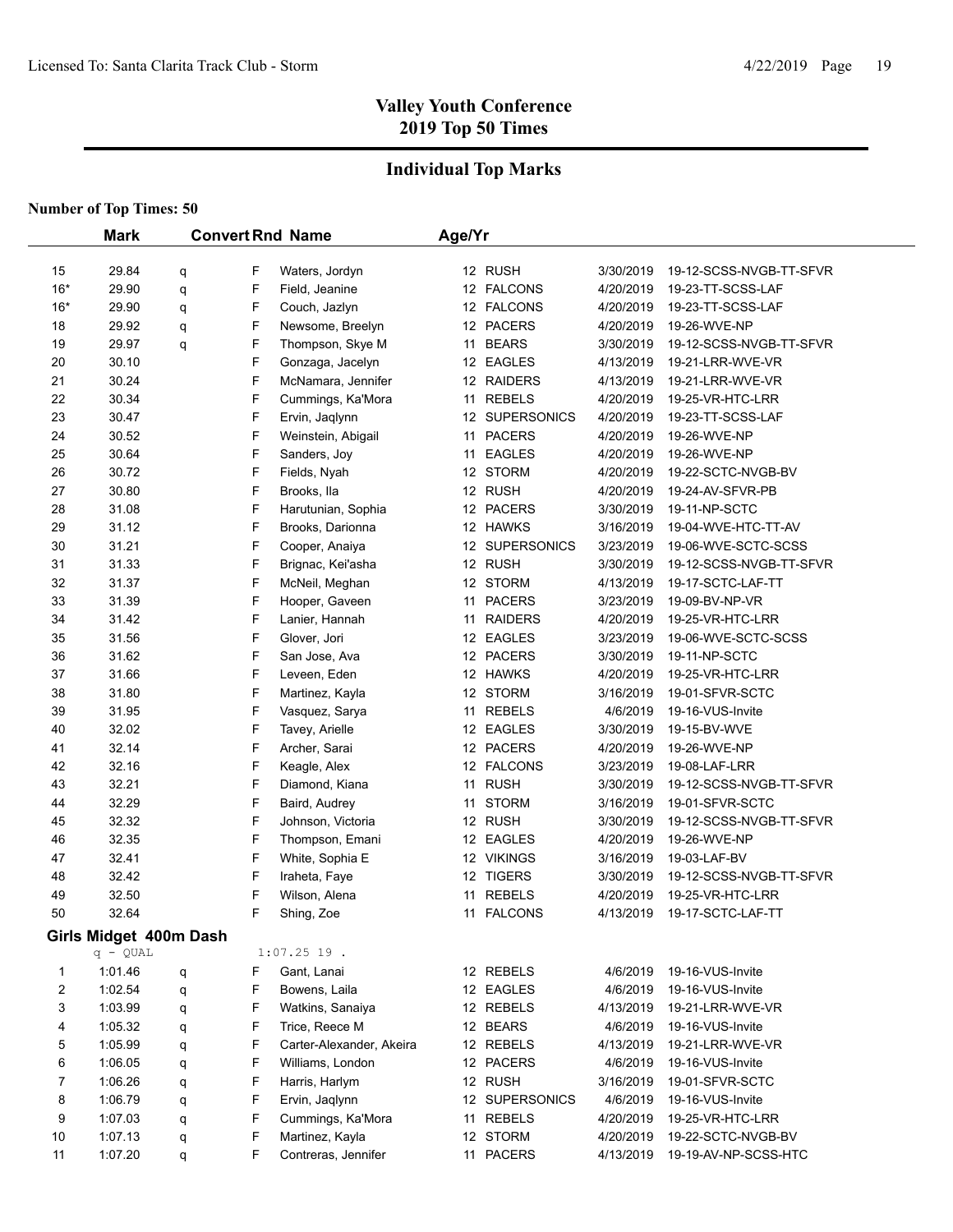## **Individual Top Marks**

|    | <b>Mark</b>           | <b>Convert Rnd Name</b> |                           | Age/Yr |                  |           |                         |
|----|-----------------------|-------------------------|---------------------------|--------|------------------|-----------|-------------------------|
| 12 | 1:07.56               | F                       | Gonzalez, Caitlin         |        | 11 RUSH          | 4/13/2019 | 19-18-PB-NVGB-SFVR      |
| 13 | 1:07.64               | F                       | McNamara, Jennifer        |        | 12 RAIDERS       | 4/13/2019 | 19-21-LRR-WVE-VR        |
| 14 | 1:07.69               | F                       | Scoggins, Marley          |        | 11 REBELS        | 3/23/2019 | 19-08-LAF-LRR           |
| 15 | 1:07.94               | F                       | Gonzaga, Jacelyn          |        | 12 EAGLES        | 4/13/2019 | 19-21-LRR-WVE-VR        |
| 16 | 1:08.05               | F                       | Couch, Jazlyn             |        | 12 FALCONS       | 4/13/2019 | 19-17-SCTC-LAF-TT       |
| 17 | 1:08.39               | F                       | Kinard, Adyn              |        | 11 EAGLES        | 3/23/2019 | 19-06-WVE-SCTC-SCSS     |
| 18 | 1:08.40               | F                       | Thompson, Skye M          |        | 11 BEARS         | 4/13/2019 | 19-18-PB-NVGB-SFVR      |
| 19 | 1:09.45               | F                       | Harvey, Aneres            |        | 11 STORM         | 4/13/2019 | 19-17-SCTC-LAF-TT       |
| 20 | 1:09.83               | F                       | Cooper, Anaiya            |        | 12 SUPERSONICS   | 4/20/2019 | 19-23-TT-SCSS-LAF       |
| 21 | 1:09.87               | F                       | Martin, Kylee             |        | 12 TIGERS        | 4/6/2019  | 19-16-VUS-Invite        |
| 22 | 1:10.02               | F                       | Waters, Jordyn            |        | 12 RUSH          | 4/13/2019 | 19-18-PB-NVGB-SFVR      |
| 23 | 1:10.20               | F                       | Newsome, Breelyn          |        | 12 PACERS        | 3/23/2019 | 19-09-BV-NP-VR          |
| 24 | 1:10.48               | F                       | Harutunian, Sophia        |        | 12 PACERS        | 4/20/2019 | 19-26-WVE-NP            |
| 25 | 1:10.85               | F                       |                           |        | 11 PACERS        |           |                         |
|    |                       | F                       | Weinstein, Abigail        |        |                  | 4/13/2019 | 19-19-AV-NP-SCSS-HTC    |
| 26 | 1:10.88               |                         | Glover, Jori              |        | 12 EAGLES        | 4/13/2019 | 19-21-LRR-WVE-VR        |
| 27 | 1:11.28               | F                       | McNeil, Meghan            |        | 12 STORM         | 4/20/2019 | 19-22-SCTC-NVGB-BV      |
| 28 | 1:11.63               | F                       | Archer, Sarai             |        | 12 PACERS        | 4/13/2019 | 19-19-AV-NP-SCSS-HTC    |
| 29 | 1:11.66               | F                       | Lopez, Amber              |        | 12 FALCONS       | 3/16/2019 | 19-03-LAF-BV            |
| 30 | 1:12.21               | F                       | Bragg, Ryan               |        | 12 VIKINGS       | 4/20/2019 | 19-22-SCTC-NVGB-BV      |
| 31 | 1:12.63               | F                       | Johnson, AjÃ <sub>i</sub> |        | 12 PACERS        | 3/30/2019 | 19-11-NP-SCTC           |
| 32 | 1:12.68               | F                       | Mcdaniel, Cristina        |        | 12 PALMDALE BULL | 4/6/2019  | 19-16-VUS-Invite        |
| 33 | 1:12.87               | F                       | Escobar, Jacqueline       |        | 12 REBELS        | 4/13/2019 | 19-21-LRR-WVE-VR        |
| 34 | 1:13.05               | F                       | Arnold, Catherine         |        | 12 EAGLES        | 4/13/2019 | 19-21-LRR-WVE-VR        |
| 35 | 1:13.46               | F                       | Velazquez, Meztli I       |        | 12 BEARS         | 4/20/2019 | 19-22-SCTC-NVGB-BV      |
| 36 | 1:13.53               | F                       | Howard, Jailyn            | 11     | <b>RAIDERS</b>   | 4/13/2019 | 19-21-LRR-WVE-VR        |
| 37 | 1:13.92               | F                       | Ball, Haloe               | 11     | <b>EAGLES</b>    | 3/30/2019 | 19-15-BV-WVE            |
| 38 | 1:14.18               | F                       | Bello, Paulina            |        | 12 PACERS        | 4/6/2019  | 19-16-VUS-Invite        |
| 39 | 1:14.60               | F                       | Grant, Phagchok           |        | 11 PACERS        | 3/23/2019 | 19-09-BV-NP-VR          |
| 40 | 1:14.70               | F                       | Vasquez, Sarya            | 11     | <b>REBELS</b>    | 3/30/2019 | 19-14-LRR-AV-PB         |
| 41 | 1:14.81               | F                       | Diamond, Kiana            |        | 11 RUSH          | 3/30/2019 | 19-12-SCSS-NVGB-TT-SFVR |
| 42 | 1:14.87               | F                       | Hooper, Gaveen            |        | 11 PACERS        | 3/30/2019 | 19-11-NP-SCTC           |
| 43 | 1:15.03               | F                       | Tavey, Arielle            |        | 12 EAGLES        | 3/23/2019 | 19-06-WVE-SCTC-SCSS     |
| 44 | 1:15.46               | F                       | Kowal, Anna               |        | 11 FALCONS       | 3/23/2019 | 19-08-LAF-LRR           |
| 45 | 1:15.69               | F                       | Baird, Audrey             |        | 11 STORM         | 3/23/2019 | 19-06-WVE-SCTC-SCSS     |
| 46 | 1:15.70               | F                       | Watson, Aja               |        | 12 TIGERS        | 3/23/2019 | 19-10-TT-SFVR-PB        |
| 47 | 1:15.75               | F                       | Ros, Maya                 |        | 11 RAIDERS       | 4/20/2019 | 19-25-VR-HTC-LRR        |
| 48 | 1.16.44               | F                       | Moorer, Roniyah           |        | 12 PALMDALE BULL | 3/23/2019 | 19-10-TT-SFVR-PB        |
| 49 | 1:16.46               | F                       | Thompson, Emani           |        | 12 EAGLES        | 4/20/2019 | 19-26-WVE-NP            |
| 50 | 1:16.63               | F                       | Myvett, Aaliyah           |        | 12 SUPERSONICS   | 3/30/2019 | 19-12-SCSS-NVGB-TT-SFVR |
|    | Girls Midget 800m Run |                         |                           |        |                  |           |                         |
|    | $q - QUAL$            |                         | $2:48.2819$ .             |        |                  |           |                         |
| 1  | 2:35.76               | F<br>q                  | Leon, Carolina            |        | 12 VIKINGS       | 4/20/2019 | 19-22-SCTC-NVGB-BV      |
| 2  | 2:37.89               | F<br>q                  | Cummings, Ka'Mora         |        | 11 REBELS        | 4/13/2019 | 19-21-LRR-WVE-VR        |
| 3  | 2:38.36               | F<br>q                  | Trice, Reece M            |        | 12 BEARS         | 4/20/2019 | 19-22-SCTC-NVGB-BV      |
| 4  | 2:38.43               | F<br>q                  | Bowens, Laila             |        | 12 EAGLES        | 3/23/2019 | 19-06-WVE-SCTC-SCSS     |
| 5  | 2:39.79               | F<br>q                  | Weinstein, Abigail        |        | 11 PACERS        | 4/6/2019  | 19-16-VUS-Invite        |
| 6  | 2:40.55               | F<br>q                  | Pasley, Myla              |        | 12 STORM         | 3/30/2019 | 19-11-NP-SCTC           |
| 7  | 2:41.58               | F<br>q                  | Couch, Jazlyn             |        | 12 FALCONS       | 4/20/2019 | 19-23-TT-SCSS-LAF       |
| 8  | 2:41.65               | F<br>q                  | Harvey, Aneres            |        | 11 STORM         | 3/30/2019 | 19-11-NP-SCTC           |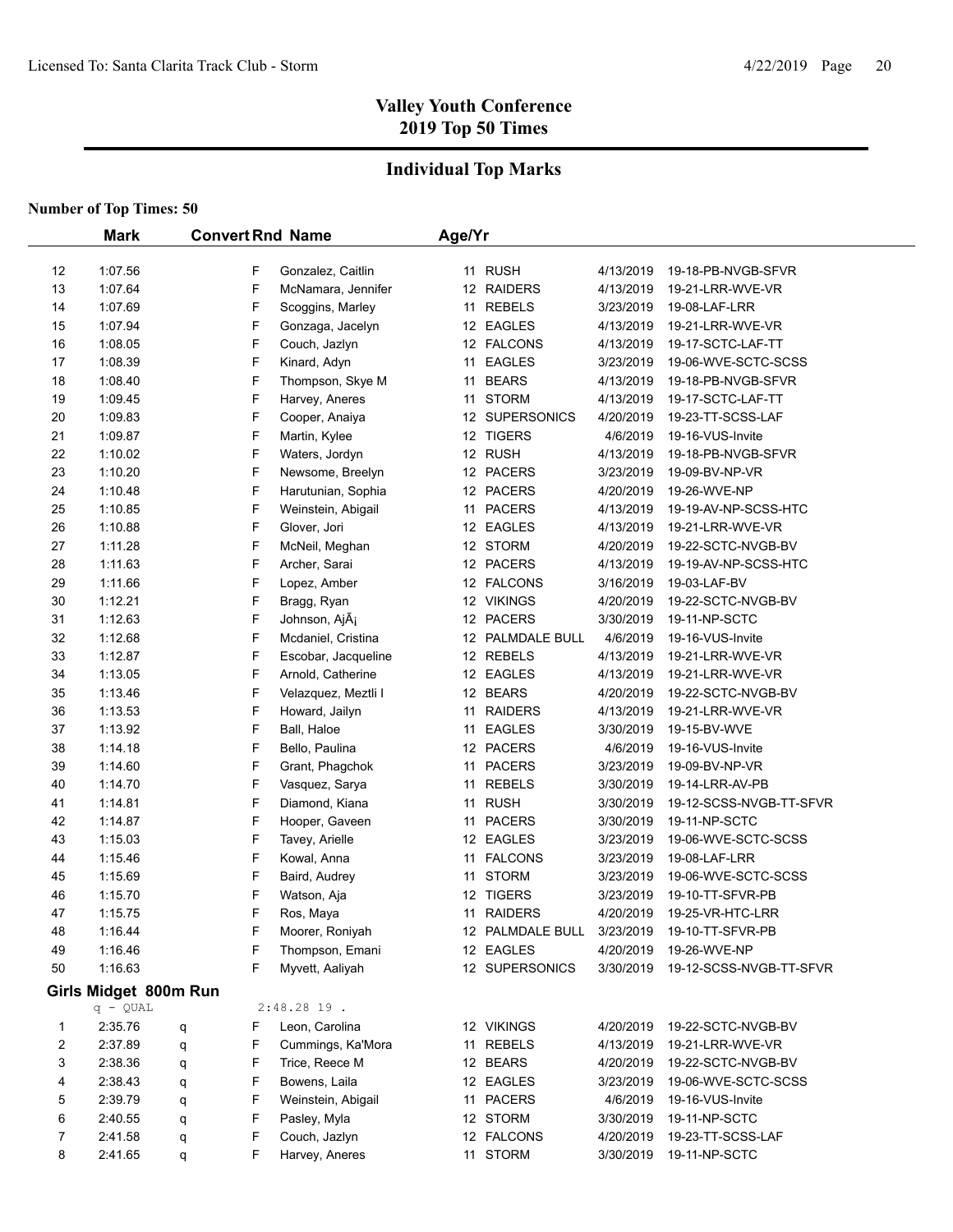## **Individual Top Marks**

|         | <b>Mark</b>            |   |        | <b>Convert Rnd Name</b>         | Age/Yr |                  |                        |                         |
|---------|------------------------|---|--------|---------------------------------|--------|------------------|------------------------|-------------------------|
|         | 2:43.09                |   |        |                                 |        | 12 STORM         | 3/23/2019              | 19-06-WVE-SCTC-SCSS     |
| 9<br>10 | 2:43.45                | q | F<br>F | Martinez, Kayla                 |        | 12 EAGLES        | 4/6/2019               | 19-16-VUS-Invite        |
| 11      | 2:43.78                | q | F      | Gonzaga, Jacelyn<br>Gant, Lanai |        | 12 REBELS        | 3/23/2019              | 19-08-LAF-LRR           |
| 12      | 2:44.88                | q | F      | Gonzalez, Caitlin               |        | 11 RUSH          | 4/6/2019               | 19-16-VUS-Invite        |
| 13      | 2:46.16                | q | F      | Lopez, Amber                    |        | 12 FALCONS       | 4/13/2019              | 19-17-SCTC-LAF-TT       |
| 14      | 2:47.06                | q | F      | McCormack, Tessa                |        | 11 PACERS        | 4/20/2019              |                         |
|         |                        | q |        |                                 |        | 11 STORM         |                        | 19-26-WVE-NP            |
| 15      | 2:47.30                | q | F      | Baird, Audrey                   |        |                  | 4/20/2019<br>4/13/2019 | 19-22-SCTC-NVGB-BV      |
| 16      | 2:47.57                | q | F<br>F | Gonzalez, Madeline              |        | 11 TIGERS        |                        | 19-17-SCTC-LAF-TT       |
| 17      | 2:49.57                |   | F      | Junge, Suki                     | 11     | <b>FALCONS</b>   | 4/13/2019              | 19-17-SCTC-LAF-TT       |
| 18      | 2:49.61                |   |        | Glover, Jori                    |        | 12 EAGLES        | 4/20/2019              | 19-26-WVE-NP            |
| 19      | 2:50.34                |   | F<br>F | Mcdaniel, Cristina              |        | 12 PALMDALE BULL | 4/13/2019              | 19-18-PB-NVGB-SFVR      |
| 20      | 2:50.71                |   |        | Shamo, Ariana                   | 11     | <b>FALCONS</b>   | 3/16/2019              | 19-03-LAF-BV            |
| 21      | 2:52.51                |   | F      | Kowal, Anna                     |        | 11 FALCONS       | 4/13/2019              | 19-17-SCTC-LAF-TT       |
| 22      | 2:52.86                |   | F      | Ball, Haloe                     | 11     | <b>EAGLES</b>    | 4/13/2019              | 19-21-LRR-WVE-VR        |
| 23      | 2:53.64                |   | F      | Archer, Sarai                   |        | 12 PACERS        | 4/13/2019              | 19-19-AV-NP-SCSS-HTC    |
| 24      | 2:55.40                |   | F      | Iraheta, Faye                   |        | 12 TIGERS        | 4/13/2019              | 19-17-SCTC-LAF-TT       |
| 25      | 2:56.09                |   | F      | Diamond, Kiana                  |        | 11 RUSH          | 4/13/2019              | 19-18-PB-NVGB-SFVR      |
| 26      | 2:57.16                |   | F      | Helfenstein, Lucy               |        | 11 FALCONS       | 4/13/2019              | 19-17-SCTC-LAF-TT       |
| 27      | 2:57.56                |   | F      | Velazquez, Meztli I             |        | 12 BEARS         | 3/30/2019              | 19-12-SCSS-NVGB-TT-SFVR |
| 28      | 2:57.62                |   | F      | O'Sullivan, Jenna               |        | 11 STORM         | 4/20/2019              | 19-22-SCTC-NVGB-BV      |
| 29      | 2:58.53                |   | F      | Bragg, Ryan                     |        | 12 VIKINGS       | 4/20/2019              | 19-22-SCTC-NVGB-BV      |
| 30      | 2:58.84                |   | F      | Watkins, Sanaiya                |        | 12 REBELS        | 4/20/2019              | 19-25-VR-HTC-LRR        |
| 31      | 2:58.85                |   | F      | Scoggins, Marley                | 11     | <b>REBELS</b>    | 4/20/2019              | 19-25-VR-HTC-LRR        |
| 32      | 2:59.81                |   | F      | Ynostros, Marley                | 11     | <b>BEARS</b>     | 4/6/2019               | 19-16-VUS-Invite        |
| 33      | 3:01.18                |   | F      | Bertola, Megan                  | 11     | <b>STORM</b>     | 4/20/2019              | 19-22-SCTC-NVGB-BV      |
| 34      | 3:01.74                |   | F      | Davis, Chloe                    | 11     | <b>STORM</b>     | 3/16/2019              | 19-01-SFVR-SCTC         |
| 35      | 3:01.99                |   | F      | Bereta, Hayden                  |        | 12 VIKINGS       | 3/23/2019              | 19-09-BV-NP-VR          |
| 36      | 3:03.92                |   | F      | Whitman, Mikaila                |        | 12 STORM         | 4/20/2019              | 19-22-SCTC-NVGB-BV      |
| 37      | 3:04.65                |   | F      | Thompson, Skye M                |        | 11 BEARS         | 4/13/2019              | 19-18-PB-NVGB-SFVR      |
| 38      | 3:04.92                |   | F      | Tsuang, Shiloh                  |        | 11 PACERS        | 4/6/2019               | 19-16-VUS-Invite        |
| 39      | 3:06.92                |   | F      | Medina, Maritza                 |        | 12 RAIDERS       | 4/13/2019              | 19-21-LRR-WVE-VR        |
| 40      | 3:09.09                |   | F      | Garcia-Duong, Chloe             |        | 12 FALCONS       | 3/23/2019              | 19-08-LAF-LRR           |
| 41      | 3:09.27                |   | F      | Orozco, Leslie                  |        | 12 PALMDALE BULL | 4/6/2019               | 19-16-VUS-Invite        |
| 42      | 3:10.44                |   | F      | Glover, Kai                     |        | 12 EAGLES        | 4/20/2019              | 19-26-WVE-NP            |
| 43      | 3:11.88                |   | F      | Grant, Phagchok                 |        | 11 PACERS        | 4/6/2019               | 19-16-VUS-Invite        |
| 44      | 3:13.45                |   | F      | Estrada, Paula                  |        | 11 RAIDERS       | 4/20/2019              | 19-25-VR-HTC-LRR        |
| 45      | 3:15.68                |   | F      | Sosa, Saidee                    |        | 11 PACERS        | 3/30/2019              | 19-11-NP-SCTC           |
| 46      | 3:17.05                |   | F      | Rothenberg, Audrey              |        | 12 HAWKS         | 4/20/2019              | 19-25-VR-HTC-LRR        |
| 47      | 3:17.51                |   | F      | Lecuanda, Jamie                 |        | 12 PALMDALE BULL | 4/6/2019               | 19-16-VUS-Invite        |
| 48      | 3:18.20                |   | F      | Vasquez, Brooklyn               |        | 12 STORM         | 4/20/2019              | 19-22-SCTC-NVGB-BV      |
| 49      | 3:19.78                |   | F      | Escobar, Jacqueline             |        | 12 REBELS        | 3/16/2019              | 19-05-NP-SCSS-LRR       |
| 50      | 3:20.37                |   | F      | Thompson, Emani                 |        | 12 EAGLES        | 3/30/2019              | 19-15-BV-WVE            |
|         | Girls Midget 1500m Run |   |        |                                 |        |                  |                        |                         |
|         | $q - QUAL$             |   |        | $5:40.4019$ .                   |        |                  |                        |                         |
| 1       | 5:09.63                | q | F      | Pasley, Myla                    |        | 12 STORM         | 4/20/2019              | 19-22-SCTC-NVGB-BV      |
| 2       | 5:12.88                | q | F      | Vally, Isabella                 |        | 14 PACERS        | 4/13/2019              | 19-19-AV-NP-SCSS-HTC    |
| 3       | 5.24.09                | q | F      | Leon, Carolina                  |        | 12 VIKINGS       | 4/20/2019              | 19-22-SCTC-NVGB-BV      |
| 4       | 5.31.84                | q | F      | Velazquez, Meztli I             |        | 12 BEARS         | 4/6/2019               | 19-16-VUS-Invite        |
| 5       | 5:31.86                | q | F      | Couch, Jazlyn                   |        | 12 FALCONS       | 3/30/2019              | 19-13-LAF-VR-HTC        |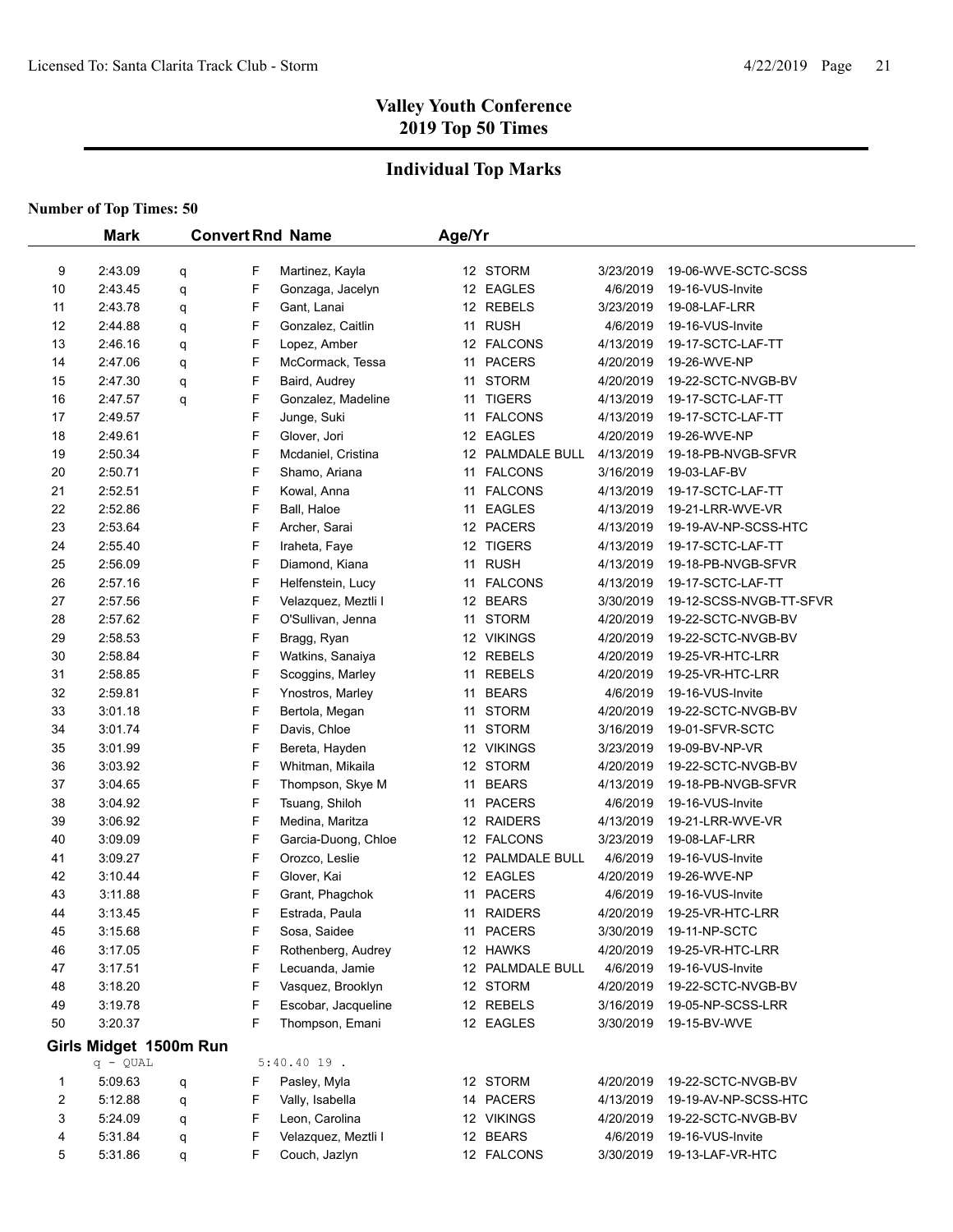## **Individual Top Marks**

|    | <b>Mark</b>            | <b>Convert Rnd Name</b> |   | Age/Yr                   |    |                |           |                                    |
|----|------------------------|-------------------------|---|--------------------------|----|----------------|-----------|------------------------------------|
|    |                        |                         |   |                          |    |                |           |                                    |
| 6  | 5:32.44                | q                       | F | Gonzalez, Madeline       |    | 11 TIGERS      | 4/13/2019 | 19-17-SCTC-LAF-TT                  |
| 7  | 5:36.83                | q                       | F | Weinstein, Abigail       | 11 | <b>PACERS</b>  | 4/13/2019 | 19-19-AV-NP-SCSS-HTC               |
| 8  | 5:39.14                | q                       | F | O'Sullivan, Jenna        | 11 | <b>STORM</b>   | 4/13/2019 | 19-17-SCTC-LAF-TT                  |
| 9  | 5:39.42                | q                       | F | Archer, Sarai            |    | 12 PACERS      | 4/6/2019  | 19-16-VUS-Invite                   |
| 10 | 5:39.74                | q                       | F | Lopez, Amber             |    | 12 FALCONS     | 4/20/2019 | 19-23-TT-SCSS-LAF                  |
| 11 | 5.40.02                | q                       | F | McCormack, Tessa         |    | 11 PACERS      | 4/13/2019 | 19-19-AV-NP-SCSS-HTC               |
| 12 | 5:40.03                | q                       | F | Shamo, Ariana            |    | 11 FALCONS     | 3/23/2019 | 19-08-LAF-LRR                      |
| 13 | 5:42.66                |                         | F | Hopkins, Charlotte       |    | 11 FALCONS     | 4/13/2019 | 19-17-SCTC-LAF-TT                  |
| 14 | 5:42.95                |                         | F | Trice, Reece M           |    | 12 BEARS       | 4/13/2019 | 19-18-PB-NVGB-SFVR                 |
| 15 | 5:44.87                |                         | F | Ynostros, Marley         |    | 11 BEARS       | 4/6/2019  | 19-16-VUS-Invite                   |
| 16 | 5:45.39                |                         | F | Iraheta, Faye            |    | 12 TIGERS      | 4/6/2019  | 19-16-VUS-Invite                   |
| 17 | 5:47.07                |                         | F | Helfenstein, Lucy        |    | 11 FALCONS     | 4/13/2019 | 19-17-SCTC-LAF-TT                  |
| 18 | 5:48.28                |                         | F | Junge, Suki              | 11 | <b>FALCONS</b> | 4/13/2019 | 19-17-SCTC-LAF-TT                  |
| 19 | 5:51.67                |                         | F | Sanchez, Aubrey          |    | 12 EAGLES      | 4/6/2019  | 19-16-VUS-Invite                   |
| 20 | 5:55.27                |                         | F | Bertola, Megan           |    | 11 STORM       | 4/20/2019 | 19-22-SCTC-NVGB-BV                 |
| 21 | 5:56.85                |                         | F | Smelser, Sadie           |    | 12 STORM       | 4/20/2019 | 19-22-SCTC-NVGB-BV                 |
| 22 | 6:06.37                |                         | F | Tsuang, Shiloh           |    | 11 PACERS      | 3/23/2019 | 19-09-BV-NP-VR                     |
| 23 | 6:09.11                |                         | F | Garcia-Duong, Chloe      |    | 12 FALCONS     | 4/13/2019 | 19-17-SCTC-LAF-TT                  |
| 24 | 6:13.51                |                         | F | Bereta, Hayden           |    | 12 VIKINGS     | 4/20/2019 | 19-22-SCTC-NVGB-BV                 |
| 25 | 6:14.02                |                         | F | Whitman, Mikaila         |    | 12 STORM       | 4/20/2019 | 19-22-SCTC-NVGB-BV                 |
| 26 | 6:24.99                |                         | F | Voyles, Ashley           |    | 11 STORM       | 4/20/2019 | 19-22-SCTC-NVGB-BV                 |
| 27 | 6:31.82                |                         | F | Carpenter, Madelyn       |    | 12 PACERS      | 3/23/2019 | 19-09-BV-NP-VR                     |
| 28 | 6:38.11                |                         | F | Kaufman, Mica            |    | 11 EAGLES      | 3/23/2019 | 19-06-WVE-SCTC-SCSS                |
| 29 | 6:39.65                |                         | F | Giem, Allison            |    | 12 STORM       | 3/16/2019 | 19-01-SFVR-SCTC                    |
| 30 | 6:40.55                |                         | F | Vasquez, Brooklyn        |    | 12 STORM       | 4/20/2019 | 19-22-SCTC-NVGB-BV                 |
| 31 | 6:41.26                |                         | F | Tolentino, Kaylee        |    | 12 STORM       | 3/23/2019 | 19-06-WVE-SCTC-SCSS                |
| 32 | 6:45.16                |                         | F | Sosa, Saidee             |    | 11 PACERS      | 4/20/2019 | 19-26-WVE-NP                       |
| 33 | 7:03.80                |                         | F | Isavi, Hope              |    | 12 PACERS      | 3/30/2019 | 19-11-NP-SCTC                      |
| 34 | 7:19.39                |                         | F | Rivera, Danielle Cadance |    | 12 PACERS      | 4/13/2019 | 19-19-AV-NP-SCSS-HTC               |
| 35 | 7:19.42                |                         | F | Gomez, Adriana           |    | 12 PACERS      | 4/20/2019 | 19-26-WVE-NP                       |
| 36 | 7:21.71                |                         | F | Rivas, Amaya             |    | 12 BEARS       | 4/20/2019 | 19-22-SCTC-NVGB-BV                 |
| 37 | 7:25.04                |                         | F | Damudar, Makena          |    | 11 RAIDERS     | 4/6/2019  | 19-16-VUS-Invite                   |
| 38 | 7:32.12                |                         | F | Hughes, Ashley           |    | 11 PACERS      | 4/13/2019 | 19-19-AV-NP-SCSS-HTC               |
| 39 | 7:33.38                |                         | F | Abarca, Jazelle          |    | 12 PACERS      | 3/23/2019 | 19-09-BV-NP-VR                     |
| 40 | 7:36.97                |                         | F | Lucero, Emma             |    | 12 BEARS       | 3/30/2019 | 19-12-SCSS-NVGB-TT-SFVR            |
| 41 | 7:41.09                |                         | F | Dan, Ariella             |    | 11 PACERS      | 3/23/2019 | 19-09-BV-NP-VR                     |
| 42 | 7:49.08                |                         | F | Sanchez, Elisa           |    | 11 BEARS       |           | 3/30/2019  19-12-SCSS-NVGB-TT-SFVR |
|    | Girls Midget 3000m Run |                         |   |                          |    |                |           |                                    |
|    | $q - QUAL$             |                         |   | $13:10.0019$ .           |    |                |           |                                    |
| 1  | 10:57.43               | q                       | F | Pasley, Myla             |    | 12 STORM       | 4/13/2019 | 19-17-SCTC-LAF-TT                  |
| 2  | 12:18.69               | q                       | F | O'Sullivan, Jenna        |    | 11 STORM       | 4/20/2019 | 19-22-SCTC-NVGB-BV                 |
| 3  | 12:20.46               | q                       | F | Weinstein, Abigail       | 11 | <b>PACERS</b>  | 4/20/2019 | 19-26-WVE-NP                       |
| 4  | 12:31.55               | q                       | F | Gonzalez, Madeline       |    | 11 TIGERS      | 4/20/2019 | 19-23-TT-SCSS-LAF                  |
| 5  | 12:43.00               | q                       | F | Velazquez, Meztli I      |    | 12 BEARS       | 4/13/2019 | 19-18-PB-NVGB-SFVR                 |
| 6  | 13:00.58               | q                       | F | Bertola, Megan           |    | 11 STORM       | 3/23/2019 | 19-06-WVE-SCTC-SCSS                |
| 7  | 13:12.05               |                         | F | Archer, Sarai            |    | 12 PACERS      | 3/30/2019 | 19-11-NP-SCTC                      |
| 8  | 13:15.16               |                         | F | Kaufman, Mica            |    | 11 EAGLES      | 4/20/2019 | 19-26-WVE-NP                       |
| 9  | 13:33.81               |                         | F | Canham, Emily            |    | 12 STORM       | 3/16/2019 | 19-01-SFVR-SCTC                    |
| 10 | 13:42.31               |                         | F | Smelser, Sadie           |    | 12 STORM       | 4/6/2019  | 19-16-VUS-Invite                   |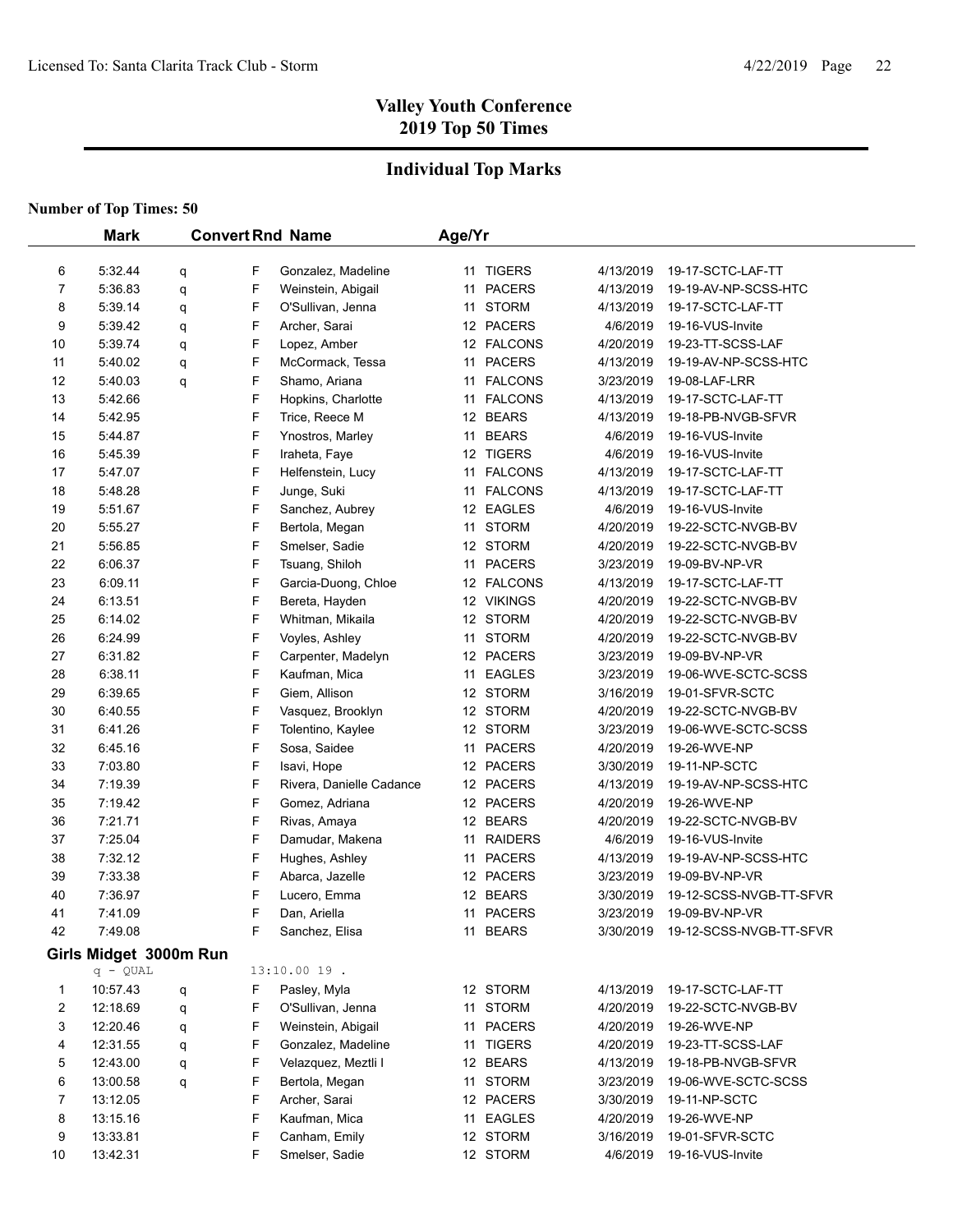## **Individual Top Marks**

|                | <b>Mark</b>        |                                 |        | <b>Convert Rnd Name</b>        | Age/Yr |                         |                        |                                      |
|----------------|--------------------|---------------------------------|--------|--------------------------------|--------|-------------------------|------------------------|--------------------------------------|
|                |                    |                                 |        |                                |        |                         |                        |                                      |
| 11             | 15:10.62           |                                 | F      | Lucero, Emma                   |        | 12 BEARS                | 4/6/2019               | 19-16-VUS-Invite                     |
| 12             | 15:31.72           |                                 | F      | Ynostros, Marley               |        | 11 BEARS                | 3/23/2019              | 19-07-NVGB-HTC-AV                    |
| 13             | 16:04.08           |                                 | F      | Rivera, Danielle Cadance       |        | 12 PACERS               | 3/23/2019              | 19-09-BV-NP-VR                       |
| 14             | 16:25.17           |                                 | F      | Gomez, Adriana                 |        | 12 PACERS               | 3/16/2019              | 19-05-NP-SCSS-LRR                    |
| 15             | 19:27.05           |                                 | F      | Sanchez, Elisa                 |        | 11 BEARS                | 4/6/2019               | 19-16-VUS-Invite                     |
|                |                    | <b>Girls Midget 80m Hurdles</b> |        |                                |        |                         |                        |                                      |
| $\mathbf{1}$   | 22.69              |                                 | F      | Aguilar, Jade                  |        | 12 PACERS               | 4/13/2019              | 19-19-AV-NP-SCSS-HTC                 |
| 2              | 15.21              | q                               | F      | Waters, Jordyn                 |        | 12 RUSH                 | 4/13/2019              | 19-18-PB-NVGB-SFVR                   |
| 3              | 15.65              | q                               | F      | Scott, Richelle                |        | 12 STORM                | 3/16/2019              | 19-01-SFVR-SCTC                      |
| 4              | 18.50              |                                 | F      | Groves, Zara                   |        | 11 FALCONS              | 4/20/2019              | 19-23-TT-SCSS-LAF                    |
| 5              | 19.61              |                                 | F      | Woods, DeAnna                  |        | 11 ANTELOPE VALL        | 3/23/2019              | 19-07-NVGB-HTC-AV                    |
| 6              | 20.40              |                                 | F      | Weber, Sienna                  |        | 12 STORM                | 4/20/2019              | 19-22-SCTC-NVGB-BV                   |
| 7              | 23.16              |                                 | F      | O'Sullivan, Jenna              |        | 11 STORM                | 4/20/2019              | 19-22-SCTC-NVGB-BV                   |
| 8              | 29.20              |                                 | F      | Aguilar, Jade                  |        | 12 PACERS               | 4/20/2019              | 19-26-WVE-NP                         |
|                |                    | Girls Midget High Jump          |        |                                |        |                         |                        |                                      |
|                | $q - QUAL$         |                                 |        | $4 - 02.0019$ .                |        |                         |                        |                                      |
| $1^*$          | 4-06.00            | q                               | F      | Williams, London               |        | 12 PACERS               | 4/6/2019               | 19-16-VUS-Invite                     |
| $1^*$          | 4-06.00            | q                               | F      | Watkins, Sanaiya               |        | 12 REBELS               | 3/23/2019              | 19-08-LAF-LRR                        |
| 3              | 4-05.00            | q                               | F      | Johnson, AjÃ <sub>i</sub>      |        | 12 PACERS               | 4/20/2019              | 19-26-WVE-NP                         |
| 4              | 4-04.00            | q                               | F      | Igbinigie, Zoey                |        | 13 RUSH                 | 3/30/2019              | 19-12-SCSS-NVGB-TT-SFVR              |
| 5              | 4-02.50            | q                               | F      | Laughlin, Quiana               |        | 12 VIKINGS              | 4/13/2019              | 19-18-PB-NVGB-SFVR                   |
| $6*$           | 4-02.00            | q                               | F      | Couch, Jazlyn                  |        | 12 FALCONS              | 4/13/2019              | 19-17-SCTC-LAF-TT                    |
| $6*$           | 4-02.00            | q                               | F      | Carpenter, Madelyn             |        | 12 PACERS               | 4/20/2019              | 19-26-WVE-NP                         |
| $6*$           | 4-02.00            | q                               | F      | Pettie, Ebonie                 |        | 12 ANTELOPE VALL        | 4/20/2019              | 19-24-AV-SFVR-PB                     |
| $6*$           | 4-02.00            | q                               | F      | Molnar, Claire                 |        | 11 PACERS               | 4/20/2019              | 19-26-WVE-NP                         |
| $6*$           | 4-02.00            | q                               | F      | Glover, Jori                   |        | 12 EAGLES               | 4/20/2019              | 19-26-WVE-NP                         |
| $6*$           | 4-02.00            | q                               | F      | Johnson, Peyton                |        | 11 VIKINGS              | 4/13/2019              | 19-18-PB-NVGB-SFVR                   |
| 12             | 4-01.00            |                                 | F      | Martinez, Kayla                |        | 12 STORM                | 3/30/2019              | 19-11-NP-SCTC                        |
| $13*$          | 4-00.00            |                                 | F      | Harris, Zariah                 |        | 11 STORM                | 4/13/2019              | 19-17-SCTC-LAF-TT                    |
| $13*$          | 4-00.00            |                                 | F      | Junge, Suki                    |        | 11 FALCONS              | 4/20/2019              | 19-23-TT-SCSS-LAF                    |
| $15*$          | 3-10.00            |                                 | F      | Vilchis-Blaney, Ixchel         |        | 12 FALCONS              | 3/23/2019              | 19-08-LAF-LRR<br>19-11-NP-SCTC       |
| $15*$          | 3-10.00            |                                 | F      | San Jose, Ava                  |        | 12 PACERS<br>12 FALCONS | 3/30/2019              | 19-08-LAF-LRR                        |
| $17*$<br>$17*$ | 3-08.00<br>3-08.00 |                                 | F<br>F | Owen, Mari                     |        | 11 RUSH                 | 3/23/2019              |                                      |
| $19*$          | 3-06.00            |                                 | F      | Glass, Alora<br>Bello, Paulina |        | 12 PACERS               | 3/16/2019<br>3/16/2019 | 19-01-SFVR-SCTC<br>19-05-NP-SCSS-LRR |
| $19*$          | 3-06.00            |                                 | F      | O'Sullivan, Jenna              |        | 11 STORM                | 3/23/2019              | 19-06-WVE-SCTC-SCSS                  |
| $19*$          | 3-06.00            |                                 | F      | Rounsaville, Calah             |        | 12 STORM                | 4/13/2019              | 19-17-SCTC-LAF-TT                    |
| $19*$          | 3-06.00            |                                 | F      | Hopkins, Charlotte             |        | 11 FALCONS              | 3/30/2019              | 19-13-LAF-VR-HTC                     |
| $23*$          | 3-04.00            |                                 | F      | Harvey, Aneres                 |        | 11 STORM                | 3/23/2019              | 19-06-WVE-SCTC-SCSS                  |
| $23*$          | 3-04.00            |                                 | F      | McNeil, Sarah                  |        | 11 STORM                | 3/16/2019              | 19-01-SFVR-SCTC                      |
| $23*$          | 3-04.00            |                                 | F      | Peiris, Yasara                 |        | 11 PACERS               | 3/16/2019              | 19-05-NP-SCSS-LRR                    |
| 26             | 3-02.00            |                                 | F      | Khatchadourian, Jacqueline     |        | 10 FALCONS              | 3/30/2019              | 19-13-LAF-VR-HTC                     |
|                |                    |                                 |        |                                |        |                         |                        |                                      |
|                | $q - QUAL$         | <b>Girls Midget Long Jump</b>   |        | $12 - 03.0019$ .               |        |                         |                        |                                      |
| 1              | 17-08.50           |                                 | F      | Woods, DeAnna                  |        | 11 ANTELOPE VALL        | 4/6/2019               | 19-16-VUS-Invite                     |
| 2              | 14-04.25           | q<br>q                          | F      | Laughlin, Quiana               |        | 12 VIKINGS              | 3/30/2019              | 19-15-BV-WVE                         |
| 3              | 14-04.00           | q                               | F      | Lanier, Hannah                 |        | 11 RAIDERS              | 3/30/2019              | 19-13-LAF-VR-HTC                     |
| 4              | 13-10.50           | q                               | F      | Fields, Nyah                   |        | 12 STORM                | 4/13/2019              | 19-17-SCTC-LAF-TT                    |
| 5              | 13-07.00           | q                               | F      | Watkins, Sanaiya               |        | 12 REBELS               | 3/30/2019              | 19-14-LRR-AV-PB                      |
|                |                    |                                 |        |                                |        |                         |                        |                                      |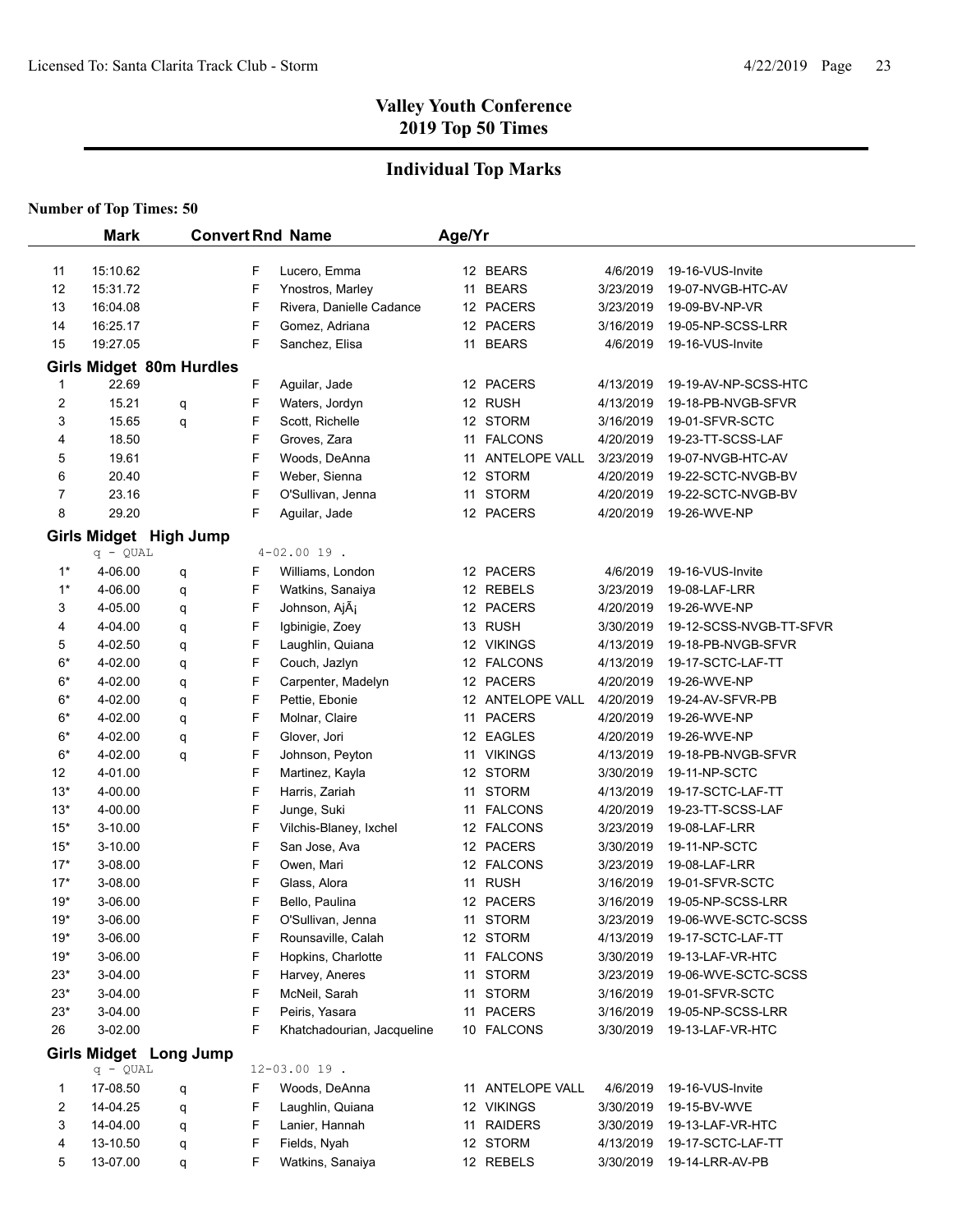## **Individual Top Marks**

|       | <b>Mark</b>                 |   |   | <b>Convert Rnd Name</b>   | Age/Yr |                  |           |                         |
|-------|-----------------------------|---|---|---------------------------|--------|------------------|-----------|-------------------------|
|       |                             |   |   |                           |        |                  |           |                         |
| 6     | 13-04.50                    | q | F | Gonzalez, Caitlin         |        | 11 RUSH          | 3/30/2019 | 19-12-SCSS-NVGB-TT-SFVR |
| 7     | 13-03.00                    | q | F | Crocker, Mariah           |        | 12 REBELS        | 4/13/2019 | 19-21-LRR-WVE-VR        |
| 8     | 13-01.00                    | q | F | Martin, Kylee             |        | 12 TIGERS        | 4/6/2019  | 19-16-VUS-Invite        |
| 9     | 13-00.25                    | q | F | Brignac, Kei'asha         |        | 12 RUSH          | 3/30/2019 | 19-12-SCSS-NVGB-TT-SFVR |
| $10*$ | 12-11.00                    | q | F | Thompson, Skye M          |        | 11 BEARS         | 4/20/2019 | 19-22-SCTC-NVGB-BV      |
| $10*$ | 12-11.00                    | q | F | Trice, Reece M            |        | 12 BEARS         | 4/13/2019 | 19-18-PB-NVGB-SFVR      |
| 12    | 12-09.50                    | q | F | Johnson, Victoria         |        | 12 RUSH          | 3/16/2019 | 19-01-SFVR-SCTC         |
| 13    | 12-08.50                    | q | F | Johnson, Peyton           |        | 11 VIKINGS       | 3/30/2019 | 19-15-BV-WVE            |
| $14*$ | 12-07.75                    | q | F | Waters, Jordyn            |        | 12 RUSH          | 3/16/2019 | 19-01-SFVR-SCTC         |
| $14*$ | 12-07.75                    | q | F | Amneus, Ella              |        | 12 STORM         | 4/13/2019 | 19-17-SCTC-LAF-TT       |
| 16    | 12-07.00                    | q | F | Harvey, Aneres            | 11     | <b>STORM</b>     | 4/13/2019 | 19-17-SCTC-LAF-TT       |
| 17    | 12-06.75                    | q | F | Keagle, Alex              |        | 12 FALCONS       | 3/30/2019 | 19-13-LAF-VR-HTC        |
| 18    | 12-06.25                    | q | F | Shing, Zoe                |        | 11 FALCONS       | 3/30/2019 | 19-13-LAF-VR-HTC        |
| $19*$ | 12-04.75                    | q | F | Jordan, Synai             | 11     | EAGLES           | 3/23/2019 | 19-06-WVE-SCTC-SCSS     |
| $19*$ | 12-04.75                    | q | F | Howard, Jailyn            | 11     | <b>RAIDERS</b>   | 3/30/2019 | 19-13-LAF-VR-HTC        |
| 21    | 12-03.75                    | q | F | McNeil, Meghan            |        | 12 STORM         | 4/6/2019  | 19-16-VUS-Invite        |
| 22    | 12-03.00                    | q | F | Brooks, Darionna          |        | 12 HAWKS         | 4/13/2019 | 19-19-AV-NP-SCSS-HTC    |
| 23    | 12-02.00                    |   | F | Molnar, Claire            |        | 11 PACERS        | 4/20/2019 | 19-26-WVE-NP            |
| 24    | 12-00.50                    |   | F | Wilson, Alena             |        | 11 REBELS        | 4/20/2019 | 19-25-VR-HTC-LRR        |
| 25    | 12-00.00                    |   | F | Martinez, Kayla           |        | 12 STORM         | 4/20/2019 | 19-22-SCTC-NVGB-BV      |
| 26    | 11-09.50                    |   | F | Velazquez, Meztli I       |        | 12 BEARS         | 3/30/2019 | 19-12-SCSS-NVGB-TT-SFVR |
| 27    | 11-09.25                    |   | F | McNeil, Sarah             |        | 11 STORM         | 4/20/2019 | 19-22-SCTC-NVGB-BV      |
| 28    | 11-05.50                    |   | F | Davis, Chloe              |        | 11 STORM         | 4/20/2019 | 19-22-SCTC-NVGB-BV      |
| 29    | 11-05.25                    |   | F | Atofau, Lo'Ani            | 11     | PALMDALE BULL    | 4/20/2019 | 19-24-AV-SFVR-PB        |
| 30    | 11-05.00                    |   | F | Lopez, Amber              |        | 12 FALCONS       | 4/20/2019 | 19-23-TT-SCSS-LAF       |
| $31*$ | 11-03.00                    |   | F | Aquilera, Valerie         | 11     | <b>BEARS</b>     | 4/13/2019 | 19-18-PB-NVGB-SFVR      |
| $31*$ | 11-03.00                    |   | F | Owen, Mari                |        | 12 FALCONS       | 3/23/2019 | 19-08-LAF-LRR           |
| 33    | 11-01.00                    |   | F | Diamond, Kiana            |        | 11 RUSH          | 3/30/2019 | 19-12-SCSS-NVGB-TT-SFVR |
| 34    | 11-00.75                    |   | F | Couch, Jazlyn             |        | 12 FALCONS       | 3/16/2019 | 19-03-LAF-BV            |
| 35    | 10-11.50                    |   | F | Grant, Phagchok           | 11     | <b>PACERS</b>    | 3/16/2019 | 19-05-NP-SCSS-LRR       |
| $36*$ | 10-11.00                    |   | F | Helfenstein, Lucy         |        | 11 FALCONS       | 4/13/2019 | 19-17-SCTC-LAF-TT       |
| $36*$ | 10-11.00                    |   | F | Starr, Leilani            |        | 12 PACERS        | 3/16/2019 | 19-05-NP-SCSS-LRR       |
| 38    | 10-10.00                    |   | F | McCormack, Tessa          |        | 11 PACERS        | 3/23/2019 | 19-09-BV-NP-VR          |
| 39    | 10-09.75                    |   | F | Giem, Allison             |        | 12 STORM         | 3/16/2019 | 19-01-SFVR-SCTC         |
| 40    | 10-09.00                    |   | F | Amneus, Annabelle         |        | 12 STORM         | 3/23/2019 | 19-06-WVE-SCTC-SCSS     |
| 41    | 10-08.75                    |   | F | Carpenter, Madelyn        |        | 12 PACERS        | 3/23/2019 | 19-09-BV-NP-VR          |
| 42    | 10-07.50                    |   | F | Ynostros, Marley          |        | 11 BEARS         | 4/13/2019 | 19-18-PB-NVGB-SFVR      |
| 43    | 10-07.00                    |   | F | Mcdaniel, Cristina        |        | 12 PALMDALE BULL | 4/20/2019 | 19-24-AV-SFVR-PB        |
| 44    | 10-05.25                    |   | F | Bereta, Hayden            |        | 12 VIKINGS       | 3/23/2019 | 19-09-BV-NP-VR          |
| 45    | 10-04.25                    |   | F | Shah, Anna-Lise           |        | 12 STORM         | 4/13/2019 | 19-17-SCTC-LAF-TT       |
| 46    | 10-04.00                    |   | F | White, Taylor             |        | 11 HAWKS         | 4/20/2019 | 19-25-VR-HTC-LRR        |
| 47    | 10-03.75                    |   | F | MacDougall, Lucy          |        | 12 STORM         | 3/16/2019 | 19-01-SFVR-SCTC         |
| 48    | 10-03.25                    |   | F | Medina, Maritza           |        | 12 RAIDERS       | 4/20/2019 | 19-25-VR-HTC-LRR        |
| 49    | 10-02.50                    |   | F | Bello, Paulina            |        | 12 PACERS        | 4/20/2019 | 19-26-WVE-NP            |
| 50    | 10-01.75                    |   | F | Godsey, Payton            |        | 13 EAGLES        | 4/20/2019 | 19-26-WVE-NP            |
|       | Girls Midget Shot Put 6 lb. |   |   |                           |        |                  |           |                         |
|       | $q - QUAL$                  |   |   | $21 - 06.0019$ .          |        |                  |           |                         |
| 1     | 37-00.00                    | q | F | Johnson, AjÃ <sub>i</sub> |        | 12 PACERS        | 3/30/2019 | 19-11-NP-SCTC           |
| 2     | 30-05.50                    | q | F | Atofau, Lo'Ani            |        | 11 PALMDALE BULL | 4/20/2019 | 19-24-AV-SFVR-PB        |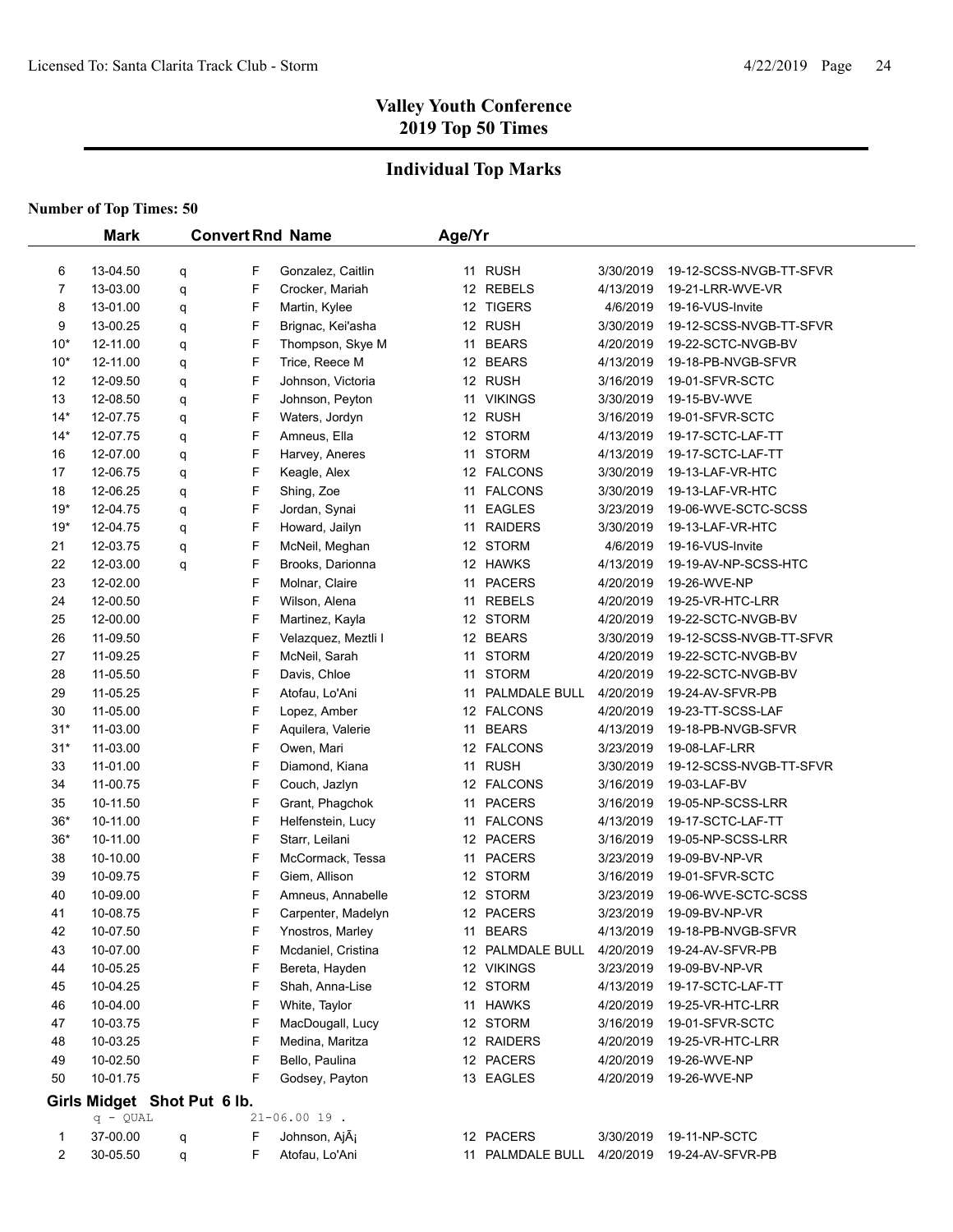## **Individual Top Marks**

|       | <b>Mark</b>          |   |   | <b>Convert Rnd Name</b> | Age/Yr |                  |           |                    |
|-------|----------------------|---|---|-------------------------|--------|------------------|-----------|--------------------|
|       |                      |   |   |                         |        |                  |           |                    |
| 3     | 28-09.00             | q | F | Veliz, Sophia           |        | 11 PALMDALE BULL | 3/16/2019 | 19-02-NVGB-VR-PB   |
| 4     | 25-07.00             | q | F | Johnson, Victoria       |        | 12 RUSH          | 4/13/2019 | 19-18-PB-NVGB-SFVR |
| 5     | 25-03.50             | q | F | Starr, Leilani          |        | 12 PACERS        | 3/30/2019 | 19-11-NP-SCTC      |
| 6     | 24-09.00             | q | F | Lara, Crystal           |        | 11 ANTELOPE VALL | 4/6/2019  | 19-16-VUS-Invite   |
| 7     | 24-00.25             | q | F | Tyus, Nakia             |        | 12 ANTELOPE VALL | 3/23/2019 | 19-07-NVGB-HTC-AV  |
| 8     | 23-07.00             | q | F | Hooper, Gaveen          |        | 11 PACERS        | 3/16/2019 | 19-05-NP-SCSS-LRR  |
| 9     | 23-03.00             | q | F | Gabriele, Natalia       |        | 12 RAIDERS       | 3/30/2019 | 19-13-LAF-VR-HTC   |
| 10    | 23-00.50             | q | F | Amneus, Annabelle       |        | 12 STORM         | 4/13/2019 | 19-17-SCTC-LAF-TT  |
| 11    | 22-00.00             | q | F | Glover, Kai             |        | 12 EAGLES        | 4/20/2019 | 19-26-WVE-NP       |
| 12    | 21-09.50             | q | F | Hargrove, Kayla         |        | 12 STORM         | 4/13/2019 | 19-17-SCTC-LAF-TT  |
| 13    | 21-00.00             |   | F | Plata, Tiana M          |        | 12 BEARS         | 4/13/2019 | 19-18-PB-NVGB-SFVR |
| 14    | 20-06.00             |   | F | Frazier, Clare          |        | 11 RAIDERS       | 4/20/2019 | 19-25-VR-HTC-LRR   |
| 15    | 20-00.00             |   | F | Zapata-Castro, Desiree  |        | 11 RUSH          | 4/13/2019 | 19-18-PB-NVGB-SFVR |
| $16*$ | 19-06.00             |   | F | Williams, Mariah        |        | 12 EAGLES        | 4/20/2019 | 19-26-WVE-NP       |
| $16*$ | 19-06.00             |   | F | Abarca, Jazelle         |        | 12 PACERS        | 4/20/2019 | 19-26-WVE-NP       |
| 18    | 19-02.50             |   | F | Weber, Sienna           |        | 12 STORM         | 3/30/2019 | 19-11-NP-SCTC      |
| 19    | 18-09.00             |   | F | Barba, Ivanna           |        | 11 STORM         | 4/20/2019 | 19-22-SCTC-NVGB-BV |
| $20*$ | 18-08.00             |   | F | Avila, Isabella         |        | 11 STORM         | 4/20/2019 | 19-22-SCTC-NVGB-BV |
| $20*$ | 18-08.00             |   | F | Brown, Eden             |        | 12 REBELS        | 4/6/2019  | 19-16-VUS-Invite   |
| 22    | 18-06.00             |   | F | Crocker, Mariah         |        | 12 REBELS        | 4/20/2019 | 19-25-VR-HTC-LRR   |
| 23    | 18-03.50             |   | F | Langness, Karisma       |        | 12 REBELS        | 4/20/2019 | 19-25-VR-HTC-LRR   |
| 24    | 18-01.50             |   | F | O'Sullivan, Jenna       |        | 11 STORM         | 4/13/2019 | 19-17-SCTC-LAF-TT  |
| 25    | 18-00.00             |   | F | Damudar, Makena         |        | 11 RAIDERS       | 4/20/2019 | 19-25-VR-HTC-LRR   |
| 26    | 17-11.00             |   | F | Medina, Maritza         |        | 12 RAIDERS       | 3/30/2019 | 19-13-LAF-VR-HTC   |
| $27*$ | 17-10.00             |   | F | Armienta, Alexia        |        | 12 STORM         | 3/30/2019 | 19-11-NP-SCTC      |
| $27*$ | 17-10.00             |   | F | Groves, Zara            |        | 11 FALCONS       | 3/23/2019 | 19-08-LAF-LRR      |
| 29    | 17-07.75             |   | F | Fields, Ky'Mani         |        | 11 ANTELOPE VALL | 4/20/2019 | 19-24-AV-SFVR-PB   |
| 30    | 17-01.50             |   | F | Solis, Stella L         |        | 12 VIKINGS       | 4/20/2019 | 19-22-SCTC-NVGB-BV |
| 31    | 16-10.50             |   | F | Rivas, Amaya            |        | 12 BEARS         | 4/6/2019  | 19-16-VUS-Invite   |
| $32*$ | 16-08.00             |   | F | Roxburgh, Riley         |        | 11 STORM         | 3/30/2019 | 19-11-NP-SCTC      |
| $32*$ | 16-08.00             |   | F | Anderson, Justine       |        | 12 VIKINGS       | 4/13/2019 | 19-18-PB-NVGB-SFVR |
| 34    | 16-00.00             |   | F | Voyles, Ashley          |        | 11 STORM         | 3/16/2019 | 19-01-SFVR-SCTC    |
| 35    | 15-10.50             |   | F | Gordan, Syniah          |        | 11 REBELS        | 4/6/2019  | 19-16-VUS-Invite   |
| $36*$ | 15-08.00             |   | F | Jerumanis, Sabrina      |        | 11 FALCONS       | 4/20/2019 | 19-23-TT-SCSS-LAF  |
| $36*$ | 15-08.00             |   | F | Aluyi, Osaruyi          |        | 11 PACERS        | 4/20/2019 | 19-26-WVE-NP       |
| 38    | 14-09.00             |   | F | Rounsaville, Calah      |        | 12 STORM         | 4/13/2019 | 19-17-SCTC-LAF-TT  |
| 39    | 13-08.50             |   | F | Westerman, Shea         |        | 11 PACERS        | 3/30/2019 | 19-11-NP-SCTC      |
| 40    | 13-01.00             |   | F | Watson, Aja             |        | 12 TIGERS        | 3/23/2019 | 19-10-TT-SFVR-PB   |
| 41    | 12-11.00             |   | F | Vasquez, Brooklyn       |        | 12 STORM         | 3/30/2019 | 19-11-NP-SCTC      |
| 42    | 11-10.00             |   | F | Berger, Charlotte       |        | 11 RAIDERS       | 4/20/2019 | 19-25-VR-HTC-LRR   |
| 43    | 11-07.25             |   | F | Rocha, Gabriela         |        | 12 STORM         | 3/30/2019 | 19-11-NP-SCTC      |
| 44    | 11-02.50             |   | F | Sanchez, Elisa          |        | 11 BEARS         | 3/23/2019 | 19-07-NVGB-HTC-AV  |
|       | Girls Midget Javelin |   |   |                         |        |                  |           |                    |
| 1     | 70-03.50             |   | F | Gabriele, Natalia       |        | 12 RAIDERS       | 4/20/2019 | 19-25-VR-HTC-LRR   |
| 2     | 48-04.50             |   | F | Frazier, Clare          |        | 11 RAIDERS       | 4/20/2019 | 19-25-VR-HTC-LRR   |
| 3     | 38-02.00             |   | F | White, Taylor           |        | 11 HAWKS         | 4/20/2019 | 19-25-VR-HTC-LRR   |
| 4     | 32-08.00             |   | F | Berger, Charlotte       |        | 11 RAIDERS       | 4/20/2019 | 19-25-VR-HTC-LRR   |
| 5     | 32-05.00             |   | F | Rothenberg, Audrey      |        | 12 HAWKS         | 4/20/2019 | 19-25-VR-HTC-LRR   |
| 6     | 30-09.00             |   | F | Damudar, Makena         |        | 11 RAIDERS       | 4/20/2019 | 19-25-VR-HTC-LRR   |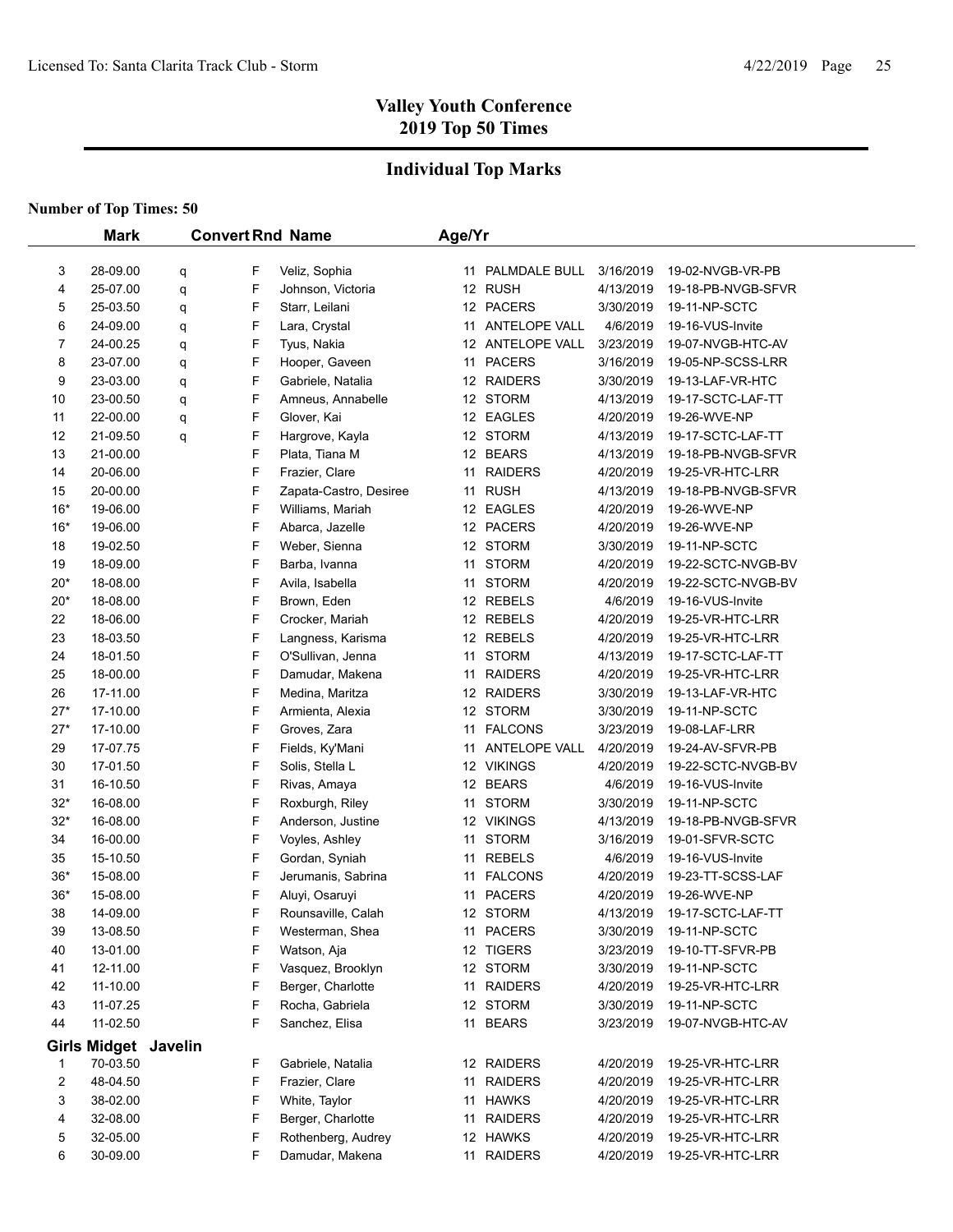## **Individual Top Marks**

|                         | <b>Mark</b>           |   |   | <b>Convert Rnd Name</b> | Age/Yr |                  |           |                      |  |  |
|-------------------------|-----------------------|---|---|-------------------------|--------|------------------|-----------|----------------------|--|--|
| 7                       | 27-05.00              |   | F | Jones, Taya             |        | 8 HAWKS          | 4/20/2019 | 19-25-VR-HTC-LRR     |  |  |
|                         | Girls Youth 100m Dash |   |   |                         |        |                  |           |                      |  |  |
|                         | $q - QUAL$            |   |   | 13.40 19.               |        |                  |           |                      |  |  |
| 1                       | 12.43                 | q | F | Williams, Nevaeh        |        | 14 SUPERSONICS   | 4/6/2019  | 19-16-VUS-Invite     |  |  |
| $\overline{\mathbf{c}}$ | 12.44                 | q | F | Warr, Mikaela           |        | 13 SUPERSONICS   | 4/6/2019  | 19-16-VUS-Invite     |  |  |
| 3                       | 12.60                 | q | F | Fann, Ta'Ahjah          |        | 14 EAGLES        | 4/6/2019  | 19-16-VUS-Invite     |  |  |
| 4                       | 13.04                 | q | F | Wiggins, Emmerson       |        | 14 RUSH          | 4/6/2019  | 19-16-VUS-Invite     |  |  |
| 5                       | 13.27                 | q | P | Igbinigie, Zoey         |        | 13 RUSH          | 4/6/2019  | 19-16-VUS-Invite     |  |  |
| $6*$                    | 13.30                 | q | F | Quinn, Morgan           |        | 14 EAGLES        | 4/13/2019 | 19-21-LRR-WVE-VR     |  |  |
| 6*                      | 13.30                 | q | F | Matthews, Nedovia       |        | 14 EAGLES        | 4/13/2019 | 19-21-LRR-WVE-VR     |  |  |
| 8                       | 13.39                 | q | P | Martin, Keari           |        | 13 ANTELOPE VALL | 4/6/2019  | 19-16-VUS-Invite     |  |  |
| 9*                      | 13.40                 | q | F | Vally, Isabella         | 14     | <b>PACERS</b>    | 3/16/2019 | 19-05-NP-SCSS-LRR    |  |  |
| 9*                      | 13.40                 | q | F | Teymouri, Angelina      |        | 13 STORM         | 3/16/2019 | 19-01-SFVR-SCTC      |  |  |
| 11                      | 13.46                 |   | F | Teal, Jade              |        | 14 SUPERSONICS   | 3/16/2019 | 19-05-NP-SCSS-LRR    |  |  |
| 12                      | 13.53                 |   | F | Stockton, Nikki         |        | 13 STORM         | 4/6/2019  | 19-16-VUS-Invite     |  |  |
| 13                      | 13.68                 |   | F | Price, Camille          |        | 13 STORM         | 4/13/2019 | 19-17-SCTC-LAF-TT    |  |  |
| 14                      | 13.70                 |   | P | High, Ann               |        | 13 FALCONS       | 4/6/2019  | 19-16-VUS-Invite     |  |  |
| 15                      | 13.84                 |   | P | Ford, Cassidy           |        | 13 RUSH          | 4/6/2019  | 19-16-VUS-Invite     |  |  |
| 16                      | 13.90                 |   | F | Walker, Baylee          |        | 14 REBELS        | 4/13/2019 | 19-21-LRR-WVE-VR     |  |  |
| 17                      | 13.96                 |   | F | Cooper, Maliyah         |        | 13 SUPERSONICS   | 3/16/2019 | 19-05-NP-SCSS-LRR    |  |  |
| 18                      | 13.97                 |   | F | Hayward, Amira          |        | 14 ANTELOPE VALL | 3/23/2019 | 19-07-NVGB-HTC-AV    |  |  |
| 19                      | 14.03                 |   | F | Cubias, Marissa         |        | 13 PACERS        | 4/13/2019 | 19-19-AV-NP-SCSS-HTC |  |  |
| 20                      | 14.14                 |   | P | Onyekwelu, Naomi        |        | 13 SUPERSONICS   | 4/6/2019  | 19-16-VUS-Invite     |  |  |
| 21                      | 14.16                 |   | F | Wood, Aliyah            |        | 14 PACERS        | 4/13/2019 | 19-19-AV-NP-SCSS-HTC |  |  |
| 22                      | 14.17                 |   | F | Tang, Nadine            |        | 14 FALCONS       | 4/13/2019 | 19-17-SCTC-LAF-TT    |  |  |
| $23*$                   | 14.19                 |   | F | Turner, Jailyn          |        | 13 VIKINGS       | 4/20/2019 | 19-22-SCTC-NVGB-BV   |  |  |
| $23*$                   | 14.19                 |   | F | Bailey, Desta           |        | 13 RUSH          | 3/16/2019 | 19-01-SFVR-SCTC      |  |  |
| 25                      | 14.20                 |   | F | Agyekum, Ama-Jamia      |        | 14 STORM         | 3/23/2019 | 19-06-WVE-SCTC-SCSS  |  |  |
| 26                      | 14.21                 |   | F | Demonteverde, Rebecca   |        | 13 FALCONS       | 4/20/2019 | 19-23-TT-SCSS-LAF    |  |  |
| 27                      | 14.23                 |   | F | Creighton, Kaitlyn      |        | 14 FALCONS       | 3/23/2019 | 19-08-LAF-LRR        |  |  |
| 28                      | 14.26                 |   | F | Preis, Keira            |        | 13 PACERS        | 4/13/2019 | 19-19-AV-NP-SCSS-HTC |  |  |
| 29                      | 14.29                 |   | F | Ealy, Mikaely           |        | 13 HAWKS         | 3/16/2019 | 19-04-WVE-HTC-TT-AV  |  |  |
| 30                      | 14.35                 |   | F | Cooke, Jaelynn          |        | 14 HAWKS         | 3/23/2019 | 19-07-NVGB-HTC-AV    |  |  |
| 31                      | 14.36                 |   | F | Cobbin, Nala            |        | 13 EAGLES        | 4/20/2019 | 19-26-WVE-NP         |  |  |
| 32                      | 14.37                 |   | F | Alford, Cheyenne        |        | 13 REBELS        | 4/13/2019 | 19-21-LRR-WVE-VR     |  |  |
| 33                      | 14.38                 |   | F | Nodine, Briana          |        | 14 STORM         | 4/13/2019 | 19-17-SCTC-LAF-TT    |  |  |
| $34*$                   | 14.40                 |   | F | Bant, Misha             |        | 14 EAGLES        | 3/16/2019 | 19-04-WVE-HTC-TT-AV  |  |  |
| $34*$                   | 14.40                 |   | P | Oqbuaqu, Adaobi         |        | 13 STORM         | 4/6/2019  | 19-16-VUS-Invite     |  |  |
| 36                      | 14.41                 |   | F | Calaguas, Keira         |        | 13 FALCONS       | 4/13/2019 | 19-17-SCTC-LAF-TT    |  |  |
| 37                      | 14.43                 |   | F | Kelley, Pharyn          |        | 13 EAGLES        | 3/30/2019 | 19-15-BV-WVE         |  |  |
| 38                      | 14.45                 |   | F | Humphries, Meagan       |        | 13 STORM         | 3/16/2019 | 19-01-SFVR-SCTC      |  |  |
| 39                      | 14.52                 |   | F | Acevedo, Grace          |        | 13 REBELS        | 3/30/2019 | 19-14-LRR-AV-PB      |  |  |
| 40                      | 14.55                 |   | P | Webber, Brianna         |        | 13 SUPERSONICS   | 4/6/2019  | 19-16-VUS-Invite     |  |  |
| $41*$                   | 14.58                 |   | F | Alvidrez, Catalina      |        | 13 FALCONS       | 3/30/2019 | 19-13-LAF-VR-HTC     |  |  |
| $41*$                   | 14.58                 |   | F | Phillips, Synaia        |        | 13 EAGLES        | 3/30/2019 | 19-15-BV-WVE         |  |  |
| 43                      | 14.59                 |   | F | Lawrence, Faith         |        | 13 STORM         | 4/20/2019 | 19-22-SCTC-NVGB-BV   |  |  |
| 44                      | 14.76                 |   | F | Madison, Maza           |        | 13 HAWKS         | 3/30/2019 | 19-13-LAF-VR-HTC     |  |  |
| $45*$                   | 14.81                 |   | F | Wilson, Jaylah          |        | 13 REBELS        | 4/13/2019 | 19-21-LRR-WVE-VR     |  |  |
| 45*                     | 14.81                 |   | F | Adams, Skylar           |        | 14 REBELS        | 4/13/2019 | 19-21-LRR-WVE-VR     |  |  |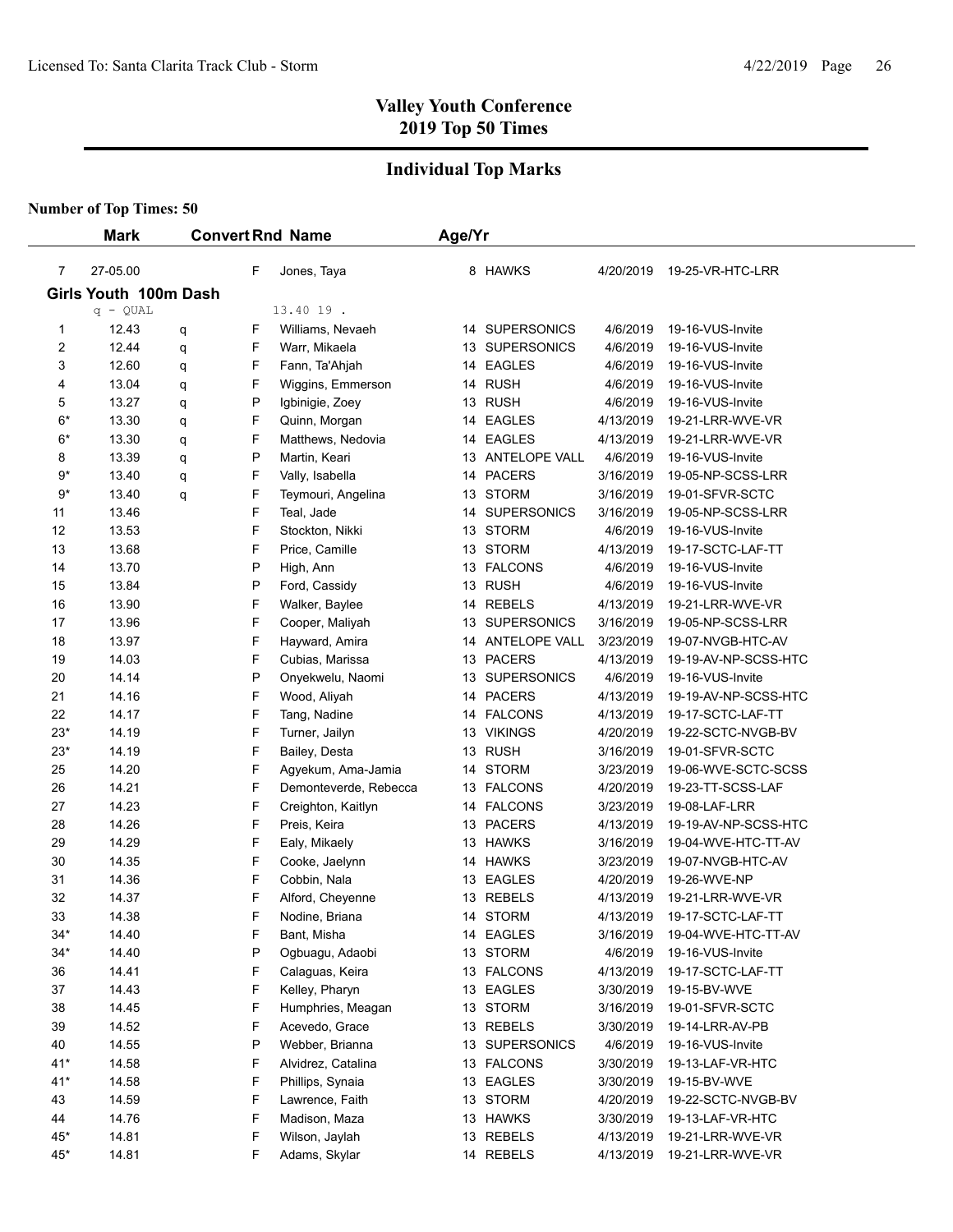## **Individual Top Marks**

|          | <b>Mark</b>           |   |        | <b>Convert Rnd Name</b>         | Age/Yr |                           |                       |                                       |
|----------|-----------------------|---|--------|---------------------------------|--------|---------------------------|-----------------------|---------------------------------------|
|          |                       |   |        |                                 |        |                           |                       |                                       |
| 47       | 14.82                 |   | F      | Grashel, Hamilton               |        | 14 PACERS                 | 3/30/2019             | 19-11-NP-SCTC                         |
| 48       | 14.89                 |   | F      | Mayberry, Carolyn               |        | 14 PACERS                 | 4/13/2019             | 19-19-AV-NP-SCSS-HTC                  |
| 49       | 14.91                 |   | F      | Thomas, Jasmine                 |        | 13 RUSH                   | 3/30/2019             | 19-12-SCSS-NVGB-TT-SFVR               |
| 50       | 14.92                 |   | F      | Talbot, Samantha                |        | 13 FALCONS                | 3/16/2019             | 19-03-LAF-BV                          |
|          | Girls Youth 200m Dash |   |        |                                 |        |                           |                       |                                       |
|          | $q - QUAL$            |   |        | 27.40 19.                       |        |                           |                       |                                       |
| 1        | 25.98                 | q | F      | Warr, Mikaela                   |        | 13 SUPERSONICS            | 4/6/2019              | 19-16-VUS-Invite                      |
| 2        | 26.03                 | q | F      | Williams, Nevaeh                |        | 14 SUPERSONICS            | 4/6/2019              | 19-16-VUS-Invite                      |
| 3        | 26.12                 | q | F      | Fann, Ta'Ahjah                  |        | 14 EAGLES                 | 4/20/2019             | 19-26-WVE-NP                          |
| 4        | 26.59                 | q | F      | Vally, Isabella                 |        | 14 PACERS                 | 4/20/2019             | 19-26-WVE-NP                          |
| 5        | 26.92                 | q | F      | Matthews, Nedovia               | 14     | <b>EAGLES</b>             | 4/6/2019              | 19-16-VUS-Invite                      |
| 6        | 27.13                 | q | F      | Bart-Plange, Simone             | 14     | <b>PACERS</b>             | 4/20/2019             | 19-26-WVE-NP                          |
| 7        | 27.31                 | q | F      | Teymouri, Angelina              | 13     | <b>STORM</b>              | 3/23/2019             | 19-06-WVE-SCTC-SCSS                   |
| 8        | 27.34                 | q | F      | Quinn, Morgan                   |        | 14 EAGLES                 | 3/16/2019             | 19-04-WVE-HTC-TT-AV                   |
| 9        | 27.36<br>27.43        | q | F      | Wiggins, Emmerson               |        | 14 RUSH<br>14 SUPERSONICS | 4/6/2019              | 19-16-VUS-Invite                      |
| 10       | 27.72                 |   | F<br>F | Teal, Jade<br>Green, Demi       |        | 15 REBELS                 | 4/6/2019              | 19-16-VUS-Invite<br>19-05-NP-SCSS-LRR |
| 11<br>12 | 28.02                 |   | F      |                                 |        | 13 RUSH                   | 3/16/2019<br>4/6/2019 | 19-16-VUS-Invite                      |
| 13       | 28.06                 |   | F      | Bailey, Desta<br>Price, Camille |        | 13 STORM                  | 4/13/2019             | 19-17-SCTC-LAF-TT                     |
| 14       | 28.18                 |   | F      | Walker, Baylee                  |        | 14 REBELS                 | 4/13/2019             | 19-21-LRR-WVE-VR                      |
| 15       | 28.36                 |   | F      | Demonteverde, Rebecca           |        | 13 FALCONS                | 4/20/2019             | 19-23-TT-SCSS-LAF                     |
| 16       | 28.37                 |   | F      | Landolfi-Chandler, Jayme        |        | 14 TIGERS                 | 4/20/2019             | 19-23-TT-SCSS-LAF                     |
| 17       | 28.42                 |   | F      | Martin, Keari                   |        | 13 ANTELOPE VALL          | 3/30/2019             | 19-14-LRR-AV-PB                       |
| 18       | 28.55                 |   | F      | Igbinigie, Zoey                 |        | 13 RUSH                   | 3/16/2019             | 19-01-SFVR-SCTC                       |
| 19       | 28.64                 |   | F      | Humphries, Meagan               |        | 13 STORM                  | 4/13/2019             | 19-17-SCTC-LAF-TT                     |
| 20       | 28.81                 |   | F      | High, Ann                       |        | 13 FALCONS                | 3/30/2019             | 19-13-LAF-VR-HTC                      |
| 21       | 28.90                 |   | F      | Ealy, Mikaely                   |        | 13 HAWKS                  | 3/30/2019             | 19-13-LAF-VR-HTC                      |
| 22       | 29.03                 |   | F      | Wilkinson, Haley                |        | 14 EAGLES                 | 3/23/2019             | 19-06-WVE-SCTC-SCSS                   |
| 23       | 29.06                 |   | F      | Stockton, Nikki                 |        | 13 STORM                  | 4/13/2019             | 19-17-SCTC-LAF-TT                     |
| 24       | 29.09                 |   | F      | Cubias, Marissa                 |        | 13 PACERS                 | 4/20/2019             | 19-26-WVE-NP                          |
| 25       | 29.19                 |   | F      | Cooper, Maliyah                 |        | 13 SUPERSONICS            | 4/20/2019             | 19-23-TT-SCSS-LAF                     |
| 26       | 29.31                 |   | F      | Creighton, Kaitlyn              |        | 14 FALCONS                | 4/20/2019             | 19-23-TT-SCSS-LAF                     |
| 27       | 29.51                 |   | F      | Wood, Aliyah                    |        | 14 PACERS                 | 3/30/2019             | 19-11-NP-SCTC                         |
| 28       | 29.60                 |   | F      | Acevedo, Grace                  |        | 13 REBELS                 | 4/13/2019             | 19-21-LRR-WVE-VR                      |
| 29       | 29.67                 |   | F      | Ford, Cassidy                   |        | 13 RUSH                   | 3/23/2019             | 19-10-TT-SFVR-PB                      |
| 30       | 29.72                 |   | F      | Alford, Cheyenne                |        | 13 REBELS                 | 4/13/2019             | 19-21-LRR-WVE-VR                      |
| 31       | 29.80                 |   | F      | Cobbin, Nala                    |        | 13 EAGLES                 | 4/13/2019             | 19-21-LRR-WVE-VR                      |
| 32       | 29.89                 |   | F      | Turner, Jailyn                  |        | 13 VIKINGS                | 4/6/2019              | 19-16-VUS-Invite                      |
| 33       | 29.90                 |   | F      | Preis, Keira                    |        | 13 PACERS                 | 4/13/2019             | 19-19-AV-NP-SCSS-HTC                  |
| 34       | 30.14                 |   | F      | Onyekwelu, Naomi                |        | 13 SUPERSONICS            | 3/23/2019             | 19-06-WVE-SCTC-SCSS                   |
| 35       | 30.23                 |   | F      | Calaguas, Keira                 |        | 13 FALCONS                | 4/13/2019             | 19-17-SCTC-LAF-TT                     |
| 36       | 30.25                 |   | F      | Kelley, Pharyn                  |        | 13 EAGLES                 | 3/30/2019             | 19-15-BV-WVE                          |
| 37       | 30.39                 |   | F      | Keeton, Arden                   |        | 13 PACERS                 | 4/20/2019             | 19-26-WVE-NP                          |
| 38       | 30.45                 |   | F      | Adams, Skylar                   |        | 14 REBELS                 | 4/13/2019             | 19-21-LRR-WVE-VR                      |
| 39       | 30.70                 |   | F      | Thompson, Regan                 |        | 13 STORM                  | 4/13/2019             | 19-17-SCTC-LAF-TT                     |
| 40       | 30.71                 |   | F      | Webber, Brianna                 |        | 13 SUPERSONICS            | 4/20/2019             | 19-23-TT-SCSS-LAF                     |
| $41*$    | 30.76                 |   | F      | Edwards, Samiyah                |        | 13 REBELS                 | 4/20/2019             | 19-25-VR-HTC-LRR                      |
| $41*$    | 30.76                 |   | F      | Summers, Nicole                 |        | 13 VIKINGS                | 3/30/2019             | 19-15-BV-WVE                          |
| 43       | 30.82                 |   | F      | Wilson, Jaylah                  |        | 13 REBELS                 | 3/23/2019             | 19-08-LAF-LRR                         |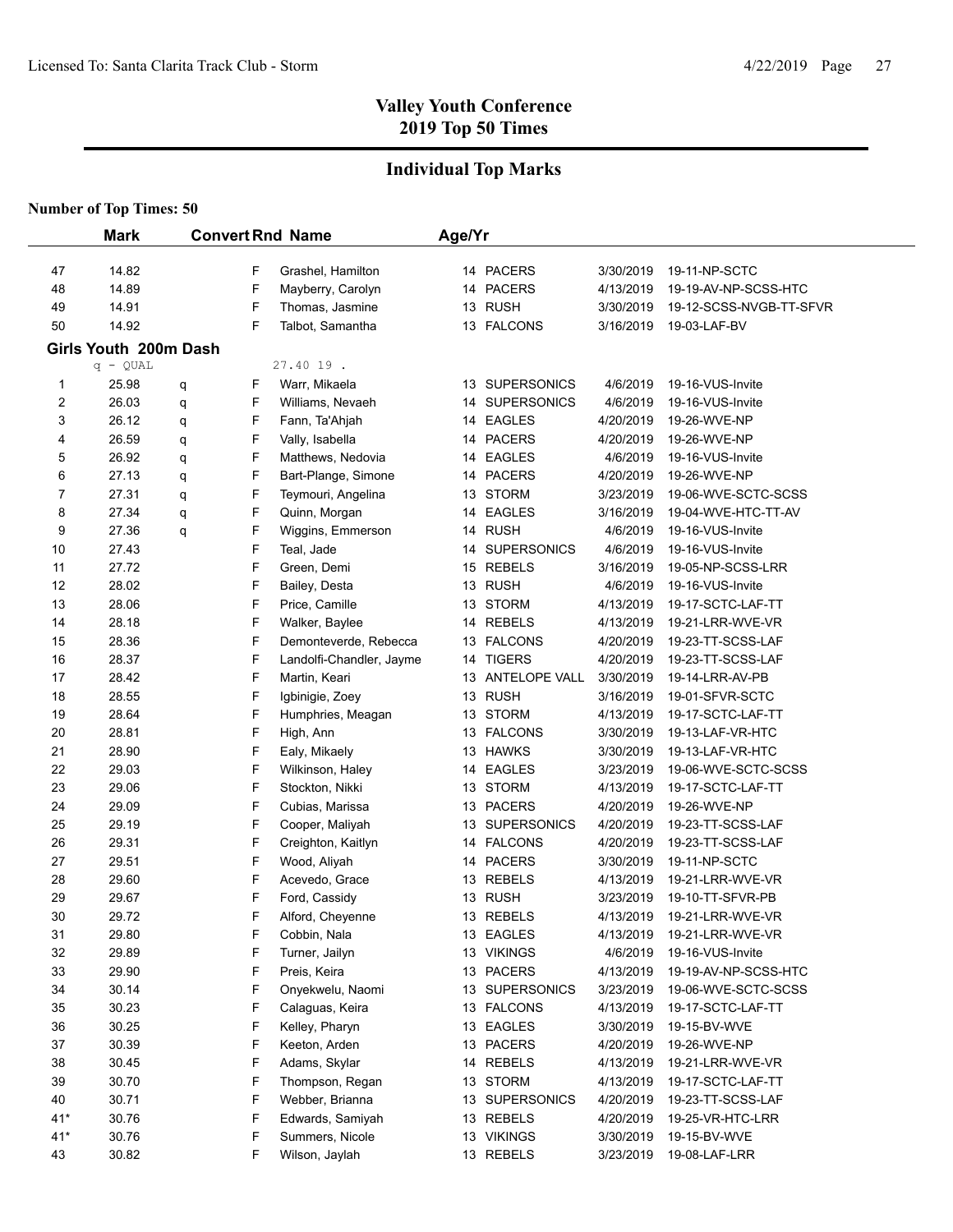## **Individual Top Marks**

|       | <b>Mark</b>           |   |   | <b>Convert Rnd Name</b>  | Age/Yr |                |           |                      |
|-------|-----------------------|---|---|--------------------------|--------|----------------|-----------|----------------------|
|       |                       |   |   |                          |        |                |           |                      |
| 44    | 30.84                 |   | F | Bant, Misha              |        | 14 EAGLES      | 4/13/2019 | 19-21-LRR-WVE-VR     |
| 45    | 30.90                 |   | F | Talbot, Samantha         |        | 13 FALCONS     | 4/20/2019 | 19-23-TT-SCSS-LAF    |
| 46    | 30.94                 |   | F | Phillips, Synaia         |        | 13 EAGLES      | 3/30/2019 | 19-15-BV-WVE         |
| 47    | 30.95                 |   | F | Cruz, Madison            |        | 14 STORM       | 3/23/2019 | 19-06-WVE-SCTC-SCSS  |
| 48    | 30.99                 |   | F | Langness, Kaydence       |        | 14 REBELS      | 3/30/2019 | 19-14-LRR-AV-PB      |
| 49    | 31.07                 |   | F | Ivy, Laylani             |        | 14 RUSH        | 3/23/2019 | 19-10-TT-SFVR-PB     |
| 50    | 31.09                 |   | F | Cooke, Jaelynn           |        | 14 HAWKS       | 3/23/2019 | 19-07-NVGB-HTC-AV    |
|       | Girls Youth 400m Dash |   |   |                          |        |                |           |                      |
|       | $q - QUAL$            |   |   | $1:05.0019$ .            |        |                |           |                      |
| 1     | 59.54                 | q | F | Quinn, Morgan            |        | 14 EAGLES      | 4/6/2019  | 19-16-VUS-Invite     |
| 2     | 1:00.30               | q | F | Vally, Isabella          |        | 14 PACERS      | 4/6/2019  | 19-16-VUS-Invite     |
| 3     | 1:00.44               | q | F | Teymouri, Angelina       |        | 13 STORM       | 4/6/2019  | 19-16-VUS-Invite     |
| 4     | 1:01.18               | q | F | Bart-Plange, Simone      |        | 14 PACERS      | 4/13/2019 | 19-19-AV-NP-SCSS-HTC |
| 5     | 1:01.60               | q | F | Teal, Jade               |        | 14 SUPERSONICS | 4/13/2019 | 19-19-AV-NP-SCSS-HTC |
| 6     | 1:01.93               | q | F | Matthews, Nedovia        |        | 14 EAGLES      | 4/13/2019 | 19-21-LRR-WVE-VR     |
| 7     | 1:02.47               | q | F | Demonteverde, Rebecca    |        | 13 FALCONS     | 3/23/2019 | 19-08-LAF-LRR        |
| 8     | 1:02.60               | q | F | Price, Camille           |        | 13 STORM       | 4/6/2019  | 19-16-VUS-Invite     |
| 9     | 1:02.72               | q | F | Fann, Ta'Ahjah           |        | 14 EAGLES      | 3/30/2019 | 19-15-BV-WVE         |
| 10    | 1:03.64               | q | F | Landolfi-Chandler, Jayme |        | 14 TIGERS      | 4/6/2019  | 19-16-VUS-Invite     |
| 11    | 1:04.31               | q | F | Bailey, Desta            |        | 13 RUSH        | 4/13/2019 | 19-18-PB-NVGB-SFVR   |
| 12    | 1:04.38               | q | F | Moutes, Jenna            |        | 13 EAGLES      | 3/30/2019 | 19-15-BV-WVE         |
| 13    | 1:04.87               | q | F | Agyekum, Ama-Jamia       |        | 14 STORM       | 3/16/2019 | 19-01-SFVR-SCTC      |
| 14    | 1:05.01               |   | F | Barnes, Amelia           |        | 13 STORM       | 4/13/2019 | 19-17-SCTC-LAF-TT    |
| 15    | 1:05.61               |   | F | Avila, Kelly             |        | 14 STORM       | 4/13/2019 | 19-17-SCTC-LAF-TT    |
| 16    | 1:06.23               |   | F | Wood, Aliyah             |        | 14 PACERS      | 4/13/2019 | 19-19-AV-NP-SCSS-HTC |
| 17    | 1:06.53               |   | F | Keeton, Arden            |        | 13 PACERS      | 4/13/2019 | 19-19-AV-NP-SCSS-HTC |
| 18    | 1:06.93               |   | F | Wiggins, Emmerson        |        | 14 RUSH        | 4/13/2019 | 19-18-PB-NVGB-SFVR   |
| 19    | 1:07.05               |   | F | Williams, Nevaeh         |        | 14 SUPERSONICS | 3/16/2019 | 19-05-NP-SCSS-LRR    |
| 20    | 1:07.14               |   | F | Acevedo, Grace           |        | 13 REBELS      | 4/6/2019  | 19-16-VUS-Invite     |
| 21    | 1:07.15               |   | F | Grashel, Hamilton        |        | 14 PACERS      | 4/13/2019 | 19-19-AV-NP-SCSS-HTC |
| 22    | 1:07.16               |   | F | Langness, Kaydence       |        | 14 REBELS      | 4/6/2019  | 19-16-VUS-Invite     |
| 23    | 1:07.38               |   | F | Cobbin, Nala             |        | 13 EAGLES      | 4/6/2019  | 19-16-VUS-Invite     |
| 24    | 1:07.57               |   | F | Walker, Baylee           |        | 14 REBELS      | 4/20/2019 | 19-25-VR-HTC-LRR     |
| 25    | 1:08.77               |   | F | Edwards, Samiyah         |        | 13 REBELS      | 4/6/2019  | 19-16-VUS-Invite     |
| 26    | 1:08.98               |   | F | Kelley, Pharyn           |        | 13 EAGLES      | 3/30/2019 | 19-15-BV-WVE         |
| 27    | 1:09.49               |   | F | Cruz, Madison            |        | 14 STORM       | 3/23/2019 | 19-06-WVE-SCTC-SCSS  |
| 28    | 1:09.55               |   | F | Phillips, Synaia         |        | 13 EAGLES      | 4/6/2019  | 19-16-VUS-Invite     |
| 29    | 1:09.62               |   | F | Moreira, Lilianna        |        | 13 EAGLES      | 4/20/2019 | 19-26-WVE-NP         |
| 30    | 1:09.64               |   | F | Alvidrez, Catalina       |        | 13 FALCONS     | 3/30/2019 | 19-13-LAF-VR-HTC     |
| $31*$ | 1:09.70               |   | F | Figueroa, Tenaya         |        | 13 FALCONS     | 4/13/2019 | 19-17-SCTC-LAF-TT    |
| $31*$ | 1:09.70               |   | F | Onyekwelu, Naomi         |        | 13 SUPERSONICS | 3/23/2019 | 19-06-WVE-SCTC-SCSS  |
| 33    | 1:09.77               |   | F | Ealy, Mikaely            |        | 13 HAWKS       | 4/13/2019 | 19-19-AV-NP-SCSS-HTC |
| 34    | 1:10.01               |   | F | Shields, Amara           |        | 13 STORM       | 4/20/2019 | 19-22-SCTC-NVGB-BV   |
| 35    | 1:10.42               |   | F | Velazquez, Zaida         |        | 14 PACERS      | 3/30/2019 | 19-11-NP-SCTC        |
| 36    | 1:10.45               |   | F | Vasquez, Ryan            |        | 14 STORM       | 4/6/2019  | 19-16-VUS-Invite     |
| 37    | 1:10.48               |   | F | Adams, Skylar            |        | 14 REBELS      | 4/6/2019  | 19-16-VUS-Invite     |
| 38    | 1:10.71               |   | F | Cooper, Maliyah          |        | 13 SUPERSONICS | 3/23/2019 | 19-06-WVE-SCTC-SCSS  |
| 39    | 1:10.81               |   | F | Summers, Nicole          |        | 13 VIKINGS     | 4/13/2019 | 19-18-PB-NVGB-SFVR   |
| 40    | 1:10.98               |   | F | Mayberry, Carolyn        |        | 14 PACERS      | 4/6/2019  | 19-16-VUS-Invite     |
|       |                       |   |   |                          |        |                |           |                      |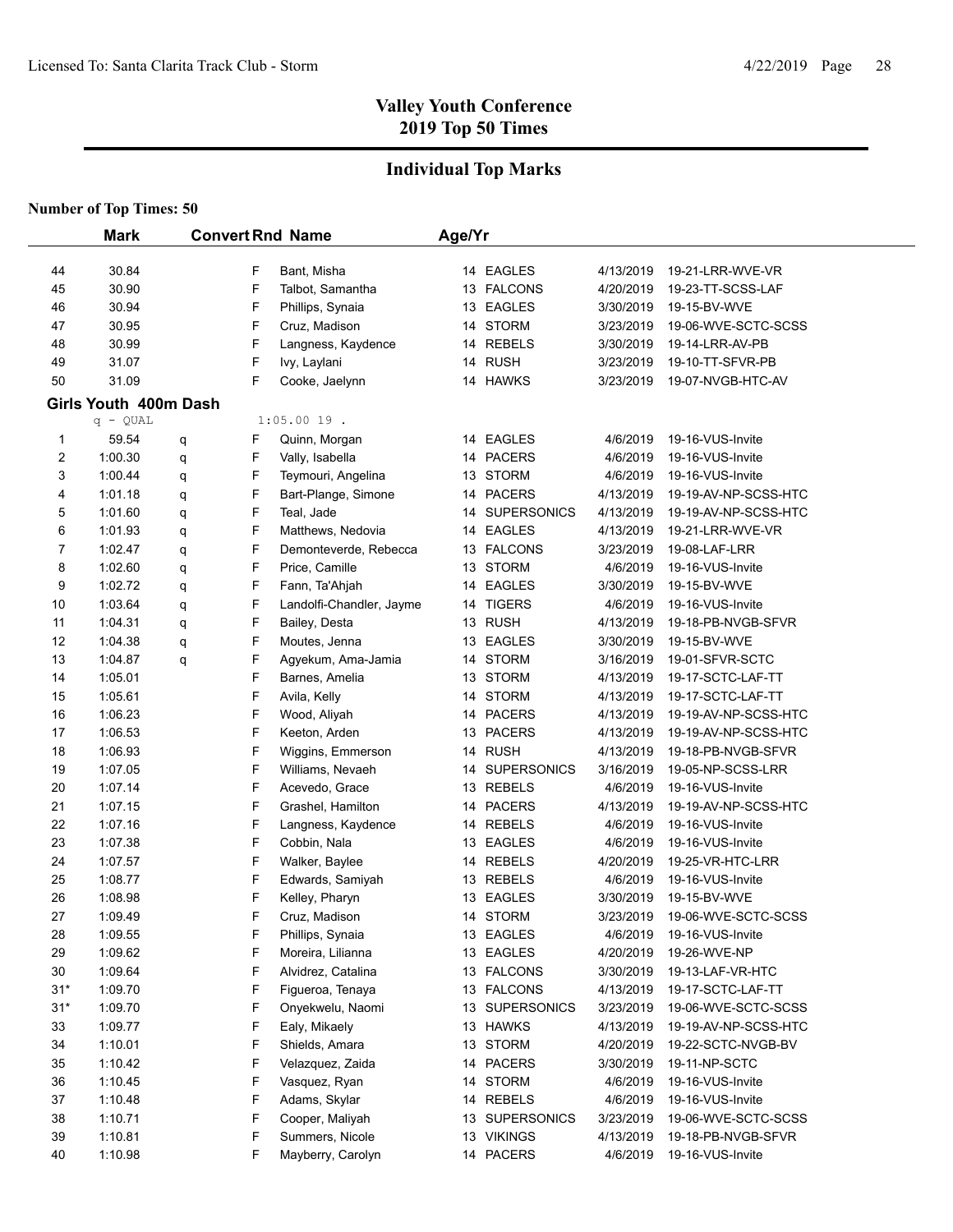## **Individual Top Marks**

|          | <b>Mark</b>          |   |             | <b>Convert Rnd Name</b>    | Age/Yr |                                |                        |                                       |
|----------|----------------------|---|-------------|----------------------------|--------|--------------------------------|------------------------|---------------------------------------|
|          |                      |   |             |                            |        |                                |                        |                                       |
| 41<br>42 | 1:11.00<br>1:11.14   |   | F           | Martin, Keari              |        | 13 ANTELOPE VALL<br>14 FALCONS | 3/30/2019<br>3/30/2019 | 19-14-LRR-AV-PB                       |
|          | 1:11.22              |   | F           | Creighton, Kaitlyn         |        | 14 RUSH                        |                        | 19-13-LAF-VR-HTC                      |
| 43       |                      |   | F<br>F      | Ivy, Laylani               |        | 14 PACERS                      | 4/20/2019              | 19-24-AV-SFVR-PB                      |
| 44       | 1:12.22              |   | F           | Salazar, Naima             |        | 14 STORM                       | 3/23/2019              | 19-09-BV-NP-VR<br>19-06-WVE-SCTC-SCSS |
| 45       | 1:12.27<br>1:12.54   |   | F           | Zamperin, Cassidy          |        | 13 RUSH                        | 3/23/2019              |                                       |
| 46       | 1:12.64              |   | F           | Igbinigie, Zoey            |        | 14 PACERS                      | 3/16/2019              | 19-01-SFVR-SCTC                       |
| 47       |                      |   | F           | Serna, Rebecca             |        |                                | 4/20/2019              | 19-26-WVE-NP                          |
| 48       | 1:12.68              |   |             | Webber, Brianna            |        | 13 SUPERSONICS                 | 4/6/2019               | 19-16-VUS-Invite                      |
| 49       | 1:13.19<br>1:13.21   |   | F<br>F      | Swanson, Savannah          |        | 15 PACERS                      | 3/30/2019              | 19-11-NP-SCTC<br>19-06-WVE-SCTC-SCSS  |
| 50       |                      |   |             | Thompson, Regan            |        | 13 STORM                       | 3/23/2019              |                                       |
|          | Girls Youth 800m Run |   |             |                            |        |                                |                        |                                       |
|          | $q - QUAL$           |   |             | $2:39.3519$ .              |        |                                |                        |                                       |
| 1        | 2:23.68              | q | F           | Teymouri, Angelina         |        | 13 STORM                       | 3/30/2019              | 19-11-NP-SCTC                         |
| 2        | 2:25.11              | q | F           | Quinn, Morgan              |        | 14 EAGLES                      | 3/30/2019              | 19-15-BV-WVE                          |
| 3        | 2:28.24              | q | F           | Wilkinson, Haley           |        | 14 EAGLES                      | 4/20/2019              | 19-26-WVE-NP                          |
| 4        | 2:31.17              | q | F           | Barnes, Amelia             |        | 13 STORM                       | 4/13/2019              | 19-17-SCTC-LAF-TT                     |
| 5        | 2:32.95              | q | F           | Godsey, Payton             |        | 13 EAGLES                      | 3/30/2019              | 19-15-BV-WVE                          |
| 6        | 2:33.49              | q | F           | Sax, Tiffany               |        | 13 EAGLES                      | 3/30/2019              | 19-15-BV-WVE                          |
| 7        | 2:34.55              | q | F           | Vasquez, Ryan              |        | 14 STORM                       | 4/13/2019              | 19-17-SCTC-LAF-TT                     |
| 8        | 2:36.56              | q | F           | Salazar, Naima             |        | 14 PACERS                      | 4/20/2019              | 19-26-WVE-NP                          |
| 9        | 2:36.93              | q | F           | Campbell, Brianna          |        | 13 STORM                       | 3/30/2019              | 19-11-NP-SCTC                         |
| 10       | 2:37.14              | q | $\mathsf F$ | Spaulding, Samantha        |        | 13 STORM                       | 4/20/2019              | 19-22-SCTC-NVGB-BV                    |
| 11       | 2:37.17              | q | F           | Acevedo, Grace             |        | 13 REBELS                      | 4/13/2019              | 19-21-LRR-WVE-VR                      |
| 12       | 2:39.62              |   | F           | Keeton, Arden              |        | 13 PACERS                      | 4/20/2019              | 19-26-WVE-NP                          |
| 13       | 2:39.94              |   | F           | Demonteverde, Rebecca      |        | 13 FALCONS                     | 3/23/2019              | 19-08-LAF-LRR                         |
| 14       | 2:40.50              |   | F           | Gesin, Madison             |        | 13 STORM                       | 4/20/2019              | 19-22-SCTC-NVGB-BV                    |
| 15       | 2:41.38              |   | F           | Avila, Kelly               |        | 14 STORM                       | 4/13/2019              | 19-17-SCTC-LAF-TT                     |
| 16       | 2:42.28              |   | F           | Matarese, Katelyn          |        | 14 FALCONS                     | 3/23/2019              | 19-08-LAF-LRR                         |
| 17       | 2:42.77              |   | F           | Landolfi-Chandler, Jayme   |        | 14 TIGERS                      | 4/20/2019              | 19-23-TT-SCSS-LAF                     |
| 18       | 2:43.45              |   | F           | Figueroa, Tenaya           |        | 13 FALCONS                     | 4/20/2019              | 19-23-TT-SCSS-LAF                     |
| 19       | 2:43.49              |   | F           | Toon, Jordyn               |        | 14 STORM                       | 4/13/2019              | 19-17-SCTC-LAF-TT                     |
| 20       | 2:44.20              |   | F           | Langness, Kaydence         |        | 14 REBELS                      | 3/23/2019              | 19-08-LAF-LRR                         |
| 21       | 2:45.60              |   | F           | Herrera, Cynthia           |        | 13 STORM                       | 4/20/2019              | 19-22-SCTC-NVGB-BV                    |
| 22       | 2:45.61              |   | F           | Velazquez, Zaida           |        | 14 PACERS                      | 4/20/2019              | 19-26-WVE-NP                          |
| 23       | 2:46.00              |   | F           | Teal, Jade                 | 14     | <b>SUPERSONICS</b>             | 3/30/2019              | 19-12-SCSS-NVGB-TT-SFVR               |
| 24       | 2:46.36              |   | F           | Le, Fiona                  |        | 14 PACERS                      | 4/20/2019              | 19-26-WVE-NP                          |
| 25       | 2:47.70              |   | F           | Moreira, Lilianna          |        | 13 EAGLES                      | 4/13/2019              | 19-21-LRR-WVE-VR                      |
| 26       | 2:49.70              |   | F           | Shields, Amara             |        | 13 STORM                       | 4/20/2019              | 19-22-SCTC-NVGB-BV                    |
| 27       | 2:50.81              |   | F           | Senteza, Jasmine           |        | 14 VIKINGS                     | 4/20/2019              | 19-22-SCTC-NVGB-BV                    |
| 28       | 2:50.90              |   | F           | Moutes, Jenna              |        | 13 EAGLES                      | 3/30/2019              | 19-15-BV-WVE                          |
| 29       | 2:51.87              |   | F           | Tsuang, Cheyenne           |        | 14 PACERS                      | 3/23/2019              | 19-09-BV-NP-VR                        |
| 30       | 2:52.95              |   | F           | Grossman, Kamryn           |        | 14 STORM                       | 3/16/2019              | 19-01-SFVR-SCTC                       |
| 31       | 2:56.54              |   | F           | Vasquez, Sofia             |        | 14 FALCONS                     | 4/20/2019              | 19-23-TT-SCSS-LAF                     |
| 32       | 2:56.70              |   | F           | Arriaga, Alyssa            |        | 13 TIGERS                      | 3/23/2019              | 19-10-TT-SFVR-PB                      |
| 33       | 2.56.93              |   | F           | Ray, Avery                 |        | 14 STORM                       | 4/13/2019              | 19-17-SCTC-LAF-TT                     |
| 34       | 2:56.96              |   | F           | Baird, Ava                 |        | 13 STORM                       | 4/13/2019              | 19-17-SCTC-LAF-TT                     |
| 35       | 2:57.65              |   | F           | Madison, Maza              |        | 13 HAWKS                       | 3/30/2019              | 19-13-LAF-VR-HTC                      |
| 36       | 3:00.31              |   | F           | Lopez, Kayla               |        | 13 PACERS                      | 4/20/2019              | 19-26-WVE-NP                          |
| 37       | 3.01.39              |   | F           | Landolfi-Chandler, Juliana |        | 14 TIGERS                      | 4/6/2019               | 19-16-VUS-Invite                      |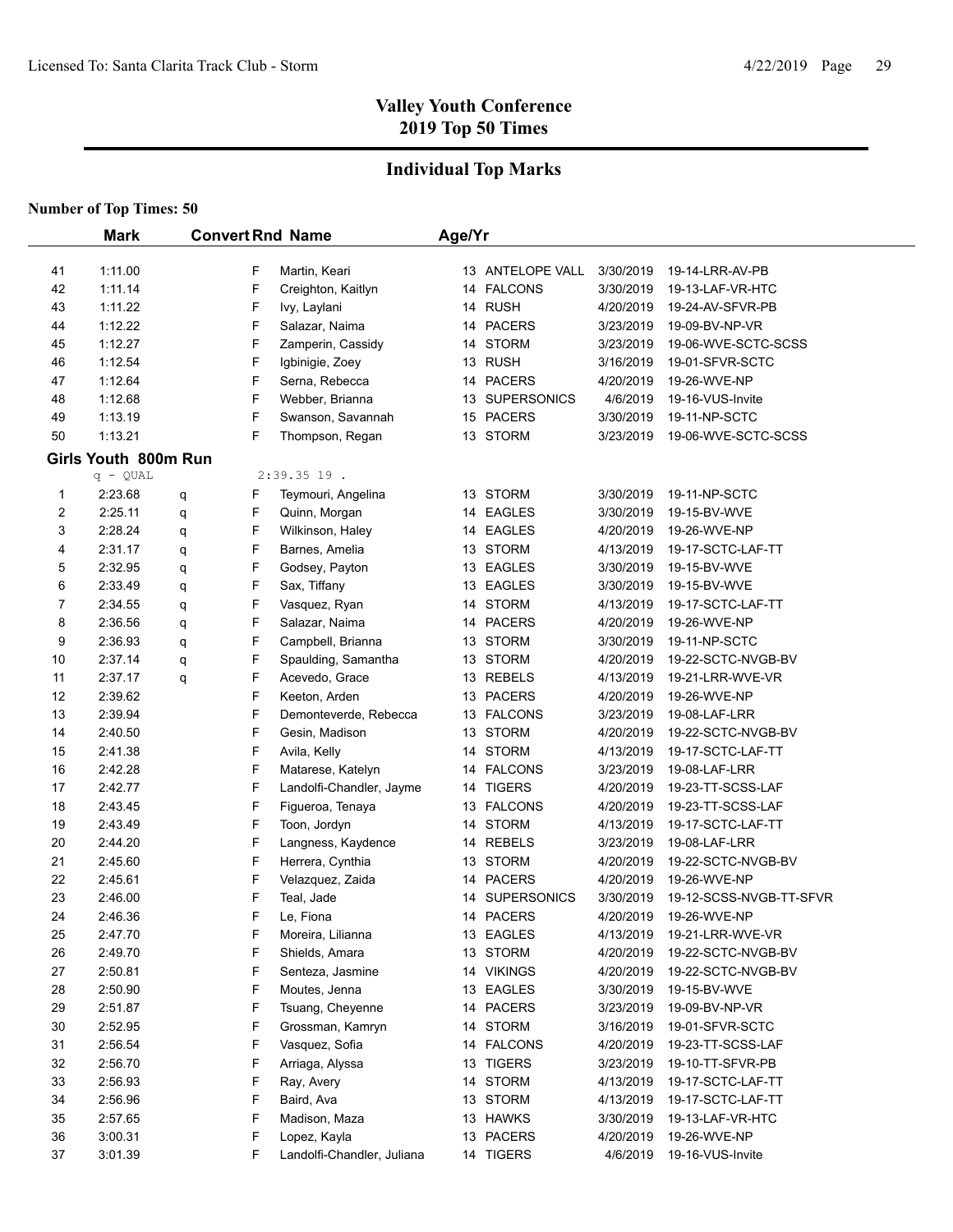## **Individual Top Marks**

|    | <b>Mark</b>           |   |   | <b>Convert Rnd Name</b>    | Age/Yr |                  |           |                         |
|----|-----------------------|---|---|----------------------------|--------|------------------|-----------|-------------------------|
| 38 | 3:03.60               |   | F | Neall-Johnston, Caitlin    |        | 14 STORM         | 3/16/2019 | 19-01-SFVR-SCTC         |
| 39 | 3:04.92               |   | F | Webber, Brianna            |        | 13 SUPERSONICS   | 3/23/2019 | 19-06-WVE-SCTC-SCSS     |
| 40 | 3:11.79               |   | F | Hirano, Paula              |        | 13 FALCONS       | 3/30/2019 | 19-13-LAF-VR-HTC        |
| 41 | 3:18.10               |   | F | Walker, Baylee             |        | 14 REBELS        | 3/16/2019 | 19-05-NP-SCSS-LRR       |
| 42 | 3:31.92               |   | F | Clemmons, Jessica          |        | 13 REBELS        | 3/16/2019 | 19-05-NP-SCSS-LRR       |
| 43 | 3:32.91               |   | F | Castenada, Victoria        |        | 13 PALMDALE BULL | 4/6/2019  | 19-16-VUS-Invite        |
| 44 | 3:41.36               |   | F | Veliz, Victoria            |        | 13 PALMDALE BULL | 4/20/2019 | 19-24-AV-SFVR-PB        |
|    | Girls Youth 1500m Run |   |   |                            |        |                  |           |                         |
|    | $q - QUAL$            |   |   | $5:33.5019$ .              |        |                  |           |                         |
| 1  | 5:03.39               | q | F | Wilkinson, Haley           |        | 14 EAGLES        | 4/20/2019 | 19-26-WVE-NP            |
| 2  | 5:05.36               | q | F | Sax, Tiffany               |        | 13 EAGLES        | 4/13/2019 | 19-21-LRR-WVE-VR        |
| 3  | 5:08.36               | q | F | Barnes, Amelia             |        | 13 STORM         | 4/20/2019 | 19-22-SCTC-NVGB-BV      |
| 4  | 5.09.92               | q | F | Campbell, Brianna          |        | 13 STORM         | 4/6/2019  | 19-16-VUS-Invite        |
| 5  | 5:10.09               | q | F | Godsey, Payton             |        | 13 EAGLES        | 4/6/2019  | 19-16-VUS-Invite        |
| 6  | 5:14.40               | q | F | Vasquez, Ryan              |        | 14 STORM         | 4/13/2019 | 19-17-SCTC-LAF-TT       |
| 7  | 5:17.54               | q | F | Spaulding, Samantha        |        | 13 STORM         | 4/20/2019 | 19-22-SCTC-NVGB-BV      |
| 8  | 5:24.54               | q | F | Salazar, Naima             |        | 14 PACERS        | 4/6/2019  | 19-16-VUS-Invite        |
| 9  | 5:28.42               | q | F | Figueroa, Tenaya           |        | 13 FALCONS       | 3/30/2019 | 19-13-LAF-VR-HTC        |
| 10 | 5:28.58               | q | F | Herrera, Cynthia           |        | 13 STORM         | 4/20/2019 | 19-22-SCTC-NVGB-BV      |
| 11 | 5:28.95               | q | F | Keeton, Arden              |        | 13 PACERS        | 3/30/2019 | 19-11-NP-SCTC           |
| 12 | 5:30.80               | q | F | Toon, Jordyn               |        | 14 STORM         | 4/13/2019 | 19-17-SCTC-LAF-TT       |
| 13 | 5:31.42               | q | F | Matarese, Katelyn          |        | 14 FALCONS       | 3/23/2019 | 19-08-LAF-LRR           |
| 14 | 5:39.40               |   | F | Velazquez, Zaida           |        | 14 PACERS        | 4/13/2019 | 19-19-AV-NP-SCSS-HTC    |
| 15 | 5:39.97               |   | F | Le, Fiona                  |        | 14 PACERS        | 4/13/2019 | 19-19-AV-NP-SCSS-HTC    |
| 16 | 5:40.55               |   | F | Moutes, Jenna              |        | 13 EAGLES        | 3/23/2019 | 19-06-WVE-SCTC-SCSS     |
| 17 | 5:40.59               |   | F | Gesin, Madison             |        | 13 STORM         | 3/30/2019 | 19-11-NP-SCTC           |
| 18 | 5:44.78               |   | F | Acevedo, Grace             |        | 13 REBELS        | 3/30/2019 | 19-14-LRR-AV-PB         |
| 19 | 5:46.16               |   | F | Moreira, Lilianna          |        | 13 EAGLES        | 3/30/2019 | 19-15-BV-WVE            |
| 20 | 5:47.00               |   | F | Avila, Kelly               |        | 14 STORM         | 3/30/2019 | 19-11-NP-SCTC           |
| 21 | 5:51.30               |   | F | Landolfi-Chandler, Jayme   |        | 14 TIGERS        | 3/30/2019 | 19-12-SCSS-NVGB-TT-SFVR |
| 22 | 5:52.39               |   | F | Baird, Ava                 |        | 13 STORM         | 4/6/2019  | 19-16-VUS-Invite        |
| 23 | 5:53.98               |   | F | Arriaga, Alyssa            |        | 13 TIGERS        | 4/20/2019 | 19-23-TT-SCSS-LAF       |
| 24 | 5:54.13               |   | F | Senteza, Jasmine           |        | 14 VIKINGS       | 4/20/2019 | 19-22-SCTC-NVGB-BV      |
| 25 | 6:01.25               |   | F | Tsuang, Cheyenne           |        | 14 PACERS        | 3/23/2019 | 19-09-BV-NP-VR          |
| 26 | 6:03.24               |   | F | Neall-Johnston, Caitlin    |        | 14 STORM         | 3/16/2019 | 19-01-SFVR-SCTC         |
| 27 | 6:05.99               |   | F | Manskar, Brooke            |        | 14 STORM         | 4/20/2019 | 19-22-SCTC-NVGB-BV      |
| 28 | 6:11.30               |   | F | Saeva, Kate                |        | 14 FALCONS       | 4/20/2019 | 19-23-TT-SCSS-LAF       |
| 29 | 6:23.94               |   | F | Vasquez, Sofia             |        | 14 FALCONS       | 3/23/2019 | 19-08-LAF-LRR           |
| 30 | 6:25.81               |   | F | Lopez, Kayla               |        | 13 PACERS        | 4/20/2019 | 19-26-WVE-NP            |
| 31 | 6:32.80               |   | F | Landolfi-Chandler, Juliana |        | 14 TIGERS        | 4/13/2019 | 19-17-SCTC-LAF-TT       |
| 32 | 6:42.12               |   | F | Ray, Avery                 |        | 14 STORM         | 3/30/2019 | 19-11-NP-SCTC           |
| 33 | 7:12.42               |   | F | Veliz, Victoria            |        | 13 PALMDALE BULL | 4/6/2019  | 19-16-VUS-Invite        |
|    | Girls Youth 3000m Run |   |   |                            |        |                  |           |                         |
|    | $q - QUAL$            |   |   | 12:59.00 19.               |        |                  |           |                         |
| 1  | 10:45.60              | q | F | Sax, Tiffany               |        | 13 EAGLES        | 4/20/2019 | 19-26-WVE-NP            |
| 2  | 10:47.24              | q | F | Godsey, Payton             |        | 13 EAGLES        | 4/20/2019 | 19-26-WVE-NP            |
| 3  | 10:58.46              | q | F | Wilkinson, Haley           |        | 14 EAGLES        | 4/20/2019 | 19-26-WVE-NP            |
| 4  | 11:14.22              | q | F | Campbell, Brianna          |        | 13 STORM         | 3/23/2019 | 19-06-WVE-SCTC-SCSS     |
| 5  | 11:19.07              | q | F | Vasquez, Ryan              |        | 14 STORM         | 3/23/2019 | 19-06-WVE-SCTC-SCSS     |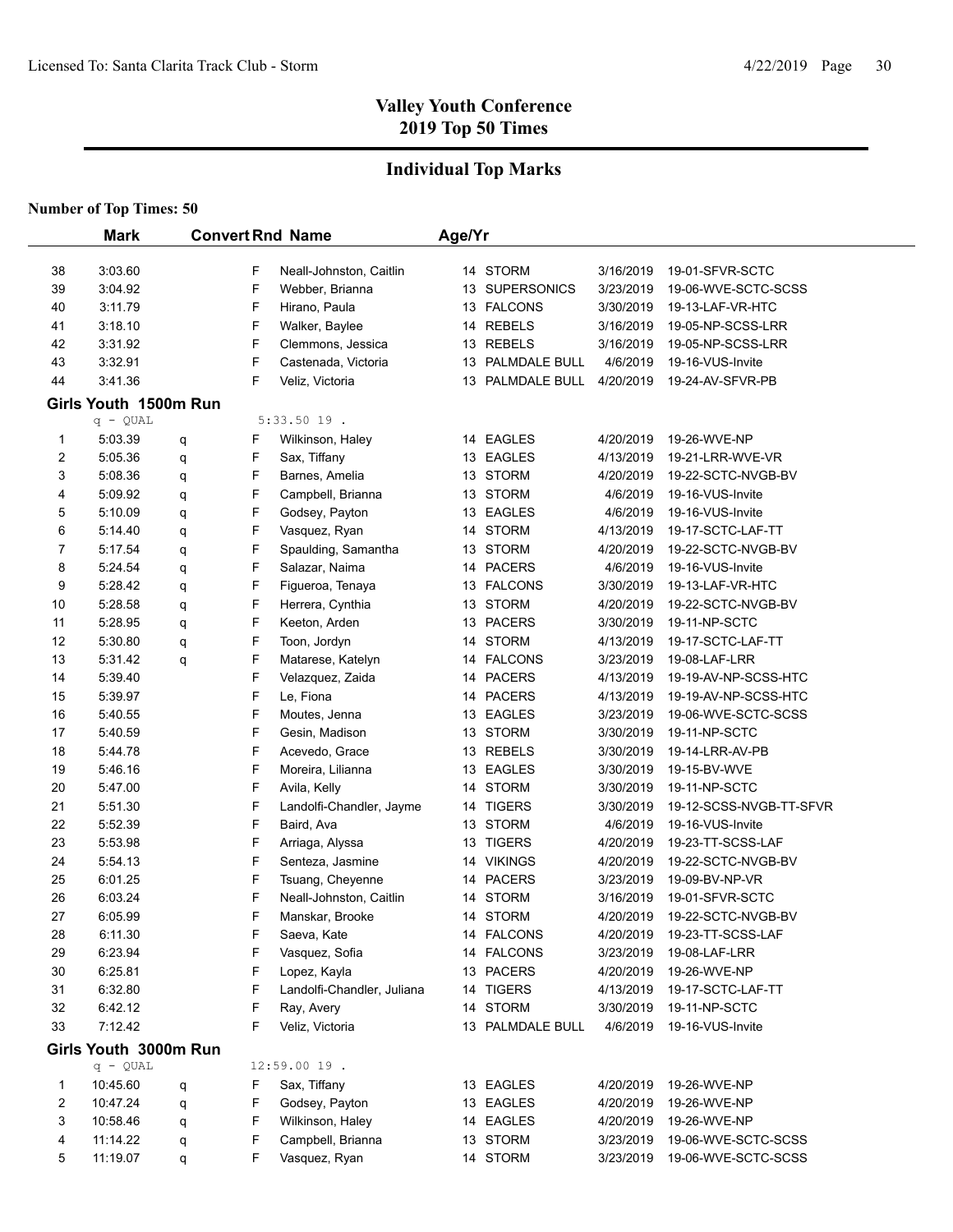## **Individual Top Marks**

|                | <b>Mark</b>                  |        |   | <b>Convert Rnd Name</b> | Age/Yr |            |           |                     |
|----------------|------------------------------|--------|---|-------------------------|--------|------------|-----------|---------------------|
| 6              | 11:50.94                     |        | F | Spaulding, Samantha     |        | 13 STORM   | 4/6/2019  | 19-16-VUS-Invite    |
| 7              | 11:52.91                     | q<br>q | F | Herrera, Cynthia        |        | 13 STORM   | 4/13/2019 | 19-17-SCTC-LAF-TT   |
| 8              | 11:58.71                     | q      | F | Salazar, Naima          |        | 14 PACERS  | 3/30/2019 | 19-11-NP-SCTC       |
| 9              | 12:05.28                     | q      | F | Moreira, Lilianna       |        | 13 EAGLES  | 3/16/2019 | 19-04-WVE-HTC-TT-AV |
| 10             | 12:28.98                     | q      | F | Baird, Ava              |        | 13 STORM   | 3/16/2019 | 19-01-SFVR-SCTC     |
| 11             | 12:31.06                     | q      | F | Neall-Johnston, Caitlin |        | 14 STORM   | 4/13/2019 | 19-17-SCTC-LAF-TT   |
| 12             | 12:41.70                     | q      | F | Toon, Jordyn            |        | 14 STORM   | 3/30/2019 | 19-11-NP-SCTC       |
| 13             | 12:58.02                     | q      | F | Acevedo, Grace          |        | 13 REBELS  | 4/6/2019  | 19-16-VUS-Invite    |
| 14             | 13:09.56                     |        | F | Le, Fiona               |        | 14 PACERS  | 3/30/2019 | 19-11-NP-SCTC       |
| 15             | 13:37.04                     |        | F | Tsuang, Cheyenne        |        | 14 PACERS  | 3/30/2019 | 19-11-NP-SCTC       |
| 16             | 14:06.51                     |        | F | Lopez, Kayla            |        | 13 PACERS  | 3/30/2019 | 19-11-NP-SCTC       |
| 17             | 14:17.67                     |        | F | Bertola, Hailey         |        | 13 STORM   | 4/20/2019 | 19-22-SCTC-NVGB-BV  |
| 18             | 14:36.57                     |        | F | Miller, Brielle         |        | 14 STORM   | 3/16/2019 | 19-01-SFVR-SCTC     |
|                | Girls Youth 100m Hurdles 30" |        |   |                         |        |            |           |                     |
|                | $q - QUAL$                   |        |   | 19.60 19.               |        |            |           |                     |
| 1              | 16.94                        | q      | F | Simpson, NaTalia        |        | 14 STORM   | 4/6/2019  | 19-16-VUS-Invite    |
| $\overline{c}$ | 17.31                        | q      | F | Davis, Victoria         |        | 14 STORM   | 4/20/2019 | 19-22-SCTC-NVGB-BV  |
| 3              | 17.80                        | q      | F | Agyekum, Ama-Jamia      |        | 14 STORM   | 3/23/2019 | 19-06-WVE-SCTC-SCSS |
| 4              | 17.85                        | q      | F | Horton, Jameela         |        | 14 STORM   | 4/6/2019  | 19-16-VUS-Invite    |
| 5              | 19.04                        | q      | F | Grashel, Hamilton       |        | 14 PACERS  | 4/6/2019  | 19-16-VUS-Invite    |
| 6              | 19.30                        | q      | F | Mucha, Alexis           |        | 13 STORM   | 4/20/2019 | 19-22-SCTC-NVGB-BV  |
| 7              | 19.96                        |        | F | Ololade, Zorianne       |        | 14 RUSH    | 4/20/2019 | 19-24-AV-SFVR-PB    |
| 8              | 19.98                        |        | F | Ivy, Laylani            |        | 14 RUSH    | 4/20/2019 | 19-24-AV-SFVR-PB    |
| 9              | 20.03                        |        | F | Mayberry, Carolyn       |        | 14 PACERS  | 4/6/2019  | 19-16-VUS-Invite    |
| 10             | 20.06                        |        | F | Thomas, Jasmine         |        | 13 RUSH    | 4/20/2019 | 19-24-AV-SFVR-PB    |
| 11             | 20.87                        |        | F | Bomar, Jacie            |        | 13 STORM   | 3/23/2019 | 19-06-WVE-SCTC-SCSS |
| 12             | 22.81                        |        | F | Leiva, Evee             |        | 14 RUSH    | 4/13/2019 | 19-18-PB-NVGB-SFVR  |
|                | Girls Youth High Jump        |        |   |                         |        |            |           |                     |
|                | $q - QUAL$                   |        |   | $4 - 04.0019$ .         |        |            |           |                     |
| 1              | 5-04.00                      | q      | F | Davis, Victoria         |        | 14 STORM   | 3/23/2019 | 19-06-WVE-SCTC-SCSS |
| $2^*$          | 4-10.00                      | q      | F | Horton, Jameela         |        | 14 STORM   | 4/20/2019 | 19-22-SCTC-NVGB-BV  |
| $2^*$          | 4-10.00                      | q      | F | Thompson, Regan         |        | 13 STORM   | 4/20/2019 | 19-22-SCTC-NVGB-BV  |
| $2^*$          | 4-10.00                      | q      | F | Humphries, Meagan       |        | 13 STORM   | 3/23/2019 | 19-06-WVE-SCTC-SCSS |
| 5              | 4-08.00                      | q      | F | Summers, Nicole         |        | 13 VIKINGS | 3/30/2019 | 19-15-BV-WVE        |
| $6*$           | 4-06.00                      | q      | F | Cubias, Marissa         |        | 13 PACERS  | 4/20/2019 | 19-26-WVE-NP        |
| $6*$           | 4-06.00                      | q      | F | Langness, Kaydence      |        | 14 REBELS  | 4/13/2019 | 19-21-LRR-WVE-VR    |
| $6*$           | 4-06.00                      | q      | F | Bomar, Jacie            |        | 13 STORM   | 4/13/2019 | 19-17-SCTC-LAF-TT   |
| 6*             | 4-06.00                      | q      | F | Igbinigie, Zoey         |        | 13 RUSH    | 4/6/2019  | 19-16-VUS-Invite    |
| 10             | 4-04.00                      | q      | F | Burton, Emily           |        | 14 STORM   | 4/13/2019 | 19-17-SCTC-LAF-TT   |
| $11*$          | 4-02.00                      |        | F | Cruz, Madison           |        | 14 STORM   | 4/13/2019 | 19-17-SCTC-LAF-TT   |
| $11*$          | 4-02.00                      |        | F | Preis, Keira            |        | 13 PACERS  | 3/23/2019 | 19-09-BV-NP-VR      |
| $11*$          | 4-02.00                      |        | F | Calaguas, Keira         |        | 13 FALCONS | 4/20/2019 | 19-23-TT-SCSS-LAF   |
| $14*$          | 4-00.00                      |        | F | Nodine, Briana          |        | 14 STORM   | 4/20/2019 | 19-22-SCTC-NVGB-BV  |
| $14*$          | 4-00.00                      |        | F | Neall-Johnston, Caitlin |        | 14 STORM   | 3/23/2019 | 19-06-WVE-SCTC-SCSS |
| $16*$          | 3-10.00                      |        | F | Zamperin, Cassidy       |        | 14 STORM   | 3/16/2019 | 19-01-SFVR-SCTC     |
| $16*$          | 3-10.00                      |        | F | Mucha, Alexis           |        | 13 STORM   | 3/23/2019 | 19-06-WVE-SCTC-SCSS |
| $16*$          | 3-10.00                      |        | F | Kelley, Jordyn          |        | 13 STORM   | 3/16/2019 | 19-01-SFVR-SCTC     |
| $19*$          | 3-08.00                      |        | F | Hunter, Allison         |        | 13 STORM   | 4/13/2019 | 19-17-SCTC-LAF-TT   |
| $19*$          | 3-08.00                      |        | F | Bryant, Sophie          |        | 13 STORM   | 4/20/2019 | 19-22-SCTC-NVGB-BV  |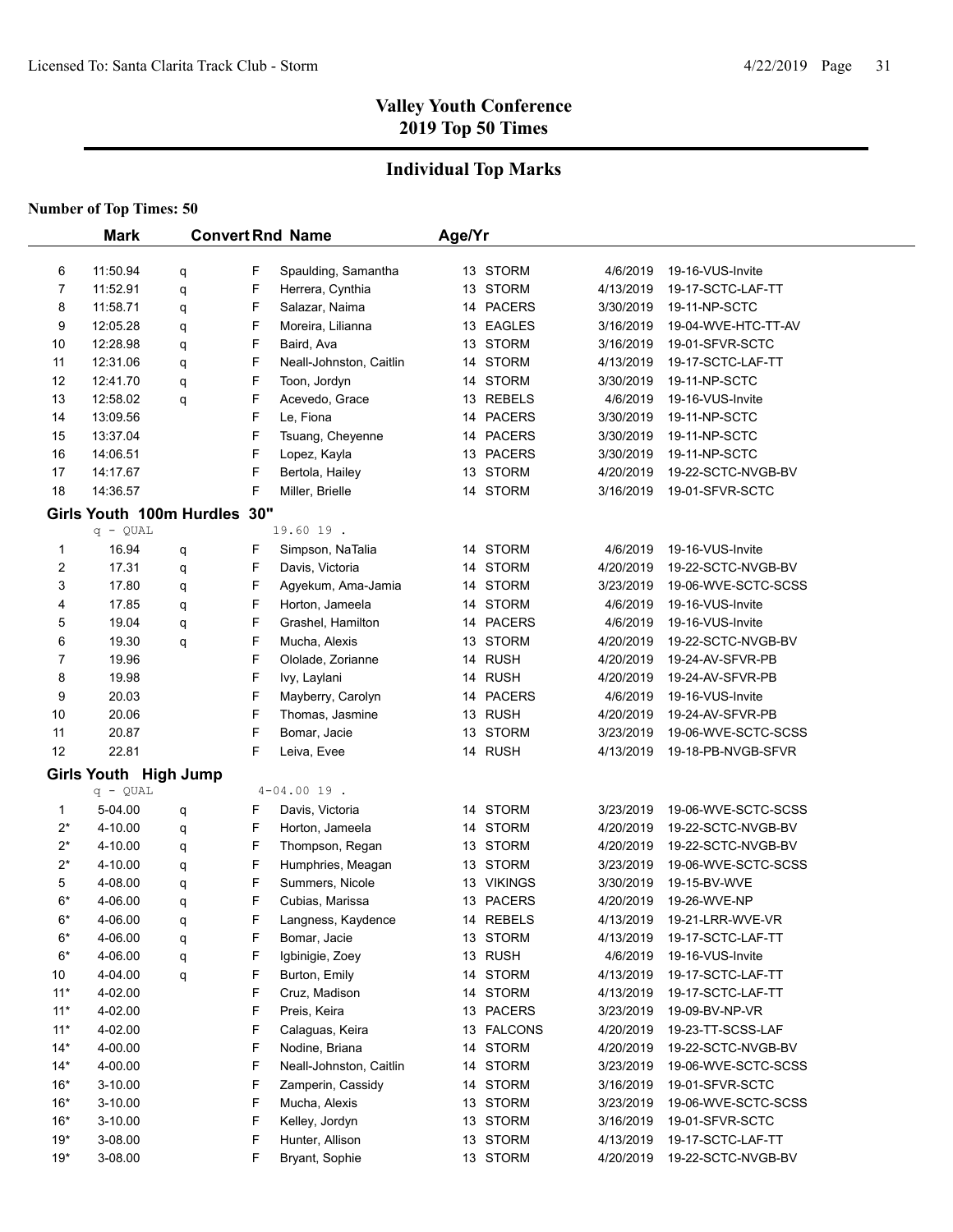## **Individual Top Marks**

|       | <b>Mark</b> |                            |   | <b>Convert Rnd Name</b> | Age/Yr |                  |           |                         |
|-------|-------------|----------------------------|---|-------------------------|--------|------------------|-----------|-------------------------|
| 21    | 3-06.00     |                            | F | Cardosa, Krystal        |        | 13 STORM         | 3/23/2019 | 19-06-WVE-SCTC-SCSS     |
| 22    | 3-04.00     |                            | F | Piper, Syrai            |        | 13 STORM         | 3/16/2019 | 19-01-SFVR-SCTC         |
|       |             | Girls Youth Long Jump      |   |                         |        |                  |           |                         |
|       | $q - QUAL$  |                            |   | $14 - 01.0019$ .        |        |                  |           |                         |
| 1     | 16-01.00    | q                          | F | Matthews, Nedovia       |        | 14 EAGLES        | 4/20/2019 | 19-26-WVE-NP            |
| 2     | 16-00.00    | q                          | F | Humphries, Meagan       |        | 13 STORM         | 4/6/2019  | 19-16-VUS-Invite        |
| 3     | 14-10.00    | q                          | F | Ismerio, Galilea        | 13     | PALMDALE BULL    | 3/30/2019 | 19-14-LRR-AV-PB         |
| 4     | 14-09.75    | q                          | F | Nodine, Briana          |        | 14 STORM         | 4/20/2019 | 19-22-SCTC-NVGB-BV      |
| 5     | 14-08.50    | q                          | F | Ford, Cassidy           | 13     | <b>RUSH</b>      | 4/6/2019  | 19-16-VUS-Invite        |
| 6     | 14-06.00    | q                          | F | Ololade, Zorianne       |        | 14 RUSH          | 4/20/2019 | 19-24-AV-SFVR-PB        |
| 7     | 14-02.50    | q                          | F | Turner, Jailyn          |        | 13 VIKINGS       | 4/20/2019 | 19-22-SCTC-NVGB-BV      |
| $8*$  | 13-08.00    |                            | F | Thompson, Regan         | 13     | <b>STORM</b>     | 4/13/2019 | 19-17-SCTC-LAF-TT       |
| $8*$  | 13-08.00    |                            | F | Ivy, Laylani            |        | 14 RUSH          | 3/16/2019 | 19-01-SFVR-SCTC         |
| 10    | 13-07.50    |                            | F | Bomar, Jacie            |        | 13 STORM         | 4/20/2019 | 19-22-SCTC-NVGB-BV      |
| $11*$ | 13-07.00    |                            | F | Creighton, Kaitlyn      |        | 14 FALCONS       | 4/20/2019 | 19-23-TT-SCSS-LAF       |
| $11*$ | 13-07.00    |                            | F | Martin, Keari           |        | 13 ANTELOPE VALL | 4/20/2019 | 19-24-AV-SFVR-PB        |
| 13    | 13-00.00    |                            | F | Bailey, Desta           |        | 13 RUSH          | 4/20/2019 | 19-24-AV-SFVR-PB        |
| 14    | 12-05.50    |                            | F | Kelley, Pharyn          |        | 13 EAGLES        | 4/6/2019  | 19-16-VUS-Invite        |
| 15    | 12-03.50    |                            | F | Liegey, Gabrielle       |        | 13 FALCONS       | 4/13/2019 | 19-17-SCTC-LAF-TT       |
| 16    | 12-01.75    |                            | F | Alford, Cheyenne        |        | 13 REBELS        | 4/13/2019 | 19-21-LRR-WVE-VR        |
| 17    | 11-11.00    |                            | F | Talbot, Samantha        |        | 13 FALCONS       | 4/20/2019 | 19-23-TT-SCSS-LAF       |
| 18    | 11-05.75    |                            | F | Kelley, Jordyn          |        | 13 STORM         | 3/23/2019 | 19-06-WVE-SCTC-SCSS     |
| 19    | 11-01.75    |                            | F | Rahe, Mia               |        | 14 RAIDERS       | 4/6/2019  | 19-16-VUS-Invite        |
| 20    | 11-00.50    |                            | F | Jones, Makayla          |        | 14 REBELS        | 3/16/2019 | 19-05-NP-SCSS-LRR       |
| 21    | 10-09.00    |                            | F | Balian, Emily           |        | 13 FALCONS       | 4/13/2019 | 19-17-SCTC-LAF-TT       |
| 22    | 10-08.00    |                            | F | Omranian, Charlize      | 13     | <b>RAIDERS</b>   | 4/20/2019 | 19-25-VR-HTC-LRR        |
| 23    | 10-05.75    |                            | F | Manskar, Brooke         |        | 14 STORM         | 3/16/2019 | 19-01-SFVR-SCTC         |
| 24    | 10-03.00    |                            | F | Berryman, My'endia      |        | 14 RUSH          | 3/30/2019 | 19-12-SCSS-NVGB-TT-SFVR |
| 25    | 10-01.25    |                            | F | Ayala, Cassandra        |        | 13 VIKINGS       | 4/20/2019 | 19-22-SCTC-NVGB-BV      |
| 26    | 10-00.00    |                            | F | Hirano, Paula           |        | 13 FALCONS       | 4/20/2019 | 19-23-TT-SCSS-LAF       |
| 27    | 9-10.75     |                            | F | Rosas, Yasmin           |        | 14 EAGLES        | 4/20/2019 | 19-26-WVE-NP            |
| 28    | 9-06.25     |                            | F | Veliz, Victoria         |        | 13 PALMDALE BULL | 4/13/2019 | 19-18-PB-NVGB-SFVR      |
| 29    | 9-04.00     |                            | F | Venegas, Isabella       |        | 14 RUSH          | 3/23/2019 | 19-10-TT-SFVR-PB        |
| 30    | 9-01.25     |                            | F | Calloway, Cahmora       |        | 13 ANTELOPE VALL | 4/13/2019 | 19-19-AV-NP-SCSS-HTC    |
| 31    | 8-10.00     |                            | F | Bush, Nateli            |        | 13 EAGLES        | 4/13/2019 | 19-21-LRR-WVE-VR        |
| 32    | 8-01.50     |                            | F | Hayes, Kaniya           |        | 13 REBELS        | 4/13/2019 | 19-21-LRR-WVE-VR        |
| $33*$ | 7-08.00     |                            | F | Graham, Elsa            |        | 13 FALCONS       | 3/23/2019 | 19-08-LAF-LRR           |
| $33*$ | 7-08.00     |                            | F | Thomas, Nala            |        | 13 FALCONS       | 3/16/2019 | 19-03-LAF-BV            |
| 35    | 6-07.00     |                            | F | Maldonado, Evelyn       |        | 13 STORM         | 3/16/2019 | 19-01-SFVR-SCTC         |
|       |             | Girls Youth Shot Put 6 lb. |   |                         |        |                  |           |                         |
|       | $q - QUAL$  |                            |   | $25 - 02.0019$ .        |        |                  |           |                         |
| 1     | 41-06.00    | q                          | F | Fontenette, April       |        | 14 PACERS        | 4/20/2019 | 19-26-WVE-NP            |
| 2     | 36-00.50    | q                          | F | Ogbuagu, Adaobi         |        | 13 STORM         | 4/6/2019  | 19-16-VUS-Invite        |
| 3     | 34-10.00    | q                          | F | Ware, Kaliya            |        | 14 PACERS        | 3/16/2019 | 19-05-NP-SCSS-LRR       |
| 4     | 33-04.50    | q                          | F | Greer, Niallana         |        | 14 PACERS        | 3/30/2019 | 19-11-NP-SCTC           |
| 5     | 29-08.00    | q                          | F | Serna, Rebecca          |        | 14 PACERS        | 3/23/2019 | 19-09-BV-NP-VR          |
| 6     | 29-03.25    | q                          | F | Early-Hiner, A'Mia      |        | 14 ANTELOPE VALL | 4/20/2019 | 19-24-AV-SFVR-PB        |
| 7     | 29-01.50    | q                          | F | Clemmons, Jessica       |        | 13 REBELS        | 4/13/2019 | 19-21-LRR-WVE-VR        |
| 8     | 28-11.00    | q                          | F | Wilson, Jaylah          |        | 13 REBELS        | 4/20/2019 | 19-25-VR-HTC-LRR        |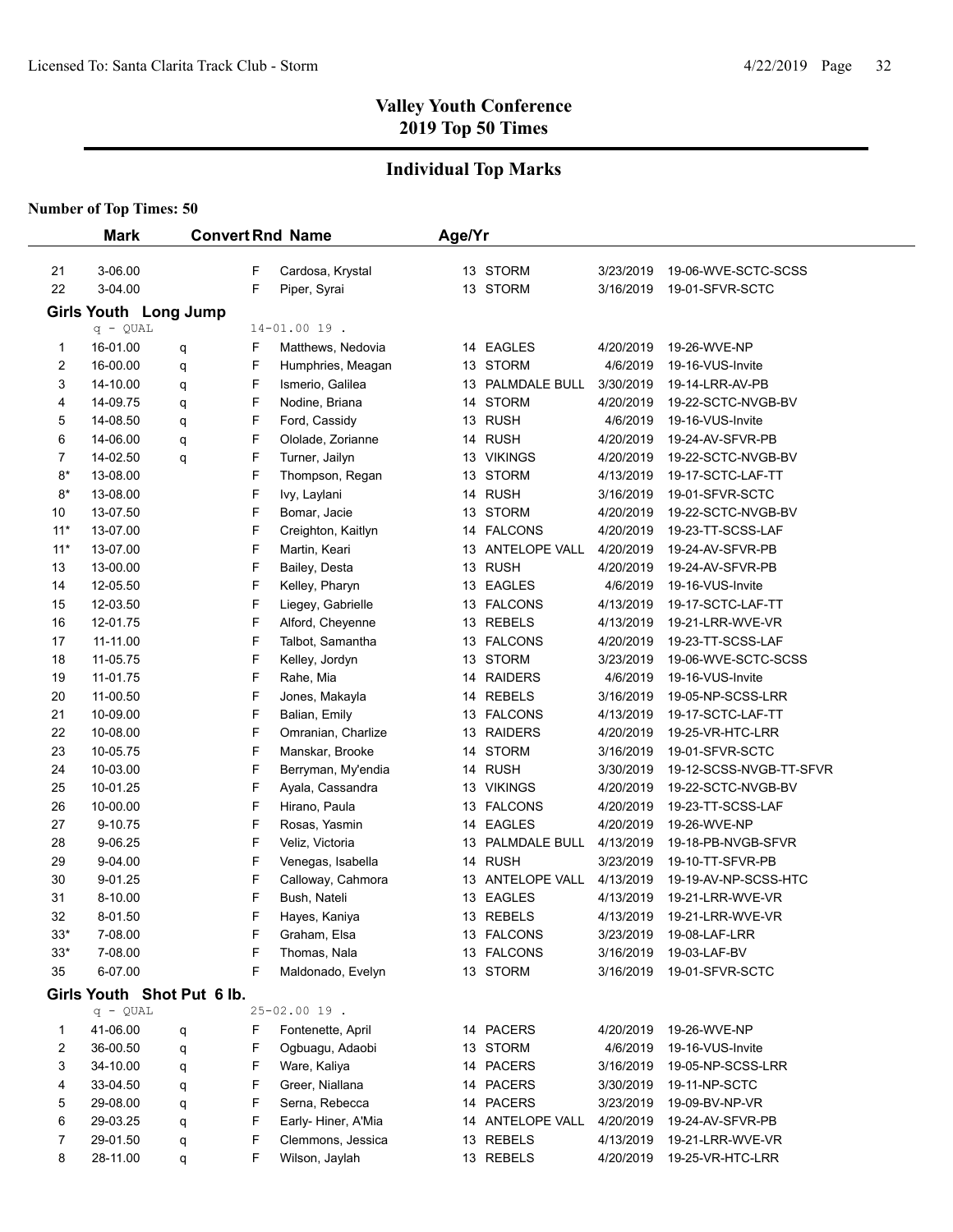## **Individual Top Marks**

|                         | <b>Mark</b>                               |             | <b>Convert Rnd Name</b>           | Age/Yr |                            |                       |                                        |
|-------------------------|-------------------------------------------|-------------|-----------------------------------|--------|----------------------------|-----------------------|----------------------------------------|
|                         |                                           |             |                                   |        |                            |                       |                                        |
| 9<br>10                 | 27-03.00<br>24-03.00                      | F<br>q<br>F | Thomas, Jasmine<br>Rosas, Yasmin  |        | 13 RUSH<br>14 EAGLES       | 4/6/2019<br>4/20/2019 | 19-16-VUS-Invite<br>19-26-WVE-NP       |
| 11                      | 23-05.50                                  | F           | Price, Camille                    |        | 13 STORM                   | 3/23/2019             | 19-06-WVE-SCTC-SCSS                    |
| 12                      | 22-11.00                                  | F           | Nelson, Isabella V                |        | 14 VIKINGS                 | 4/6/2019              | 19-16-VUS-Invite                       |
| 13                      | 22-03.00                                  | F           | Duenas, Katalina                  |        | 14 STORM                   | 4/20/2019             | 19-22-SCTC-NVGB-BV                     |
| 14                      | 21-09.25                                  | F           | Veliz, Victoria                   | 13     | PALMDALE BULL              | 4/13/2019             | 19-18-PB-NVGB-SFVR                     |
| $15*$                   | 21-05.00                                  | F           | Miranda, Rhyanna                  |        | 13 TIGERS                  | 4/6/2019              | 19-16-VUS-Invite                       |
| $15*$                   | 21-05.00                                  | F           | Maldonado, Lindsey                | 13     | <b>STORM</b>               | 3/23/2019             | 19-06-WVE-SCTC-SCSS                    |
| 17                      | 21-00.00                                  | F           | Gilbert, Fiona                    |        | 13 FALCONS                 | 3/23/2019             | 19-08-LAF-LRR                          |
| 18                      | 20-11.00                                  | F           | Castenada, Victoria               | 13     | PALMDALE BULL              | 3/23/2019             | 19-10-TT-SFVR-PB                       |
| 19                      | 19-11.50                                  | F           | Skochinski, Sophia                | 14     | PALMDALE BULL              | 4/20/2019             | 19-24-AV-SFVR-PB                       |
| 20                      | 19-05.00                                  | F           | Huff, Kenadie                     | 13     | <b>REBELS</b>              | 4/6/2019              | 19-16-VUS-Invite                       |
| 21                      | 19-04.00                                  |             | F<br>Calloway, Cahmora            |        | 13 ANTELOPE VALL           | 4/13/2019             | 19-19-AV-NP-SCSS-HTC                   |
| 22                      | 19-00.50                                  | F           | Shields, Amara                    | 13     | <b>STORM</b>               | 3/23/2019             | 19-06-WVE-SCTC-SCSS                    |
| 23                      | 18-10.00                                  | F           | Zamperin, Cassidy                 | 14     | <b>STORM</b>               | 3/30/2019             | 19-11-NP-SCTC                          |
| 24                      | 18-02.50                                  | F           | Lawrence, Faith                   |        | 13 STORM                   | 4/20/2019             | 19-22-SCTC-NVGB-BV                     |
| 25                      | 18-01.50                                  | F           | Ismerio, Galilea                  |        | 13 PALMDALE BULL           | 4/13/2019             | 19-18-PB-NVGB-SFVR                     |
|                         |                                           |             |                                   |        |                            |                       |                                        |
|                         | Girls Inter/Young 100m Dash<br>$q - QUAL$ |             |                                   |        |                            |                       |                                        |
|                         |                                           |             | 14.60 19.                         |        | 15 REBELS                  |                       |                                        |
| 1                       | 13.21                                     | F<br>q      | Green, Demi                       |        | <b>SUPERSONICS</b>         | 3/30/2019             | 19-14-LRR-AV-PB                        |
| $\overline{\mathbf{c}}$ | 13.37                                     | F<br>q      | Wray, Sahara                      | 15     |                            | 3/23/2019             | 19-06-WVE-SCTC-SCSS                    |
| 3                       | 13.73                                     | F<br>q      | Hildago, Anna                     | 15     | <b>VIKINGS</b>             | 4/6/2019              | 19-16-VUS-Invite                       |
| 4<br>5                  | 14.03<br>14.06                            | F<br>q<br>F | Robinson, Makala<br>More, Yasmine | 15     | 15 REBELS<br>ANTELOPE VALL | 4/6/2019<br>3/23/2019 | 19-16-VUS-Invite                       |
| 6                       | 14.34                                     | q<br>F      | Francis, Kathleen                 | 16     | ANTELOPE VALL              | 3/23/2019             | 19-07-NVGB-HTC-AV<br>19-07-NVGB-HTC-AV |
| 7                       | 14.42                                     | q<br>F      | Brennan, Laura                    |        | 15 STORM                   | 3/23/2019             | 19-06-WVE-SCTC-SCSS                    |
| 8                       | 14.55                                     | q<br>F      | Gropper, Joanna                   |        | 15 FALCONS                 | 3/30/2019             | 19-13-LAF-VR-HTC                       |
| 9                       | 14.70                                     | q<br>F      | King, McKenzie                    |        | 15 REBELS                  | 4/13/2019             | 19-21-LRR-WVE-VR                       |
| 10                      | 14.75                                     |             | P<br>Condon, KylieRae             |        | 15 VIKINGS                 | 4/6/2019              | 19-16-VUS-Invite                       |
| 11                      | 14.91                                     | F           | Cumbess, Tamia                    |        | 15 RUSH                    | 4/6/2019              | 19-16-VUS-Invite                       |
| 12                      | 14.96                                     | F           | Williams-Calderon, Storey         |        | 15 REBELS                  | 4/13/2019             | 19-21-LRR-WVE-VR                       |
| 13                      | 15.14                                     | F           | Thompson, Gisele                  |        | 14 RUSH                    | 4/20/2019             | 19-24-AV-SFVR-PB                       |
| 14                      | 15.24                                     |             | P<br>Jones, Juliahna              |        | 15 REBELS                  | 4/6/2019              | 19-16-VUS-Invite                       |
| 15                      | 15.51                                     |             | P<br>Bailey, Aminah               |        | 15 RUSH                    | 4/6/2019              | 19-16-VUS-Invite                       |
| 16                      | 15.59                                     |             | F<br>Swanson, Savannah            | 15     | <b>PACERS</b>              | 3/23/2019             | 19-09-BV-NP-VR                         |
| 17                      | 16.38                                     |             | F<br>Paulson, Ashlyn              | 16     | <b>RAIDERS</b>             | 3/23/2019             | 19-09-BV-NP-VR                         |
| 18                      | 16.57                                     | F           | Franklin, Atianna                 |        | 15 REBELS                  | 4/13/2019             | 19-21-LRR-WVE-VR                       |
| 19                      | 16.64                                     |             | F<br>Bryne, Aoife                 |        | 15 FALCONS                 | 3/16/2019             | 19-03-LAF-BV                           |
|                         | Girls Inter/Young 200m Dash               |             |                                   |        |                            |                       |                                        |
|                         | $q - QUAL$                                |             | 30.80 19.                         |        |                            |                       |                                        |
| 1                       | 27.03                                     | q           | F<br>Green, Demi                  |        | 15 REBELS                  | 3/30/2019             | 19-14-LRR-AV-PB                        |
| 2                       | 27.57                                     | F<br>q      | Wray, Sahara                      |        | 15 SUPERSONICS             | 3/23/2019             | 19-06-WVE-SCTC-SCSS                    |
| 3                       | 28.92                                     | F<br>q      | King, McKenzie                    |        | 15 REBELS                  | 4/20/2019             | 19-25-VR-HTC-LRR                       |
| 4                       | 29.25                                     | F<br>q      | Hildago, Anna                     |        | 15 VIKINGS                 | 3/30/2019             | 19-15-BV-WVE                           |
| 5                       | 30.35                                     | F<br>q      | More, Yasmine                     |        | 15 ANTELOPE VALL           | 4/13/2019             | 19-19-AV-NP-SCSS-HTC                   |
| 6                       | 30.37                                     | F<br>q      | Robinson, Makala                  |        | 15 REBELS                  | 4/6/2019              | 19-16-VUS-Invite                       |
| 7                       | 30.39                                     | F<br>q      | Brennan, Laura                    |        | 15 STORM                   | 4/20/2019             | 19-22-SCTC-NVGB-BV                     |
| $8*$                    | 31.04                                     | F           | Condon, KylieRae                  |        | 15 VIKINGS                 | 3/30/2019             | 19-15-BV-WVE                           |
| $8*$                    | 31.04                                     |             | F<br>Gropper, Joanna              |        | 15 FALCONS                 | 3/30/2019             | 19-13-LAF-VR-HTC                       |
|                         |                                           |             |                                   |        |                            |                       |                                        |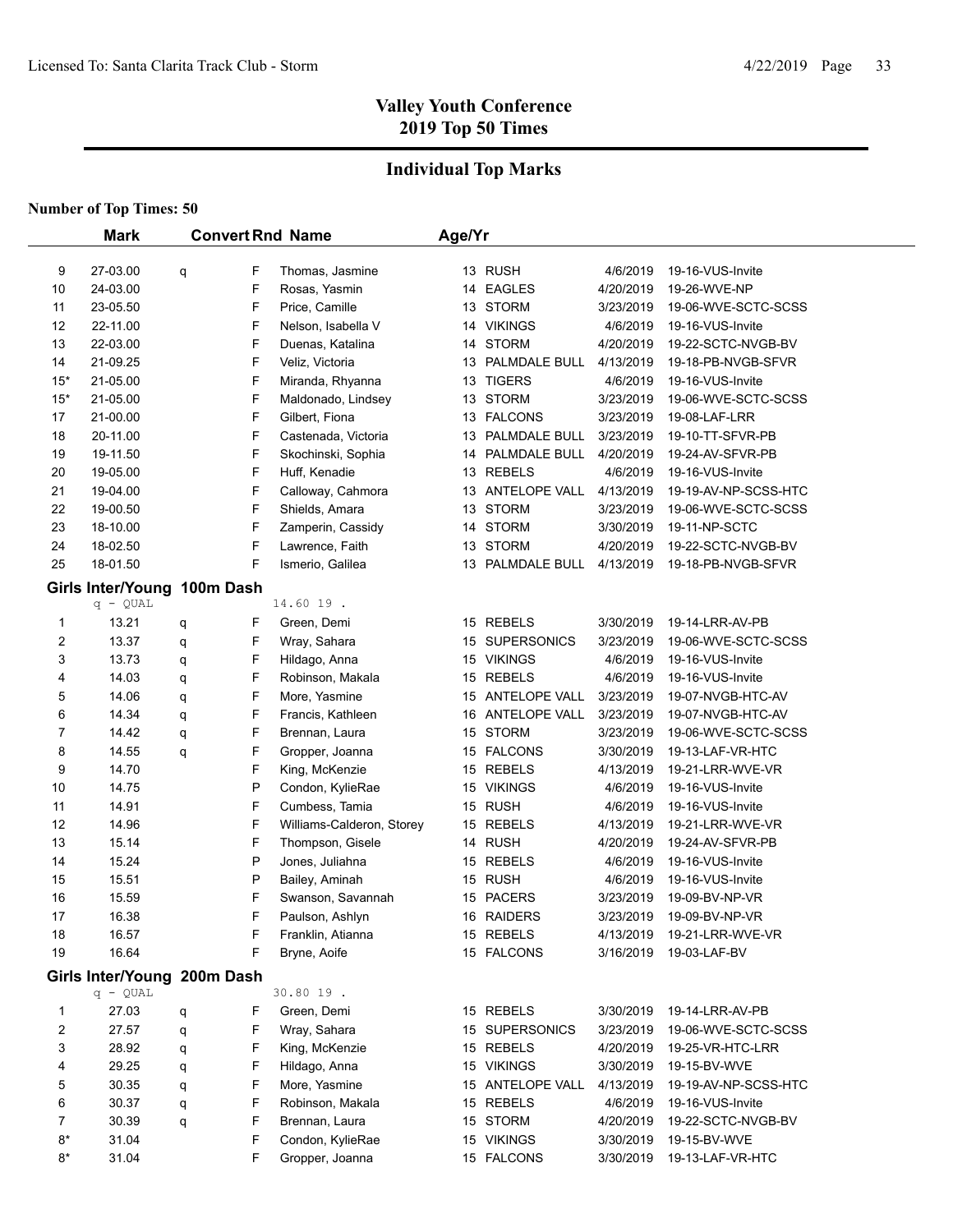q - QUAL 21-01.00 19 .

## **Valley Youth Conference 2019 Top 50 Times**

## **Individual Top Marks**

|                         | <b>Mark</b>                        |                  |   | <b>Convert Rnd Name</b>   | Age/Yr |                  |           |                      |
|-------------------------|------------------------------------|------------------|---|---------------------------|--------|------------------|-----------|----------------------|
|                         |                                    |                  |   |                           |        |                  |           |                      |
| 10                      | 32.48                              |                  | F | Jones, Juliahna           |        | 15 REBELS        | 3/23/2019 | 19-08-LAF-LRR        |
| 11                      | 32.56                              |                  | F | Cumbess, Tamia            |        | 15 RUSH          | 4/20/2019 | 19-24-AV-SFVR-PB     |
| 12                      | 32.67                              |                  | F | Francis, Kathleen         |        | 16 ANTELOPE VALL | 3/16/2019 | 19-04-WVE-HTC-TT-AV  |
| 13                      | 33.24                              |                  | F | Bailey, Aminah            |        | 15 RUSH          | 4/6/2019  | 19-16-VUS-Invite     |
| 14                      | 34.09                              |                  | F | Williams-Calderon, Storey |        | 15 REBELS        | 3/30/2019 | 19-14-LRR-AV-PB      |
| 15                      | 34.68                              |                  | F | Paulson, Ashlyn           |        | 16 RAIDERS       | 4/6/2019  | 19-16-VUS-Invite     |
| 16                      | 35.48                              |                  | F | Bryne, Aoife              |        | 15 FALCONS       | 3/23/2019 | 19-08-LAF-LRR        |
| 17                      | 35.71                              |                  | F | Franklin, Atianna         |        | 15 REBELS        | 3/30/2019 | 19-14-LRR-AV-PB      |
|                         | Girls Inter/Young 400m Dash        |                  |   |                           |        |                  |           |                      |
|                         | $q - QUAL$                         |                  |   | $1:13.8019$ .             |        |                  |           |                      |
| 1                       | 1:01.29                            | q                | F | Green, Demi               |        | 15 REBELS        | 4/6/2019  | 19-16-VUS-Invite     |
| 2                       | 1:05.99                            | q                | F | Hildago, Anna             |        | 15 VIKINGS       | 4/20/2019 | 19-22-SCTC-NVGB-BV   |
| 3                       | 1:12.25                            | q                | F | More, Yasmine             |        | 15 ANTELOPE VALL | 4/13/2019 | 19-19-AV-NP-SCSS-HTC |
| 4                       | 1:12.88                            | q                | F | Gropper, Joanna           |        | 15 FALCONS       | 3/30/2019 | 19-13-LAF-VR-HTC     |
| 5                       | 1:12.97                            | q                | F | Swanson, Savannah         |        | 15 PACERS        | 3/23/2019 | 19-09-BV-NP-VR       |
| 6                       | 1:13.61                            | q                | F | Condon, KylieRae          |        | 15 VIKINGS       | 4/20/2019 | 19-22-SCTC-NVGB-BV   |
| 7                       | 1:16.18                            |                  | F | Francis, Kathleen         |        | 16 ANTELOPE VALL | 4/20/2019 | 19-24-AV-SFVR-PB     |
| 8                       | 1:19.83                            |                  | F | Paulson, Ashlyn           |        | 16 RAIDERS       | 4/13/2019 | 19-21-LRR-WVE-VR     |
| 9                       | 1:23.65                            |                  | F | Santana, Ariana           |        | 15 EAGLES        | 3/23/2019 | 19-06-WVE-SCTC-SCSS  |
|                         | Girls Inter/Young 800m Run         |                  |   |                           |        |                  |           |                      |
|                         | $q - QUAL$                         |                  |   | $3:12.0019$ .             |        |                  |           |                      |
| 1                       | 2:31.19                            | q                | F | Rachal, Laisette          |        | 16 PALMDALE BULL | 3/23/2019 | 19-10-TT-SFVR-PB     |
| $\overline{\mathbf{c}}$ | 2:54.58                            | q                | F | Swanson, Savannah         |        | 15 PACERS        | 4/6/2019  | 19-16-VUS-Invite     |
| 3                       | 3:07.15                            | q                | F | Speed, Shaya              |        | 15 EAGLES        | 3/30/2019 | 19-15-BV-WVE         |
|                         | Girls Inter/Young 1500m Run        |                  |   |                           |        |                  |           |                      |
|                         | $q - QUAL$                         |                  |   | $6:29.0019$ .             |        |                  |           |                      |
| 1                       | 5:26.35                            | q                | F | Rachal, Laisette          |        | 16 PALMDALE BULL | 4/13/2019 | 19-18-PB-NVGB-SFVR   |
| 2                       | 6:17.84                            | q                | F | Wiener, Camille           |        | 15 STORM         | 3/23/2019 | 19-06-WVE-SCTC-SCSS  |
|                         | Girls Inter/Young 100m Hurdles 33" |                  |   |                           |        |                  |           |                      |
|                         | $q - QUAL$                         |                  |   | 21.00 19.                 |        |                  |           |                      |
| $\mathbf{1}$            | 27.29                              |                  | F | Qiqieh, Maya              |        | 16 STORM         | 3/16/2019 | 19-01-SFVR-SCTC      |
|                         | Girls Inter/Young                  | <b>High Jump</b> |   |                           |        |                  |           |                      |
|                         | $q - QUAL$                         |                  |   | $4 - 02.0019$ .           |        |                  |           |                      |
| 1                       | 4-06.00                            | q                | F | Hildago, Anna             |        | 15 VIKINGS       | 4/6/2019  | 19-16-VUS-Invite     |
|                         | Girls Inter/Young Long Jump        |                  |   |                           |        |                  |           |                      |
|                         | $q - QUAL$                         |                  |   | $11 - 11.00 19$ .         |        |                  |           |                      |
| 1                       | 14-00.50                           | q                | F | Cumbess, Tamia            |        | 15 RUSH          | 4/20/2019 | 19-24-AV-SFVR-PB     |
| 2                       | 13-08.00                           | q                | F | More, Yasmine             |        | 15 ANTELOPE VALL | 4/20/2019 | 19-24-AV-SFVR-PB     |
| 3                       | 12-09.00                           | q                | F | Francis, Kathleen         |        | 16 ANTELOPE VALL | 4/20/2019 | 19-24-AV-SFVR-PB     |
| 4                       | 12-08.00                           | q                | F | Santana, Ariana           |        | 15 EAGLES        | 3/30/2019 | 19-15-BV-WVE         |
| 5                       | 12-07.00                           | q                | F | Bailey, Aminah            |        | 15 RUSH          | 4/20/2019 | 19-24-AV-SFVR-PB     |
| 6                       | 12-04.00                           | q                | F | Jones, Juliahna           |        | 15 REBELS        | 4/13/2019 | 19-21-LRR-WVE-VR     |
| 7                       | 11-11.00                           | q                | F | Paulson, Ashlyn           |        | 16 RAIDERS       | 3/23/2019 | 19-09-BV-NP-VR       |
| 8                       | 11-09.50                           |                  | F | Qiqieh, Maya              |        | 16 STORM         | 3/16/2019 | 19-01-SFVR-SCTC      |
| 9                       | 9-03.00                            |                  | F | Franklin, Atianna         |        | 15 REBELS        | 4/20/2019 | 19-25-VR-HTC-LRR     |
| 10                      | 7-02.50                            |                  | F | Bryne, Aoife              |        | 15 FALCONS       | 3/23/2019 | 19-08-LAF-LRR        |
|                         | Girls Inter/Young Shot Put 4 kg.   |                  |   |                           |        |                  |           |                      |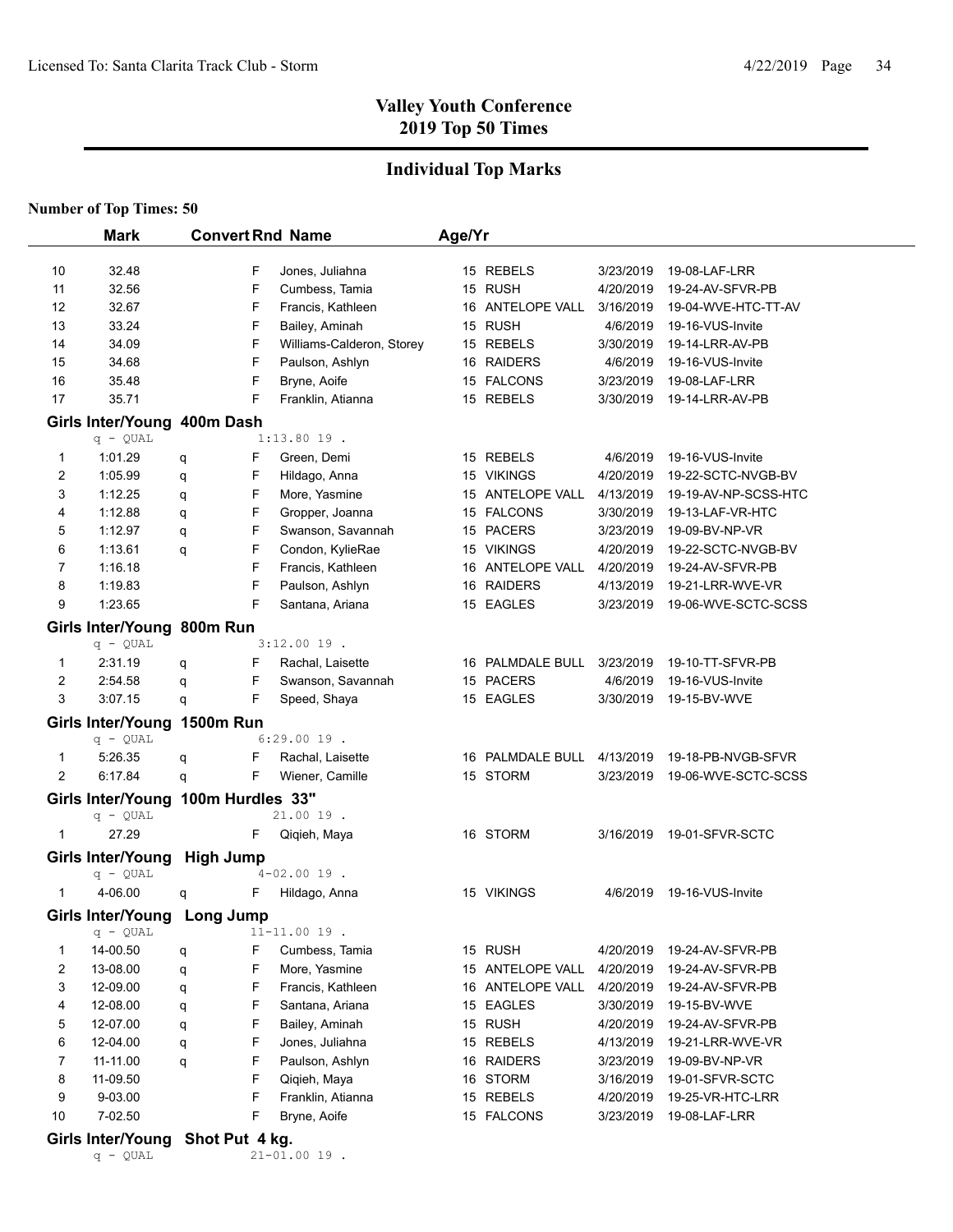## **Individual Top Marks**

|          | <b>Mark</b>                     |   |        | <b>Convert Rnd Name</b>            | Age/Yr |                           |                        |                                |  |
|----------|---------------------------------|---|--------|------------------------------------|--------|---------------------------|------------------------|--------------------------------|--|
|          |                                 |   |        |                                    |        |                           |                        |                                |  |
| 1        | 31-04.00                        | q | F      | Brennan, Laura<br>Jones, Juliahna  |        | 15 STORM                  | 4/20/2019              | 19-22-SCTC-NVGB-BV             |  |
| 2        | 22-06.00                        | q | F      |                                    |        | 15 REBELS                 | 3/23/2019              | 19-08-LAF-LRR                  |  |
| 3        | 14-05.00                        |   | F      | Santana, Ariana                    |        | 15 EAGLES                 | 3/30/2019              | 19-15-BV-WVE                   |  |
|          | Girls ALL 400m Dash             |   |        |                                    |        |                           |                        |                                |  |
| 1        | X1:28.02                        |   | F      | Fenelon, Micaella                  |        | 10 STORM                  | 3/30/2019              | 19-11-NP-SCTC                  |  |
| 2        | X1:40.68                        |   | F      | Bautista, Kailee                   |        | 9 PACERS                  | 3/30/2019              | 19-11-NP-SCTC                  |  |
| 3        | X2:03.92                        |   | F      | Preciado, Alyssa                   |        | 9 PACERS                  | 3/30/2019              | 19-11-NP-SCTC                  |  |
|          | Girls ALL 800m Run              |   |        |                                    |        |                           |                        |                                |  |
| 1        | X2:23.68                        |   | F      | Teymouri, Angelina                 |        | 13 STORM                  | 3/30/2019              | 19-11-NP-SCTC                  |  |
| 2        | X2:36.93                        |   | F      | Campbell, Brianna                  |        | 13 STORM                  | 3/30/2019              | 19-11-NP-SCTC                  |  |
| 3        | X2:38.36                        |   | F      | Spaulding, Samantha                |        | 13 STORM                  | 3/30/2019              | 19-11-NP-SCTC                  |  |
| 4        | X2:40.55                        |   | F      | Pasley, Myla                       |        | 12 STORM                  | 3/30/2019              | 19-11-NP-SCTC                  |  |
| 5        | X2:41.45                        |   | F      | Weinstein, Abigail                 |        | 11 PACERS                 | 3/30/2019              | 19-11-NP-SCTC                  |  |
| 6        | X2:41.65                        |   | F      | Harvey, Aneres                     |        | 11 STORM                  | 3/30/2019              | 19-11-NP-SCTC                  |  |
| 7        | X2:44.33                        |   | F      | Salazar, Naima                     |        | 14 PACERS                 | 3/30/2019              | 19-11-NP-SCTC                  |  |
| 8        | X2:46.78                        |   | F      | Keeton, Arden                      |        | 13 PACERS                 | 3/30/2019              | 19-11-NP-SCTC                  |  |
| 9        | X2:49.09                        |   | F      | Graves-Hogains, Alaya              |        | 10 STORM                  | 3/30/2019              | 19-11-NP-SCTC                  |  |
| 10       | X2:51.90                        |   | F      | Le, Fiona                          |        | 14 PACERS                 | 3/30/2019              | 19-11-NP-SCTC                  |  |
| 11       | X2:54.38                        |   | F      | Archer, Sarai                      |        | 12 PACERS                 | 3/30/2019              | 19-11-NP-SCTC                  |  |
| 12       | X2:54.72                        |   | F      | Tsuang, Cheyenne                   |        | 14 PACERS                 | 3/30/2019              | 19-11-NP-SCTC                  |  |
| 13       | X2:54.80                        |   | F      | Shields, Amara                     |        | 13 STORM                  | 3/30/2019              | 19-11-NP-SCTC                  |  |
| 14       | X2:57.32                        |   | F      | Jenkins, Jayda                     |        | 10 PACERS                 | 3/30/2019              | 19-11-NP-SCTC                  |  |
| 15       | X3:01.58                        |   | F      | Swanson, Savannah                  |        | 15 PACERS                 | 3/30/2019              | 19-11-NP-SCTC                  |  |
| 16       | X3:03.03                        |   | F      | Buchanan, Emma                     |        | 10 STORM                  | 3/30/2019              | 19-11-NP-SCTC                  |  |
| 17       | X3:07.87                        |   | F      | Tsuang, Shiloh                     |        | 11 PACERS                 | 3/30/2019              | 19-11-NP-SCTC                  |  |
| 18       | X3:14.63                        |   | F      | Davis, Chloe                       |        | 11 STORM                  | 3/30/2019              | 19-11-NP-SCTC                  |  |
| 19       | X3:15.68                        |   | F      | Sosa, Saidee                       |        | 11 PACERS                 | 3/30/2019              | 19-11-NP-SCTC                  |  |
| 20       | X3:15.73                        |   | F      | Lopez, Kayla                       |        | 13 PACERS                 | 3/30/2019              | 19-11-NP-SCTC                  |  |
| 21       | X3:16.53                        |   | F<br>F | Theule, Allie                      | 8      | <b>STORM</b>              | 3/30/2019              | 19-11-NP-SCTC                  |  |
| 22       | X3:19.85                        |   | F      | Salgado, Sadie                     |        | 10 STORM                  | 3/30/2019              | 19-11-NP-SCTC                  |  |
| 23       | X3:25.53                        |   | F      | Farrell, Emily                     |        | 10 STORM                  | 3/30/2019              | 19-11-NP-SCTC                  |  |
| 24<br>25 | X3:27.54<br>X3:33.29            |   | F      | Davis, Summer<br>Vasquez, Brooklyn | 8      | <b>PACERS</b><br>12 STORM | 3/30/2019<br>3/30/2019 | 19-11-NP-SCTC<br>19-11-NP-SCTC |  |
| 26       | X3:37.29                        |   | F      | Dennison, Ruth                     | 8      | <b>STORM</b>              | 3/30/2019              | 19-11-NP-SCTC                  |  |
| 27       | X3:45.30                        |   | F      | Rivera, Danielle Cadance           |        | 12 PACERS                 | 3/30/2019              | 19-11-NP-SCTC                  |  |
| 28       | X3:50.42                        |   | F      | Bucknell, Lizzy                    | 9      | <b>STORM</b>              | 3/30/2019              | 19-11-NP-SCTC                  |  |
| 29       | X3:55.74                        |   | F      | Dennison, Johanna                  |        | 8 STORM                   | 3/30/2019              | 19-11-NP-SCTC                  |  |
| 30       | X4:39.63                        |   | F      | Wiley, Jillian                     |        | 7 STORM                   | 3/30/2019              | 19-11-NP-SCTC                  |  |
|          |                                 |   |        |                                    |        |                           |                        |                                |  |
|          | Girls ALL 1500m Run<br>X5:19.91 |   | F      |                                    |        | 13 STORM                  | 3/30/2019              | 19-11-NP-SCTC                  |  |
| 1<br>2   | X5:24.26                        |   | F      | Campbell, Brianna<br>Pasley, Myla  |        | 12 STORM                  | 3/30/2019              | 19-11-NP-SCTC                  |  |
| 3        | X5:28.95                        |   | F      | Keeton, Arden                      |        | 13 PACERS                 | 3/30/2019              | 19-11-NP-SCTC                  |  |
| 4        | X5:36.81                        |   | F      | Herrera, Cynthia                   |        | 13 STORM                  | 3/30/2019              | 19-11-NP-SCTC                  |  |
| 5        | X5:40.59                        |   | F      | Gesin, Madison                     |        | 13 STORM                  | 3/30/2019              | 19-11-NP-SCTC                  |  |
| 6        | X5:43.02                        |   | F      | Velazquez, Zaida                   |        | 14 PACERS                 | 3/30/2019              | 19-11-NP-SCTC                  |  |
| 7        | X5:45.97                        |   | F      | Weinstein, Abigail                 |        | 11 PACERS                 | 3/30/2019              | 19-11-NP-SCTC                  |  |
| 8        | X5:47.00                        |   | F      | Avila, Kelly                       |        | 14 STORM                  | 3/30/2019              | 19-11-NP-SCTC                  |  |
| 9        | X5:56.85                        |   | F      | O'Sullivan, Jenna                  |        | 11 STORM                  | 3/30/2019              | 19-11-NP-SCTC                  |  |
| 10       | X5:57.96                        |   | F      | Baird, Ava                         |        | 13 STORM                  | 3/30/2019              | 19-11-NP-SCTC                  |  |
|          |                                 |   |        |                                    |        |                           |                        |                                |  |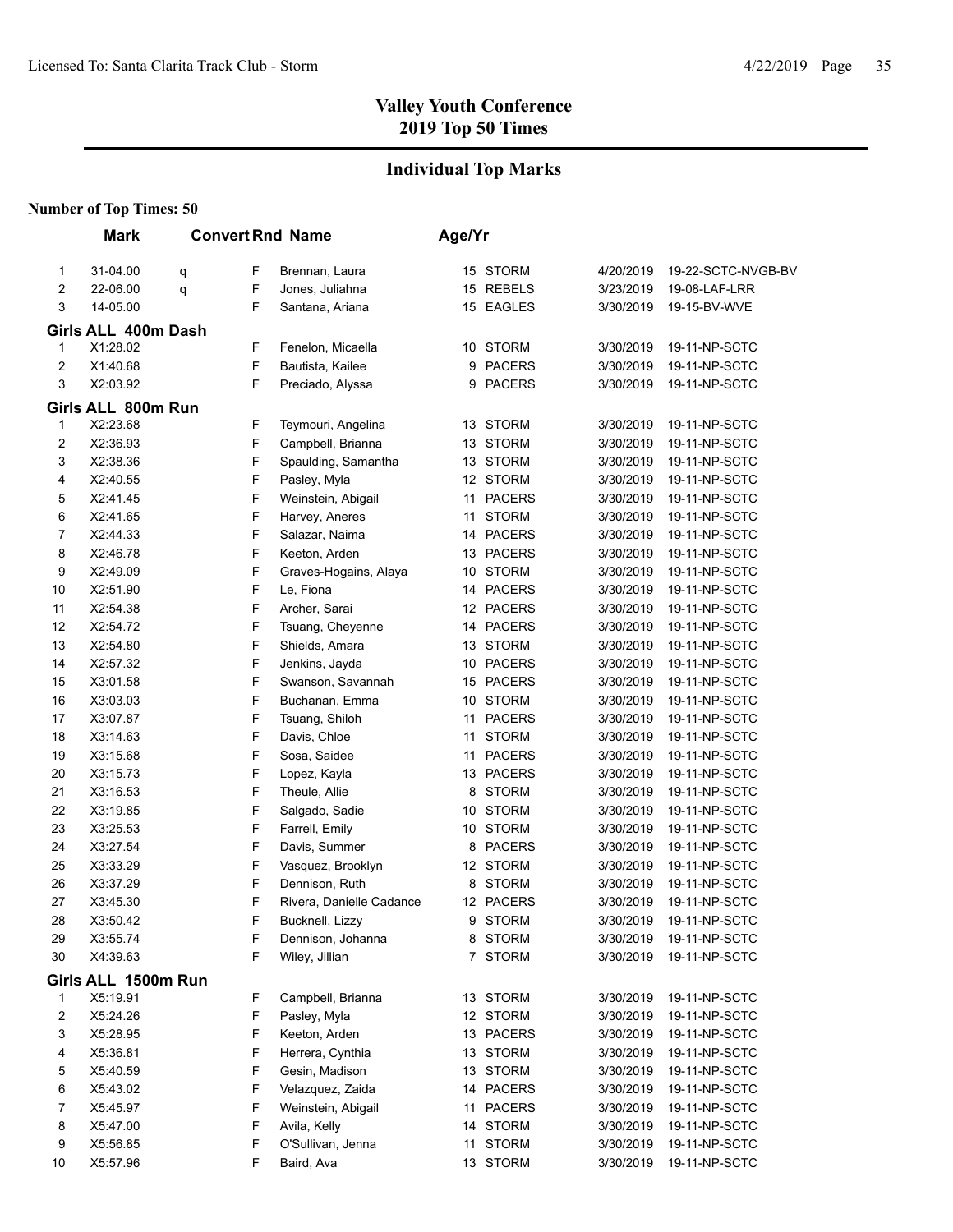## **Individual Top Marks**

| <b>Mark</b> |                     | <b>Convert Rnd Name</b>        |                                   | Age/Yr |                     |           |                                      |  |
|-------------|---------------------|--------------------------------|-----------------------------------|--------|---------------------|-----------|--------------------------------------|--|
| 11          | X6:06.91            | F                              | Tsuang, Shiloh                    |        | 11 PACERS           | 3/30/2019 | 19-11-NP-SCTC                        |  |
| 12          | X6:14.85            | F                              | Jenkins, Jayda                    |        | 10 PACERS           | 3/30/2019 | 19-11-NP-SCTC                        |  |
| 13          | X6:22.84            | F                              | Buchanan, Emma                    |        | 10 STORM            | 3/30/2019 | 19-11-NP-SCTC                        |  |
| 14          | X6:29.12            | F                              | Soffin, Graciela                  | 8      | <b>PACERS</b>       | 3/30/2019 | 19-11-NP-SCTC                        |  |
| 15          | X6:30.34            | F                              | Neall-Johnston, Caitlin           |        | 14 STORM            | 3/30/2019 | 19-11-NP-SCTC                        |  |
| 16          | X6:33.83            | F                              | Theule, Allie                     |        | 8 STORM             | 3/30/2019 | 19-11-NP-SCTC                        |  |
| 17          | X6:37.99            | F                              | Ray, Reese                        |        | 7 STORM             | 3/30/2019 | 19-11-NP-SCTC                        |  |
| 18          | X6:38.28            | F                              | Smelser, Sadie                    |        | 12 STORM            | 3/30/2019 | 19-11-NP-SCTC                        |  |
| 19          | X6:42.12            | F                              | Ray, Avery                        |        | 14 STORM            | 3/30/2019 | 19-11-NP-SCTC                        |  |
| 20          | X6:44.07            | F                              | Salgado, Sadie                    |        | 10 STORM            | 3/30/2019 | 19-11-NP-SCTC                        |  |
| 21          | X6:44.73            | F                              | Voyles, Ashley                    |        | 11 STORM            | 3/30/2019 | 19-11-NP-SCTC                        |  |
| 22          | X6:46.97            | F                              | Canham, Abigail                   |        | 10 STORM            | 3/30/2019 | 19-11-NP-SCTC                        |  |
| 23          | X6:48.38            | F                              | Farrell, Emily                    |        | 10 STORM            | 3/30/2019 | 19-11-NP-SCTC                        |  |
| 24          | X6:51.90            | F                              | Vasquez, Brooklyn                 |        | 12 STORM            | 3/30/2019 | 19-11-NP-SCTC                        |  |
| 25          | X7:02.47            | F                              | Davis, Summer                     | 8      | <b>PACERS</b>       | 3/30/2019 | 19-11-NP-SCTC                        |  |
| 26          | X7:03.80            | F                              | Isavi, Hope                       |        | 12 PACERS           | 3/30/2019 | 19-11-NP-SCTC                        |  |
| 27          | X7:18.08            | F                              | Stella, Sidney                    |        | 10 STORM            | 3/30/2019 | 19-11-NP-SCTC                        |  |
| 28          | X7:40.65            | F                              | Bucknell, Lizzy                   |        | 9 STORM             | 3/30/2019 | 19-11-NP-SCTC                        |  |
| 29          | X8:28.73            | F                              | Macrae, Olivia                    |        | 7 PACERS            | 3/30/2019 | 19-11-NP-SCTC                        |  |
| 30          | X8:37.66            | $\mathsf F$                    | Dalley, Hazel                     | 9      | <b>STORM</b>        | 3/30/2019 | 19-11-NP-SCTC                        |  |
| 31          | X8:37.88            | F                              | Apolinario, Madeline              |        | 9 STORM             | 3/30/2019 | 19-11-NP-SCTC                        |  |
| 32          | X8:45.72            | F                              | Sosa, Jade                        |        | 8 PACERS            | 3/30/2019 | 19-11-NP-SCTC                        |  |
|             | Girls ALL 3000m Run |                                |                                   |        |                     |           |                                      |  |
| 1           | X11:58.71           | F                              | Salazar, Naima                    |        | 14 PACERS           | 3/30/2019 | 19-11-NP-SCTC                        |  |
| 2           | X11:59.53           | F                              | Spaulding, Samantha               |        | 13 STORM            | 3/30/2019 | 19-11-NP-SCTC                        |  |
| 3           | X12:41.70           | F                              | Toon, Jordyn                      |        | 14 STORM            | 3/30/2019 | 19-11-NP-SCTC                        |  |
| 4           | X12:57.31           | F                              | Neall-Johnston, Caitlin           |        | 14 STORM            | 3/30/2019 | 19-11-NP-SCTC                        |  |
| 5           | X13:09.56           | F                              | Le, Fiona                         |        | 14 PACERS           | 3/30/2019 | 19-11-NP-SCTC                        |  |
| 6           | X13:12.05           | F                              | Archer, Sarai                     |        | 12 PACERS           | 3/30/2019 | 19-11-NP-SCTC                        |  |
| 7           | X13:37.04           | F                              | Tsuang, Cheyenne                  |        | 14 PACERS           | 3/30/2019 | 19-11-NP-SCTC                        |  |
| 8           | X14:06.51           | F                              | Lopez, Kayla                      |        | 13 PACERS           | 3/30/2019 | 19-11-NP-SCTC                        |  |
| 9           | X16:32.20           | F                              | Rivera, Danielle Cadance          |        | 12 PACERS           | 3/30/2019 | 19-11-NP-SCTC                        |  |
| 10          | X17:03.84           | F                              | Gomez, Adriana                    |        | 12 PACERS           | 3/30/2019 | 19-11-NP-SCTC                        |  |
|             |                     |                                |                                   |        |                     |           |                                      |  |
|             | 16.60               | Boys SubGremlin 100m Dash<br>F | Wills, Colton                     |        | 5 RUSH              | 3/30/2019 | 19-12-SCSS-NVGB-TT-SFVR              |  |
| 1           | 16.69               |                                |                                   |        |                     | 4/6/2019  |                                      |  |
| 2<br>3      | 17.06               | F<br>F                         | Sisay, Isaiah<br>Asante, Harrison |        | 6 STORM<br>6 EAGLES | 4/13/2019 | 19-16-VUS-Invite<br>19-21-LRR-WVE-VR |  |
| 4           | 17.35               | F                              | Rivera, Raymond                   |        | 6 BEARS             | 3/30/2019 | 19-12-SCSS-NVGB-TT-SFVR              |  |
| 5           | 17.53               | F                              | Shirley, Zachary                  |        | 6 HAWKS             | 4/6/2019  | 19-16-VUS-Invite                     |  |
| 6           | 17.65               | F                              | Davis, Myles                      |        | 6 EAGLES            | 4/6/2019  | 19-16-VUS-Invite                     |  |
| 7           | 17.70               | F                              | Estrada, Daniel                   |        | 5 BEARS             | 3/23/2019 | 19-07-NVGB-HTC-AV                    |  |
| 8           | 17.83               | F                              | Lopez, Mateo                      |        | 5 RUSH              | 3/30/2019 | 19-12-SCSS-NVGB-TT-SFVR              |  |
| 9           | 18.01               | F                              | Moore, Saul                       |        | 5 RUSH              | 3/30/2019 | 19-12-SCSS-NVGB-TT-SFVR              |  |
| 10          | 18.07               | F                              | Gardner, Joval                    |        | 6 RUSH              | 4/6/2019  | 19-16-VUS-Invite                     |  |
| 11          | 18.39               | F                              | Pons Jr., Joshua                  |        | 5 BEARS             | 3/30/2019 | 19-12-SCSS-NVGB-TT-SFVR              |  |
| 12          | 18.64               | F                              | Dozier, Austin                    |        | 6 EAGLES            | 4/13/2019 | 19-21-LRR-WVE-VR                     |  |
| 13          | 18.66               | F                              | Thompson II, Xavier               |        | 5 EAGLES            | 4/13/2019 | 19-21-LRR-WVE-VR                     |  |
| 14          | 18.77               | F                              | King Ballou, Keelan               |        | 7 PALMDALE BULL     | 3/23/2019 | 19-10-TT-SFVR-PB                     |  |
| 15          | 18.82               | F                              | Haley, Jaedyn                     |        | 6 PALMDALE BULL     | 4/6/2019  | 19-16-VUS-Invite                     |  |
|             |                     |                                |                                   |        |                     |           |                                      |  |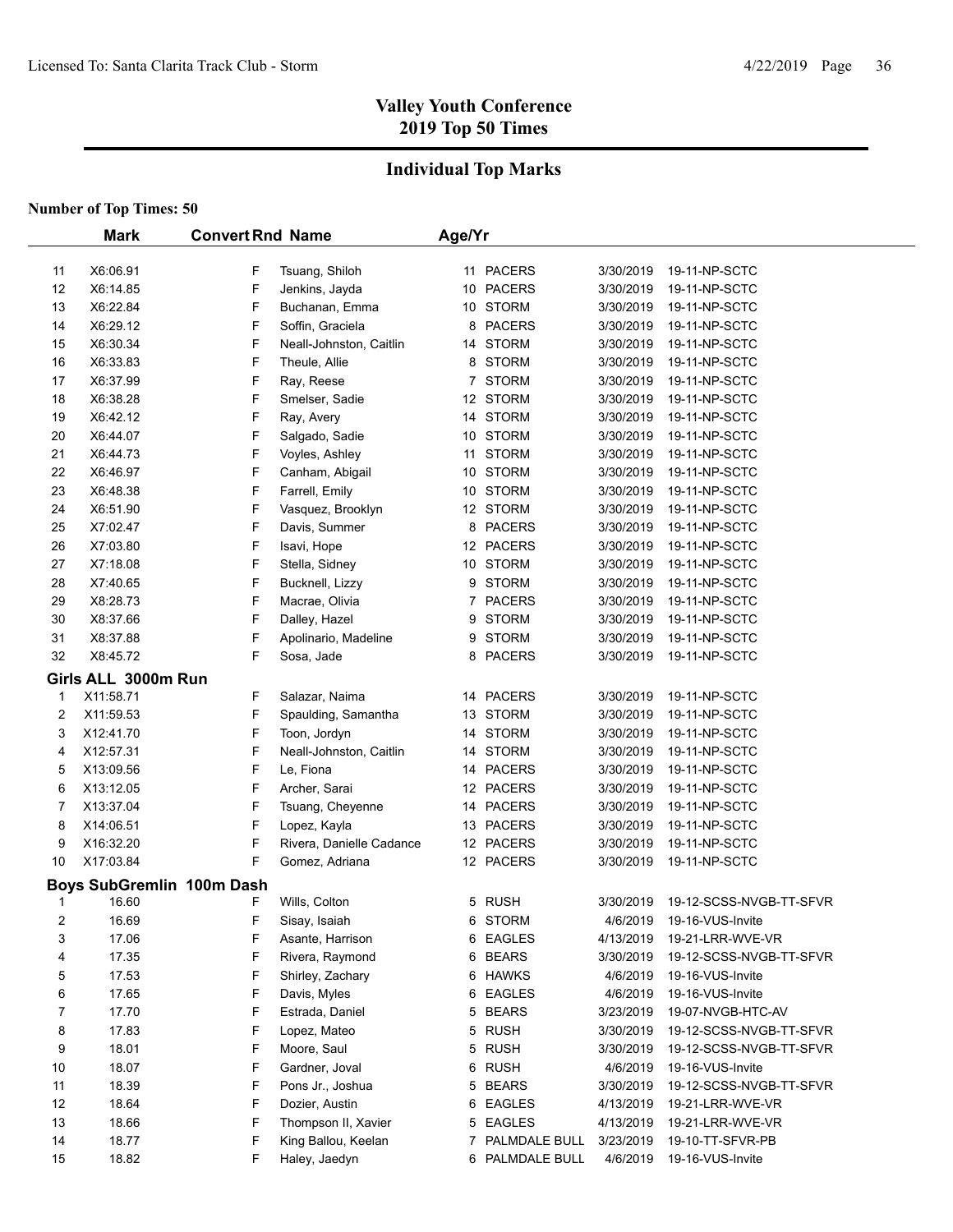### **Individual Top Marks**

|             | <b>Mark</b> | <b>Convert Rnd Name</b>          | Age/Yr                |                         |           |                         |
|-------------|-------------|----------------------------------|-----------------------|-------------------------|-----------|-------------------------|
|             |             |                                  |                       |                         |           |                         |
| 16          | 18.92       | F                                | McGlon, Sincere       | 6 ANTELOPE VALL         | 4/13/2019 | 19-19-AV-NP-SCSS-HTC    |
| 17          | 18.93       | P<br>Epps, Lewis                 |                       | 6 ANTELOPE VALL         | 4/6/2019  | 19-16-VUS-Invite        |
| 18          | 19.17       | F                                | Buscemi, Michael      | 6 RUSH                  | 3/30/2019 | 19-12-SCSS-NVGB-TT-SFVR |
| 19          | 19.21       | F<br>Hall, Cayden                |                       | 6 REBELS                | 4/13/2019 | 19-21-LRR-WVE-VR        |
| 20          | 19.26       | F                                | Beasley, Landen       | 6 REBELS                | 4/13/2019 | 19-21-LRR-WVE-VR        |
| 21          | 19.36       | F<br>Moore, Kevin                |                       | <b>SUPERSONICS</b><br>6 | 3/30/2019 | 19-12-SCSS-NVGB-TT-SFVR |
| 22          | 19.41       | F<br>Green, Devin                |                       | 6 REBELS                | 4/13/2019 | 19-21-LRR-WVE-VR        |
| 23          | 19.42       | F<br>Kelly, Emirh                |                       | 6 REBELS                | 4/13/2019 | 19-21-LRR-WVE-VR        |
| 24          | 19.61       | F<br>Barrero, Tyler              |                       | 6 RUSH                  | 3/23/2019 | 19-10-TT-SFVR-PB        |
| 25          | 19.96       | F                                | Wade, Jayden          | <b>RAIDERS</b><br>6     | 4/20/2019 | 19-25-VR-HTC-LRR        |
| 26          | 20.04       | P                                | Gonzales, Jahmir      | <b>REBELS</b><br>6      | 4/6/2019  | 19-16-VUS-Invite        |
| 27          | 20.16       | F                                | McDuff, Elyjah-Royal  | <b>PACERS</b><br>6      | 3/16/2019 | 19-05-NP-SCSS-LRR       |
| 28          | 20.20       | F                                | Hardy, Dorian         | <b>EAGLES</b><br>6      | 4/13/2019 | 19-21-LRR-WVE-VR        |
| 29          | 20.21       | F<br>Glass, Corey                |                       | <b>REBELS</b><br>6      | 3/16/2019 | 19-05-NP-SCSS-LRR       |
| 30          | 20.35       | F<br>Theule, Collin              |                       | <b>STORM</b><br>6       | 3/30/2019 | 19-11-NP-SCTC           |
| 31          | 20.41       | P                                | Williams III, Edwin   | REBELS<br>6             | 4/6/2019  | 19-16-VUS-Invite        |
| 32          | 20.58       | F                                | Lewis, Desmond        | <b>STORM</b><br>6       | 4/13/2019 | 19-17-SCTC-LAF-TT       |
| 33          | 20.62       | F<br>Nickell, Adam               |                       | STORM<br>6              | 3/30/2019 | 19-11-NP-SCTC           |
| 34          | 20.68       | F<br>Bailey, Jalen               |                       | 6 EAGLES                | 4/13/2019 | 19-21-LRR-WVE-VR        |
| $35^{\ast}$ | 20.79       | F                                | Wilson, Zechariah     | 6 EAGLES                | 4/20/2019 | 19-26-WVE-NP            |
| $35^{\ast}$ | 20.79       | F                                | Grimes, Matthew<br>6  | <b>STORM</b>            | 3/30/2019 | 19-11-NP-SCTC           |
| 37          | 20.85       | F                                | Stewart, Braylon<br>6 | <b>REBELS</b>           | 3/23/2019 | 19-08-LAF-LRR           |
| 38          | 20.87       | F                                | Jones, Kemani<br>6    | <b>PACERS</b>           | 3/30/2019 | 19-11-NP-SCTC           |
| 39          | 20.88       | F                                | Sneed, Kardin         | <b>SUPERSONICS</b><br>5 | 3/30/2019 | 19-12-SCSS-NVGB-TT-SFVR |
| 40          | 20.94       | F                                | DelPrado, Zion        | <b>STORM</b><br>5       | 4/13/2019 | 19-17-SCTC-LAF-TT       |
| 41          | 20.95       | F                                | Gadecki, Ryland<br>6  | HAWKS                   | 4/20/2019 | 19-25-VR-HTC-LRR        |
| 42          | 21.02       | F<br>Neal, Levi                  |                       | 5 RAIDERS               | 4/13/2019 | 19-21-LRR-WVE-VR        |
| 43*         | 21.08       | F                                | Burghdorf, Samuel     | 6 FALCONS               | 3/23/2019 | 19-08-LAF-LRR           |
| 43*         | 21.08       | F                                | Covert, Logan<br>6    | <b>STORM</b>            | 3/16/2019 | 19-01-SFVR-SCTC         |
| 45          | 21.12       | F<br>Butler III, Eric            |                       | 5 REBELS                | 4/20/2019 | 19-25-VR-HTC-LRR        |
| 46          | 21.27       | F<br>Flores, Jacob               |                       | 5 PACERS                | 4/13/2019 | 19-19-AV-NP-SCSS-HTC    |
| 47          | 21.31       | P                                | Grant, Anthony        | 6 PACERS                | 4/6/2019  | 19-16-VUS-Invite        |
| 48          | 21.32       | F<br>Ford, Davonn                |                       | 6 RUSH                  | 3/23/2019 | 19-10-TT-SFVR-PB        |
| 49          | 21.47       | F                                | Ramos, Maverick       | 6 REBELS                | 3/23/2019 | 19-08-LAF-LRR           |
| 50          | 21.50       | P                                | Hall, DaLarrian       | 6 STORM                 | 4/6/2019  | 19-16-VUS-Invite        |
|             |             | <b>Boys SubGremlin 200m Dash</b> |                       |                         |           |                         |
| 1           | 37.55       | F                                | Asante, Harrison      | 6 EAGLES                | 4/6/2019  | 19-16-VUS-Invite        |
| 2           | 39.40       | F<br>Wills, Colton               |                       | 5 RUSH                  | 3/23/2019 | 19-10-TT-SFVR-PB        |
| 3           | 39.49       | F                                | King Ballou, Keelan   | PALMDALE BULL<br>7      | 3/23/2019 | 19-10-TT-SFVR-PB        |
| 4           | 39.70       | F<br>Sisay, Isaiah               |                       | 6 STORM                 | 4/20/2019 | 19-22-SCTC-NVGB-BV      |
| 5           | 40.07       | F<br>Glass, Corey                |                       | 6 REBELS                | 4/20/2019 | 19-25-VR-HTC-LRR        |
| 6           | 40.29       | F<br>Davis, Myles                |                       | 6 EAGLES                | 3/16/2019 | 19-04-WVE-HTC-TT-AV     |
| 7           | 40.47       | F                                | McGlon, Sincere       | 6 ANTELOPE VALL         | 4/13/2019 | 19-19-AV-NP-SCSS-HTC    |
| 8           | 40.71       | F                                | Thompson II, Xavier   | 5 EAGLES                | 4/20/2019 | 19-26-WVE-NP            |
| 9           | 41.39       | F<br>Hall, Cayden                |                       | 6 REBELS                | 4/20/2019 | 19-25-VR-HTC-LRR        |
| 10          | 41.55       | F                                | Beasley, Landen       | 6 REBELS                | 3/23/2019 | 19-08-LAF-LRR           |
| 11          | 41.69       | F<br>Kelly, Emirh                |                       | 6 REBELS                | 3/30/2019 | 19-14-LRR-AV-PB         |
| 12          | 41.80       | F<br>Green, Devin                |                       | 6 REBELS                | 3/30/2019 | 19-14-LRR-AV-PB         |
| 13          | 41.96       | F<br>Nickell, Adam               |                       | 6 STORM                 | 4/20/2019 | 19-22-SCTC-NVGB-BV      |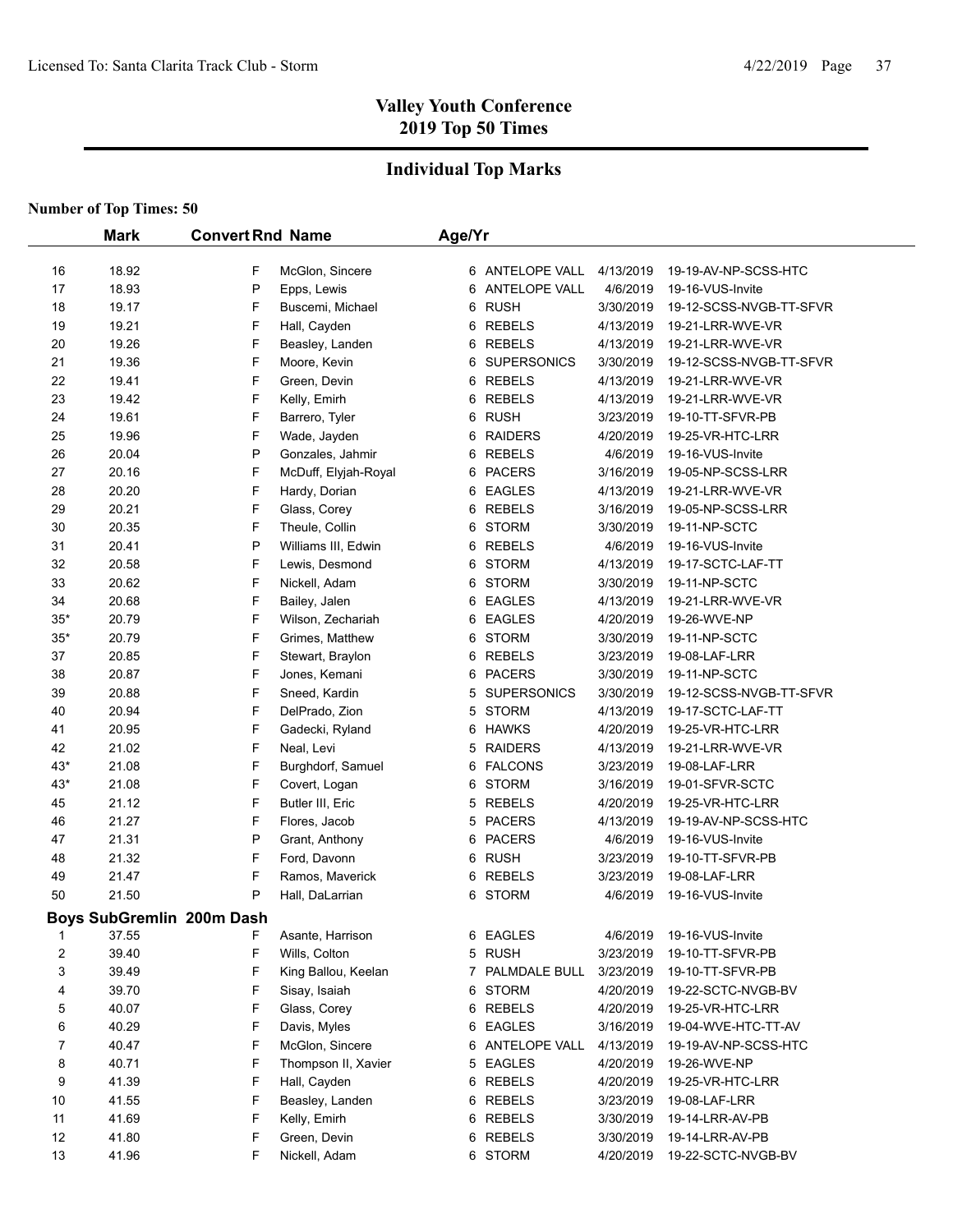## **Individual Top Marks**

|       | <b>Mark</b> | <b>Convert Rnd Name</b>   | Age/Yr                  |           |                         |  |
|-------|-------------|---------------------------|-------------------------|-----------|-------------------------|--|
|       |             |                           |                         |           |                         |  |
| 14    | 42.18       | F<br>Gardner, Joval       | 6 RUSH                  | 4/20/2019 | 19-24-AV-SFVR-PB        |  |
| 15    | 42.65       | F<br>Sneed, Kardin        | <b>SUPERSONICS</b><br>5 | 4/13/2019 | 19-19-AV-NP-SCSS-HTC    |  |
| 16    | 43.07       | F<br>Wilson, Zechariah    | <b>EAGLES</b><br>6      | 4/20/2019 | 19-26-WVE-NP            |  |
| 17    | 43.47       | F<br>Gonzales, Jahmir     | REBELS<br>6             | 4/13/2019 | 19-21-LRR-WVE-VR        |  |
| 18    | 43.64       | F<br>Wade, Jayden         | <b>RAIDERS</b><br>6     | 4/6/2019  | 19-16-VUS-Invite        |  |
| 19    | 44.14       | F<br>Ford, Davonn         | <b>RUSH</b><br>6        | 3/30/2019 | 19-12-SCSS-NVGB-TT-SFVR |  |
| 20    | 44.16       | F<br>McDuff, Elyjah-Royal | <b>PACERS</b><br>6      | 3/23/2019 | 19-09-BV-NP-VR          |  |
| 21    | 44.28       | F<br>Hardy, Dorian        | <b>EAGLES</b><br>6      | 3/30/2019 | 19-15-BV-WVE            |  |
| 22    | 44.36       | F<br>Buscemi, Michael     | <b>RUSH</b><br>6        | 3/16/2019 | 19-01-SFVR-SCTC         |  |
| 23    | 46.10       | F<br>Epps, Lewis          | ANTELOPE VALL<br>6      | 4/20/2019 | 19-24-AV-SFVR-PB        |  |
| 24    | 46.43       | F<br>Grant, Anthony       | <b>PACERS</b><br>6      | 4/20/2019 | 19-26-WVE-NP            |  |
| $25*$ | 46.56       | F<br>Barrero, Tyler       | <b>RUSH</b><br>6        | 3/16/2019 | 19-01-SFVR-SCTC         |  |
| $25*$ | 46.56       | F<br>Moreno, Damian       | <b>HAWKS</b><br>6       | 3/30/2019 | 19-13-LAF-VR-HTC        |  |
| 27    | 46.68       | F<br>Lewis, Desmond       | 6<br><b>STORM</b>       | 3/23/2019 | 19-06-WVE-SCTC-SCSS     |  |
| 28    | 46.76       | F<br>Diaz, Brandon        | 5<br><b>RUSH</b>        | 3/23/2019 | 19-10-TT-SFVR-PB        |  |
| 29    | 46.92       | F<br>Brumley, Tekh        | <b>SUPERSONICS</b><br>6 | 3/30/2019 | 19-12-SCSS-NVGB-TT-SFVR |  |
| 30    | 47.02       | F<br>DelPrado, Zion       | <b>STORM</b><br>5       | 4/13/2019 | 19-17-SCTC-LAF-TT       |  |
| 31    | 47.50       | F<br>Ramos, Maverick      | REBELS<br>6             | 3/23/2019 | 19-08-LAF-LRR           |  |
| 32    | 47.55       | F<br>Flores, Jacob        | 5<br><b>PACERS</b>      | 4/20/2019 | 19-26-WVE-NP            |  |
| 33    | 48.26       | F<br>Gadecki, Ryland      | HAWKS<br>6              | 4/20/2019 | 19-25-VR-HTC-LRR        |  |
| 34    | 48.47       | F<br>Butler, James        | ANTELOPE VALL<br>6      | 4/13/2019 | 19-19-AV-NP-SCSS-HTC    |  |
| 35    | 48.52       | F<br>Covert, Logan        | <b>STORM</b><br>6       | 3/16/2019 | 19-01-SFVR-SCTC         |  |
| 36    | 48.79       | F<br>Levy, Luca           | <b>RAIDERS</b><br>6     | 4/6/2019  | 19-16-VUS-Invite        |  |
| 37    | 48.85       | F<br>Jones, Kemani        | <b>PACERS</b><br>6      | 4/6/2019  | 19-16-VUS-Invite        |  |
| 38    | 49.15       | F<br>Rodriguez, Ismael    | <b>PACERS</b><br>6      | 4/6/2019  | 19-16-VUS-Invite        |  |
| 39    | 49.67       | F<br>Neal, Levi           | <b>RAIDERS</b><br>5     | 3/30/2019 | 19-13-LAF-VR-HTC        |  |
| 40    | 49.70       | F<br>Stanley, Kaiden      | 5<br><b>RUSH</b>        | 3/23/2019 | 19-10-TT-SFVR-PB        |  |
| 41    | 49.74       | F<br>Carter, Robbie       | <b>RUSH</b><br>6        | 3/23/2019 | 19-10-TT-SFVR-PB        |  |
| 42    | 49.80       | F<br>Williams III, Edwin  | REBELS<br>6             | 3/16/2019 | 19-05-NP-SCSS-LRR       |  |
| 43    | 49.82       | F<br>Moore, Kevin         | <b>SUPERSONICS</b><br>6 | 4/20/2019 | 19-23-TT-SCSS-LAF       |  |
| 44    | 50.11       | F<br>Haley, Jaedyn        | PALMDALE BULL<br>6      | 4/6/2019  | 19-16-VUS-Invite        |  |
| 45    | 50.23       | F<br>Bailey, Jalen        | <b>EAGLES</b><br>6      | 3/30/2019 | 19-15-BV-WVE            |  |
| 46    | 50.85       | F<br>Brady, Gavin         | <b>HAWKS</b><br>5       | 4/13/2019 | 19-19-AV-NP-SCSS-HTC    |  |
| 47    | 51.33       | F<br>Chavez, Dominic      | <b>RAIDERS</b><br>6     | 4/20/2019 | 19-25-VR-HTC-LRR        |  |
| 48    | 51.34       | F<br>Stewart, Braylon     | <b>REBELS</b><br>6      | 3/16/2019 | 19-05-NP-SCSS-LRR       |  |
| 49    | 52.65       | F<br>Lawrie, Ethan        | 6 STORM                 | 4/6/2019  | 19-16-VUS-Invite        |  |
| 50    | 53.04       | F<br>Gill, Tatum          | 5 RUSH                  | 4/6/2019  | 19-16-VUS-Invite        |  |
|       |             | Boys SubGremlin 400m Dash |                         |           |                         |  |
|       | 1:26.17     | Shirley, Zachary<br>F     | 6 HAWKS                 | 4/6/2019  | 19-16-VUS-Invite        |  |
| 2     | 1:28.33     | F<br>Nelson, Jalil        | SUPERSONICS<br>8        | 3/16/2019 | 19-05-NP-SCSS-LRR       |  |
| 3     | 1:28.85     | F<br>Sisay, Isaiah        | 6 STORM                 | 4/20/2019 | 19-22-SCTC-NVGB-BV      |  |
| 4     | 1:29.24     | F<br>Barrero, Tyler       | 6 RUSH                  | 4/6/2019  | 19-16-VUS-Invite        |  |
| 5     | 1:29.40     | F<br>Thompson II, Xavier  | <b>EAGLES</b><br>5      | 4/20/2019 | 19-26-WVE-NP            |  |
| 6     | 1:30.54     | F<br>Nickell, Adam        | 6 STORM                 | 4/13/2019 | 19-17-SCTC-LAF-TT       |  |
| 7     | 1:33.55     | F<br>Ford, Davonn         | 6 RUSH                  | 4/13/2019 | 19-18-PB-NVGB-SFVR      |  |
| 8     | 1.34.34     | F<br>Glass, Corey         | 6 REBELS                | 4/20/2019 | 19-25-VR-HTC-LRR        |  |
| 9     | 1:36.05     | F<br>Ballard, Joven       | 6 PACERS                | 3/30/2019 | 19-11-NP-SCTC           |  |
| 10    | 1:36.11     | F<br>Davis, Myles         | 6 EAGLES                | 4/6/2019  | 19-16-VUS-Invite        |  |
| 11    | 1:37.07     | F<br>Wade, Jayden         | 6 RAIDERS               | 4/20/2019 | 19-25-VR-HTC-LRR        |  |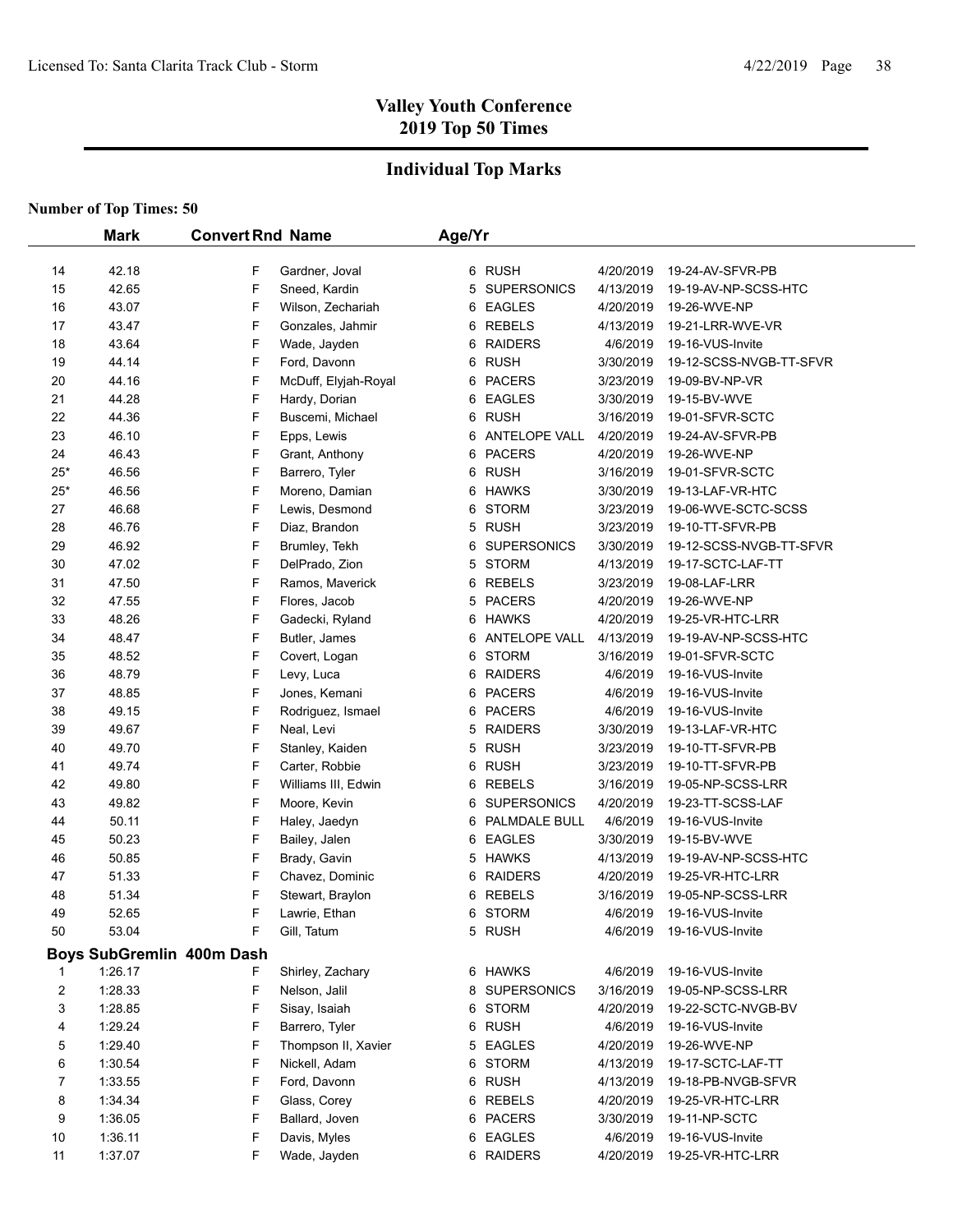## **Individual Top Marks**

|                | <b>Mark</b>              | <b>Convert Rnd Name</b> |                        | Age/Yr |                      |           |                         |
|----------------|--------------------------|-------------------------|------------------------|--------|----------------------|-----------|-------------------------|
| 12             | 1:37.09                  | F                       | Wills, Colton          |        | 5 RUSH               | 3/16/2019 | 19-01-SFVR-SCTC         |
| 13             | 1:38.05                  | F                       | Asante, Harrison       | 6      | <b>EAGLES</b>        | 3/23/2019 | 19-06-WVE-SCTC-SCSS     |
| 14             | 1:39.52                  | F                       | Gonzales, Jahmir       | 6      | <b>REBELS</b>        | 3/23/2019 | 19-08-LAF-LRR           |
| 15             | 1:40.39                  | F                       | Ayala, Matias          | 5      | <b>VIKINGS</b>       | 4/13/2019 | 19-18-PB-NVGB-SFVR      |
| 16             | 1:40.58                  | F                       | Hardy, Dorian          | 6      | <b>EAGLES</b>        | 4/6/2019  | 19-16-VUS-Invite        |
| 17             | 1.41.02                  | F                       | Gardner, Joval         | 6      | <b>RUSH</b>          | 3/30/2019 | 19-12-SCSS-NVGB-TT-SFVR |
| 18             | 1:42.00                  | F                       | Kazemzadeh, Landon     | 6      | <b>STORM</b>         | 3/23/2019 | 19-06-WVE-SCTC-SCSS     |
| 19             | 1:42.81                  | F                       | Carter, Robbie         | 6      | <b>RUSH</b>          | 3/16/2019 | 19-01-SFVR-SCTC         |
| 20             | 1:43.66                  | F                       | Wilson, Zechariah      | 6      | <b>EAGLES</b>        | 4/6/2019  | 19-16-VUS-Invite        |
| $21*$          | 1:43.95                  | F                       | Sneed, Kardin          | 5      | <b>SUPERSONICS</b>   | 4/6/2019  | 19-16-VUS-Invite        |
| $21*$          | 1:43.95                  | F                       | Hall, Cayden           | 6      | <b>REBELS</b>        | 4/13/2019 | 19-21-LRR-WVE-VR        |
| 23             | 1:44.49                  | F                       | Theule, Collin         | 6      | <b>STORM</b>         | 4/6/2019  | 19-16-VUS-Invite        |
| 24             | 1.44.67                  | F                       | Grimes, Matthew        | 6      | <b>STORM</b>         | 4/13/2019 | 19-17-SCTC-LAF-TT       |
| 25             | 1:46.10                  | F                       | Buscemi, Michael       | 6      | <b>RUSH</b>          | 3/16/2019 | 19-01-SFVR-SCTC         |
| 26             | 1.46.23                  | F                       | Burghdorf, Samuel      | 6      | <b>FALCONS</b>       | 3/30/2019 | 19-13-LAF-VR-HTC        |
| 27             | 1.46.90                  | F                       | Lawrie, Ethan          | 6      | <b>STORM</b>         | 3/16/2019 | 19-01-SFVR-SCTC         |
| 28             | 1.47.04                  | F                       | Jones, Kemani          | 6      | <b>PACERS</b>        | 3/30/2019 | 19-11-NP-SCTC           |
| 29             | 1.47.88                  | F                       | Epps, Lewis            | 6      | <b>ANTELOPE VALL</b> | 3/23/2019 | 19-07-NVGB-HTC-AV       |
| 30             | 1.47.93                  | F                       | Grimes, Micah          | 6      | <b>STORM</b>         | 3/30/2019 | 19-11-NP-SCTC           |
| 31             | 1:48.13                  | F                       | Diaz, Brandon          | 5      | <b>RUSH</b>          | 4/13/2019 | 19-18-PB-NVGB-SFVR      |
| 32             | 1.49.60                  | F                       | Stewart, Braylon       | 6      | <b>REBELS</b>        | 3/23/2019 | 19-08-LAF-LRR           |
| 33             | 1:49.77                  | F                       | Moore, Kevin           | 6      | <b>SUPERSONICS</b>   | 4/20/2019 | 19-23-TT-SCSS-LAF       |
| 34             | 1:50.08                  | F                       | Flores, Jacob          | 5      | <b>PACERS</b>        | 3/23/2019 | 19-09-BV-NP-VR          |
| 35             | 1:50.24                  | F                       | Pons Jr., Joshua       | 5      | <b>BEARS</b>         | 4/20/2019 | 19-22-SCTC-NVGB-BV      |
| 36             | 1:51.43                  | F                       | Thompson, Tyler        | 6      | <b>STORM</b>         | 4/20/2019 | 19-22-SCTC-NVGB-BV      |
| 37             | 1:51.90                  | F                       | Rodriguez, Ismael      | 6      | <b>PACERS</b>        | 3/30/2019 | 19-11-NP-SCTC           |
| 38             | 1:51.93                  | F                       | Brumley, Tekh          | 6      | <b>SUPERSONICS</b>   | 4/6/2019  | 19-16-VUS-Invite        |
| 39             | 1:52.12                  | F                       | Kelly, Emirh           | 6      | <b>REBELS</b>        | 3/16/2019 | 19-05-NP-SCSS-LRR       |
| 40             | 1:52.72                  | F                       | Ramos, Maverick        | 6      | <b>REBELS</b>        | 3/23/2019 | 19-08-LAF-LRR           |
| 41             | 1:52.81                  | F                       | Covert, Logan          | 6      | <b>STORM</b>         | 4/13/2019 | 19-17-SCTC-LAF-TT       |
| 42             | 1:52.90                  | F                       | DelPrado, Zion         | 5      | <b>STORM</b>         | 3/16/2019 | 19-01-SFVR-SCTC         |
| 43             | 1.53.27                  | F                       | Bereta, Jackson        | 6      | <b>VIKINGS</b>       | 4/20/2019 | 19-22-SCTC-NVGB-BV      |
| 44             | 1.53.89                  | F                       | Tidwell, Kenji         | 5      | <b>TIGERS</b>        | 4/13/2019 | 19-17-SCTC-LAF-TT       |
| 45             | 1:54.02                  | F                       | Stringfellow, Damarius |        | 6 ANTELOPE VALL      | 4/20/2019 | 19-24-AV-SFVR-PB        |
| 46             | 1:56.19                  | F                       | Chavez, Dominic        | 6      | <b>RAIDERS</b>       | 4/20/2019 | 19-25-VR-HTC-LRR        |
| 47             | 1:56.41                  | F                       | Bailey, Jalen          |        | 6 EAGLES             | 4/13/2019 | 19-21-LRR-WVE-VR        |
| 48             | 1:56.43                  | F                       | Grant, Anthony         |        | 6 PACERS             | 4/20/2019 | 19-26-WVE-NP            |
| 49             | 1:56.84                  | F                       | Hall, DaLarrian        |        | 6 STORM              | 3/30/2019 | 19-11-NP-SCTC           |
| 50             | 1:57.04                  | F                       | Shields, Jalil         |        | 6 STORM              | 4/13/2019 | 19-17-SCTC-LAF-TT       |
|                | Boys SubGremlin 800m Run |                         |                        |        |                      |           |                         |
| 1              | 3:27.50                  | F                       | Barrero, Tyler         |        | 6 RUSH               | 4/6/2019  | 19-16-VUS-Invite        |
| $\overline{c}$ | 3:34.18                  | F                       | Nickell, Adam          |        | 6 STORM              | 4/20/2019 | 19-22-SCTC-NVGB-BV      |
| 3              | 3:34.90                  | F                       | Ballard, Joven         |        | 6 PACERS             | 3/23/2019 | 19-09-BV-NP-VR          |
| 4              | 3:38.57                  | F                       | Glass, Corey           |        | 6 REBELS             | 3/23/2019 | 19-08-LAF-LRR           |
| 5              | 3:38.67                  | F                       | Asante, Harrison       |        | 6 EAGLES             | 3/23/2019 | 19-06-WVE-SCTC-SCSS     |
| 6              | 3:46.26                  | F                       | Theule, Collin         |        | 6 STORM              | 4/20/2019 | 19-22-SCTC-NVGB-BV      |
| 7              | 3:47.40                  | F                       | Grimes, Matthew        |        | 6 STORM              | 4/13/2019 | 19-17-SCTC-LAF-TT       |
| 8              | 3:56.58                  | F                       | Grimes, Micah          | 6      | STORM                | 4/13/2019 | 19-17-SCTC-LAF-TT       |
| 9              | 4:08.32                  | F                       | Epps, Lewis            |        | 6 ANTELOPE VALL      | 4/6/2019  | 19-16-VUS-Invite        |
|                |                          |                         |                        |        |                      |           |                         |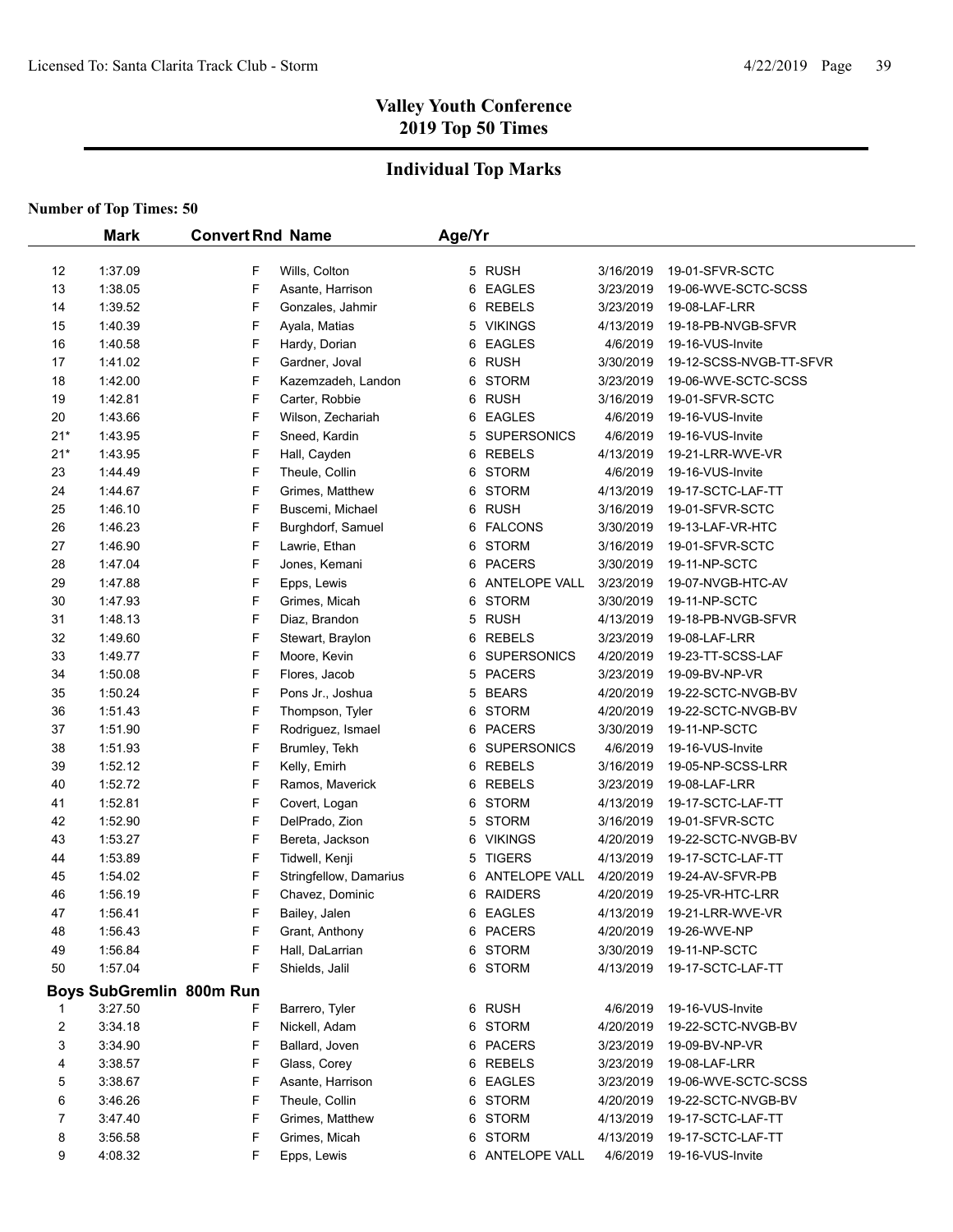## **Individual Top Marks**

|       | <b>Mark</b>                      | <b>Convert Rnd Name</b> |                      | Age/Yr |                    |           |                         |
|-------|----------------------------------|-------------------------|----------------------|--------|--------------------|-----------|-------------------------|
|       |                                  |                         |                      |        |                    |           |                         |
| 10    | 4:13.51                          | F                       | Jones, Kemani        |        | 6 PACERS           | 4/13/2019 | 19-19-AV-NP-SCSS-HTC    |
| 11    | 4:14.23                          | F                       | Flores, Jacob        | 5      | <b>PACERS</b>      | 3/30/2019 | 19-11-NP-SCTC           |
| 12    | 4:15.28                          | F                       | Diaz, Brandon        | 5      | <b>RUSH</b>        | 4/6/2019  | 19-16-VUS-Invite        |
| 13    | 4:19.25                          | F                       | Grant, Anthony       | 6      | <b>PACERS</b>      | 4/6/2019  | 19-16-VUS-Invite        |
| 14    | 4:22.10                          | F                       | Rodriguez, Ismael    | 6      | <b>PACERS</b>      | 3/16/2019 | 19-05-NP-SCSS-LRR       |
| 15    | 4:23.25                          | F                       | Pons Jr., Joshua     | 5      | <b>BEARS</b>       | 4/6/2019  | 19-16-VUS-Invite        |
| 16    | 4:26.08                          | F                       | Ponce, Lucas         | 5      | <b>PACERS</b>      | 4/20/2019 | 19-26-WVE-NP            |
| 17    | 4:33.10                          | F                       | Paynter, Ruben       | 6      | <b>TIGERS</b>      | 4/13/2019 | 19-17-SCTC-LAF-TT       |
| 18    | 4:47.99                          | F                       | Kazemzadeh, Landon   | 6      | <b>STORM</b>       | 3/23/2019 | 19-06-WVE-SCTC-SCSS     |
| 19    | 4:54.70                          | F                       | Lara, Lucas          | 5      | <b>PACERS</b>      | 3/23/2019 | 19-09-BV-NP-VR          |
| 20    | 4:55.55                          | F                       | Rocha, Jacob         | 5      | <b>PACERS</b>      | 3/16/2019 | 19-05-NP-SCSS-LRR       |
| 21    | 4:56.06                          | F                       | Holmes, Diego        | 5      | <b>EAGLES</b>      | 3/16/2019 | 19-04-WVE-HTC-TT-AV     |
| 22    | 5.03.12                          | F                       | Figueroa, Christian  | 6      | <b>PACERS</b>      | 4/13/2019 | 19-19-AV-NP-SCSS-HTC    |
| 23    | 5:26.31                          | F                       | Ponce, Gustavo Jr.   | 8      | <b>PACERS</b>      | 4/13/2019 | 19-19-AV-NP-SCSS-HTC    |
| 24    | 5:52.58                          | F                       | Paulson, Lincoln     | 5      | <b>RAIDERS</b>     | 4/6/2019  | 19-16-VUS-Invite        |
| 25    | 5:58.99                          | F                       | O'Connor, John       | 6      | <b>PACERS</b>      | 3/16/2019 | 19-05-NP-SCSS-LRR       |
| 26    | 8:00.14                          | F                       | Baskett, Jacob       | 6      | <b>PACERS</b>      | 3/16/2019 | 19-05-NP-SCSS-LRR       |
|       | <b>Boys SubGremlin Long Jump</b> |                         |                      |        |                    |           |                         |
| 1     | 9-02.00                          | F                       | Sisay, Isaiah        | 6      | <b>STORM</b>       | 4/13/2019 | 19-17-SCTC-LAF-TT       |
| 2     | 8-02.00                          | F                       | Beasley, Landen      | 6      | <b>REBELS</b>      | 4/13/2019 | 19-21-LRR-WVE-VR        |
| 3     | 7-09.50                          | F                       | Buscemi, Michael     | 6      | <b>RUSH</b>        | 3/23/2019 | 19-10-TT-SFVR-PB        |
| 4     | 7-08.00                          | F                       | Wade, Jayden         | 6      | <b>RAIDERS</b>     | 4/20/2019 | 19-25-VR-HTC-LRR        |
| 5     | 7-07.50                          | F                       | Sneed, Kardin        | 5      | <b>SUPERSONICS</b> | 4/13/2019 | 19-19-AV-NP-SCSS-HTC    |
| 6     | 7-05.50                          | F                       | Lewis, Desmond       | 6      | <b>STORM</b>       | 3/30/2019 | 19-11-NP-SCTC           |
| $7^*$ | 7-03.00                          | F                       | Dozier, Austin       | 6      | <b>EAGLES</b>      | 4/13/2019 | 19-21-LRR-WVE-VR        |
| $7^*$ | 7-03.00                          | F                       | Levy, Luca           | 6      | <b>RAIDERS</b>     | 3/30/2019 | 19-13-LAF-VR-HTC        |
| $7^*$ | 7-03.00                          | F                       | Ballard, Joven       | 6      | <b>PACERS</b>      | 3/30/2019 | 19-11-NP-SCTC           |
| 10    | 7-00.25                          | F                       | Barrero, Tyler       | 6      | <b>RUSH</b>        | 4/20/2019 | 19-24-AV-SFVR-PB        |
| 11    | 6-09.00                          | F                       | Elwell, Issac        | 5      | <b>FALCONS</b>     | 3/30/2019 | 19-13-LAF-VR-HTC        |
| 12    | 6-08.50                          | F                       | Hardy, Dorian        | 6      | <b>EAGLES</b>      | 4/13/2019 | 19-21-LRR-WVE-VR        |
| 13    | 6-06.25                          | F                       | Gill, Tatum          | 5      | <b>RUSH</b>        | 4/20/2019 | 19-24-AV-SFVR-PB        |
| 14    | 6-05.00                          | F                       | DelPrado, Zion       | 5      | <b>STORM</b>       | 3/23/2019 | 19-06-WVE-SCTC-SCSS     |
| 15    | 6-04.25                          | F                       | Nickell, Adam        | 6      | <b>STORM</b>       | 4/13/2019 | 19-17-SCTC-LAF-TT       |
| 16    | 6-02.00                          | F                       | Bereta, Jackson      | 6      | <b>VIKINGS</b>     | 4/20/2019 | 19-22-SCTC-NVGB-BV      |
| 17    | 5-11.50                          | F                       | Parsons, Landon      | 5      | <b>FALCONS</b>     | 3/30/2019 | 19-13-LAF-VR-HTC        |
| 18    | 5-11.00                          | F                       | Stanley, Kaiden      |        | 5 RUSH             | 3/30/2019 | 19-12-SCSS-NVGB-TT-SFVR |
| 19*   | 5-10.50                          | F                       | Gill, Tristen        |        | 6 RUSH             | 4/20/2019 | 19-24-AV-SFVR-PB        |
| $19*$ | 5-10.50                          | F                       | Robinson, Boston     |        | 5 ANTELOPE VALL    | 3/30/2019 | 19-14-LRR-AV-PB         |
| 21    | 5-08.75                          | F                       | Ziolo, Oliver        |        | 5 VIKINGS          | 4/13/2019 | 19-18-PB-NVGB-SFVR      |
| 22    | 5-08.00                          | F                       | Argueta, Lucas       |        | 6 VIKINGS          | 3/16/2019 | 19-03-LAF-BV            |
| 23    | 5-07.00                          | F                       | Neal, Levi           |        | 5 RAIDERS          | 4/20/2019 | 19-25-VR-HTC-LRR        |
| 24    | 5-04.00                          | F                       | Butler, James        |        | 6 ANTELOPE VALL    | 4/20/2019 | 19-24-AV-SFVR-PB        |
| 25    | 5-03.25                          | F                       | Kenion, Jeremiah     |        | 5 STORM            | 4/20/2019 | 19-22-SCTC-NVGB-BV      |
| 26    | 5-02.50                          | F                       | Chavez, Dominic      |        | 6 RAIDERS          | 4/20/2019 | 19-25-VR-HTC-LRR        |
| 27    | 5-02.00                          | F                       | Grant, Anthony       |        | 6 PACERS           | 3/23/2019 | 19-09-BV-NP-VR          |
| 28    | 5-01.75                          | F                       | McDuff, Elyjah-Royal |        | 6 PACERS           | 4/20/2019 | 19-26-WVE-NP            |
| 29    | 5-01.25                          | F                       | Craft, Jordan        |        | 6 VIKINGS          | 3/30/2019 | 19-15-BV-WVE            |
| 30    | 5-01.00                          | F                       | Koudelka, Simon      | 6      | STORM              | 4/13/2019 | 19-17-SCTC-LAF-TT       |
| 31    | 5-00.50                          | F                       | Rocha, Jacob         |        | 5 PACERS           | 4/13/2019 | 19-19-AV-NP-SCSS-HTC    |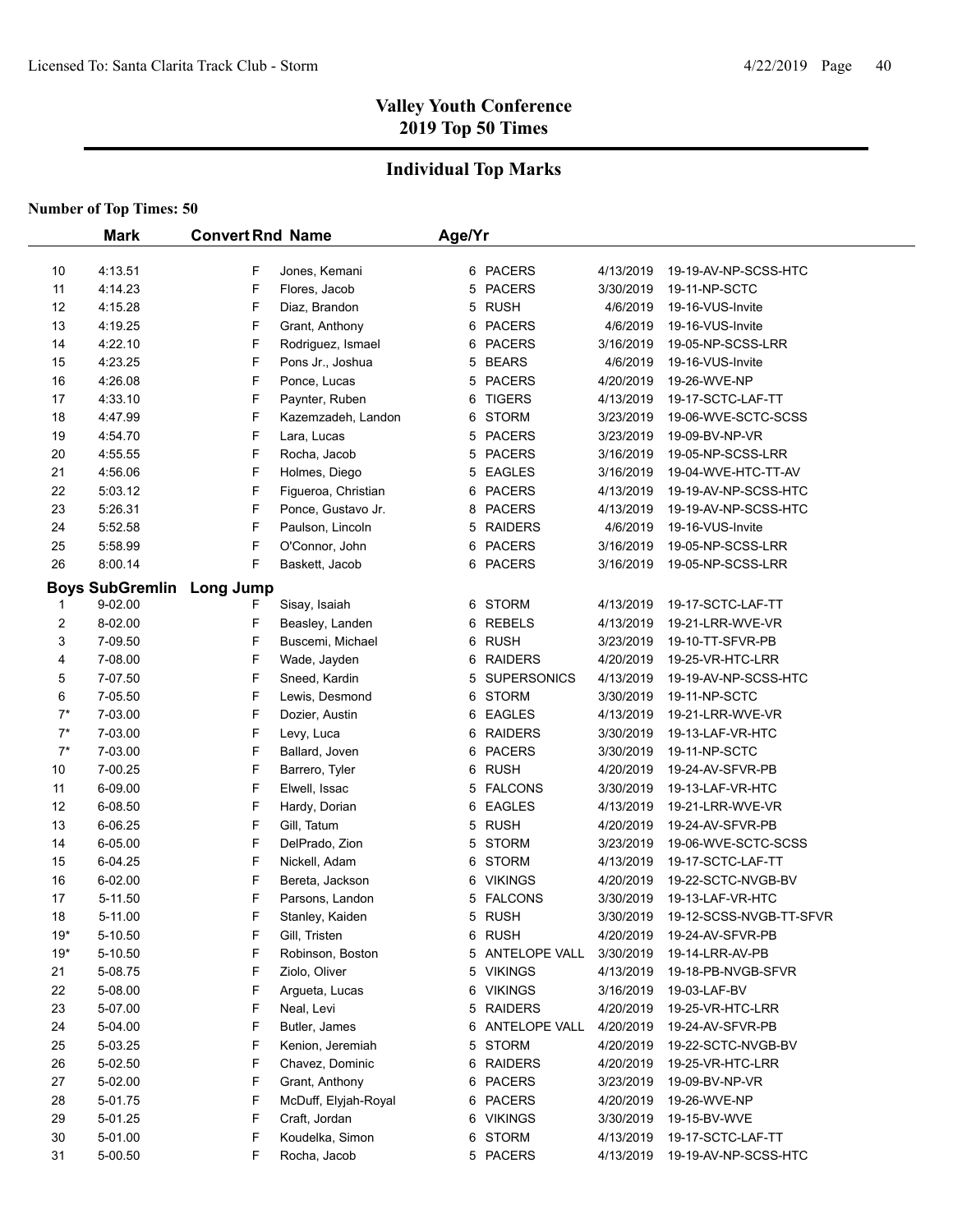### **Individual Top Marks**

|                     | <b>Mark</b>                                 |        |        | <b>Convert Rnd Name</b>             | Age/Yr |                               |                        |                                         |
|---------------------|---------------------------------------------|--------|--------|-------------------------------------|--------|-------------------------------|------------------------|-----------------------------------------|
|                     |                                             |        |        |                                     |        |                               |                        |                                         |
| 32                  | 5-00.25                                     |        | F<br>F | Rivera, Raymond                     |        | 6 BEARS<br><b>STORM</b>       | 4/20/2019              | 19-22-SCTC-NVGB-BV                      |
| $33*$               | 4-11.00                                     |        |        | Carroll, Clayton                    | 5      | <b>RUSH</b>                   | 4/13/2019              | 19-17-SCTC-LAF-TT                       |
| $33*$               | 4-11.00                                     |        | F<br>F | Lopez, Mateo<br>Williams III, Edwin | 5      | <b>REBELS</b>                 | 3/30/2019<br>3/30/2019 | 19-12-SCSS-NVGB-TT-SFVR                 |
| $35*$               | 4-10.50                                     |        |        |                                     | 6      |                               |                        | 19-14-LRR-AV-PB                         |
| $35*$               | 4-10.50                                     |        | F      | Mazor, Journey                      | 5      | <b>EAGLES</b><br><b>STORM</b> | 3/16/2019              | 19-04-WVE-HTC-TT-AV                     |
| 37                  | 4-09.25<br>4-08.75                          |        | F      | Thompson, Tyler                     | 6      | <b>EAGLES</b>                 | 3/30/2019              | 19-11-NP-SCTC                           |
| 38                  |                                             |        | F<br>F | Bailey, Jalen                       | 6      |                               | 3/23/2019              | 19-06-WVE-SCTC-SCSS                     |
| 39                  | 4-08.00                                     |        |        | Melendez, Cason                     | 5      | <b>STORM</b><br><b>STORM</b>  | 3/23/2019              | 19-06-WVE-SCTC-SCSS                     |
| 40*<br>$40*$        | 4-06.75<br>4-06.75                          |        | F<br>F | Smith, Emerson                      | 5<br>5 | <b>RUSH</b>                   | 3/23/2019<br>4/6/2019  | 19-06-WVE-SCTC-SCSS<br>19-16-VUS-Invite |
| 42                  | 4-06.50                                     |        | F      | Moore, Saul<br>Valentine, Kashton   |        | <b>ANTELOPE VALL</b>          | 4/20/2019              | 19-24-AV-SFVR-PB                        |
| 43                  | 4-06.00                                     |        | F      |                                     | 5<br>5 | <b>PACERS</b>                 | 3/16/2019              | 19-05-NP-SCSS-LRR                       |
| 44*                 | 4-05.50                                     |        | F      | Flores, Jacob                       | 6      | <b>PACERS</b>                 | 4/20/2019              |                                         |
| 44*                 | 4-05.50                                     |        | F      | Figueroa, Christian                 |        | <b>PACERS</b>                 | 4/20/2019              | 19-26-WVE-NP<br>19-26-WVE-NP            |
| 44*                 | 4-05.50                                     |        | F      | Thompson, Jordan                    | 5<br>5 | <b>BEARS</b>                  |                        |                                         |
|                     |                                             |        | F      | Pons Jr., Joshua                    |        | <b>REBELS</b>                 | 3/23/2019              | 19-07-NVGB-HTC-AV                       |
| 47                  | 4-04.75<br>4-04.00                          |        | F      | Green, Devin                        | 6      | <b>ANTELOPE VALL</b>          | 3/23/2019<br>4/13/2019 | 19-08-LAF-LRR                           |
| 48                  |                                             |        | F      | McGlon, Sincere                     | 6      |                               |                        | 19-19-AV-NP-SCSS-HTC                    |
| 49<br>$50*$         | 4-03.50<br>4-03.00                          |        | F      | Shirley, Zachary                    | 6<br>5 | <b>HAWKS</b><br><b>BEARS</b>  | 3/23/2019<br>3/23/2019 | 19-07-NVGB-HTC-AV<br>19-07-NVGB-HTC-AV  |
| $50*$               |                                             |        | F      | Estrada, Daniel                     | 5      |                               |                        |                                         |
|                     | 4-03.00                                     |        |        | Paulson, Lincoln                    |        | <b>RAIDERS</b>                | 4/13/2019              | 19-21-LRR-WVE-VR                        |
|                     | <b>Boys Gremlin 100m Dash</b><br>$q - QUAL$ |        |        | 15.92 19.                           |        |                               |                        |                                         |
|                     | 15.01                                       |        | F      | Hall, Quest                         | 8      | <b>TIGERS</b>                 | 4/13/2019              | 19-17-SCTC-LAF-TT                       |
| 1<br>$\overline{c}$ | 15.08                                       | q      | F      | Davis, Jaxon                        | 8      | <b>EAGLES</b>                 | 4/6/2019               | 19-16-VUS-Invite                        |
| 3                   | 15.25                                       | q      | F      | Woods, DeShawn                      | 8      | ANTELOPE VALL                 | 3/23/2019              | 19-07-NVGB-HTC-AV                       |
| 4                   | 15.30                                       | q      | F      | Perry, Charles                      | 8      | <b>PACERS</b>                 | 3/16/2019              | 19-05-NP-SCSS-LRR                       |
| 5                   | 15.59                                       | q      | F      | Roberson, Trineil                   | 8      | <b>PACERS</b>                 | 4/20/2019              | 19-26-WVE-NP                            |
| 6                   | 15.72                                       | q<br>q | F      | Carter, Jaycoby                     | 8      | <b>RUSH</b>                   | 4/6/2019               | 19-16-VUS-Invite                        |
| 7                   | 15.75                                       | q      | F      | Shackelford, Aryian                 | 7      | <b>EAGLES</b>                 | 4/6/2019               | 19-16-VUS-Invite                        |
| 8                   | 15.76                                       | q      | F      | Brown, Djoser                       | 8      | <b>TIGERS</b>                 | 3/23/2019              | 19-10-TT-SFVR-PB                        |
| 9                   | 15.79                                       | q      | F      | Holland, Johnny                     | 8      | <b>PACERS</b>                 | 4/6/2019               | 19-16-VUS-Invite                        |
| 10                  | 15.85                                       | q      | F      | Fears, Jacob                        | 8      | <b>REBELS</b>                 | 4/6/2019               | 19-16-VUS-Invite                        |
| 11                  | 16.00                                       |        | F      | Oyamendan, Obehi                    | 8      | <b>FALCONS</b>                | 4/13/2019              | 19-17-SCTC-LAF-TT                       |
| 12                  | 16.02                                       |        | F      | Haynes, Jacob                       | 7      | <b>PACERS</b>                 | 4/20/2019              | 19-26-WVE-NP                            |
| $13*$               | 16.26                                       |        | F      | Christenson, James                  | 8      | <b>EAGLES</b>                 | 4/20/2019              | 19-26-WVE-NP                            |
| $13*$               | 16.26                                       |        | F      | Burney, Daniel                      |        | 7 PALMDALE BULL               | 3/23/2019              | 19-10-TT-SFVR-PB                        |
| 15                  | 16.28                                       |        | F      | Parra, Jonathan                     |        | 8 RUSH                        | 3/23/2019              | 19-10-TT-SFVR-PB                        |
| 16                  | 16.39                                       |        | F      | Hoover, Zachariah                   |        | 8 PACERS                      | 3/16/2019              | 19-05-NP-SCSS-LRR                       |
| 17                  | 16.44                                       |        | F      | Ponce, Gustavo Jr.                  |        | 8 PACERS                      | 4/20/2019              | 19-26-WVE-NP                            |
| 18                  | 16.48                                       |        | P      | Mackey, Elijah                      |        | 7 REBELS                      | 4/6/2019               | 19-16-VUS-Invite                        |
| $19*$               | 16.51                                       |        | F      | Holmes, Devin                       |        | 8 EAGLES                      | 4/13/2019              | 19-21-LRR-WVE-VR                        |
| $19*$               | 16.51                                       |        | F      | Chavel, Joel                        |        | 8 HAWKS                       | 3/23/2019              | 19-07-NVGB-HTC-AV                       |
| 21                  | 16.58                                       |        | F      | Dillon II, Luther                   |        | 7 ANTELOPE VALL               | 3/30/2019              | 19-14-LRR-AV-PB                         |
| $22*$               | 16.60                                       |        | F      | Robinson, David                     |        | 8 TIGERS                      | 3/30/2019              | 19-12-SCSS-NVGB-TT-SFVR                 |
| $22*$               | 16.60                                       |        | F      | Buscemi, Pete                       |        | 8 RUSH                        | 3/30/2019              | 19-12-SCSS-NVGB-TT-SFVR                 |
| 24                  | 16.61                                       |        | F      | Nelson, Jalil                       |        | 8 SUPERSONICS                 | 4/13/2019              | 19-19-AV-NP-SCSS-HTC                    |
| $25*$               | 16.65                                       |        | F      | Franklin, Donoven                   |        | 8 RUSH                        | 3/30/2019              | 19-12-SCSS-NVGB-TT-SFVR                 |
| $25*$               | 16.65                                       |        | F      | Gomez, Justin                       |        | 8 STORM                       | 3/16/2019              | 19-01-SFVR-SCTC                         |
| 27                  | 16.71                                       |        | P      | Johnson, Frank                      |        | 8 RUSH                        | 4/6/2019               | 19-16-VUS-Invite                        |
|                     |                                             |        |        |                                     |        |                               |                        |                                         |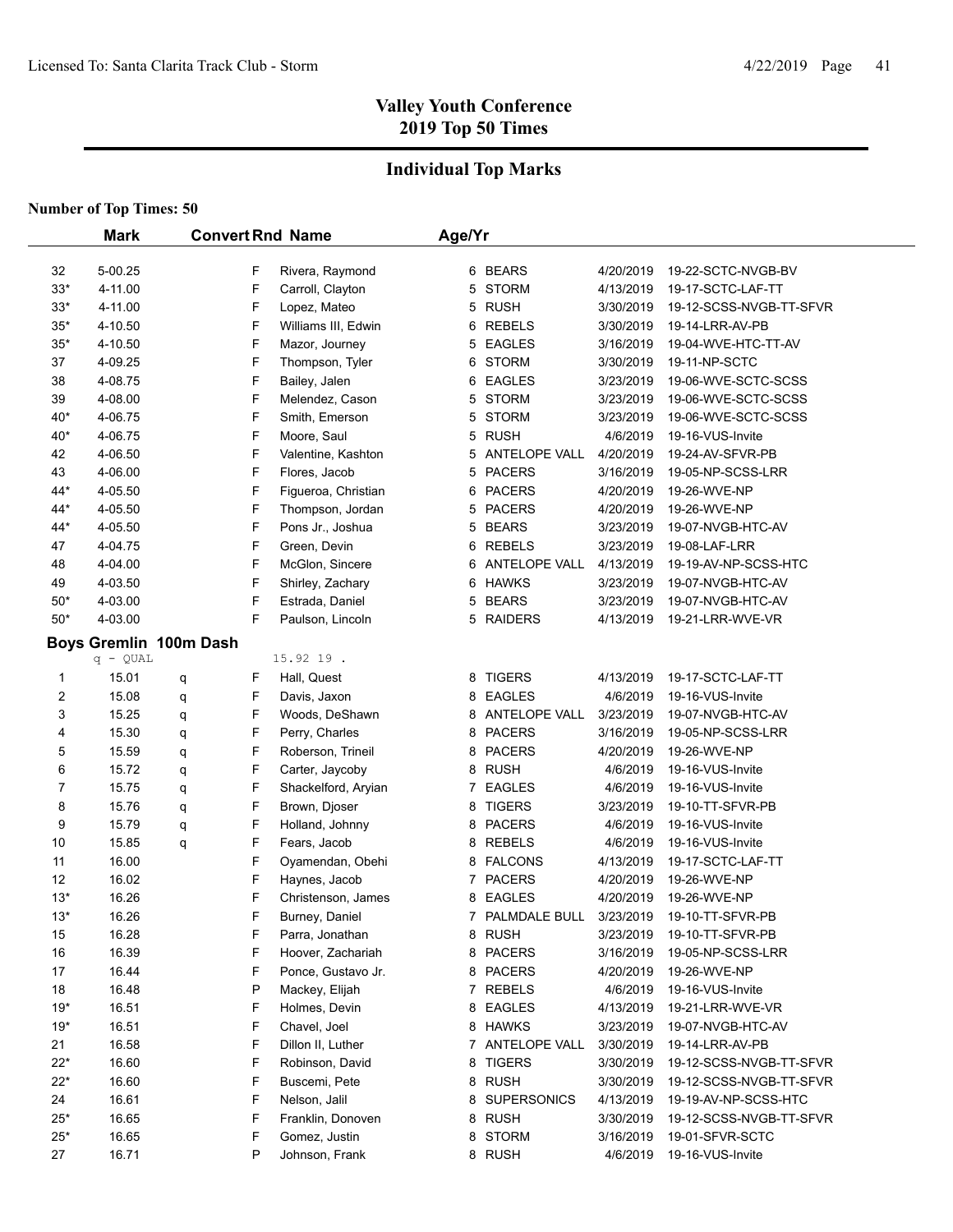## **Individual Top Marks**

|                | <b>Mark</b>            |   |   | <b>Convert Rnd Name</b>  | Age/Yr         |                 |           |                         |
|----------------|------------------------|---|---|--------------------------|----------------|-----------------|-----------|-------------------------|
|                |                        |   |   |                          |                |                 |           |                         |
| 28             | 16.78                  |   | F | Sanchez, Joaquin         |                | 7 HAWKS         | 4/13/2019 | 19-19-AV-NP-SCSS-HTC    |
| $29*$          | 16.95                  |   | F | Cross, Howard            |                | 8 RUSH          | 3/30/2019 | 19-12-SCSS-NVGB-TT-SFVR |
| $29*$          | 16.95                  |   | F | Green, Jordan            |                | 7 RUSH          | 3/23/2019 | 19-10-TT-SFVR-PB        |
| 31             | 16.98                  |   | F | Cruz, Alijah             | 8              | <b>REBELS</b>   | 3/23/2019 | 19-08-LAF-LRR           |
| 32             | 17.05                  |   | F | Enilolobo, Fenix         |                | 7 RUSH          | 3/23/2019 | 19-10-TT-SFVR-PB        |
| 33             | 17.09                  |   | F | Sutton, Elijah           |                | 8 PACERS        | 3/30/2019 | 19-11-NP-SCTC           |
| 34             | 17.13                  |   | F | Perez, Joseph            |                | 8 REBELS        | 3/16/2019 | 19-05-NP-SCSS-LRR       |
| 35             | 17.14                  |   | F | Powell, Joah             | 8              | <b>HAWKS</b>    | 3/23/2019 | 19-07-NVGB-HTC-AV       |
| 36             | 17.19                  |   | F | Calderon, Noah           | 8              | <b>STORM</b>    | 3/23/2019 | 19-06-WVE-SCTC-SCSS     |
| 37             | 17.35                  |   | F | Ballard, Jaylen "avery"  |                | 7 RUSH          | 3/30/2019 | 19-12-SCSS-NVGB-TT-SFVR |
| 38             | 17.41                  |   | F | Lopez, Jesus             | 8              | <b>REBELS</b>   | 3/30/2019 | 19-14-LRR-AV-PB         |
| 39             | 17.42                  |   | P | Roberts, Kingston        | 8              | REBELS          | 4/6/2019  | 19-16-VUS-Invite        |
| 40             | 17.43                  |   | F | Lara, Alijah             |                | 7 TIGERS        | 3/30/2019 | 19-12-SCSS-NVGB-TT-SFVR |
| 41             | 17.50                  |   | F | Calhoun, Michael         |                | 7 PACERS        | 3/16/2019 | 19-05-NP-SCSS-LRR       |
| 42             | 17.54                  |   | F | Caldwell, Micah          |                | 7 ANTELOPE VALL | 3/23/2019 | 19-07-NVGB-HTC-AV       |
| 43             | 17.63                  |   | F | Strong, Lamar            | 8              | <b>REBELS</b>   | 3/30/2019 | 19-14-LRR-AV-PB         |
| 44             | 17.70                  |   | F | Allen, Devon             | 8              | <b>TIGERS</b>   | 3/16/2019 | 19-04-WVE-HTC-TT-AV     |
| 45             | 17.76                  |   | F | Johnson Jr, Exavier      | $\overline{7}$ | <b>PACERS</b>   | 3/16/2019 | 19-05-NP-SCSS-LRR       |
| 46             | 17.83                  |   | F | Torres, Michael          |                | 10 RUSH         | 3/30/2019 | 19-12-SCSS-NVGB-TT-SFVR |
| 47             | 17.85                  |   | F | Branham, Luke            |                | 8 ANTELOPE VALL | 4/13/2019 | 19-19-AV-NP-SCSS-HTC    |
| 48             | 17.92                  |   | P | Parra, Koda              |                | 7 RUSH          | 4/6/2019  | 19-16-VUS-Invite        |
| 49*            | 17.93                  |   | F | Enilolobo, Sayge         |                | 7 RUSH          | 3/16/2019 | 19-01-SFVR-SCTC         |
| 49*            | 17.93                  |   | F | Orekoya, Oluwalofolajimi |                | 8 EAGLES        | 4/13/2019 | 19-21-LRR-WVE-VR        |
|                | Boys Gremlin 200m Dash |   |   |                          |                |                 |           |                         |
|                | $q - QUAL$             |   |   | 34.05 19.                |                |                 |           |                         |
| 1              | 32.44                  | q | F | Davis, Jaxon             |                | 8 EAGLES        | 4/20/2019 | 19-26-WVE-NP            |
| $\overline{2}$ | 32.76                  | q | F | Woods, DeShawn           | 8              | ANTELOPE VALL   | 4/13/2019 | 19-19-AV-NP-SCSS-HTC    |
| 3              | 32.86                  | q | F | Roberson, Trineil        | 8              | <b>PACERS</b>   | 4/13/2019 | 19-19-AV-NP-SCSS-HTC    |
| 4              | 33.00                  | q | F | Fears, Jacob             | 8              | <b>REBELS</b>   | 3/23/2019 | 19-08-LAF-LRR           |
| 5              | 33.09                  | q | F | Hall, Quest              | 8              | <b>TIGERS</b>   | 4/20/2019 | 19-23-TT-SCSS-LAF       |
| 6              | 33.25                  | q | F | Shackelford, Aryian      | 7              | <b>EAGLES</b>   | 3/16/2019 | 19-04-WVE-HTC-TT-AV     |
| 7              | 33.45                  | q | F | Burney, Daniel           | 7              | PALMDALE BULL   | 3/30/2019 | 19-14-LRR-AV-PB         |
| 8              | 33.54                  | q | F | Franklin, Donoven        | 8              | <b>RUSH</b>     | 3/30/2019 | 19-12-SCSS-NVGB-TT-SFVR |
| 9              | 33.63                  | q | F | Perry, Charles           | 8              | <b>PACERS</b>   | 3/16/2019 | 19-05-NP-SCSS-LRR       |
| 10             | 34.17                  |   | F | Oyamendan, Obehi         | 8              | <b>FALCONS</b>  | 4/6/2019  | 19-16-VUS-Invite        |
| 11             | 34.20                  |   | F | Cross, Howard            |                | 8 RUSH          | 3/23/2019 | 19-10-TT-SFVR-PB        |
| 12             | 34.24                  |   | F | Holland, Johnny          |                | 8 PACERS        | 4/13/2019 | 19-19-AV-NP-SCSS-HTC    |
| 13             | 34.50                  |   | F | Buscemi, Pete            |                | 8 RUSH          | 3/16/2019 | 19-01-SFVR-SCTC         |
| 14             | 35.17                  |   | F | Hoover, Zachariah        |                | 8 PACERS        | 4/20/2019 | 19-26-WVE-NP            |
| 15             | 35.28                  |   | F | Gomez, Justin            |                | 8 STORM         | 3/16/2019 | 19-01-SFVR-SCTC         |
| 16             | 35.65                  |   | F | Mackey, Elijah           |                | 7 REBELS        | 4/6/2019  | 19-16-VUS-Invite        |
| 17             | 35.97                  |   | F | Carter, Jaycoby          |                | 8 RUSH          | 4/20/2019 | 19-24-AV-SFVR-PB        |
| 18             | 36.08                  |   | F | Parra, Jonathan          |                | 8 RUSH          | 3/30/2019 | 19-12-SCSS-NVGB-TT-SFVR |
| 19             | 36.22                  |   | F | Haynes, Jacob            |                | 7 PACERS        | 3/30/2019 | 19-11-NP-SCTC           |
| 20             | 36.25                  |   | F | Cruz, Alijah             |                | 8 REBELS        | 3/30/2019 | 19-14-LRR-AV-PB         |
| 21             | 36.38                  |   | F | Roberts, Kingston        |                | 8 REBELS        | 4/13/2019 | 19-21-LRR-WVE-VR        |
| 22             | 37.33                  |   | F | Nelson, Jalil            |                | 8 SUPERSONICS   | 4/20/2019 | 19-23-TT-SCSS-LAF       |
| 23             | 37.43                  |   | F | Christenson, James       |                | 8 EAGLES        | 4/6/2019  | 19-16-VUS-Invite        |
| 24             | 37.50                  |   | F | Powell, Joah             |                | 8 HAWKS         | 3/16/2019 | 19-04-WVE-HTC-TT-AV     |
|                |                        |   |   |                          |                |                 |           |                         |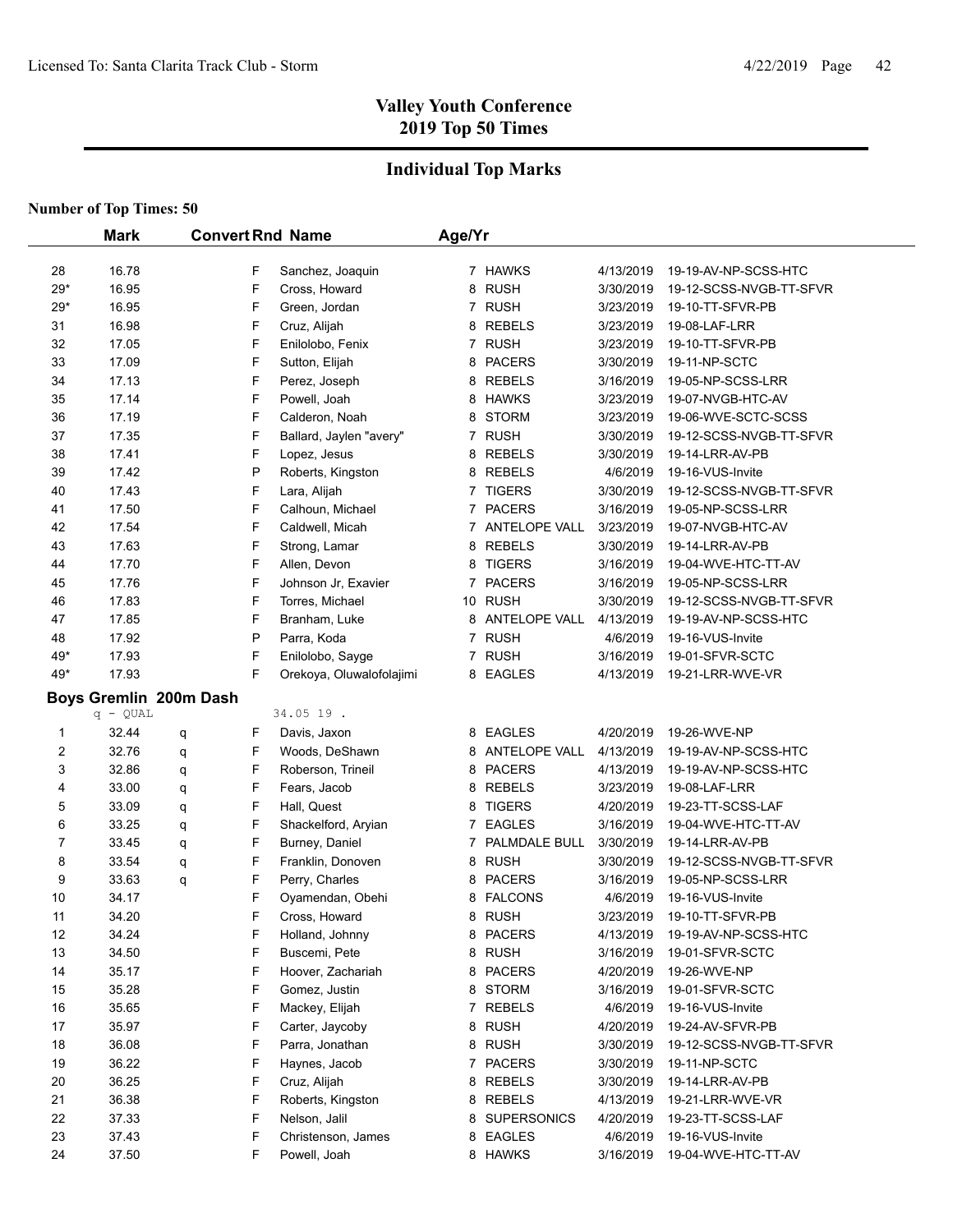### **Individual Top Marks**

| 37.54<br>Allen, Devon<br>8 TIGERS<br>F<br>4/20/2019<br>19-23-TT-SCSS-LAF<br>25<br>F<br>37.80<br><b>PACERS</b><br>26<br>Johnson Jr, Exavier<br>7<br>3/16/2019<br>19-05-NP-SCSS-LRR<br>38.05<br>F<br>27<br>Brown, Braker<br><b>HAWKS</b><br>4/6/2019<br>19-16-VUS-Invite<br>8<br>38.12<br>F<br>28<br>Turner, Devon<br><b>RAIDERS</b><br>3/30/2019<br>8<br>19-13-LAF-VR-HTC<br>38.26<br>F<br><b>EAGLES</b><br>29<br>Holmes, Devin<br>4/20/2019<br>19-26-WVE-NP<br>8<br>38.31<br>F<br>30<br>Chavel, Joel<br><b>HAWKS</b><br>19-19-AV-NP-SCSS-HTC<br>8<br>4/13/2019<br>F<br>38.35<br>31<br>Lopez, Jesus<br><b>REBELS</b><br>3/23/2019<br>8<br>19-08-LAF-LRR<br>38.43<br>F<br>8 RUSH<br>32<br>Watford, Greyson<br>4/20/2019<br>19-24-AV-SFVR-PB<br>38.58<br>F<br>7 PACERS<br>33<br>Calhoun, Michael<br>3/23/2019<br>19-09-BV-NP-VR<br>38.61<br>F<br><b>PACERS</b><br>34<br>Sutton, Elijah<br>3/23/2019<br>8<br>19-09-BV-NP-VR<br>F<br>38.72<br>8 RUSH<br>35<br>Johnson, Frank<br>3/30/2019<br>19-12-SCSS-NVGB-TT-SFVR<br>38.90<br>F<br>12 RUSH<br>36<br>Green, Jayden<br>3/30/2019<br>19-12-SCSS-NVGB-TT-SFVR<br>38.96<br>F<br>37<br>Narang, Sumeet<br>8 PACERS<br>19-26-WVE-NP<br>4/20/2019<br>F<br>38.99<br>38<br>McBean, Camden<br>7 FALCONS<br>4/13/2019<br>19-17-SCTC-LAF-TT<br>39.26<br>F<br>$39*$<br>Strong, Lamar<br>8 REBELS<br>19-14-LRR-AV-PB<br>3/30/2019<br>$39*$<br>39.26<br>F<br>Pino, Marcello<br><b>TIGERS</b><br>4/20/2019<br>19-23-TT-SCSS-LAF<br>8<br>F<br>39.43<br>41<br>King Ballou, Keelan<br>PALMDALE BULL<br>3/30/2019<br>19-14-LRR-AV-PB<br>7<br>39.59<br>F<br><b>RUSH</b><br>42<br>Wade Jr, Quanzell<br>4/6/2019<br>8<br>19-16-VUS-Invite<br>43<br>39.70<br>F<br>Del Rio, Adam<br><b>VIKINGS</b><br>3/30/2019<br>8<br>19-15-BV-WVE<br>44<br>40.07<br>F<br>Lay, Jackson<br><b>RAIDERS</b><br>8<br>3/30/2019<br>19-13-LAF-VR-HTC<br>F<br>45<br>40.09<br>Rollins, RJ<br><b>TIGERS</b><br>7<br>4/20/2019<br>19-23-TT-SCSS-LAF<br>F<br>46<br>40.10<br>Parada, Troy<br><b>REBELS</b><br>19-25-VR-HTC-LRR<br>8<br>4/20/2019<br>F<br>47<br>40.15<br><b>REBELS</b><br>19-25-VR-HTC-LRR<br>Collins, Isaiah<br>7<br>4/20/2019<br>F<br>48<br>40.27<br>Enilolobo, Sayge<br><b>RUSH</b><br>7<br>4/6/2019<br>19-16-VUS-Invite<br>F<br>40.34<br>49<br>Iraheta, Caleb<br><b>TIGERS</b><br>4/6/2019<br>19-16-VUS-Invite<br>7<br>50<br>40.38<br>F<br>8 PACERS<br>19-16-VUS-Invite<br>Ponce, Gustavo Jr.<br>4/6/2019<br>Boys Gremlin 400m Dash<br>$q - QUAL$<br>$1:19.1319$ .<br>8 PACERS<br>1:11.49<br>F<br>Perry, Charles<br>4/6/2019<br>19-16-VUS-Invite<br>1<br>q<br>2<br><b>REBELS</b><br>1:16.94<br>F<br>Fears, Jacob<br>4/13/2019<br>19-21-LRR-WVE-VR<br>8<br>q<br>3<br>F<br>1:17.81<br>Carter, Jaycoby<br><b>RUSH</b><br>8<br>4/13/2019<br>19-18-PB-NVGB-SFVR<br>q<br>F<br>4<br>1:18.24<br>Franklin, Donoven<br><b>RUSH</b><br>q<br>8<br>4/13/2019<br>19-18-PB-NVGB-SFVR<br>5<br>F<br>Woods, DeShawn<br><b>ANTELOPE VALL</b><br>1:18.85<br>q<br>3/30/2019<br>19-14-LRR-AV-PB<br>8<br>6<br>F<br>Burney, Daniel<br>PALMDALE BULL<br>4/13/2019<br>1:19.79<br>19-18-PB-NVGB-SFVR<br>7<br>F<br>7<br>1:20.29<br><b>TIGERS</b><br>19-12-SCSS-NVGB-TT-SFVR<br>Hall, Quest<br>8<br>3/30/2019<br>F<br>8<br>1:20.69<br>$\overline{7}$<br><b>EAGLES</b><br>4/13/2019<br>19-21-LRR-WVE-VR<br>Shackelford, Aryian<br>9<br>1:21.16<br>F<br>Davis, Jaxon<br>8 EAGLES<br>3/23/2019<br>19-06-WVE-SCTC-SCSS<br>1:21.35<br>F<br><b>PACERS</b><br>10<br>Roberson, Trineil<br>4/13/2019<br>19-19-AV-NP-SCSS-HTC<br>8<br>F<br>11<br>1:21.93<br>Perez, Joseph<br><b>REBELS</b><br>3/16/2019<br>19-05-NP-SCSS-LRR<br>8<br>12<br>1:22.00<br>F<br>Cross, Howard<br>8<br><b>RUSH</b><br>4/13/2019<br>19-18-PB-NVGB-SFVR<br><b>STORM</b><br>13<br>1.22.32<br>F<br>Calderon, Noah<br>3/23/2019<br>19-06-WVE-SCTC-SCSS<br>8<br><b>RUSH</b><br>1:22.50<br>F<br>Parra, Jonathan<br>8<br>4/6/2019<br>19-16-VUS-Invite<br>14<br>F<br><b>RUSH</b><br>1:23.22<br>Watford, Greyson<br>8<br>4/20/2019<br>19-24-AV-SFVR-PB<br>15<br>F<br><b>STORM</b><br>1:23.33<br>Tucker, Hendrix<br>3/30/2019<br>19-11-NP-SCTC<br>16<br>8<br>1:23.60<br>F<br><b>RUSH</b><br>17<br>Green, Jordan<br>4/6/2019<br>19-16-VUS-Invite<br>7<br>F<br><b>STORM</b><br>1:24.70<br>Salgado, Michael<br>4/13/2019<br>19-17-SCTC-LAF-TT<br>18<br>8<br>1:25.06<br>F<br><b>PACERS</b><br>19<br>Holland, Johnny<br>4/13/2019<br>19-19-AV-NP-SCSS-HTC<br>8<br>1:25.08<br>F<br>20<br>Hoover, Zachariah<br>8 PACERS<br>4/13/2019<br>19-19-AV-NP-SCSS-HTC |    | <b>Mark</b> |   | <b>Convert Rnd Name</b> | Age/Yr |         |           |                      |
|-------------------------------------------------------------------------------------------------------------------------------------------------------------------------------------------------------------------------------------------------------------------------------------------------------------------------------------------------------------------------------------------------------------------------------------------------------------------------------------------------------------------------------------------------------------------------------------------------------------------------------------------------------------------------------------------------------------------------------------------------------------------------------------------------------------------------------------------------------------------------------------------------------------------------------------------------------------------------------------------------------------------------------------------------------------------------------------------------------------------------------------------------------------------------------------------------------------------------------------------------------------------------------------------------------------------------------------------------------------------------------------------------------------------------------------------------------------------------------------------------------------------------------------------------------------------------------------------------------------------------------------------------------------------------------------------------------------------------------------------------------------------------------------------------------------------------------------------------------------------------------------------------------------------------------------------------------------------------------------------------------------------------------------------------------------------------------------------------------------------------------------------------------------------------------------------------------------------------------------------------------------------------------------------------------------------------------------------------------------------------------------------------------------------------------------------------------------------------------------------------------------------------------------------------------------------------------------------------------------------------------------------------------------------------------------------------------------------------------------------------------------------------------------------------------------------------------------------------------------------------------------------------------------------------------------------------------------------------------------------------------------------------------------------------------------------------------------------------------------------------------------------------------------------------------------------------------------------------------------------------------------------------------------------------------------------------------------------------------------------------------------------------------------------------------------------------------------------------------------------------------------------------------------------------------------------------------------------------------------------------------------------------------------------------------------------------------------------------------------------------------------------------------------------------------------------------------------------------------------------------------------------------------------------------------------------------------------------------------------------------------------------------------------------------------------------------------------------------------------------------------------------------------------------------------------------------------------------------------------------------------------------------------------------------------------------------------------------------------------------------------------------------------------------------------------------------------------------------------------------|----|-------------|---|-------------------------|--------|---------|-----------|----------------------|
|                                                                                                                                                                                                                                                                                                                                                                                                                                                                                                                                                                                                                                                                                                                                                                                                                                                                                                                                                                                                                                                                                                                                                                                                                                                                                                                                                                                                                                                                                                                                                                                                                                                                                                                                                                                                                                                                                                                                                                                                                                                                                                                                                                                                                                                                                                                                                                                                                                                                                                                                                                                                                                                                                                                                                                                                                                                                                                                                                                                                                                                                                                                                                                                                                                                                                                                                                                                                                                                                                                                                                                                                                                                                                                                                                                                                                                                                                                                                                                                                                                                                                                                                                                                                                                                                                                                                                                                                                                                                                           |    |             |   |                         |        |         |           |                      |
|                                                                                                                                                                                                                                                                                                                                                                                                                                                                                                                                                                                                                                                                                                                                                                                                                                                                                                                                                                                                                                                                                                                                                                                                                                                                                                                                                                                                                                                                                                                                                                                                                                                                                                                                                                                                                                                                                                                                                                                                                                                                                                                                                                                                                                                                                                                                                                                                                                                                                                                                                                                                                                                                                                                                                                                                                                                                                                                                                                                                                                                                                                                                                                                                                                                                                                                                                                                                                                                                                                                                                                                                                                                                                                                                                                                                                                                                                                                                                                                                                                                                                                                                                                                                                                                                                                                                                                                                                                                                                           |    |             |   |                         |        |         |           |                      |
|                                                                                                                                                                                                                                                                                                                                                                                                                                                                                                                                                                                                                                                                                                                                                                                                                                                                                                                                                                                                                                                                                                                                                                                                                                                                                                                                                                                                                                                                                                                                                                                                                                                                                                                                                                                                                                                                                                                                                                                                                                                                                                                                                                                                                                                                                                                                                                                                                                                                                                                                                                                                                                                                                                                                                                                                                                                                                                                                                                                                                                                                                                                                                                                                                                                                                                                                                                                                                                                                                                                                                                                                                                                                                                                                                                                                                                                                                                                                                                                                                                                                                                                                                                                                                                                                                                                                                                                                                                                                                           |    |             |   |                         |        |         |           |                      |
|                                                                                                                                                                                                                                                                                                                                                                                                                                                                                                                                                                                                                                                                                                                                                                                                                                                                                                                                                                                                                                                                                                                                                                                                                                                                                                                                                                                                                                                                                                                                                                                                                                                                                                                                                                                                                                                                                                                                                                                                                                                                                                                                                                                                                                                                                                                                                                                                                                                                                                                                                                                                                                                                                                                                                                                                                                                                                                                                                                                                                                                                                                                                                                                                                                                                                                                                                                                                                                                                                                                                                                                                                                                                                                                                                                                                                                                                                                                                                                                                                                                                                                                                                                                                                                                                                                                                                                                                                                                                                           |    |             |   |                         |        |         |           |                      |
|                                                                                                                                                                                                                                                                                                                                                                                                                                                                                                                                                                                                                                                                                                                                                                                                                                                                                                                                                                                                                                                                                                                                                                                                                                                                                                                                                                                                                                                                                                                                                                                                                                                                                                                                                                                                                                                                                                                                                                                                                                                                                                                                                                                                                                                                                                                                                                                                                                                                                                                                                                                                                                                                                                                                                                                                                                                                                                                                                                                                                                                                                                                                                                                                                                                                                                                                                                                                                                                                                                                                                                                                                                                                                                                                                                                                                                                                                                                                                                                                                                                                                                                                                                                                                                                                                                                                                                                                                                                                                           |    |             |   |                         |        |         |           |                      |
|                                                                                                                                                                                                                                                                                                                                                                                                                                                                                                                                                                                                                                                                                                                                                                                                                                                                                                                                                                                                                                                                                                                                                                                                                                                                                                                                                                                                                                                                                                                                                                                                                                                                                                                                                                                                                                                                                                                                                                                                                                                                                                                                                                                                                                                                                                                                                                                                                                                                                                                                                                                                                                                                                                                                                                                                                                                                                                                                                                                                                                                                                                                                                                                                                                                                                                                                                                                                                                                                                                                                                                                                                                                                                                                                                                                                                                                                                                                                                                                                                                                                                                                                                                                                                                                                                                                                                                                                                                                                                           |    |             |   |                         |        |         |           |                      |
|                                                                                                                                                                                                                                                                                                                                                                                                                                                                                                                                                                                                                                                                                                                                                                                                                                                                                                                                                                                                                                                                                                                                                                                                                                                                                                                                                                                                                                                                                                                                                                                                                                                                                                                                                                                                                                                                                                                                                                                                                                                                                                                                                                                                                                                                                                                                                                                                                                                                                                                                                                                                                                                                                                                                                                                                                                                                                                                                                                                                                                                                                                                                                                                                                                                                                                                                                                                                                                                                                                                                                                                                                                                                                                                                                                                                                                                                                                                                                                                                                                                                                                                                                                                                                                                                                                                                                                                                                                                                                           |    |             |   |                         |        |         |           |                      |
|                                                                                                                                                                                                                                                                                                                                                                                                                                                                                                                                                                                                                                                                                                                                                                                                                                                                                                                                                                                                                                                                                                                                                                                                                                                                                                                                                                                                                                                                                                                                                                                                                                                                                                                                                                                                                                                                                                                                                                                                                                                                                                                                                                                                                                                                                                                                                                                                                                                                                                                                                                                                                                                                                                                                                                                                                                                                                                                                                                                                                                                                                                                                                                                                                                                                                                                                                                                                                                                                                                                                                                                                                                                                                                                                                                                                                                                                                                                                                                                                                                                                                                                                                                                                                                                                                                                                                                                                                                                                                           |    |             |   |                         |        |         |           |                      |
|                                                                                                                                                                                                                                                                                                                                                                                                                                                                                                                                                                                                                                                                                                                                                                                                                                                                                                                                                                                                                                                                                                                                                                                                                                                                                                                                                                                                                                                                                                                                                                                                                                                                                                                                                                                                                                                                                                                                                                                                                                                                                                                                                                                                                                                                                                                                                                                                                                                                                                                                                                                                                                                                                                                                                                                                                                                                                                                                                                                                                                                                                                                                                                                                                                                                                                                                                                                                                                                                                                                                                                                                                                                                                                                                                                                                                                                                                                                                                                                                                                                                                                                                                                                                                                                                                                                                                                                                                                                                                           |    |             |   |                         |        |         |           |                      |
|                                                                                                                                                                                                                                                                                                                                                                                                                                                                                                                                                                                                                                                                                                                                                                                                                                                                                                                                                                                                                                                                                                                                                                                                                                                                                                                                                                                                                                                                                                                                                                                                                                                                                                                                                                                                                                                                                                                                                                                                                                                                                                                                                                                                                                                                                                                                                                                                                                                                                                                                                                                                                                                                                                                                                                                                                                                                                                                                                                                                                                                                                                                                                                                                                                                                                                                                                                                                                                                                                                                                                                                                                                                                                                                                                                                                                                                                                                                                                                                                                                                                                                                                                                                                                                                                                                                                                                                                                                                                                           |    |             |   |                         |        |         |           |                      |
|                                                                                                                                                                                                                                                                                                                                                                                                                                                                                                                                                                                                                                                                                                                                                                                                                                                                                                                                                                                                                                                                                                                                                                                                                                                                                                                                                                                                                                                                                                                                                                                                                                                                                                                                                                                                                                                                                                                                                                                                                                                                                                                                                                                                                                                                                                                                                                                                                                                                                                                                                                                                                                                                                                                                                                                                                                                                                                                                                                                                                                                                                                                                                                                                                                                                                                                                                                                                                                                                                                                                                                                                                                                                                                                                                                                                                                                                                                                                                                                                                                                                                                                                                                                                                                                                                                                                                                                                                                                                                           |    |             |   |                         |        |         |           |                      |
|                                                                                                                                                                                                                                                                                                                                                                                                                                                                                                                                                                                                                                                                                                                                                                                                                                                                                                                                                                                                                                                                                                                                                                                                                                                                                                                                                                                                                                                                                                                                                                                                                                                                                                                                                                                                                                                                                                                                                                                                                                                                                                                                                                                                                                                                                                                                                                                                                                                                                                                                                                                                                                                                                                                                                                                                                                                                                                                                                                                                                                                                                                                                                                                                                                                                                                                                                                                                                                                                                                                                                                                                                                                                                                                                                                                                                                                                                                                                                                                                                                                                                                                                                                                                                                                                                                                                                                                                                                                                                           |    |             |   |                         |        |         |           |                      |
|                                                                                                                                                                                                                                                                                                                                                                                                                                                                                                                                                                                                                                                                                                                                                                                                                                                                                                                                                                                                                                                                                                                                                                                                                                                                                                                                                                                                                                                                                                                                                                                                                                                                                                                                                                                                                                                                                                                                                                                                                                                                                                                                                                                                                                                                                                                                                                                                                                                                                                                                                                                                                                                                                                                                                                                                                                                                                                                                                                                                                                                                                                                                                                                                                                                                                                                                                                                                                                                                                                                                                                                                                                                                                                                                                                                                                                                                                                                                                                                                                                                                                                                                                                                                                                                                                                                                                                                                                                                                                           |    |             |   |                         |        |         |           |                      |
|                                                                                                                                                                                                                                                                                                                                                                                                                                                                                                                                                                                                                                                                                                                                                                                                                                                                                                                                                                                                                                                                                                                                                                                                                                                                                                                                                                                                                                                                                                                                                                                                                                                                                                                                                                                                                                                                                                                                                                                                                                                                                                                                                                                                                                                                                                                                                                                                                                                                                                                                                                                                                                                                                                                                                                                                                                                                                                                                                                                                                                                                                                                                                                                                                                                                                                                                                                                                                                                                                                                                                                                                                                                                                                                                                                                                                                                                                                                                                                                                                                                                                                                                                                                                                                                                                                                                                                                                                                                                                           |    |             |   |                         |        |         |           |                      |
|                                                                                                                                                                                                                                                                                                                                                                                                                                                                                                                                                                                                                                                                                                                                                                                                                                                                                                                                                                                                                                                                                                                                                                                                                                                                                                                                                                                                                                                                                                                                                                                                                                                                                                                                                                                                                                                                                                                                                                                                                                                                                                                                                                                                                                                                                                                                                                                                                                                                                                                                                                                                                                                                                                                                                                                                                                                                                                                                                                                                                                                                                                                                                                                                                                                                                                                                                                                                                                                                                                                                                                                                                                                                                                                                                                                                                                                                                                                                                                                                                                                                                                                                                                                                                                                                                                                                                                                                                                                                                           |    |             |   |                         |        |         |           |                      |
|                                                                                                                                                                                                                                                                                                                                                                                                                                                                                                                                                                                                                                                                                                                                                                                                                                                                                                                                                                                                                                                                                                                                                                                                                                                                                                                                                                                                                                                                                                                                                                                                                                                                                                                                                                                                                                                                                                                                                                                                                                                                                                                                                                                                                                                                                                                                                                                                                                                                                                                                                                                                                                                                                                                                                                                                                                                                                                                                                                                                                                                                                                                                                                                                                                                                                                                                                                                                                                                                                                                                                                                                                                                                                                                                                                                                                                                                                                                                                                                                                                                                                                                                                                                                                                                                                                                                                                                                                                                                                           |    |             |   |                         |        |         |           |                      |
|                                                                                                                                                                                                                                                                                                                                                                                                                                                                                                                                                                                                                                                                                                                                                                                                                                                                                                                                                                                                                                                                                                                                                                                                                                                                                                                                                                                                                                                                                                                                                                                                                                                                                                                                                                                                                                                                                                                                                                                                                                                                                                                                                                                                                                                                                                                                                                                                                                                                                                                                                                                                                                                                                                                                                                                                                                                                                                                                                                                                                                                                                                                                                                                                                                                                                                                                                                                                                                                                                                                                                                                                                                                                                                                                                                                                                                                                                                                                                                                                                                                                                                                                                                                                                                                                                                                                                                                                                                                                                           |    |             |   |                         |        |         |           |                      |
|                                                                                                                                                                                                                                                                                                                                                                                                                                                                                                                                                                                                                                                                                                                                                                                                                                                                                                                                                                                                                                                                                                                                                                                                                                                                                                                                                                                                                                                                                                                                                                                                                                                                                                                                                                                                                                                                                                                                                                                                                                                                                                                                                                                                                                                                                                                                                                                                                                                                                                                                                                                                                                                                                                                                                                                                                                                                                                                                                                                                                                                                                                                                                                                                                                                                                                                                                                                                                                                                                                                                                                                                                                                                                                                                                                                                                                                                                                                                                                                                                                                                                                                                                                                                                                                                                                                                                                                                                                                                                           |    |             |   |                         |        |         |           |                      |
|                                                                                                                                                                                                                                                                                                                                                                                                                                                                                                                                                                                                                                                                                                                                                                                                                                                                                                                                                                                                                                                                                                                                                                                                                                                                                                                                                                                                                                                                                                                                                                                                                                                                                                                                                                                                                                                                                                                                                                                                                                                                                                                                                                                                                                                                                                                                                                                                                                                                                                                                                                                                                                                                                                                                                                                                                                                                                                                                                                                                                                                                                                                                                                                                                                                                                                                                                                                                                                                                                                                                                                                                                                                                                                                                                                                                                                                                                                                                                                                                                                                                                                                                                                                                                                                                                                                                                                                                                                                                                           |    |             |   |                         |        |         |           |                      |
|                                                                                                                                                                                                                                                                                                                                                                                                                                                                                                                                                                                                                                                                                                                                                                                                                                                                                                                                                                                                                                                                                                                                                                                                                                                                                                                                                                                                                                                                                                                                                                                                                                                                                                                                                                                                                                                                                                                                                                                                                                                                                                                                                                                                                                                                                                                                                                                                                                                                                                                                                                                                                                                                                                                                                                                                                                                                                                                                                                                                                                                                                                                                                                                                                                                                                                                                                                                                                                                                                                                                                                                                                                                                                                                                                                                                                                                                                                                                                                                                                                                                                                                                                                                                                                                                                                                                                                                                                                                                                           |    |             |   |                         |        |         |           |                      |
|                                                                                                                                                                                                                                                                                                                                                                                                                                                                                                                                                                                                                                                                                                                                                                                                                                                                                                                                                                                                                                                                                                                                                                                                                                                                                                                                                                                                                                                                                                                                                                                                                                                                                                                                                                                                                                                                                                                                                                                                                                                                                                                                                                                                                                                                                                                                                                                                                                                                                                                                                                                                                                                                                                                                                                                                                                                                                                                                                                                                                                                                                                                                                                                                                                                                                                                                                                                                                                                                                                                                                                                                                                                                                                                                                                                                                                                                                                                                                                                                                                                                                                                                                                                                                                                                                                                                                                                                                                                                                           |    |             |   |                         |        |         |           |                      |
|                                                                                                                                                                                                                                                                                                                                                                                                                                                                                                                                                                                                                                                                                                                                                                                                                                                                                                                                                                                                                                                                                                                                                                                                                                                                                                                                                                                                                                                                                                                                                                                                                                                                                                                                                                                                                                                                                                                                                                                                                                                                                                                                                                                                                                                                                                                                                                                                                                                                                                                                                                                                                                                                                                                                                                                                                                                                                                                                                                                                                                                                                                                                                                                                                                                                                                                                                                                                                                                                                                                                                                                                                                                                                                                                                                                                                                                                                                                                                                                                                                                                                                                                                                                                                                                                                                                                                                                                                                                                                           |    |             |   |                         |        |         |           |                      |
|                                                                                                                                                                                                                                                                                                                                                                                                                                                                                                                                                                                                                                                                                                                                                                                                                                                                                                                                                                                                                                                                                                                                                                                                                                                                                                                                                                                                                                                                                                                                                                                                                                                                                                                                                                                                                                                                                                                                                                                                                                                                                                                                                                                                                                                                                                                                                                                                                                                                                                                                                                                                                                                                                                                                                                                                                                                                                                                                                                                                                                                                                                                                                                                                                                                                                                                                                                                                                                                                                                                                                                                                                                                                                                                                                                                                                                                                                                                                                                                                                                                                                                                                                                                                                                                                                                                                                                                                                                                                                           |    |             |   |                         |        |         |           |                      |
|                                                                                                                                                                                                                                                                                                                                                                                                                                                                                                                                                                                                                                                                                                                                                                                                                                                                                                                                                                                                                                                                                                                                                                                                                                                                                                                                                                                                                                                                                                                                                                                                                                                                                                                                                                                                                                                                                                                                                                                                                                                                                                                                                                                                                                                                                                                                                                                                                                                                                                                                                                                                                                                                                                                                                                                                                                                                                                                                                                                                                                                                                                                                                                                                                                                                                                                                                                                                                                                                                                                                                                                                                                                                                                                                                                                                                                                                                                                                                                                                                                                                                                                                                                                                                                                                                                                                                                                                                                                                                           |    |             |   |                         |        |         |           |                      |
|                                                                                                                                                                                                                                                                                                                                                                                                                                                                                                                                                                                                                                                                                                                                                                                                                                                                                                                                                                                                                                                                                                                                                                                                                                                                                                                                                                                                                                                                                                                                                                                                                                                                                                                                                                                                                                                                                                                                                                                                                                                                                                                                                                                                                                                                                                                                                                                                                                                                                                                                                                                                                                                                                                                                                                                                                                                                                                                                                                                                                                                                                                                                                                                                                                                                                                                                                                                                                                                                                                                                                                                                                                                                                                                                                                                                                                                                                                                                                                                                                                                                                                                                                                                                                                                                                                                                                                                                                                                                                           |    |             |   |                         |        |         |           |                      |
|                                                                                                                                                                                                                                                                                                                                                                                                                                                                                                                                                                                                                                                                                                                                                                                                                                                                                                                                                                                                                                                                                                                                                                                                                                                                                                                                                                                                                                                                                                                                                                                                                                                                                                                                                                                                                                                                                                                                                                                                                                                                                                                                                                                                                                                                                                                                                                                                                                                                                                                                                                                                                                                                                                                                                                                                                                                                                                                                                                                                                                                                                                                                                                                                                                                                                                                                                                                                                                                                                                                                                                                                                                                                                                                                                                                                                                                                                                                                                                                                                                                                                                                                                                                                                                                                                                                                                                                                                                                                                           |    |             |   |                         |        |         |           |                      |
|                                                                                                                                                                                                                                                                                                                                                                                                                                                                                                                                                                                                                                                                                                                                                                                                                                                                                                                                                                                                                                                                                                                                                                                                                                                                                                                                                                                                                                                                                                                                                                                                                                                                                                                                                                                                                                                                                                                                                                                                                                                                                                                                                                                                                                                                                                                                                                                                                                                                                                                                                                                                                                                                                                                                                                                                                                                                                                                                                                                                                                                                                                                                                                                                                                                                                                                                                                                                                                                                                                                                                                                                                                                                                                                                                                                                                                                                                                                                                                                                                                                                                                                                                                                                                                                                                                                                                                                                                                                                                           |    |             |   |                         |        |         |           |                      |
|                                                                                                                                                                                                                                                                                                                                                                                                                                                                                                                                                                                                                                                                                                                                                                                                                                                                                                                                                                                                                                                                                                                                                                                                                                                                                                                                                                                                                                                                                                                                                                                                                                                                                                                                                                                                                                                                                                                                                                                                                                                                                                                                                                                                                                                                                                                                                                                                                                                                                                                                                                                                                                                                                                                                                                                                                                                                                                                                                                                                                                                                                                                                                                                                                                                                                                                                                                                                                                                                                                                                                                                                                                                                                                                                                                                                                                                                                                                                                                                                                                                                                                                                                                                                                                                                                                                                                                                                                                                                                           |    |             |   |                         |        |         |           |                      |
|                                                                                                                                                                                                                                                                                                                                                                                                                                                                                                                                                                                                                                                                                                                                                                                                                                                                                                                                                                                                                                                                                                                                                                                                                                                                                                                                                                                                                                                                                                                                                                                                                                                                                                                                                                                                                                                                                                                                                                                                                                                                                                                                                                                                                                                                                                                                                                                                                                                                                                                                                                                                                                                                                                                                                                                                                                                                                                                                                                                                                                                                                                                                                                                                                                                                                                                                                                                                                                                                                                                                                                                                                                                                                                                                                                                                                                                                                                                                                                                                                                                                                                                                                                                                                                                                                                                                                                                                                                                                                           |    |             |   |                         |        |         |           |                      |
|                                                                                                                                                                                                                                                                                                                                                                                                                                                                                                                                                                                                                                                                                                                                                                                                                                                                                                                                                                                                                                                                                                                                                                                                                                                                                                                                                                                                                                                                                                                                                                                                                                                                                                                                                                                                                                                                                                                                                                                                                                                                                                                                                                                                                                                                                                                                                                                                                                                                                                                                                                                                                                                                                                                                                                                                                                                                                                                                                                                                                                                                                                                                                                                                                                                                                                                                                                                                                                                                                                                                                                                                                                                                                                                                                                                                                                                                                                                                                                                                                                                                                                                                                                                                                                                                                                                                                                                                                                                                                           |    |             |   |                         |        |         |           |                      |
|                                                                                                                                                                                                                                                                                                                                                                                                                                                                                                                                                                                                                                                                                                                                                                                                                                                                                                                                                                                                                                                                                                                                                                                                                                                                                                                                                                                                                                                                                                                                                                                                                                                                                                                                                                                                                                                                                                                                                                                                                                                                                                                                                                                                                                                                                                                                                                                                                                                                                                                                                                                                                                                                                                                                                                                                                                                                                                                                                                                                                                                                                                                                                                                                                                                                                                                                                                                                                                                                                                                                                                                                                                                                                                                                                                                                                                                                                                                                                                                                                                                                                                                                                                                                                                                                                                                                                                                                                                                                                           |    |             |   |                         |        |         |           |                      |
|                                                                                                                                                                                                                                                                                                                                                                                                                                                                                                                                                                                                                                                                                                                                                                                                                                                                                                                                                                                                                                                                                                                                                                                                                                                                                                                                                                                                                                                                                                                                                                                                                                                                                                                                                                                                                                                                                                                                                                                                                                                                                                                                                                                                                                                                                                                                                                                                                                                                                                                                                                                                                                                                                                                                                                                                                                                                                                                                                                                                                                                                                                                                                                                                                                                                                                                                                                                                                                                                                                                                                                                                                                                                                                                                                                                                                                                                                                                                                                                                                                                                                                                                                                                                                                                                                                                                                                                                                                                                                           |    |             |   |                         |        |         |           |                      |
|                                                                                                                                                                                                                                                                                                                                                                                                                                                                                                                                                                                                                                                                                                                                                                                                                                                                                                                                                                                                                                                                                                                                                                                                                                                                                                                                                                                                                                                                                                                                                                                                                                                                                                                                                                                                                                                                                                                                                                                                                                                                                                                                                                                                                                                                                                                                                                                                                                                                                                                                                                                                                                                                                                                                                                                                                                                                                                                                                                                                                                                                                                                                                                                                                                                                                                                                                                                                                                                                                                                                                                                                                                                                                                                                                                                                                                                                                                                                                                                                                                                                                                                                                                                                                                                                                                                                                                                                                                                                                           |    |             |   |                         |        |         |           |                      |
|                                                                                                                                                                                                                                                                                                                                                                                                                                                                                                                                                                                                                                                                                                                                                                                                                                                                                                                                                                                                                                                                                                                                                                                                                                                                                                                                                                                                                                                                                                                                                                                                                                                                                                                                                                                                                                                                                                                                                                                                                                                                                                                                                                                                                                                                                                                                                                                                                                                                                                                                                                                                                                                                                                                                                                                                                                                                                                                                                                                                                                                                                                                                                                                                                                                                                                                                                                                                                                                                                                                                                                                                                                                                                                                                                                                                                                                                                                                                                                                                                                                                                                                                                                                                                                                                                                                                                                                                                                                                                           |    |             |   |                         |        |         |           |                      |
|                                                                                                                                                                                                                                                                                                                                                                                                                                                                                                                                                                                                                                                                                                                                                                                                                                                                                                                                                                                                                                                                                                                                                                                                                                                                                                                                                                                                                                                                                                                                                                                                                                                                                                                                                                                                                                                                                                                                                                                                                                                                                                                                                                                                                                                                                                                                                                                                                                                                                                                                                                                                                                                                                                                                                                                                                                                                                                                                                                                                                                                                                                                                                                                                                                                                                                                                                                                                                                                                                                                                                                                                                                                                                                                                                                                                                                                                                                                                                                                                                                                                                                                                                                                                                                                                                                                                                                                                                                                                                           |    |             |   |                         |        |         |           |                      |
|                                                                                                                                                                                                                                                                                                                                                                                                                                                                                                                                                                                                                                                                                                                                                                                                                                                                                                                                                                                                                                                                                                                                                                                                                                                                                                                                                                                                                                                                                                                                                                                                                                                                                                                                                                                                                                                                                                                                                                                                                                                                                                                                                                                                                                                                                                                                                                                                                                                                                                                                                                                                                                                                                                                                                                                                                                                                                                                                                                                                                                                                                                                                                                                                                                                                                                                                                                                                                                                                                                                                                                                                                                                                                                                                                                                                                                                                                                                                                                                                                                                                                                                                                                                                                                                                                                                                                                                                                                                                                           |    |             |   |                         |        |         |           |                      |
|                                                                                                                                                                                                                                                                                                                                                                                                                                                                                                                                                                                                                                                                                                                                                                                                                                                                                                                                                                                                                                                                                                                                                                                                                                                                                                                                                                                                                                                                                                                                                                                                                                                                                                                                                                                                                                                                                                                                                                                                                                                                                                                                                                                                                                                                                                                                                                                                                                                                                                                                                                                                                                                                                                                                                                                                                                                                                                                                                                                                                                                                                                                                                                                                                                                                                                                                                                                                                                                                                                                                                                                                                                                                                                                                                                                                                                                                                                                                                                                                                                                                                                                                                                                                                                                                                                                                                                                                                                                                                           |    |             |   |                         |        |         |           |                      |
|                                                                                                                                                                                                                                                                                                                                                                                                                                                                                                                                                                                                                                                                                                                                                                                                                                                                                                                                                                                                                                                                                                                                                                                                                                                                                                                                                                                                                                                                                                                                                                                                                                                                                                                                                                                                                                                                                                                                                                                                                                                                                                                                                                                                                                                                                                                                                                                                                                                                                                                                                                                                                                                                                                                                                                                                                                                                                                                                                                                                                                                                                                                                                                                                                                                                                                                                                                                                                                                                                                                                                                                                                                                                                                                                                                                                                                                                                                                                                                                                                                                                                                                                                                                                                                                                                                                                                                                                                                                                                           |    |             |   |                         |        |         |           |                      |
|                                                                                                                                                                                                                                                                                                                                                                                                                                                                                                                                                                                                                                                                                                                                                                                                                                                                                                                                                                                                                                                                                                                                                                                                                                                                                                                                                                                                                                                                                                                                                                                                                                                                                                                                                                                                                                                                                                                                                                                                                                                                                                                                                                                                                                                                                                                                                                                                                                                                                                                                                                                                                                                                                                                                                                                                                                                                                                                                                                                                                                                                                                                                                                                                                                                                                                                                                                                                                                                                                                                                                                                                                                                                                                                                                                                                                                                                                                                                                                                                                                                                                                                                                                                                                                                                                                                                                                                                                                                                                           |    |             |   |                         |        |         |           |                      |
|                                                                                                                                                                                                                                                                                                                                                                                                                                                                                                                                                                                                                                                                                                                                                                                                                                                                                                                                                                                                                                                                                                                                                                                                                                                                                                                                                                                                                                                                                                                                                                                                                                                                                                                                                                                                                                                                                                                                                                                                                                                                                                                                                                                                                                                                                                                                                                                                                                                                                                                                                                                                                                                                                                                                                                                                                                                                                                                                                                                                                                                                                                                                                                                                                                                                                                                                                                                                                                                                                                                                                                                                                                                                                                                                                                                                                                                                                                                                                                                                                                                                                                                                                                                                                                                                                                                                                                                                                                                                                           |    |             |   |                         |        |         |           |                      |
|                                                                                                                                                                                                                                                                                                                                                                                                                                                                                                                                                                                                                                                                                                                                                                                                                                                                                                                                                                                                                                                                                                                                                                                                                                                                                                                                                                                                                                                                                                                                                                                                                                                                                                                                                                                                                                                                                                                                                                                                                                                                                                                                                                                                                                                                                                                                                                                                                                                                                                                                                                                                                                                                                                                                                                                                                                                                                                                                                                                                                                                                                                                                                                                                                                                                                                                                                                                                                                                                                                                                                                                                                                                                                                                                                                                                                                                                                                                                                                                                                                                                                                                                                                                                                                                                                                                                                                                                                                                                                           |    |             |   |                         |        |         |           |                      |
|                                                                                                                                                                                                                                                                                                                                                                                                                                                                                                                                                                                                                                                                                                                                                                                                                                                                                                                                                                                                                                                                                                                                                                                                                                                                                                                                                                                                                                                                                                                                                                                                                                                                                                                                                                                                                                                                                                                                                                                                                                                                                                                                                                                                                                                                                                                                                                                                                                                                                                                                                                                                                                                                                                                                                                                                                                                                                                                                                                                                                                                                                                                                                                                                                                                                                                                                                                                                                                                                                                                                                                                                                                                                                                                                                                                                                                                                                                                                                                                                                                                                                                                                                                                                                                                                                                                                                                                                                                                                                           |    |             |   |                         |        |         |           |                      |
|                                                                                                                                                                                                                                                                                                                                                                                                                                                                                                                                                                                                                                                                                                                                                                                                                                                                                                                                                                                                                                                                                                                                                                                                                                                                                                                                                                                                                                                                                                                                                                                                                                                                                                                                                                                                                                                                                                                                                                                                                                                                                                                                                                                                                                                                                                                                                                                                                                                                                                                                                                                                                                                                                                                                                                                                                                                                                                                                                                                                                                                                                                                                                                                                                                                                                                                                                                                                                                                                                                                                                                                                                                                                                                                                                                                                                                                                                                                                                                                                                                                                                                                                                                                                                                                                                                                                                                                                                                                                                           |    |             |   |                         |        |         |           |                      |
|                                                                                                                                                                                                                                                                                                                                                                                                                                                                                                                                                                                                                                                                                                                                                                                                                                                                                                                                                                                                                                                                                                                                                                                                                                                                                                                                                                                                                                                                                                                                                                                                                                                                                                                                                                                                                                                                                                                                                                                                                                                                                                                                                                                                                                                                                                                                                                                                                                                                                                                                                                                                                                                                                                                                                                                                                                                                                                                                                                                                                                                                                                                                                                                                                                                                                                                                                                                                                                                                                                                                                                                                                                                                                                                                                                                                                                                                                                                                                                                                                                                                                                                                                                                                                                                                                                                                                                                                                                                                                           |    |             |   |                         |        |         |           |                      |
|                                                                                                                                                                                                                                                                                                                                                                                                                                                                                                                                                                                                                                                                                                                                                                                                                                                                                                                                                                                                                                                                                                                                                                                                                                                                                                                                                                                                                                                                                                                                                                                                                                                                                                                                                                                                                                                                                                                                                                                                                                                                                                                                                                                                                                                                                                                                                                                                                                                                                                                                                                                                                                                                                                                                                                                                                                                                                                                                                                                                                                                                                                                                                                                                                                                                                                                                                                                                                                                                                                                                                                                                                                                                                                                                                                                                                                                                                                                                                                                                                                                                                                                                                                                                                                                                                                                                                                                                                                                                                           |    |             |   |                         |        |         |           |                      |
|                                                                                                                                                                                                                                                                                                                                                                                                                                                                                                                                                                                                                                                                                                                                                                                                                                                                                                                                                                                                                                                                                                                                                                                                                                                                                                                                                                                                                                                                                                                                                                                                                                                                                                                                                                                                                                                                                                                                                                                                                                                                                                                                                                                                                                                                                                                                                                                                                                                                                                                                                                                                                                                                                                                                                                                                                                                                                                                                                                                                                                                                                                                                                                                                                                                                                                                                                                                                                                                                                                                                                                                                                                                                                                                                                                                                                                                                                                                                                                                                                                                                                                                                                                                                                                                                                                                                                                                                                                                                                           |    |             |   |                         |        |         |           |                      |
|                                                                                                                                                                                                                                                                                                                                                                                                                                                                                                                                                                                                                                                                                                                                                                                                                                                                                                                                                                                                                                                                                                                                                                                                                                                                                                                                                                                                                                                                                                                                                                                                                                                                                                                                                                                                                                                                                                                                                                                                                                                                                                                                                                                                                                                                                                                                                                                                                                                                                                                                                                                                                                                                                                                                                                                                                                                                                                                                                                                                                                                                                                                                                                                                                                                                                                                                                                                                                                                                                                                                                                                                                                                                                                                                                                                                                                                                                                                                                                                                                                                                                                                                                                                                                                                                                                                                                                                                                                                                                           |    |             |   |                         |        |         |           |                      |
|                                                                                                                                                                                                                                                                                                                                                                                                                                                                                                                                                                                                                                                                                                                                                                                                                                                                                                                                                                                                                                                                                                                                                                                                                                                                                                                                                                                                                                                                                                                                                                                                                                                                                                                                                                                                                                                                                                                                                                                                                                                                                                                                                                                                                                                                                                                                                                                                                                                                                                                                                                                                                                                                                                                                                                                                                                                                                                                                                                                                                                                                                                                                                                                                                                                                                                                                                                                                                                                                                                                                                                                                                                                                                                                                                                                                                                                                                                                                                                                                                                                                                                                                                                                                                                                                                                                                                                                                                                                                                           |    |             |   |                         |        |         |           |                      |
|                                                                                                                                                                                                                                                                                                                                                                                                                                                                                                                                                                                                                                                                                                                                                                                                                                                                                                                                                                                                                                                                                                                                                                                                                                                                                                                                                                                                                                                                                                                                                                                                                                                                                                                                                                                                                                                                                                                                                                                                                                                                                                                                                                                                                                                                                                                                                                                                                                                                                                                                                                                                                                                                                                                                                                                                                                                                                                                                                                                                                                                                                                                                                                                                                                                                                                                                                                                                                                                                                                                                                                                                                                                                                                                                                                                                                                                                                                                                                                                                                                                                                                                                                                                                                                                                                                                                                                                                                                                                                           | 21 | 1:25.34     | F | Sanchez, Joaquin        |        | 7 HAWKS | 4/13/2019 | 19-19-AV-NP-SCSS-HTC |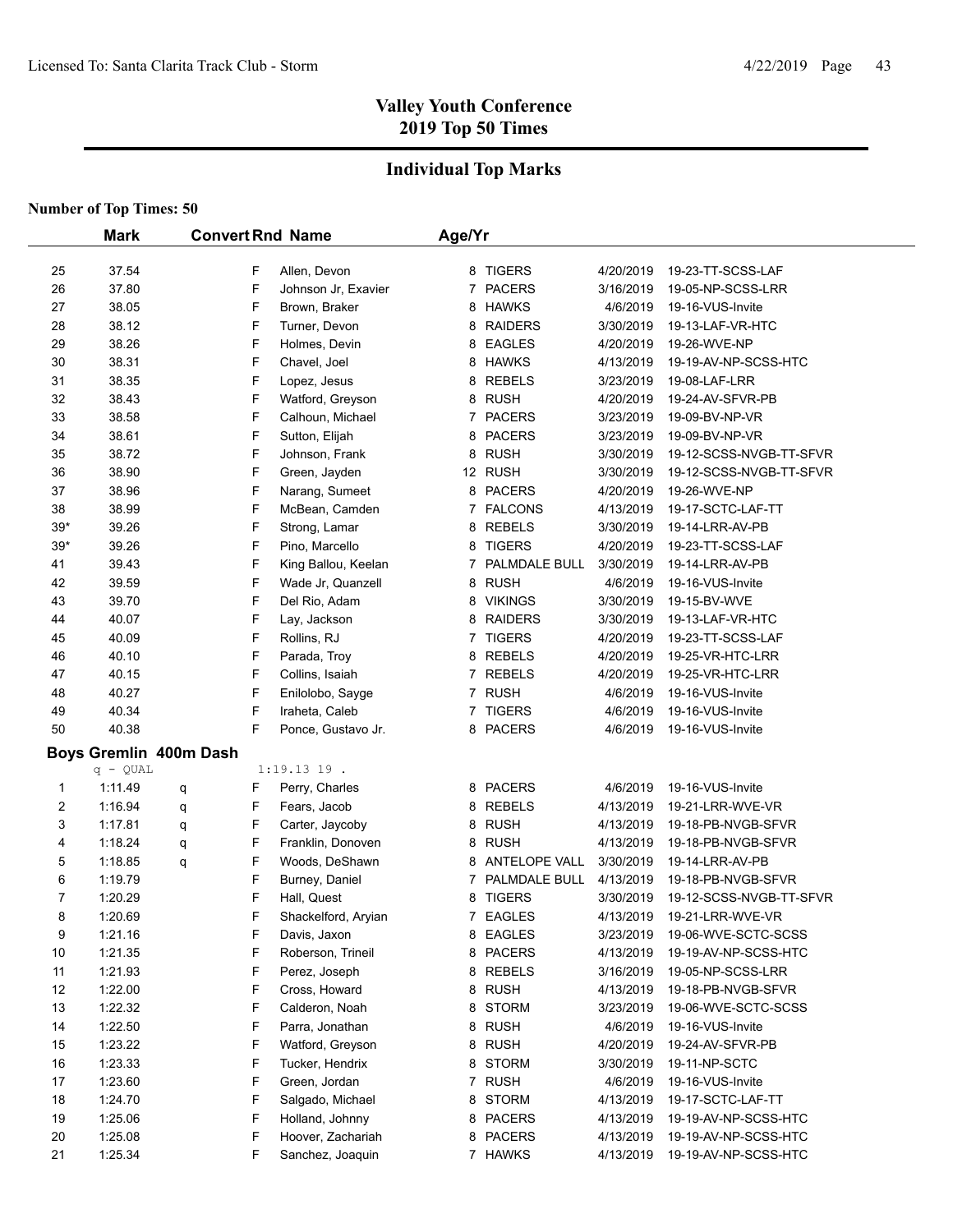## **Individual Top Marks**

|     | <b>Mark</b>           |   |   | <b>Convert Rnd Name</b>  | Age/Yr       |                    |           |                         |
|-----|-----------------------|---|---|--------------------------|--------------|--------------------|-----------|-------------------------|
| 22  | 1:25.36               |   | F | Felts, Zachary           |              | 8 VIKINGS          | 4/20/2019 | 19-22-SCTC-NVGB-BV      |
| 23  | 1:25.84               |   | F | Allen, Devon             | 8            | <b>TIGERS</b>      | 4/13/2019 | 19-17-SCTC-LAF-TT       |
| 24  | 1:26.00               |   | F | Powell, Joah             |              | 8 HAWKS            | 4/6/2019  | 19-16-VUS-Invite        |
| 25  | 1:26.03               |   | F | Woods, Jaxon             |              | 7 REBELS           | 4/13/2019 | 19-21-LRR-WVE-VR        |
| 26  | 1:26.31               |   | F | Buscemi, Pete            |              | 8 RUSH             | 3/16/2019 | 19-01-SFVR-SCTC         |
| 27  | 1:26.47               |   | F | Enilolobo, Fenix         |              | 7 RUSH             | 4/6/2019  | 19-16-VUS-Invite        |
| 28  | 1:26.73               |   | F | Calhoun, Michael         |              | 7 PACERS           | 4/20/2019 | 19-26-WVE-NP            |
| 29  | 1:26.78               |   | F | Haynes, Jacob            |              | 7 PACERS           | 4/13/2019 | 19-19-AV-NP-SCSS-HTC    |
| 30  | 1:26.82               |   | F | Ballard, Jaylen "avery"  |              | 7 RUSH             | 3/23/2019 | 19-10-TT-SFVR-PB        |
| 31  | 1:26.96               |   | F | King Ballou, Keelan      | 7            | PALMDALE BULL      | 4/20/2019 | 19-24-AV-SFVR-PB        |
| 32  | 1.27.43               |   | F | Garner, Miles            | 8            | <b>STORM</b>       | 4/13/2019 | 19-17-SCTC-LAF-TT       |
| 33  | 1:27.48               |   | F | Nelson, Jalil            | 8            | <b>SUPERSONICS</b> | 4/13/2019 | 19-19-AV-NP-SCSS-HTC    |
| 34  | 1:27.61               |   | F | Mackey, Elijah           | 7            | <b>REBELS</b>      | 4/13/2019 | 19-21-LRR-WVE-VR        |
| 35  | 1:28.32               |   | F | Roberts, Kingston        | 8            | <b>REBELS</b>      | 4/20/2019 | 19-25-VR-HTC-LRR        |
| 36  | 1:28.47               |   | F | Chavel, Joel             | 8            | <b>HAWKS</b>       | 3/30/2019 | 19-13-LAF-VR-HTC        |
| 37  | 1:28.97               |   | F | Cruz, Alijah             | 8            | <b>REBELS</b>      | 3/16/2019 | 19-05-NP-SCSS-LRR       |
| 38  | 1:29.10               |   | F | Johnson Jr, Exavier      | 7            | <b>PACERS</b>      | 4/20/2019 | 19-26-WVE-NP            |
| 39  | 1:29.15               |   | F | Lopez, Jesus             | 8            | <b>REBELS</b>      | 4/13/2019 | 19-21-LRR-WVE-VR        |
| 40  | 1:29.75               |   | F | Orekoya, Oluwalofolajimi | 8            | EAGLES             | 4/13/2019 | 19-21-LRR-WVE-VR        |
| 41  | 1:29.79               |   | F | Strong, Lamar            | 8            | <b>REBELS</b>      | 3/30/2019 | 19-14-LRR-AV-PB         |
| 42  | 1:29.80               |   | F | Johnson, Frank           | 8            | <b>RUSH</b>        | 3/16/2019 | 19-01-SFVR-SCTC         |
| 43  | 1:29.96               |   | F | Atofau, Noah             | 8            | PALMDALE BULL      | 3/16/2019 | 19-02-NVGB-VR-PB        |
| 44  | 1:30.72               |   | F | Burton, Thomas           | 8            | <b>STORM</b>       | 3/16/2019 | 19-01-SFVR-SCTC         |
| 45  | 1:31.13               |   | F | Narang, Sumeet           | 8            | <b>PACERS</b>      | 4/6/2019  | 19-16-VUS-Invite        |
| 46  | 1:31.48               |   | F | McFarren, Jack           | 8            | <b>STORM</b>       | 3/23/2019 | 19-06-WVE-SCTC-SCSS     |
| 47* | 1:31.70               |   | F | Collins, Isaiah          | $\mathbf{7}$ | <b>REBELS</b>      | 4/6/2019  | 19-16-VUS-Invite        |
| 47* | 1:31.70               |   | F | Iraheta, Caleb           | $\mathbf{7}$ | <b>TIGERS</b>      | 4/13/2019 | 19-17-SCTC-LAF-TT       |
| 49  | 1:32.01               |   | F | Bertola, Jacob           | 8            | <b>STORM</b>       | 4/20/2019 | 19-22-SCTC-NVGB-BV      |
| 50  | 1.32.33               |   | F | Striplin, Ethan          |              | 8 STORM            | 3/16/2019 | 19-01-SFVR-SCTC         |
|     | Boys Gremlin 800m Run |   |   |                          |              |                    |           |                         |
|     | $q - QUAL$            |   |   | $3:15.7019$ .            |              |                    |           |                         |
| 1   | 2:55.62               | q | F | Perry, Charles           |              | 8 PACERS           | 4/6/2019  | 19-16-VUS-Invite        |
| 2   | 3:02.36               | q | F | Perez, Joseph            | 8            | REBELS             | 4/20/2019 | 19-25-VR-HTC-LRR        |
| 3   | 3:05.18               | q | F | Atofau, Noah             | 8            | PALMDALE BULL      | 4/13/2019 | 19-18-PB-NVGB-SFVR      |
| 4   | 3:08.06               | q | F | Johnson, Frank           | 8            | <b>RUSH</b>        | 4/13/2019 | 19-18-PB-NVGB-SFVR      |
| 5   | 3:08.59               | q | F | Watford, Greyson         | 8            | <b>RUSH</b>        | 4/13/2019 | 19-18-PB-NVGB-SFVR      |
| 6   | 3:11.41               | q | F | Shackelford, Aryian      | 7            | <b>EAGLES</b>      | 3/30/2019 | 19-15-BV-WVE            |
| 7   | 3:12.38               | q | F | Salgado, Michael         | 8            | <b>STORM</b>       | 4/6/2019  | 19-16-VUS-Invite        |
| 8   | 3:12.59               | q | F | Felts, Zachary           |              | 8 VIKINGS          | 4/13/2019 | 19-18-PB-NVGB-SFVR      |
| 9   | 3:12.65               | q | F | Hall, Quest              |              | 8 TIGERS           | 3/30/2019 | 19-12-SCSS-NVGB-TT-SFVR |
| 10  | 3:13.29               | q | F | Pino, Marcello           | 8            | <b>TIGERS</b>      | 4/13/2019 | 19-17-SCTC-LAF-TT       |
| 11  | 3:16.10               |   | F | Woods, Jaxon             | 7            | <b>REBELS</b>      | 4/20/2019 | 19-25-VR-HTC-LRR        |
| 12  | 3:16.59               |   | F | Sanchez, Joaquin         |              | 7 HAWKS            | 4/6/2019  | 19-16-VUS-Invite        |
| 13  | 3:16.61               |   | F | Striplin, Ethan          |              | 8 STORM            | 3/30/2019 | 19-11-NP-SCTC           |
| 14  | 3:17.52               |   | F | Allen, Devon             |              | 8 TIGERS           | 4/6/2019  | 19-16-VUS-Invite        |
| 15  | 3:17.54               |   | F | Branham, Luke            |              | 8 ANTELOPE VALL    | 4/6/2019  | 19-16-VUS-Invite        |
| 16  | 3:18.63               |   | F | Orekoya, Oluwalofolajimi |              | 8 EAGLES           | 3/30/2019 | 19-15-BV-WVE            |
| 17  | 3:19.00               |   | F | Calhoun, Michael         |              | 7 PACERS           | 4/13/2019 | 19-19-AV-NP-SCSS-HTC    |
| 18  | 3:19.25               |   | F | Del Rio, Adam            |              | 8 VIKINGS          | 3/30/2019 | 19-15-BV-WVE            |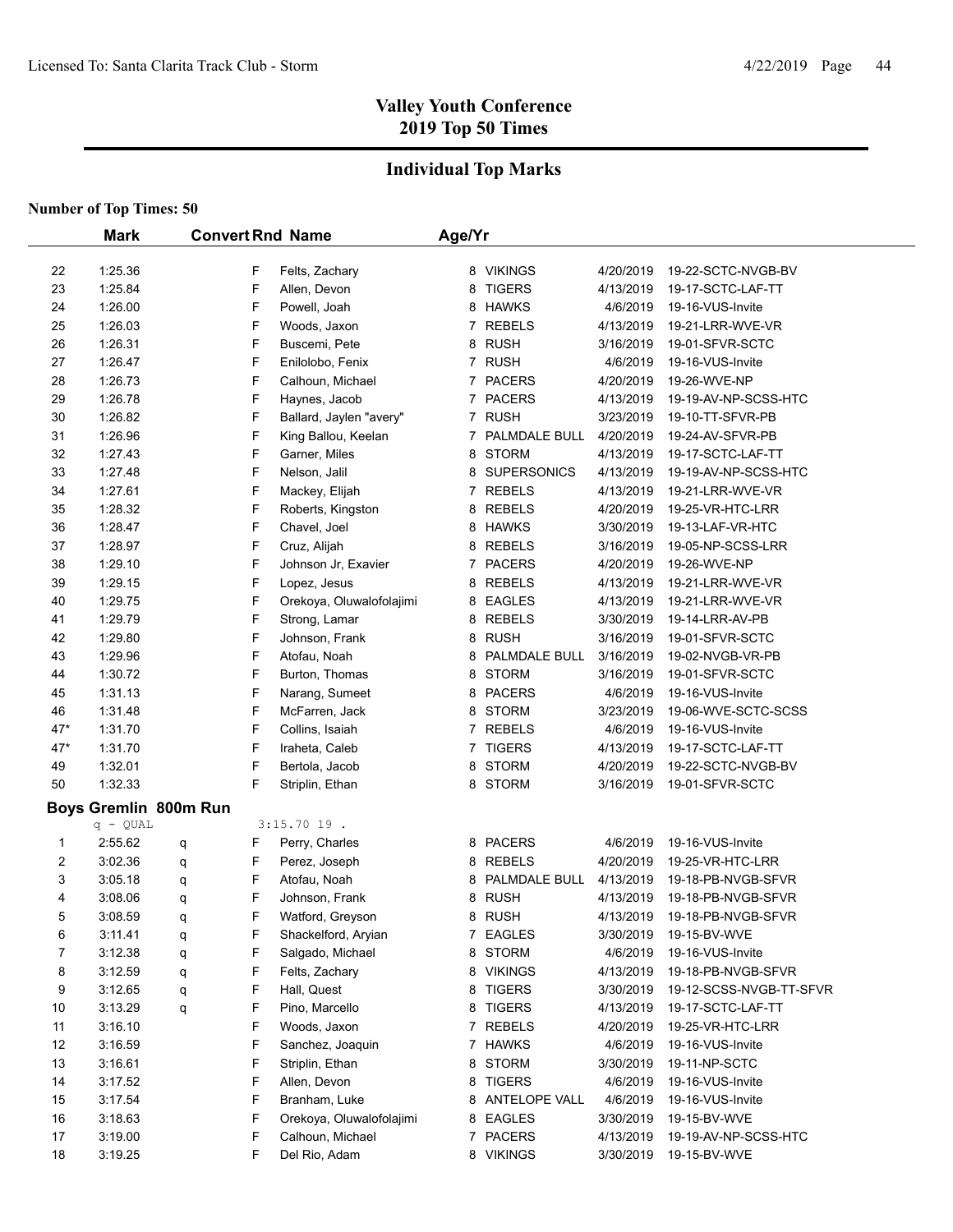## **Individual Top Marks**

|                | <b>Mark</b>            |   |   | <b>Convert Rnd Name</b> | Age/Yr         |                 |           |                         |
|----------------|------------------------|---|---|-------------------------|----------------|-----------------|-----------|-------------------------|
| 19             | 3:19.40                |   | F | Johnson Jr, Exavier     |                | 7 PACERS        | 4/13/2019 | 19-19-AV-NP-SCSS-HTC    |
| 20             | 3:21.52                |   | F | Rollins, RJ             |                | 7 TIGERS        | 4/20/2019 | 19-23-TT-SCSS-LAF       |
| 21             | 3:24.39                |   | F | Fuentes, Daven          |                | 7 FALCONS       | 4/6/2019  | 19-16-VUS-Invite        |
| 22             | 3:26.12                |   | F | Matter, Jenson          |                | 7 HAWKS         | 3/30/2019 | 19-13-LAF-VR-HTC        |
| 23             | 3:26.93                |   | F | Carcano, Alex           |                | 7 PACERS        | 4/13/2019 | 19-19-AV-NP-SCSS-HTC    |
| 24             | 3:27.81                |   | F | Estrada, Philip         | 8              | <b>BEARS</b>    | 4/13/2019 | 19-18-PB-NVGB-SFVR      |
| 25             | 3:28.47                |   | F | Zaldana, Nikolis        | 8              | <b>PACERS</b>   | 3/23/2019 | 19-09-BV-NP-VR          |
| 26             | 3:28.48                |   | F | McFarren, Jack          | 8              | <b>STORM</b>    | 3/23/2019 | 19-06-WVE-SCTC-SCSS     |
| 27             | 3:29.00                |   | F | Damudar, Kainoa         | 8              | <b>RAIDERS</b>  | 3/16/2019 | 19-02-NVGB-VR-PB        |
| 28             | 3:29.06                |   | F | Narang, Sumeet          | 8              | <b>PACERS</b>   | 4/13/2019 | 19-19-AV-NP-SCSS-HTC    |
| 29             | 3:35.63                |   | F | Langness, Michael       | 7              | <b>REBELS</b>   | 4/13/2019 | 19-21-LRR-WVE-VR        |
| 30             | 3:38.28                |   | F | Powell, Joah            | 8              | HAWKS           | 4/13/2019 | 19-19-AV-NP-SCSS-HTC    |
| 31             | 3:39.38                |   | F | Bacon, Pharoah          | 7              | <b>REBELS</b>   | 4/6/2019  | 19-16-VUS-Invite        |
| 32             | 3:39.72                |   | F | Florian, Kingston       | 8              | <b>PACERS</b>   | 4/6/2019  | 19-16-VUS-Invite        |
| 33             | 3:41.63                |   | F | McDowell, Arthur        | 7              | <b>FALCONS</b>  | 4/13/2019 | 19-17-SCTC-LAF-TT       |
| 34             | 3:41.73                |   | F | Smith, Evan             | $\overline{7}$ | <b>STORM</b>    | 3/30/2019 | 19-11-NP-SCTC           |
| 35             | 3:42.18                |   | F | Marinelli, Caleb        | $\overline{7}$ | <b>STORM</b>    | 4/13/2019 | 19-17-SCTC-LAF-TT       |
| 36             | 3:42.82                |   | F | Barrero, Tyler          | 6              | <b>RUSH</b>     | 3/23/2019 | 19-10-TT-SFVR-PB        |
| 37             | 3:44.12                |   | F | Iraheta, Caleb          | $\overline{7}$ | <b>TIGERS</b>   | 3/30/2019 | 19-12-SCSS-NVGB-TT-SFVR |
| 38             | 3:45.16                |   | F | Sutton, Elijah          | 8              | <b>PACERS</b>   | 3/16/2019 | 19-05-NP-SCSS-LRR       |
| 39             | 3:46.27                |   | F | Dillon II, Luther       |                | 7 ANTELOPE VALL | 4/20/2019 | 19-24-AV-SFVR-PB        |
| 40             | 3:46.72                |   | F | Barboza, Kevin          | 8              | <b>PACERS</b>   | 4/6/2019  | 19-16-VUS-Invite        |
| 41             | 3:47.25                |   | F | Slavin, Axl             | 8              | <b>FALCONS</b>  | 3/23/2019 | 19-08-LAF-LRR           |
| 42             | 3:47.79                |   | F | Fuentes, Alfredo        | 8              | <b>TIGERS</b>   | 4/20/2019 | 19-23-TT-SCSS-LAF       |
| 43             | 3:48.67                |   | F | Safi, Ayden             | 8              | <b>TIGERS</b>   | 3/30/2019 | 19-12-SCSS-NVGB-TT-SFVR |
| 44             | 3:50.85                |   | F | Simeone, Gianluca       | 8              | <b>PACERS</b>   | 3/30/2019 | 19-11-NP-SCTC           |
| 45             | 3:51.65                |   | F | Mazisyuk, Peter         |                | 8 PACERS        | 3/23/2019 | 19-09-BV-NP-VR          |
| 46             | 3:52.39                |   | F | Gibbons, Isaiah         |                | 7 PACERS        | 3/23/2019 | 19-09-BV-NP-VR          |
| 47             | 3:53.15                |   | F | Lara, Alijah            | $\mathbf{7}$   | <b>TIGERS</b>   | 4/20/2019 | 19-23-TT-SCSS-LAF       |
| 48             | 3:53.48                |   | F | Holmes, Devin           |                | 8 EAGLES        | 3/23/2019 | 19-06-WVE-SCTC-SCSS     |
| 49             | 3:55.09                |   | F | Donley, A'Nyis          |                | 8 EAGLES        | 3/16/2019 | 19-04-WVE-HTC-TT-AV     |
| 50             | 3:57.07                |   | F | Barboza, Mikkel         |                | 7 PACERS        | 4/13/2019 | 19-19-AV-NP-SCSS-HTC    |
|                | Boys Gremlin 1500m Run |   |   |                         |                |                 |           |                         |
|                | $q - QUAL$             |   |   | $6:30.56$ 19.           |                |                 |           |                         |
| 1              | 1:32.70                | q | F | Safi, Ayden             |                | 8 TIGERS        | 3/30/2019 | 19-12-SCSS-NVGB-TT-SFVR |
| $\overline{2}$ | 5:58.13                | q | F | Perez, Joseph           |                | 8 REBELS        | 4/20/2019 | 19-25-VR-HTC-LRR        |
| 3              | 5:59.33                | q | F | Perry, Charles          |                | 8 PACERS        | 4/13/2019 | 19-19-AV-NP-SCSS-HTC    |
| 4              | 6:05.56                | q | F | Maldonado, Vincent      |                | 8 STORM         | 4/13/2019 | 19-17-SCTC-LAF-TT       |
| 5              | 6:17.93                | q | F | Felts, Zachary          |                | 8 VIKINGS       | 4/20/2019 | 19-22-SCTC-NVGB-BV      |
| 6              | 6:17.96                | q | F | Tucker, Hendrix         |                | 8 STORM         | 3/23/2019 | 19-06-WVE-SCTC-SCSS     |
| 7              | 6:21.04                | q | F | Atofau, Noah            |                | 8 PALMDALE BULL | 4/6/2019  | 19-16-VUS-Invite        |
| 8              | 6:21.24                | q | F | Salgado, Michael        |                | 8 STORM         | 4/20/2019 | 19-22-SCTC-NVGB-BV      |
| 9              | 6:25.83                | q | F | Hall, Quest             | 8              | <b>TIGERS</b>   | 4/13/2019 | 19-17-SCTC-LAF-TT       |
| 10             | 6:30.46                | q | F | Garner, Miles           |                | 8 STORM         | 4/20/2019 | 19-22-SCTC-NVGB-BV      |
| 11             | 6:34.56                |   | F | Florian, Kingston       |                | 8 PACERS        | 4/20/2019 | 19-26-WVE-NP            |
| 12             | 6:37.55                |   | F | Allen, Devon            | 8              | TIGERS          | 3/16/2019 | 19-04-WVE-HTC-TT-AV     |
| 13             | 6:46.30                |   | F | Carcano, Alex           |                | 7 PACERS        | 3/30/2019 | 19-11-NP-SCTC           |
| 14             | 6:46.55                |   | F | Iraheta, Caleb          |                | 7 TIGERS        | 3/23/2019 | 19-10-TT-SFVR-PB        |
| 15             | 6:49.16                |   | F | Calhoun, Michael        |                | 7 PACERS        | 4/6/2019  | 19-16-VUS-Invite        |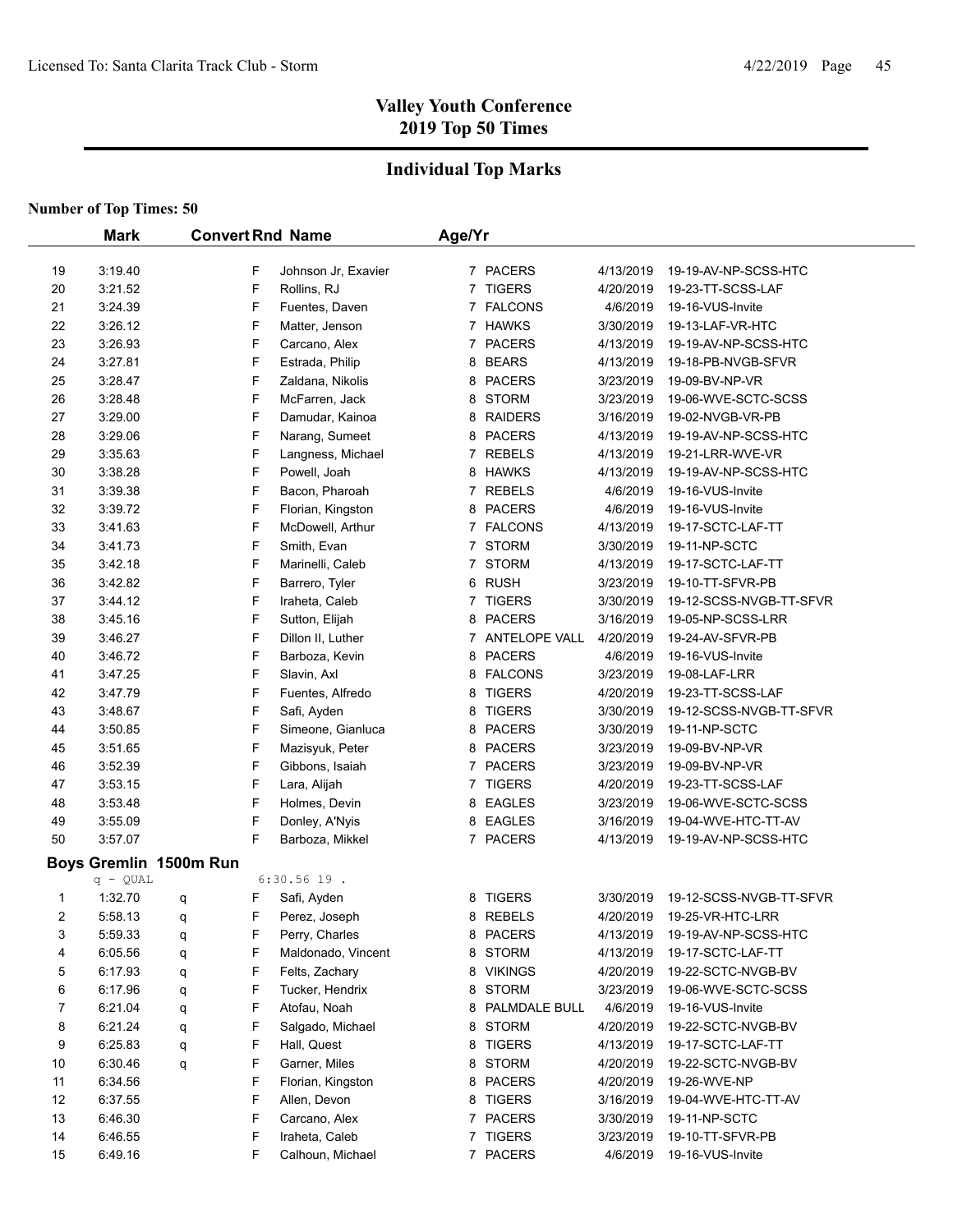## **Individual Top Marks**

|       | <b>Mark</b>         |           |   | <b>Convert Rnd Name</b>  | Age/Yr         |                      |           |                         |
|-------|---------------------|-----------|---|--------------------------|----------------|----------------------|-----------|-------------------------|
|       |                     |           |   |                          |                |                      |           |                         |
| 16    | 6:53.64             |           | F | Orekoya, Oluwalofolajimi |                | 8 EAGLES             | 3/16/2019 | 19-04-WVE-HTC-TT-AV     |
| 17    | 6:54.12             |           | F | Rollins, RJ              | $\mathbf{7}$   | <b>TIGERS</b>        | 3/23/2019 | 19-10-TT-SFVR-PB        |
| 18    | 7:05.09             |           | F | Branham, Luke            | 8              | <b>ANTELOPE VALL</b> | 3/23/2019 | 19-07-NVGB-HTC-AV       |
| 19    | 7:11.01             |           | F | Vasquez, Nolan           |                | 7 STORM              | 4/20/2019 | 19-22-SCTC-NVGB-BV      |
| 20    | 7:20.36             |           | F | Narang, Sumeet           | 8              | <b>PACERS</b>        | 4/6/2019  | 19-16-VUS-Invite        |
| 21    | 7:24.15             |           | F | Simeone, Gianluca        |                | 8 PACERS             | 4/13/2019 | 19-19-AV-NP-SCSS-HTC    |
| 22    | 7:25.93             |           | F | Pino, Marcello           | 8              | <b>TIGERS</b>        | 3/16/2019 | 19-04-WVE-HTC-TT-AV     |
| 23    | 7:27.54             |           | F | Guimaraes, Kai William   | 8              | <b>EAGLES</b>        | 3/16/2019 | 19-04-WVE-HTC-TT-AV     |
| 24    | 7:32.84             |           | F | Zaldana, Nikolis         |                | 8 PACERS             | 3/30/2019 | 19-11-NP-SCTC           |
| 25    | 7:41.26             |           | F | Damudar, Kainoa          | 8              | <b>RAIDERS</b>       | 4/6/2019  | 19-16-VUS-Invite        |
| 26    | 7:44.18             |           | F | Acosta, Ian              | 8              | <b>STORM</b>         | 4/13/2019 | 19-17-SCTC-LAF-TT       |
| 27    | 7:49.08             |           | F | Fuentes, Alfredo         | 8              | <b>TIGERS</b>        | 3/23/2019 | 19-10-TT-SFVR-PB        |
| 28    | 8:01.17             |           | F | Holmes, Devin            | 8              | <b>EAGLES</b>        | 3/16/2019 | 19-04-WVE-HTC-TT-AV     |
| 29    | 8:05.14             |           | F | Hoover, Zachariah        | 8              | <b>PACERS</b>        | 3/16/2019 | 19-05-NP-SCSS-LRR       |
| 30    | 8:05.39             |           | F | Robinson, David          | 8              | <b>TIGERS</b>        | 3/23/2019 | 19-10-TT-SFVR-PB        |
| 31    | 8:09.09             |           | F | Barboza, Kevin           | 8              | <b>PACERS</b>        | 3/16/2019 | 19-05-NP-SCSS-LRR       |
| 32    | 8:21.00             |           | F | Mazisyuk, Peter          | 8              | <b>PACERS</b>        | 3/30/2019 | 19-11-NP-SCTC           |
| 33    | 8:32.68             |           | F | Lara, Alijah             | $\overline{7}$ | <b>TIGERS</b>        | 3/16/2019 | 19-04-WVE-HTC-TT-AV     |
| 34    | 8:35.04             |           | F | Barboza, Mikkel          | 7              | <b>PACERS</b>        | 3/30/2019 | 19-11-NP-SCTC           |
| 35    | 8:36.34             |           | F | Brown, Djoser            | 8              | <b>TIGERS</b>        | 3/30/2019 | 19-12-SCSS-NVGB-TT-SFVR |
| 36    | 8:51.27             |           | F | Tidwell, Kenji           | 5              | <b>TIGERS</b>        | 3/30/2019 | 19-12-SCSS-NVGB-TT-SFVR |
| 37    | 8:54.25             |           | F | Carlin, Devin            | 7              | <b>BEARS</b>         | 4/13/2019 | 19-18-PB-NVGB-SFVR      |
| 38    | 8:59.72             |           | F | Montenegro, Steven       | 8              | <b>TIGERS</b>        | 4/13/2019 | 19-17-SCTC-LAF-TT       |
| 39    | 9.25.41             |           | F | Woods, Cruz              | $\overline{7}$ | <b>PACERS</b>        | 3/16/2019 | 19-05-NP-SCSS-LRR       |
| 40    | 10:36.75            |           | F | Awad, Aiden              |                | 8 STORM              | 4/13/2019 | 19-17-SCTC-LAF-TT       |
|       | <b>Boys Gremlin</b> | Long Jump |   |                          |                |                      |           |                         |
|       | $q - QUAL$          |           |   | $9 - 09.0019$ .          |                |                      |           |                         |
| 1     | 11-06.00            | q         | F | Buscemi, Pete            |                | 8 RUSH               | 4/20/2019 | 19-24-AV-SFVR-PB        |
| 2     | 11-03.00            | q         | F | Shackelford, Aryian      | 7              | <b>EAGLES</b>        | 4/13/2019 | 19-21-LRR-WVE-VR        |
| 3     | 11-00.25            | q         | F | Christenson, James       | 8              | EAGLES               | 3/30/2019 | 19-15-BV-WVE            |
| 4     | 10-05.50            | q         | F | Burney, Daniel           | 7              | PALMDALE BULL        | 4/20/2019 | 19-24-AV-SFVR-PB        |
| 5     | 9-11.50             | q         | F | Oyamendan, Obehi         |                | 8 FALCONS            | 4/13/2019 | 19-17-SCTC-LAF-TT       |
| 6     | 9-11.00             | q         | F | Hoover, Zachariah        | 8              | <b>PACERS</b>        | 3/16/2019 | 19-05-NP-SCSS-LRR       |
| 7     | $9 - 10.50$         | q         | F | Gomez, Justin            | 8              | <b>STORM</b>         | 4/20/2019 | 19-22-SCTC-NVGB-BV      |
| $8*$  | 9-08.50             |           | F | Atofau, Noah             | 8              | PALMDALE BULL        | 4/20/2019 | 19-24-AV-SFVR-PB        |
| $8*$  | 9-08.50             |           | F | Woods, DeShawn           |                | 8 ANTELOPE VALL      | 4/20/2019 | 19-24-AV-SFVR-PB        |
| 10    | 9-08.00             |           | F | Franklin, Donoven        |                | 8 RUSH               | 3/23/2019 | 19-10-TT-SFVR-PB        |
| 11    | 9-06.75             |           | F | Johnson, Frank           |                | 8 RUSH               | 4/6/2019  | 19-16-VUS-Invite        |
| 12    | 9-05.50             |           | F | Tucker, Hendrix          |                | 8 STORM              | 3/30/2019 | 19-11-NP-SCTC           |
| 13    | 9-05.00             |           | F | Perry, Charles           |                | 8 PACERS             | 3/23/2019 | 19-09-BV-NP-VR          |
| 14    | 9-02.00             |           | F | Smith, Evan              |                | 7 STORM              | 3/16/2019 | 19-01-SFVR-SCTC         |
| 15    | 9-01.25             |           | F | Ponce, Gustavo Jr.       |                | 8 PACERS             | 4/13/2019 | 19-19-AV-NP-SCSS-HTC    |
| 16    | 8-09.50             |           | F | Beasley, Mayson          |                | 7 REBELS             | 4/13/2019 | 19-21-LRR-WVE-VR        |
| $17*$ | 8-09.00             |           | F | Iraheta, Caleb           |                | 7 TIGERS             | 4/13/2019 | 19-17-SCTC-LAF-TT       |
| $17*$ | 8-09.00             |           | F | Branham, Luke            |                | 8 ANTELOPE VALL      | 3/16/2019 | 19-04-WVE-HTC-TT-AV     |
| 19    | 8-06.50             |           | F | Guimaraes, Kai William   |                | 8 EAGLES             | 3/16/2019 | 19-04-WVE-HTC-TT-AV     |
| $20*$ | 8-04.00             |           | F | Fuentes, Alfredo         | 8              | <b>TIGERS</b>        | 4/13/2019 | 19-17-SCTC-LAF-TT       |
| $20*$ | 8-04.00             |           | F | Argo, Clayton            | 8              | <b>FALCONS</b>       | 3/30/2019 | 19-13-LAF-VR-HTC        |
| 22    | 8-03.25             |           | F | Narang, Sumeet           |                | 8 PACERS             | 3/23/2019 | 19-09-BV-NP-VR          |
|       |                     |           |   |                          |                |                      |           |                         |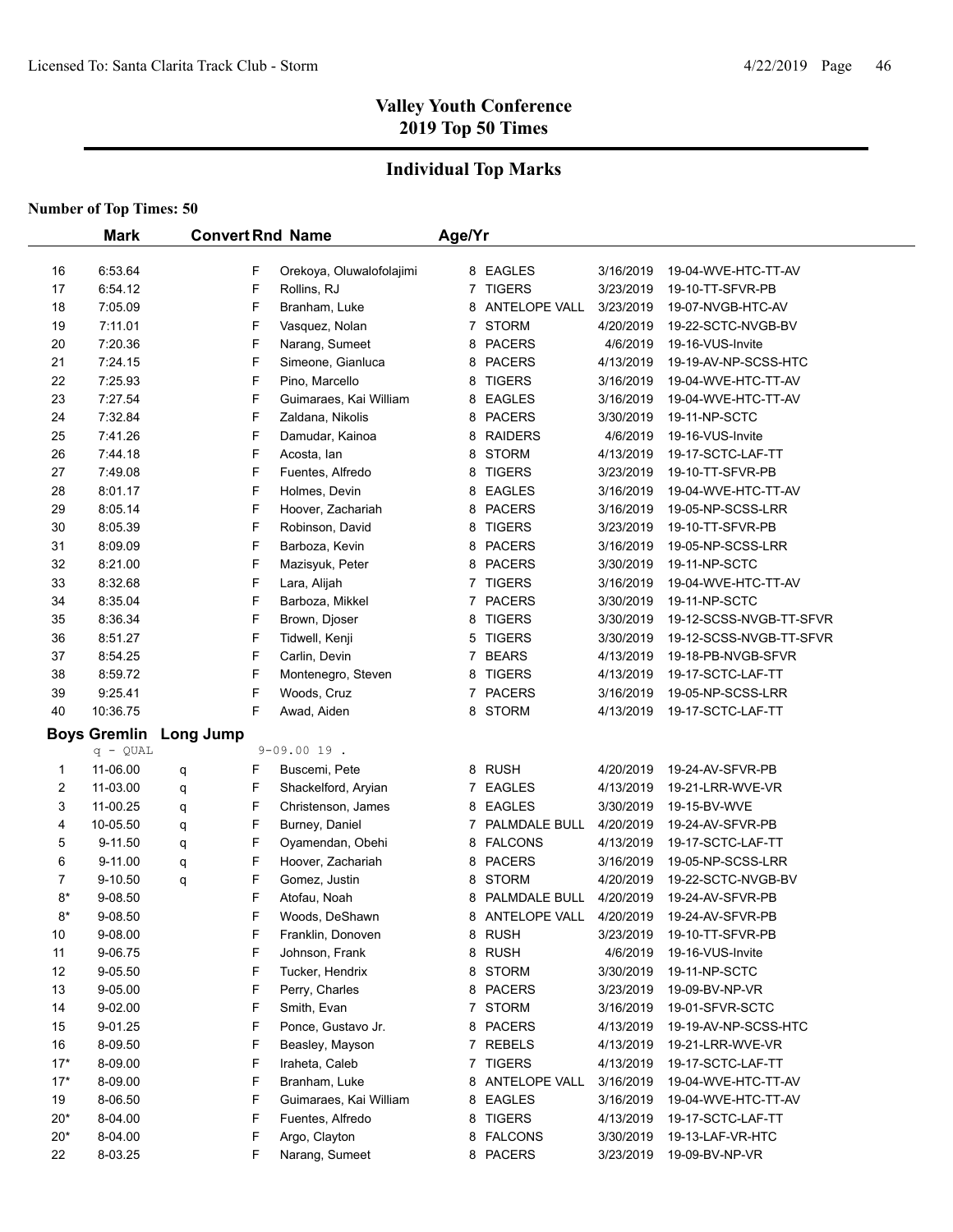### **Individual Top Marks**

|                | <b>Mark</b>                 |                       |        | <b>Convert Rnd Name</b>  | Age/Yr |                    |           |                                         |
|----------------|-----------------------------|-----------------------|--------|--------------------------|--------|--------------------|-----------|-----------------------------------------|
|                |                             |                       |        |                          |        |                    |           |                                         |
| 23             | 8-01.50                     |                       | F<br>F | Estrada, Philip          |        | 8 BEARS<br>7 BEARS | 3/23/2019 | 19-07-NVGB-HTC-AV                       |
| 24             | 8-01.00                     |                       | F      | Carlin, Devin            |        |                    | 3/16/2019 | 19-02-NVGB-VR-PB<br>19-06-WVE-SCTC-SCSS |
| 25             | 8-00.50                     |                       | F      | Burton, Thomas           |        | 8 STORM            | 3/23/2019 |                                         |
| $26*$          | 8-00.00                     |                       |        | Slavin, Axl              |        | 8 FALCONS          | 3/30/2019 | 19-13-LAF-VR-HTC                        |
| $26*$          | 8-00.00<br>7-11.25          |                       | F      | Calhoun, Michael         |        | 7 PACERS           | 3/16/2019 | 19-05-NP-SCSS-LRR                       |
| 28             |                             |                       | F      | Zapata-Castro, Nickolas  |        | 8 RUSH             | 4/20/2019 | 19-24-AV-SFVR-PB                        |
| 29*            | 7-11.00                     |                       | F<br>F | Barboza, Kevin           |        | 8 PACERS           | 3/16/2019 | 19-05-NP-SCSS-LRR<br>19-17-SCTC-LAF-TT  |
| $29*$          | 7-11.00                     |                       |        | Quinn, Noah              |        | 7 FALCONS          | 4/13/2019 |                                         |
| 31             | 7-10.00                     |                       | F<br>F | Epps Jr., George         |        | 8 ANTELOPE VALL    | 4/20/2019 | 19-24-AV-SFVR-PB                        |
| 32             | 7-09.00                     |                       |        | Allen, Devon             |        | 8 TIGERS           | 4/13/2019 | 19-17-SCTC-LAF-TT                       |
| $33*$          | 7-07.25                     |                       | F      | Caldwell, Micah          |        | 7 ANTELOPE VALL    | 4/13/2019 | 19-19-AV-NP-SCSS-HTC                    |
| $33*$          | 7-07.25                     |                       | F      | Amador, Isaac            |        | 8 VIKINGS          | 3/23/2019 | 19-09-BV-NP-VR                          |
| $35*$          | 7-07.00                     |                       | F      | Marinelli, Caleb         |        | 7 STORM            | 4/20/2019 | 19-22-SCTC-NVGB-BV                      |
| $35*$          | 7-07.00                     |                       | F      | McBean, Camden           |        | 7 FALCONS          | 4/13/2019 | 19-17-SCTC-LAF-TT                       |
| 37             | 7-06.00                     |                       | F      | Holland, Johnny          |        | 8 PACERS           | 3/16/2019 | 19-05-NP-SCSS-LRR                       |
| 38             | 7-05.50                     |                       | F      | Hall, Quest              |        | 8 TIGERS           | 3/23/2019 | 19-10-TT-SFVR-PB                        |
| 39             | 7-05.00                     |                       | F      | Matter, Jenson           |        | 7 HAWKS            | 3/30/2019 | 19-13-LAF-VR-HTC                        |
| 40             | 7-04.50                     |                       | F      | Okuribido, Jayden        |        | 7 RAIDERS          | 4/13/2019 | 19-21-LRR-WVE-VR                        |
| $41*$          | 7-04.25                     |                       | F      | Maldonado, Vincent       |        | 8 STORM            | 3/23/2019 | 19-06-WVE-SCTC-SCSS                     |
| $41*$          | 7-04.25                     |                       | F      | McFarren, Jack           |        | 8 STORM            | 4/20/2019 | 19-22-SCTC-NVGB-BV                      |
| $41*$          | 7-04.25                     |                       | F      | Chao, Leon               |        | 7 FALCONS          | 4/13/2019 | 19-17-SCTC-LAF-TT                       |
| 44             | 7-04.00                     |                       | F      | Safi, Ayden              |        | 8 TIGERS           | 3/23/2019 | 19-10-TT-SFVR-PB                        |
| 45             | 7-03.50                     |                       | F      | Vasquez, Nolan           |        | 7 STORM            | 4/6/2019  | 19-16-VUS-Invite                        |
| 46*            | 7-03.00                     |                       | F      | Rollins, RJ              |        | 7 TIGERS           | 3/23/2019 | 19-10-TT-SFVR-PB                        |
| 46*            | 7-03.00                     |                       | F      | Stadler, Cole            |        | 8 STORM            | 3/30/2019 | 19-11-NP-SCTC                           |
| 48             | 7-02.75                     |                       | F      | Calderon, Noah           |        | 8 STORM            | 3/23/2019 | 19-06-WVE-SCTC-SCSS                     |
| 49             | 7-02.00                     |                       | F      | Sutton, Elijah           |        | 8 PACERS           | 3/16/2019 | 19-05-NP-SCSS-LRR                       |
| 50             | 7-01.50                     |                       | F      | Haynes, Jacob            |        | 7 PACERS           | 4/20/2019 | 19-26-WVE-NP                            |
|                | <b>Boys Gremlin Javelin</b> |                       |        |                          |        |                    |           |                                         |
| 1              | 24-10.00                    |                       | F      | Okuribido, Jayden        |        | 7 RAIDERS          | 4/20/2019 | 19-25-VR-HTC-LRR                        |
|                |                             | Boys Bantam 100m Dash |        |                          |        |                    |           |                                         |
|                | $q - QUAL$                  |                       |        | 14.47 19.                |        |                    |           |                                         |
| 1              | 13.72                       | q                     | F      | Evans, Chase             |        | 10 EAGLES          | 4/6/2019  | 19-16-VUS-Invite                        |
| 2              | 13.76                       | q                     | F      | Ugochukwu, Mezulu        | 10     | <b>REBELS</b>      | 4/13/2019 | 19-21-LRR-WVE-VR                        |
| 3              | 13.87                       | q                     | F      | Walter, Kurtis           | 10     | <b>HAWKS</b>       | 3/23/2019 | 19-07-NVGB-HTC-AV                       |
| $\overline{4}$ | 13.90                       | q                     | F      | Exusdus, King            |        | 10 EAGLES          | 4/20/2019 | 19-26-WVE-NP                            |
| 5              | 13.93                       | q                     | F      | Ross, Jr., Marlon        |        | 9 EAGLES           | 4/6/2019  | 19-16-VUS-Invite                        |
| 6              | 13.94                       | q                     | F      | Hardy, Dominik           |        | 10 EAGLES          | 4/13/2019 | 19-21-LRR-WVE-VR                        |
| 7              | 13.95                       | q                     | F      | Musgrove, Bryden         |        | 10 HAWKS           | 3/23/2019 | 19-07-NVGB-HTC-AV                       |
| 8              | 14.07                       | q                     | F      | Edwards, Jerrod          |        | 10 REBELS          | 4/6/2019  | 19-16-VUS-Invite                        |
| 9              | 14.17                       | q                     | F      | Young II, Delvin         |        | 10 EAGLES          | 4/20/2019 | 19-26-WVE-NP                            |
| $10*$          | 14.29                       | q                     | Ρ      | Stanley, Pharrell        |        | 10 RUSH            | 4/6/2019  | 19-16-VUS-Invite                        |
| $10*$          | 14.29                       | q                     | F      | Ramirez, Don             |        | 10 PACERS          | 4/6/2019  | 19-16-VUS-Invite                        |
| $10*$          | 14.29                       | q                     | F      | Johnson, King rich       |        | 10 PACERS          | 4/13/2019 | 19-19-AV-NP-SCSS-HTC                    |
| 13             | 14.31                       | q                     | F      | Smith, Ethan             |        | 10 STORM           | 4/13/2019 | 19-17-SCTC-LAF-TT                       |
| 14             | 14.38                       | q                     | Ρ      | Alejandre, Adan          |        | 9 PACERS           | 4/6/2019  | 19-16-VUS-Invite                        |
| 15             | 14.44                       | q                     | F      | Johnson, Anhor the great | 10     | PACERS             | 4/20/2019 | 19-26-WVE-NP                            |
| 16             | 14.47                       | q                     | Ρ      | Potts, Demorye'          | 10     | <b>RUSH</b>        | 4/6/2019  | 19-16-VUS-Invite                        |
| 17             | 14.61                       |                       | P      | Poole, Zion              |        | 10 REBELS          | 4/6/2019  | 19-16-VUS-Invite                        |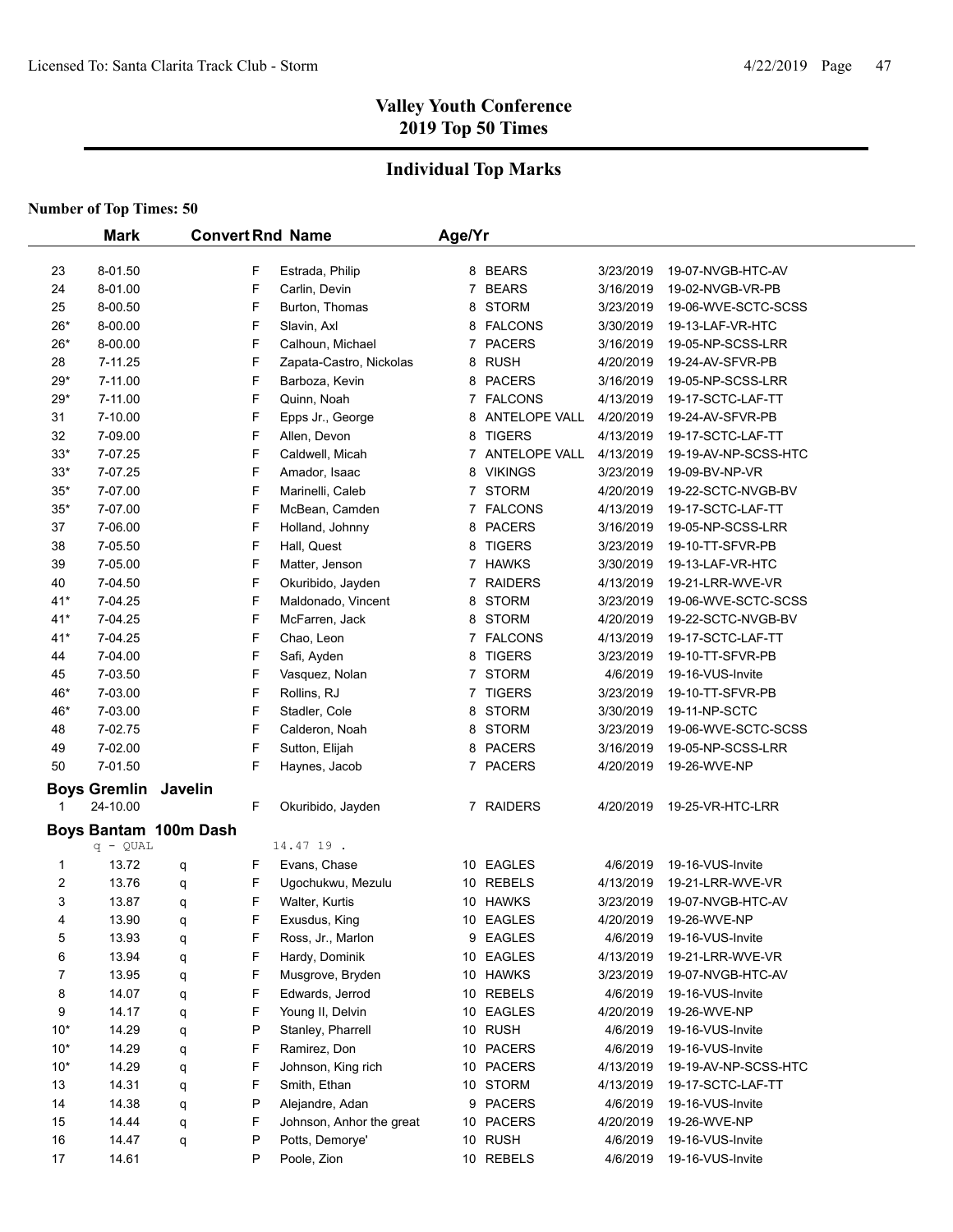## **Individual Top Marks**

|       | <b>Mark</b>           |   |   | <b>Convert Rnd Name</b>  | Age/Yr |                    |           |                         |
|-------|-----------------------|---|---|--------------------------|--------|--------------------|-----------|-------------------------|
| $18*$ | 14.63                 |   | F | Lanier, Zion             |        | 10 RAIDERS         | 3/30/2019 | 19-13-LAF-VR-HTC        |
| $18*$ | 14.63                 |   | P | Jackson, Tashon          |        | 10 ANTELOPE VALL   | 4/6/2019  | 19-16-VUS-Invite        |
| 20    | 14.72                 |   | F | Hernandez, Jace          |        | 10 TIGERS          | 3/16/2019 | 19-04-WVE-HTC-TT-AV     |
| 21    | 14.75                 |   | P | Cross, Myles             |        | 10 RUSH            | 4/6/2019  | 19-16-VUS-Invite        |
| 22    | 14.78                 |   | F | Herrera, Logan           |        | 9 EAGLES           | 4/13/2019 | 19-21-LRR-WVE-VR        |
| 23    | 14.80                 |   | P | Haley, Elijah            |        | 10 REBELS          | 4/6/2019  | 19-16-VUS-Invite        |
| 24    | 14.81                 |   | F | Bridgeforth, Carter      |        | 9 HAWKS            | 3/23/2019 | 19-07-NVGB-HTC-AV       |
| 25    | 14.85                 |   | F | Blondeau, Simon          | 9      | <b>PACERS</b>      | 3/23/2019 | 19-09-BV-NP-VR          |
| 26    | 14.87                 |   | F | Jones, Khai'ri           |        | 10 EAGLES          | 4/13/2019 | 19-21-LRR-WVE-VR        |
| 27    | 14.93                 |   | F | Dillard, Jaxon           |        | 10 STORM           | 3/30/2019 | 19-11-NP-SCTC           |
| $28*$ | 14.96                 |   | F | Shuler, Hayden           | 9      | <b>EAGLES</b>      | 4/20/2019 | 19-26-WVE-NP            |
| $28*$ | 14.96                 |   | P | Walker, Mi'Keen          |        | 10 ANTELOPE VALL   | 4/6/2019  | 19-16-VUS-Invite        |
| 30    | 15.02                 |   | F | Pierce, Zachary          | 9      | <b>SUPERSONICS</b> | 3/30/2019 | 19-12-SCSS-NVGB-TT-SFVR |
| 31    | 15.03                 |   | F | Bush, Noah               |        | 10 EAGLES          | 4/13/2019 | 19-21-LRR-WVE-VR        |
| 32    | 15.04                 |   | P | Gerhardt, Bailen         |        | 10 RAIDERS         | 4/6/2019  | 19-16-VUS-Invite        |
| 33    | 15.08                 |   | P | Simon, Dylan             |        | 10 PACERS          | 4/6/2019  | 19-16-VUS-Invite        |
| 34    | 15.09                 |   | P | Dillon, Lamari           |        | 9 ANTELOPE VALL    | 4/6/2019  | 19-16-VUS-Invite        |
| $35*$ | 15.10                 |   | F | Grey, Nolyn              |        | 9 HAWKS            | 3/23/2019 | 19-07-NVGB-HTC-AV       |
| $35*$ | 15.10                 |   | P | Byous, Nathaniel         | 9      | <b>SUPERSONICS</b> | 4/6/2019  | 19-16-VUS-Invite        |
| 37    | 15.12                 |   | F | Robinson, Bryce          |        | 10 ANTELOPE VALL   | 3/23/2019 | 19-07-NVGB-HTC-AV       |
| 38    | 15.13                 |   | F | Nelson, Jaivyn           |        | 10 REBELS          | 3/30/2019 | 19-14-LRR-AV-PB         |
| 39    | 15.21                 |   | F | Sneed, Kade              |        | 9 SUPERSONICS      | 4/13/2019 | 19-19-AV-NP-SCSS-HTC    |
| 40*   | 15.22                 |   | F | Belson, Zane             | 9      | <b>RAIDERS</b>     | 4/13/2019 | 19-21-LRR-WVE-VR        |
| 40*   | 15.22                 |   | P | Calhoun, Khalil          |        | 10 STORM           | 4/6/2019  | 19-16-VUS-Invite        |
| 42    | 15.24                 |   | P | Cooper, Czadok           |        | 9 PACERS           | 4/6/2019  | 19-16-VUS-Invite        |
| 43    | 15.25                 |   | P | Jackson, Jordan-Tyrrice  |        | 10 REBELS          | 4/6/2019  | 19-16-VUS-Invite        |
| 44    | 15.27                 |   | F | Barton, McCardell        |        | 10 PACERS          | 3/16/2019 | 19-05-NP-SCSS-LRR       |
| 45    | 15.31                 |   | P | Ervin, Joshua            |        | 10 SUPERSONICS     | 4/6/2019  | 19-16-VUS-Invite        |
| 46    | 15.32                 |   | P | McKnight, Tabary         |        | 10 RUSH            | 4/6/2019  | 19-16-VUS-Invite        |
| 47    | 15.36                 |   | P | Jackson, Elijah          |        | 10 ANTELOPE VALL   | 4/6/2019  | 19-16-VUS-Invite        |
| 48    | 15.37                 |   | P | Dryer, Isaiah            |        | 10 PALMDALE BULL   | 4/6/2019  | 19-16-VUS-Invite        |
| 49    | 15.39                 |   | P | Hill, Jayden             |        | 10 RUSH            | 4/6/2019  | 19-16-VUS-Invite        |
| 50    | 15.45                 |   | F | Dady, Ezra               |        | 9 EAGLES           | 3/16/2019 | 19-04-WVE-HTC-TT-AV     |
|       | Boys Bantam 200m Dash |   |   |                          |        |                    |           |                         |
|       | $q - QUAL$            |   |   | 30.20 19.                |        |                    |           |                         |
| 1     | 28.09                 | q | F | Evans, Chase             |        | 10 EAGLES          | 3/16/2019 | 19-04-WVE-HTC-TT-AV     |
| 2     | 28.35                 | q | F | Exusdus, King            |        | 10 EAGLES          | 4/20/2019 | 19-26-WVE-NP            |
| 3     | 28.81                 | q | F | Ugochukwu, Mezulu        |        | 10 REBELS          | 4/13/2019 | 19-21-LRR-WVE-VR        |
| 4     | 29.04                 | q | F | Young II, Delvin         |        | 10 EAGLES          | 3/16/2019 | 19-04-WVE-HTC-TT-AV     |
| 5     | 29.08                 | q | F | Hardy, Dominik           |        | 10 EAGLES          | 3/16/2019 | 19-04-WVE-HTC-TT-AV     |
| 6     | 29.09                 | q | F | Walter, Kurtis           |        | 10 HAWKS           | 3/16/2019 | 19-04-WVE-HTC-TT-AV     |
| 7     | 29.14                 | q | F | Johnson, King rich       |        | 10 PACERS          | 4/20/2019 | 19-26-WVE-NP            |
| 8     | 29.34                 | q | F | Edwards, Jerrod          |        | 10 REBELS          | 3/30/2019 | 19-14-LRR-AV-PB         |
| 9     | 29.36                 | q | F | Ross, Jr., Marlon        |        | 9 EAGLES           | 4/20/2019 | 19-26-WVE-NP            |
| 10    | 29.72                 | q | F | Johnson, Anhor the great |        | 10 PACERS          | 4/20/2019 | 19-26-WVE-NP            |
| 11    | 30.37                 |   | F | Poole, Zion              |        | 10 REBELS          | 3/30/2019 | 19-14-LRR-AV-PB         |
| 12    | 30.42                 |   | F | Jackson, Tashon          |        | 10 ANTELOPE VALL   | 3/30/2019 | 19-14-LRR-AV-PB         |
| 13    | 30.62                 |   | F | Ramirez, Don             |        | 10 PACERS          | 4/20/2019 | 19-26-WVE-NP            |
| 14    | 30.67                 |   | F | Smith, Ethan             |        | 10 STORM           | 4/20/2019 | 19-22-SCTC-NVGB-BV      |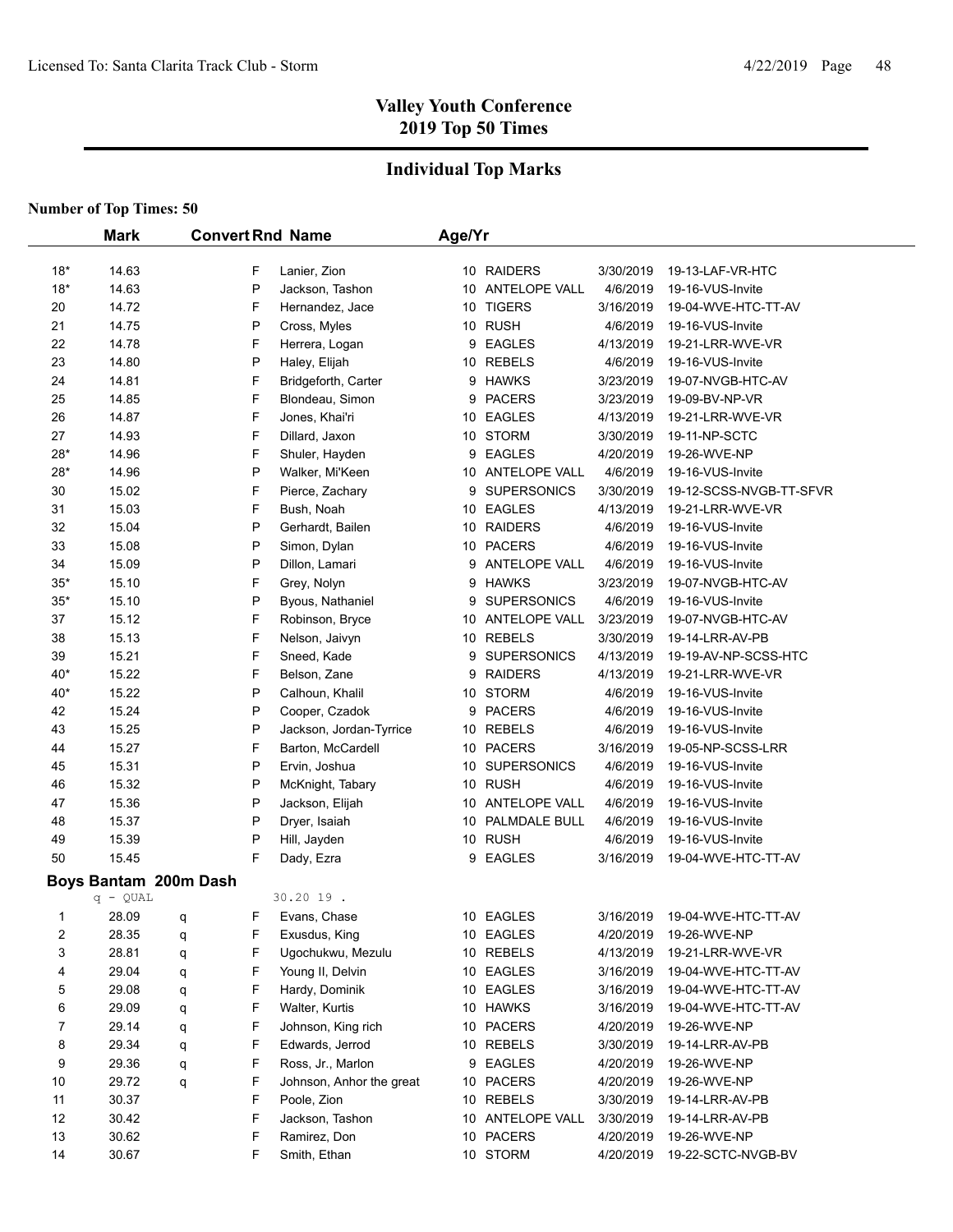### **Individual Top Marks**

|                | <b>Mark</b>           |   |   | <b>Convert Rnd Name</b>  | Age/Yr |                  |                        |                                         |
|----------------|-----------------------|---|---|--------------------------|--------|------------------|------------------------|-----------------------------------------|
| 15             | 30.83                 |   | F | Hernandez, Jace          |        | 10 TIGERS        | 3/16/2019              | 19-04-WVE-HTC-TT-AV                     |
| 16             | 30.99                 |   | F | Koonce, William          | 9      | <b>RAIDERS</b>   | 4/20/2019              | 19-25-VR-HTC-LRR                        |
| 17             | 31.00                 |   | F | Musgrove, Bryden         |        | 10 HAWKS         | 4/20/2019              | 19-25-VR-HTC-LRR                        |
| 18             | 31.04                 |   | F | Haley, Elijah            |        | 10 REBELS        | 4/20/2019              | 19-25-VR-HTC-LRR                        |
| 19             | 31.08                 |   | F | Crocker, Isaiah          |        | 9 REBELS         | 4/20/2019              | 19-25-VR-HTC-LRR                        |
| 20             | 31.09                 |   | F | Lanier, Zion             |        | 10 RAIDERS       | 4/20/2019              | 19-25-VR-HTC-LRR                        |
| $21*$          | 31.11                 |   | F | Bridgeforth, Carter      |        | 9 HAWKS          | 3/16/2019              | 19-04-WVE-HTC-TT-AV                     |
| $21*$          | 31.11                 |   | F | Alejandre, Adan          |        | 9 PACERS         | 3/16/2019              | 19-05-NP-SCSS-LRR                       |
| 23             | 31.15                 |   | F | Nelson, Jaivyn           |        | 10 REBELS        | 3/30/2019              | 19-14-LRR-AV-PB                         |
| 24             | 31.51                 |   | F | Gerhardt, Bailen         |        | 10 RAIDERS       | 4/13/2019              | 19-21-LRR-WVE-VR                        |
| 25             | 31.67                 |   | F | Dillard, Jaxon           |        | 10 STORM         | 4/20/2019              | 19-22-SCTC-NVGB-BV                      |
| 26             | 31.68                 |   | F | Austin, Tyrese           |        | 10 REBELS        | 4/20/2019              | 19-25-VR-HTC-LRR                        |
| 27             | 31.74                 |   | F | Shuler, Hayden           |        | 9 EAGLES         | 4/20/2019              | 19-26-WVE-NP                            |
| 28             | 31.83                 |   | F | Essang, Maxwell          |        | 10 RUSH          |                        |                                         |
| 29             | 31.85                 |   | F | Simon, Dylan             |        | 10 PACERS        | 3/16/2019<br>4/13/2019 | 19-01-SFVR-SCTC<br>19-19-AV-NP-SCSS-HTC |
| $30*$          | 31.90                 |   | F | Sneed, Kade              |        | 9 SUPERSONICS    | 4/13/2019              | 19-19-AV-NP-SCSS-HTC                    |
| $30*$          | 31.90                 |   | F | Calhoun, Khalil          |        | 10 STORM         | 4/20/2019              | 19-22-SCTC-NVGB-BV                      |
|                |                       |   | F |                          |        | 9 PACERS         |                        |                                         |
| 32             | 32.01                 |   | F | Blondeau, Simon          |        |                  | 4/20/2019              | 19-26-WVE-NP                            |
| 33             | 32.07                 |   |   | Barton, McCardell        |        | 10 PACERS        | 4/20/2019              | 19-26-WVE-NP                            |
| 34             | 32.35                 |   | F | Bush, Noah               |        | 10 EAGLES        | 4/20/2019              | 19-26-WVE-NP                            |
| 35             | 32.36                 |   | F | Dady, Ezra               | 9      | <b>EAGLES</b>    | 4/13/2019              | 19-21-LRR-WVE-VR                        |
| $36*$          | 32.49                 |   | F | Jackson, Jordan-Tyrrice  |        | 10 REBELS        | 4/13/2019              | 19-21-LRR-WVE-VR                        |
| $36*$          | 32.49                 |   | F | Carpenter, Samuel        |        | 9 PACERS         | 4/20/2019              | 19-26-WVE-NP                            |
| 38             | 32.53                 |   | F | Herrera, Logan           | 9      | <b>EAGLES</b>    | 3/30/2019              | 19-15-BV-WVE                            |
| 39             | 32.62                 |   | F | Shackelford, Amariyen    |        | 10 REBELS        | 3/30/2019              | 19-14-LRR-AV-PB                         |
| 40             | 32.74                 |   | F | Klaus, Levi              |        | 10 STORM         | 3/30/2019              | 19-11-NP-SCTC                           |
| 41             | 32.75                 |   | F | Potts, Demorye'          |        | 10 RUSH          | 3/23/2019              | 19-10-TT-SFVR-PB                        |
| 42             | 32.82                 |   | F | Cooper, Czadok           |        | 9 PACERS         | 4/20/2019              | 19-26-WVE-NP                            |
| 43             | 32.83                 |   | F | McClenahan, Cael         |        | 9 PACERS         | 3/30/2019              | 19-11-NP-SCTC                           |
| 44             | 32.85                 |   | F | Cross, Myles             |        | 10 RUSH          | 3/16/2019              | 19-01-SFVR-SCTC                         |
| 45             | 32.92                 |   | F | Hill, Jayden             |        | 10 RUSH          | 3/16/2019              | 19-01-SFVR-SCTC                         |
| 46             | 32.99                 |   | F | Bouyssou, Clement        |        | 9 STORM          | 4/13/2019              | 19-17-SCTC-LAF-TT                       |
| 47             | 33.03                 |   | F | Del toro, Devin Carlos   |        | 10 PACERS        | 4/20/2019              | 19-26-WVE-NP                            |
| 48             | 33.04                 |   | F | Jackson, Elijah          |        | 10 ANTELOPE VALL | 3/30/2019              | 19-14-LRR-AV-PB                         |
| 49             | 33.05                 |   | F | Walker, Mi'Keen          |        | 10 ANTELOPE VALL | 4/6/2019               | 19-16-VUS-Invite                        |
| 50             | 33.14                 |   | F | Acevedo, Emett           |        | 9 REBELS         | 4/13/2019              | 19-21-LRR-WVE-VR                        |
|                | Boys Bantam 400m Dash |   |   |                          |        |                  |                        |                                         |
|                | $q - QUAL$            |   |   | $1:08.25$ 19.            |        |                  |                        |                                         |
| 1              | 1:05.32               | q | F | Hardy, Dominik           |        | 10 EAGLES        | 4/6/2019               | 19-16-VUS-Invite                        |
| $\overline{c}$ | 1:06.66               | q | F | Johnson, King rich       |        | 10 PACERS        | 4/13/2019              | 19-19-AV-NP-SCSS-HTC                    |
| 3              | 1:07.71               | q | F | Taylor, Majik            |        | 9 HAWKS          | 4/13/2019              | 19-19-AV-NP-SCSS-HTC                    |
| 4              | 1:07.73               | q | F | Johnson, Anhor the great |        | 10 PACERS        | 4/13/2019              | 19-19-AV-NP-SCSS-HTC                    |
| 5              | 1:08.41               |   | F | Hernandez, Jace          |        | 10 TIGERS        | 4/6/2019               | 19-16-VUS-Invite                        |
| 6              | 1:08.63               |   | F | Smith, Ethan             |        | 10 STORM         | 3/23/2019              | 19-06-WVE-SCTC-SCSS                     |
| 7              | 1:08.67               |   | F | Walter, Kurtis           |        | 10 HAWKS         | 3/30/2019              | 19-13-LAF-VR-HTC                        |
| 8              | 1:08.71               |   | F | Exusdus, King            |        | 10 EAGLES        | 3/23/2019              | 19-06-WVE-SCTC-SCSS                     |
| 9              | 1:09.28               |   | F | Chandler, Nathan         |        | 10 RUSH          | 4/6/2019               | 19-16-VUS-Invite                        |
| 10             | 1:10.12               |   | F | Ugochukwu, Mezulu        |        | 10 REBELS        | 3/23/2019              | 19-08-LAF-LRR                           |
| 11             | 1:10.16               |   | F | Evans, Chase             |        | 10 EAGLES        | 4/13/2019              | 19-21-LRR-WVE-VR                        |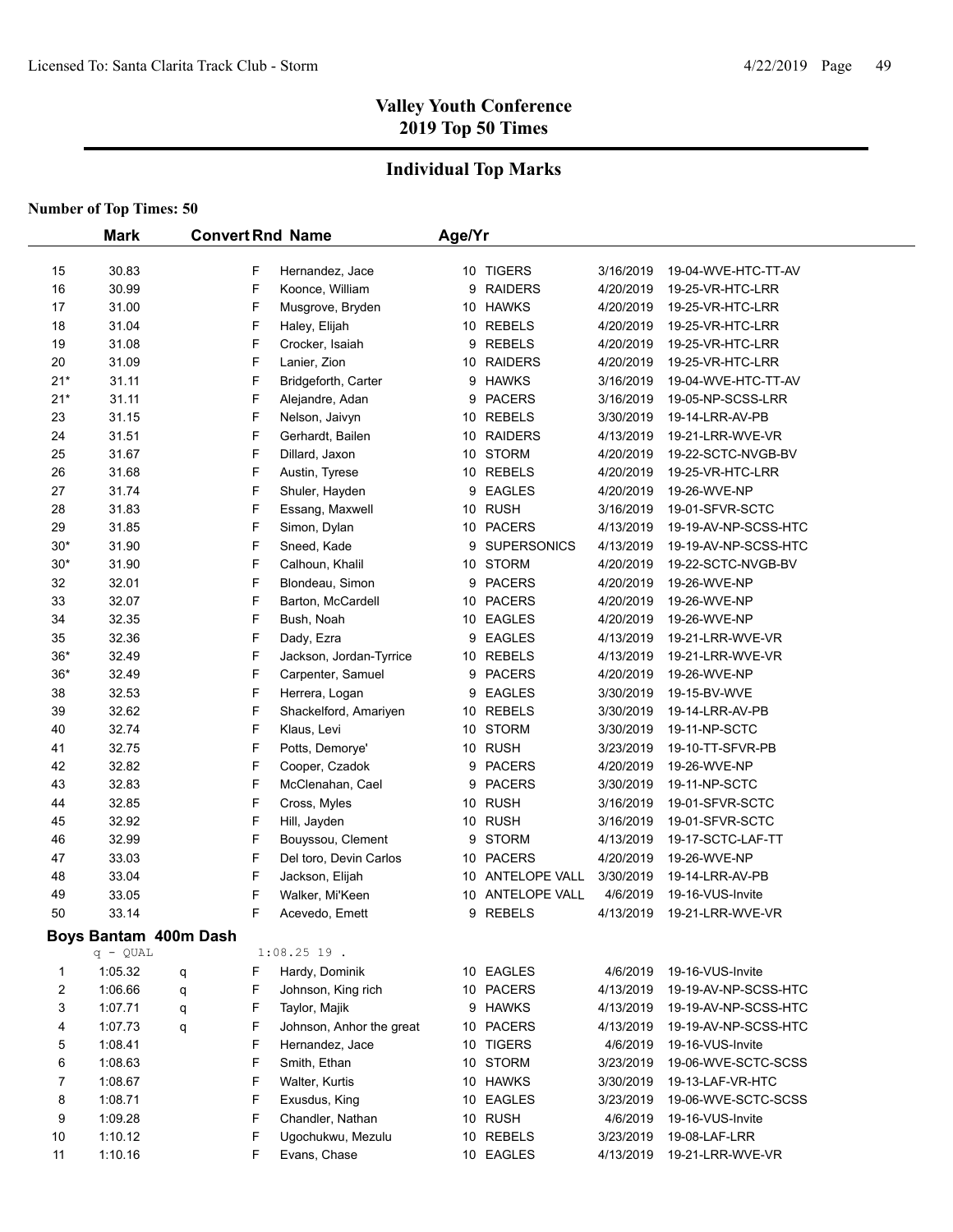### **Individual Top Marks**

|          | <b>Mark</b>          |   |        | <b>Convert Rnd Name</b>       | Age/Yr |                     |                       |                                          |
|----------|----------------------|---|--------|-------------------------------|--------|---------------------|-----------------------|------------------------------------------|
|          |                      |   |        |                               |        |                     |                       |                                          |
| 12<br>13 | 1:10.77<br>1:10.92   |   | F<br>F | Zorns, Jayden<br>Ramirez, Don |        | 9 RUSH<br>10 PACERS | 4/6/2019<br>4/13/2019 | 19-16-VUS-Invite<br>19-19-AV-NP-SCSS-HTC |
| 14       | 1:11.60              |   | F      | Calhoun, Khalil               |        | 10 STORM            | 3/16/2019             | 19-01-SFVR-SCTC                          |
| 15       | 1:11.70              |   | F      | Belson, Zane                  |        | 9 RAIDERS           | 3/30/2019             | 19-13-LAF-VR-HTC                         |
|          |                      |   | F      |                               |        | 10 REBELS           |                       |                                          |
| 16       | 1:11.85              |   | F      | Nelson, Jaivyn                |        |                     | 4/6/2019              | 19-16-VUS-Invite                         |
| 17       | 1:12.07<br>1:12.63   |   | F      | Ross, Jr., Marlon             | 9      | <b>EAGLES</b>       | 3/23/2019             | 19-06-WVE-SCTC-SCSS                      |
| 18       |                      |   | F      | Herrera, Logan                | 9      | <b>EAGLES</b>       | 4/6/2019<br>3/30/2019 | 19-16-VUS-Invite                         |
| 19       | 1:12.68              |   |        | Lanier, Zion                  |        | 10 RAIDERS          |                       | 19-13-LAF-VR-HTC                         |
| 20       | 1:12.70              |   | F<br>F | Young II, Delvin              |        | 10 EAGLES           | 3/23/2019             | 19-06-WVE-SCTC-SCSS                      |
| 21       | 1:12.72              |   |        | Acevedo, Emett                |        | 9 REBELS            | 4/6/2019              | 19-16-VUS-Invite                         |
| 22       | 1:13.00              |   | F      | Cross, Myles                  |        | 10 RUSH             | 3/16/2019             | 19-01-SFVR-SCTC                          |
| 23       | 1:13.10              |   | F      | Essang, Maxwell               |        | 10 RUSH             | 3/16/2019             | 19-01-SFVR-SCTC                          |
| 24       | 1:13.20              |   | F      | Bencun, Raphael               |        | 10 STORM            | 3/16/2019             | 19-01-SFVR-SCTC                          |
| 25       | 1:13.64              |   | F      | Edwards, Jerrod               |        | 10 REBELS           | 3/16/2019             | 19-05-NP-SCSS-LRR                        |
| 26       | 1:13.98              |   | F      | Haley, Elijah                 |        | 10 REBELS           | 3/23/2019             | 19-08-LAF-LRR                            |
| 27       | 1:14.04              |   | F      | Nash, Solomon                 |        | 9 EAGLES            | 4/6/2019              | 19-16-VUS-Invite                         |
| 28       | 1:15.02              |   | F      | Musgrove, Bryden              |        | 10 HAWKS            | 4/20/2019             | 19-25-VR-HTC-LRR                         |
| 29       | 1:15.10              |   | F      | Carpenter, Samuel             |        | 9 PACERS            | 3/16/2019             | 19-05-NP-SCSS-LRR                        |
| 30       | 1:15.16              |   | F      | Alejandre, Adan               |        | 9 PACERS            | 3/30/2019             | 19-11-NP-SCTC                            |
| 31       | 1:15.20              |   | F      | Dady, Ezra                    | 9      | <b>EAGLES</b>       | 4/13/2019             | 19-21-LRR-WVE-VR                         |
| 32       | 1:15.51              |   | F      | Dillard, Jaxon                |        | 10 STORM            | 3/23/2019             | 19-06-WVE-SCTC-SCSS                      |
| 33       | 1:15.58              |   | F      | Poole, Zion                   |        | 10 REBELS           | 3/16/2019             | 19-05-NP-SCSS-LRR                        |
| 34       | 1:15.98              |   | F      | Revero, Keenan                |        | 10 FALCONS          | 4/20/2019             | 19-23-TT-SCSS-LAF                        |
| 35       | 1:16.00              |   | F      | Simon, Dylan                  |        | 10 PACERS           | 4/20/2019             | 19-26-WVE-NP                             |
| 36       | 1:16.16              |   | F      | Bouyssou, Clement             |        | 9 STORM             | 4/20/2019             | 19-22-SCTC-NVGB-BV                       |
| 37       | 1:16.17              |   | F      | Gerhardt, Bailen              |        | 10 RAIDERS          | 3/30/2019             | 19-13-LAF-VR-HTC                         |
| 38       | 1:16.84              |   | F      | Herrera, Estevan              |        | 10 EAGLES           | 4/6/2019              | 19-16-VUS-Invite                         |
| 39       | 1:17.44              |   | F      | Jackson, Tashon               |        | 10 ANTELOPE VALL    | 3/30/2019             | 19-14-LRR-AV-PB                          |
| 40       | 1:17.61              |   | F      | Azarbal, Sam                  |        | 9 RAIDERS           | 3/23/2019             | 19-09-BV-NP-VR                           |
| 41       | 1:17.93              |   | F      | Wilson, Seth                  |        | 10 REBELS           | 4/6/2019              | 19-16-VUS-Invite                         |
| 42       | 1:18.20              |   | F      | Jackson, Jamal                |        | 9 REBELS            | 4/20/2019             | 19-25-VR-HTC-LRR                         |
| 43       | 1:18.31              |   | F      | Dryer, Isaiah                 |        | 10 PALMDALE BULL    | 4/13/2019             | 19-18-PB-NVGB-SFVR                       |
| 44       | 1:18.35              |   | F      | Pierce, Zachary               |        | 9 SUPERSONICS       | 4/13/2019             | 19-19-AV-NP-SCSS-HTC                     |
| 45       | 1:18.43              |   | F      | Barton, McCardell             |        | 10 PACERS           | 3/23/2019             | 19-09-BV-NP-VR                           |
| 46       | 1:18.44              |   | F      | Lewis, Chris                  |        | 10 RUSH             | 4/6/2019              | 19-16-VUS-Invite                         |
| 47       | 1:18.58              |   | F      | Striplin, Nathan              |        | 9 STORM             | 3/30/2019             | 19-11-NP-SCTC                            |
| 48       | 1:19.02              |   | F      | Arutunyan, Romeo              |        | 10 PACERS           | 4/13/2019             | 19-19-AV-NP-SCSS-HTC                     |
| 49       | 1:19.11              |   | F      | Shuler, Hayden                |        | 9 EAGLES            | 4/20/2019             | 19-26-WVE-NP                             |
| 50       | 1:19.18              |   | F      | Raiman, Carlin                |        | 10 REBELS           | 4/20/2019             | 19-25-VR-HTC-LRR                         |
|          | Boys Bantam 800m Run |   |        |                               |        |                     |                       |                                          |
|          | $q - QUAL$           |   |        | $2:48.0019$ .                 |        |                     |                       |                                          |
| 1        | 2:39.46              | q | F      | Taylor, Majik                 |        | 9 HAWKS             | 3/30/2019             | 19-13-LAF-VR-HTC                         |
| 2        | 2:40.06              | q | F      | Hernandez, Jace               |        | 10 TIGERS           | 4/6/2019              | 19-16-VUS-Invite                         |
| 3        | 2:42.85              | q | F      | Metcalf, Eric                 |        | 10 FALCONS          | 4/6/2019              | 19-16-VUS-Invite                         |
| 4        | 2:44.26              | q | F      | Lambe, Jordan                 |        | 10 RAIDERS          | 3/30/2019             | 19-13-LAF-VR-HTC                         |
| 5        | 2:45.39              | q | F      | Ugochukwu, Mezulu             |        | 10 REBELS           | 3/30/2019             | 19-14-LRR-AV-PB                          |
| 6        | 2:45.66              | q | F      | Calhoun, Khalil               |        | 10 STORM            | 4/13/2019             | 19-17-SCTC-LAF-TT                        |
| 7        | 2:50.20              |   | F      | Walter, Kurtis                |        | 10 HAWKS            | 4/20/2019             | 19-25-VR-HTC-LRR                         |
| 8        | 2:51.96              |   | F      | Acevedo, Emett                |        | 9 REBELS            | 4/13/2019             | 19-21-LRR-WVE-VR                         |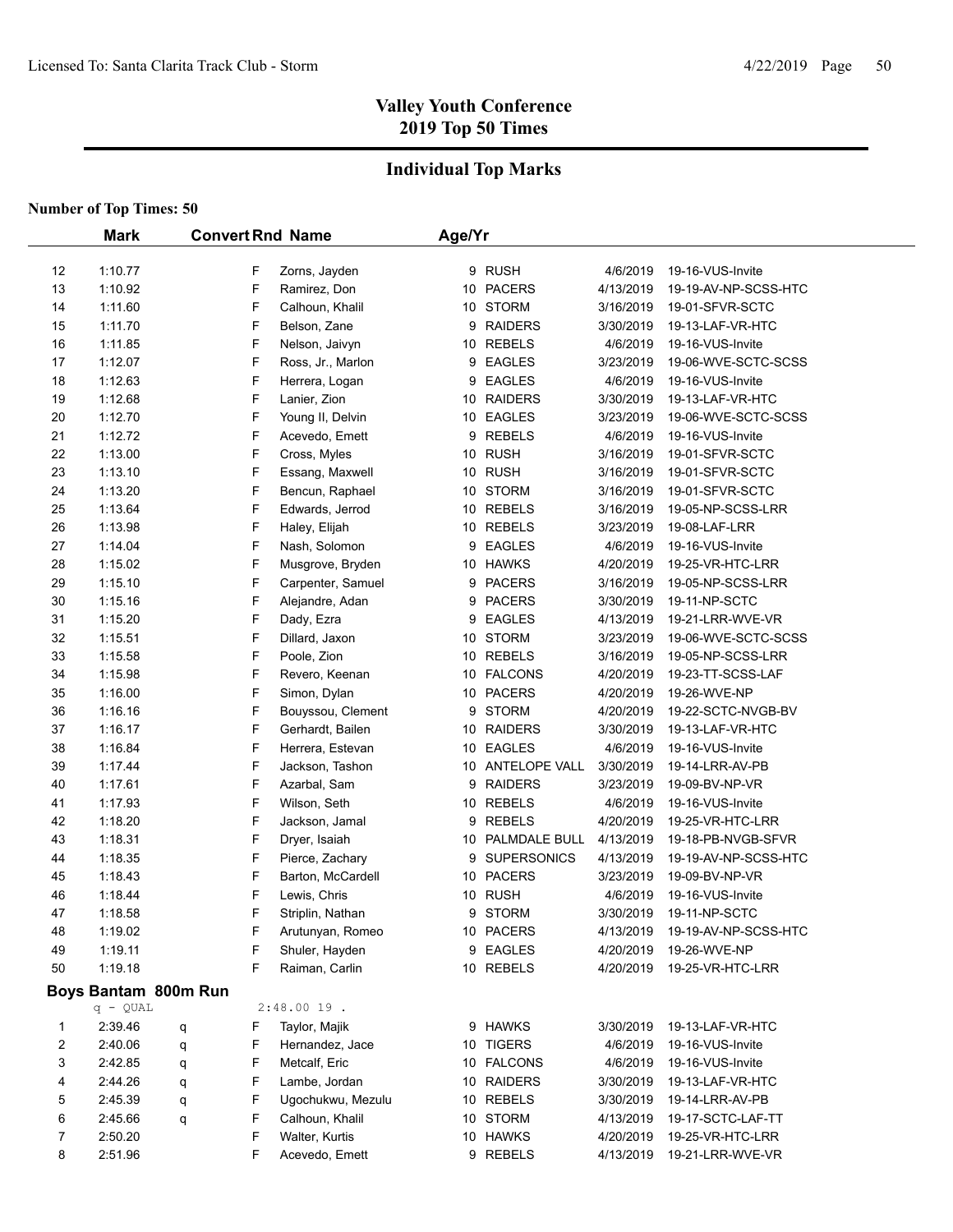## **Individual Top Marks**

|                | <b>Mark</b>           |   |        | <b>Convert Rnd Name</b>                 | Age/Yr |                        |                      |                                                |
|----------------|-----------------------|---|--------|-----------------------------------------|--------|------------------------|----------------------|------------------------------------------------|
| 9              | 2:52.45               |   | F      | Matarese, Luca                          |        | 9 FALCONS              | 3/30/2019            | 19-13-LAF-VR-HTC                               |
| 10             | 2:53.58               |   | F      | Herrera, Logan                          | 9      | <b>EAGLES</b>          | 3/16/2019            | 19-04-WVE-HTC-TT-AV                            |
| 11             | 2:53.72               |   | F      | Chandler, Nathan                        |        | 10 RUSH                | 4/13/2019            | 19-18-PB-NVGB-SFVR                             |
| 12             | 2:56.32               |   | F      | Martinez, Xavier                        | 9      | <b>STORM</b>           | 4/13/2019            | 19-17-SCTC-LAF-TT                              |
| 13             | 2:57.73               |   | F      | Belson, Zane                            | 9      | <b>RAIDERS</b>         | 3/23/2019            | 19-09-BV-NP-VR                                 |
| 14             | 2:58.29               |   | F      | Baird, Jake                             | 9      | <b>STORM</b>           | 4/20/2019            | 19-22-SCTC-NVGB-BV                             |
| 15             | 2:58.45               |   | F      | Carpenter, Samuel                       | 9      | <b>PACERS</b>          | 4/6/2019             | 19-16-VUS-Invite                               |
| 16             | 2:58.51               |   | F      | Kennedy, Winston                        |        | 10 REBELS              | 3/30/2019            | 19-14-LRR-AV-PB                                |
| 17             | 2:59.29               |   | F      | Levy, Sebastian                         | 9      | <b>RAIDERS</b>         | 3/30/2019            | 19-13-LAF-VR-HTC                               |
| 18             | 3:01.30               |   | F      | McClenahan, Cael                        | 9      | <b>PACERS</b>          | 4/13/2019            | 19-19-AV-NP-SCSS-HTC                           |
| 19             | 3:02.06               |   | F      | Dillard, Jaxon                          |        | 10 STORM               | 3/30/2019            | 19-11-NP-SCTC                                  |
| 20             | 3:02.86               |   | F      | Senthilkumar, Rithul                    | 9      | EAGLES                 | 4/20/2019            | 19-26-WVE-NP                                   |
| 21             | 3:03.37               |   | F      | Zorns, Jayden                           | 9      | <b>RUSH</b>            | 4/20/2019            | 19-24-AV-SFVR-PB                               |
| 22             | 3:06.29               |   | F      | Tanksley II, Marcus                     |        | 10 RAIDERS             | 4/13/2019            | 19-21-LRR-WVE-VR                               |
| 23             | 3:06.41               |   | F      | Striplin, Nathan                        | 9      | <b>STORM</b>           | 3/30/2019            | 19-11-NP-SCTC                                  |
| 24             | 3:06.44               |   | F      | Arutunyan, Romeo                        |        | 10 PACERS              | 3/30/2019            | 19-11-NP-SCTC                                  |
| 25             | 3:06.62               |   | F      | Sanchez, Mark                           |        | 10 PALMDALE BULL       | 3/23/2019            | 19-10-TT-SFVR-PB                               |
| 26             | 3:06.94               |   | F      | Lopez, Noah                             | 9      | <b>TIGERS</b>          | 3/23/2019            | 19-10-TT-SFVR-PB                               |
| 27             | 3:07.91               |   | F      | Wilson, Seth                            |        | 10 REBELS              | 3/30/2019            | 19-14-LRR-AV-PB                                |
| 28             | 3:09.67               |   | F      | Jackson, Jamal                          | 9      | REBELS                 | 4/6/2019             | 19-16-VUS-Invite                               |
| 29             | 3:09.76               |   | F      | Steiner, Christopher                    | 9      | <b>EAGLES</b>          | 4/13/2019            | 19-21-LRR-WVE-VR                               |
| 30             | 3:10.34               |   | F      | Castaneda, Jordan                       | 9      | PALMDALE BULL          | 4/6/2019             | 19-16-VUS-Invite                               |
| 31             | 3:10.95               |   | F      | Martinez, Jadan                         |        | 10 TIGERS              | 4/20/2019            | 19-23-TT-SCSS-LAF                              |
| 32             | 3:11.44               |   | F      | Dubal, Jai                              | 9      | <b>EAGLES</b>          | 4/20/2019            | 19-26-WVE-NP                                   |
| 33             | 3:11.66               |   | F      | Herrera, Estevan                        |        | 10 EAGLES              | 3/16/2019            | 19-04-WVE-HTC-TT-AV                            |
| 34             | 3:15.84               |   | F      | De la Cruz, Maximus                     | 9      | <b>BEARS</b>           | 4/13/2019            | 19-18-PB-NVGB-SFVR                             |
| 35             | 3:16.37               |   | F      | Ballard, Jaron                          |        | 9 PACERS               | 4/6/2019             | 19-16-VUS-Invite                               |
| 36             | 3:17.54               |   | F      | Robinson, Bryce                         |        | 10 ANTELOPE VALL       | 4/13/2019            | 19-19-AV-NP-SCSS-HTC                           |
| 37             | 3:19.06               |   | F      | Dady, Ezra                              | 9      | <b>EAGLES</b>          | 3/30/2019            | 19-15-BV-WVE                                   |
| $38*$          | 3:19.70               |   | F      | Paynter, Joseph                         |        | 9 TIGERS               | 3/23/2019            | 19-10-TT-SFVR-PB                               |
| $38*$          | 3:19.70               |   | F      | Nurse, Malaqai                          |        | 10 REBELS              | 4/13/2019            | 19-21-LRR-WVE-VR                               |
| 40             | 3:19.88               |   | F      | Brown, Nicholas                         |        | 10 EAGLES              | 3/23/2019            | 19-06-WVE-SCTC-SCSS                            |
| 41             | 3:21.11               |   | F      | Del toro, Devin Carlos                  |        | 10 PACERS              | 3/23/2019            | 19-09-BV-NP-VR                                 |
| 42             | 3:21.23               |   | F      |                                         |        | 9 FALCONS              | 4/13/2019            | 19-17-SCTC-LAF-TT                              |
| 43             | 3:21.29               |   | F      | Fredricks, Matthew<br>Seri, Sebastian   |        | 10 HAWKS               | 4/20/2019            | 19-25-VR-HTC-LRR                               |
| 44             | 3:21.33               |   | F      | Singleton, Jayden                       |        | 10 SUPERSONICS         | 3/23/2019            | 19-06-WVE-SCTC-SCSS                            |
|                |                       |   |        |                                         |        |                        |                      |                                                |
| 45<br>46       | 3:22.46<br>3:22.79    |   | F<br>F | Matul Barrios, Aiden<br>Shadroo, Alborz |        | 10 PACERS<br>10 EAGLES | 4/6/2019<br>4/6/2019 | 19-16-VUS-Invite<br>19-16-VUS-Invite           |
|                | 3:26.12               |   | F      | Isavi, Dylan                            |        | 10 PACERS              |                      | 19-09-BV-NP-VR                                 |
| 47             |                       |   | F      | Isabella, Lachlan                       |        |                        | 3/23/2019            |                                                |
| 48             | 3:27.53               |   | F      |                                         |        | 9 VIKINGS              | 3/23/2019            | 19-09-BV-NP-VR                                 |
| 49<br>50       | 3:27.68<br>3:31.93    |   | F      | Provens, Gideon<br>Torres, Angel        |        | 10 STORM<br>10 TIGERS  | 3/23/2019            | 19-06-WVE-SCTC-SCSS<br>19-12-SCSS-NVGB-TT-SFVR |
|                |                       |   |        |                                         |        |                        | 3/30/2019            |                                                |
|                | Boys Bantam 1500m Run |   |        |                                         |        |                        |                      |                                                |
|                | $q - QUAL$            |   |        | $5:44.1019$ .                           |        |                        |                      |                                                |
| 1              | 5:17.99               | q | F      | Taylor, Majik                           |        | 9 HAWKS                | 4/6/2019             | 19-16-VUS-Invite                               |
| $\overline{c}$ | 5.24.42               | q | F      | Dryer, Isaiah                           |        | 10 PALMDALE BULL       | 4/20/2019            | 19-24-AV-SFVR-PB                               |
| 3              | 5.26.89               | q | F      | Metcalf, Eric                           |        | 10 FALCONS             | 4/13/2019            | 19-17-SCTC-LAF-TT                              |
| 4              | 5:28.45               | q | F      | Hernandez, Jace                         |        | 10 TIGERS              | 4/13/2019            | 19-17-SCTC-LAF-TT                              |
| 5              | 5.41.76               | q | F      | Matarese, Luca                          |        | 9 FALCONS              | 3/23/2019            | 19-08-LAF-LRR                                  |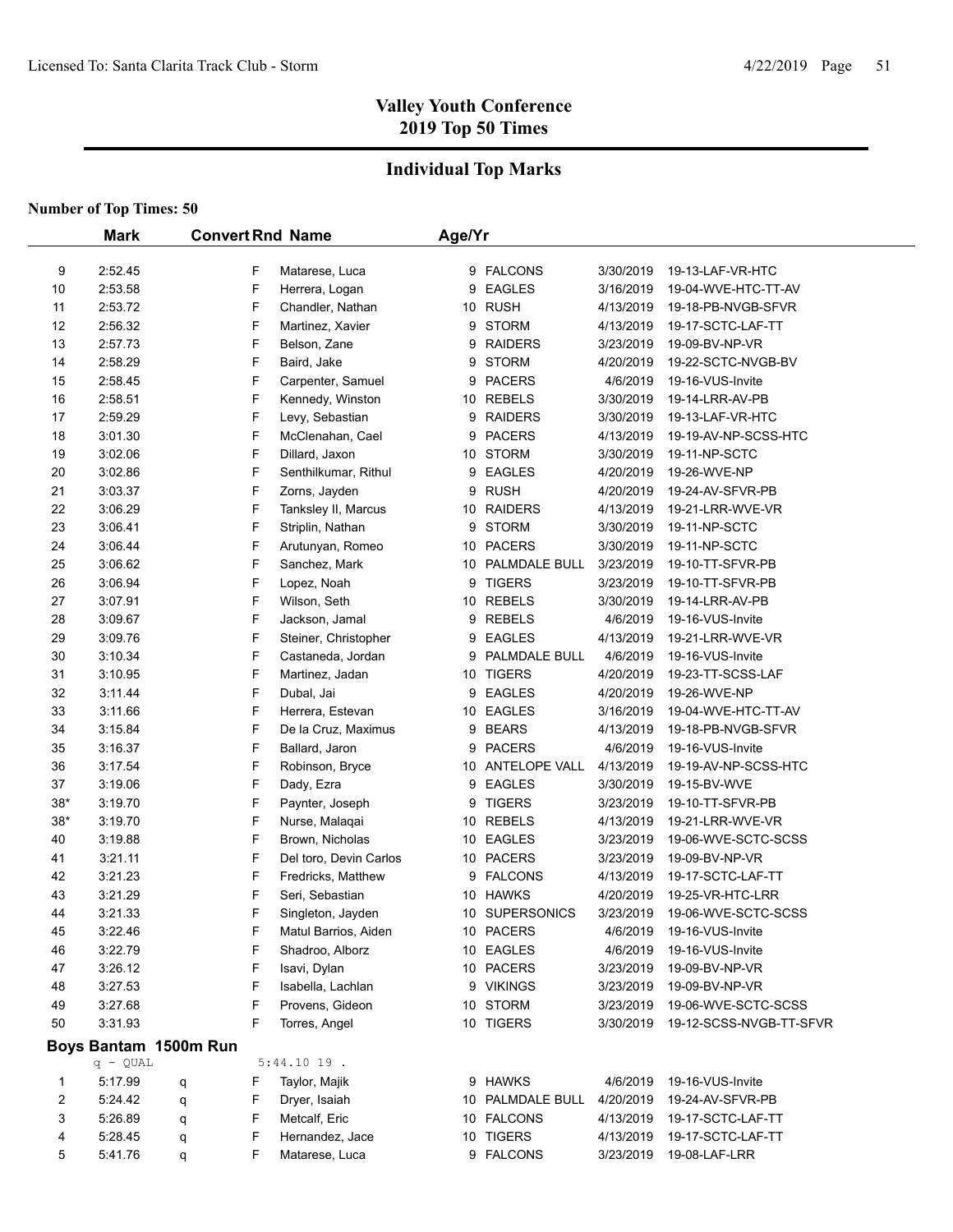## **Individual Top Marks**

**Number of Top Times: 50**

|                | <b>Mark</b>        |                  |        | <b>Convert Rnd Name</b>                  | Age/Yr |                     |                        |                                            |
|----------------|--------------------|------------------|--------|------------------------------------------|--------|---------------------|------------------------|--------------------------------------------|
| 6              | 5:41.80            |                  | F      | Martinez, Xavier                         |        | 9 STORM             | 4/13/2019              | 19-17-SCTC-LAF-TT                          |
| 7              | 5:44.24            | q                | F      | Walter, Kurtis                           |        | 10 HAWKS            | 3/16/2019              | 19-04-WVE-HTC-TT-AV                        |
| 8              | 5:49.35            |                  | F      | Senthilkumar, Rithul                     |        | 9 EAGLES            | 4/20/2019              | 19-26-WVE-NP                               |
| 9              | 5:51.82            |                  | F      | Levy, Sebastian                          |        | 9 RAIDERS           | 4/20/2019              | 19-25-VR-HTC-LRR                           |
| 10             | 5:53.03            |                  | F      | Acevedo, Emett                           |        | 9 REBELS            | 3/30/2019              | 19-14-LRR-AV-PB                            |
| 11             | 5:53.06            |                  | F      | Baird, Jake                              |        | 9 STORM             | 4/20/2019              | 19-22-SCTC-NVGB-BV                         |
| 12             | 5:56.94            |                  | F      | Kennedy, Winston                         |        | 10 REBELS           | 3/30/2019              | 19-14-LRR-AV-PB                            |
| 13             | 6:01.07            |                  | F      | Dubal, Jai                               |        | 9 EAGLES            | 3/23/2019              | 19-06-WVE-SCTC-SCSS                        |
| 14             | 6:01.15            |                  | F      | McClenahan, Cael                         |        | 9 PACERS            | 4/6/2019               | 19-16-VUS-Invite                           |
| 15             | 6:05.23            |                  | F      | Nurse, Malaqai                           |        | 10 REBELS           | 4/20/2019              | 19-25-VR-HTC-LRR                           |
| 16             | 6:10.03            |                  | F      | Carpenter, Samuel                        |        | 9 PACERS            | 3/23/2019              | 19-09-BV-NP-VR                             |
| 17             | 6:11.91            |                  | F      | Brown, Nicholas                          |        | 10 EAGLES           | 4/20/2019              | 19-26-WVE-NP                               |
| 18             | 6:17.66            |                  | F      | Steiner, Christopher                     |        | 9 EAGLES            | 3/23/2019              | 19-06-WVE-SCTC-SCSS                        |
| 19             | 6:24.49            |                  | F      | Isabella, Lachlan                        |        | 9 VIKINGS           | 4/20/2019              | 19-22-SCTC-NVGB-BV                         |
| 20             | 6:28.41            |                  | F      | Fredericks, Ezra                         |        | 10 STORM            | 3/16/2019              | 19-01-SFVR-SCTC                            |
| 21             | 6:37.09            |                  | F      | Bunnell, Shawn                           |        | 10 STORM            | 4/13/2019              | 19-17-SCTC-LAF-TT                          |
| 22             | 6:37.87            |                  | F      | Provens, Gideon                          |        | 10 STORM            | 4/20/2019              | 19-22-SCTC-NVGB-BV                         |
| 23             | 6:38.74            |                  | F      | Farias, Matthew                          |        | 10 TIGERS           | 4/20/2019              | 19-23-TT-SCSS-LAF                          |
| 24             | 6:41.62            |                  | F      | Ballard, Jaron                           |        | 9 PACERS            | 3/30/2019              | 19-11-NP-SCTC                              |
| 25             | 6:42.18            |                  | F      | De la Cruz, Maximus                      |        | 9 BEARS             | 4/13/2019              | 19-18-PB-NVGB-SFVR                         |
| 26             | 6:46.20            |                  | F      | Isavi, Dylan                             |        | 10 PACERS           | 3/23/2019              | 19-09-BV-NP-VR                             |
| 27             | 6:57.23            |                  | F      | Barreto, Alfredo                         |        | 10 VIKINGS          | 3/16/2019              | 19-03-LAF-BV                               |
| 28             | 6:59.48            |                  | F      | Wilson, Seth                             |        | 10 REBELS           | 3/16/2019              | 19-05-NP-SCSS-LRR                          |
| 29             | 7:16.06            |                  | F      | Westerman, Finn                          |        | 9 PACERS            | 3/30/2019              | 19-11-NP-SCTC                              |
| 30             | 8:00.24            |                  | F      | Cruz-Bautista, Alexander                 |        | 9 STORM             | 3/30/2019              | 19-11-NP-SCTC                              |
|                | <b>Boys Bantam</b> | <b>High Jump</b> |        |                                          |        |                     |                        |                                            |
|                | $q - QUAL$         |                  |        | $3 - 08.0019$ .                          |        |                     |                        |                                            |
| 1              | 4-01.00            | q                | F      | Bouyssou, Clement                        |        | 9 STORM             | 4/13/2019              | 19-17-SCTC-LAF-TT                          |
| 2              | 4-00.00            | q                | F      | Johnson, Anhor the great                 |        | 10 PACERS           | 3/16/2019              | 19-05-NP-SCSS-LRR                          |
| $3*$           | $3-10.00$          | q                | F      | Bohne, Brody                             |        | 10 STORM            | 4/13/2019              | 19-17-SCTC-LAF-TT                          |
| $3^*$          | $3 - 10.00$        | q                | F      | Lanier, Zion                             |        | 10 RAIDERS          | 3/23/2019              | 19-09-BV-NP-VR                             |
| $3^{\star}$    | 3-10.00            | q                | F      | Gerhardt, Bailen                         |        | 10 RAIDERS          | 4/20/2019              | 19-25-VR-HTC-LRR                           |
| 6              | 3-08.00            | q                | F      | Bradley, Jayden                          |        | 10 STORM            | 3/30/2019              | 19-11-NP-SCTC                              |
| $7^*$          | 3-06.00            |                  | F      | Charles, Micah                           |        | 9 STORM             | 3/30/2019              | 19-11-NP-SCTC                              |
| $7^*$          | 3-06.00            |                  | F      | Robinson, Bryce                          |        | 10 ANTELOPE VALL    | 4/20/2019              | 19-24-AV-SFVR-PB                           |
| $7^*$          | 3-06.00            |                  | F      | Osuna, Nathanyel                         |        | 10 PACERS           | 3/30/2019              | 19-11-NP-SCTC                              |
| $10^*$         | 3-04.00            |                  | F      | Carpenter, Samuel                        |        | 9 PACERS            | 3/16/2019              | 19-05-NP-SCSS-LRR                          |
| $10*$          | 3-04.00            |                  | F      | Blondeau, Simon                          |        | 9 PACERS            | 3/23/2019              | 19-09-BV-NP-VR                             |
| $12*$          | 3-02.00            |                  | F<br>F | Simon, Dylan                             |        | 10 PACERS           | 3/23/2019              | 19-09-BV-NP-VR                             |
| $12*$          | 3-02.00            |                  | F      | Lewis, Chris                             |        | 10 RUSH             | 3/23/2019<br>3/23/2019 | 19-10-TT-SFVR-PB                           |
| $12*$          | 3-02.00            |                  | F      | Metcalf, Eric<br>Klaus, Levi             |        | 10 FALCONS          |                        | 19-08-LAF-LRR                              |
| $12*$          | 3-02.00            |                  | F      |                                          |        | 10 STORM<br>10 RUSH | 3/30/2019<br>4/13/2019 | 19-11-NP-SCTC                              |
| $12*$<br>$17*$ | 3-02.00<br>3-00.00 |                  | F      | Essang, Maxwell<br>Victoria, King Damani |        | 9 ANTELOPE VALL     | 4/13/2019              | 19-18-PB-NVGB-SFVR<br>19-19-AV-NP-SCSS-HTC |
| $17*$          | 3-00.00            |                  | F      | Enilolobo, Ryzo                          |        | 9 RUSH              | 4/13/2019              | 19-18-PB-NVGB-SFVR                         |
| $17*$          | 3-00.00            |                  | F      | Gastaldi, Nicolas                        |        | 10 STORM            | 4/13/2019              | 19-17-SCTC-LAF-TT                          |
| $17*$          | 3-00.00            |                  | F      | Caradine, Jeremiah                       |        | 9 STORM             | 3/23/2019              | 19-06-WVE-SCTC-SCSS                        |
|                |                    |                  |        |                                          |        |                     |                        |                                            |

#### **Boys Bantam Long Jump**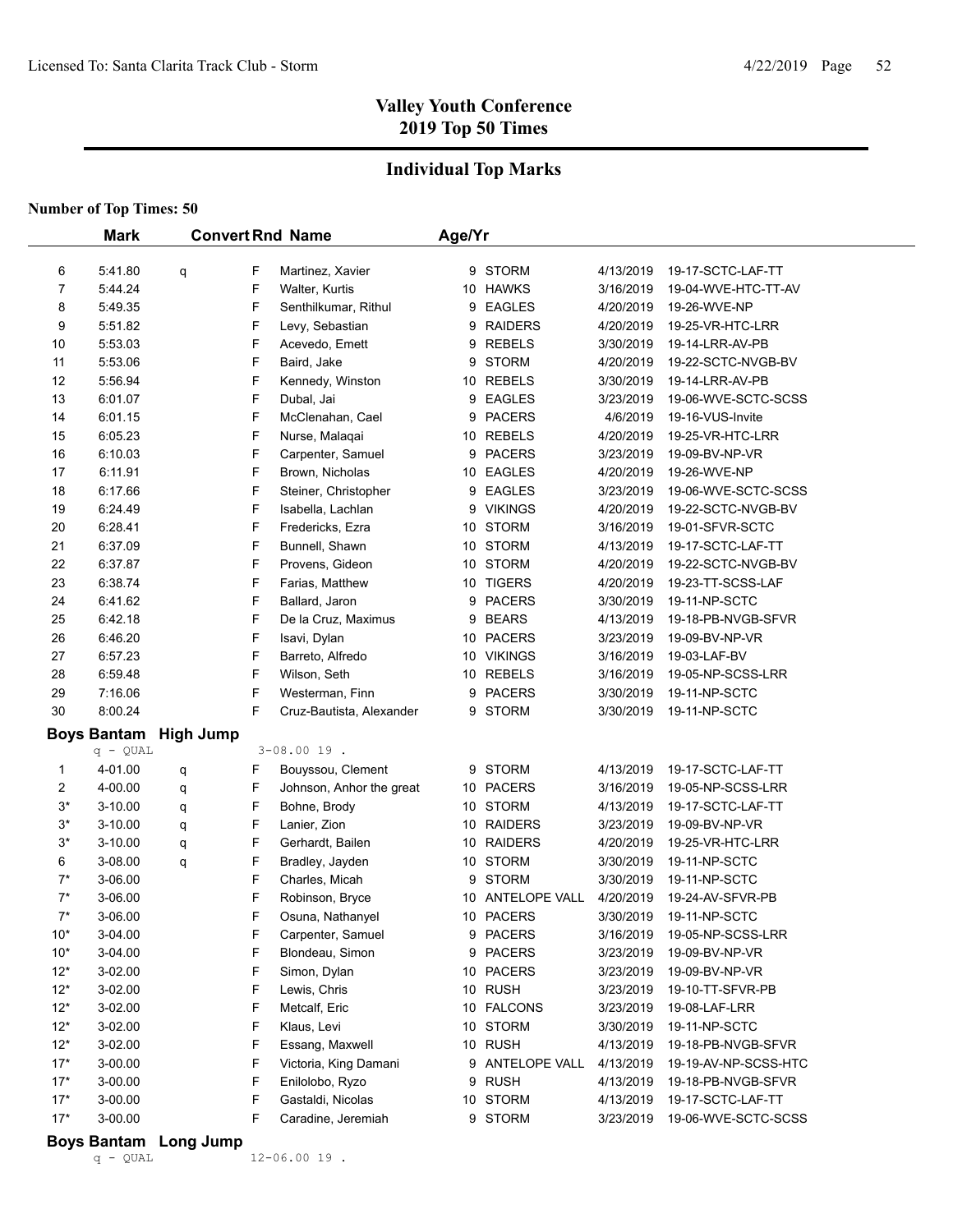## **Individual Top Marks**

|       | <b>Mark</b> |   |   | <b>Convert Rnd Name</b> | Age/Yr |                    |           |                      |
|-------|-------------|---|---|-------------------------|--------|--------------------|-----------|----------------------|
|       |             |   |   |                         |        |                    |           |                      |
| 1     | 14-01.75    | q | F | Ugochukwu, Mezulu       |        | 10 REBELS          | 4/20/2019 | 19-25-VR-HTC-LRR     |
| 2     | 13-04.00    | q | F | Evans, Chase            |        | 10 EAGLES          | 4/13/2019 | 19-21-LRR-WVE-VR     |
| 3     | 13-01.00    | q | F | Walker, Mi'Keen         |        | 10 ANTELOPE VALL   | 4/20/2019 | 19-24-AV-SFVR-PB     |
| 4     | 13-00.00    | q | F | Young II, Delvin        |        | 10 EAGLES          | 4/20/2019 | 19-26-WVE-NP         |
| 5     | 12-10.00    | q | F | Lanier, Zion            |        | 10 RAIDERS         | 3/16/2019 | 19-02-NVGB-VR-PB     |
| 6     | 12-06.00    | q | F | Ramirez, Don            |        | 10 PACERS          | 3/16/2019 | 19-05-NP-SCSS-LRR    |
| 7     | 12-02.50    |   | F | Dillard, Jaxon          |        | 10 STORM           | 4/13/2019 | 19-17-SCTC-LAF-TT    |
| 8     | 12-01.50    |   | F | Smith, Ethan            |        | 10 STORM           | 3/30/2019 | 19-11-NP-SCTC        |
| $9*$  | 11-09.50    |   | F | Sanchez, Mark           |        | 10 PALMDALE BULL   | 4/20/2019 | 19-24-AV-SFVR-PB     |
| $9*$  | 11-09.50    |   | F | Hardy, Dominik          |        | 10 EAGLES          | 3/30/2019 | 19-15-BV-WVE         |
| 11    | 11-09.00    |   | F | Bouyssou, Clement       | 9      | <b>STORM</b>       | 4/20/2019 | 19-22-SCTC-NVGB-BV   |
| 12    | 11-08.50    |   | F | Neil, Myles             | 9      | <b>HAWKS</b>       | 4/20/2019 | 19-25-VR-HTC-LRR     |
| 13    | 11-08.25    |   | F | Sears, Charlie          |        | 10 RAIDERS         | 4/20/2019 | 19-25-VR-HTC-LRR     |
| 14    | 11-06.50    |   | F | King II, Omari          |        | 10 HAWKS           | 3/30/2019 | 19-13-LAF-VR-HTC     |
| 15    | 11-06.00    |   | F | Pettie, Luke            | 9      | ANTELOPE VALL      | 4/13/2019 | 19-19-AV-NP-SCSS-HTC |
| 16    | 11-05.50    |   | F | Ross, Jr., Marlon       | 9      | <b>EAGLES</b>      | 3/30/2019 | 19-15-BV-WVE         |
| 17    | 11-05.00    |   | F | Taylor, Majik           | 9      | <b>HAWKS</b>       | 3/30/2019 | 19-13-LAF-VR-HTC     |
| 18    | 11-04.00    |   | F | Calhoun, Khalil         |        | 10 STORM           | 3/23/2019 | 19-06-WVE-SCTC-SCSS  |
| 19    | 11-03.75    |   | F | Sneed, Kade             | 9      | <b>SUPERSONICS</b> | 4/13/2019 | 19-19-AV-NP-SCSS-HTC |
| 20    | 11-03.25    |   | F | Robinson, Bryce         |        | 10 ANTELOPE VALL   | 4/13/2019 | 19-19-AV-NP-SCSS-HTC |
| 21    | 11-02.75    |   | F | Levy, Sebastian         | 9      | <b>RAIDERS</b>     | 4/20/2019 | 19-25-VR-HTC-LRR     |
| 22    | 11-02.50    |   | F | Jackson, Jordan-Tyrrice |        | 10 REBELS          | 4/13/2019 | 19-21-LRR-WVE-VR     |
| 23    | 11-01.25    |   | F | Gerhardt, Bailen        |        | 10 RAIDERS         | 3/30/2019 | 19-13-LAF-VR-HTC     |
| 24    | 11-00.00    |   | F | Metcalf, Eric           |        | 10 FALCONS         | 3/30/2019 | 19-13-LAF-VR-HTC     |
| 25    | 10-11.50    |   | F | Mc Farlane, Royel       |        | 10 HAWKS           | 3/23/2019 | 19-07-NVGB-HTC-AV    |
| 26    | 10-11.00    |   | F | Shetty, Viravara        |        | 10 VIKINGS         | 3/23/2019 | 19-09-BV-NP-VR       |
| 27    | 10-09.00    |   | F | Lara, Christopher       |        | 10 ANTELOPE VALL   | 4/13/2019 | 19-19-AV-NP-SCSS-HTC |
| 28    | 10-08.50    |   | F | Shackelford, Amariyen   |        | 10 REBELS          | 4/13/2019 | 19-21-LRR-WVE-VR     |
| $29*$ | 10-08.00    |   | F | Pierre, Dallas          |        | 9 SUPERSONICS      | 4/13/2019 | 19-19-AV-NP-SCSS-HTC |
| $29*$ | 10-08.00    |   | F | Johnson, King rich      |        | 10 PACERS          | 3/16/2019 | 19-05-NP-SCSS-LRR    |
| 31    | 10-06.50    |   | F | Azarbal, Sam            |        | 9 RAIDERS          | 3/23/2019 | 19-09-BV-NP-VR       |
| 32    | 10-05.00    |   | F | Royster, Myles X        | 9      | <b>VIKINGS</b>     | 3/30/2019 | 19-15-BV-WVE         |
| 33    | 10-03.25    |   | F | Hunter, Chase           | 9      | <b>STORM</b>       | 3/23/2019 | 19-06-WVE-SCTC-SCSS  |
| $34*$ | 10-03.00    |   | F | Blondeau, Simon         |        | 9 PACERS           | 3/16/2019 | 19-05-NP-SCSS-LRR    |
| $34*$ | 10-03.00    |   | F | Shadroo, Alborz         |        | 10 EAGLES          | 4/20/2019 | 19-26-WVE-NP         |
| $34*$ | 10-03.00    |   | F | Elwell, Desmond         |        | 10 FALCONS         | 3/16/2019 | 19-03-LAF-BV         |
| 37    | 10-02.25    |   | F | Bradley, Jayden         |        | 10 STORM           | 3/30/2019 | 19-11-NP-SCTC        |
| 38    | 10-00.75    |   | F | Colmenares, Lionel      |        | 10 RAIDERS         | 4/13/2019 | 19-21-LRR-WVE-VR     |
| 39    | 10-00.25    |   | F | Watley, Eli             |        | 9 ANTELOPE VALL    | 4/20/2019 | 19-24-AV-SFVR-PB     |
| 40    | 9-11.25     |   | F | Provens, Gideon         |        | 10 STORM           | 3/30/2019 | 19-11-NP-SCTC        |
| 41    | 9-10.50     |   | F | Charles, Micah          | 9      | <b>STORM</b>       | 4/20/2019 | 19-22-SCTC-NVGB-BV   |
| 42    | 9-10.00     |   | F | Potts, Demorye'         |        | 10 RUSH            | 4/13/2019 | 19-18-PB-NVGB-SFVR   |
| 43    | 9-09.50     |   | F | Bohne, Brody            |        | 10 STORM           | 3/16/2019 | 19-01-SFVR-SCTC      |
| 44    | 9-09.00     |   | F | Cooke, Julian           |        | 9 HAWKS            | 3/30/2019 | 19-13-LAF-VR-HTC     |
| 45    | 9-08.00     |   | F | Estrada, Kashton        |        | 9 RAIDERS          | 4/20/2019 | 19-25-VR-HTC-LRR     |
| 46    | 9-06.50     |   | F | Christian, Grayson      |        | 10 FALCONS         | 3/16/2019 | 19-03-LAF-BV         |
| 47*   | 9-06.00     |   | F | Dillon, Lamari          |        | 9 ANTELOPE VALL    | 4/20/2019 | 19-24-AV-SFVR-PB     |
| 47*   | 9-06.00     |   | F | Dragomer, Caden         |        | 9 VIKINGS          | 3/30/2019 | 19-15-BV-WVE         |
| 49    | 9-05.75     |   | F | Scott, Kenneth          |        | 10 REBELS          | 4/20/2019 | 19-25-VR-HTC-LRR     |
|       |             |   |   |                         |        |                    |           |                      |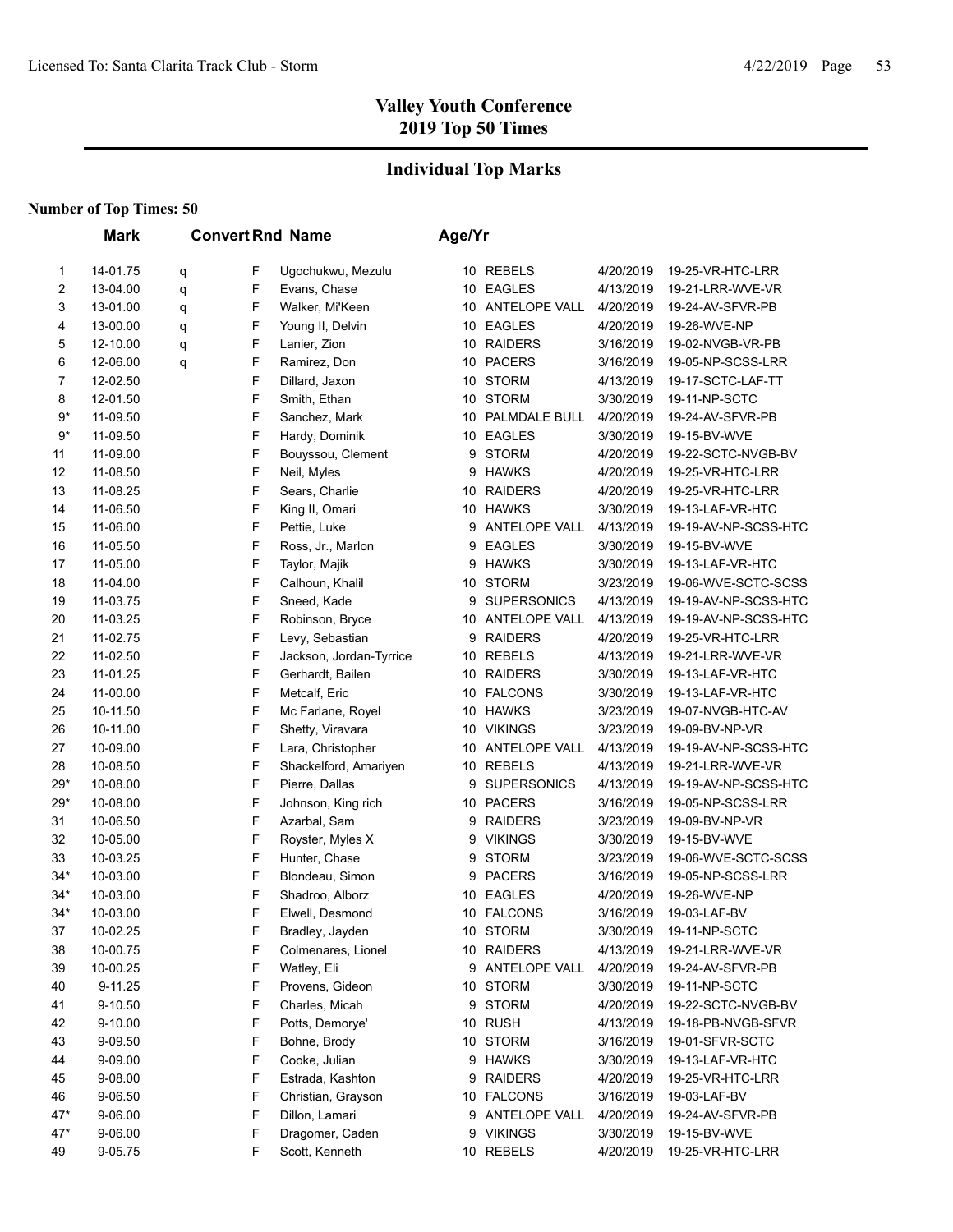### **Individual Top Marks**

|          | <b>Mark</b>          |                            |        | <b>Convert Rnd Name</b>                 | Age/Yr |                          |                        |                                     |
|----------|----------------------|----------------------------|--------|-----------------------------------------|--------|--------------------------|------------------------|-------------------------------------|
|          |                      |                            |        |                                         |        |                          |                        |                                     |
| 50       | 9-04.25              |                            | F      | McClenahan, Cael                        |        | 9 PACERS                 | 4/13/2019              | 19-19-AV-NP-SCSS-HTC                |
|          |                      | Boys Bantam Shot Put 6 lb. |        |                                         |        |                          |                        |                                     |
|          | $q - QUAL$           |                            |        | $20 - 00.0019$ .                        |        |                          |                        |                                     |
| 1        | 27-06.50             | q                          | F      | Washington, Elijah                      |        | 10 EAGLES                | 3/30/2019              | 19-15-BV-WVE                        |
| 2        | 23-07.00             | q                          | F      | Bart-Plange, Evan                       |        | 10 PACERS                | 4/13/2019              | 19-19-AV-NP-SCSS-HTC                |
| 3        | 22-10.50             | q                          | F      | Bradley, Jayden                         |        | 10 STORM                 | 3/30/2019              | 19-11-NP-SCTC                       |
| 4        | 21-06.00             | q                          | F      | Lara, Christopher                       |        | 10 ANTELOPE VALL         | 4/20/2019              | 19-24-AV-SFVR-PB                    |
| 5        | 21-05.00             | q                          | F      | Williams, Jayden                        |        | 9 RUSH                   | 4/13/2019              | 19-18-PB-NVGB-SFVR                  |
| 6        | 20-04.00             | q                          | F      | Bouyssou, Clement                       | 9      | <b>STORM</b>             | 3/23/2019              | 19-06-WVE-SCTC-SCSS                 |
| 7        | 20-00.00             | q                          | F      | Mc Farlane, Royel                       |        | 10 HAWKS                 | 4/20/2019              | 19-25-VR-HTC-LRR                    |
| 8        | 19-07.00             |                            | F      | Koonce, William                         |        | 9 RAIDERS                | 4/20/2019              | 19-25-VR-HTC-LRR                    |
| 9        | 19-05.75             |                            | F      | Robinson, Bryce                         |        | 10 ANTELOPE VALL         | 4/6/2019               | 19-16-VUS-Invite                    |
| 10       | 19-04.50             |                            | F      | Barton, McCardell                       |        | 10 PACERS                | 4/6/2019               | 19-16-VUS-Invite                    |
| 11       | 18-11.50             |                            | F      | McKnight, Tabary                        |        | 10 RUSH                  | 3/30/2019              | 19-12-SCSS-NVGB-TT-SFVR             |
| 12       | 17-09.50             |                            | F      | Provens, Gideon                         |        | 10 STORM                 | 4/13/2019              | 19-17-SCTC-LAF-TT                   |
| $13*$    | 17-07.00             |                            | F      | Farias, Matthew                         |        | 10 TIGERS                | 4/20/2019              | 19-23-TT-SCSS-LAF                   |
| $13*$    | 17-07.00             |                            | F      | Clemmons, Marcel                        |        | 9 REBELS                 | 4/20/2019              | 19-25-VR-HTC-LRR                    |
| 15       | 17-04.00             |                            | F      | Rounsaville, Myles                      |        | 9 STORM                  | 3/30/2019              | 19-11-NP-SCTC                       |
| 16       | 17-03.50             |                            | F      | Hargrove, Micah                         |        | 10 STORM                 | 3/16/2019              | 19-01-SFVR-SCTC                     |
| 17       | 17-01.25             |                            | F      | Carrillo, Eric                          |        | 10 REBELS                | 4/13/2019              | 19-21-LRR-WVE-VR                    |
| 18       | 16-09.50             |                            | F      | Blondeau, Simon                         |        | 9 PACERS                 | 4/20/2019              | 19-26-WVE-NP                        |
| 19       | 16-06.00             |                            | F      | Kerbeck, Max                            |        | 9 PACERS                 | 4/20/2019              | 19-26-WVE-NP                        |
| 20       | 16-05.50             |                            | F      | Valadez, Nicholas                       |        | 10 PACERS                | 4/13/2019              | 19-19-AV-NP-SCSS-HTC                |
| 21       | 16-03.00             |                            | F      | Romine, Caleb                           |        | 10 STORM                 | 3/23/2019              | 19-06-WVE-SCTC-SCSS                 |
| 22       | 15-09.50             |                            | F      | Klaus, Levi                             |        | 10 STORM                 | 3/30/2019              | 19-11-NP-SCTC                       |
| 23       | 15-08.50             |                            | F      | Gastaldi, Nicolas                       |        | 10 STORM                 | 4/13/2019              | 19-17-SCTC-LAF-TT                   |
| 24       | 15-02.00             |                            | F      | Gutierrez Jr., Juan                     | 9      | <b>STORM</b>             | 3/16/2019              | 19-01-SFVR-SCTC                     |
| 25       | 15-00.50             |                            | F      | Caradine, Jeremiah                      | 9      | <b>STORM</b>             | 3/16/2019              | 19-01-SFVR-SCTC                     |
| 26       | 15-00.00             |                            | F      | Bohne, Brody                            |        | 10 STORM                 | 3/23/2019              | 19-06-WVE-SCTC-SCSS                 |
| 27       | 14-07.25             |                            | F<br>F | Quitevis, Karsyn                        |        | 9 STORM                  | 4/13/2019              | 19-17-SCTC-LAF-TT                   |
| 28       | 14-06.50             |                            | F      | Matul Barrios, Aiden                    |        | 10 PACERS                | 4/20/2019              | 19-26-WVE-NP                        |
| 29       | 14-03.00             |                            | F      | Corral, Daniel                          |        | 10 EAGLES                | 4/6/2019               | 19-16-VUS-Invite                    |
| 30       | 14-01.25             |                            |        | Ellick, Carter                          | 9      | <b>EAGLES</b>            | 4/13/2019              | 19-21-LRR-WVE-VR                    |
| 31<br>32 | 13-09.00<br>13-08.00 |                            | F<br>F | Torres, Dillon<br>Agyekum, Akwasi       | 9      | <b>STORM</b><br>10 STORM | 3/30/2019              | 19-11-NP-SCTC<br>19-22-SCTC-NVGB-BV |
| 33       |                      |                            | F      | Azarbal, Sam                            |        |                          | 4/20/2019              | 19-02-NVGB-VR-PB                    |
|          | 13-00.00             |                            |        | Nelson, Gavin                           |        | 9 RAIDERS<br>9 STORM     | 3/16/2019              | 19-22-SCTC-NVGB-BV                  |
| 34<br>35 | 12-09.25<br>12-04.00 |                            | F<br>F | Covarrubias, Asher                      |        | 9 STORM                  | 4/20/2019<br>3/30/2019 | 19-11-NP-SCTC                       |
| 36       | 11-10.50             |                            | F      |                                         |        | 10 BEARS                 | 4/13/2019              | 19-18-PB-NVGB-SFVR                  |
| 37       | 11-07.00             |                            | F      | Plata, Brandon                          |        | 9 RAIDERS                | 3/23/2019              |                                     |
| 38       | 11-04.50             |                            | F      | Caparelli, Luca                         |        | 9 STORM                  | 3/16/2019              | 19-09-BV-NP-VR<br>19-01-SFVR-SCTC   |
|          |                      |                            | F      | Maya, Adrian                            |        |                          |                        |                                     |
| 39       | 11-00.00<br>10-11.00 |                            | F      | Fredricks, Matthew                      |        | 9 FALCONS                | 4/6/2019               | 19-16-VUS-Invite                    |
| 40       | 10-07.50             |                            | F      | Crawford, Cassel                        |        | 9 STORM<br>9 EAGLES      | 3/16/2019<br>4/20/2019 | 19-01-SFVR-SCTC                     |
| 41<br>42 | 10-03.00             |                            | F      | Steiner, Christopher<br>Westerman, Finn |        | 9 PACERS                 | 4/20/2019              | 19-26-WVE-NP                        |
| 43       | 9-00.50              |                            | F      | Whitman, Jacob                          |        |                          | 3/23/2019              | 19-26-WVE-NP<br>19-06-WVE-SCTC-SCSS |
|          |                      |                            | F      |                                         |        | 9 STORM<br>9 RUSH        |                        |                                     |
| 44       | 8-02.00              |                            |        | Boatwright, Jeremiah                    |        |                          | 4/13/2019              | 19-18-PB-NVGB-SFVR                  |
|          | <b>Boys Bantam</b>   | Javelin                    |        |                                         |        |                          |                        |                                     |
| 1        | 88-07.50             |                            | F      | Lanier, Zion                            |        | 10 RAIDERS               | 4/20/2019              | 19-25-VR-HTC-LRR                    |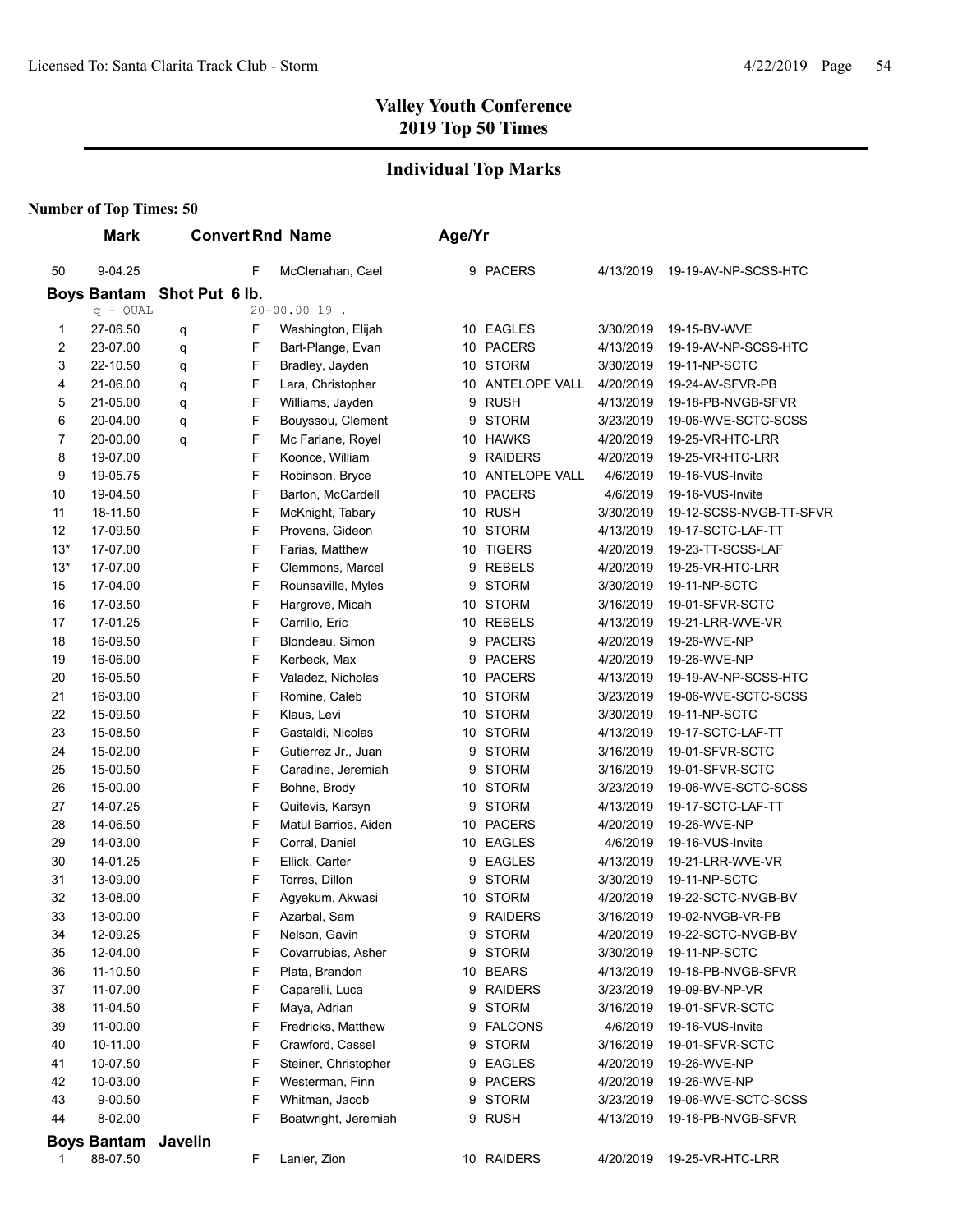### **Individual Top Marks**

|       | <b>Mark</b>           |   |   | <b>Convert Rnd Name</b> | Age/Yr |                  |           |                      |
|-------|-----------------------|---|---|-------------------------|--------|------------------|-----------|----------------------|
|       |                       |   |   |                         |        |                  |           |                      |
| 2     | 44-03.00              |   | F | Gerhardt, Bailen        |        | 10 RAIDERS       | 4/20/2019 | 19-25-VR-HTC-LRR     |
| 3     | 43-07.00              |   | F | Carrillo, Eric          |        | 10 REBELS        | 4/20/2019 | 19-25-VR-HTC-LRR     |
| 4     | 37-03.50              |   | F | Nurse, Malaqai          |        | 10 REBELS        | 4/20/2019 | 19-25-VR-HTC-LRR     |
| 5     | 31-10.00              |   | F | Tanksley II, Marcus     |        | 10 RAIDERS       | 4/20/2019 | 19-25-VR-HTC-LRR     |
|       | Boys Midget 100m Dash |   |   |                         |        |                  |           |                      |
|       | $q - QUAL$            |   |   | 13.60 19.               |        |                  |           |                      |
| 1     | 12.77                 | q | F | Quinn, Ryan             |        | 11 EAGLES        | 4/6/2019  | 19-16-VUS-Invite     |
| 2     | 13.06                 | q | F | Oyamendan, Ehimen       |        | 12 FALCONS       | 4/6/2019  | 19-16-VUS-Invite     |
| $3^*$ | 13.10                 | q | F | Landry, Da' Mareae      |        | 12 TIGERS        | 4/6/2019  | 19-16-VUS-Invite     |
| $3^*$ | 13.10                 | q | F | Hansen, Chase           |        | 12 EAGLES        | 4/20/2019 | 19-26-WVE-NP         |
| 5     | 13.15                 | q | F | Harris, Antrell         |        | 12 RUSH          | 3/23/2019 | 19-10-TT-SFVR-PB     |
| 6     | 13.35                 | q | F | Petronicolos, Nikko     |        | 11 HAWKS         | 3/23/2019 | 19-07-NVGB-HTC-AV    |
| 7     | 13.37                 | q | P | Perrantes, Malakai      |        | 12 EAGLES        | 4/6/2019  | 19-16-VUS-Invite     |
| 8     | 13.38                 | q | F | Davis, Niles            |        | 12 PACERS        | 4/13/2019 | 19-19-AV-NP-SCSS-HTC |
| 9*    | 13.39                 | q | F | Bell, Demanie           |        | 12 TIGERS        | 4/6/2019  | 19-16-VUS-Invite     |
| $9*$  | 13.39                 | q | F | Celifie, Kingston       |        | 11 EAGLES        | 4/6/2019  | 19-16-VUS-Invite     |
| 11    | 13.41                 | q | F | Fishman, Daniel         |        | 12 PACERS        | 4/13/2019 | 19-19-AV-NP-SCSS-HTC |
| 12    | 13.48                 | q | F | Hernandez, Daniel       |        | 12 TIGERS        | 3/16/2019 | 19-04-WVE-HTC-TT-AV  |
| 13    | 13.63                 |   | F | Ogbuagu, Obiajulu       |        | 12 STORM         | 4/6/2019  | 19-16-VUS-Invite     |
| 14    | 13.70                 |   | F | Miller, Kayne           |        | 11 EAGLES        | 4/20/2019 | 19-26-WVE-NP         |
| 15    | 13.72                 |   | F | Vanegas, Andrew         |        | 12 STORM         | 4/6/2019  | 19-16-VUS-Invite     |
| 16    | 13.75                 |   | F | Watson, Blesson         |        | 12 PACERS        | 4/20/2019 | 19-26-WVE-NP         |
| $17*$ | 13.93                 |   | F | Smith, Camren           |        | 12 REBELS        | 3/30/2019 | 19-14-LRR-AV-PB      |
| $17*$ | 13.93                 |   | F | Lara, Dennis            |        | 12 ANTELOPE VALL | 3/23/2019 | 19-07-NVGB-HTC-AV    |
| 19    | 13.96                 |   | F | Mason, Jayden           |        | 12 PACERS        | 3/23/2019 | 19-09-BV-NP-VR       |
| $20*$ | 13.99                 |   | P | Stanley, Darrell        |        | 12 RUSH          | 4/6/2019  | 19-16-VUS-Invite     |
| $20*$ | 13.99                 |   | F | Gomez, Dylan            |        | 12 STORM         | 4/13/2019 | 19-17-SCTC-LAF-TT    |
| $22*$ | 14.00                 |   | F | Davis, Charles          |        | 11 PACERS        | 4/13/2019 | 19-19-AV-NP-SCSS-HTC |
| $22*$ | 14.00                 |   | F | Carline, Micah          |        | 11 ANTELOPE VALL | 4/13/2019 | 19-19-AV-NP-SCSS-HTC |
| $22*$ | 14.00                 |   | P | Ford, Nevada            | 11     | <b>EAGLES</b>    | 4/6/2019  | 19-16-VUS-Invite     |
| 25    | 14.07                 |   | F | Haggerty, Darren        |        | 11 PACERS        | 3/23/2019 | 19-09-BV-NP-VR       |
| 26    | 14.09                 |   | F | Cromartie, Tyler        |        | 12 REBELS        | 3/16/2019 | 19-05-NP-SCSS-LRR    |
| 27    | 14.10                 |   | F | Parada, Jared           |        | 12 STORM         | 4/20/2019 | 19-22-SCTC-NVGB-BV   |
| 28    | 14.12                 |   | F | Tang, Zachary           |        | 12 FALCONS       | 3/30/2019 | 19-13-LAF-VR-HTC     |
| 29    | 14.17                 |   | F | Haynes, Caleb           |        | 11 PACERS        | 3/16/2019 | 19-05-NP-SCSS-LRR    |
| 30    | 14.19                 |   | P | Curry, Matthew          |        | 12 EAGLES        | 4/6/2019  | 19-16-VUS-Invite     |
| 31    | 14.22                 |   | F | Harel, Joshua           |        | 11 EAGLES        | 3/16/2019 | 19-04-WVE-HTC-TT-AV  |
| 32    | 14.25                 |   | F | Gammage, Jordehn        |        | 12 PALMDALE BULL | 4/20/2019 | 19-24-AV-SFVR-PB     |
| 33    | 14.26                 |   | F | Hein, Dylan             |        | 12 EAGLES        | 3/16/2019 | 19-04-WVE-HTC-TT-AV  |
| 34    | 14.28                 |   | F | Edwards, Imaan          | 11     | <b>PACERS</b>    | 4/20/2019 | 19-26-WVE-NP         |
| 35    | 14.29                 |   | F | Jenkins, Zion           |        | 11 HAWKS         | 3/23/2019 | 19-07-NVGB-HTC-AV    |
| 36    | 14.31                 |   | F | Reeves, Richarde        |        | 12 EAGLES        | 3/16/2019 | 19-04-WVE-HTC-TT-AV  |
| 37    | 14.32                 |   | P | Lakey Jeffers, Dallas   |        | 12 EAGLES        | 4/6/2019  | 19-16-VUS-Invite     |
| 38    | 14.34                 |   | F | Hardy, Dezmyn           |        | 12 EAGLES        | 4/13/2019 | 19-21-LRR-WVE-VR     |
| 39    | 14.39                 |   | F | Wilson, Jayson          |        | 11 REBELS        | 3/16/2019 | 19-05-NP-SCSS-LRR    |
| 40    | 14.42                 |   | F | Ekdahl, Ryan            |        | 12 RUSH          | 3/16/2019 | 19-01-SFVR-SCTC      |
| 41    | 14.44                 |   | P | Mann, Dash              |        | 12 RAIDERS       | 4/6/2019  | 19-16-VUS-Invite     |
| 42    | 14.45                 |   | F | Gbemudu, Nwolisa        |        | 11 PACERS        | 3/23/2019 | 19-09-BV-NP-VR       |
| 43    | 14.46                 |   | F | Mayberry, Thomas        |        | 12 PACERS        | 4/20/2019 | 19-26-WVE-NP         |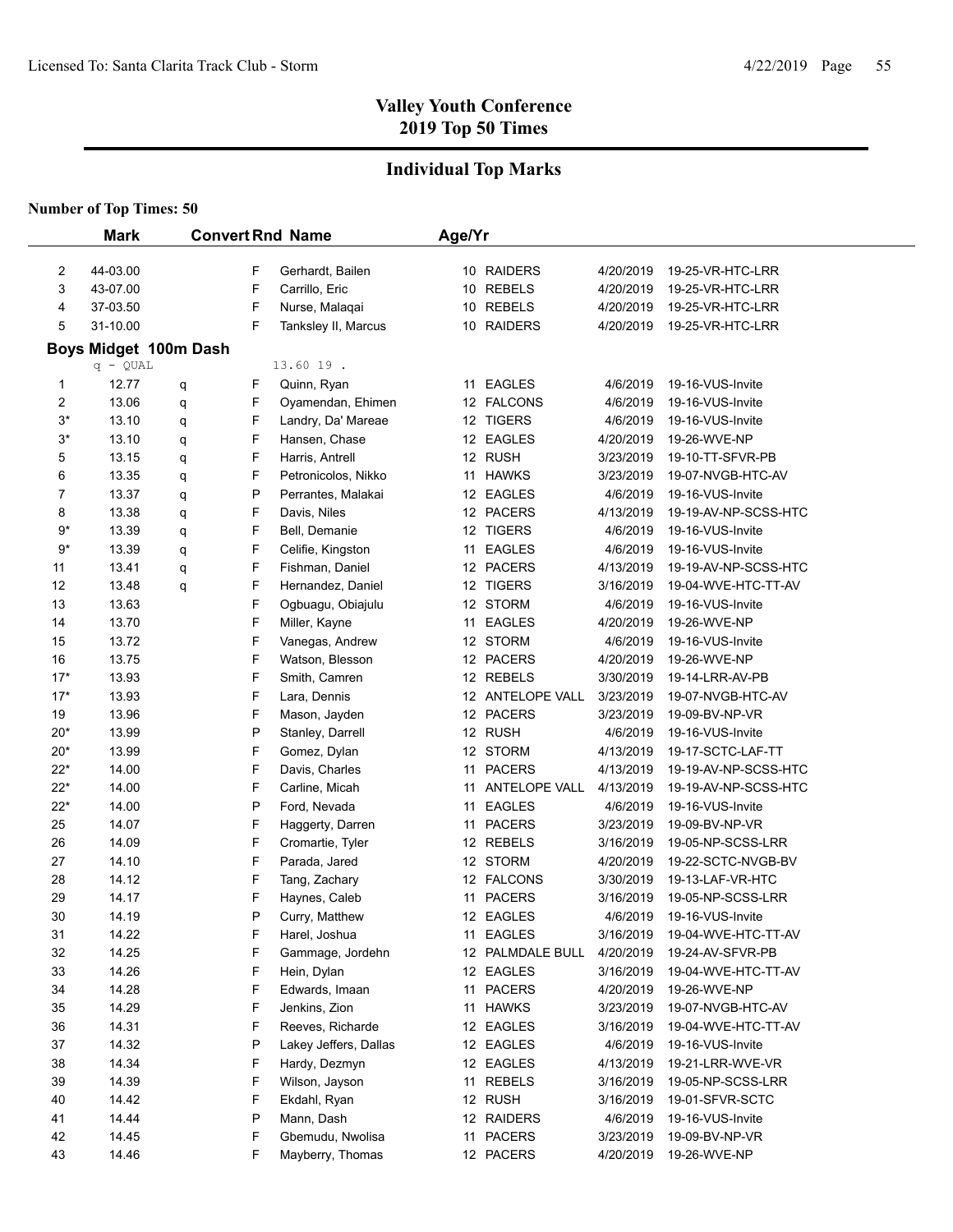### **Individual Top Marks**

|       | <b>Mark</b>                         |   |   | <b>Convert Rnd Name</b> | Age/Yr |                  |           |                         |
|-------|-------------------------------------|---|---|-------------------------|--------|------------------|-----------|-------------------------|
| 44    | 14.49                               |   | F | Martin, Ke'Maree        |        | 11 ANTELOPE VALL | 4/13/2019 | 19-19-AV-NP-SCSS-HTC    |
| 45    | 14.53                               |   | F | Nash, Jr., Brandon      |        | 11 EAGLES        | 4/13/2019 | 19-21-LRR-WVE-VR        |
| 46*   | 14.59                               |   | F | Garcia-Hudson, Josiah   |        | 11 REBELS        | 3/23/2019 | 19-08-LAF-LRR           |
| 46*   | 14.59                               |   | F | Osorio, Thomas          |        | 12 PALMDALE BULL | 4/20/2019 | 19-24-AV-SFVR-PB        |
| 48*   | 14.62                               |   | F | Weatherman, Alexander   |        | 12 STORM         | 4/13/2019 | 19-17-SCTC-LAF-TT       |
| 48*   | 14.62                               |   | F | Chapman, Derek          |        | 12 PALMDALE BULL | 4/20/2019 | 19-24-AV-SFVR-PB        |
| 50    | 14.64                               |   | P | Curry, Brandon          |        | 12 EAGLES        | 4/6/2019  | 19-16-VUS-Invite        |
|       |                                     |   |   |                         |        |                  |           |                         |
|       | Boys Midget 200m Dash<br>$q - QUAL$ |   |   | 27.94 19.               |        |                  |           |                         |
| 1     | 26.51                               | q | F | Hansen, Chase           |        | 12 EAGLES        | 4/20/2019 | 19-26-WVE-NP            |
| 2     | 26.58                               | q | F | Harris, Antrell         |        | 12 RUSH          | 4/6/2019  | 19-16-VUS-Invite        |
| 3     | 26.66                               | q | F | Quinn, Ryan             |        | 11 EAGLES        | 4/6/2019  | 19-16-VUS-Invite        |
| 4     | 26.94                               | q | F | Landry, Da' Mareae      |        | 12 TIGERS        | 3/30/2019 | 19-12-SCSS-NVGB-TT-SFVR |
| 5     | 27.82                               | q | F | Fishman, Daniel         |        | 12 PACERS        | 3/30/2019 | 19-11-NP-SCTC           |
| 6     | 27.97                               |   | F | Gammage, Jordehn        |        | 12 PALMDALE BULL | 3/30/2019 | 19-14-LRR-AV-PB         |
| 7     | 28.01                               |   | F | Oyamendan, Ehimen       |        | 12 FALCONS       | 3/30/2019 | 19-13-LAF-VR-HTC        |
| 8     | 28.04                               |   | F | Celifie, Kingston       |        | 11 EAGLES        | 4/13/2019 | 19-21-LRR-WVE-VR        |
| 9     | 28.10                               |   | F | Davis, Niles            |        | 12 PACERS        | 4/13/2019 | 19-19-AV-NP-SCSS-HTC    |
| 10    | 28.26                               |   | F | Perrantes, Malakai      |        | 12 EAGLES        | 4/13/2019 | 19-21-LRR-WVE-VR        |
| 11    | 28.32                               |   | F | Smith, Camren           |        | 12 REBELS        | 3/30/2019 | 19-14-LRR-AV-PB         |
| 12    | 28.35                               |   | F | Haggerty, Darren        |        | 11 PACERS        | 4/20/2019 | 19-26-WVE-NP            |
| 13    | 28.56                               |   | F | Gomez, Dylan            |        | 12 STORM         | 3/16/2019 | 19-01-SFVR-SCTC         |
| 14    | 28.66                               |   | F | Pangilinan, Andrej      |        | 12 BEARS         | 4/20/2019 | 19-22-SCTC-NVGB-BV      |
| 15    | 28.72                               |   | F | Hein, Dylan             |        | 12 EAGLES        | 4/13/2019 | 19-21-LRR-WVE-VR        |
| 16    | 28.74                               |   | F | Petronicolos, Nikko     |        | 11 HAWKS         | 3/30/2019 | 19-13-LAF-VR-HTC        |
| 17    | 28.88                               |   | F | Bell, Demanie           |        | 12 TIGERS        | 3/23/2019 | 19-10-TT-SFVR-PB        |
| 18    | 28.98                               |   | F | Parada, Jared           |        | 12 STORM         | 4/20/2019 | 19-22-SCTC-NVGB-BV      |
| 19    | 29.05                               |   | F | Watson, Blesson         |        | 12 PACERS        | 4/20/2019 | 19-26-WVE-NP            |
| 20    | 29.24                               |   | F | Halvorsen, Tyler        |        | 11 STORM         | 4/20/2019 | 19-22-SCTC-NVGB-BV      |
| $21*$ | 29.28                               |   | F | Miller, Kayne           |        | 11 EAGLES        | 4/20/2019 | 19-26-WVE-NP            |
| $21*$ | 29.28                               |   | F | Edwards, Imaan          |        | 11 PACERS        | 4/20/2019 | 19-26-WVE-NP            |
| 23    | 29.37                               |   | F | Nash, Jr., Brandon      |        | 11 EAGLES        | 4/20/2019 | 19-26-WVE-NP            |
| 24    | 29.40                               |   | F | Davis, Charles          | 11     | <b>PACERS</b>    | 3/30/2019 | 19-11-NP-SCTC           |
| 25    | 29.47                               |   | F | Chapman, Derek          |        | 12 PALMDALE BULL | 3/30/2019 | 19-14-LRR-AV-PB         |
| 26    | 29.57                               |   | F | Stanley, Darrell        |        | 12 RUSH          | 3/23/2019 | 19-10-TT-SFVR-PB        |
| 27    | 29.69                               |   | F | Cromartie, Tyler        |        | 12 REBELS        | 4/6/2019  | 19-16-VUS-Invite        |
| 28    | 29.70                               |   | F | Ford, Nevada            |        | 11 EAGLES        | 3/30/2019 | 19-15-BV-WVE            |
| 29    | 29.74                               |   | F | Lakey Jeffers, Dallas   |        | 12 EAGLES        | 3/30/2019 | 19-15-BV-WVE            |
| 30    | 29.83                               |   | F | Tang, Zachary           |        | 12 FALCONS       | 3/23/2019 | 19-08-LAF-LRR           |
| 31    | 29.87                               |   | F | Vanegas, Andrew         |        | 12 STORM         | 3/16/2019 | 19-01-SFVR-SCTC         |
| 32    | 29.99                               |   | F | Hardy, Dezmyn           |        | 12 EAGLES        | 3/16/2019 | 19-04-WVE-HTC-TT-AV     |
| 33    | 30.22                               |   | F | Martin, Ke'Maree        |        | 11 ANTELOPE VALL | 3/30/2019 | 19-14-LRR-AV-PB         |
| 34    | 30.27                               |   | F | Osorio, Thomas          |        | 12 PALMDALE BULL | 3/30/2019 | 19-14-LRR-AV-PB         |
| 35    | 30.30                               |   | F | Jenkins, Zion           |        | 11 HAWKS         | 3/30/2019 | 19-13-LAF-VR-HTC        |
| 36    | 30.44                               |   | F | Gbemudu, Nwolisa        |        | 11 PACERS        | 3/30/2019 | 19-11-NP-SCTC           |
| 37    | 30.48                               |   | F | Ekdahl, Ryan            |        | 12 RUSH          | 3/23/2019 | 19-10-TT-SFVR-PB        |
| 38    | 30.50                               |   | F | Haynes, Caleb           |        | 11 PACERS        | 3/16/2019 | 19-05-NP-SCSS-LRR       |
| 39    | 30.52                               |   | F | Reeves, Richarde        |        | 12 EAGLES        | 3/16/2019 | 19-04-WVE-HTC-TT-AV     |
| 40    | 30.60                               |   | F | Hernandez, Daniel       |        | 12 TIGERS        | 4/13/2019 | 19-17-SCTC-LAF-TT       |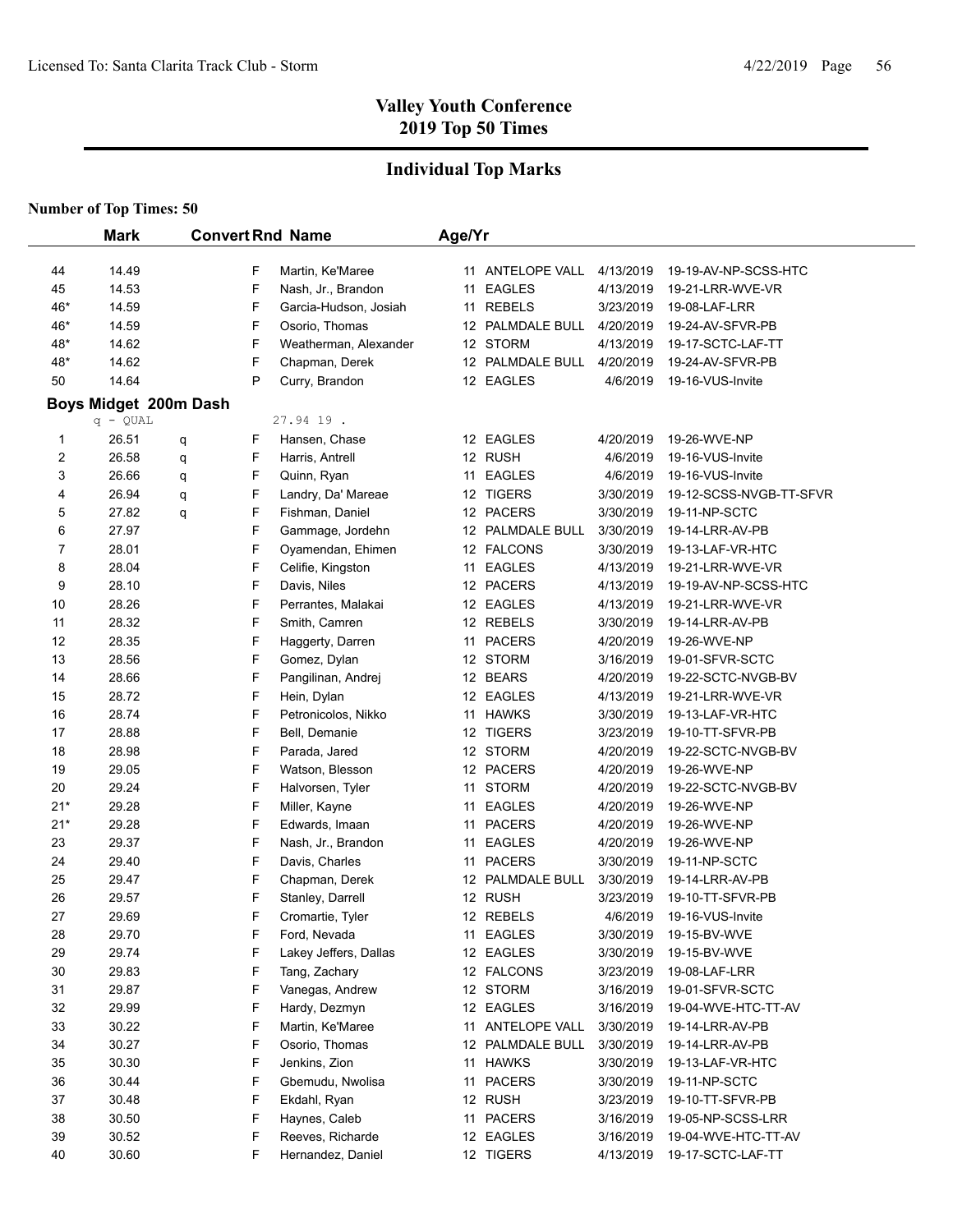## **Individual Top Marks**

| <b>Number of Top Times: 50</b> |  |  |
|--------------------------------|--|--|
|--------------------------------|--|--|

|                | <b>Mark</b>           |             | <b>Convert Rnd Name</b>               | Age/Yr |                                   |                        |                                         |
|----------------|-----------------------|-------------|---------------------------------------|--------|-----------------------------------|------------------------|-----------------------------------------|
|                |                       |             |                                       |        |                                   |                        |                                         |
| 41             | 30.65                 | F           | Bryson, Will                          |        | 12 RUSH                           | 3/16/2019              | 19-01-SFVR-SCTC                         |
| 42             | 30.73                 | F           | Green, Jayden                         |        | 12 RUSH                           | 4/6/2019               | 19-16-VUS-Invite                        |
| $43*$          | 30.76                 | F           | Enilolobo, Nasir                      |        | 12 RUSH                           | 3/30/2019              | 19-12-SCSS-NVGB-TT-SFVR<br>19-26-WVE-NP |
| $43*$          | 30.76                 | F           | Curry, Brandon                        |        | 12 EAGLES                         | 4/20/2019              |                                         |
| 45             | 30.78                 | F           | Saucillo, Jay                         |        | 11 RUSH<br><b>EAGLES</b>          | 3/23/2019              | 19-10-TT-SFVR-PB                        |
| 46             | 30.79                 | F           | Harris, Aiden                         | 11     |                                   | 4/13/2019              | 19-21-LRR-WVE-VR                        |
| 47             | 30.82                 | F<br>F      | Carter, Jayvon                        |        | 11 RUSH                           | 3/23/2019<br>4/13/2019 | 19-10-TT-SFVR-PB                        |
| 48             | 30.88                 | F           | Brown, Jayden<br>Curry, Matthew       |        | 12 REBELS                         |                        | 19-21-LRR-WVE-VR                        |
| 49<br>50       | 30.90<br>30.94        | F           |                                       |        | 12 EAGLES<br><b>FALCONS</b>       | 4/20/2019<br>3/30/2019 | 19-26-WVE-NP<br>19-13-LAF-VR-HTC        |
|                |                       |             | Ostrom, Tyler                         | 11     |                                   |                        |                                         |
|                | Boys Midget 400m Dash |             | $1:04.75$ 19.                         |        |                                   |                        |                                         |
|                | $q - QUAL$            |             |                                       |        | 12 EAGLES                         |                        | 19-06-WVE-SCTC-SCSS                     |
| 1              | 1:00.61               | F<br>q<br>F | Hansen, Chase                         |        |                                   | 3/23/2019              |                                         |
| 2              | 1:01.82               | q           | Harris, Antrell                       |        | 12 RUSH<br>12 PACERS              | 4/6/2019               | 19-16-VUS-Invite                        |
| 3              | 1:01.85<br>1:02.08    | F<br>q<br>F | Fishman, Daniel                       |        |                                   | 4/13/2019              | 19-19-AV-NP-SCSS-HTC                    |
| 4              |                       | q<br>F      | Quinn, Ryan                           | 11     | <b>EAGLES</b>                     | 4/13/2019              | 19-21-LRR-WVE-VR                        |
| 5<br>6         | 1.02.74<br>1:03.04    | q<br>F      | Celifie, Kingston<br>Gammage, Jordehn | 11     | <b>EAGLES</b><br>12 PALMDALE BULL | 4/20/2019<br>4/20/2019 | 19-26-WVE-NP                            |
| $\overline{7}$ |                       | q<br>F      |                                       |        |                                   |                        | 19-24-AV-SFVR-PB                        |
| 8              | 1:03.30<br>1:03.40    | q<br>F      | Davis, Niles                          |        | 12 PACERS<br><b>EAGLES</b>        | 3/30/2019<br>4/20/2019 | 19-11-NP-SCTC<br>19-26-WVE-NP           |
|                |                       | q           | Nash, Jr., Brandon                    | 11     | <b>STORM</b>                      | 4/20/2019              | 19-22-SCTC-NVGB-BV                      |
| 9<br>10        | 1:03.89<br>1:04.29    | F<br>q<br>F | Halvorsen, Tyler                      | 11     | 12 PACERS                         | 4/20/2019              | 19-26-WVE-NP                            |
|                |                       | q<br>F      | Watson, Blesson                       |        |                                   |                        |                                         |
| 11<br>12       | 1:04.31<br>1:04.37    | q<br>F      | Davis, Charles                        | 11     | <b>PACERS</b><br>12 PALMDALE BULL | 4/6/2019<br>4/6/2019   | 19-16-VUS-Invite                        |
| 13             | 1:04.53               | q<br>F      | Chapman, Derek<br>Hein, Dylan         |        | 12 EAGLES                         | 4/13/2019              | 19-16-VUS-Invite<br>19-21-LRR-WVE-VR    |
| 14             | 1:05.39               | q<br>F      | Bell, Demanie                         |        | 12 TIGERS                         | 4/13/2019              | 19-17-SCTC-LAF-TT                       |
| 15             | 1:05.90               | F           | Vanegas, Andrew                       |        | 12 STORM                          | 4/13/2019              | 19-17-SCTC-LAF-TT                       |
| 16             | 1:05.97               | F           | Haggerty, Darren                      |        | 11 PACERS                         | 4/13/2019              | 19-19-AV-NP-SCSS-HTC                    |
| 17             | 1:06.07               | F           | Petronicolos, Nikko                   |        | 11 HAWKS                          | 4/13/2019              | 19-19-AV-NP-SCSS-HTC                    |
| 18             | 1:06.58               | F           | Duenas, Austin                        |        | 11 STORM                          | 4/20/2019              | 19-22-SCTC-NVGB-BV                      |
| 19             | 1:06.66               | F           | Osorio, Thomas                        |        | 12 PALMDALE BULL                  | 4/6/2019               | 19-16-VUS-Invite                        |
| 20             | 1:06.97               | F           | Parada, Jared                         |        | 12 STORM                          | 3/23/2019              | 19-06-WVE-SCTC-SCSS                     |
| 21             | 1:07.09               | F           | Green, Jayden                         |        | 12 RUSH                           | 4/6/2019               | 19-16-VUS-Invite                        |
| 22             | 1:07.25               | F           | Barden, Blake                         |        | 12 PALMDALE BULL                  | 3/23/2019              | 19-10-TT-SFVR-PB                        |
| 23             | 1.07.72               | F           | Sales, Christopher                    |        | 12 PALMDALE BULL                  | 3/23/2019              | 19-10-TT-SFVR-PB                        |
| 24             | 1:07.75               | F           | Hardy, Dezmyn                         |        | 12 EAGLES                         | 3/23/2019              | 19-06-WVE-SCTC-SCSS                     |
| 25             | 1:07.98               | F           | Acevedo, Mauricio                     |        | 12 PALMDALE BULL                  | 3/23/2019              | 19-10-TT-SFVR-PB                        |
| 26             | 1:08.22               | F           | Oviedo, Emilio                        |        | 11 STORM                          | 4/20/2019              | 19-22-SCTC-NVGB-BV                      |
| 27             | 1:08.41               | F           | Perrantes, Malakai                    |        | 12 EAGLES                         | 4/13/2019              | 19-21-LRR-WVE-VR                        |
| 28             | 1:08.57               | F           | Weatherman, Alexander                 |        | 12 STORM                          | 4/20/2019              | 19-22-SCTC-NVGB-BV                      |
| 29             | 1.08.84               | F           | Bryson, Will                          |        | 12 RUSH                           | 3/16/2019              | 19-01-SFVR-SCTC                         |
| 30             | 1:08.89               | F           | Fuentes, Tamarua                      |        | 11 PACERS                         | 4/6/2019               | 19-16-VUS-Invite                        |
| 31             | 1:09.07               | F           | Harris, Aiden                         |        | 11 EAGLES                         | 3/30/2019              | 19-15-BV-WVE                            |
| 32             | 1:09.18               | F           | Saucillo, Jay                         |        | 11 RUSH                           | 4/13/2019              | 19-18-PB-NVGB-SFVR                      |
| 33             | 1:09.34               | F           | Webb, Preston                         |        | 12 PACERS                         | 3/30/2019              | 19-11-NP-SCTC                           |
| 34             | 1.09.47               | F           | Landry, Da' Mareae                    |        | 12 TIGERS                         | 3/30/2019              | 19-12-SCSS-NVGB-TT-SFVR                 |
| 35             | 1:09.60               | F           | Bello, Lucas                          |        | 11 PACERS                         | 4/20/2019              | 19-26-WVE-NP                            |
| 36             | 1:09.69               | F           | Miller, Kayne                         | 11     | <b>EAGLES</b>                     | 4/6/2019               | 19-16-VUS-Invite                        |
| 37             | 1:10.04               | F           | Patino, Jeffrey                       |        | 11 REBELS                         | 3/30/2019              | 19-14-LRR-AV-PB                         |
|                |                       |             |                                       |        |                                   |                        |                                         |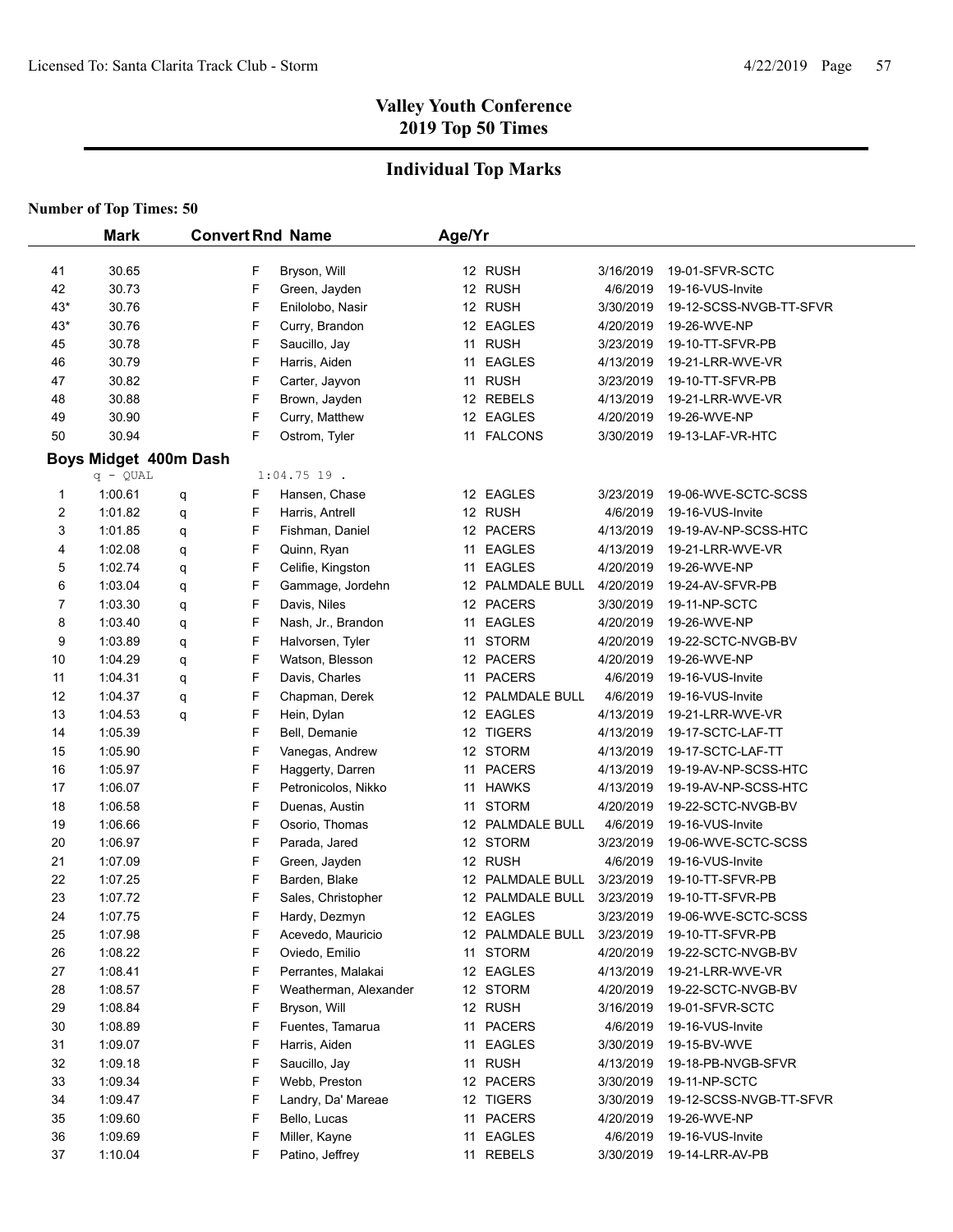## **Individual Top Marks**

|       | <b>Mark</b>          | <b>Convert Rnd Name</b> |        |                          | Age/Yr |                      |           |                                             |
|-------|----------------------|-------------------------|--------|--------------------------|--------|----------------------|-----------|---------------------------------------------|
|       |                      |                         |        |                          |        |                      |           |                                             |
| 38    | 1:10.05              |                         | F      | Garcia-Hudson, Josiah    |        | 11 REBELS<br>12 RUSH | 4/6/2019  | 19-16-VUS-Invite<br>19-12-SCSS-NVGB-TT-SFVR |
| 39    | 1:10.20              |                         | F      | Enilolobo, Nasir         |        |                      | 3/30/2019 |                                             |
| 40    | 1:10.22              |                         | F      | Saltelices, Aiden        |        | 12 FALCONS           | 4/13/2019 | 19-17-SCTC-LAF-TT                           |
| 41    | 1:10.30              |                         | F      | Hernandez, Daniel        |        | 12 TIGERS            | 4/20/2019 | 19-23-TT-SCSS-LAF                           |
| 42    | 1:10.35              |                         | F      | Ekdahl, Ryan             |        | 12 RUSH              | 4/20/2019 | 19-24-AV-SFVR-PB                            |
| 43    | 1:10.41              |                         | F      | Lakey Jeffers, Dallas    |        | 12 EAGLES            | 4/13/2019 | 19-21-LRR-WVE-VR                            |
| 44    | 1:10.44              |                         | F      | Gonzales, Johnny         |        | 12 TIGERS            | 4/6/2019  | 19-16-VUS-Invite                            |
| 45    | 1:10.71              |                         | F      | Curry, Matthew           |        | 12 EAGLES            | 3/16/2019 | 19-04-WVE-HTC-TT-AV                         |
| 46    | 1:10.92              |                         | F      | Lopez, Anthony           |        | 12 BEARS             | 3/16/2019 | 19-04-WVE-HTC-TT-AV                         |
| 47    | 1:10.93              |                         | F      | Ford, Nevada             |        | 11 EAGLES            | 4/13/2019 | 19-21-LRR-WVE-VR                            |
| 48    | 1:10.95              |                         | F<br>F | Perez, Anthony           |        | 12 TIGERS            | 4/13/2019 | 19-17-SCTC-LAF-TT                           |
| 49    | 1:11.30              |                         | F      | Woods, Jordan            |        | 11 PACERS            | 4/20/2019 | 19-26-WVE-NP                                |
| 50    | 1:11.38              |                         |        | Cromartie, Tyler         |        | 12 REBELS            | 4/13/2019 | 19-21-LRR-WVE-VR                            |
|       | Boys Midget 800m Run |                         |        |                          |        |                      |           |                                             |
|       | $q - QUAL$           |                         |        | $2:38.4019$ .            |        |                      |           |                                             |
| 1     | 2:27.25              | q                       | F      | Halvorsen, Tyler         |        | 11 STORM             | 4/13/2019 | 19-17-SCTC-LAF-TT                           |
| 2     | 2:27.44              | q                       | F      | Fishman, Daniel          |        | 12 PACERS            | 3/23/2019 | 19-09-BV-NP-VR                              |
| 3     | 2:32.33              | q                       | F      | Oviedo, Emilio           |        | 11 STORM             | 4/13/2019 | 19-17-SCTC-LAF-TT                           |
| 4     | 2:32.59              | q                       | F      | Bello, Lucas             |        | 11 PACERS            | 4/6/2019  | 19-16-VUS-Invite                            |
| 5     | 2:33.12              | q                       | F      | Davis, Niles             |        | 12 PACERS            | 4/20/2019 | 19-26-WVE-NP                                |
| 6     | 2:36.02              | q                       | F      | Duenas, Austin           | 11     | <b>STORM</b>         | 4/13/2019 | 19-17-SCTC-LAF-TT                           |
| 7     | 2:38.59              |                         | F      | Chapman, Derek           |        | 12 PALMDALE BULL     | 4/6/2019  | 19-16-VUS-Invite                            |
| 8     | 2:40.00              |                         | F      | Zadoorian, Liam          |        | 12 FALCONS           | 4/13/2019 | 19-17-SCTC-LAF-TT                           |
| 9     | 2:41.51              |                         | F      | Davis, Charles           |        | 11 PACERS            | 4/20/2019 | 19-26-WVE-NP                                |
| 10    | 2:43.39              |                         | F      | Haggerty, Darren         |        | 11 PACERS            | 4/6/2019  | 19-16-VUS-Invite                            |
| 11    | 2:43.66              |                         | F      | Minor, Oliver            |        | 12 RAIDERS           | 4/13/2019 | 19-21-LRR-WVE-VR                            |
| $12*$ | 2:44.04              |                         | F      | Bryson, Will             |        | 12 RUSH              | 3/16/2019 | 19-01-SFVR-SCTC                             |
| $12*$ | 2:44.04              |                         | F      | Osorio, Thomas           |        | 12 PALMDALE BULL     | 4/6/2019  | 19-16-VUS-Invite                            |
| 14    | 2:44.71              |                         | F      | Hansen, Chase            |        | 12 EAGLES            | 3/16/2019 | 19-04-WVE-HTC-TT-AV                         |
| 15    | 2:44.72              |                         | F      | Miller, Kayne            |        | 11 EAGLES            | 3/23/2019 | 19-06-WVE-SCTC-SCSS                         |
| 16    | 2:45.89              |                         | F      | Soffin, Jacob            |        | 11 PACERS            | 3/23/2019 | 19-09-BV-NP-VR                              |
| 17    | 2:46.19              |                         | F      | Lazaroff, Nicholas       |        | 11 EAGLES            | 3/30/2019 | 19-15-BV-WVE                                |
| 18    | 2:46.21              |                         | F      | Hernandez, Daniel        |        | 12 TIGERS            | 4/20/2019 | 19-23-TT-SCSS-LAF                           |
| 19    | 2:46.24              |                         | F      | Nakapin, Dylan           |        | 12 STORM             | 4/13/2019 | 19-17-SCTC-LAF-TT                           |
| 20    | 2:46.46              |                         | F      | Macias, Martin           | 11     | <b>PACERS</b>        | 4/20/2019 | 19-26-WVE-NP                                |
| 21    | 2:46.79              |                         | F      | Soffin, Alexander        |        | 11 PACERS            | 3/23/2019 | 19-09-BV-NP-VR                              |
| 22    | 2:47.81              |                         | F      | Patino, Jeffrey          |        | 11 REBELS            | 4/20/2019 | 19-25-VR-HTC-LRR                            |
| 23    | 2:48.87              |                         | F      | Pangilinan, Andrej       |        | 12 BEARS             | 4/13/2019 | 19-18-PB-NVGB-SFVR                          |
| 24    | 2:49.19              |                         | F      | Perez, Anthony           |        | 12 TIGERS            | 4/6/2019  | 19-16-VUS-Invite                            |
| 25    | 2:49.62              |                         | F      | Newchurch, Andrew Adryan |        | 11 PACERS            | 3/16/2019 | 19-05-NP-SCSS-LRR                           |
| 26    | 2:49.96              |                         | F      | Chamie, Benjamin         |        | 11 EAGLES            | 3/16/2019 | 19-04-WVE-HTC-TT-AV                         |
| 27    | 2:50.28              |                         | F      | Groves, Henry            |        | 12 FALCONS           | 3/23/2019 | 19-08-LAF-LRR                               |
| 28    | 2:50.69              |                         | F      | Robinson, Brandon        |        | 11 ANTELOPE VALL     | 4/13/2019 | 19-19-AV-NP-SCSS-HTC                        |
| 29    | 2:50.93              |                         | F      | Sada, Matthew            |        | 11 TIGERS            | 4/6/2019  | 19-16-VUS-Invite                            |
| 30    | 2:51.12              |                         | F      | Quintanilla, Nico        |        | 11 HAWKS             | 4/20/2019 | 19-25-VR-HTC-LRR                            |
| 31    | 2:52.30              |                         | F      | Petronicolos, Nikko      |        | 11 HAWKS             | 3/23/2019 | 19-07-NVGB-HTC-AV                           |
| 32    | 2:52.58              |                         | F      | Florian, Noah            |        | 11 PACERS            | 4/6/2019  | 19-16-VUS-Invite                            |
| 33    | 2:52.74              |                         | F      | Ahten, Eli               |        | 12 STORM             | 3/16/2019 | 19-01-SFVR-SCTC                             |
| 34    | 2:52.77              |                         | F      | Gonzales, Johnny         |        | 12 TIGERS            | 4/13/2019 | 19-17-SCTC-LAF-TT                           |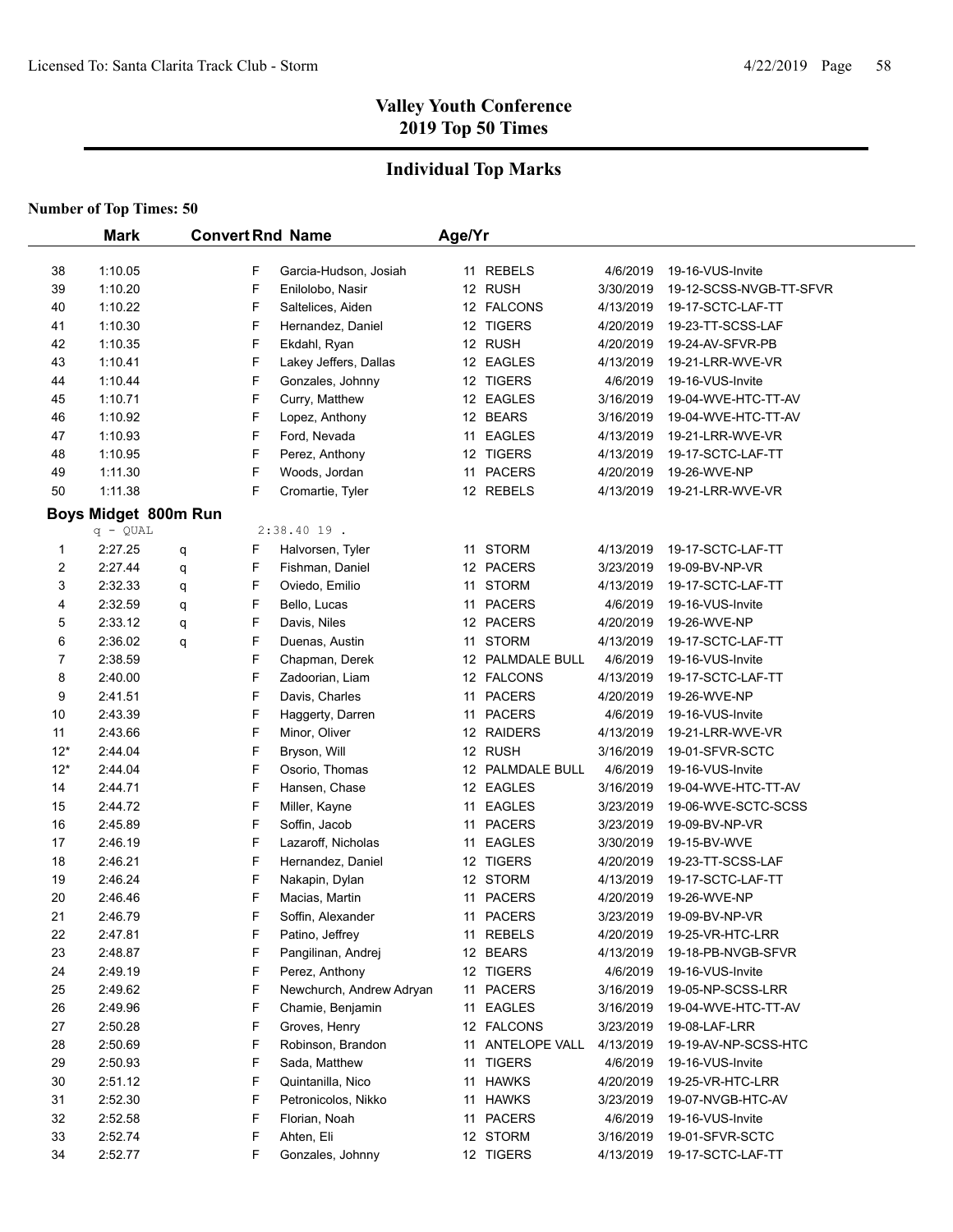## **Individual Top Marks**

|    | <b>Mark</b>                         |   |   | <b>Convert Rnd Name</b>            | Age/Yr |               |           |                      |
|----|-------------------------------------|---|---|------------------------------------|--------|---------------|-----------|----------------------|
| 35 | 2:53.04                             |   | F |                                    |        | 11 PACERS     | 4/13/2019 | 19-19-AV-NP-SCSS-HTC |
| 36 | 2:53.14                             |   | F | Rogers, Jaden<br>Celifie, Kingston |        | 11 EAGLES     | 3/23/2019 | 19-06-WVE-SCTC-SCSS  |
| 37 | 2:53.32                             |   | F | Woods, Jordan                      |        | 11 PACERS     | 4/13/2019 | 19-19-AV-NP-SCSS-HTC |
| 38 | 2:53.80                             |   | F | Harris, Antrell                    |        | 12 RUSH       | 4/20/2019 | 19-24-AV-SFVR-PB     |
| 39 | 2:55.45                             |   | F | Orlando, Augustus                  |        | 12 VIKINGS    | 4/20/2019 | 19-22-SCTC-NVGB-BV   |
| 40 | 2:55.54                             |   | F | Landry, Da' Mareae                 |        | 12 TIGERS     | 4/13/2019 | 19-17-SCTC-LAF-TT    |
| 41 | 2:57.55                             |   | F | Sax, Brayton                       |        | 11 EAGLES     | 3/30/2019 | 19-15-BV-WVE         |
| 42 | 2:57.80                             |   | F | Kushner, Remy                      |        | 12 FALCONS    | 4/13/2019 | 19-17-SCTC-LAF-TT    |
| 43 | 2:57.90                             |   | F | Ostrom, Tyler                      |        | 11 FALCONS    | 4/6/2019  | 19-16-VUS-Invite     |
| 44 | 2:58.76                             |   | F | Fuentes, Tamarua                   | 11     | <b>PACERS</b> | 3/23/2019 | 19-09-BV-NP-VR       |
| 45 | 2:59.14                             |   | F | Lopez, Anthony                     |        | 12 BEARS      | 4/6/2019  | 19-16-VUS-Invite     |
| 46 | 2:59.39                             |   | F | Neall-Johnston, Alfie              |        | 11 STORM      | 4/13/2019 | 19-17-SCTC-LAF-TT    |
| 47 | 2:59.90                             |   | F | King, Taylor                       |        | 11 REBELS     | 3/23/2019 | 19-08-LAF-LRR        |
| 48 | 3:00.08                             |   | F | Seiden, Benjamin                   |        | 12 EAGLES     | 3/30/2019 | 19-15-BV-WVE         |
| 49 | 3:01.64                             |   | F | Maldonado, Brandon                 |        | 12 PACERS     | 3/23/2019 | 19-09-BV-NP-VR       |
| 50 | 3:01.86                             |   | F | Hurtado Jr, Joseph                 |        | 11 TIGERS     | 4/13/2019 | 19-17-SCTC-LAF-TT    |
|    |                                     |   |   |                                    |        |               |           |                      |
|    | Boys Midget 1500m Run<br>$q - QUAL$ |   |   | $5:22.0019$ .                      |        |               |           |                      |
| 1  | 4:52.18                             | q | F | Fishman, Daniel                    |        | 12 PACERS     | 4/6/2019  | 19-16-VUS-Invite     |
| 2  | 4:57.61                             | q | F | Halvorsen, Tyler                   | 11     | <b>STORM</b>  | 4/6/2019  | 19-16-VUS-Invite     |
| 3  | 4:58.21                             | q | F | Bello, Lucas                       | 11     | <b>PACERS</b> | 4/6/2019  | 19-16-VUS-Invite     |
| 4  | 5:12.19                             | q | F | Oviedo, Emilio                     |        | 11 STORM      | 4/6/2019  | 19-16-VUS-Invite     |
| 5  | 5:13.59                             | q | F | Duenas, Austin                     |        | 11 STORM      | 4/20/2019 | 19-22-SCTC-NVGB-BV   |
| 6  | 5:20.84                             | q | F | Lazaroff, Nicholas                 |        | 11 EAGLES     | 4/6/2019  | 19-16-VUS-Invite     |
| 7  | 5:21.24                             | q | F | Davis, Niles                       |        | 12 PACERS     | 3/23/2019 | 19-09-BV-NP-VR       |
| 8  | 5:24.77                             |   | F | Ahten, Eli                         |        | 12 STORM      | 3/23/2019 | 19-06-WVE-SCTC-SCSS  |
| 9  | 5:26.37                             |   | F | Zadoorian, Liam                    |        | 12 FALCONS    | 4/13/2019 | 19-17-SCTC-LAF-TT    |
| 10 | 5:28.58                             |   | F | Davis, Charles                     |        | 11 PACERS     | 3/23/2019 | 19-09-BV-NP-VR       |
| 11 | 5:28.71                             |   | F | Florian, Noah                      |        | 11 PACERS     | 4/6/2019  | 19-16-VUS-Invite     |
| 12 | 5:29.53                             |   | F | Ortega, Joaquin                    | 11     | <b>PACERS</b> | 4/6/2019  | 19-16-VUS-Invite     |
| 13 | 5:29.84                             |   | F | Sax, Brayton                       | 11     | <b>EAGLES</b> | 4/6/2019  | 19-16-VUS-Invite     |
| 14 | 5:30.19                             |   | F | Carew, lan                         | 11     | <b>EAGLES</b> | 4/20/2019 | 19-26-WVE-NP         |
| 15 | 5:30.31                             |   | F | Gendernalik, Carter                |        | 12 EAGLES     | 4/6/2019  | 19-16-VUS-Invite     |
| 16 | 5:34.36                             |   | F | Macias, Martin                     | 11     | <b>PACERS</b> | 4/20/2019 | 19-26-WVE-NP         |
| 17 | 5:34.58                             |   | F | Chamie, Benjamin                   | 11     | <b>EAGLES</b> | 4/20/2019 | 19-26-WVE-NP         |
| 18 | 5:37.61                             |   | F | Robinson, Brandon                  | 11     | ANTELOPE VALL | 4/13/2019 | 19-19-AV-NP-SCSS-HTC |
| 19 | 5:38.12                             |   | F | Nakapin, Dylan                     |        | 12 STORM      | 4/13/2019 | 19-17-SCTC-LAF-TT    |
| 20 | 5:38.73                             |   | F | Hernandez, Daniel                  |        | 12 TIGERS     | 4/13/2019 | 19-17-SCTC-LAF-TT    |
| 21 | 5:40.81                             |   | F | Gonzales, Johnny                   |        | 12 TIGERS     | 4/13/2019 | 19-17-SCTC-LAF-TT    |
| 22 | 5:43.35                             |   | F | Groves, Henry                      |        | 12 FALCONS    | 3/30/2019 | 19-13-LAF-VR-HTC     |
| 23 | 5.45.95                             |   | F | Sada, Matthew                      |        | 11 TIGERS     | 4/13/2019 | 19-17-SCTC-LAF-TT    |
| 24 | 5:46.74                             |   | F | Fredericks, Caleb                  |        | 11 STORM      | 4/20/2019 | 19-22-SCTC-NVGB-BV   |
| 25 | 5.55.89                             |   | F | Esparza, Nicolas                   |        | 12 REBELS     | 3/23/2019 | 19-08-LAF-LRR        |
| 26 | 5:57.88                             |   | F | Neall-Johnston, Alfie              |        | 11 STORM      | 4/13/2019 | 19-17-SCTC-LAF-TT    |
| 27 | 5.58.80                             |   | F | Novack, Kieran                     |        | 11 STORM      | 3/23/2019 | 19-06-WVE-SCTC-SCSS  |
| 28 | 5.59.20                             |   | F | Orlando, Augustus                  |        | 12 VIKINGS    | 4/20/2019 | 19-22-SCTC-NVGB-BV   |
| 29 | 6:02.43                             |   | F | Rogers, Jaden                      |        | 11 PACERS     | 4/20/2019 | 19-26-WVE-NP         |
| 30 | 6:02.45                             |   | F | Seiden, Benjamin                   |        | 12 EAGLES     | 3/23/2019 | 19-06-WVE-SCTC-SCSS  |
| 31 | 6:08.40                             |   | F | Kushner, Remy                      |        | 12 FALCONS    | 3/23/2019 | 19-08-LAF-LRR        |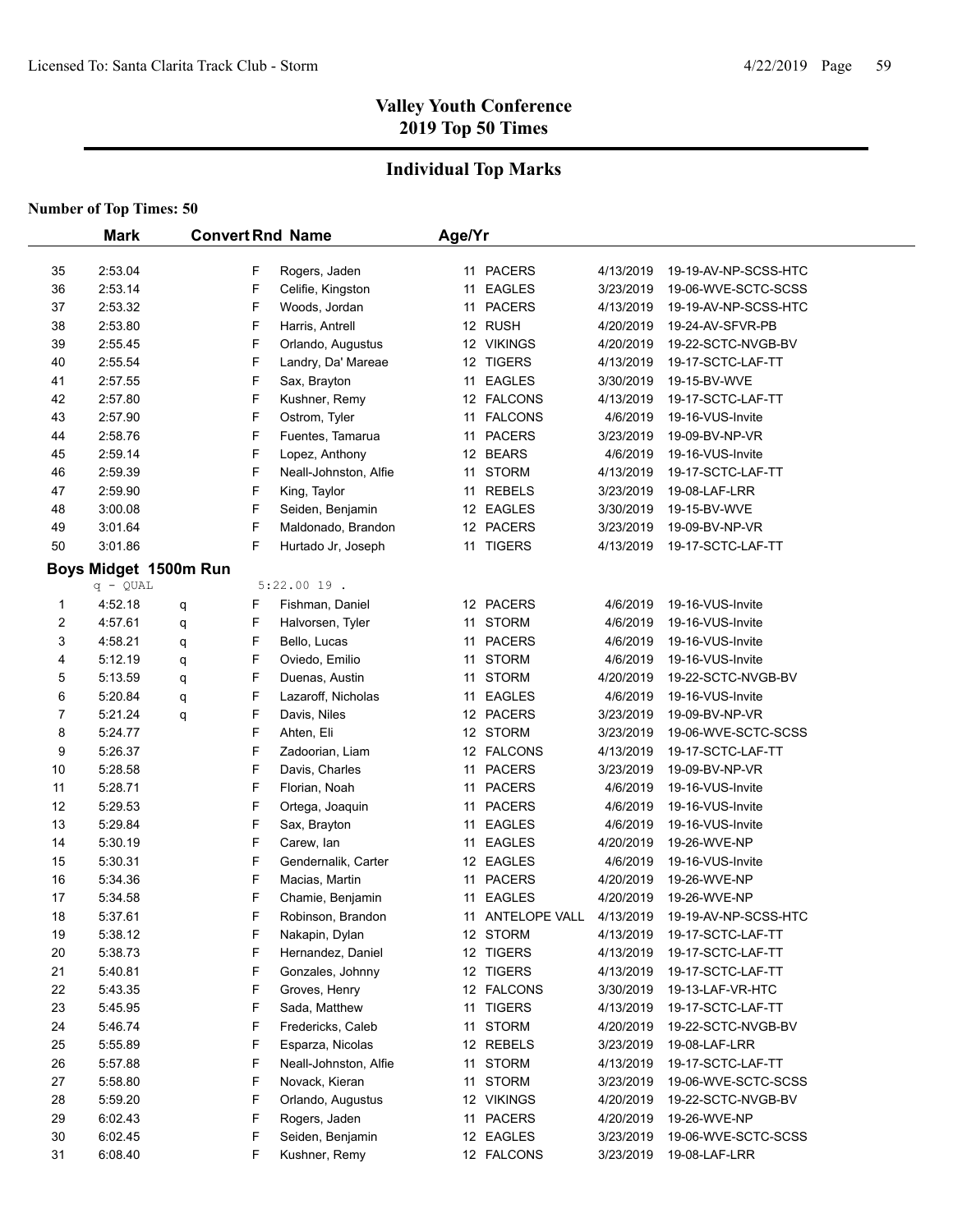## **Individual Top Marks**

|             | <b>Mark</b>        |                                |        | <b>Convert Rnd Name</b>                 | Age/Yr |                         |                        |                                          |
|-------------|--------------------|--------------------------------|--------|-----------------------------------------|--------|-------------------------|------------------------|------------------------------------------|
|             |                    |                                |        |                                         |        |                         |                        |                                          |
| 32          | 6:08.98            |                                | F      | Fuentes, Tamarua                        |        | 11 PACERS               | 3/30/2019              | 19-11-NP-SCTC                            |
| 33          | 6:20.68            |                                | F      | Gamboa, Andre                           |        | 12 PACERS               | 3/23/2019              | 19-09-BV-NP-VR                           |
| 34          | 6:22.96            |                                | F      | Restuccia, Michael                      |        | 11 EAGLES               | 3/23/2019              | 19-06-WVE-SCTC-SCSS                      |
| 35          | 6:25.01            |                                | F      | Fowler, Andrew                          |        | 12 STORM                | 4/20/2019              | 19-22-SCTC-NVGB-BV                       |
| 36          | 6:25.29            |                                | F      | Mariscal, Ayden                         |        | 12 STORM                | 3/23/2019              | 19-06-WVE-SCTC-SCSS                      |
| 37          | 6:25.79            |                                | F      | Barden, Blake                           |        | 12 PALMDALE BULL        | 4/13/2019              | 19-18-PB-NVGB-SFVR                       |
| 38<br>39    | 6:25.96<br>6:37.68 |                                | F<br>F | Fredricks, Stephen                      |        | 11 FALCONS<br>11 EAGLES | 4/20/2019<br>3/23/2019 | 19-23-TT-SCSS-LAF<br>19-06-WVE-SCTC-SCSS |
|             |                    |                                | F      | Melnyk, Oleksandr                       |        | 12 STORM                |                        |                                          |
| 40          | 6:40.43<br>6:44.11 |                                | F      | Perry, Derek                            |        | 12 STORM                | 4/13/2019              | 19-17-SCTC-LAF-TT<br>19-17-SCTC-LAF-TT   |
| 41          | 6:54.65            |                                | F      | Rodriguez, Gabriel<br>Luna, Christopher |        | 12 STORM                | 4/13/2019<br>3/30/2019 | 19-11-NP-SCTC                            |
| 42<br>43    | 6:59.91            |                                | F      | Bush, Daryon                            |        | 11 RUSH                 | 3/23/2019              | 19-10-TT-SFVR-PB                         |
| 44          | 7:01.10            |                                | F      | Ramirez, Daniel                         |        | 12 PACERS               | 3/23/2019              | 19-09-BV-NP-VR                           |
| 45          | 7:02.47            |                                | F      | Bradford, Jamaal                        |        | 12 VIKINGS              | 3/16/2019              | 19-03-LAF-BV                             |
|             |                    |                                |        |                                         |        |                         |                        |                                          |
|             | $q - QUAL$         | Boys Midget 3000m Run          |        | 11:30.00 19.                            |        |                         |                        |                                          |
| 1           | 10:34.10           | q                              | F      | Fishman, Daniel                         |        | 12 PACERS               | 4/20/2019              | 19-26-WVE-NP                             |
| 2           | 10:37.80           | q                              | F      | Halvorsen, Tyler                        |        | 11 STORM                | 4/20/2019              | 19-22-SCTC-NVGB-BV                       |
| 3           | 11:00.41           | q                              | F      | Bello, Lucas                            |        | 11 PACERS               | 4/20/2019              | 19-26-WVE-NP                             |
| 4           | 11:11.98           | q                              | F      | Duenas, Austin                          |        | 11 STORM                | 4/13/2019              | 19-17-SCTC-LAF-TT                        |
| 5           | 11:18.88           | q                              | F      | Sax, Brayton                            |        | 11 EAGLES               | 3/23/2019              | 19-06-WVE-SCTC-SCSS                      |
| 6           | 11:20.25           | q                              | F      | Oviedo, Emilio                          |        | 11 STORM                | 4/20/2019              | 19-22-SCTC-NVGB-BV                       |
| 7           | 11:27.22           | q                              | F      | Ahten, Eli                              |        | 12 STORM                | 4/20/2019              | 19-22-SCTC-NVGB-BV                       |
| 8           | 11:29.07           | q                              | F      | Peraza, Sabastian                       |        | 12 STORM                | 4/20/2019              | 19-22-SCTC-NVGB-BV                       |
| 9           | 11:45.31           |                                | F      | Chamie, Benjamin                        |        | 11 EAGLES               | 3/23/2019              | 19-06-WVE-SCTC-SCSS                      |
| 10          | 11:59.02           |                                | F      | Davis, Charles                          |        | 11 PACERS               | 3/16/2019              | 19-05-NP-SCSS-LRR                        |
| 11          | 11:59.12           |                                | F      | Davis, Niles                            |        | 12 PACERS               | 3/16/2019              | 19-05-NP-SCSS-LRR                        |
| 12          | 12:27.63           |                                | F      | Carew, Ian                              |        | 11 EAGLES               | 4/6/2019               | 19-16-VUS-Invite                         |
| $13*$       | 12:52.13           |                                | F      | Gendernalik, Carter                     |        | 12 EAGLES               | 3/16/2019              | 19-04-WVE-HTC-TT-AV                      |
| $13*$       | 12:52.13           |                                | F      | Florian, Noah                           |        | 11 PACERS               | 3/16/2019              | 19-05-NP-SCSS-LRR                        |
| 15          | 13:03.21           |                                | F      | Novack, Kieran                          |        | 11 STORM                | 4/20/2019              | 19-22-SCTC-NVGB-BV                       |
| 16          | 13:53.76           |                                | F      | Melnyk, Oleksandr                       |        | 11 EAGLES               | 4/6/2019               | 19-16-VUS-Invite                         |
| 17          | 13:53.83           |                                | F      | Rodriguez, Gabriel                      |        | 12 STORM                | 4/20/2019              | 19-22-SCTC-NVGB-BV                       |
| 18          | 15:18.88           |                                | F      | Luna, Christopher                       |        | 12 STORM                | 3/16/2019              | 19-01-SFVR-SCTC                          |
|             |                    | <b>Boys Midget 80m Hurdles</b> |        |                                         |        |                         |                        |                                          |
| -1          | 18.49              |                                | F      | Gamboa, Andre                           |        | 12 PACERS               | 4/13/2019              | 19-19-AV-NP-SCSS-HTC                     |
| 2           | 13.92              | q                              | F      | Gammage, Jordehn                        |        | 12 PALMDALE BULL        | 4/13/2019              | 19-18-PB-NVGB-SFVR                       |
| 3           | 15.37              |                                | F      | Pangilinan, Andrej                      |        | 12 BEARS                | 4/20/2019              | 19-22-SCTC-NVGB-BV                       |
| 4           | 16.51              |                                | F      | Conley III, Frank                       |        | 12 PACERS               | 3/30/2019              | 19-11-NP-SCTC                            |
| 5           | 16.59              |                                | F      | Diaz, Nicholas                          |        | 12 RUSH                 | 4/20/2019              | 19-24-AV-SFVR-PB                         |
| 6           | 16.86              |                                | F      | Nash, Jr., Brandon                      |        | 11 EAGLES               | 4/20/2019              | 19-26-WVE-NP                             |
| 7           | 17.04              |                                | F      | Robinson, Brandon                       |        | 11 ANTELOPE VALL        | 4/20/2019              | 19-24-AV-SFVR-PB                         |
| 8           | 17.53              |                                | F      | Shirley, Jordan                         |        | 11 EAGLES               | 4/20/2019              | 19-26-WVE-NP                             |
| 9           | 17.67              |                                | F      | Gamboa, Andre                           |        | 12 PACERS               | 4/6/2019               | 19-16-VUS-Invite                         |
| 10          | 18.36              |                                | F      | Matarese, Charlie                       |        | 11 FALCONS              | 4/20/2019              | 19-23-TT-SCSS-LAF                        |
| 11          | 37.72              |                                | F      | Shirley, Jackson                        |        | 11 EAGLES               | 3/16/2019              | 19-04-WVE-HTC-TT-AV                      |
|             |                    | Boys Midget High Jump          |        |                                         |        |                         |                        |                                          |
|             | $q - QUAL$         |                                |        | $4 - 04.0019$ .                         |        |                         |                        |                                          |
| $\mathbf 1$ | 5-00.00            | q                              | F      | Perrantes, Malakai                      |        | 12 EAGLES               | 4/20/2019              | 19-26-WVE-NP                             |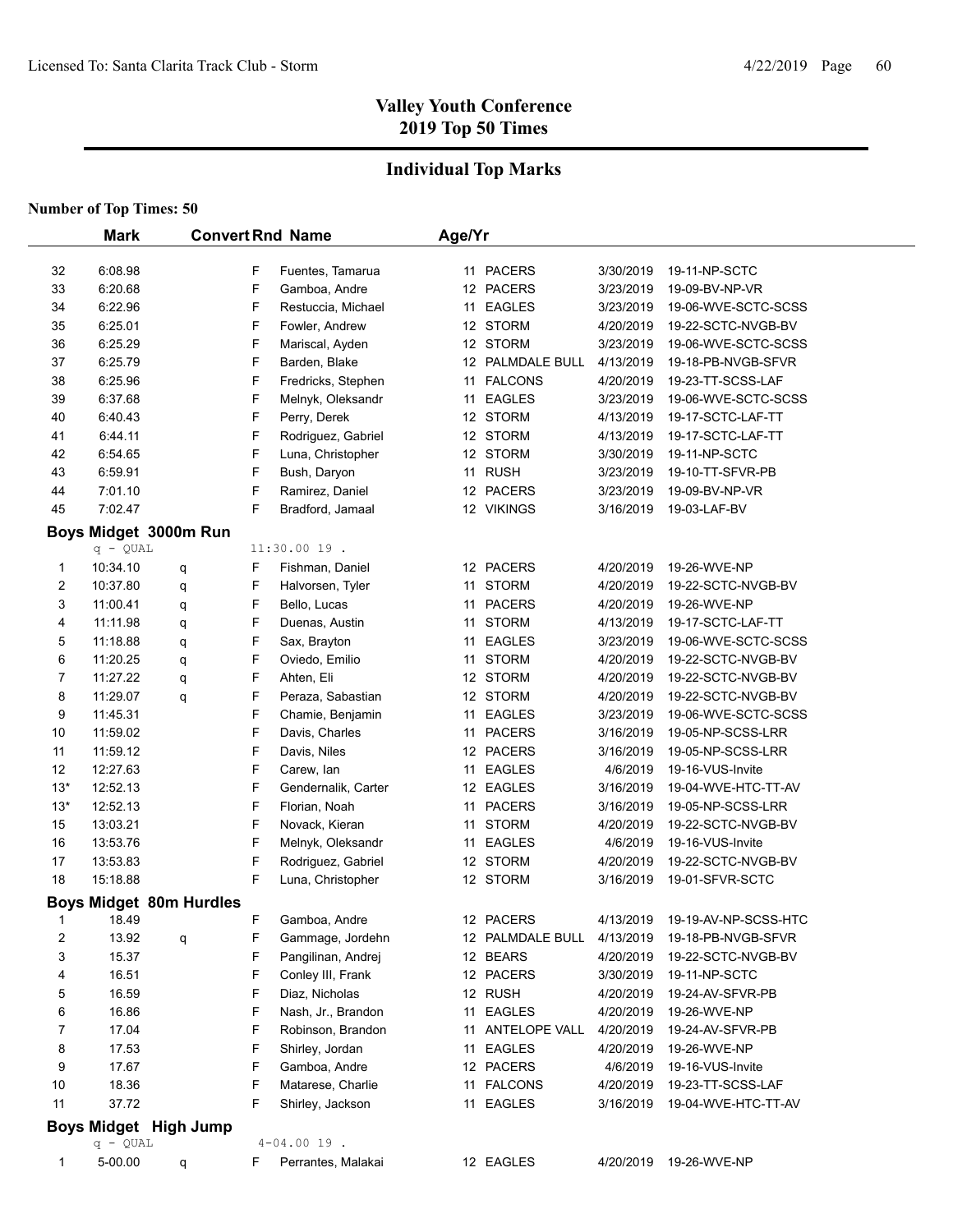## **Individual Top Marks**

|                | <b>Mark</b>        |                              |   | <b>Convert Rnd Name</b>              | Age/Yr |                               |                        |                                          |
|----------------|--------------------|------------------------------|---|--------------------------------------|--------|-------------------------------|------------------------|------------------------------------------|
| $2^*$          | 4-08.00            |                              | F | Kingdom, Henry                       |        | 11 EAGLES                     | 4/20/2019              | 19-26-WVE-NP                             |
| $2^*$          | 4-08.00            | q<br>q                       | F | Harel, Joshua                        |        | 11 EAGLES                     | 4/20/2019              | 19-26-WVE-NP                             |
| $2^*$          | 4-08.00            |                              | F | Vanegas, Andrew                      |        | 12 STORM                      | 3/30/2019              | 19-11-NP-SCTC                            |
| 5              | 4-06.00            | q                            | F | Newchurch, Andrew Adryan             |        | 11 PACERS                     | 4/20/2019              | 19-26-WVE-NP                             |
| $6*$           | 4-04.00            | q                            | F | Soffin, Alexander                    |        | 11 PACERS                     | 4/6/2019               | 19-16-VUS-Invite                         |
| $6*$           | 4-04.00            | q                            | F | Robinson, Brandon                    |        | 11 ANTELOPE VALL              | 3/30/2019              | 19-14-LRR-AV-PB                          |
| $6*$           | 4-04.00            | q                            | F | Soffin, Jacob                        |        | 11 PACERS                     | 3/23/2019              | 19-09-BV-NP-VR                           |
| $9*$           | 4-02.00            | q                            | F | Bursch, Elijah                       |        | 12 FALCONS                    | 4/20/2019              | 19-23-TT-SCSS-LAF                        |
| $9*$           | 4-02.00            |                              | F |                                      |        | 12 BEARS                      | 4/6/2019               | 19-16-VUS-Invite                         |
| 9*             | 4-02.00            |                              | F | Pangilinan, Andrej<br>Davis, Charles |        | 11 PACERS                     | 4/20/2019              | 19-26-WVE-NP                             |
| 9*             | 4-02.00            |                              | F | Gerhardt, Hudson                     |        | 12 RAIDERS                    | 4/6/2019               | 19-16-VUS-Invite                         |
| $9^{\star}$    | 4-02.00            |                              | F |                                      |        | 12 RAIDERS                    | 4/13/2019              | 19-21-LRR-WVE-VR                         |
| 14             | 4-00.00            |                              | F | Minor, Oliver                        | 11     | <b>STORM</b>                  | 4/20/2019              |                                          |
|                | 3-10.50            |                              | F | Lefferts, Collin                     |        | <b>RUSH</b>                   | 4/13/2019              | 19-22-SCTC-NVGB-BV<br>19-18-PB-NVGB-SFVR |
| 15<br>16       | 3-10.25            |                              | F | Ojomoh, Stephen                      | 11     | <b>RUSH</b>                   | 4/13/2019              | 19-18-PB-NVGB-SFVR                       |
|                |                    |                              | F | Glass, Alden                         | 11     |                               |                        |                                          |
| $17*$<br>$17*$ | 3-10.00<br>3-10.00 |                              | F | Bohne, Maxx                          | 11     | <b>STORM</b><br><b>PACERS</b> | 4/13/2019<br>3/16/2019 | 19-17-SCTC-LAF-TT<br>19-05-NP-SCSS-LRR   |
| $17*$          | 3-10.00            |                              | F | Bello, Lucas<br>Robinson, Israel     | 11     | 11 STORM                      | 3/23/2019              |                                          |
| $17*$          | 3-10.00            |                              | F | Ostrom, Tyler                        | 11     | <b>FALCONS</b>                | 4/20/2019              | 19-06-WVE-SCTC-SCSS<br>19-23-TT-SCSS-LAF |
| $17*$          | 3-10.00            |                              | F | Manthei, Honor                       |        | <b>STORM</b>                  | 4/13/2019              | 19-17-SCTC-LAF-TT                        |
| $22*$          | 3-08.00            |                              | F |                                      | 11     | 11 STORM                      | 3/16/2019              | 19-01-SFVR-SCTC                          |
| $22*$          | 3-08.00            |                              | F | Funez, Nicolas<br>Fowler, Andrew     |        | 12 STORM                      | 3/30/2019              | 19-11-NP-SCTC                            |
| $22*$          | 3-08.00            |                              | F | Embick, Will                         |        | 11 FALCONS                    | 4/20/2019              | 19-23-TT-SCSS-LAF                        |
| $22*$          | 3-08.00            |                              | F | Guledjian, Gregory                   |        | 11 FALCONS                    | 4/20/2019              | 19-23-TT-SCSS-LAF                        |
| $22*$          | 3-08.00            |                              | F | Green, Jayden                        |        | 12 RUSH                       | 4/13/2019              | 19-18-PB-NVGB-SFVR                       |
| $22*$          | 3-08.00            |                              | F | Kelley, Tyler                        |        | 11 STORM                      | 4/13/2019              | 19-17-SCTC-LAF-TT                        |
| $22*$          | 3-08.00            |                              | F | Mann, Dash                           |        | 12 RAIDERS                    | 3/30/2019              | 19-13-LAF-VR-HTC                         |
| $29*$          | 3-06.00            |                              | F | Espinosa, Maddox                     |        | 12 STORM                      | 3/16/2019              | 19-01-SFVR-SCTC                          |
| $29*$          | 3-06.00            |                              | F | Fuentes, Tamarua                     | 11     | <b>PACERS</b>                 | 4/13/2019              | 19-19-AV-NP-SCSS-HTC                     |
| 31             | 3-04.00            |                              | F | LaRue, Lavelle                       |        | 12 RUSH                       | 3/16/2019              | 19-01-SFVR-SCTC                          |
|                |                    |                              |   |                                      |        |                               |                        |                                          |
|                | $q - QUAL$         | <b>Boys Midget Long Jump</b> |   | 13-09.00 19.                         |        |                               |                        |                                          |
| 1              | 16-01.75           | q                            | F | Davis, Niles                         |        | 12 PACERS                     | 4/13/2019              | 19-19-AV-NP-SCSS-HTC                     |
| 2              | 15-09.25           | q                            | F | Petronicolos, Nikko                  |        | 11 HAWKS                      | 4/20/2019              | 19-25-VR-HTC-LRR                         |
| 3              | 14-10.00           | q                            | F | Haggerty, Darren                     |        | 11 PACERS                     | 4/13/2019              | 19-19-AV-NP-SCSS-HTC                     |
| 4              | 14-05.00           | q                            | F | Curry, Matthew                       |        | 12 EAGLES                     | 4/13/2019              | 19-21-LRR-WVE-VR                         |
| 5              | 14-04.50           | q                            | F | Smith, Camren                        |        | 12 REBELS                     | 4/20/2019              | 19-25-VR-HTC-LRR                         |
| 6              | 14-03.50           | q                            | F | Zadoorian, Liam                      |        | 12 FALCONS                    | 3/23/2019              | 19-08-LAF-LRR                            |
| $7^*$          | 14-03.00           | q                            | F | Ogbuagu, Obiajulu                    |        | 12 STORM                      | 4/20/2019              | 19-22-SCTC-NVGB-BV                       |
| $7^*$          | 14-03.00           | q                            | F | Webb, Preston                        |        | 12 PACERS                     | 3/30/2019              | 19-11-NP-SCTC                            |
| 9              | 14-02.00           | q                            | F | Miller, Kayne                        |        | 11 EAGLES                     | 3/16/2019              | 19-04-WVE-HTC-TT-AV                      |
| 10             | 13-10.50           | q                            | F | Soffin, Alexander                    |        | 11 PACERS                     | 3/23/2019              | 19-09-BV-NP-VR                           |
| 11             | 13-10.00           | q                            | F | Hein, Dylan                          |        | 12 EAGLES                     | 3/16/2019              | 19-04-WVE-HTC-TT-AV                      |
| 12             | 13-09.75           | q                            | F | Gomez, Dylan                         |        | 12 STORM                      | 4/13/2019              | 19-17-SCTC-LAF-TT                        |
| 13             | 13-08.00           |                              | F | Harel, Joshua                        |        | 11 EAGLES                     | 3/16/2019              | 19-04-WVE-HTC-TT-AV                      |
| 14             | 13-07.50           |                              | F | Jenkins, Zion                        |        | 11 HAWKS                      | 3/16/2019              | 19-04-WVE-HTC-TT-AV                      |
| 15             | 13-07.25           |                              | F | Carline, Micah                       |        | 11 ANTELOPE VALL              | 4/13/2019              | 19-19-AV-NP-SCSS-HTC                     |
| 16             | 13-06.75           |                              | F | Ostrom, Tyler                        |        | 11 FALCONS                    | 3/30/2019              | 19-13-LAF-VR-HTC                         |
| 17             | 13-05.25           |                              | F | Gamboa, Andre                        |        | 12 PACERS                     | 3/30/2019              | 19-11-NP-SCTC                            |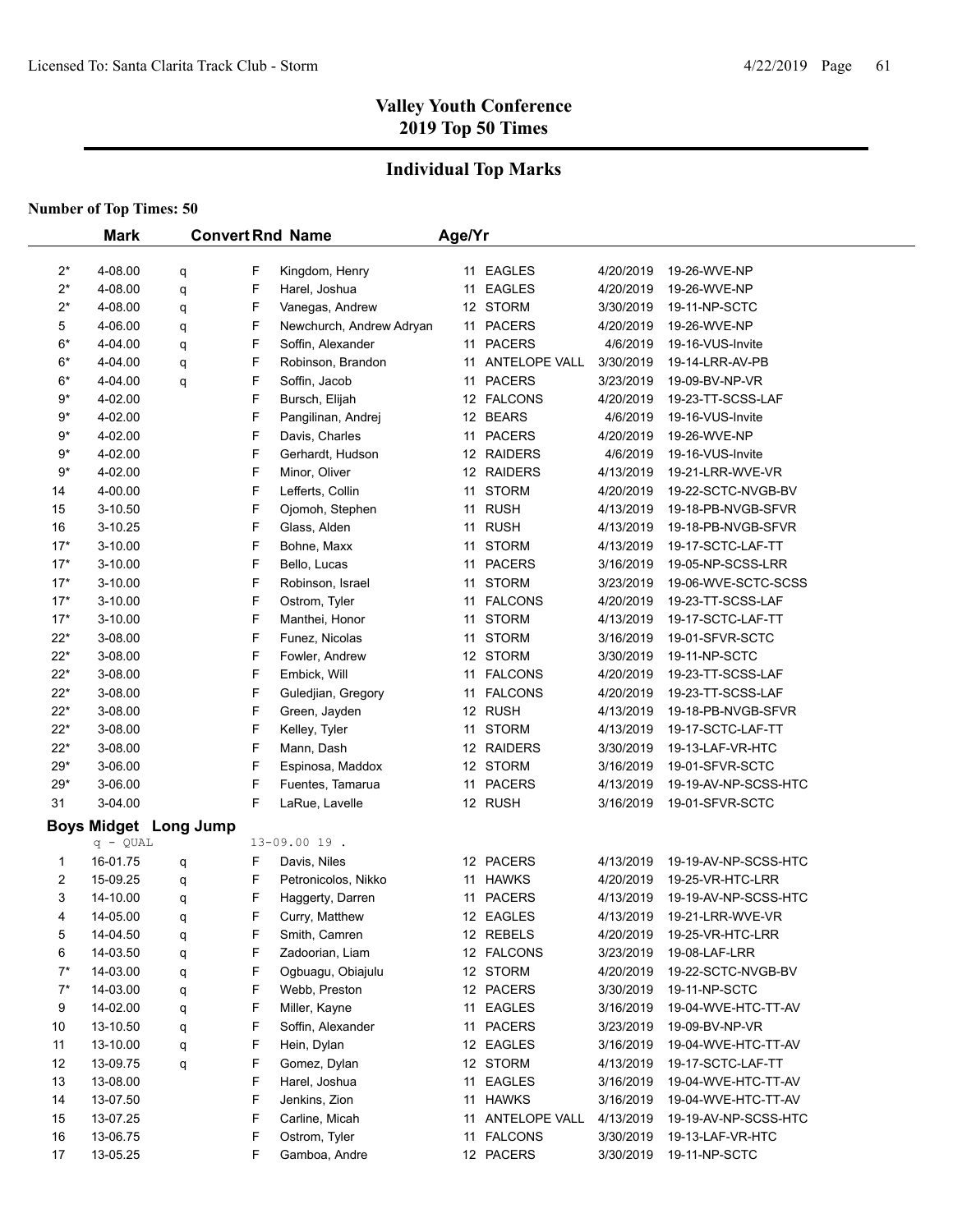## **Individual Top Marks**

|          | <b>Mark</b>          |                            | <b>Convert Rnd Name</b> |                                    | Age/Yr |                               |                        |                                          |
|----------|----------------------|----------------------------|-------------------------|------------------------------------|--------|-------------------------------|------------------------|------------------------------------------|
|          |                      |                            | F                       |                                    |        | 12 RAIDERS                    |                        |                                          |
| 18<br>19 | 13-05.00<br>13-02.25 |                            | F                       | Minor, Oliver<br>Robinson, Brandon |        | 11 ANTELOPE VALL              | 4/13/2019<br>4/13/2019 | 19-21-LRR-WVE-VR<br>19-19-AV-NP-SCSS-HTC |
| 20       | 13-02.00             |                            | F                       | Ekdahl, Ryan                       |        | 12 RUSH                       | 4/13/2019              | 19-18-PB-NVGB-SFVR                       |
| 21       | 13-00.00             |                            | F                       | Diaz, Nicholas                     |        | 12 RUSH                       | 4/20/2019              | 19-24-AV-SFVR-PB                         |
| $22*$    | 12-11.00             |                            | F                       | Granger, Keandre                   |        | 11 EAGLES                     | 3/16/2019              | 19-04-WVE-HTC-TT-AV                      |
| $22*$    | 12-11.00             |                            | F                       | Ford, Nevada                       |        | 11 EAGLES                     | 4/20/2019              | 19-26-WVE-NP                             |
| 24       | 12-10.50             |                            | F                       | Mann, Dash                         |        | 12 RAIDERS                    | 3/23/2019              | 19-09-BV-NP-VR                           |
| 25       | 12-09.25             |                            | F                       | Westin, Jeremy                     |        | 11 PACERS                     | 4/13/2019              | 19-19-AV-NP-SCSS-HTC                     |
| 26       | 12-09.00             |                            | F                       |                                    |        | 12 RUSH                       | 3/23/2019              | 19-10-TT-SFVR-PB                         |
| $27*$    | 12-08.75             |                            | F                       | Stanley, Darrell<br>Berger, Samuel |        | 11 RAIDERS                    | 4/20/2019              | 19-25-VR-HTC-LRR                         |
| $27*$    | 12-08.75             |                            | F                       | Oyamendan, Ehimen                  |        | 12 FALCONS                    | 3/30/2019              | 19-13-LAF-VR-HTC                         |
| $29*$    | 12-08.50             |                            | F                       | Lara, Dennis                       |        | 12 ANTELOPE VALL              | 4/13/2019              | 19-19-AV-NP-SCSS-HTC                     |
| $29*$    | 12-08.50             |                            | F                       | Lakey Jeffers, Dallas              |        | 12 EAGLES                     | 3/23/2019              | 19-06-WVE-SCTC-SCSS                      |
| 31       | 12-08.00             |                            | F                       | Moss, Chase                        |        | 12 STORM                      | 3/30/2019              | 19-11-NP-SCTC                            |
| $32*$    | 12-07.00             |                            | F                       | Curry, Brandon                     |        | 12 EAGLES                     | 3/16/2019              | 19-04-WVE-HTC-TT-AV                      |
| $32*$    | 12-07.00             |                            | F                       | Mayberry, Thomas                   |        | 12 PACERS                     | 4/20/2019              | 19-26-WVE-NP                             |
| 34       | 12-06.00             |                            | F                       | Enilolobo, Nasir                   |        | 12 RUSH                       | 3/30/2019              | 19-12-SCSS-NVGB-TT-SFVR                  |
| 35       | 12-05.75             |                            | F                       | Espinosa, Maddox                   |        | 12 STORM                      | 4/20/2019              | 19-22-SCTC-NVGB-BV                       |
| $36*$    | 12-05.50             |                            | F                       | Saltelices, Aiden                  |        | 12 FALCONS                    | 3/23/2019              | 19-08-LAF-LRR                            |
| $36*$    | 12-05.50             |                            | F                       | Baker, Demitri                     |        | 11 RAIDERS                    | 4/13/2019              | 19-21-LRR-WVE-VR                         |
| $36*$    | 12-05.50             |                            | F                       | Hardy, Dezmyn                      |        | 12 EAGLES                     | 4/20/2019              | 19-26-WVE-NP                             |
| 39       |                      |                            | F                       | Pierre, Kam'ron                    |        | 13 SUPERSONICS                | 3/30/2019              | 19-12-SCSS-NVGB-TT-SFVR                  |
| 40       | 12-05.00<br>12-04.00 |                            | F                       | Nash, Jr., Brandon                 | 11     | <b>EAGLES</b>                 | 4/13/2019              | 19-21-LRR-WVE-VR                         |
| 41       | 12-02.75             |                            | F                       |                                    | 11     | <b>EAGLES</b>                 | 4/20/2019              | 19-26-WVE-NP                             |
| 42       | 12-01.00             |                            | F                       | Kingdom, Henry                     |        | 12 FALCONS                    | 3/30/2019              |                                          |
| 43       | 12-00.50             |                            | F                       | Bursch, Elijah<br>Gerhardt, Hudson |        | 12 RAIDERS                    | 3/30/2019              | 19-13-LAF-VR-HTC<br>19-13-LAF-VR-HTC     |
| 44*      | 12-00.00             |                            | F                       |                                    |        | 12 BEARS                      | 4/20/2019              |                                          |
| 44*      | 12-00.00             |                            | F                       | Lopez, Anthony<br>Pierce, Tyler    |        | 11 ANTELOPE VALL              | 4/20/2019              | 19-22-SCTC-NVGB-BV<br>19-24-AV-SFVR-PB   |
|          | 11-11.00             |                            | F                       | Fuentes, Domenik                   |        | 11 TIGERS                     | 3/23/2019              |                                          |
| 46<br>47 | 11-08.75             |                            | F                       | Grace, Brandon                     |        | 11 HAWKS                      | 4/13/2019              | 19-10-TT-SFVR-PB                         |
| 48*      | 11-08.50             |                            | F                       | Williams, Adan                     |        | 12 VIKINGS                    | 3/23/2019              | 19-19-AV-NP-SCSS-HTC<br>19-09-BV-NP-VR   |
| 48*      | 11-08.50             |                            | F                       |                                    |        | 12 PACERS                     | 3/30/2019              | 19-11-NP-SCTC                            |
| 50       |                      |                            | F                       | Maldonado, Brandon                 |        |                               |                        |                                          |
|          | 11-08.25             |                            |                         | Smith, Hayden                      |        | 12 RUSH                       | 4/20/2019              | 19-24-AV-SFVR-PB                         |
|          | $q - QUAL$           | Boys Midget Shot Put 6 lb. |                         | 27-00.00 19.                       |        |                               |                        |                                          |
|          | 41-06.00             |                            | F                       | Lara, Dennis                       |        | 12 ANTELOPE VALL              | 4/6/2019               | 19-16-VUS-Invite                         |
| 1<br>2   | 31-03.00             | q                          | F                       | Rivas, Alvin                       |        | 12 BEARS                      | 3/16/2019              | 19-02-NVGB-VR-PB                         |
| 3        | 28-05.00             | q                          | F                       | Hardy, Dezmyn                      |        | 12 EAGLES                     | 4/20/2019              | 19-26-WVE-NP                             |
|          | 27-11.50             | q                          | F                       | Robinson, Brandon                  |        | 11 ANTELOPE VALL              | 4/6/2019               | 19-16-VUS-Invite                         |
| 4<br>5   | 27-10.00             | q                          | F                       | Harel, Joshua                      |        | 11 EAGLES                     | 3/23/2019              | 19-06-WVE-SCTC-SCSS                      |
|          |                      | q                          | F                       |                                    |        |                               | 4/20/2019              |                                          |
| 6        | 26-07.50             |                            |                         | Gonzales, Johnny                   |        | 12 TIGERS                     |                        | 19-23-TT-SCSS-LAF                        |
| 7        | 25-06.00             |                            | F                       | Soffin, Alexander                  |        | 11 PACERS                     | 3/16/2019              | 19-05-NP-SCSS-LRR                        |
| 8        | 25-02.00             |                            | F<br>F                  | Petronicolos, Nikko                |        | 11 HAWKS                      | 3/23/2019              | 19-07-NVGB-HTC-AV<br>19-09-BV-NP-VR      |
| 9        | 24-06.00             |                            |                         | Soffin, Jacob                      |        | 11 PACERS<br>11 ANTELOPE VALL | 3/23/2019              |                                          |
| 10       | 24-05.00             |                            | F<br>F                  | Martin, Ke'Maree                   |        |                               | 4/6/2019               | 19-16-VUS-Invite                         |
| 11       | 24-02.50             |                            |                         | Johnson, Talan                     |        | 12 STORM                      | 3/30/2019              | 19-11-NP-SCTC                            |
| 12       | 23-10.00             |                            | F                       | King, Timothy                      |        | 12 REBELS                     | 3/16/2019              | 19-05-NP-SCSS-LRR                        |
| 13       | 23-06.00             |                            | F                       | Webb, Preston                      |        | 12 PACERS                     | 3/16/2019              | 19-05-NP-SCSS-LRR                        |
| 14       | 23-04.00             |                            | F                       | Quitevis, Konner                   |        | 12 STORM                      | 4/13/2019              | 19-17-SCTC-LAF-TT                        |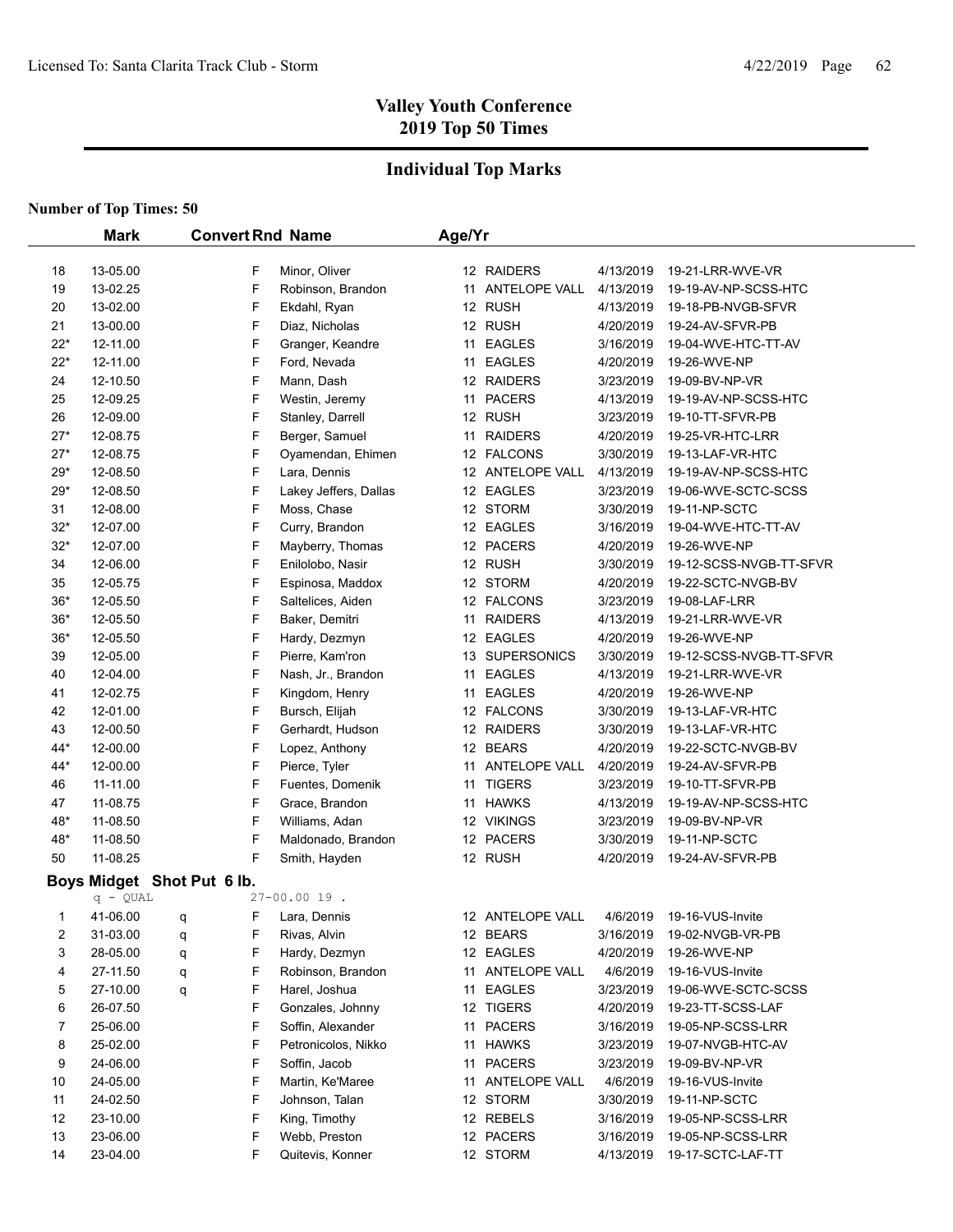## **Individual Top Marks**

|                | <b>Mark</b>                |                      |   | <b>Convert Rnd Name</b>  | Age/Yr |                  |           |                         |
|----------------|----------------------------|----------------------|---|--------------------------|--------|------------------|-----------|-------------------------|
|                |                            |                      |   |                          |        |                  |           |                         |
| 15             | 22-11.00                   |                      | F | Avendano, Samuel         |        | 11 PACERS        | 3/30/2019 | 19-11-NP-SCTC           |
| 16             | 22-05.50                   |                      | F | Bernat, Matthew          |        | 12 SUPERSONICS   | 3/16/2019 | 19-05-NP-SCSS-LRR       |
| 17             | 21-10.50                   |                      | F | Hernandez, Maddex        |        | 11 STORM         | 4/20/2019 | 19-22-SCTC-NVGB-BV      |
| 18             | 21-08.00                   |                      | F | Garcia, Cesar            |        | 12 TIGERS        | 4/20/2019 | 19-23-TT-SCSS-LAF       |
| 19             | 21-06.00                   |                      | F | Quinn, Jamelian          |        | 11 SUPERSONICS   | 4/20/2019 | 19-23-TT-SCSS-LAF       |
| 20             | 21-05.50                   |                      | F | Lala, Ezekiel            |        | 11 PALMDALE BULL | 4/20/2019 | 19-24-AV-SFVR-PB        |
| 21             | 21-04.50                   |                      | F | Ramirez, Daniel          |        | 12 PACERS        | 3/16/2019 | 19-05-NP-SCSS-LRR       |
| 22             | 19-07.00                   |                      | F | Lefferts, Collin         |        | 11 STORM         | 3/30/2019 | 19-11-NP-SCTC           |
| 23             | 19-03.00                   |                      | F | Arriaga, Ernest          |        | 11 TIGERS        | 4/20/2019 | 19-23-TT-SCSS-LAF       |
| 24             | 18-04.50                   |                      | F | Whitaker, Dylan          |        | 11 STORM         | 4/20/2019 | 19-22-SCTC-NVGB-BV      |
| 25             | 17-09.50                   |                      | F | Lawrie, Corban           |        | 11 STORM         | 4/13/2019 | 19-17-SCTC-LAF-TT       |
| 26             | 17-07.50                   |                      | F | Dennison, Caleb          |        | 11 STORM         | 4/13/2019 | 19-17-SCTC-LAF-TT       |
| 27             | 17-07.00                   |                      | F | Mariscal, Ayden          |        | 12 STORM         | 4/20/2019 | 19-22-SCTC-NVGB-BV      |
| 28             | 17-06.00                   |                      | F | Fredricks, Stephen       |        | 11 FALCONS       | 4/20/2019 | 19-23-TT-SCSS-LAF       |
| 29             | 17-04.50                   |                      | F | Bohne, Maxx              |        | 11 STORM         | 4/13/2019 | 19-17-SCTC-LAF-TT       |
| $30*$          | 17-03.00                   |                      | F | Metry, Daniel            |        | 12 STORM         | 3/16/2019 | 19-01-SFVR-SCTC         |
| $30*$          | 17-03.00                   |                      | F | Giles, Natan Redd Rivers |        | 12 PACERS        | 4/6/2019  | 19-16-VUS-Invite        |
| 32             | 16-10.00                   |                      | F | Quintanilla, Nico        |        | 11 HAWKS         | 4/13/2019 | 19-19-AV-NP-SCSS-HTC    |
| 33             | 16-01.00                   |                      | F | Ayala, Luke              |        | 11 STORM         | 4/13/2019 | 19-17-SCTC-LAF-TT       |
| 34             | 15-09.00                   |                      | F | Saracione, Aiden         |        | 11 STORM         | 3/30/2019 | 19-11-NP-SCTC           |
| 35             | 15-06.50                   |                      | F | Dunne, Alexander         |        | 11 STORM         | 3/23/2019 | 19-06-WVE-SCTC-SCSS     |
| 36             | 14-11.00                   |                      | F | Dehaven, Miles           |        | 11 STORM         | 3/30/2019 | 19-11-NP-SCTC           |
| 37             | 14-10.00                   |                      | F | Rudder, Zackary          |        | 11 STORM         | 4/13/2019 | 19-17-SCTC-LAF-TT       |
| 38             | 14-06.00                   |                      | F | Heinrich, Thomas         |        | 11 STORM         | 4/6/2019  | 19-16-VUS-Invite        |
| 39             | 11-10.00                   |                      | F | Kenney, Daniel           |        | 11 STORM         | 3/16/2019 | 19-01-SFVR-SCTC         |
| 40             | 10-00.00                   |                      | F | Smith, Mateo             |        | 11 PACERS        | 3/16/2019 | 19-05-NP-SCSS-LRR       |
|                | <b>Boys Midget Javelin</b> |                      |   |                          |        |                  |           |                         |
| 1              | 57-05.00                   |                      | F | Gerhardt, Hudson         |        | 12 RAIDERS       | 4/20/2019 | 19-25-VR-HTC-LRR        |
| 2              | 55-02.00                   |                      | F | Esparza, Nicolas         |        | 12 REBELS        | 4/20/2019 | 19-25-VR-HTC-LRR        |
| 3              | 43-03.00                   |                      | F | Baker, Demitri           |        | 11 RAIDERS       | 4/20/2019 | 19-25-VR-HTC-LRR        |
|                |                            | Boys Youth 100m Dash |   |                          |        |                  |           |                         |
|                | $q - QUAL$                 |                      |   | 12.40 19.                |        |                  |           |                         |
| 1              | 11.82                      | q                    | F | Farrell, Chase           |        | 14 PACERS        | 4/6/2019  | 19-16-VUS-Invite        |
| 2              | 11.93                      | q                    | F | Perez, Nathan            |        | 14 VIKINGS       | 4/6/2019  | 19-16-VUS-Invite        |
| 3              | 11.99                      | q                    | F | Free, Saheedq            |        | 14 SUPERSONICS   | 4/6/2019  | 19-16-VUS-Invite        |
| 4              | 12.05                      | q                    | F | Hawkins, Rodrick         |        | 14 ANTELOPE VALL | 3/23/2019 | 19-07-NVGB-HTC-AV       |
| $5^\star$      | 12.09                      | q                    | F | Johnson, Brandon         |        | 14 REBELS        | 4/20/2019 | 19-25-VR-HTC-LRR        |
| $5^\star$      | 12.09                      | q                    | F | Abughazaleh, Ryan        |        | 14 TIGERS        | 4/20/2019 | 19-23-TT-SCSS-LAF       |
| $\overline{7}$ | 12.32                      | q                    | F | Stanley, Dijon S         |        | 14 RUSH          | 3/30/2019 | 19-12-SCSS-NVGB-TT-SFVR |
| 8              | 12.43                      |                      | F | Herman, Isaiah           |        | 13 HAWKS         | 3/23/2019 | 19-07-NVGB-HTC-AV       |
| 9              | 12.53                      |                      | F | Smith-Wells, Jayden      |        | 14 PACERS        | 3/23/2019 | 19-09-BV-NP-VR          |
| 10             | 12.55                      |                      | F | Lewis, Dominic           |        | 14 STORM         | 4/6/2019  | 19-16-VUS-Invite        |
| 11             | 12.59                      |                      | F | Butler, Aaron            |        | 14 EAGLES        | 4/6/2019  | 19-16-VUS-Invite        |
| 12             | 12.60                      |                      | F | Powell, Shane            |        | 14 RUSH          | 3/23/2019 | 19-10-TT-SFVR-PB        |
| 13             | 12.63                      |                      | F | Miranda, Xyrheam         |        | 14 EAGLES        | 3/16/2019 | 19-04-WVE-HTC-TT-AV     |
| 14             | 12.65                      |                      | F | Coleman, Jordan          |        | 14 RAIDERS       | 4/13/2019 | 19-21-LRR-WVE-VR        |
| 15             | 12.67                      |                      | F | Hart, Justin             |        | 13 PACERS        | 4/20/2019 | 19-26-WVE-NP            |
| $16*$          | 12.72                      |                      | F | Smart, Kamar             |        | 16 REBELS        | 3/16/2019 | 19-05-NP-SCSS-LRR       |
| $16*$          | 12.72                      |                      | F | Orekoya, Ifeoluwaleyi    |        | 13 EAGLES        | 3/16/2019 | 19-04-WVE-HTC-TT-AV     |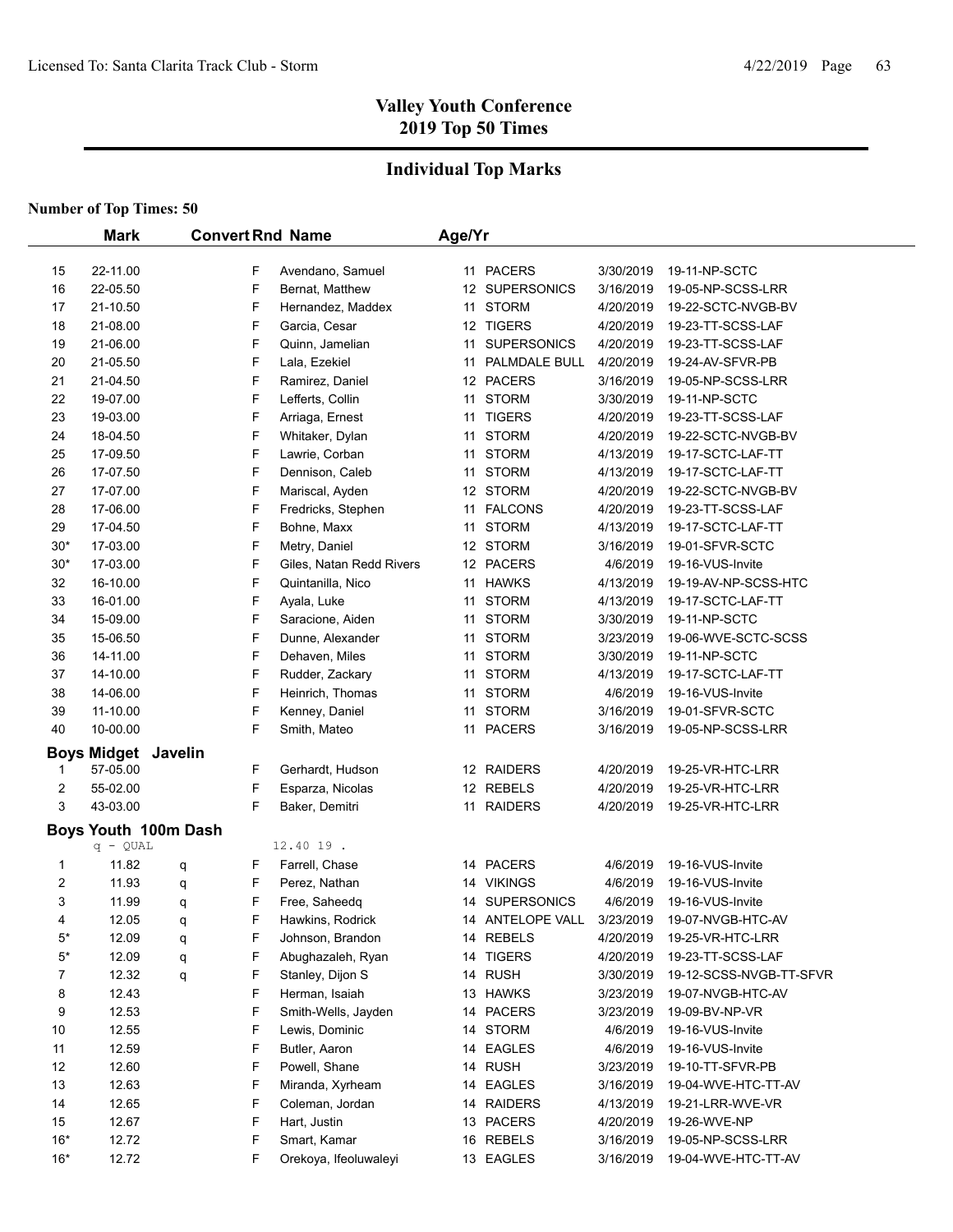## **Individual Top Marks**

|       | <b>Mark</b>          | <b>Convert Rnd Name</b> |                          | Age/Yr |                  |           |                         |
|-------|----------------------|-------------------------|--------------------------|--------|------------------|-----------|-------------------------|
|       |                      |                         |                          |        |                  |           |                         |
| 18    | 12.77                | F                       | Hawkins, Michael         |        | 14 STORM         | 4/13/2019 | 19-17-SCTC-LAF-TT       |
| 19    | 12.78                | F                       | Hall, Anakin             |        | 15 PACERS        | 3/16/2019 | 19-05-NP-SCSS-LRR       |
| 20    | 12.82                | F                       | Williams, Micah          |        | 14 ANTELOPE VALL | 3/23/2019 | 19-07-NVGB-HTC-AV       |
| 21    | 12.83                | P                       | Sanders, Jaylen          |        | 13 EAGLES        | 4/6/2019  | 19-16-VUS-Invite        |
| 22    | 12.88                | F                       | Hirahara, Seiji          |        | 13 BEARS         | 3/23/2019 | 19-07-NVGB-HTC-AV       |
| 23    | 12.90                | F                       | Molina, Julien           |        | 13 PACERS        | 3/30/2019 | 19-11-NP-SCTC           |
| 24    | 12.95                | P                       | Gavina, Jacob            |        | 14 SUPERSONICS   | 4/6/2019  | 19-16-VUS-Invite        |
| 25    | 12.97                | F                       | Bowens, Alexander        |        | 13 EAGLES        | 4/20/2019 | 19-26-WVE-NP            |
| $26*$ | 12.98                | P                       | Fisher, Donovan          |        | 14 SUPERSONICS   | 4/6/2019  | 19-16-VUS-Invite        |
| $26*$ | 12.98                | P                       | McCullough, Shaheed      |        | 14 HAWKS         | 4/6/2019  | 19-16-VUS-Invite        |
| 28    | 12.99                | F                       | Vilchis-Blaney, Ahcuxtal |        | 14 FALCONS       | 4/20/2019 | 19-23-TT-SCSS-LAF       |
| $29*$ | 13.10                | F                       | Mucha, Alexander         |        | 13 STORM         | 4/13/2019 | 19-17-SCTC-LAF-TT       |
| $29*$ | 13.10                | P                       | Waters, Peyton           |        | 14 RUSH          | 4/6/2019  | 19-16-VUS-Invite        |
| 31    | 13.19                | F                       | Martin, Kanye            |        | 13 PACERS        | 4/13/2019 | 19-19-AV-NP-SCSS-HTC    |
| 32    | 13.23                | F                       | Gardiner, Dylan          |        | 14 EAGLES        | 3/16/2019 | 19-04-WVE-HTC-TT-AV     |
| 33    | 13.25                | F                       | Stewart, Don             |        | 13 RAIDERS       | 4/13/2019 | 19-21-LRR-WVE-VR        |
| 34    | 13.26                | F                       | Edwards, Braylin         |        | 14 ANTELOPE VALL | 3/23/2019 | 19-07-NVGB-HTC-AV       |
| 35    | 13.27                | F                       | McDaniel, Dejaneiro      |        | 14 EAGLES        | 3/16/2019 | 19-04-WVE-HTC-TT-AV     |
| 36    | 13.29                | P                       | Murphy, Keyawn           |        | 14 EAGLES        | 4/6/2019  | 19-16-VUS-Invite        |
| 37    | 13.30                | P                       | Fuhrman, Bryce           |        | 13 RAIDERS       | 4/6/2019  | 19-16-VUS-Invite        |
| $38*$ | 13.32                | F                       | Hernandez, Jose          |        | 14 TIGERS        | 4/13/2019 | 19-17-SCTC-LAF-TT       |
| $38*$ | 13.32                | F                       | Blades, Isaiah           |        | 13 HAWKS         | 3/23/2019 | 19-07-NVGB-HTC-AV       |
| 40    | 13.33                | P                       | Petersen, Zander         |        | 14 EAGLES        | 4/6/2019  | 19-16-VUS-Invite        |
| 41    | 13.34                | F                       | Ekdahl, Chris            |        | 14 RUSH          | 3/23/2019 | 19-10-TT-SFVR-PB        |
| 42    | 13.35                | F                       | Cabrera, Isaiah          |        | 14 STORM         | 4/13/2019 | 19-17-SCTC-LAF-TT       |
| 43    | 13.43                | F                       | Kiazolu, Titus           |        | 14 ANTELOPE VALL | 3/23/2019 | 19-07-NVGB-HTC-AV       |
| 44    | 13.47                | F                       | Gilmore, Isaiah          |        | 14 PACERS        | 3/16/2019 | 19-05-NP-SCSS-LRR       |
| 45    | 13.50                | F                       | White, Paden             |        | 14 HAWKS         | 4/13/2019 | 19-19-AV-NP-SCSS-HTC    |
| 46*   | 13.51                | P                       | Sanchez, Arian A         |        | 14 BEARS         | 4/6/2019  | 19-16-VUS-Invite        |
| 46*   | 13.51                | P                       | Aguilar, Marcello        |        | 13 TIGERS        | 4/6/2019  | 19-16-VUS-Invite        |
| 48    | 13.52                | F                       | Babineaux, Cameron       |        | 13 RAIDERS       | 4/13/2019 | 19-21-LRR-WVE-VR        |
| 49    | 13.59                | F                       | Ramirez, Isaac           |        | 14 PALMDALE BULL | 4/20/2019 | 19-24-AV-SFVR-PB        |
| 50    | 13.63                | F                       | Nolen, Lu Von            |        | 13 TIGERS        | 4/13/2019 | 19-17-SCTC-LAF-TT       |
|       | Boys Youth 200m Dash |                         |                          |        |                  |           |                         |
|       | $q - QUAL$           |                         | 25.70 19.                |        |                  |           |                         |
| 1     | 24.32                | F<br>q                  | Stanley, Dijon S         |        | 14 RUSH          | 4/6/2019  | 19-16-VUS-Invite        |
| 2     | 24.34                | F<br>q                  | Free, Saheedq            |        | 14 SUPERSONICS   | 3/30/2019 | 19-12-SCSS-NVGB-TT-SFVR |
| 3     | 24.45                | F<br>q                  | Farrell, Chase           |        | 14 PACERS        | 3/23/2019 | 19-09-BV-NP-VR          |
| 4     | 24.51                | F<br>q                  | Powell, Shane            |        | 14 RUSH          | 3/23/2019 | 19-10-TT-SFVR-PB        |
| 5     | 24.61                | F<br>q                  | Johnson, Brandon         |        | 14 REBELS        | 4/20/2019 | 19-25-VR-HTC-LRR        |
| 6     | 24.90                | F<br>q                  | Abughazaleh, Ryan        |        | 14 TIGERS        | 4/20/2019 | 19-23-TT-SCSS-LAF       |
| 7     | 25.41                | F<br>q                  | Orekoya, Ifeoluwaleyi    |        | 13 EAGLES        | 4/20/2019 | 19-26-WVE-NP            |
| 8     | 25.70                | F<br>q                  | Hart, Justin             |        | 13 PACERS        | 4/13/2019 | 19-19-AV-NP-SCSS-HTC    |
| $9*$  | 25.71                | F                       | Herman, Isaiah           |        | 13 HAWKS         | 3/30/2019 | 19-13-LAF-VR-HTC        |
| $9*$  | 25.71                | F                       | Smith-Wells, Jayden      |        | 14 PACERS        | 3/23/2019 | 19-09-BV-NP-VR          |
| 11    | 25.72                | F                       | Milburn, Aaron           |        | 14 SUPERSONICS   | 4/20/2019 | 19-23-TT-SCSS-LAF       |
| 12    | 25.82                | F                       | Burns, Jon               |        | 14 EAGLES        | 4/20/2019 | 19-26-WVE-NP            |
| 13    | 25.90                | F                       | Bowens, Alexander        |        | 13 EAGLES        | 4/20/2019 | 19-26-WVE-NP            |
| 14    | 26.03                | F                       | Molina, Julien           |        | 13 PACERS        | 3/23/2019 | 19-09-BV-NP-VR          |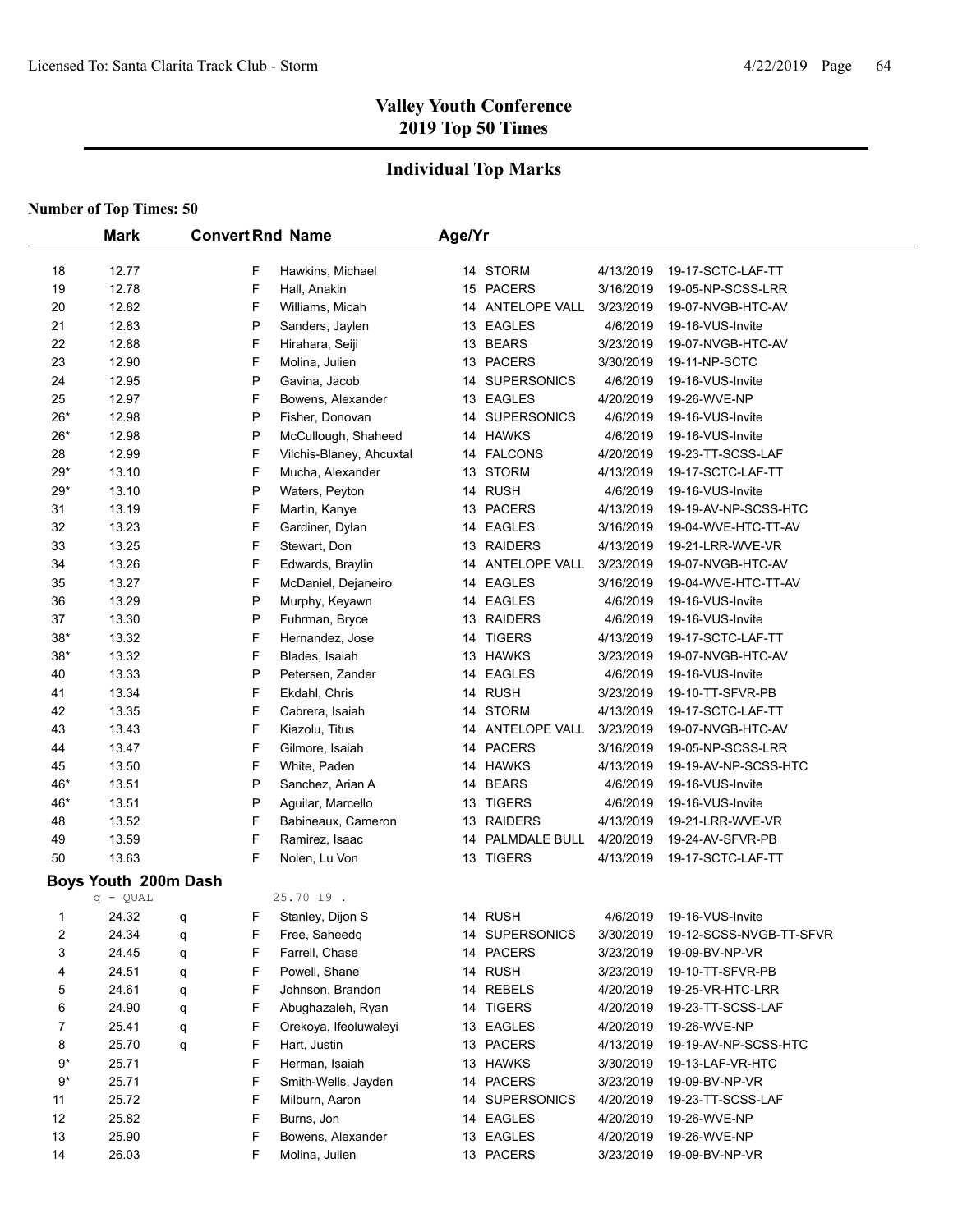## **Individual Top Marks**

|        | <b>Mark</b>                      |        |        | <b>Convert Rnd Name</b>  | Age/Yr |                    |           |                         |
|--------|----------------------------------|--------|--------|--------------------------|--------|--------------------|-----------|-------------------------|
| 15     | 26.04                            |        | F      | Hawkins, Rodrick         |        | 14 ANTELOPE VALL   | 3/16/2019 | 19-04-WVE-HTC-TT-AV     |
| 16     | 26.24                            |        | F      | Coleman, Jordan          |        | 14 RAIDERS         | 3/23/2019 | 19-09-BV-NP-VR          |
| 17     | 26.48                            |        | F      | Vilchis-Blaney, Ahcuxtal |        | 14 FALCONS         | 4/13/2019 | 19-17-SCTC-LAF-TT       |
| 18     | 26.63                            |        | F      | Sanders, Jaylen          |        | 13 EAGLES          | 4/20/2019 | 19-26-WVE-NP            |
| 19     | 26.75                            |        | F      | Manzano, Alex            |        | 14 REBELS          | 3/30/2019 | 19-14-LRR-AV-PB         |
| 20     | 26.81                            |        | F      | Murphy, Keyawn           |        | 14 EAGLES          | 4/20/2019 | 19-26-WVE-NP            |
| 21     | 26.83                            |        | F      | Clay, Sky                |        | 15 RUSH            | 3/30/2019 | 19-12-SCSS-NVGB-TT-SFVR |
| 22     | 26.91                            |        | F      | Ekdahl, Chris            |        | 14 RUSH            | 4/6/2019  | 19-16-VUS-Invite        |
| 23     | 27.02                            |        | F      | Gavina, Jacob            | 14     | <b>SUPERSONICS</b> | 3/23/2019 | 19-06-WVE-SCTC-SCSS     |
| 24     | 27.10                            |        | F      | Hernandez, Jose          | 14     | <b>TIGERS</b>      | 3/23/2019 | 19-10-TT-SFVR-PB        |
| 25     | 27.61                            |        | F      | McDaniel, Dejaneiro      |        | 14 EAGLES          | 3/23/2019 | 19-06-WVE-SCTC-SCSS     |
| 26     | 27.63                            |        | F      | Blades, Isaiah           |        | 13 HAWKS           | 3/30/2019 | 19-13-LAF-VR-HTC        |
| 27     | 27.66                            |        | F      | Campuzano, Ryan          |        | 13 RUSH            | 3/23/2019 | 19-10-TT-SFVR-PB        |
| 28     | 27.67                            |        | F      | Lang, Arion              |        | 13 RUSH            | 3/30/2019 | 19-12-SCSS-NVGB-TT-SFVR |
| 29     | 27.73                            |        | F      | Waters, Peyton           |        | 14 RUSH            | 3/23/2019 | 19-10-TT-SFVR-PB        |
| 30     | 27.75                            |        | F      | Fisher, Donovan          | 14     | <b>SUPERSONICS</b> | 3/23/2019 | 19-06-WVE-SCTC-SCSS     |
| 31     | 27.78                            |        | F      | Babineaux, Cameron       |        | 13 RAIDERS         | 3/30/2019 | 19-13-LAF-VR-HTC        |
| 32     | 27.79                            |        | F      | Hirahara, Seiji          |        | 13 BEARS           | 4/6/2019  | 19-16-VUS-Invite        |
| 33     | 28.02                            |        | F      | Floubater, Shaker        |        | 14 PALMDALE BULL   | 3/23/2019 | 19-10-TT-SFVR-PB        |
| 34     | 28.10                            |        | F      | Ramirez, Isaac           |        | 14 PALMDALE BULL   | 4/20/2019 | 19-24-AV-SFVR-PB        |
| 35     | 28.25                            |        | F      | Williams, Kayden         |        | 14 SUPERSONICS     | 3/16/2019 | 19-05-NP-SCSS-LRR       |
| 36     | 28.27                            |        | F      | Srinivasan, Navin        |        | 14 STORM           | 3/30/2019 | 19-11-NP-SCTC           |
| 37     | 28.31                            |        | F      | Aguilar, Marcello        |        | 13 TIGERS          | 3/23/2019 | 19-10-TT-SFVR-PB        |
| 38     | 28.35                            |        | F      | Edwards, Braylin         |        | 14 ANTELOPE VALL   | 4/13/2019 | 19-19-AV-NP-SCSS-HTC    |
| 39     | 28.37                            |        | F      | Martin, Kanye            |        | 13 PACERS          | 3/30/2019 | 19-11-NP-SCTC           |
| 40     | 28.40                            |        | F      | Fuhrman, Bryce           |        | 13 RAIDERS         | 3/23/2019 | 19-09-BV-NP-VR          |
| 41     | 28.41                            |        | F      | Ligons, Bodi             |        | 13 FALCONS         | 4/13/2019 | 19-17-SCTC-LAF-TT       |
| 42     | 28.44                            |        | F      | Sanchez, Arian A         |        | 14 BEARS           | 3/23/2019 | 19-07-NVGB-HTC-AV       |
| 43     | 28.47                            |        | F      | Gardiner, Dylan          |        | 14 EAGLES          | 3/30/2019 | 19-15-BV-WVE            |
| 44     | 28.52                            |        | F      | Lopez, Rommel            | 15     | <b>TIGERS</b>      | 3/30/2019 | 19-12-SCSS-NVGB-TT-SFVR |
| 45     | 28.61                            |        | F      | Campbell Jr., Brandon    |        | 14 VIKINGS         | 3/30/2019 | 19-15-BV-WVE            |
| 46     | 28.62                            |        | F      | McCullough, Shaheed      |        | 14 HAWKS           | 4/6/2019  | 19-16-VUS-Invite        |
| 47     | 28.65                            |        | F      | Juarez, Juan             |        | 13 EAGLES          | 3/30/2019 | 19-15-BV-WVE            |
| 48     | 28.80                            |        | F      | Lewis, Adam              |        | 14 FALCONS         | 4/13/2019 | 19-17-SCTC-LAF-TT       |
| 49     | 28.84                            |        | F      | Chandler, Ceyanu         |        | 13 RUSH            | 3/23/2019 | 19-10-TT-SFVR-PB        |
| 50     | 28.89                            |        | F      | Valadez, Michael         |        | 13 PACERS          | 4/20/2019 | 19-26-WVE-NP            |
|        |                                  |        |        |                          |        |                    |           |                         |
|        | Boys Youth 400m Dash<br>q - QUAL |        |        | 58.50 19.                |        |                    |           |                         |
| 1      | 53.58                            |        | F      | Stanley, Dijon S         |        | 14 RUSH            | 3/30/2019 | 19-12-SCSS-NVGB-TT-SFVR |
| 2      | 54.52                            | q<br>q | F      | McDaniel, Corbett        |        | 15 SUPERSONICS     | 3/30/2019 | 19-12-SCSS-NVGB-TT-SFVR |
| 3      | 54.86                            |        | F      | Powell, Shane            |        | 14 RUSH            | 4/6/2019  | 19-16-VUS-Invite        |
| 4      | 55.13                            | q      | F      | Farrell, Chase           |        | 14 PACERS          | 4/13/2019 | 19-19-AV-NP-SCSS-HTC    |
|        | 55.16                            | q      |        | Milburn, Aaron           |        | 14 SUPERSONICS     | 4/13/2019 | 19-19-AV-NP-SCSS-HTC    |
| 5<br>6 | 55.80                            | q      | F<br>F | Johnson, Brandon         |        | 14 REBELS          | 4/6/2019  | 19-16-VUS-Invite        |
| 7      | 56.19                            | q      | F      | Orekoya, Ifeoluwaleyi    |        | 13 EAGLES          | 4/20/2019 | 19-26-WVE-NP            |
| 8      | 56.29                            | q      | F      | Burns, Jon               |        | 14 EAGLES          | 4/20/2019 | 19-26-WVE-NP            |
| 9      | 56.85                            | q      | F      | Perez, Nathan            |        | 14 VIKINGS         | 3/30/2019 | 19-15-BV-WVE            |
| 10     | 57.15                            | q      | F      | Orozco, Santiago         |        | 14 PALMDALE BULL   | 4/13/2019 | 19-18-PB-NVGB-SFVR      |
| 11     | 57.21                            | q      | F      | Bowens, Alexander        |        | 13 EAGLES          | 4/13/2019 | 19-21-LRR-WVE-VR        |
|        |                                  | q      |        |                          |        |                    |           |                         |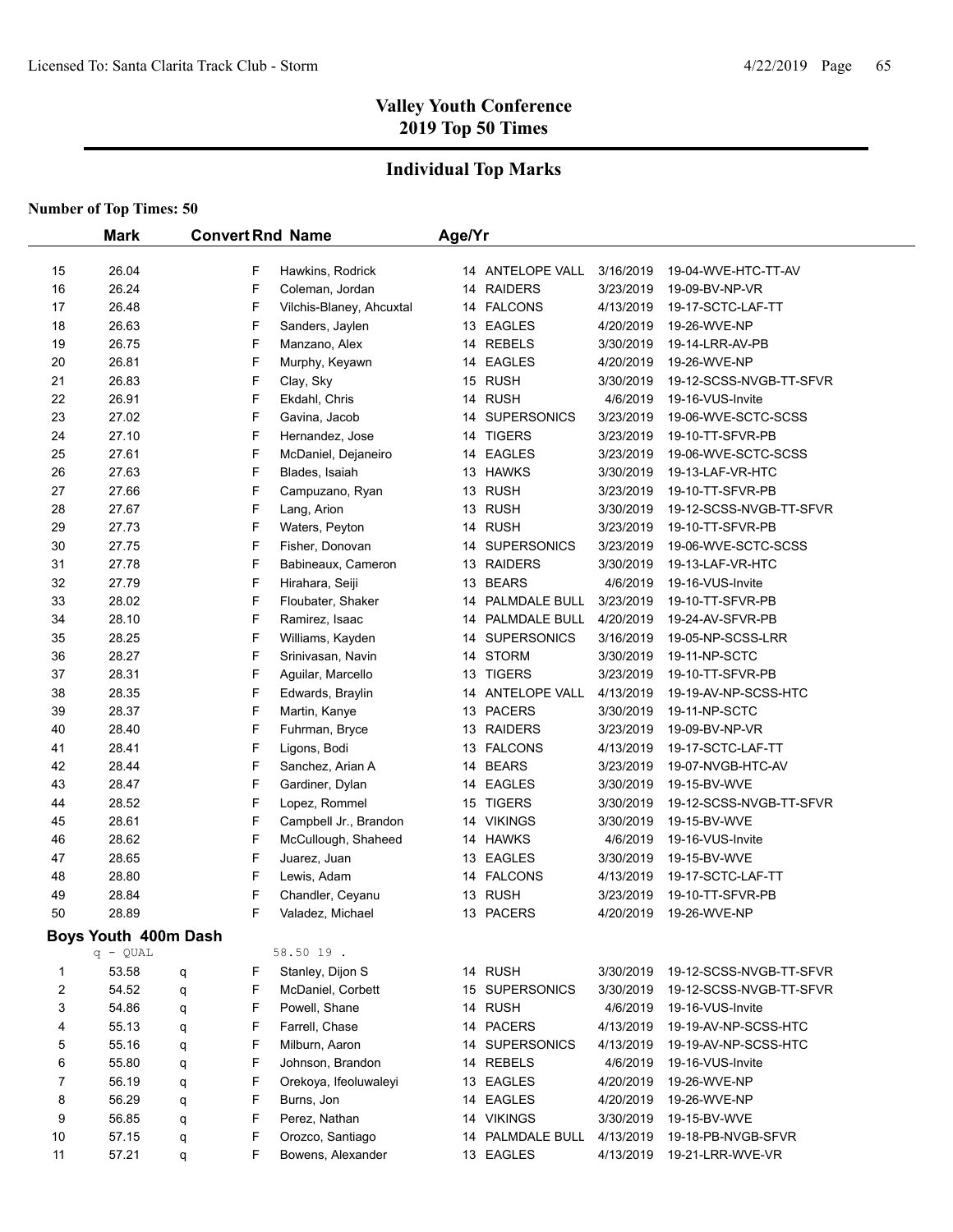## **Individual Top Marks**

|    | <b>Mark</b><br><b>Convert Rnd Name</b> |   |   | Age/Yr                   |  |                  |           |                         |
|----|----------------------------------------|---|---|--------------------------|--|------------------|-----------|-------------------------|
|    |                                        |   |   |                          |  |                  |           |                         |
| 12 | 57.42                                  | q | F | Coleman, Jordan          |  | 14 RAIDERS       | 4/13/2019 | 19-21-LRR-WVE-VR        |
| 13 | 57.43                                  | q | F | Molina, Julien           |  | 13 PACERS        | 3/23/2019 | 19-09-BV-NP-VR          |
| 14 | 57.55                                  | q | F | Smith-Wells, Jayden      |  | 14 PACERS        | 3/23/2019 | 19-09-BV-NP-VR          |
| 15 | 57.90                                  | q | F | Hart, Justin             |  | 13 PACERS        | 4/20/2019 | 19-26-WVE-NP            |
| 16 | 58.43                                  | q | F | Abughazaleh, Ryan        |  | 14 TIGERS        | 3/23/2019 | 19-10-TT-SFVR-PB        |
| 17 | 58.45                                  | q | F | Ligons, Bodi             |  | 13 FALCONS       | 4/13/2019 | 19-17-SCTC-LAF-TT       |
| 18 | 59.32                                  |   | F | Lewis, Dominic           |  | 14 STORM         | 4/13/2019 | 19-17-SCTC-LAF-TT       |
| 19 | 59.50                                  |   | F | Ramirez, Isaac           |  | 14 PALMDALE BULL | 4/20/2019 | 19-24-AV-SFVR-PB        |
| 20 | 59.72                                  |   | F | Lang, Arion              |  | 13 RUSH          | 4/13/2019 | 19-18-PB-NVGB-SFVR      |
| 21 | 59.75                                  |   | F | Vilchis-Blaney, Ahcuxtal |  | 14 FALCONS       | 4/13/2019 | 19-17-SCTC-LAF-TT       |
| 22 | 59.93                                  |   | F | Manzano, Alex            |  | 14 REBELS        | 3/23/2019 | 19-08-LAF-LRR           |
| 23 | 1:00.08                                |   | F | Metcalf, Luke            |  | 13 FALCONS       | 4/13/2019 | 19-17-SCTC-LAF-TT       |
| 24 | 1:00.52                                |   | F | Ekdahl, Chris            |  | 14 RUSH          | 4/6/2019  | 19-16-VUS-Invite        |
| 25 | 1:00.69                                |   | F | Gavina, Jacob            |  | 14 SUPERSONICS   | 3/23/2019 | 19-06-WVE-SCTC-SCSS     |
| 26 | 1:01.04                                |   | F | Mucha, Alexander         |  | 13 STORM         | 4/20/2019 | 19-22-SCTC-NVGB-BV      |
| 27 | 1:01.05                                |   | F | Babineaux, Cameron       |  | 13 RAIDERS       | 4/13/2019 | 19-21-LRR-WVE-VR        |
| 28 | 1:01.31                                |   | F | Hirahara, Seiji          |  | 13 BEARS         | 4/13/2019 | 19-18-PB-NVGB-SFVR      |
| 29 | 1:01.62                                |   | F | Hernandez, Jose          |  | 14 TIGERS        | 4/6/2019  | 19-16-VUS-Invite        |
| 30 | 1:01.80                                |   | F | Miranda, Xyrheam         |  | 14 EAGLES        | 3/16/2019 | 19-04-WVE-HTC-TT-AV     |
| 31 | 1:01.81                                |   | F | Senthilkumar, Aadesh     |  | 14 EAGLES        | 3/16/2019 | 19-04-WVE-HTC-TT-AV     |
| 32 | 1:02.18                                |   | F | Martin, Kanye            |  | 13 PACERS        | 4/13/2019 | 19-19-AV-NP-SCSS-HTC    |
| 33 | 1:02.31                                |   | F | Sanders, Jaylen          |  | 13 EAGLES        | 4/20/2019 | 19-26-WVE-NP            |
| 34 | 1:02.63                                |   | F | Campuzano, Ryan          |  | 13 RUSH          | 3/23/2019 | 19-10-TT-SFVR-PB        |
| 35 | 1:02.67                                |   | F | Shackelford, Andrew      |  | 14 EAGLES        | 3/30/2019 | 19-15-BV-WVE            |
| 36 | 1:03.08                                |   | F | Herman, Isaiah           |  | 13 HAWKS         | 3/23/2019 | 19-07-NVGB-HTC-AV       |
| 37 | 1:03.24                                |   | F | McDaniel, Dejaneiro      |  | 14 EAGLES        | 3/23/2019 | 19-06-WVE-SCTC-SCSS     |
| 38 | 1:03.45                                |   | F | Quintanilla, Suni        |  | 14 HAWKS         | 4/6/2019  | 19-16-VUS-Invite        |
| 39 | 1:03.46                                |   | F | Sanchez, Arian A         |  | 14 BEARS         | 3/30/2019 | 19-12-SCSS-NVGB-TT-SFVR |
| 40 | 1:03.57                                |   | F | Murphy, Keyawn           |  | 14 EAGLES        | 4/20/2019 | 19-26-WVE-NP            |
| 41 | 1:03.64                                |   | F | Aguilar, Marcello        |  | 13 TIGERS        | 4/13/2019 | 19-17-SCTC-LAF-TT       |
| 42 | 1:03.68                                |   | F | Buchanan, Ayden          |  | 13 STORM         | 3/30/2019 | 19-11-NP-SCTC           |
| 43 | 1:03.75                                |   | F | Fuhrman, Bryce           |  | 13 RAIDERS       | 3/30/2019 | 19-13-LAF-VR-HTC        |
| 44 | 1:04.12                                |   | F | Essang, Gavin            |  | 13 RUSH          | 4/13/2019 | 19-18-PB-NVGB-SFVR      |
| 45 | 1:04.16                                |   | F | Floubater, Shaker        |  | 14 PALMDALE BULL | 3/23/2019 | 19-10-TT-SFVR-PB        |
| 46 | 1:04.22                                |   | F | Waters, Peyton           |  | 14 RUSH          | 3/16/2019 | 19-01-SFVR-SCTC         |
| 47 | 1:04.43                                |   | F | Gilmore, Isaiah          |  | 14 PACERS        | 3/23/2019 | 19-09-BV-NP-VR          |
| 48 | 1:04.51                                |   | F | Jacob, Jr., Darrick      |  | 13 EAGLES        | 3/16/2019 | 19-04-WVE-HTC-TT-AV     |
| 49 | 1.04.69                                |   | F | Ahten, Owen              |  | 14 STORM         | 4/13/2019 | 19-17-SCTC-LAF-TT       |
| 50 | 1:04.73                                |   | F | Barajas, Randy           |  | 14 PALMDALE BULL | 4/6/2019  | 19-16-VUS-Invite        |
|    | Boys Youth 800m Run                    |   |   |                          |  |                  |           |                         |
|    | $q - QUAL$                             |   |   | $2:25.7019$ .            |  |                  |           |                         |
| 1  | 2:15.19                                | q | F | Orozco, Santiago         |  | 14 PALMDALE BULL | 4/6/2019  | 19-16-VUS-Invite        |
| 2  | 2:15.96                                | q | F | Burns, Jon               |  | 14 EAGLES        | 4/6/2019  | 19-16-VUS-Invite        |
| 3  | 2:16.23                                | q | F | Simmons, Parker          |  | 14 FALCONS       | 4/6/2019  | 19-16-VUS-Invite        |
| 4  | 2:18.36                                | q | F | Hanson, Finley           |  | 14 PACERS        | 3/30/2019 | 19-11-NP-SCTC           |
| 5  | 2:19.14                                | q | F | Ligons, Bodi             |  | 13 FALCONS       | 4/20/2019 | 19-23-TT-SCSS-LAF       |
| 6  | 2:21.06                                | q | F | Metcalf, Luke            |  | 13 FALCONS       | 4/13/2019 | 19-17-SCTC-LAF-TT       |
| 7  | 2:21.87                                | q | F | Dubal, Ishan             |  | 14 EAGLES        | 4/20/2019 | 19-26-WVE-NP            |
| 8  | 2:23.00                                | q | F | Buchanan, Ayden          |  | 13 STORM         | 3/30/2019 | 19-11-NP-SCTC           |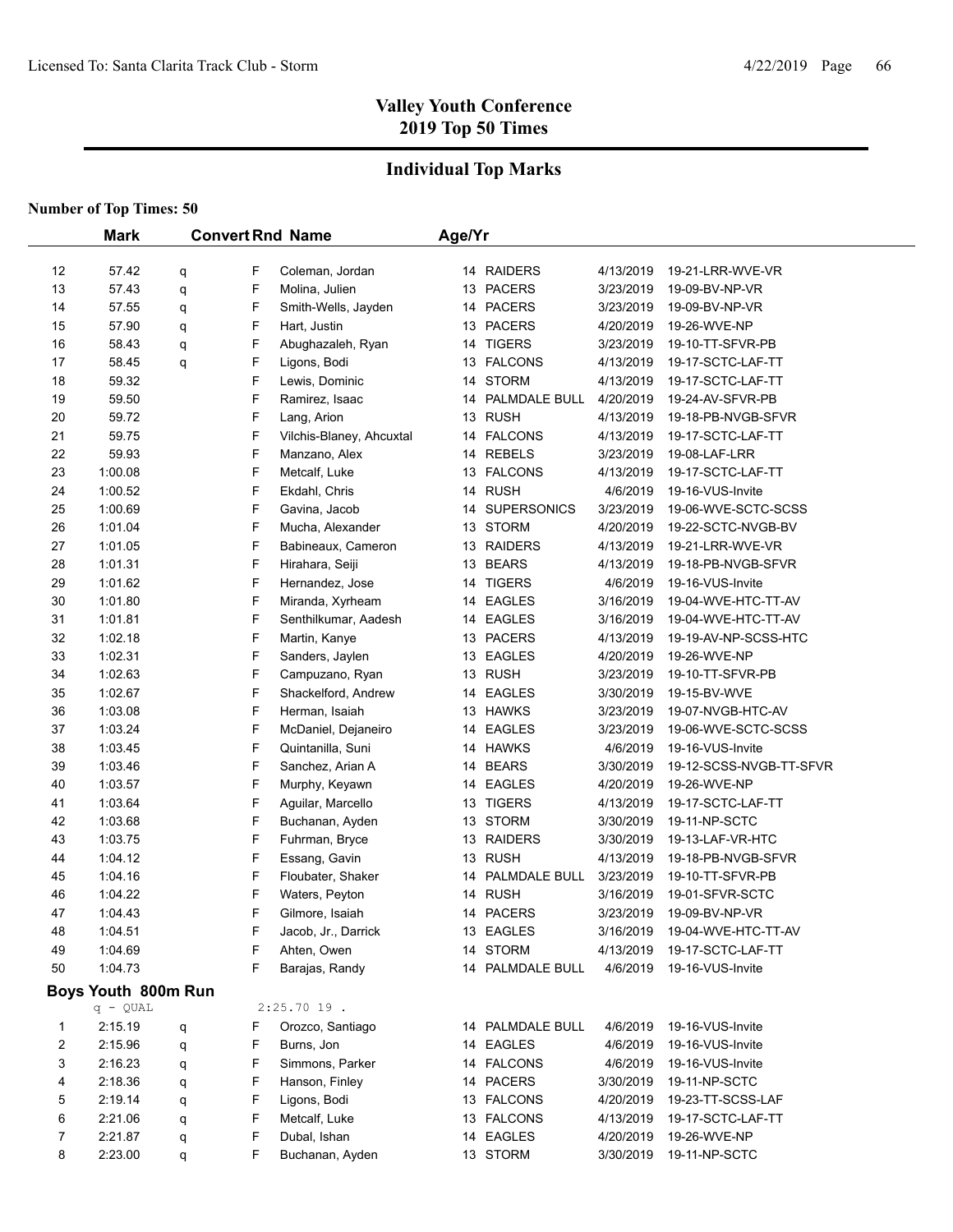## **Individual Top Marks**

|    | <b>Mark</b>          |   |   | <b>Convert Rnd Name</b> | Age/Yr |                  |           |                         |
|----|----------------------|---|---|-------------------------|--------|------------------|-----------|-------------------------|
|    |                      |   |   |                         |        |                  |           |                         |
| 9  | 2:23.48              | q | F | Stanley, Dijon S        |        | 14 RUSH          | 3/30/2019 | 19-12-SCSS-NVGB-TT-SFVR |
| 10 | 2:25.39              | q | F | Friday, Edison          |        | 14 EAGLES        | 4/6/2019  | 19-16-VUS-Invite        |
| 11 | 2:25.42              | q | F | Jacob, Jr., Darrick     |        | 13 EAGLES        | 4/6/2019  | 19-16-VUS-Invite        |
| 12 | 2:25.69              | q | F | Abughazaleh, Ryan       |        | 14 TIGERS        | 4/13/2019 | 19-17-SCTC-LAF-TT       |
| 13 | 2:25.94              |   | F | Ramirez, Isaac          |        | 14 PALMDALE BULL | 4/6/2019  | 19-16-VUS-Invite        |
| 14 | 2:26.10              |   | F | Ahten, Owen             |        | 14 STORM         | 4/13/2019 | 19-17-SCTC-LAF-TT       |
| 15 | 2:27.50              |   | F | Malloy, Morgan          |        | 14 STORM         | 4/13/2019 | 19-17-SCTC-LAF-TT       |
| 16 | 2:27.79              |   | F | Floubater, Shaker       |        | 14 PALMDALE BULL | 3/30/2019 | 19-14-LRR-AV-PB         |
| 17 | 2:28.98              |   | F | Dudley, Ryan            |        | 13 PACERS        | 4/20/2019 | 19-26-WVE-NP            |
| 18 | 2:30.02              |   | F | Imatong, Jorge          |        | 15 PALMDALE BULL | 4/20/2019 | 19-26-WVE-NP            |
| 19 | 2:30.80              |   | F | Quintanilla, Suni       |        | 14 HAWKS         | 4/6/2019  | 19-16-VUS-Invite        |
| 20 | 2:31.88              |   | F | Weinstein, Aiden        |        | 14 PACERS        | 3/30/2019 | 19-11-NP-SCTC           |
| 21 | 2:32.92              |   | F | Murphy, Keyawn          |        | 14 EAGLES        | 3/30/2019 | 19-15-BV-WVE            |
| 22 | 2:33.10              |   | F | Mendoza, Alexander      |        | 13 PACERS        | 4/20/2019 | 19-26-WVE-NP            |
| 23 | 2:33.65              |   | F | Sanchez, Arian A        |        | 14 BEARS         | 4/6/2019  | 19-16-VUS-Invite        |
| 24 | 2:35.18              |   | F | Dion, Gavin             |        | 14 STORM         | 4/20/2019 | 19-22-SCTC-NVGB-BV      |
| 25 | 2:36.84              |   | F | Shrier, Evan            |        | 14 EAGLES        | 3/16/2019 | 19-04-WVE-HTC-TT-AV     |
| 26 | 2:37.00              |   | F | Shackelford, Andrew     |        | 14 EAGLES        | 3/16/2019 | 19-04-WVE-HTC-TT-AV     |
| 27 | 2:38.04              |   | F | Hernandez, Jose         |        | 14 TIGERS        | 3/23/2019 | 19-10-TT-SFVR-PB        |
| 28 | 2:38.54              |   | F | Turner, Jai'son         |        | 13 HAWKS         | 4/20/2019 | 19-25-VR-HTC-LRR        |
| 29 | 2:38.66              |   | F | Barajas, Randy          |        | 14 PALMDALE BULL | 4/6/2019  | 19-16-VUS-Invite        |
| 30 | 2:39.94              |   | F | Mujica, Ricardo         |        | 14 VIKINGS       | 3/23/2019 | 19-09-BV-NP-VR          |
| 31 | 2:40.29              |   | F | Johnson, Brandon        |        | 14 REBELS        | 3/16/2019 | 19-05-NP-SCSS-LRR       |
| 32 | 2:40.52              |   | F | Smith, Ethan            |        | 14 EAGLES        | 4/20/2019 | 19-26-WVE-NP            |
| 33 | 2:40.81              |   | F | Burns, King             |        | 13 EAGLES        | 3/16/2019 | 19-04-WVE-HTC-TT-AV     |
| 34 | 2:41.23              |   | F | Dalley, Carson          |        | 13 STORM         | 4/20/2019 | 19-22-SCTC-NVGB-BV      |
| 35 | 2:42.21              |   | F | Anderson, Byron         |        | 13 PACERS        | 4/13/2019 | 19-19-AV-NP-SCSS-HTC    |
| 36 | 2:43.79              |   | F | Ortiz, Michael          |        | 13 PALMDALE BULL | 4/20/2019 | 19-24-AV-SFVR-PB        |
| 37 | 2:45.64              |   | F | Lewis, Adam             |        | 14 FALCONS       | 4/20/2019 | 19-23-TT-SCSS-LAF       |
| 38 | 2:46.95              |   | F | Young, Grant            |        | 13 STORM         | 3/16/2019 | 19-01-SFVR-SCTC         |
| 39 | 2:47.16              |   | F | Diaz, Charles           |        | 14 RUSH          | 4/20/2019 | 19-24-AV-SFVR-PB        |
| 40 | 2:47.41              |   | F | McDaniel, Dejaneiro     |        | 14 EAGLES        | 3/30/2019 | 19-15-BV-WVE            |
| 41 | 2:47.50              |   | F | Padron, Isaac           |        | 14 TIGERS        | 4/6/2019  | 19-16-VUS-Invite        |
| 42 | 2:49.80              |   | F | Collins, Kenyon         |        | 13 TIGERS        | 4/13/2019 | 19-17-SCTC-LAF-TT       |
| 43 | 2:50.28              |   | F | Bates, James            |        | 14 EAGLES        | 3/23/2019 | 19-06-WVE-SCTC-SCSS     |
| 44 | 2:50.57              |   | F | Gonzales, Benjamin      |        | 14 STORM         | 4/20/2019 | 19-22-SCTC-NVGB-BV      |
| 45 | 2:51.96              |   | F | Aguilar, Marcello       |        | 13 TIGERS        | 3/23/2019 | 19-10-TT-SFVR-PB        |
| 46 | 2:52.48              |   | F | Russell, Delshon        |        | 13 REBELS        | 4/20/2019 | 19-25-VR-HTC-LRR        |
| 47 | 2:52.64              |   | F | Lopez, Hunter           |        | 13 FALCONS       | 4/13/2019 | 19-17-SCTC-LAF-TT       |
| 48 | 2:53.55              |   | F | Brown, Andrew           |        | 13 EAGLES        | 3/23/2019 | 19-06-WVE-SCTC-SCSS     |
| 49 | 2:54.12              |   | F | Sanders, Jaylen         |        | 13 EAGLES        | 3/30/2019 | 19-15-BV-WVE            |
| 50 | 2:57.74              |   | F | Horn, Alex              |        | 14 PALMDALE BULL | 4/6/2019  | 19-16-VUS-Invite        |
|    | Boys Youth 1500m Run |   |   |                         |        |                  |           |                         |
|    | $q - QUAL$           |   |   | $4:53.2019$ .           |        |                  |           |                         |
| 1  | 4:34.30              | q | F | Hanson, Finley          |        | 14 PACERS        | 4/6/2019  | 19-16-VUS-Invite        |
| 2  | 4:34.34              | q | F | Orozco, Santiago        |        | 14 PALMDALE BULL | 4/6/2019  | 19-16-VUS-Invite        |
| 3  | 4:40.75              | q | F | Simmons, Parker         |        | 14 FALCONS       | 4/6/2019  | 19-16-VUS-Invite        |
| 4  | 4:43.89              | q | F | Dubal, Ishan            |        | 14 EAGLES        | 4/6/2019  | 19-16-VUS-Invite        |
| 5  | 4:45.88              | q | F | Metcalf, Luke           |        | 13 FALCONS       | 4/6/2019  | 19-16-VUS-Invite        |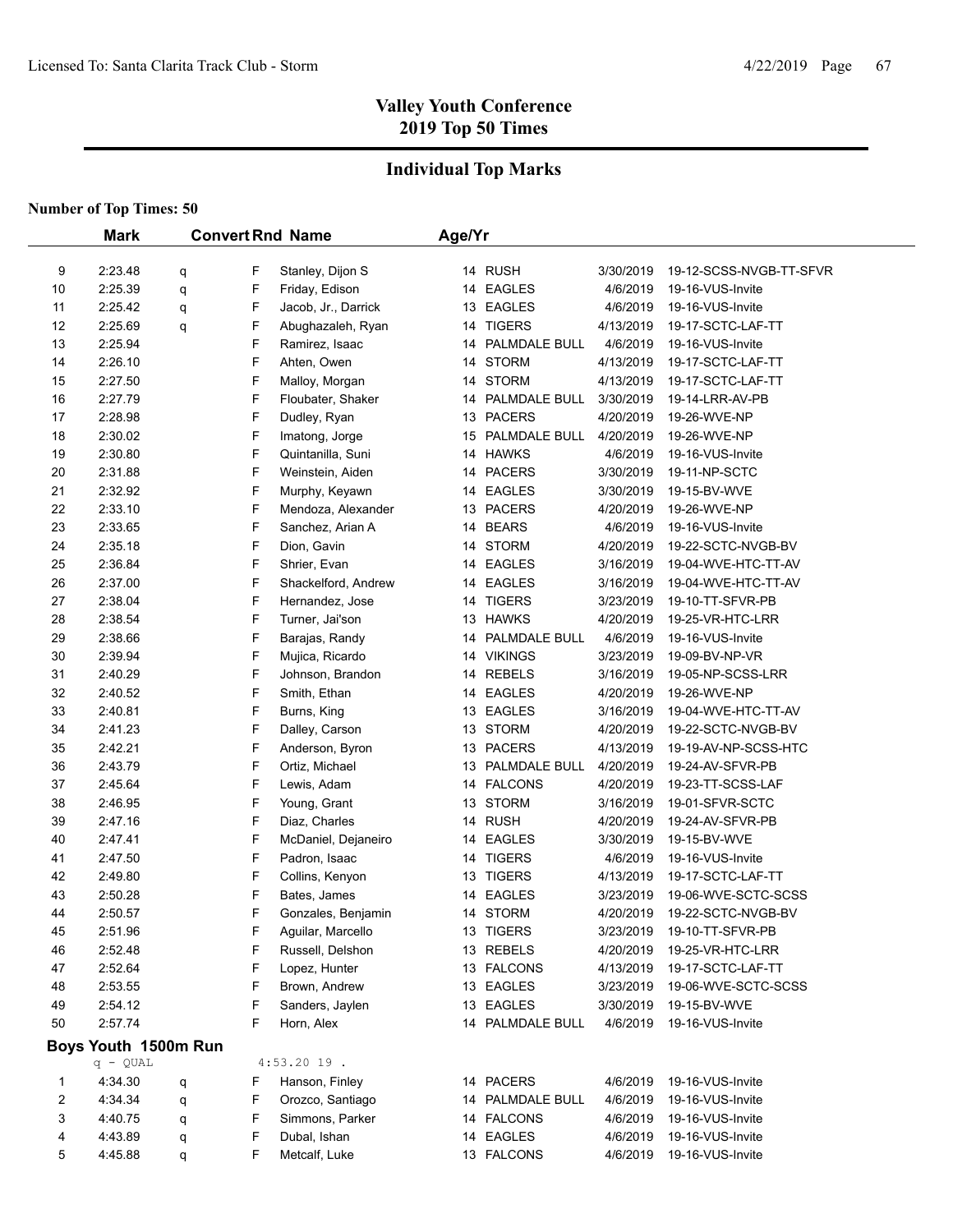## **Individual Top Marks**

|    | <b>Mark</b>          |   |   | <b>Convert Rnd Name</b> | Age/Yr |                  |           |                         |
|----|----------------------|---|---|-------------------------|--------|------------------|-----------|-------------------------|
|    |                      |   |   |                         |        |                  |           |                         |
| 6  | 4:48.75              | q | F | Buchanan, Ayden         |        | 13 STORM         | 3/23/2019 | 19-06-WVE-SCTC-SCSS     |
| 7  | 4:54.16              |   | F | Malloy, Morgan          |        | 14 STORM         | 4/13/2019 | 19-17-SCTC-LAF-TT       |
| 8  | 4:55.53              |   | F | Ahten, Owen             |        | 14 STORM         | 4/20/2019 | 19-22-SCTC-NVGB-BV      |
| 9  | 4:57.68              |   | F | Dion, Gavin             |        | 14 STORM         | 4/6/2019  | 19-16-VUS-Invite        |
| 10 | 4:57.99              |   | F | Carew, Tyson            |        | 14 EAGLES        | 4/6/2019  | 19-16-VUS-Invite        |
| 11 | 4:58.39              |   | F | Burns, Jon              |        | 14 EAGLES        | 3/30/2019 | 19-15-BV-WVE            |
| 12 | 4:59.51              |   | F | Weinstein, Aiden        |        | 14 PACERS        | 4/13/2019 | 19-19-AV-NP-SCSS-HTC    |
| 13 | 5:00.31              |   | F | Senthilkumar, Aadesh    |        | 14 EAGLES        | 4/20/2019 | 19-26-WVE-NP            |
| 14 | 5:00.66              |   | F | Smith, Ethan            |        | 14 EAGLES        | 4/6/2019  | 19-16-VUS-Invite        |
| 15 | 5:00.98              |   | F | Canham, Caleb           |        | 14 STORM         | 4/6/2019  | 19-16-VUS-Invite        |
| 16 | 5:02.77              |   | F | Dudley, Ryan            |        | 13 PACERS        | 4/20/2019 | 19-26-WVE-NP            |
| 17 | 5:03.51              |   | F | Jacob, Jr., Darrick     |        | 13 EAGLES        | 4/13/2019 | 19-21-LRR-WVE-VR        |
| 18 | 5:04.79              |   | F | Shrier, Evan            |        | 14 EAGLES        | 4/6/2019  | 19-16-VUS-Invite        |
| 19 | 5:07.36              |   | F | Vargas, Joseph          |        | 13 PACERS        | 3/23/2019 | 19-09-BV-NP-VR          |
| 20 | 5:09.67              |   | F | Lewis, Adam             |        | 14 FALCONS       | 4/13/2019 | 19-17-SCTC-LAF-TT       |
| 21 | 5:09.94              |   | F | Floubater, Shaker       |        | 14 PALMDALE BULL | 4/13/2019 | 19-18-PB-NVGB-SFVR      |
| 22 | 5:10.57              |   | F | Mujica, Ricardo         |        | 14 VIKINGS       | 3/23/2019 | 19-09-BV-NP-VR          |
| 23 | 5:15.89              |   | F | Hunten, Alazar          |        | 13 STORM         | 4/13/2019 | 19-17-SCTC-LAF-TT       |
| 24 | 5:19.74              |   | F | Dalley, Carson          |        | 13 STORM         | 4/13/2019 | 19-17-SCTC-LAF-TT       |
| 25 | 5:20.12              |   | F | Fredericks, Jacob       |        | 14 STORM         | 3/16/2019 | 19-01-SFVR-SCTC         |
| 26 | 5:20.21              |   | F | Mendoza, Alexander      |        | 13 PACERS        | 3/23/2019 | 19-09-BV-NP-VR          |
| 27 | 5:28.48              |   | F | Pair, Donovan           |        | 14 PACERS        | 3/30/2019 | 19-11-NP-SCTC           |
| 28 | 5:30.13              |   | F | Bates, James            |        | 14 EAGLES        | 3/23/2019 | 19-06-WVE-SCTC-SCSS     |
| 29 | 5:30.42              |   | F | Padron, Isaac           |        | 14 TIGERS        | 4/6/2019  | 19-16-VUS-Invite        |
| 30 | 5:31.95              |   | F | Marin, Nathaniel        |        | 13 STORM         | 4/13/2019 | 19-17-SCTC-LAF-TT       |
| 31 | 5:33.29              |   | F | Lintereur, Jake         |        | 14 STORM         | 3/23/2019 | 19-06-WVE-SCTC-SCSS     |
| 32 | 5:33.92              |   | F | Ligons, Bodi            |        | 13 FALCONS       | 3/23/2019 | 19-08-LAF-LRR           |
| 33 | 5:34.71              |   | F | Gonzales, Benjamin      |        | 14 STORM         | 4/20/2019 | 19-22-SCTC-NVGB-BV      |
| 34 | 5:41.43              |   | F | Sanchez, Arian A        |        | 14 BEARS         | 3/16/2019 | 19-02-NVGB-VR-PB        |
| 35 | 5:43.77              |   | F | Lopez, Hunter           |        | 13 FALCONS       | 3/16/2019 | 19-03-LAF-BV            |
| 36 | 5:45.83              |   | F | Gilmore, Isaiah         |        | 14 PACERS        | 3/16/2019 | 19-05-NP-SCSS-LRR       |
| 37 | 5:48.63              |   | F | Ynostros, Axel          |        | 13 BEARS         | 3/30/2019 | 19-12-SCSS-NVGB-TT-SFVR |
| 38 | 5:49.98              |   | F | Bazo, Caden             |        | 13 STORM         | 4/20/2019 | 19-22-SCTC-NVGB-BV      |
| 39 | 5.49.99              |   | F | Diaz, Charles           |        | 14 RUSH          | 3/23/2019 | 19-10-TT-SFVR-PB        |
| 40 | 5:55.25              |   | F | Cookston, Landon        |        | 14 STORM         | 4/13/2019 | 19-17-SCTC-LAF-TT       |
| 41 | 5:56.62              |   | F | Scott, Nehemiah         |        | 13 RUSH          | 4/13/2019 | 19-18-PB-NVGB-SFVR      |
| 42 | 5:58.14              |   | F | Brown, Andrew           |        | 13 EAGLES        | 4/6/2019  | 19-16-VUS-Invite        |
| 43 | 6:01.10              |   | F | Russell, Delshon        |        | 13 REBELS        | 4/6/2019  | 19-16-VUS-Invite        |
| 44 | 6:06.09              |   | F | Espinosa, Marcus        |        | 14 STORM         | 4/20/2019 | 19-22-SCTC-NVGB-BV      |
| 45 | 6:08.33              |   | F | Chittick, Hendrix       |        | 13 RAIDERS       | 4/6/2019  | 19-16-VUS-Invite        |
| 46 | 6:08.36              |   | F | Riley, Brendon          |        | 14 STORM         | 3/16/2019 | 19-01-SFVR-SCTC         |
| 47 | 6:12.49              |   | F | Rodriguez, Jacob        |        | 14 STORM         | 4/20/2019 | 19-22-SCTC-NVGB-BV      |
| 48 | 6:15.40              |   | F | Goldman, Tanner         |        | 14 RAIDERS       | 3/23/2019 | 19-09-BV-NP-VR          |
| 49 | 7:06.83              |   | F | Estrada, Ian            |        | 14 FALCONS       | 3/30/2019 | 19-13-LAF-VR-HTC        |
|    | Boys Youth 3000m Run |   |   |                         |        |                  |           |                         |
|    | $q - QUAL$           |   |   | 11:01.00 19.            |        |                  |           |                         |
| 1  | 10:05.04             | q | F | Simmons, Parker         |        | 14 FALCONS       | 4/13/2019 | 19-17-SCTC-LAF-TT       |
| 2  | 10:09.59             | q | F | Hanson, Finley          |        | 14 PACERS        | 4/6/2019  | 19-16-VUS-Invite        |
| 3  | 10:10.49             | q | F | Dubal, Ishan            |        | 14 EAGLES        | 4/13/2019 | 19-21-LRR-WVE-VR        |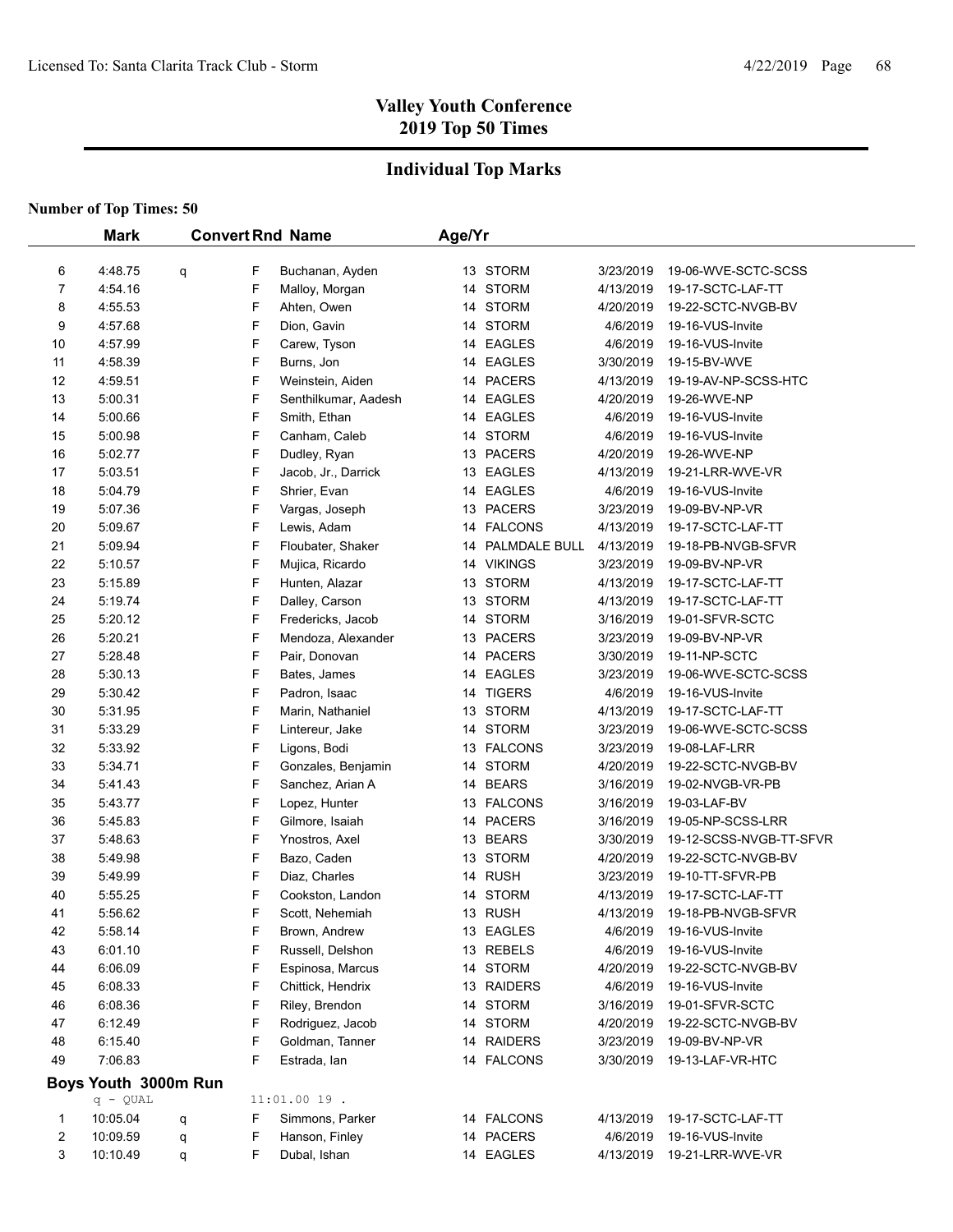## **Individual Top Marks**

|                | <b>Mark</b>                 |   |        | <b>Convert Rnd Name</b>          | Age/Yr |                  |           |                                       |
|----------------|-----------------------------|---|--------|----------------------------------|--------|------------------|-----------|---------------------------------------|
|                | 10:26.31                    |   |        |                                  |        | 13 STORM         |           |                                       |
| 4              |                             | q | F<br>F | Buchanan, Ayden<br>Canham, Caleb |        | 14 STORM         | 3/16/2019 | 19-01-SFVR-SCTC<br>19-22-SCTC-NVGB-BV |
| 5              | 10:35.32                    | q |        |                                  |        |                  | 4/20/2019 |                                       |
| 6              | 10:40.69                    | q | F      | Dion, Gavin                      |        | 14 STORM         | 4/13/2019 | 19-17-SCTC-LAF-TT<br>19-26-WVE-NP     |
| 7              | 10:46.51                    | q | F      | Smith, Ethan                     |        | 14 EAGLES        | 4/20/2019 |                                       |
| 8              | 10:49.02                    | q | F      | Carew, Tyson                     |        | 14 EAGLES        | 3/30/2019 | 19-15-BV-WVE                          |
| 9              | 10:50.71                    | q | F      | Mendoza, Alexander               |        | 13 PACERS        | 4/20/2019 | 19-26-WVE-NP                          |
| 10             | 10:51.79                    | q | F      | Hunten, Alazar                   |        | 13 STORM         | 3/23/2019 | 19-06-WVE-SCTC-SCSS                   |
| 11             | 10:53.06                    | q | F      | Ahten, Owen                      |        | 14 STORM         | 4/6/2019  | 19-16-VUS-Invite                      |
| 12             | 10:54.82                    | q | F      | Malloy, Morgan                   |        | 14 STORM         | 3/30/2019 | 19-11-NP-SCTC                         |
| 13             | 10:57.80                    | q | F      | Senthilkumar, Aadesh             |        | 14 EAGLES        | 3/16/2019 | 19-04-WVE-HTC-TT-AV                   |
| 14             | 10:58.34                    | q | F      | Vargas, Joseph                   |        | 13 PACERS        | 3/23/2019 | 19-09-BV-NP-VR                        |
| 15             | 10:59.68                    | q | F      | Fredericks, Jacob                |        | 14 STORM         | 3/16/2019 | 19-01-SFVR-SCTC                       |
| 16             | 11:00.21                    | q | F      | Shrier, Evan                     |        | 14 EAGLES        | 4/6/2019  | 19-16-VUS-Invite                      |
| 17             | 11:05.63                    |   | F      | Young, Grant                     |        | 13 STORM         | 4/20/2019 | 19-22-SCTC-NVGB-BV                    |
| 18             | 11:12.18                    |   | F      | Dudley, Ryan                     |        | 13 PACERS        | 3/16/2019 | 19-05-NP-SCSS-LRR                     |
| 19             | 11:36.70                    |   | F      | Bates, James                     |        | 14 EAGLES        | 4/6/2019  | 19-16-VUS-Invite                      |
| 20             | 11:55.84                    |   | F      | Lopez, Hunter                    |        | 13 FALCONS       | 4/20/2019 | 19-23-TT-SCSS-LAF                     |
| 21             | 12:10.83                    |   | F      | Lintereur, Jake                  |        | 14 STORM         | 3/16/2019 | 19-01-SFVR-SCTC                       |
| 22             | 12:15.05                    |   | F      | Brown, Andrew                    |        | 13 EAGLES        | 3/23/2019 | 19-06-WVE-SCTC-SCSS                   |
| 23             | 12:24.21                    |   | F      | Padron, Isaac                    |        | 14 TIGERS        | 4/13/2019 | 19-17-SCTC-LAF-TT                     |
| 24             | 12:29.11                    |   | F      | Lewis, Adam                      |        | 14 FALCONS       | 4/20/2019 | 19-23-TT-SCSS-LAF                     |
| 25             | 12:50.00                    |   | F      | Diaz, Charles                    |        | 14 RUSH          | 4/13/2019 | 19-18-PB-NVGB-SFVR                    |
| 26             | 12:51.85                    |   | F      | Ynostros, Axel                   |        | 13 BEARS         | 4/6/2019  | 19-16-VUS-Invite                      |
| 27             | 13:19.00                    |   | F      | Horn, Alex                       |        | 14 PALMDALE BULL | 4/13/2019 | 19-18-PB-NVGB-SFVR                    |
| 28             | 14:11.09                    |   | F      | Rodriguez, Jacob                 |        | 14 STORM         | 3/30/2019 | 19-11-NP-SCTC                         |
| 29             | 14:36.55                    |   | F      | Shaw, Xavier                     |        | 13 PACERS        | 4/20/2019 | 19-26-WVE-NP                          |
| 30             | 17:41.74                    |   | F      | Silverman, Arlo                  |        | 13 PACERS        | 4/20/2019 | 19-26-WVE-NP                          |
|                | Boys Youth 100m Hurdles 33" |   |        |                                  |        |                  |           |                                       |
|                | $q - QUAL$                  |   |        | 18.40 19.                        |        |                  |           |                                       |
| 1              | 17.10                       | q | F      | Perkins, Xavarien                |        | 13 EAGLES        | 4/6/2019  | 19-16-VUS-Invite                      |
| $\overline{c}$ | 17.33                       | q | F      | Lewis, Dominic                   |        | 14 STORM         | 4/6/2019  | 19-16-VUS-Invite                      |
| 3              | 17.42                       | q | F      | Shackelford, Andrew              |        | 14 EAGLES        | 4/6/2019  | 19-16-VUS-Invite                      |
| 4              | 18.17                       | q | F      | Gilmore, Isaiah                  |        | 14 PACERS        | 4/13/2019 | 19-19-AV-NP-SCSS-HTC                  |
| 5              | 18.28                       | q | F      | Carter, Tajh                     |        | 14 PACERS        | 4/13/2019 | 19-19-AV-NP-SCSS-HTC                  |
| 6              | 18.30                       | q | F      | White, Paden                     |        | 14 HAWKS         | 4/6/2019  | 19-16-VUS-Invite                      |
| $\overline{7}$ | 18.41                       |   | F      | Waters, Peyton                   |        | 14 RUSH          | 4/20/2019 | 19-24-AV-SFVR-PB                      |
| 8              | 18.78                       |   | F      | Lewis, Corey                     |        | 14 PACERS        | 4/20/2019 | 19-26-WVE-NP                          |
| 9              | 19.82                       |   | F      | Cabrera, Isaiah                  |        | 14 STORM         | 3/16/2019 | 19-01-SFVR-SCTC                       |
| 10             | 20.02                       |   | F      | Babineaux, Cameron               |        | 13 RAIDERS       | 4/13/2019 | 19-21-LRR-WVE-VR                      |
| 11             | 20.23                       |   | F      | Lopez, Jaden                     |        | 14 PACERS        | 4/6/2019  | 19-16-VUS-Invite                      |
| 12             | 20.30                       |   | F      | Chandler, Ceyanu                 |        | 13 RUSH          | 4/20/2019 | 19-24-AV-SFVR-PB                      |
| 13             | 20.55                       |   | F      | Valenzuela, Nickolas             |        | 13 STORM         | 3/30/2019 | 19-11-NP-SCTC                         |
| 14             | 21.58                       |   | F      | Hirahara, Seiji                  |        | 13 BEARS         | 4/20/2019 | 19-22-SCTC-NVGB-BV                    |
| 15             | 21.72                       |   | F      | Embick, Matt                     |        | 14 FALCONS       | 4/20/2019 | 19-23-TT-SCSS-LAF                     |
| 16             | 21.89                       |   | F      | Betty, Evan                      |        | 13 STORM         | 4/6/2019  | 19-16-VUS-Invite                      |
| 17             | 21.95                       |   | F      | Rogers, Skylar                   |        | 14 STORM         | 3/16/2019 | 19-01-SFVR-SCTC                       |
| 18             | 22.96                       |   | F      | Potts, Demaij'                   |        | 13 RUSH          | 4/13/2019 | 19-18-PB-NVGB-SFVR                    |
| 19             | 23.65                       |   | F      | Walker Jr., Mitchell             |        | 13 ANTELOPE VALL | 4/20/2019 | 19-24-AV-SFVR-PB                      |
| 20             | 26.98                       |   | F      | Silverman, Arlo                  |        | 13 PACERS        | 3/30/2019 | 19-11-NP-SCTC                         |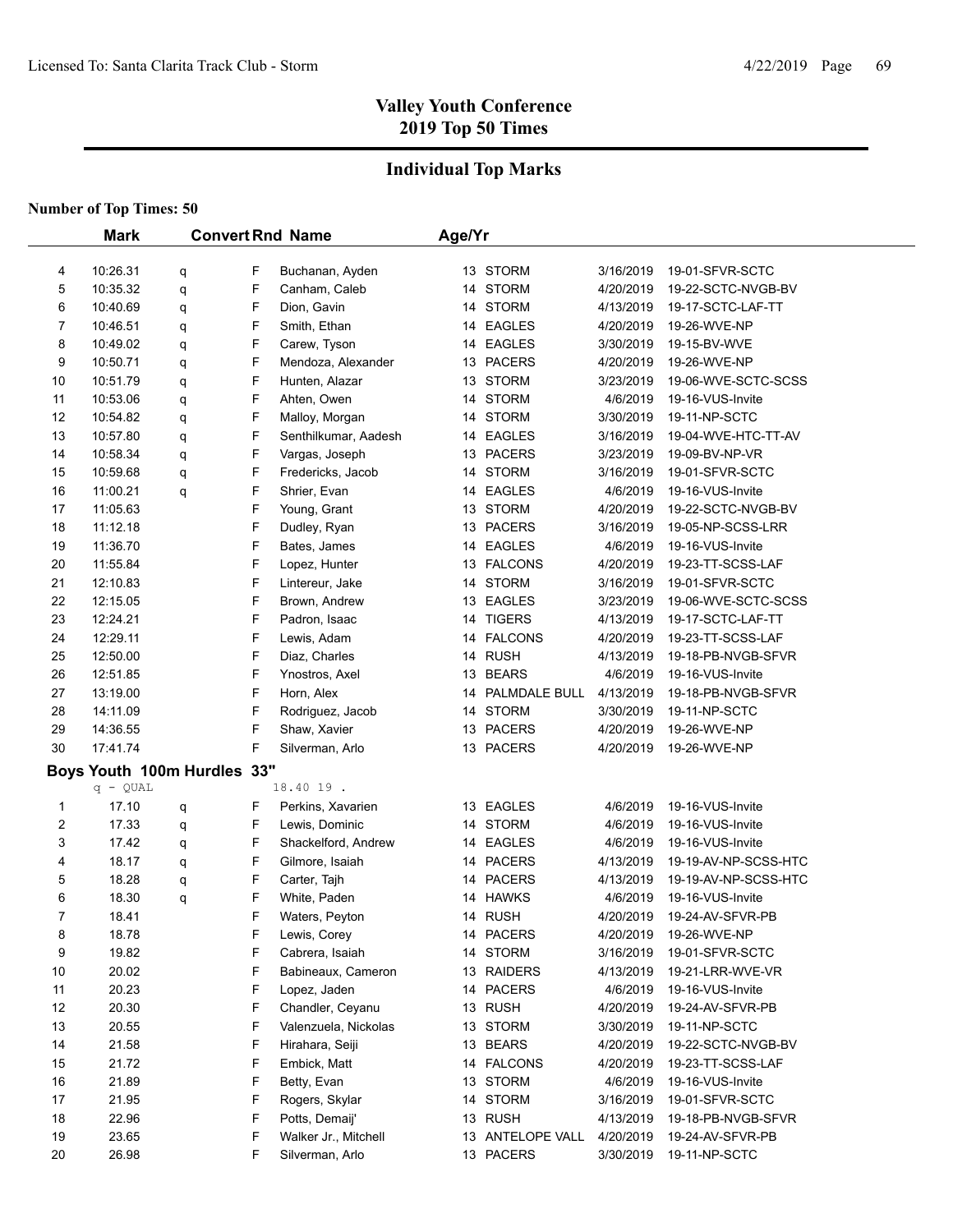#### **Individual Top Marks**

|       | <b>Mark</b> |                             |   | <b>Convert Rnd Name</b> | Age/Yr |                  |           |                         |
|-------|-------------|-----------------------------|---|-------------------------|--------|------------------|-----------|-------------------------|
|       |             |                             |   |                         |        |                  |           |                         |
|       | q - QUAL    | <b>Boys Youth High Jump</b> |   | $5 - 00.0019$ .         |        |                  |           |                         |
| $1^*$ | 5-00.00     | q                           | F | Butler, Aaron           |        | 14 EAGLES        | 3/30/2019 | 19-15-BV-WVE            |
| $1*$  | 5-00.00     | q                           | F | Bowens, Alexander       |        | 13 EAGLES        | 4/13/2019 | 19-21-LRR-WVE-VR        |
| $1^*$ | 5-00.00     | q                           | F | Waters, Peyton          |        | 14 RUSH          | 4/6/2019  | 19-16-VUS-Invite        |
| $4^*$ | 4-08.00     |                             | F | Stanley, Dijon S        |        | 14 RUSH          | 4/13/2019 | 19-18-PB-NVGB-SFVR      |
| $4^*$ | 4-08.00     |                             | F | Miller, King            |        | 14 EAGLES        | 4/6/2019  | 19-16-VUS-Invite        |
| $4^*$ | 4-08.00     |                             | F | Vargas, Joseph          |        | 13 PACERS        | 4/20/2019 | 19-26-WVE-NP            |
| $4^*$ | 4-08.00     |                             | F | Gardiner, Dylan         |        | 14 EAGLES        | 4/20/2019 | 19-26-WVE-NP            |
| $8*$  | 4-06.00     |                             | F | Ligons, Bodi            |        | 13 FALCONS       | 3/16/2019 | 19-03-LAF-BV            |
| $8*$  | 4-06.00     |                             | F | Chandler, Ceyanu        |        | 13 RUSH          | 4/20/2019 | 19-24-AV-SFVR-PB        |
| $8*$  | 4-06.00     |                             | F | Rogers, Skylar          |        | 14 STORM         | 3/16/2019 | 19-01-SFVR-SCTC         |
| $8*$  | 4-06.00     |                             | F | Millhench, Gavin        |        | 13 STORM         | 3/23/2019 | 19-06-WVE-SCTC-SCSS     |
| $12*$ | 4-04.00     |                             | F | Higginbotham, Frank     |        | 14 FALCONS       | 3/23/2019 | 19-08-LAF-LRR           |
| $12*$ | 4-04.00     |                             | F | Gory, Kejhan            |        | 13 STORM         | 4/13/2019 | 19-17-SCTC-LAF-TT       |
| $14*$ | 4-02.00     |                             | F | Johnson, Carter         |        | 13 PACERS        | 4/20/2019 | 19-26-WVE-NP            |
| $14*$ | 4-02.00     |                             | F | Diaz, Charles           |        | 14 RUSH          | 4/20/2019 | 19-24-AV-SFVR-PB        |
| $14*$ | 4-02.00     |                             | F | Khalil, Anderson        |        | 13 STORM         | 4/20/2019 | 19-22-SCTC-NVGB-BV      |
| $14*$ | 4-02.00     |                             | F | McDaniel, Dejaneiro     |        | 14 EAGLES        | 3/30/2019 | 19-15-BV-WVE            |
| $14*$ | 4-02.00     |                             | F | Silverman, Arlo         |        | 13 PACERS        | 4/20/2019 | 19-26-WVE-NP            |
| $14*$ | 4-02.00     |                             | F | Essang, Gavin           |        | 13 RUSH          | 3/16/2019 | 19-01-SFVR-SCTC         |
| $20*$ | 4-00.00     |                             | F | Embick, Matt            |        | 14 FALCONS       | 4/20/2019 | 19-23-TT-SCSS-LAF       |
| $20*$ | 4-00.00     |                             | F | Shackelford, Andrew     |        | 14 EAGLES        | 4/13/2019 | 19-21-LRR-WVE-VR        |
| $22*$ | 3-10.00     |                             | F | Barrero, Andy           |        | 13 RUSH          | 4/13/2019 | 19-18-PB-NVGB-SFVR      |
| $22*$ | 3-10.00     |                             | F | Ynostros, Axel          |        | 13 BEARS         | 3/30/2019 | 19-12-SCSS-NVGB-TT-SFVR |
| $22*$ | 3-10.00     |                             | F | Venegas, Evan           |        | 13 RUSH          | 3/16/2019 | 19-01-SFVR-SCTC         |
| $25*$ | 3-08.00     |                             | F | Potts, Demaij'          |        | 13 RUSH          | 3/16/2019 | 19-01-SFVR-SCTC         |
| $25*$ | 3-08.00     |                             | F | Bazo, Caden             |        | 13 STORM         | 4/20/2019 | 19-22-SCTC-NVGB-BV      |
| $25*$ | 3-08.00     |                             | F | Shaw, Xavier            |        | 13 PACERS        | 3/23/2019 | 19-09-BV-NP-VR          |
|       |             | <b>Boys Youth Long Jump</b> |   |                         |        |                  |           |                         |
|       | $q - QUAL$  |                             |   | $16 - 00.0019$ .        |        |                  |           |                         |
| 1     | 19-01.00    | q                           | F | Perez, Nathan           |        | 14 VIKINGS       | 3/30/2019 | 19-15-BV-WVE            |
| 2     | 18-02.00    | q                           | F | McDaniel, Corbett       |        | 15 SUPERSONICS   | 3/30/2019 | 19-12-SCSS-NVGB-TT-SFVR |
| 3     | 17-06.00    | q                           | F | Hawkins, Michael        |        | 14 STORM         | 3/23/2019 | 19-06-WVE-SCTC-SCSS     |
| 4     | 16-06.50    | q                           | F | Hawkins, Rodrick        |        | 14 ANTELOPE VALL | 4/13/2019 | 19-19-AV-NP-SCSS-HTC    |
| 5     | 16-04.00    | q                           | F | Coleman, Jordan         |        | 14 RAIDERS       | 4/13/2019 | 19-21-LRR-WVE-VR        |
| 6     | 16-00.50    | q                           | F | Martin, Kanye           |        | 13 PACERS        | 3/30/2019 | 19-11-NP-SCTC           |
| 7     | 15-11.00    |                             | F | Metcalf, Luke           |        | 13 FALCONS       | 3/23/2019 | 19-08-LAF-LRR           |
| 8     | 15-06.75    |                             | F | Ligons, Bodi            |        | 13 FALCONS       | 4/13/2019 | 19-17-SCTC-LAF-TT       |
| 9     | 15-06.00    |                             | F | Valenzuela, Nickolas    |        | 13 STORM         | 3/30/2019 | 19-11-NP-SCTC           |
| 10    | 15-04.50    |                             | F | Stewart, Don            |        | 13 RAIDERS       | 4/20/2019 | 19-25-VR-HTC-LRR        |
| $11*$ | 15-03.25    |                             | F | Essang, Gavin           |        | 13 RUSH          | 4/13/2019 | 19-18-PB-NVGB-SFVR      |
| $11*$ | 15-03.25    |                             | F | Free, Saheedq           |        | 14 SUPERSONICS   | 3/23/2019 | 19-06-WVE-SCTC-SCSS     |
| 13    | 15-02.00    |                             | F | Gavina, Jacob           |        | 14 SUPERSONICS   | 4/20/2019 | 19-23-TT-SCSS-LAF       |
| 14    | 15-00.50    |                             | F | Edwards, Braylin        |        | 14 ANTELOPE VALL | 4/13/2019 | 19-19-AV-NP-SCSS-HTC    |
| 15    | 14-11.00    |                             | F | Caradine, Jarrett       |        | 14 STORM         | 4/13/2019 | 19-17-SCTC-LAF-TT       |
| 16    | 14-10.50    |                             | F | Cabrera, Isaiah         |        | 14 STORM         | 3/30/2019 | 19-11-NP-SCTC           |
| 17    | 14-08.75    |                             | F | Fuhrman, Bryce          |        | 13 RAIDERS       | 4/20/2019 | 19-25-VR-HTC-LRR        |
| 18    | 14-08.50    |                             | F | Waters, Peyton          |        | 14 RUSH          | 3/16/2019 | 19-01-SFVR-SCTC         |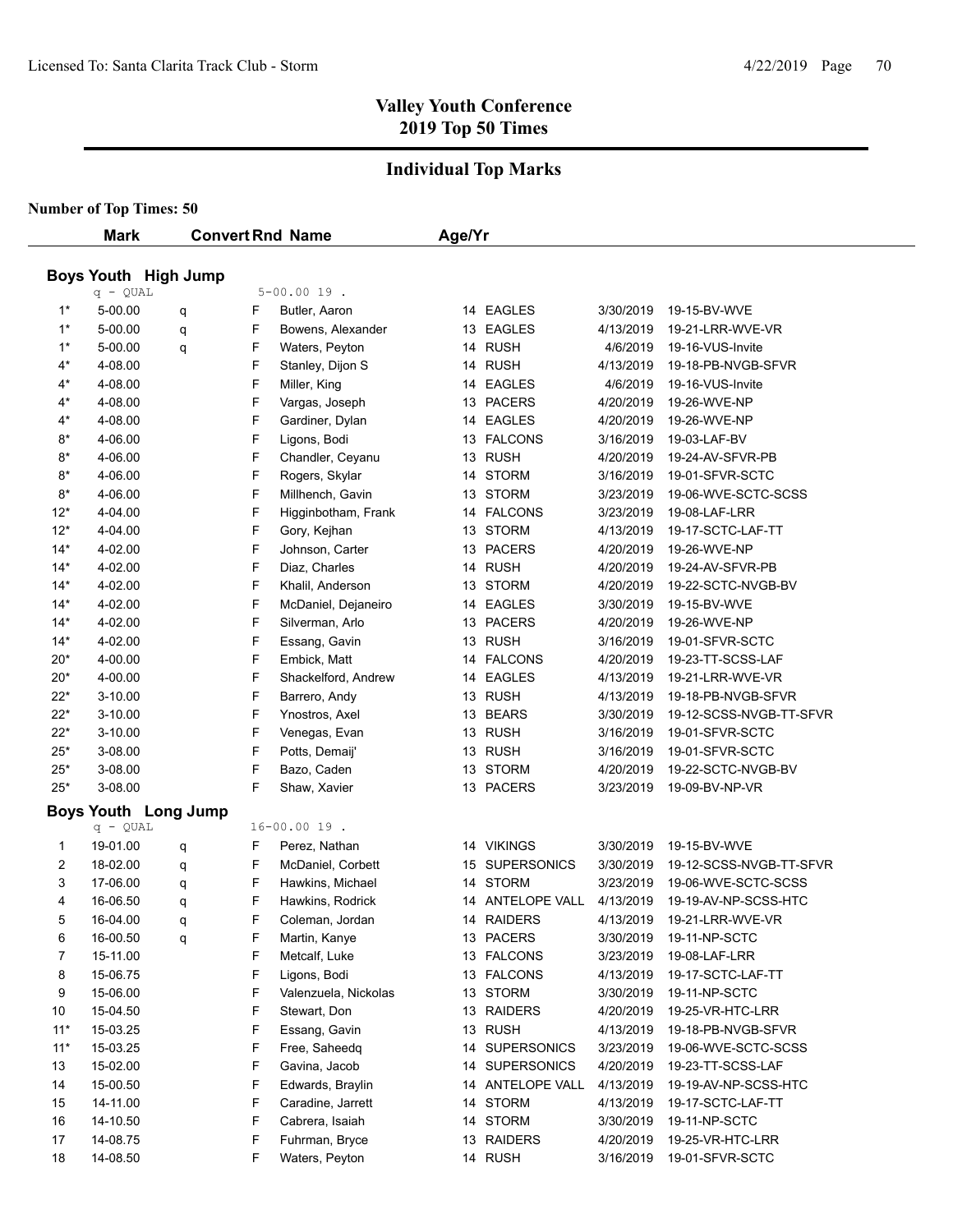## **Individual Top Marks**

|                | <b>Mark</b>               | <b>Convert Rnd Name</b> |                          | Age/Yr |                  |           |                         |
|----------------|---------------------------|-------------------------|--------------------------|--------|------------------|-----------|-------------------------|
|                |                           |                         |                          |        |                  |           |                         |
| 19             | 14-08.25                  | F                       | Solano, GianMarco        |        | 14 STORM         | 3/30/2019 | 19-11-NP-SCTC           |
| 20             | 14-08.00                  | F                       | Hatley, Tyler            |        | 14 ANTELOPE VALL | 4/20/2019 | 19-24-AV-SFVR-PB        |
| $21*$          | 14-07.00                  | F                       | Williams, Micah          |        | 14 ANTELOPE VALL | 3/30/2019 | 19-14-LRR-AV-PB         |
| $21*$          | 14-07.00                  | F                       | Celifie, Mekhi           |        | 13 EAGLES        | 4/13/2019 | 19-21-LRR-WVE-VR        |
| 23             | 14-04.25                  | F                       | Babineaux, Cameron       |        | 13 RAIDERS       | 4/20/2019 | 19-25-VR-HTC-LRR        |
| 24             | 14-00.25                  | F                       | Poindexter, Jalen        |        | 14 REBELS        | 4/20/2019 | 19-25-VR-HTC-LRR        |
| $25*$          | 13-11.50                  | F                       | Mitchell, London         |        | 15 REBELS        | 3/23/2019 | 19-08-LAF-LRR           |
| $25*$          | 13-11.50                  | F                       | Shackelford, Andrew      |        | 14 EAGLES        | 4/13/2019 | 19-21-LRR-WVE-VR        |
| 27             | 13-10.00                  | F                       | Cross, Nicholas          |        | 13 RUSH          | 4/20/2019 | 19-24-AV-SFVR-PB        |
| 28             | 13-09.50                  | F                       | Wilson, Jayboe           |        | 13 REBELS        | 3/30/2019 | 19-14-LRR-AV-PB         |
| 29             | 13-09.00                  | F                       | Murphy, Keyawn           |        | 14 EAGLES        | 3/30/2019 | 19-15-BV-WVE            |
| 30             | 13-08.75                  | F                       | White, Paden             |        | 14 HAWKS         | 4/20/2019 | 19-25-VR-HTC-LRR        |
| 31             | 13-08.50                  | F                       | Aragon, Jeyson           |        | 14 EAGLES        | 3/30/2019 | 19-15-BV-WVE            |
| 32             | 13-07.50                  | F                       | Nolen, Lu Von            |        | 13 TIGERS        | 4/20/2019 | 19-23-TT-SCSS-LAF       |
| 33             | 13-07.00                  | F                       | Stevens, Daniel          |        | 13 STORM         | 4/20/2019 | 19-22-SCTC-NVGB-BV      |
| 34             | 13-06.25                  | F                       | Woods, Clayton           |        | 14 STORM         | 3/16/2019 | 19-01-SFVR-SCTC         |
| $35*$          | 13-04.00                  | F                       | Clay, Sky                |        | 15 RUSH          | 3/30/2019 | 19-12-SCSS-NVGB-TT-SFVR |
| $35*$          | 13-04.00                  | F                       | Carter, Tajh             |        | 14 PACERS        | 3/30/2019 | 19-11-NP-SCTC           |
| 37             | 13-01.50                  | F                       | Sanchez, Arian A         |        | 14 BEARS         | 3/23/2019 | 19-07-NVGB-HTC-AV       |
| 38             | 12-11.00                  | F                       | Gory, Kejhan             |        | 13 STORM         | 3/30/2019 | 19-11-NP-SCTC           |
| 39             | 12-10.75                  | F                       | Fuhrman, Aiden           |        | 13 RAIDERS       | 3/23/2019 | 19-09-BV-NP-VR          |
| 40             | 12-10.50                  | F                       | Keysor, Daniel           |        | 13 STORM         | 3/30/2019 | 19-11-NP-SCTC           |
| 41             | 12-10.00                  | F                       | Khoo, Melvin             |        | 14 STORM         | 3/23/2019 | 19-06-WVE-SCTC-SCSS     |
| 42*            | 12-09.00                  | F                       | Moore-Monge, Dayton      |        | 13 REBELS        | 4/20/2019 | 19-25-VR-HTC-LRR        |
| $42*$          | 12-09.00                  | F                       | Julian, Caedmon          |        | 13 STORM         | 4/20/2019 | 19-22-SCTC-NVGB-BV      |
| $42*$          | 12-09.00                  | F                       | Pierre, Kam'ron          |        | 13 SUPERSONICS   | 4/20/2019 | 19-23-TT-SCSS-LAF       |
| 45             | 12-08.00                  | F                       | Gavia, Mason             |        | 13 EAGLES        | 4/13/2019 | 19-21-LRR-WVE-VR        |
| 46*            | 12-07.50                  | F                       | Espinosa, Marcus         |        | 14 STORM         | 4/20/2019 | 19-22-SCTC-NVGB-BV      |
| 46*            | 12-07.50                  | F                       | Garcia, Ryder            |        | 13 BEARS         | 4/13/2019 | 19-18-PB-NVGB-SFVR      |
| 48*            | 12-05.00                  | F                       | David, Zachary           |        | 13 RUSH          | 4/6/2019  | 19-16-VUS-Invite        |
| 48*            | 12-05.00                  | F                       | Ynostros, Axel           |        | 13 BEARS         | 4/13/2019 | 19-18-PB-NVGB-SFVR      |
| 50             | 12-03.25                  | F                       | Jefferson, William       |        | 13 STORM         | 3/23/2019 | 19-06-WVE-SCTC-SCSS     |
|                | Boys Youth Shot Put 4 kg. |                         |                          |        |                  |           |                         |
|                | $q - QUAL$                |                         | $31 - 00.0019$ .         |        |                  |           |                         |
| 1              | 36-04.50                  | F<br>q                  | Stansell, George         |        | 13 SUPERSONICS   | 4/20/2019 | 19-23-TT-SCSS-LAF       |
| $\overline{2}$ | 36-04.00                  | F<br>q                  | Stanley, Dijon S         |        | 14 RUSH          | 3/23/2019 | 19-10-TT-SFVR-PB        |
| 3              | 34-03.75                  | F<br>q                  | Miller, Kaylon           |        | 14 EAGLES        | 3/23/2019 | 19-06-WVE-SCTC-SCSS     |
| 4              | 34-02.50                  | F<br>q                  | Abajian, David           |        | 13 EAGLES        | 4/13/2019 | 19-21-LRR-WVE-VR        |
| 5              | 33-08.50                  | F<br>q                  | Thornton, Brian          |        | 14 SUPERSONICS   | 4/20/2019 | 19-23-TT-SCSS-LAF       |
| 6              | 33-01.75                  | F<br>q                  | Hernandez, Jose          |        | 14 TIGERS        | 4/20/2019 | 19-23-TT-SCSS-LAF       |
| 7              | 32-07.50                  | F<br>q                  | Vilchis-Blaney, Ahcuxtal |        | 14 FALCONS       | 4/13/2019 | 19-17-SCTC-LAF-TT       |
| 8              | 31-07.50                  | F<br>q                  | Millhench, Gavin         |        | 13 STORM         | 3/23/2019 | 19-06-WVE-SCTC-SCSS     |
| 9              | 30-09.50                  | F                       | Jones, Dallas            |        | 13 TIGERS        | 4/20/2019 | 19-23-TT-SCSS-LAF       |
| 10             | 29-00.00                  | F                       | McKinnis-Castille, Kalem |        | 14 ANTELOPE VALL | 3/23/2019 | 19-07-NVGB-HTC-AV       |
| 11             | 28-03.50                  | F                       | Fuhrman, Aiden           |        | 13 RAIDERS       | 4/20/2019 | 19-25-VR-HTC-LRR        |
| 12             | 28-01.00                  | F                       | Campuzano, Ryan          |        | 13 RUSH          | 3/23/2019 | 19-10-TT-SFVR-PB        |
| 13             | 27-05.50                  | F                       | DeFour, Daimian          |        | 13 PACERS        | 4/20/2019 | 19-26-WVE-NP            |
| 14             | 27-03.00                  | F                       | Sales, Walter            |        | 14 PALMDALE BULL | 3/23/2019 | 19-10-TT-SFVR-PB        |
| 15             | 27-00.50                  | F                       | Smith, Jeremiah          |        | 13 PACERS        | 4/20/2019 | 19-26-WVE-NP            |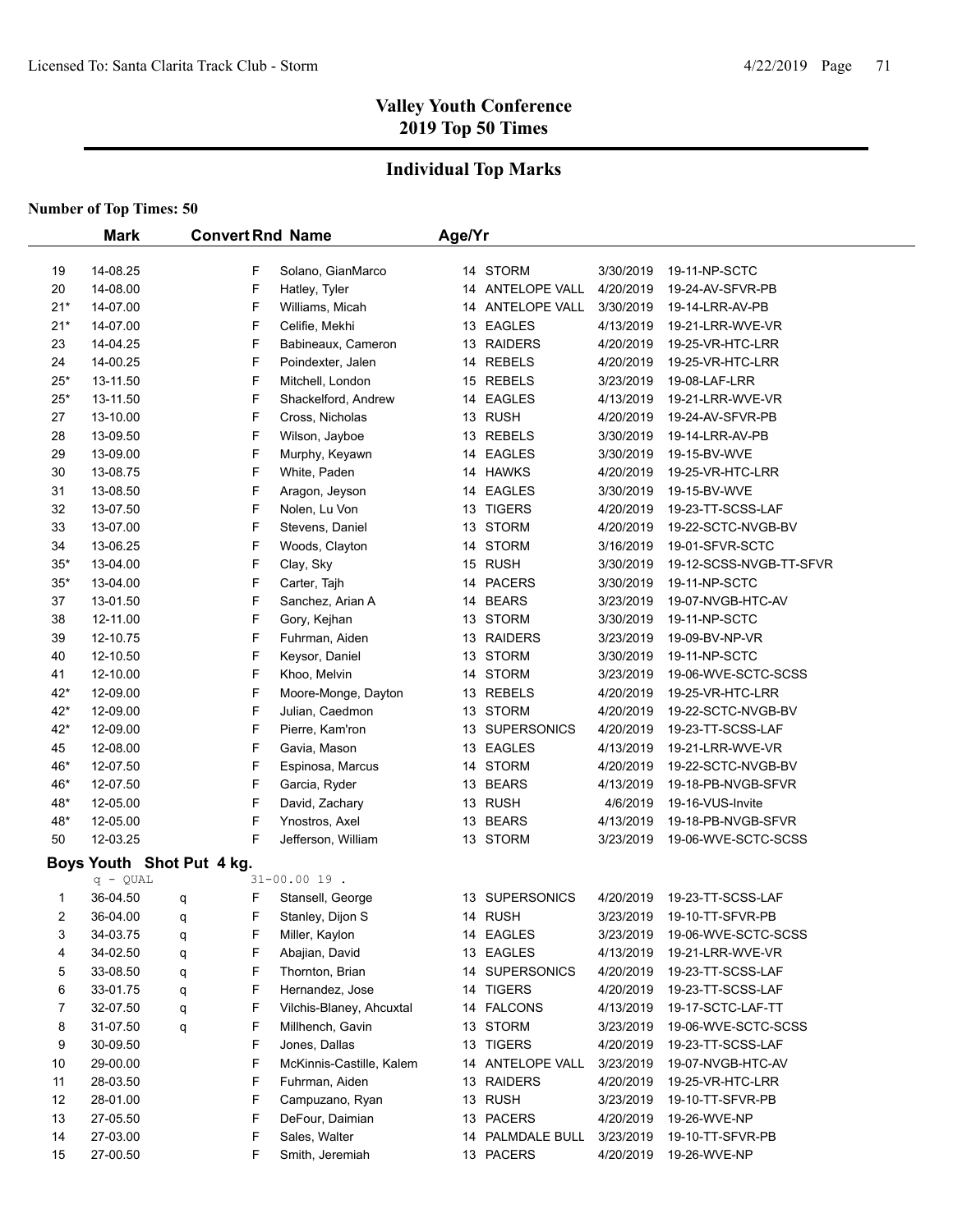## **Individual Top Marks**

|                            |                           | <b>Mark</b><br><b>Convert Rnd Name</b> |   |                       | Age/Yr |                  |           |                      |
|----------------------------|---------------------------|----------------------------------------|---|-----------------------|--------|------------------|-----------|----------------------|
|                            |                           |                                        |   |                       |        |                  |           |                      |
| 16                         | 26-05.00                  |                                        | F | Floubater, Shaker     |        | 14 PALMDALE BULL | 4/20/2019 | 19-24-AV-SFVR-PB     |
| 17                         | 26-03.00                  |                                        | F | Velasquez, Louis      |        | 13 EAGLES        | 4/13/2019 | 19-21-LRR-WVE-VR     |
| 18                         | 25-03.50                  |                                        | F | Higginbotham, Frank   |        | 14 FALCONS       | 4/13/2019 | 19-17-SCTC-LAF-TT    |
| 19                         | 24-10.00                  |                                        | F | Jones, Terrance       |        | 13 REBELS        | 4/13/2019 | 19-21-LRR-WVE-VR     |
| 20                         | 22-08.00                  |                                        | F | Aragon, Jeyson        |        | 14 EAGLES        | 3/30/2019 | 19-15-BV-WVE         |
| 21                         | 22-07.00                  |                                        | F | Plata, Esteban F      |        | 14 BEARS         | 4/13/2019 | 19-18-PB-NVGB-SFVR   |
| 22                         | 22-03.25                  |                                        | F | Villegas, Jacob       |        | 13 VIKINGS       | 4/20/2019 | 19-22-SCTC-NVGB-BV   |
| 23                         | 22-01.50                  |                                        | F | Barba, Louie          |        | 13 STORM         | 4/20/2019 | 19-22-SCTC-NVGB-BV   |
| 24                         | 21-11.25                  |                                        | F | Frausto, Angel        |        | 13 RUSH          | 4/20/2019 | 19-24-AV-SFVR-PB     |
| 25                         | 21-06.00                  |                                        | F | Bazo, Caden           |        | 13 STORM         | 3/30/2019 | 19-11-NP-SCTC        |
| 26                         | 20-07.50                  |                                        | F | Olabode, Adedamola    |        | 13 PACERS        | 4/13/2019 | 19-19-AV-NP-SCSS-HTC |
| 27                         | 20-04.00                  |                                        | F | Robles, George        |        | 13 TIGERS        | 4/6/2019  | 19-16-VUS-Invite     |
| 28                         | 20-01.25                  |                                        | F | Herrera, Diego        |        | 14 STORM         | 4/13/2019 | 19-17-SCTC-LAF-TT    |
| 29                         | 19-05.50                  |                                        | F | Dominguez, Pedro      |        | 14 EAGLES        | 4/20/2019 | 19-26-WVE-NP         |
| 30                         | 19-03.50                  |                                        | F | Kiazolu, Titus        |        | 14 ANTELOPE VALL | 3/23/2019 | 19-07-NVGB-HTC-AV    |
| 31                         | 19-03.25                  |                                        | F | Morgan, Sly           |        | 13 VIKINGS       | 3/16/2019 | 19-03-LAF-BV         |
| 32                         | 17-11.00                  |                                        | F | Garcia, Ryder         |        | 13 BEARS         | 3/23/2019 | 19-07-NVGB-HTC-AV    |
| 33                         | 17-09.50                  |                                        | F | Awad, Adrian          |        | 13 STORM         | 4/6/2019  | 19-16-VUS-Invite     |
| 34                         | 17-05.50                  |                                        | F | Quintanilla, Eamon    |        | 13 HAWKS         | 4/6/2019  | 19-16-VUS-Invite     |
| 35                         | 17-04.00                  |                                        | F | De Leon, Tristan      |        | 13 PACERS        | 3/16/2019 | 19-05-NP-SCSS-LRR    |
| 36                         | 17-03.00                  |                                        | F | Senthilkumar, Aadesh  |        | 14 EAGLES        | 4/13/2019 | 19-21-LRR-WVE-VR     |
| 37                         | 16-04.50                  |                                        | F | Campbell Jr., Brandon |        | 14 VIKINGS       | 4/6/2019  | 19-16-VUS-Invite     |
| 38                         | 15-02.00                  |                                        | F | Huynh, Khoa           |        | 13 STORM         | 4/20/2019 | 19-22-SCTC-NVGB-BV   |
| 39                         | 15-01.00                  |                                        | F | Almaraz, Anthony      |        | 14 HAWKS         | 3/23/2019 | 19-07-NVGB-HTC-AV    |
| 40                         | 14-08.50                  |                                        | F | Hick, James           |        | 13 HAWKS         | 3/23/2019 | 19-07-NVGB-HTC-AV    |
|                            | <b>Boys Youth Javelin</b> |                                        |   |                       |        |                  |           |                      |
|                            | 49-08.00                  |                                        | F | Jones, Terrance       |        | 13 REBELS        | 4/20/2019 | 19-25-VR-HTC-LRR     |
| Boys Inter/Young 100m Dash |                           |                                        |   |                       |        |                  |           |                      |
|                            | $q - QUAL$                |                                        |   | 13.30 19.             |        |                  |           |                      |
| 1                          | 11.65                     | q                                      | Ρ | Jordan Jr., Garnett   |        | 16 EAGLES        | 4/6/2019  | 19-16-VUS-Invite     |
| $\overline{c}$             | 11.71                     | q                                      | P | Reed, Dane            |        | 15 EAGLES        | 4/6/2019  | 19-16-VUS-Invite     |
| 3                          | 11.87                     | q                                      | F | Brown, Sean           |        | 15 TIGERS        | 3/16/2019 | 19-04-WVE-HTC-TT-AV  |
| 4                          | 11.98                     | q                                      | F | McDaniel, Corbett     |        | 15 SUPERSONICS   | 4/13/2019 | 19-19-AV-NP-SCSS-HTC |
| 5                          | 12.15                     | q                                      | F | Dragomer, Brennan     |        | 15 VIKINGS       | 4/6/2019  | 19-16-VUS-Invite     |
| 6                          | 12.50                     | q                                      | F | White, Jordan         |        | 16 HAWKS         | 3/16/2019 | 19-04-WVE-HTC-TT-AV  |
| $\overline{7}$             | 12.53                     | q                                      | P | Lincoln, Solemn       |        | 15 RUSH          | 4/6/2019  | 19-16-VUS-Invite     |
| 8                          | 12.54                     | q                                      | F | Smart, Kamar          |        | 16 REBELS        | 4/6/2019  | 19-16-VUS-Invite     |
| 9*                         | 12.64                     | q                                      | Ρ | Bell, Jai             |        | 15 EAGLES        | 4/6/2019  | 19-16-VUS-Invite     |
| $9^*$                      | 12.64                     | q                                      | P | Alexander, Kaleb      |        | 15 SUPERSONICS   | 4/6/2019  | 19-16-VUS-Invite     |
| 11                         | 12.85                     | q                                      | F | Estell, Isaiah        |        | 15 ANTELOPE VALL | 3/30/2019 | 19-14-LRR-AV-PB      |
| 12                         | 12.86                     | q                                      | F | Hall, Anakin          |        | 15 PACERS        | 4/20/2019 | 19-26-WVE-NP         |
| 13                         | 12.90                     | q                                      | F | Kilmer, Tyler         |        | 16 PACERS        | 4/20/2019 | 19-26-WVE-NP         |
| 14                         | 13.00                     | q                                      | F | Bonwell, Isiah        |        | 15 RUSH          | 3/23/2019 | 19-10-TT-SFVR-PB     |
| 15                         | 13.02                     | q                                      | F | Granger, Vinton       |        | 15 STORM         | 3/16/2019 | 19-01-SFVR-SCTC      |
| 16                         | 13.17                     | q                                      | F | Clay, Sky             |        | 15 RUSH          | 4/20/2019 | 19-24-AV-SFVR-PB     |
| 17                         | 13.36                     |                                        | P | Lopez, Rommel         |        | 15 TIGERS        | 4/6/2019  | 19-16-VUS-Invite     |
| 18                         | 13.41                     |                                        | F | Wagner, Jason         |        | 16 RUSH          | 4/20/2019 | 19-24-AV-SFVR-PB     |
| 19                         | 13.47                     |                                        | F | Dozal, Zack           |        | 15 STORM         | 3/30/2019 | 19-11-NP-SCTC        |
| 20                         | 13.59                     |                                        | P | Imatong, Jorge        |        | 15 PALMDALE BULL | 4/6/2019  | 19-16-VUS-Invite     |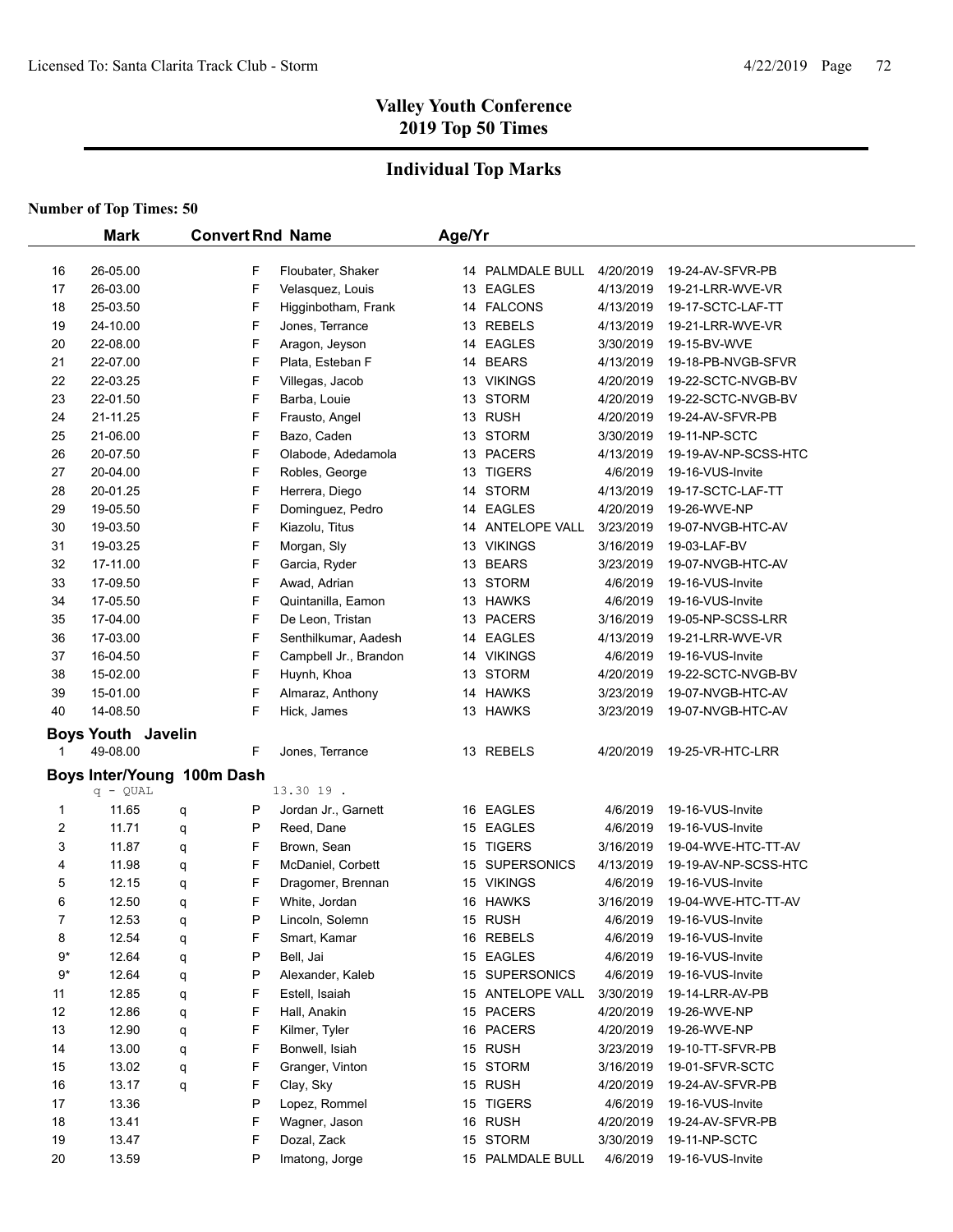# **Individual Top Marks**

|    | <b>Mark</b>                |   |        | <b>Convert Rnd Name</b> | Age/Yr |                  |           |                         |
|----|----------------------------|---|--------|-------------------------|--------|------------------|-----------|-------------------------|
|    |                            |   |        |                         |        |                  |           |                         |
| 21 | 13.69<br>13.71             |   | F<br>F | Cheemangunta, Srihan    |        | 15 STORM         | 4/13/2019 | 19-17-SCTC-LAF-TT       |
| 22 |                            |   |        | Mitchell, London        |        | 15 REBELS        | 4/13/2019 | 19-21-LRR-WVE-VR        |
| 23 | 13.75                      |   | F      | Valle, Joshua           |        | 15 RAIDERS       | 4/13/2019 | 19-21-LRR-WVE-VR        |
| 24 | 14.00                      |   | F      | Pineda, Anthony         |        | 15 RUSH          | 3/30/2019 | 19-12-SCSS-NVGB-TT-SFVR |
| 25 | 14.30                      |   | F      | Salas, Alex             |        | 15 STORM         | 3/16/2019 | 19-01-SFVR-SCTC         |
| 26 | 14.43                      |   | F      | Amaechi, Iniko          |        | 15 RAIDERS       | 3/23/2019 | 19-09-BV-NP-VR          |
| 27 | 14.98                      |   | F      | Harvey, Cobe            |        | 16 STORM         | 4/13/2019 | 19-17-SCTC-LAF-TT       |
| 28 | 16.93                      |   | P      | Ballard, Jayden         |        | 15 PACERS        | 4/6/2019  | 19-16-VUS-Invite        |
|    | Boys Inter/Young 200m Dash |   |        |                         |        |                  |           |                         |
|    | $q - QUAL$                 |   |        | 27.80 19.               |        |                  |           |                         |
| 1  | 23.91                      | q | F      | Jordan Jr., Garnett     |        | 16 EAGLES        | 4/20/2019 | 19-26-WVE-NP            |
| 2  | 24.22                      | q | F      | Brown, Sean             |        | 15 TIGERS        | 3/16/2019 | 19-04-WVE-HTC-TT-AV     |
| 3  | 25.06                      | q | F      | Dragomer, Brennan       |        | 15 VIKINGS       | 3/23/2019 | 19-09-BV-NP-VR          |
| 4  | 25.46                      | q | F      | Granger, Vinton         |        | 15 STORM         | 3/16/2019 | 19-01-SFVR-SCTC         |
| 5  | 25.62                      | q | F      | Lincoln, Solemn         |        | 15 RUSH          | 3/23/2019 | 19-10-TT-SFVR-PB        |
| 6  | 25.73                      | q | F      | Hall, Anakin            |        | 15 PACERS        | 3/23/2019 | 19-09-BV-NP-VR          |
| 7  | 26.07                      | q | F      | Freeman, Riley          |        | 17 RAIDERS       | 3/30/2019 | 19-13-LAF-VR-HTC        |
| 8  | 26.48                      | q | F      | Clay, Sky               |        | 15 RUSH          | 4/6/2019  | 19-16-VUS-Invite        |
| 9  | 26.58                      | q | F      | Kilmer, Tyler           |        | 16 PACERS        | 4/20/2019 | 19-26-WVE-NP            |
| 10 | 26.73                      | q | F      | Smart, Kamar            |        | 16 REBELS        | 3/30/2019 | 19-14-LRR-AV-PB         |
| 11 | 27.05                      | q | F      | Sanchez, Kevin          |        | 15 PALMDALE BULL | 3/30/2019 | 19-14-LRR-AV-PB         |
| 12 | 27.58                      | q | F      | Cheemangunta, Srihan    |        | 15 STORM         | 4/20/2019 | 19-22-SCTC-NVGB-BV      |
| 13 | 28.14                      |   | F      | Mitchell, London        |        | 15 REBELS        | 4/13/2019 | 19-21-LRR-WVE-VR        |
| 14 | 28.35                      |   | F      | Pineda, Anthony         |        | 15 RUSH          | 3/23/2019 | 19-10-TT-SFVR-PB        |
| 15 | 28.90                      |   | F      | Lopez, Rommel           |        | 15 TIGERS        | 4/6/2019  | 19-16-VUS-Invite        |
| 16 | 29.04                      |   | F      | Imatong, Jorge          |        | 15 PALMDALE BULL | 4/6/2019  | 19-16-VUS-Invite        |
| 17 | 29.98                      |   | F      | Amaechi, Iniko          |        | 15 RAIDERS       | 3/23/2019 | 19-09-BV-NP-VR          |
| 18 | 31.52                      |   | F      | Harvey, Cobe            |        | 16 STORM         | 4/13/2019 | 19-17-SCTC-LAF-TT       |
| 19 | 37.04                      |   | F      | Ballard, Jayden         |        | 15 PACERS        | 4/6/2019  | 19-16-VUS-Invite        |
|    | Boys Inter/Young 400m Dash |   |        |                         |        |                  |           |                         |
|    | $q - QUAL$                 |   |        | $1:02.2019$ .           |        |                  |           |                         |
| 1  | 54.28                      | q | F      | McDaniel, Corbett       |        | 15 SUPERSONICS   | 4/6/2019  | 19-16-VUS-Invite        |
| 2  | 57.76                      | q | F      | Jordan Jr., Garnett     |        | 16 EAGLES        | 4/13/2019 | 19-21-LRR-WVE-VR        |
| 3  | 58.33                      | q | F      | Dragomer, Brennan       |        | 15 VIKINGS       | 3/23/2019 | 19-09-BV-NP-VR          |
| 4  | 58.81                      | q | F      | Freeman, Riley          |        | 17 RAIDERS       | 3/30/2019 | 19-13-LAF-VR-HTC        |
| 5  | 59.27                      | q | F      | Hall, Anakin            |        | 15 PACERS        | 3/23/2019 | 19-09-BV-NP-VR          |
| 6  | 1:00.83                    | q | F      | Clay, Sky               |        | 15 RUSH          | 4/6/2019  | 19-16-VUS-Invite        |
| 7  | 1:01.17                    | q | F      | Branda, Nathaniel       |        | 15 STORM         | 4/20/2019 | 19-22-SCTC-NVGB-BV      |
| 8  | 1:02.25                    |   | F      | Pineda, Anthony         |        | 15 RUSH          | 4/13/2019 | 19-18-PB-NVGB-SFVR      |
| 9  | 1:02.27                    |   | F      | Sanchez, Kevin          |        | 15 PALMDALE BULL | 3/23/2019 | 19-10-TT-SFVR-PB        |
| 10 | 1:02.29                    |   | F      | Mitchell, London        |        | 15 REBELS        | 4/13/2019 | 19-21-LRR-WVE-VR        |
| 11 | 1:02.49                    |   | F      | Bell, Jai               |        | 15 EAGLES        | 3/23/2019 | 19-06-WVE-SCTC-SCSS     |
| 12 | 1:02.75                    |   | F      | Imatong, Jorge          |        | 15 PALMDALE BULL | 4/13/2019 | 19-18-PB-NVGB-SFVR      |
| 13 | 1:02.78                    |   | F      | Valle, Joshua           |        | 15 RAIDERS       | 4/13/2019 | 19-21-LRR-WVE-VR        |
| 14 | 1:03.30                    |   | F      | Ayala, Nicholas         |        | 15 PALMDALE BULL | 3/23/2019 | 19-10-TT-SFVR-PB        |
| 15 | 1:03.34                    |   | F      | Espinoza, Roberto       |        | 15 PALMDALE BULL | 4/13/2019 | 19-18-PB-NVGB-SFVR      |
| 16 | 1:03.53                    |   | F      | Kilmer, Tyler           |        | 16 PACERS        | 3/30/2019 | 19-11-NP-SCTC           |
| 17 | 1:04.36                    |   | F      | Matias, Edwin           |        | 15 EAGLES        | 3/23/2019 | 19-06-WVE-SCTC-SCSS     |
| 18 | 1:05.37                    |   | F      | Cheemangunta, Srihan    |        | 15 STORM         | 3/30/2019 | 19-11-NP-SCTC           |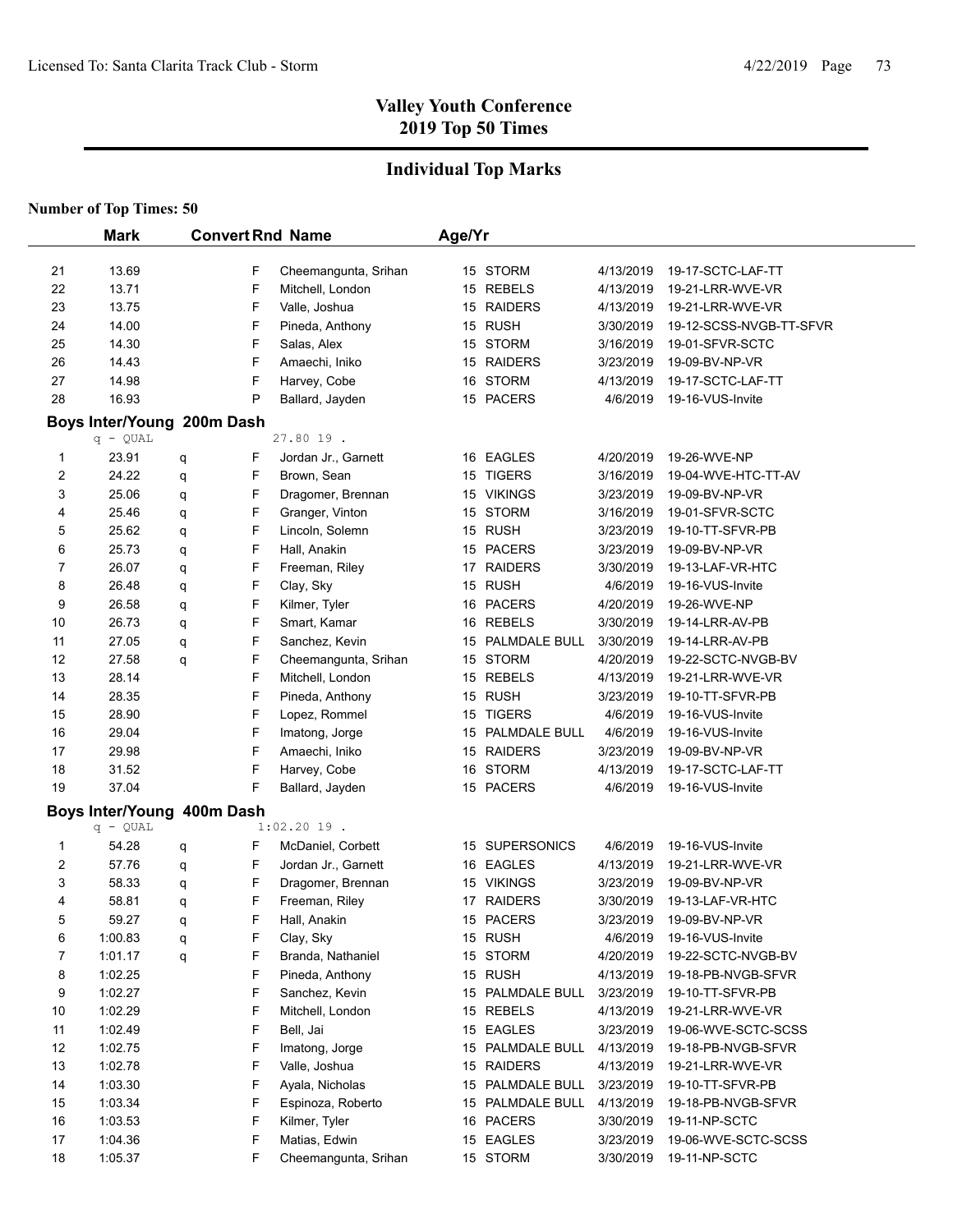# **Individual Top Marks**

| <b>Number of Top Times: 50</b> |  |  |
|--------------------------------|--|--|
|--------------------------------|--|--|

|       | <b>Mark</b>                             |                  |   | <b>Convert Rnd Name</b> | Age/Yr |                  |           |                         |  |
|-------|-----------------------------------------|------------------|---|-------------------------|--------|------------------|-----------|-------------------------|--|
| 19    | 1:05.96                                 |                  | F | Kumaran, Sanjith Muthu  |        | 15 STORM         | 3/16/2019 | 19-01-SFVR-SCTC         |  |
| 20    | 1:14.46                                 |                  | F | Metcalf, Gabe           |        | 15 FALCONS       | 3/16/2019 | 19-03-LAF-BV            |  |
| 21    | 1:27.52                                 |                  | F | Ballard, Jayden         |        | 15 PACERS        | 3/30/2019 | 19-11-NP-SCTC           |  |
|       |                                         |                  |   |                         |        |                  |           |                         |  |
|       | Boys Inter/Young 800m Run<br>$q - QUAL$ |                  |   | $2:45.0019$ .           |        |                  |           |                         |  |
| 1     | 2:17.40                                 |                  | F | Branda, Nathaniel       |        | 15 STORM         | 4/13/2019 | 19-17-SCTC-LAF-TT       |  |
| 2     | 2:18.75                                 | q<br>q           | F | Owen, Hayden            |        | 15 FALCONS       | 4/13/2019 | 19-17-SCTC-LAF-TT       |  |
| 3     | 2:18.76                                 | q                | F | Martinez, Hector        |        | 15 STORM         | 4/20/2019 | 19-22-SCTC-NVGB-BV      |  |
| 4     | 2:23.17                                 | q                | F | Hall, Anakin            |        | 15 PACERS        | 3/30/2019 | 19-11-NP-SCTC           |  |
| 5     | 2:28.66                                 | q                | F | Ayala, Nicholas         |        | 15 PALMDALE BULL | 3/23/2019 | 19-10-TT-SFVR-PB        |  |
| 6     | 2:35.90                                 | q                | F | Espinoza, Roberto       |        | 15 PALMDALE BULL | 3/23/2019 | 19-10-TT-SFVR-PB        |  |
| 7     | 2:44.26                                 | q                | F | Kumaran, Sanjith Muthu  |        | 15 STORM         | 4/20/2019 | 19-22-SCTC-NVGB-BV      |  |
| 8     | 2:49.50                                 |                  | F | Bell, Jai               |        | 15 EAGLES        | 3/16/2019 | 19-04-WVE-HTC-TT-AV     |  |
| 9     | 2:57.08                                 |                  | F | Imatong, Jorge          |        | 15 PALMDALE BULL | 3/30/2019 | 19-14-LRR-AV-PB         |  |
|       | Boys Inter/Young 1500m Run              |                  |   |                         |        |                  |           |                         |  |
|       | $q - QUAL$                              |                  |   | $5:15.0019$ .           |        |                  |           |                         |  |
| 1     | 4:33.83                                 | q                | F | Martinez, Hector        |        | 15 STORM         | 3/30/2019 | 19-11-NP-SCTC           |  |
| 2     | 4:41.29                                 | q                | F | Owen, Hayden            |        | 15 FALCONS       | 4/6/2019  | 19-16-VUS-Invite        |  |
| 3     | 4:46.13                                 | q                | F | Branda, Nathaniel       |        | 15 STORM         | 4/20/2019 | 19-22-SCTC-NVGB-BV      |  |
| 4     | 4:55.52                                 | q                | F | Ayala, Nicholas         |        | 15 PALMDALE BULL | 4/6/2019  | 19-16-VUS-Invite        |  |
| 5     | 4:57.43                                 | q                | F | Matias, Edwin           |        | 15 EAGLES        | 4/13/2019 | 19-21-LRR-WVE-VR        |  |
| 6     | 5:08.19                                 | q                | F | Imatong, Jorge          |        | 15 PALMDALE BULL | 4/20/2019 | 19-26-WVE-NP            |  |
| 7     | 5:11.08                                 | q                | F | Kumaran, Sanjith Muthu  |        | 15 STORM         | 4/13/2019 | 19-17-SCTC-LAF-TT       |  |
| 8     | 5:23.45                                 |                  | F | Espinoza, Roberto       |        | 15 PALMDALE BULL | 4/13/2019 | 19-18-PB-NVGB-SFVR      |  |
| 9     | 6:05.07                                 |                  | F | Owens, Micah            |        | 15 STORM         | 4/13/2019 | 19-17-SCTC-LAF-TT       |  |
| 10    | 6:22.83                                 |                  | F | Mazisyuk, Joseph        |        | 16 PACERS        | 3/30/2019 | 19-11-NP-SCTC           |  |
|       | Boys Inter/Young 3000m Run              |                  |   |                         |        |                  |           |                         |  |
|       | $q - QUAL$                              |                  |   | 13:20.00 19.            |        |                  |           |                         |  |
| 1     | 9:46.26                                 | q                | F | Martinez, Hector        |        | 15 STORM         | 4/20/2019 | 19-22-SCTC-NVGB-BV      |  |
| 2     | 10:10.31                                | q                | F | Branda, Nathaniel       |        | 15 STORM         | 3/23/2019 | 19-06-WVE-SCTC-SCSS     |  |
| 3     | 12:35.25                                | q                | F | Espinoza, Roberto       |        | 15 PALMDALE BULL | 4/20/2019 | 19-24-AV-SFVR-PB        |  |
|       | Boys Inter/Young 100m Hurdles 36"       |                  |   |                         |        |                  |           |                         |  |
|       | $q - QUAL$                              |                  |   | 19.70 19.               |        |                  |           |                         |  |
| 1     | 14.61                                   | q                | F | Brown, Sean             |        | 15 TIGERS        | 4/6/2019  | 19-16-VUS-Invite        |  |
| 2     | 15.31                                   | q                | F | Bell, Jai               |        | 15 EAGLES        | 4/6/2019  | 19-16-VUS-Invite        |  |
|       | <b>Boys Inter/Young</b>                 | <b>High Jump</b> |   |                         |        |                  |           |                         |  |
|       | $q - QUAL$                              |                  |   | $4 - 08.0019$ .         |        |                  |           |                         |  |
| $1^*$ | 5-04.00                                 | q                | F | Lincoln, Solemn         |        | 15 RUSH          | 3/30/2019 | 19-12-SCSS-NVGB-TT-SFVR |  |
| $1^*$ | 5-04.00                                 | q                | F | Smart, Kamar            |        | 16 REBELS        | 4/6/2019  | 19-16-VUS-Invite        |  |
| 3*    | 5-02.00                                 | q                | F | Wagner, Jason           |        | 16 RUSH          | 4/13/2019 | 19-18-PB-NVGB-SFVR      |  |
| $3^*$ | 5-02.00                                 | q                | F | Bell, Jai               |        | 15 EAGLES        | 4/6/2019  | 19-16-VUS-Invite        |  |
| 5     | 5-00.00                                 | q                | F | Bonwell, Isiah          |        | 15 RUSH          | 3/23/2019 | 19-10-TT-SFVR-PB        |  |
| 6     | 4-00.00                                 |                  | F | Metcalf, Gabe           |        | 15 FALCONS       | 3/23/2019 | 19-08-LAF-LRR           |  |
|       | <b>Boys Inter/Young</b>                 | Long Jump        |   |                         |        |                  |           |                         |  |
|       | $q - QUAL$                              |                  |   | $14 - 07.00$ 19.        |        |                  |           |                         |  |
| 1     | 20-05.00                                | q                | F | McDaniel, Corbett       |        | 15 SUPERSONICS   | 4/13/2019 | 19-19-AV-NP-SCSS-HTC    |  |
| 2     | 17-01.75                                | q                | F | Bursch, Elijah          |        | 12 FALCONS       | 3/23/2019 | 19-08-LAF-LRR           |  |
| 3     | 16-09.75                                | q                | F | Alexander, Kaleb        |        | 15 SUPERSONICS   | 4/13/2019 | 19-19-AV-NP-SCSS-HTC    |  |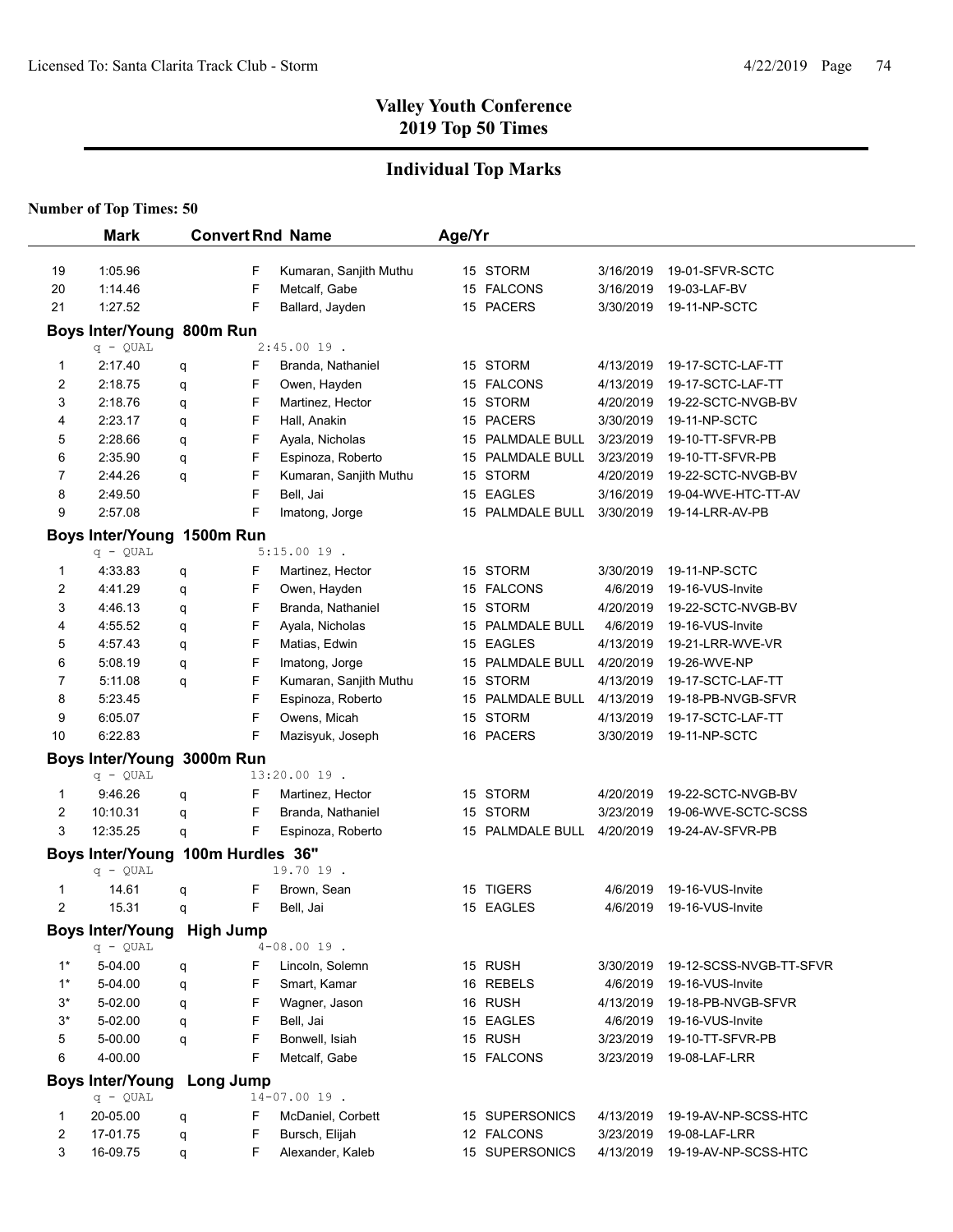# **Individual Top Marks**

|    | <b>Mark</b>             |         |                 | <b>Convert Rnd Name</b> | Age/Yr |                  |           |                         |
|----|-------------------------|---------|-----------------|-------------------------|--------|------------------|-----------|-------------------------|
|    |                         |         |                 |                         |        |                  |           |                         |
| 4  | 16-09.50                | q       | F               | Clay, Sky               |        | 15 RUSH          | 4/20/2019 | 19-24-AV-SFVR-PB        |
| 5  | 16-09.00                | q       | F               | Bell, Jai               |        | 15 EAGLES        | 3/30/2019 | 19-15-BV-WVE            |
| 6  | 15-08.50                | q       | F               | Granger, Vinton         |        | 15 STORM         | 3/16/2019 | 19-01-SFVR-SCTC         |
| 7  | 15-07.75                | q       | F               | Smart, Kamar            |        | 16 REBELS        | 3/23/2019 | 19-08-LAF-LRR           |
| 8  | 15-04.00                | q       | F               | Cheemangunta, Srihan    |        | 15 STORM         | 3/30/2019 | 19-11-NP-SCTC           |
| 9  | 14-10.25                | q       | F               | Mitchell, London        |        | 15 REBELS        | 4/20/2019 | 19-25-VR-HTC-LRR        |
| 10 | 14-03.00                |         | F               | Dozal, Zack             |        | 15 STORM         | 3/30/2019 | 19-11-NP-SCTC           |
| 11 | 14-02.00                |         | F               | Kumaran, Sanjith Muthu  |        | 15 STORM         | 3/23/2019 | 19-06-WVE-SCTC-SCSS     |
| 12 | 13-04.00                |         | F               | Pineda, Anthony         |        | 15 RUSH          | 4/13/2019 | 19-18-PB-NVGB-SFVR      |
| 13 | 13-02.50                |         | F               | Keer, Ari               |        | 15 RAIDERS       | 3/30/2019 | 19-13-LAF-VR-HTC        |
| 14 | 12-11.25                |         | F               | Amaechi, Iniko          |        | 15 RAIDERS       | 3/16/2019 | 19-02-NVGB-VR-PB        |
| 15 | 11-06.00                |         | F               | Evans, Jordan           |        | 15 RAIDERS       | 3/30/2019 | 19-13-LAF-VR-HTC        |
| 16 | 10-09.00                |         | F               | Matias, Edwin           |        | 15 EAGLES        | 3/30/2019 | 19-15-BV-WVE            |
|    | <b>Boys Inter/Young</b> |         | Shot Put 10 lb. |                         |        |                  |           |                         |
|    | $q - QUAL$              |         |                 | 26-03.00 19.            |        |                  |           |                         |
| 1  | 35-02.00                | q       | F               | Harvey, Cobe            |        | 16 STORM         | 4/13/2019 | 19-17-SCTC-LAF-TT       |
| 2  | 32-05.50                | q       | F               | Sanchez, Kevin          |        | 15 PALMDALE BULL | 3/23/2019 | 19-10-TT-SFVR-PB        |
| 3  | 31-01.50                | q       | F               | Lopez, Rommel           |        | 15 TIGERS        | 4/13/2019 | 19-17-SCTC-LAF-TT       |
| 4  | 22-07.00                |         | F               | Mazisyuk, Joseph        |        | 16 PACERS        | 3/16/2019 | 19-05-NP-SCSS-LRR       |
| 5  | 21-10.50                |         | F               | Matias, Edwin           |        | 15 EAGLES        | 3/23/2019 | 19-06-WVE-SCTC-SCSS     |
| 6  | 20-07.00                |         | F               | Imatong, Jorge          |        | 15 PALMDALE BULL | 3/16/2019 | 19-02-NVGB-VR-PB        |
|    | <b>Boys Inter/Young</b> | Javelin |                 |                         |        |                  |           |                         |
| 1  | 62-04.50                |         | F               | Valle, Joshua           |        | 15 RAIDERS       | 4/20/2019 | 19-25-VR-HTC-LRR        |
| 2  | 55-07.00                |         | F               | Freeman, Riley          |        | 17 RAIDERS       | 4/20/2019 | 19-25-VR-HTC-LRR        |
|    | Boys ALL 400m Dash      |         |                 |                         |        |                  |           |                         |
| 1  | X1:26.51                |         | F               | Onwudachi, Emmanuel     |        | 10 PACERS        | 3/30/2019 | 19-11-NP-SCTC           |
| 2  | X1:26.53                |         | F               | Ballard, Jaron          |        | 9 PACERS         | 3/30/2019 | 19-11-NP-SCTC           |
| 3  | X1:29.42                |         | F               | Osuna, Nathanyel        |        | 10 PACERS        | 3/30/2019 | 19-11-NP-SCTC           |
| 4  | X1:43.03                |         | F               | Westerman, Finn         |        | 9 PACERS         | 3/30/2019 | 19-11-NP-SCTC           |
| 5  | X1:54.58                |         | F               | Lara, Nicolas           |        | 10 PACERS        | 3/30/2019 | 19-11-NP-SCTC           |
|    |                         |         |                 |                         |        |                  |           |                         |
|    | Boys ALL 800m Run       |         |                 |                         |        |                  |           |                         |
| 1  | X2:18.36                |         | F               | Hanson, Finley          |        | 14 PACERS        | 3/30/2019 | 19-11-NP-SCTC           |
| 2  | X2:23.00                |         | F               | Buchanan, Ayden         |        | 13 STORM         | 3/30/2019 | 19-11-NP-SCTC           |
| 3  | X2:23.17                |         | F               | Hall, Anakin            |        | 15 PACERS        | 3/30/2019 | 19-11-NP-SCTC           |
| 4  | X2:31.88                |         | F<br>F          | Weinstein, Aiden        |        | 14 PACERS        | 3/30/2019 | 19-11-NP-SCTC           |
| 5  | X2:31.96                |         |                 | Halvorsen, Tyler        |        | 11 STORM         |           | 3/30/2019 19-11-NP-SCTC |
| 6  | X2:36.42                |         | F               | Mendoza, Alexander      |        | 13 PACERS        | 3/30/2019 | 19-11-NP-SCTC           |
| 7  | X2:36.55                |         | F               | Oviedo, Emilio          |        | 11 STORM         | 3/30/2019 | 19-11-NP-SCTC           |
| 8  | X2:40.99                |         | F               | Duenas, Austin          |        | 11 STORM         | 3/30/2019 | 19-11-NP-SCTC           |
| 9  | X2.51.49                |         | F               | Anderson, Byron         |        | 13 PACERS        | 3/30/2019 | 19-11-NP-SCTC           |
| 10 | X2:53.05                |         | F               | Calhoun, Khalil         |        | 10 STORM         | 3/30/2019 | 19-11-NP-SCTC           |
| 11 | X2:56.54                |         | F               | Martinez, Xavier        |        | 9 STORM          | 3/30/2019 | 19-11-NP-SCTC           |
| 12 | X2:56.67                |         | F               | Perry, Charles          |        | 8 PACERS         | 3/30/2019 | 19-11-NP-SCTC           |
| 13 | X3:02.06                |         | F               | Dillard, Jaxon          |        | 10 STORM         | 3/30/2019 | 19-11-NP-SCTC           |
| 14 | X3:06.41                |         | F               | Striplin, Nathan        |        | 9 STORM          | 3/30/2019 | 19-11-NP-SCTC           |
| 15 | X3.06.44                |         | F               | Arutunyan, Romeo        |        | 10 PACERS        | 3/30/2019 | 19-11-NP-SCTC           |
| 16 | X3:15.32                |         | F               | Neall-Johnston, Alfie   |        | 11 STORM         | 3/30/2019 | 19-11-NP-SCTC           |
| 17 | X3:15.76                |         | F               | Salgado, Michael        |        | 8 STORM          | 3/30/2019 | 19-11-NP-SCTC           |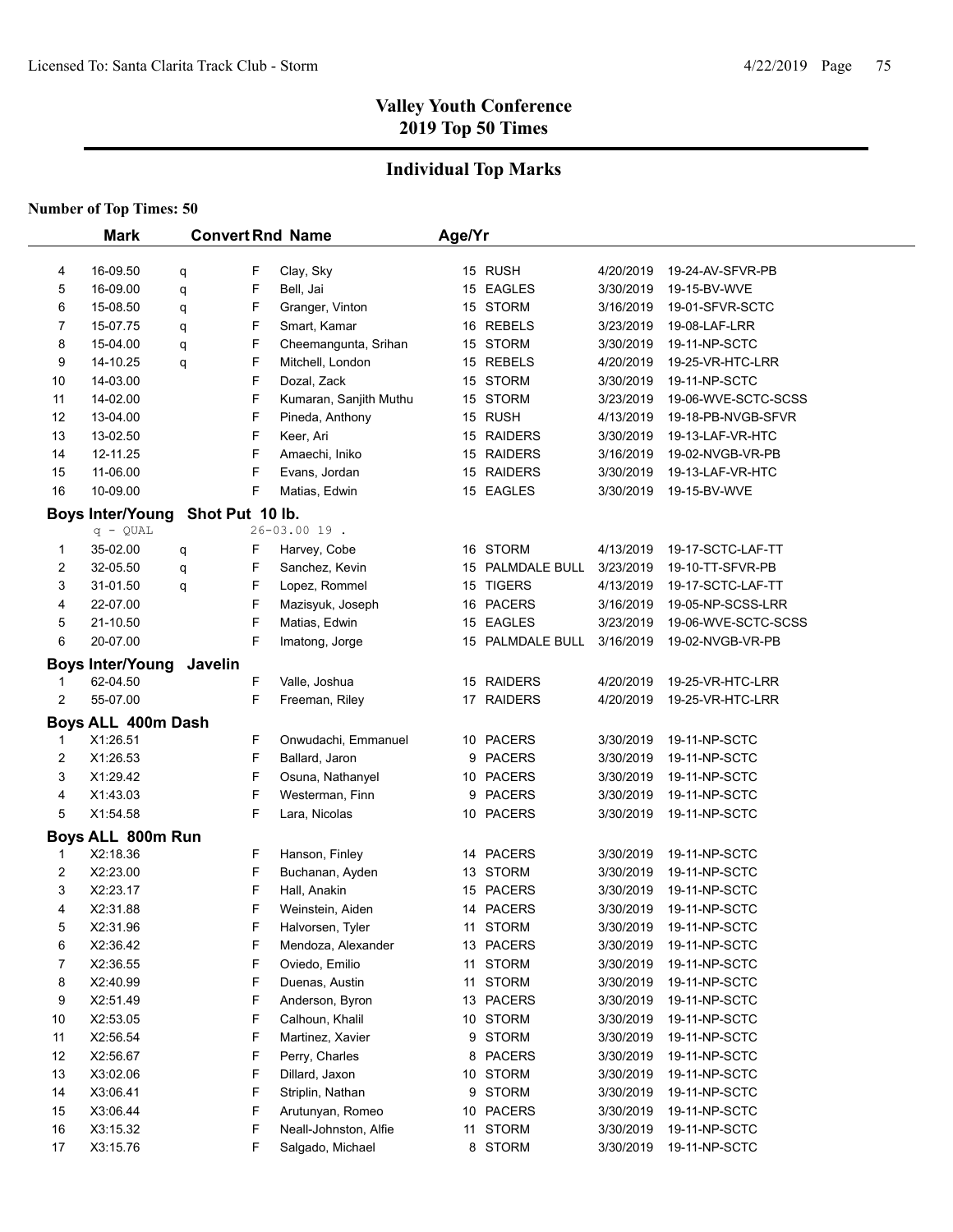# **Individual Top Marks**

|          | <b>Mark</b>          | <b>Convert Rnd Name</b> |                                       | Age/Yr |                        |                       |                                   |  |
|----------|----------------------|-------------------------|---------------------------------------|--------|------------------------|-----------------------|-----------------------------------|--|
|          |                      |                         |                                       |        |                        |                       |                                   |  |
| 18       | X3:16.53             | F                       | Ramirez, Daniel                       |        | 12 PACERS              | 3/30/2019             | 19-11-NP-SCTC                     |  |
| 19       | X3:16.61             | F                       | Striplin, Ethan                       | 8      | <b>STORM</b>           | 3/30/2019             | 19-11-NP-SCTC                     |  |
| 20       | X3:23.03             | F                       | Johnson Jr, Exavier                   | 7      | <b>PACERS</b>          | 3/30/2019             | 19-11-NP-SCTC                     |  |
| 21       | X3:24.62             | F                       | Rodriguez, Gabriel                    |        | 12 STORM               | 3/30/2019             | 19-11-NP-SCTC                     |  |
| 22       | X3:28.82             | F                       | Calhoun, Michael                      | 7      | <b>PACERS</b>          | 3/30/2019             | 19-11-NP-SCTC                     |  |
| 23       | X3:35.66             | F                       | Osuna, Nathanyel                      |        | 10 PACERS              | 3/30/2019             | 19-11-NP-SCTC                     |  |
| 24       | X3:41.73             | F                       | Smith, Evan                           |        | 7 STORM                | 3/30/2019             | 19-11-NP-SCTC                     |  |
| 25       | X3:50.85             | F                       | Simeone, Gianluca                     | 8      | <b>PACERS</b>          | 3/30/2019             | 19-11-NP-SCTC                     |  |
| 26       | X4:08.82             | F                       | Woods, Cruz                           |        | 7 PACERS               | 3/30/2019             | 19-11-NP-SCTC                     |  |
| 27       | X4:48.35             | F                       | Hoover, Zachariah                     | 8      | <b>PACERS</b>          | 3/30/2019             | 19-11-NP-SCTC                     |  |
| 28<br>29 | X5:20.76<br>X5:28.56 | F<br>F                  | Meeks, Jamison                        |        | 7 STORM<br>7 PACERS    | 3/30/2019             | 19-11-NP-SCTC<br>19-11-NP-SCTC    |  |
|          |                      |                         | Lau, Brayden                          |        |                        | 3/30/2019             |                                   |  |
|          | Boys ALL 1500m Run   |                         |                                       |        |                        |                       |                                   |  |
| 1        | X4:33.83             | F                       | Martinez, Hector                      |        | 15 STORM               | 3/30/2019             | 19-11-NP-SCTC                     |  |
| 2        | X4:34.30             | F                       | Hanson, Finley                        |        | 14 PACERS              | 4/6/2019              | 19-16-VUS-Invite                  |  |
| 3        | X4:34.34             | F                       | Orozco, Santiago                      | 14     | PALMDALE BULL          | 4/6/2019              | 19-16-VUS-Invite                  |  |
| 4        | X4:40.75             | F                       | Simmons, Parker                       |        | 14 FALCONS             | 4/6/2019              | 19-16-VUS-Invite                  |  |
| 5        | X4:41.29             | F                       | Owen, Hayden                          |        | 15 FALCONS             | 4/6/2019              | 19-16-VUS-Invite                  |  |
| 6        | X4:43.89             | F                       | Dubal, Ishan                          |        | 14 EAGLES              | 4/6/2019              | 19-16-VUS-Invite                  |  |
| 7        | X4:45.88             | F                       | Metcalf, Luke                         |        | 13 FALCONS             | 4/6/2019              | 19-16-VUS-Invite                  |  |
| 8        | X4:55.52             | F                       | Ayala, Nicholas                       | 15     | PALMDALE BULL          | 4/6/2019              | 19-16-VUS-Invite                  |  |
| 9        | X4:56.29             | F                       | Ahten, Owen                           |        | 14 STORM               | 4/6/2019              | 19-16-VUS-Invite                  |  |
| 10       | X4:57.68             | F                       | Dion, Gavin                           |        | 14 STORM               | 4/6/2019              | 19-16-VUS-Invite                  |  |
| 11       | X4:57.99             | F                       | Carew, Tyson                          |        | 14 EAGLES              | 4/6/2019              | 19-16-VUS-Invite                  |  |
| 12       | X5:00.66             | F                       | Smith, Ethan                          | 14     | <b>EAGLES</b>          | 4/6/2019              | 19-16-VUS-Invite                  |  |
| 13       | X5:00.98             | F                       | Canham, Caleb                         | 14     | <b>STORM</b>           | 4/6/2019              | 19-16-VUS-Invite                  |  |
| 14       | X5:01.29             | F<br>F                  | Halvorsen, Tyler                      | 11     | <b>STORM</b>           | 3/30/2019             | 19-11-NP-SCTC                     |  |
| 15       | X5:02.82             |                         | Weinstein, Aiden                      |        | 14 PACERS              | 4/6/2019              | 19-16-VUS-Invite                  |  |
| 16       | X5:02.91             | F                       | Fishman, Daniel                       |        | 12 PACERS              | 3/30/2019             | 19-11-NP-SCTC                     |  |
| 17       | X5:04.79             | F<br>F                  | Shrier, Evan                          |        | 14 EAGLES<br>13 PACERS | 4/6/2019<br>4/6/2019  | 19-16-VUS-Invite                  |  |
| 18       | X5:05.75<br>X5:17.67 | F                       | Dudley, Ryan                          |        | 15 STORM               |                       | 19-16-VUS-Invite<br>19-11-NP-SCTC |  |
| 19<br>20 | X5:18.24             | F                       | Kumaran, Sanjith Muthu<br>Lewis, Adam |        | 14 FALCONS             | 3/30/2019<br>4/6/2019 | 19-16-VUS-Invite                  |  |
| 21       | X5:22.24             | F                       | Oviedo, Emilio                        |        | 11 STORM               | 3/30/2019             | 19-11-NP-SCTC                     |  |
| 22       | X5:28.27             | F                       | Duenas, Austin                        | 11     | <b>STORM</b>           | 3/30/2019             | 19-11-NP-SCTC                     |  |
| 23       | X5:28.48             | F                       | Pair, Donovan                         |        | 14 PACERS              | 3/30/2019             | 19-11-NP-SCTC                     |  |
| 24       | X5:28.82             | F                       | Espinoza, Roberto                     |        | 15 PALMDALE BULL       | 4/6/2019              | 19-16-VUS-Invite                  |  |
| 25       | X5:29.96             | F                       | Dalley, Carson                        |        | 13 STORM               | 3/30/2019             | 19-11-NP-SCTC                     |  |
| 26       | X5:30.42             | F                       | Padron, Isaac                         |        | 14 TIGERS              | 4/6/2019              | 19-16-VUS-Invite                  |  |
| 27       | X5:38.38             | F                       | Ahten, Eli                            |        | 12 STORM               | 3/30/2019             | 19-11-NP-SCTC                     |  |
| 28       | X5:41.29             | F                       | Florian, Noah                         | 11     | <b>PACERS</b>          | 3/30/2019             | 19-11-NP-SCTC                     |  |
| 29       | X5:44.92             | F                       | Gonzales, Benjamin                    |        | 14 STORM               | 3/30/2019             | 19-11-NP-SCTC                     |  |
| 30       | X5:45.70             | F                       | Ortega, Joaquin                       |        | 11 PACERS              | 3/30/2019             | 19-11-NP-SCTC                     |  |
| 31       | X5:55.37             | F                       | Martinez, Xavier                      | 9      | <b>STORM</b>           | 3/30/2019             | 19-11-NP-SCTC                     |  |
| 32       | X5:55.38             | F                       | Lintereur, Jake                       |        | 14 STORM               | 3/30/2019             | 19-11-NP-SCTC                     |  |
| 33       | X5:58.14             | F                       | Brown, Andrew                         |        | 13 EAGLES              | 4/6/2019              | 19-16-VUS-Invite                  |  |
| 34       | X6:01.10             | F                       | Russell, Delshon                      |        | 13 REBELS              | 4/6/2019              | 19-16-VUS-Invite                  |  |
| 35       | X6:05.75             | F                       | Bazo, Caden                           |        | 13 STORM               | 3/30/2019             | 19-11-NP-SCTC                     |  |
| 36       | X6.08.33             | F                       | Chittick, Hendrix                     |        | 13 RAIDERS             | 4/6/2019              | 19-16-VUS-Invite                  |  |
|          |                      |                         |                                       |        |                        |                       |                                   |  |